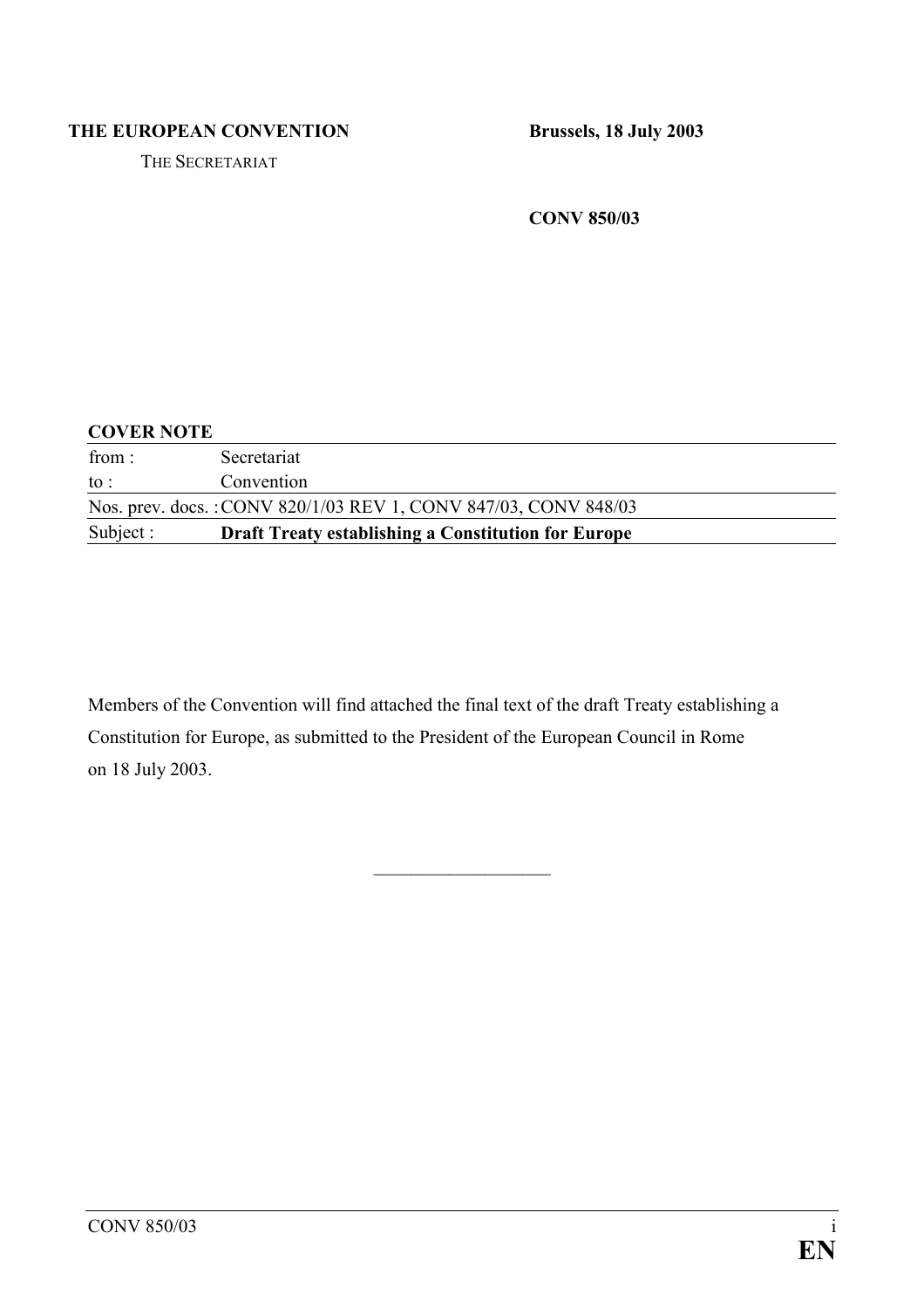*Draft*

# **TREATY** ESTABLISHING A

# **CONSTITUTION FOR EUROPE**

Adopted by consensus by the European Convention on 13 June and 10 July 2003

# SUBMITTED TO THE PRESIDENT OF THE EUROPEAN COUNCIL IN ROME

 $-18$  *July* 2003  $-$ 

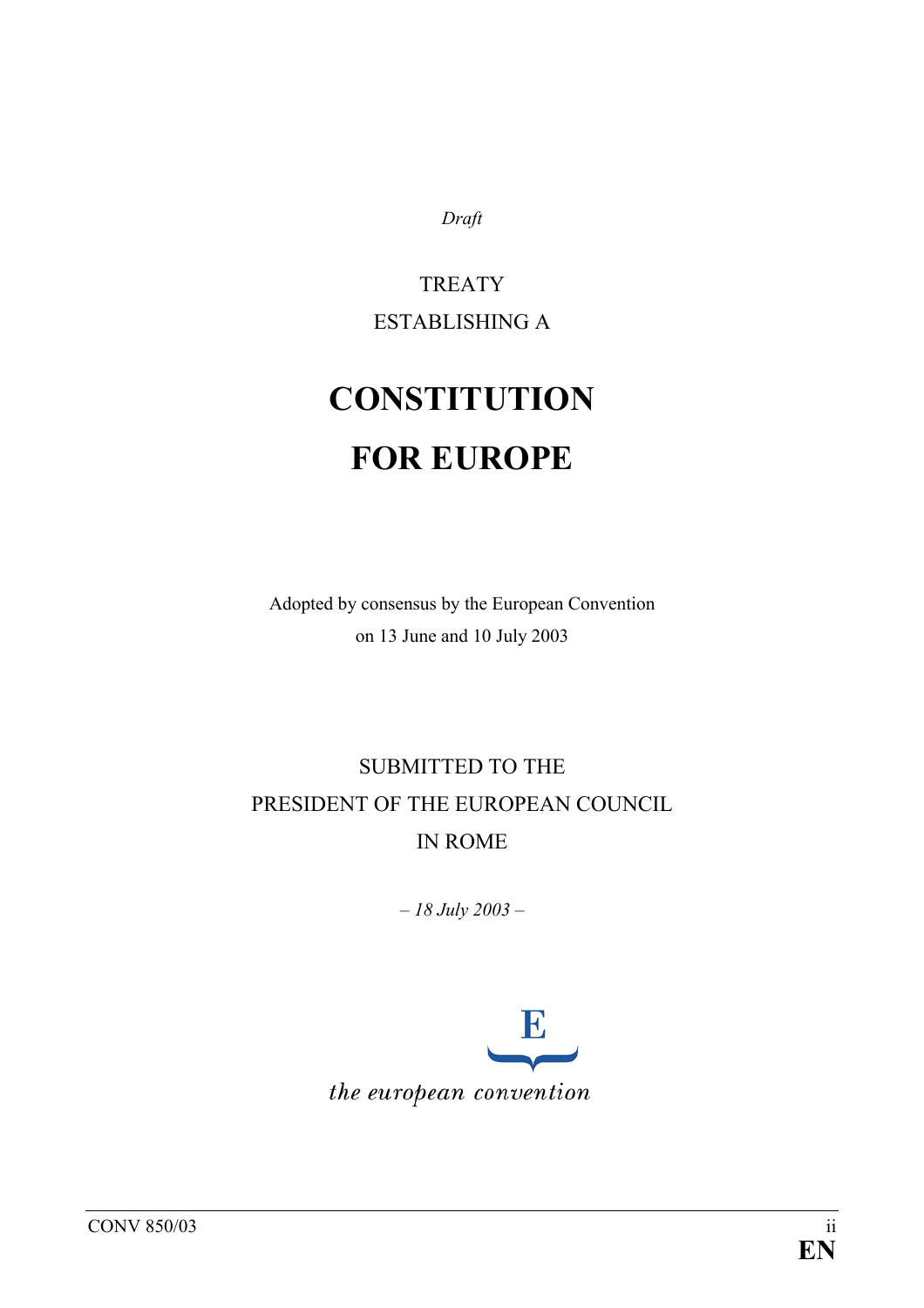# PREFACE

to Parts I and II of the draft Treaty establishing a Constitution for Europe submitted to the European Council meeting in Thessaloniki on 20 June 2003.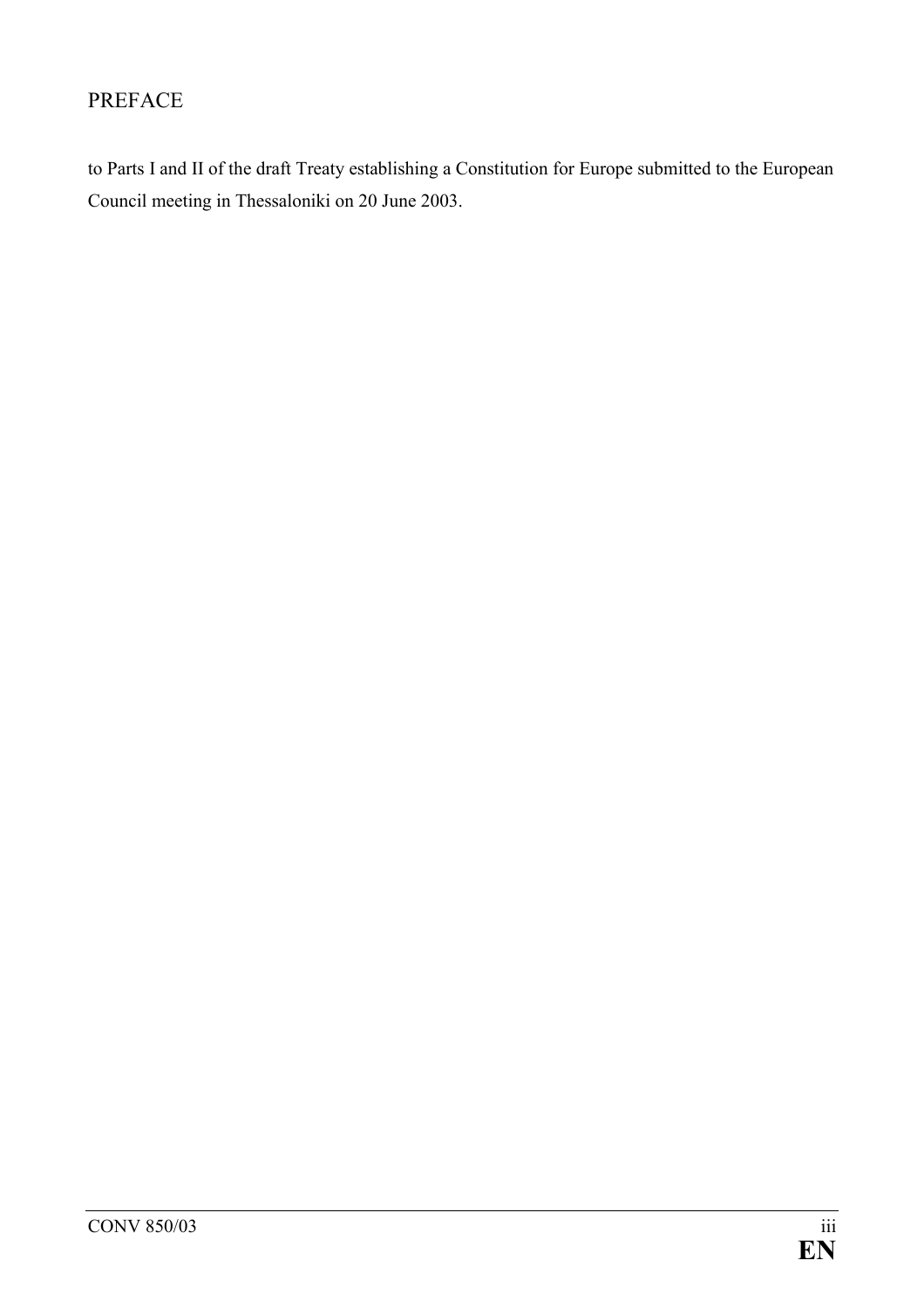# **PREFACE**

Noting that the European Union was coming to a turning point in its existence, the European Council which met in Laeken, Belgium, on 14 and 15 December 2001 convened the European Convention on the Future of Europe.

The Convention was asked to draw up proposals on three subjects: how to bring citizens closer to the European design and European Institutions; how to organise politics and the European political area in an enlarged Union; and how to develop the Union into a stabilising factor and a model in the new world order.

The Convention has identified responses to the questions put in the Laeken declaration:

- it proposes a better division of Union and Member State competences;
- it recommends a merger of the Treaties and the attribution of legal personality to the Union;
- − it establishes a simplification of the Union's instruments of action:
- − it proposes measures to increase the democracy, transparency and efficiency of the European Union, by developing the contribution of national Parliaments to the legitimacy of the European design, by simplifying the decision-making processes, and by making the functioning of the European Institutions more transparent and comprehensible;
- it establishes the necessary measures to improve the structure and enhance the role of each of the Union's three institutions, taking account, in particular, of the consequences of enlargement.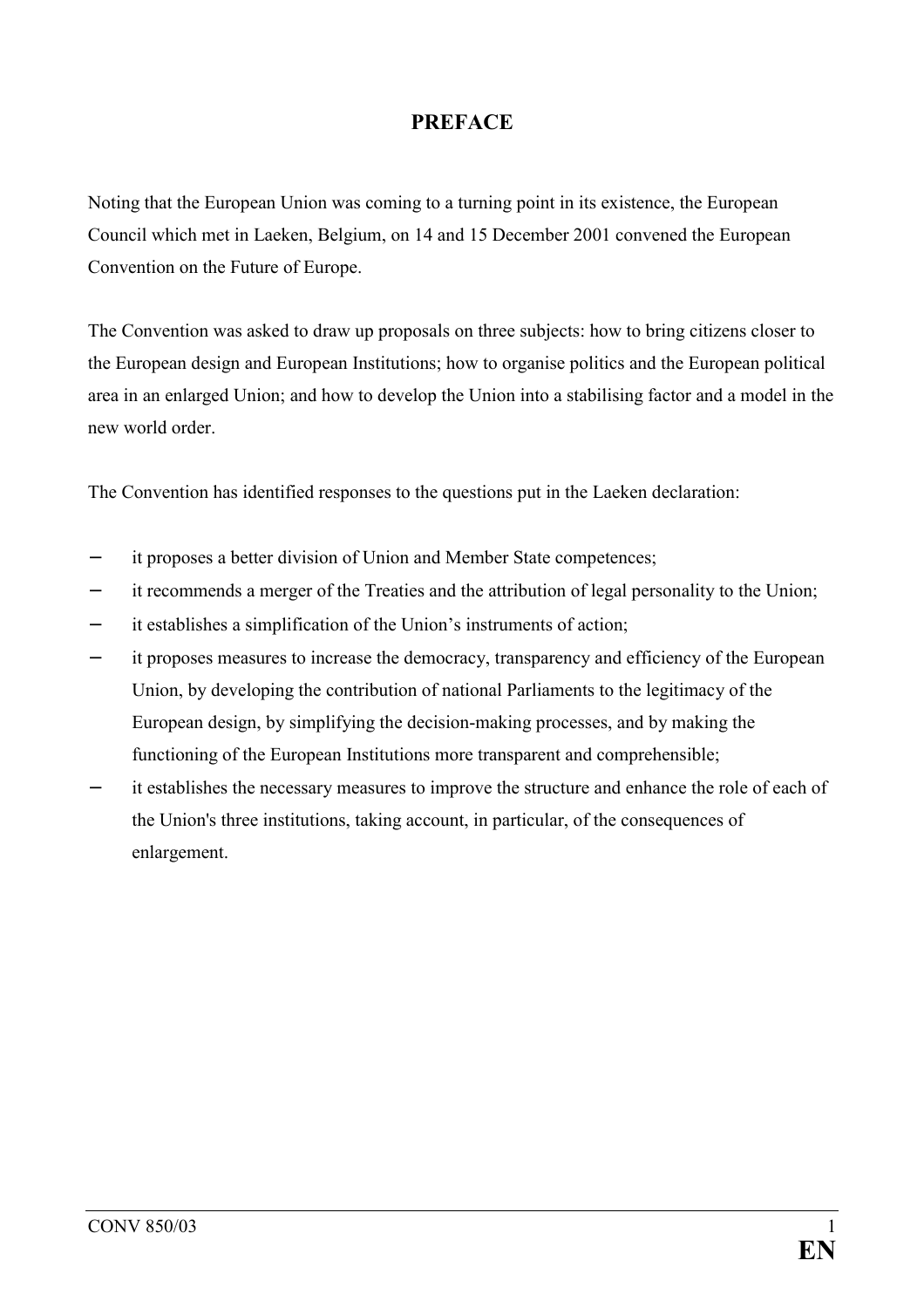The Laeken declaration also asked whether the simplification and reorganisation of the Treaties should not pave the way for the adoption of a constitutional text. The Convention's proceedings ultimately led to the drawing up of a draft Treaty establishing a Constitution for Europe, which achieved a broad consensus at the plenary session on 13 June 2003.

That is the text which it is our privilege to present today, 20 June 2003, to the European Council meeting in Thessaloniki, on behalf of the European Convention, in the hope that it will constitute the foundation of a future Treaty establishing the European Constitution.

V. Dicard s'Estaing

Valéry Giscard d'Estaing Président de la Convention

fila Hunto

Simbon

Giuliano Amato **Imperiente Sean-Luc Dehaene** Vice-Président Vice-Président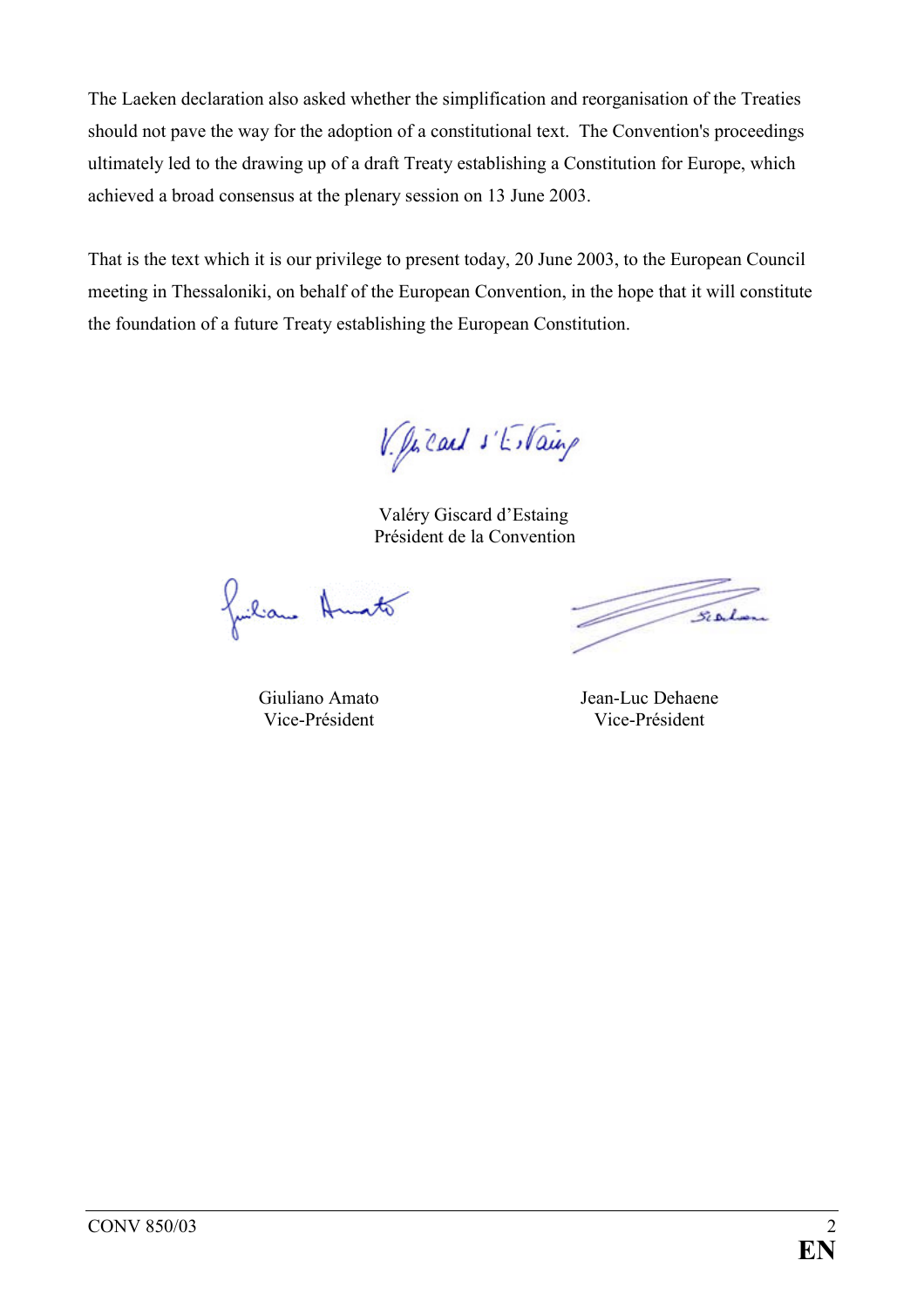#### **Draft**

## **TREATY ESTABLISHING A CONSTITUTION FOR EUROPE**

## **PREAMBLE**

Χρώμεθα γάρ πολιτεία... και όνομα μεν διά το μή ές ολίγους άλλ' ές πλείονας οίκεϊν δημοκρατία κέκληται.

*Our Constitution ... is called a democracy because power is in the hands not of a minority but of the greatest number.*

#### *Thucydides II, 37*

Conscious that Europe is a continent that has brought forth civilisation; that its inhabitants, arriving in successive waves from earliest times, have gradually developed the values underlying humanism: equality of persons, freedom, respect for reason,

Drawing inspiration from the cultural, religious and humanist inheritance of Europe, the values of which, still present in its heritage, have embedded within the life of society the central role of the human person and his or her inviolable and inalienable rights, and respect for law,

Believing that reunited Europe intends to continue along the path of civilisation, progress and prosperity, for the good of all its inhabitants, including the weakest and most deprived; that it wishes to remain a continent open to culture, learning and social progress; and that it wishes to deepen the democratic and transparent nature of its public life, and to strive for peace, justice and solidarity throughout the world,

Convinced that, while remaining proud of their own national identities and history, the peoples of Europe are determined to transcend their ancient divisions and, united ever more closely, to forge a common destiny,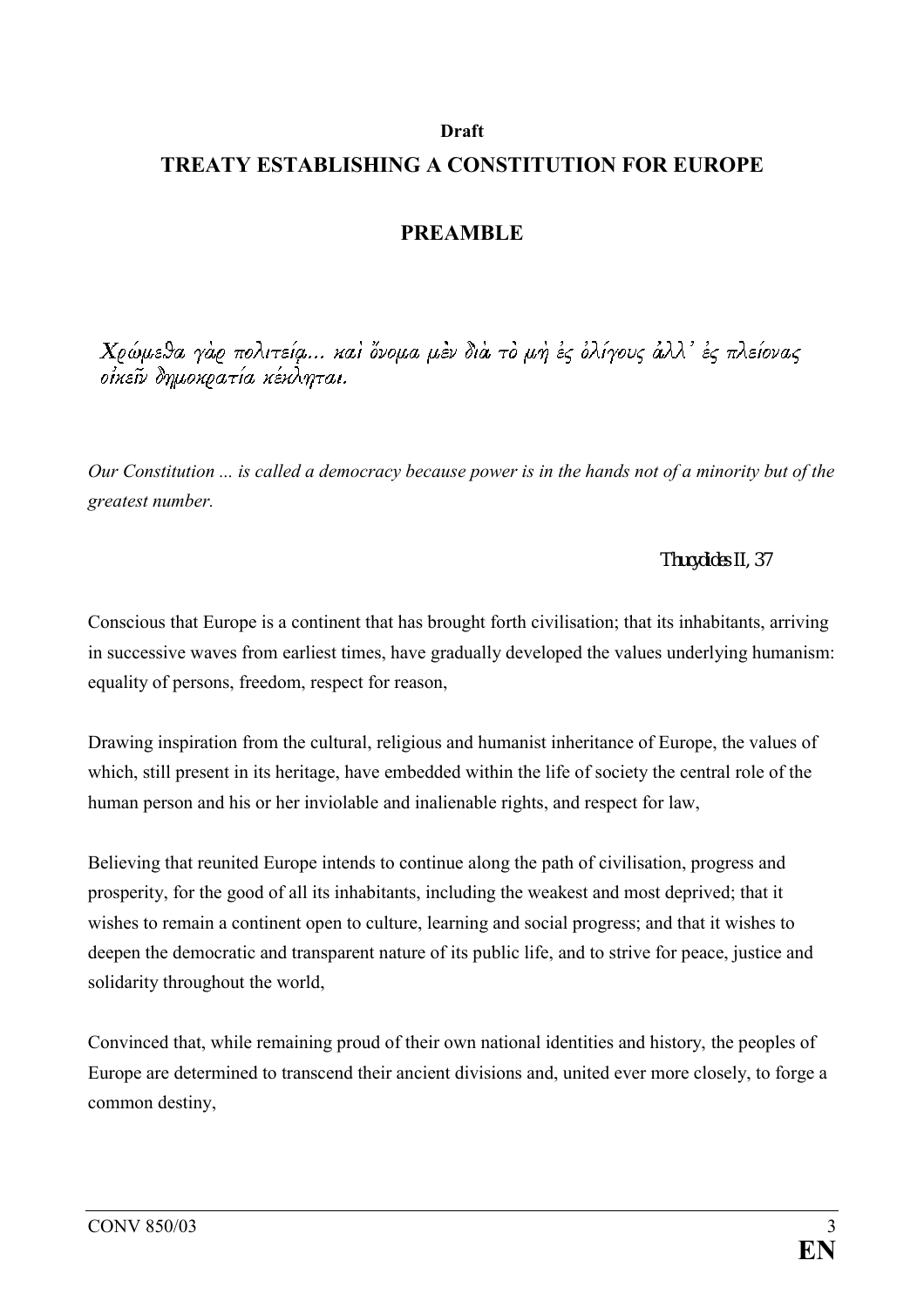Convinced that, thus "united in its diversity", Europe offers them the best chance of pursuing, with due regard for the rights of each individual and in awareness of their responsibilities towards future generations and the Earth, the great venture which makes of it a special area of human hope,

Grateful to the members of the European Convention for having prepared this Constitution on behalf of the citizens and States of Europe,

[Who, having exchanged their full powers, found in good and due form, have agreed as follows:]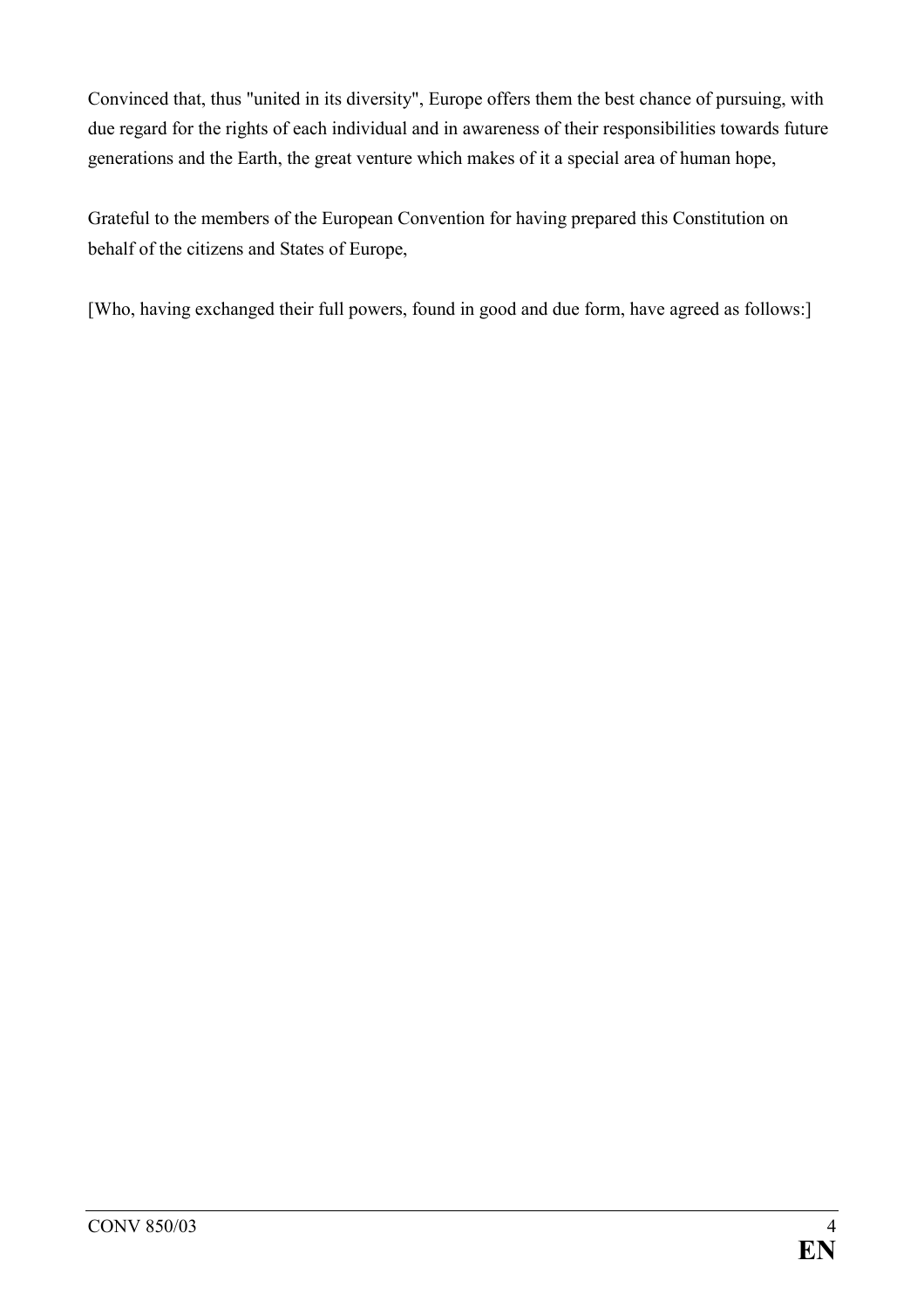# **PART I**

## **TITLE I: DEFINITION AND OBJECTIVES OF THE UNION**

#### **Article 1: Establishment of the Union**

- 1. Reflecting the will of the citizens and States of Europe to build a common future, this Constitution establishes the European Union, on which the Member States confer competences to attain objectives they have in common. The Union shall coordinate the policies by which the Member States aim to achieve these objectives, and shall exercise in the Community way the competences they confer on it.
- 2. The Union shall be open to all European States which respect its values and are committed to promoting them together.

#### **Article 2: The Union's values**

The Union is founded on the values of respect for human dignity, liberty, democracy, equality, the rule of law and respect for human rights. These values are common to the Member States in a society of pluralism, tolerance, justice, solidarity and non-discrimination.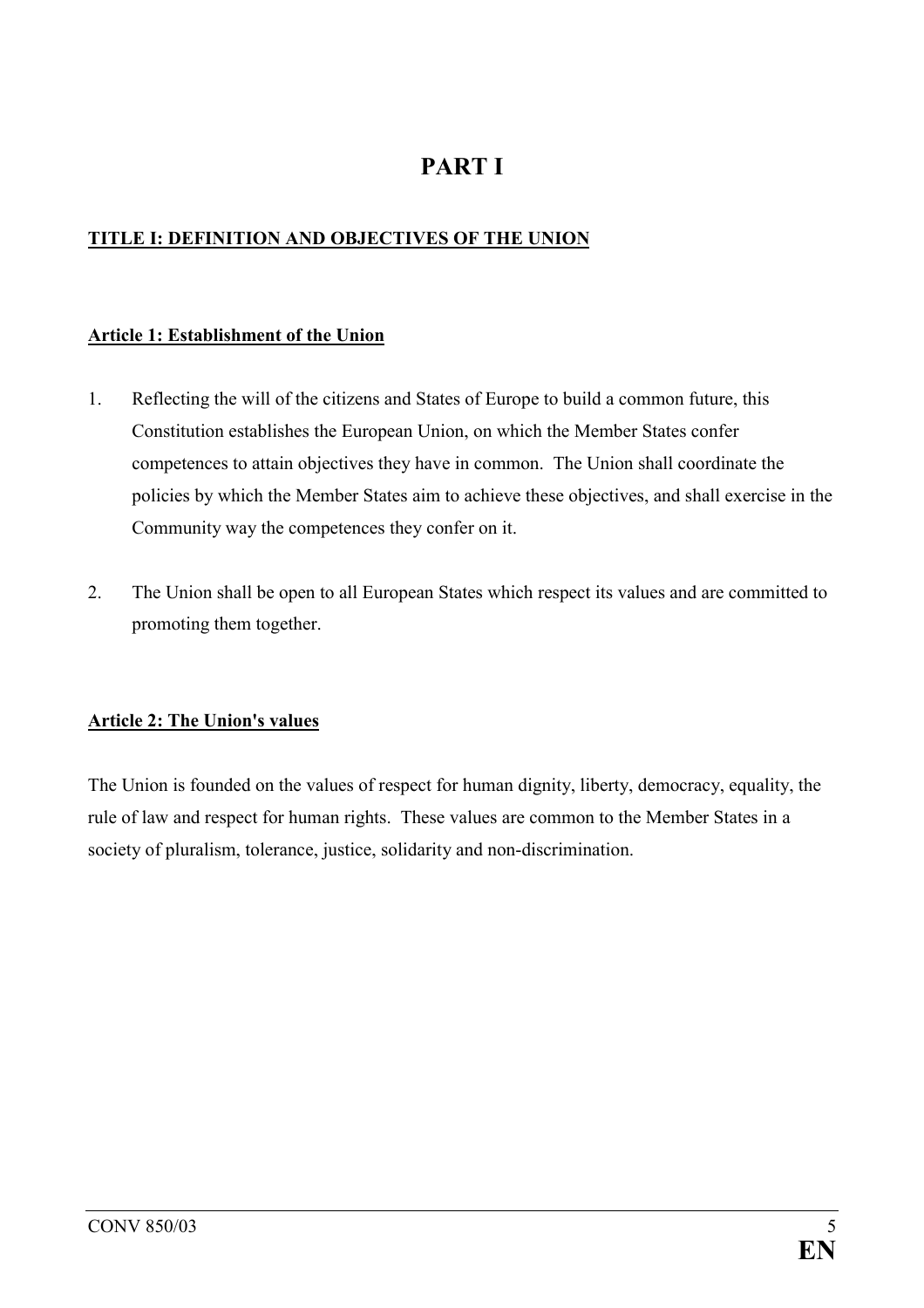#### **Article 3: The Union's objectives**

- 1. The Union's aim is to promote peace, its values and the well-being of its peoples.
- 2. The Union shall offer its citizens an area of freedom, security and justice without internal frontiers, and a single market where competition is free and undistorted.
- 3. The Union shall work for the sustainable development of Europe based on balanced economic growth, a social market economy, highly competitive and aiming at full employment and social progress, and with a high level of protection and improvement of the quality of the environment. It shall promote scientific and technological advance.

It shall combat social exclusion and discrimination, and shall promote social justice and protection, equality between women and men, solidarity between generations and protection of children's rights.

It shall promote economic, social and territorial cohesion, and solidarity among Member States.

The Union shall respect its rich cultural and linguistic diversity, and shall ensure that Europe's cultural heritage is safeguarded and enhanced.

- 4. In its relations with the wider world, the Union shall uphold and promote its values and interests. It shall contribute to peace, security, the sustainable development of the earth, solidarity and mutual respect among peoples, free and fair trade, eradication of poverty and protection of human rights and in particular children's rights, as well as to strict observance and development of international law, including respect for the principles of the United Nations Charter.
- 5. These objectives shall be pursued by appropriate means, depending on the extent to which the relevant competences are attributed to the Union in the Constitution.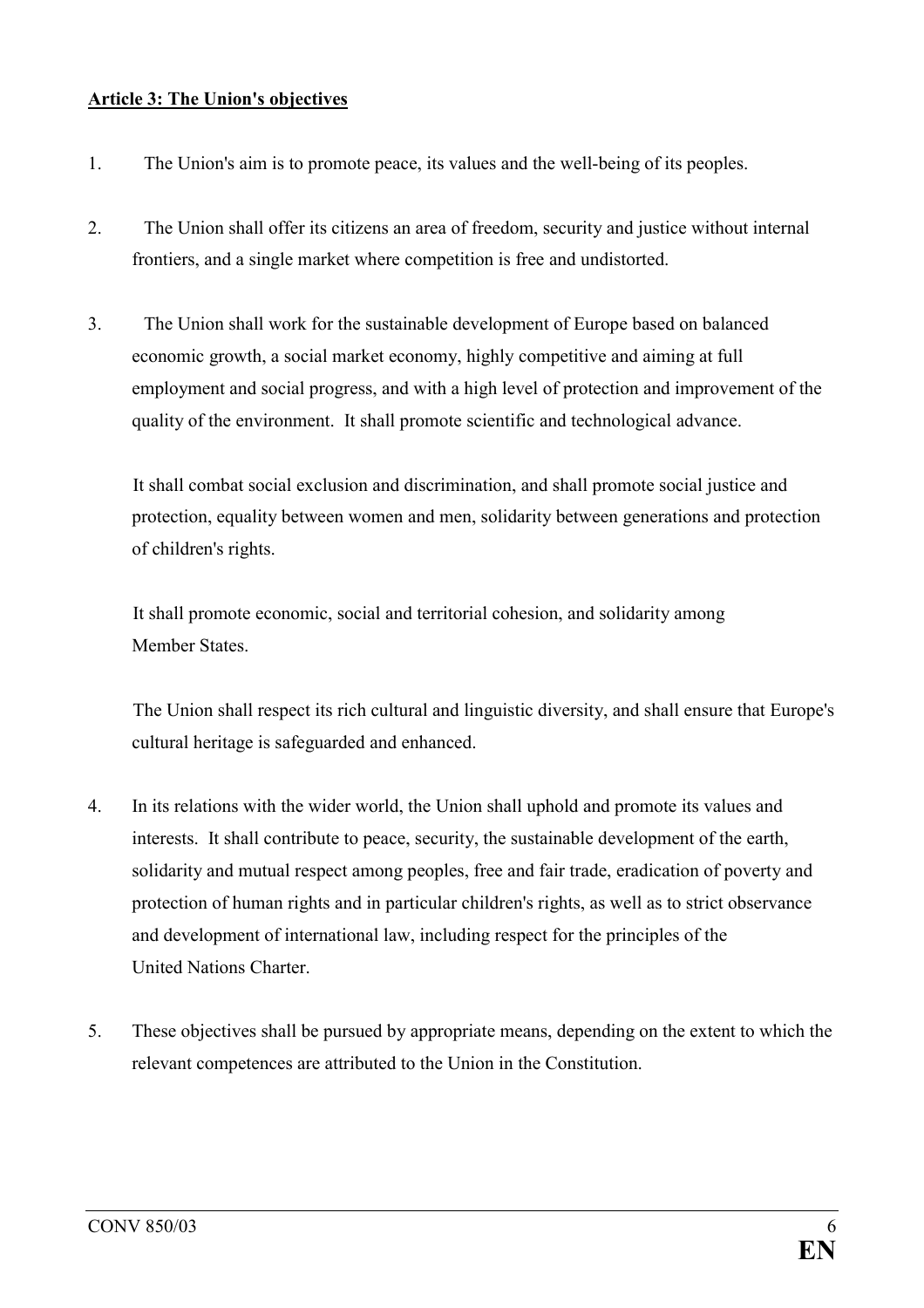#### **Article 4: Fundamental freedoms and non-discrimination**

- 1. Free movement of persons, goods, services and capital, and freedom of establishment shall be guaranteed within and by the Union, in accordance with the provisions of the Constitution.
- 2. In the field of application of the Constitution, and without prejudice to any of its specific provisions, any discrimination on grounds of nationality shall be prohibited.

#### **Article 5: Relations between the Union and the Member States**

- 1. The Union shall respect the national identities of the Member States, inherent in their fundamental structures, political and constitutional, inclusive of regional and local self-government. It shall respect their essential State functions, including those for ensuring the territorial integrity of the State, and for maintaining law and order and safeguarding internal security.
- 2. Following the principle of loyal cooperation, the Union and the Member States shall, in full mutual respect, assist each other in carrying out tasks which flow from the Constitution.

The Member States shall facilitate the achievement of the Union's tasks and refrain from any measure which could jeopardise the attainment of the objectives set out in the Constitution.

#### **Article 6: Legal personality**

The Union shall have legal personality.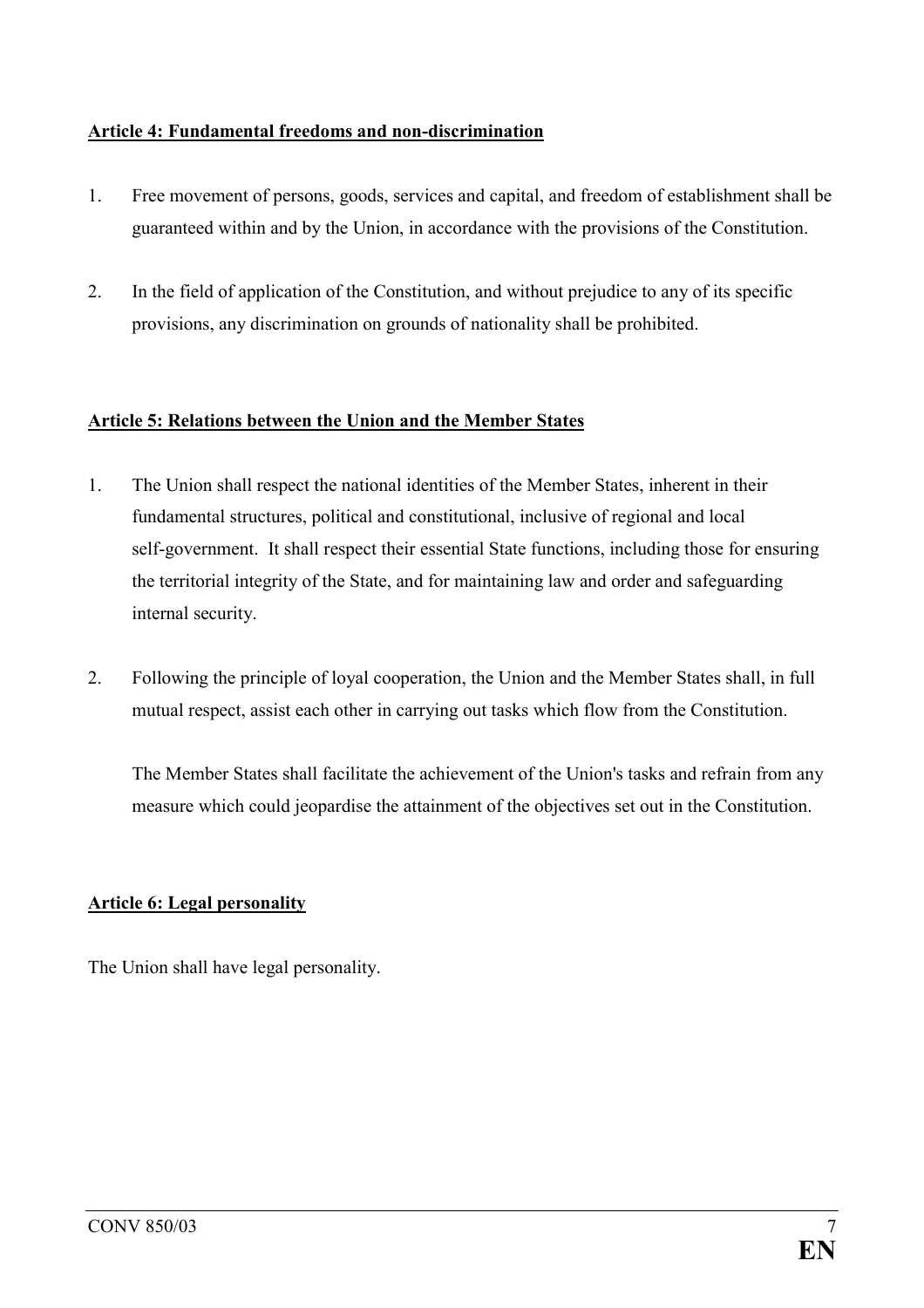#### **TITLE II: FUNDAMENTAL RIGHTS AND CITIZENSHIP OF THE UNION**

#### **Article 7: Fundamental rights**

- 1. The Union shall recognise the rights, freedoms and principles set out in the Charter of Fundamental Rights which constitutes Part II of the Constitution.
- 2. The Union shall seek accession to the European Convention for the Protection of Human Rights and Fundamental Freedoms. Such accession shall not affect the Union's competences as defined in the Constitution.
- 3. Fundamental rights, as guaranteed by the European Convention for the Protection of Human Rights and Fundamental Freedoms, and as they result from the constitutional traditions common to the Member States, shall constitute general principles of the Union's law.

#### **Article 8: Citizenship of the Union**

- 1. Every national of a Member State shall be a citizen of the Union. Citizenship of the Union shall be additional to national citizenship; it shall not replace it.
- 2. Citizens of the Union shall enjoy the rights and be subject to the duties provided for in the Constitution. They shall have:
	- the right to move and reside freely within the territory of the Member States;
	- the right to vote and to stand as candidates in elections to the European Parliament and in municipal elections in their Member State of residence, under the same conditions as nationals of that State;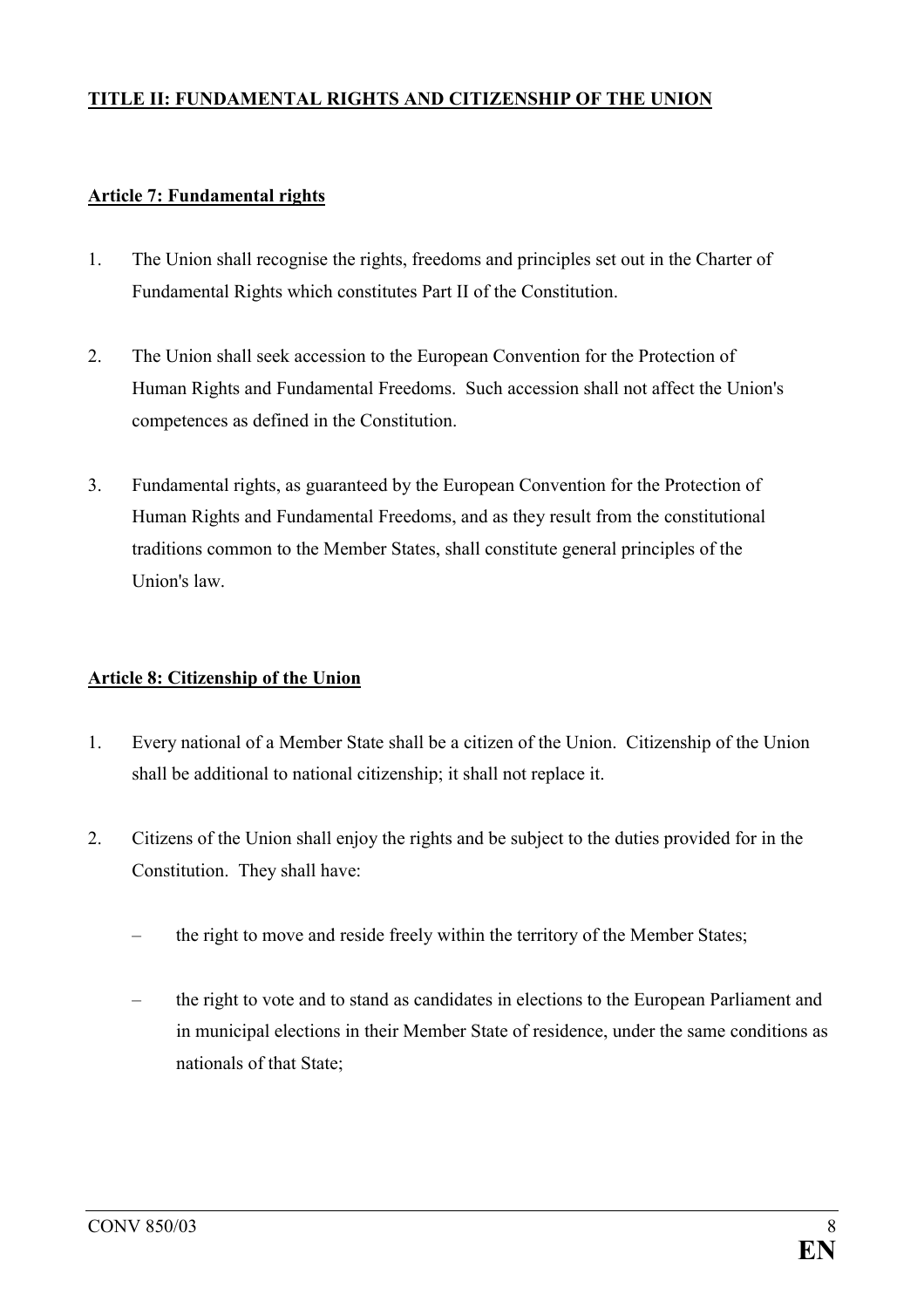- the right to enjoy, in the territory of a third country in which the Member State of which they are nationals is not represented, the protection of the diplomatic and consular authorities of any Member State on the same conditions as the nationals of that State;
- the right to petition the European Parliament, to apply to the European Ombudsman, and to address the Institutions and advisory bodies of the Union in any of the Constitution's languages and to obtain a reply in the same language.
- 3. These rights shall be exercised in accordance with the conditions and limits defined by the Constitution and by the measures adopted to give it effect.

### **TITLE III: UNION COMPETENCES**

#### **Article 9: Fundamental principles**

- 1. The limits of Union competences are governed by the principle of conferral. The use of Union competences is governed by the principles of subsidiarity and proportionality.
- 2. Under the principle of conferral, the Union shall act within the limits of the competences conferred upon it by the Member States in the Constitution to attain the objectives set out in the Constitution. Competences not conferred upon the Union in the Constitution remain with the Member States.
- 3. Under the principle of subsidiarity, in areas which do not fall within its exclusive competence the Union shall act only if and insofar as the objectives of the intended action cannot be sufficiently achieved by the Member States, either at central level or at regional and local level, but can rather, by reason of the scale or effects of the proposed action, be better achieved at Union level.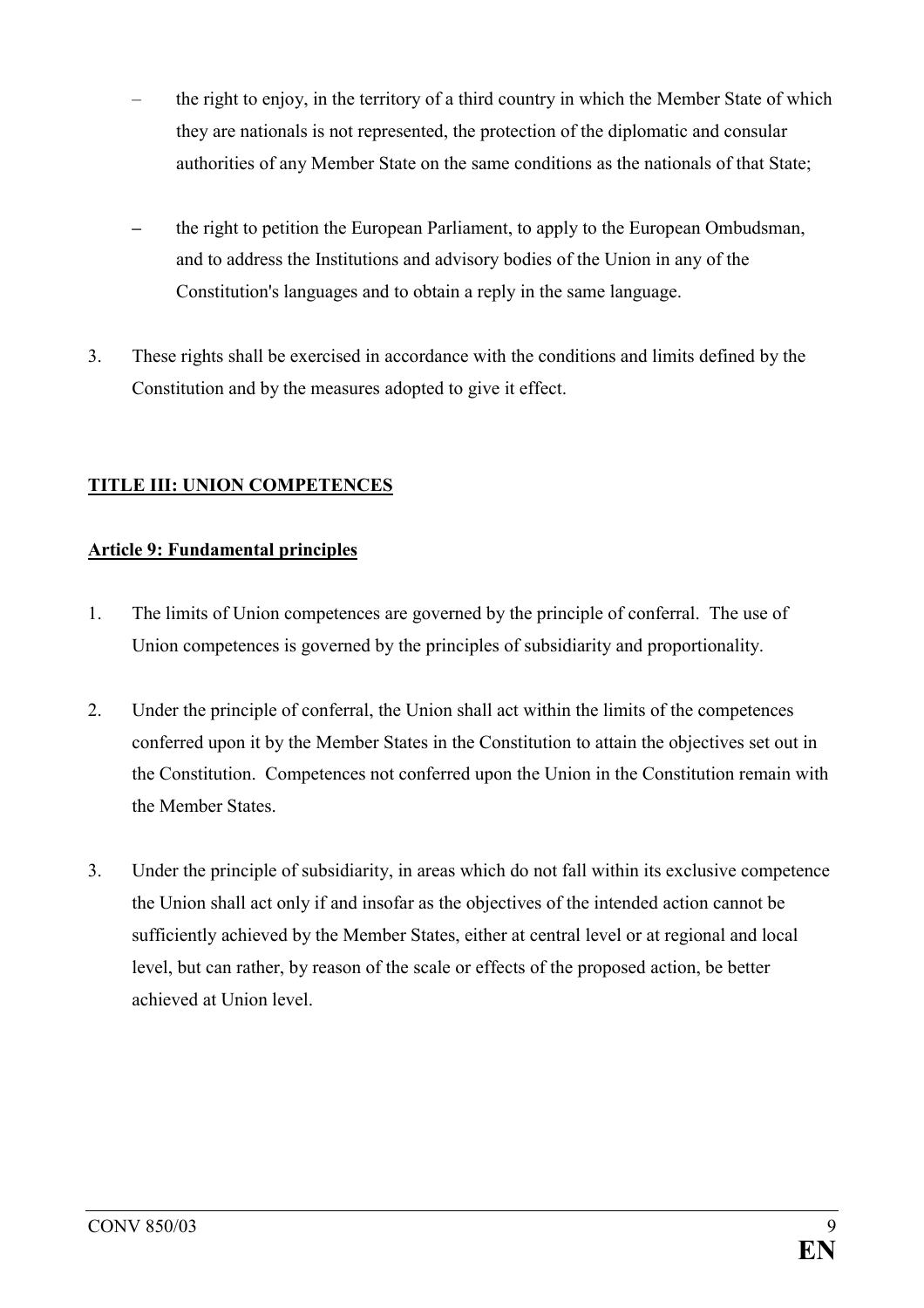The Union Institutions shall apply the principle of subsidiarity as laid down in the Protocol on the application of the principles of subsidiarity and proportionality, annexed to the Constitution. National Parliaments shall ensure compliance with that principle in accordance with the procedure set out in the Protocol.

4. Under the principle of proportionality, the content and form of Union action shall not exceed what is necessary to achieve the objectives of the Constitution.

The Institutions shall apply the principle of proportionality as laid down in the Protocol referred to in paragraph 3.

#### **Article 10: Union law**

- 1. The Constitution, and law adopted by the Union's Institutions in exercising competences conferred on it, shall have primacy over the law of the Member States.
- 2. Member States shall take all appropriate measures, general or particular, to ensure fulfilment of the obligations flowing from the Constitution or resulting from the Union Institutions' acts.

#### **Article 11: Categories of competence**

1. When the Constitution confers on the Union exclusive competence in a specific area, only the Union may legislate and adopt legally binding acts, the Member States being able to do so themselves only if so empowered by the Union or for the implementation of acts adopted by the Union.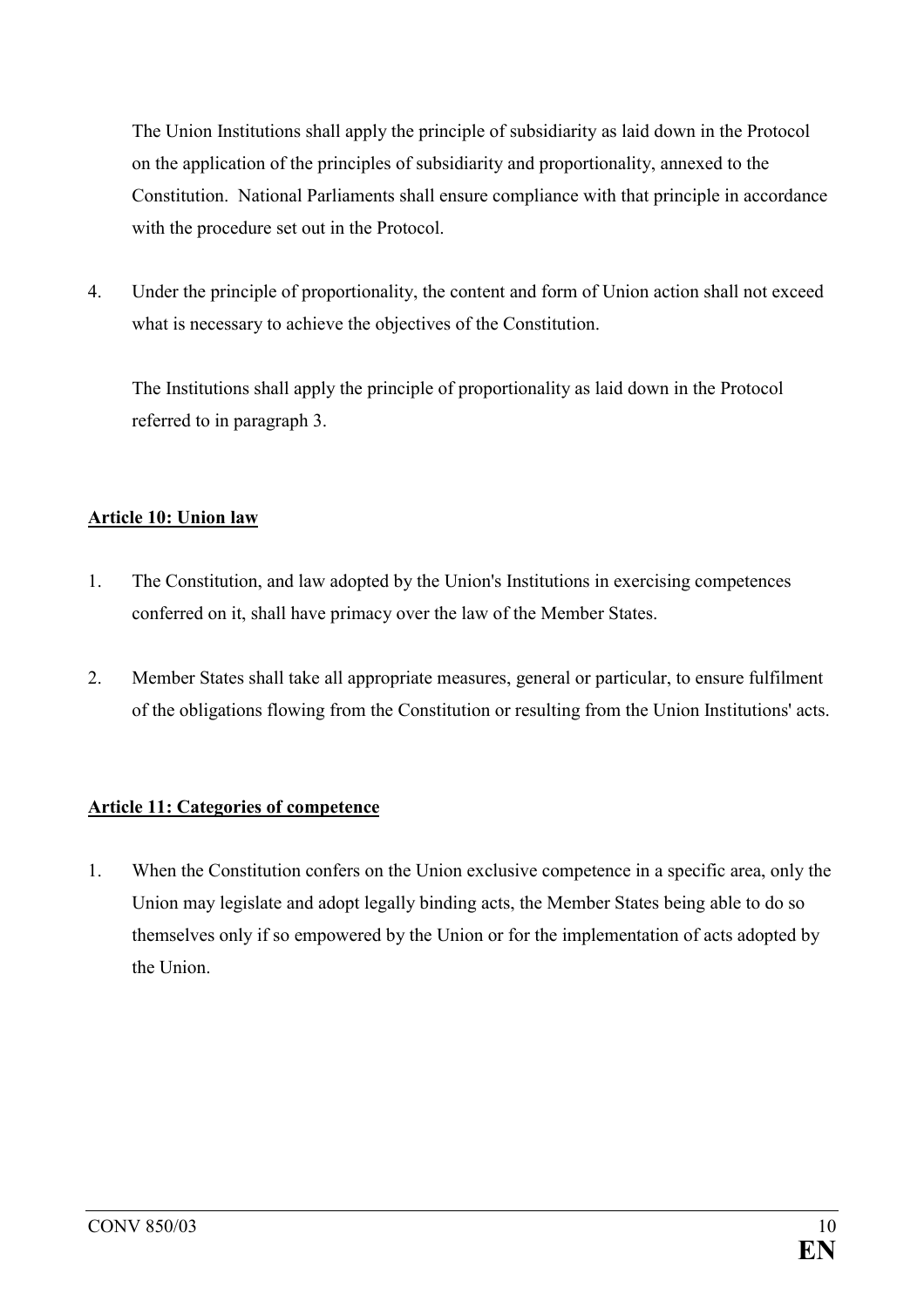- 2. When the Constitution confers on the Union a competence shared with the Member States in a specific area, the Union and the Member States shall have the power to legislate and adopt legally binding acts in that area. The Member States shall exercise their competence to the extent that the Union has not exercised, or has decided to cease exercising, its competence.
- 3. The Union shall have competence to promote and coordinate the economic and employment policies of the Member States.
- 4. The Union shall have competence to define and implement a common foreign and security policy, including the progressive framing of a common defence policy.
- 5. In certain areas and in the conditions laid down in the Constitution, the Union shall have competence to carry out actions to support, coordinate or supplement the actions of the Member States, without thereby superseding their competence in these areas.
- 6. The scope of and arrangements for exercising the Union's competences shall be determined by the provisions specific to each area in Part III.

#### **Article 12: Exclusive competence**

- 1. The Union shall have exclusive competence to establish the competition rules necessary for the functioning of the internal market, and in the following areas:
	- monetary policy, for the Member States which have adopted the euro,
	- common commercial policy,
	- customs union.
	- the conservation of marine biological resources under the common fisheries policy.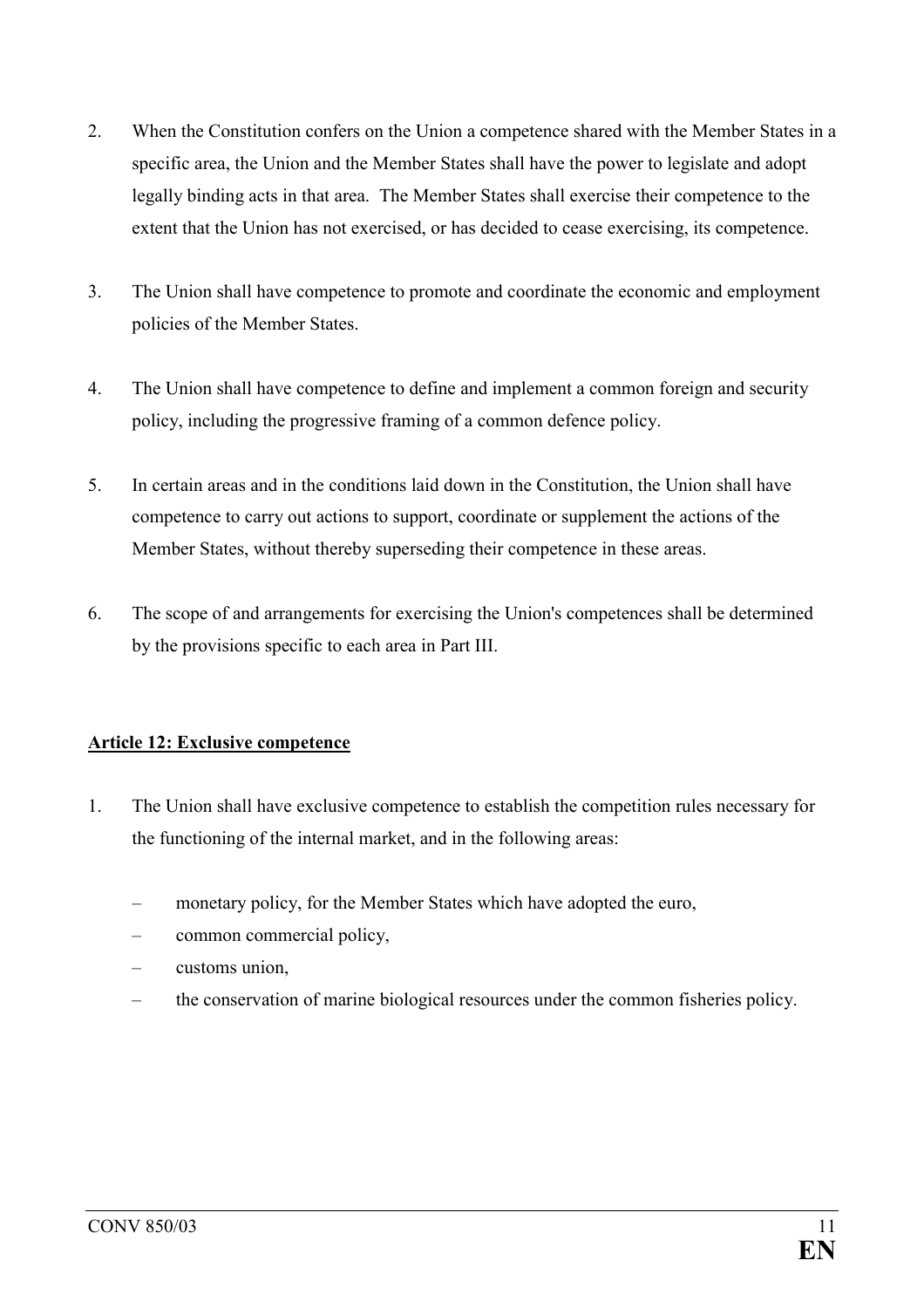2. The Union shall have exclusive competence for the conclusion of an international agreement when its conclusion is provided for in a legislative act of the Union, is necessary to enable it to exercise its internal competence, or affects an internal Union act.

#### **Article 13: Areas of shared competence**

- 1. The Union shall share competence with the Member States where the Constitution confers on it a competence which does not relate to the areas referred to in Articles 12 and 16.
- 2. Shared competence applies in the following principal areas:
	- $\overline{-}$  internal market,
	- area of freedom, security and justice,
	- agriculture and fisheries, excluding the conservation of marine biological resources,
	- transport and trans-European networks,
	- energy,
	- $\overline{\phantom{a}}$  social policy, for aspects defined in Part III,
	- economic, social and territorial cohesion,
	- $\equiv$  environment
	- consumer protection,
	- common safety concerns in public health matters.
- 3. In the areas of research, technological development and space, the Union shall have competence to carry out actions, in particular to define and implement programmes; however, the exercise of that competence may not result in Member States being prevented from exercising theirs.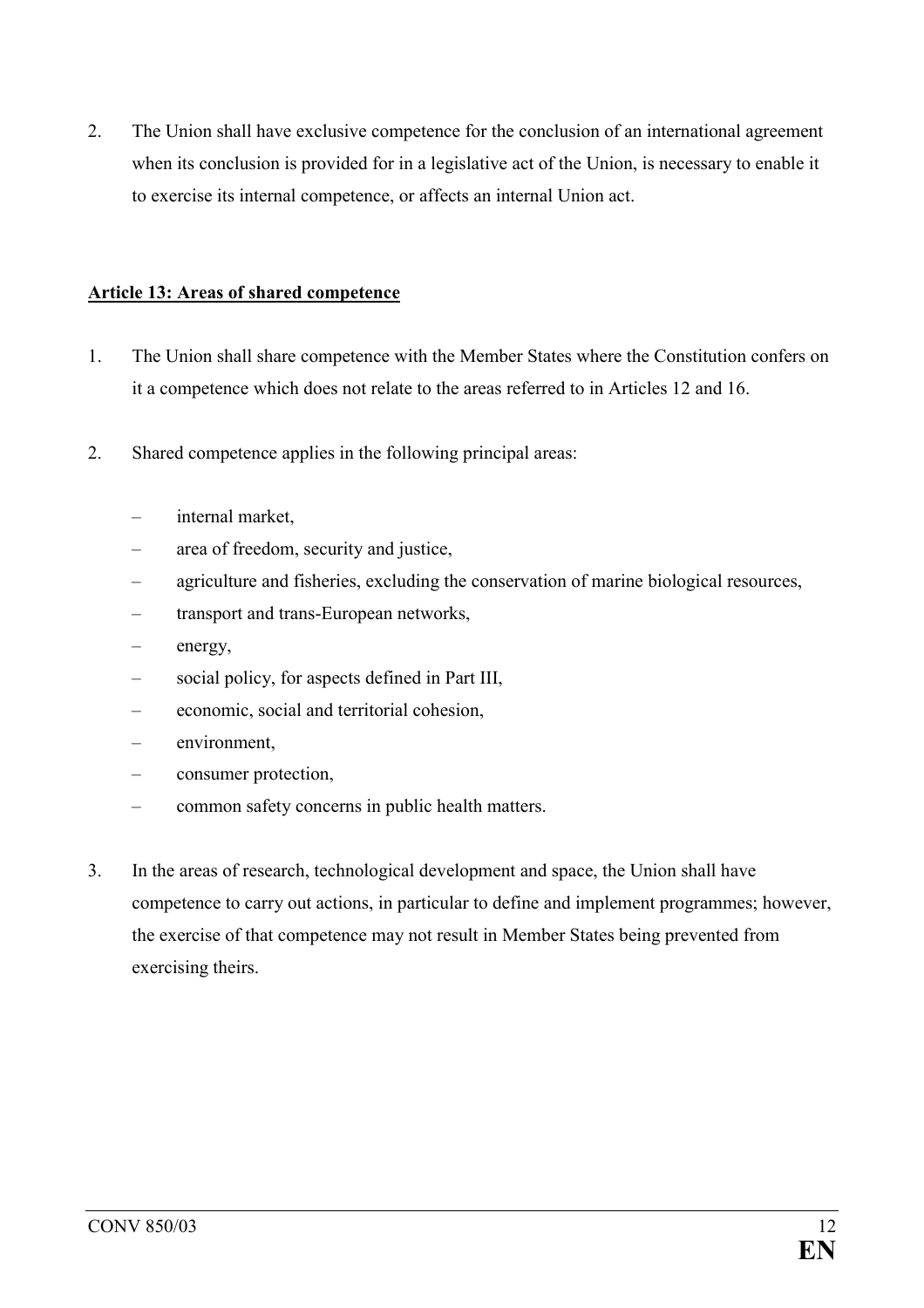4. In the areas of development cooperation and humanitarian aid, the Union shall have competence to take action and conduct a common policy; however, the exercise of that competence may not result in Member States being prevented from exercising theirs.

#### **Article 14: The coordination of economic and employment policies**

- 1. The Union shall adopt measures to ensure coordination of the economic policies of the Member States, in particular by adopting broad guidelines for these policies*.* The Member States shall coordinate their economic policies within the Union.
- 2. Specific provisions shall apply to those Member States which have adopted the euro.
- 3**.** The Union shall adopt measures to ensure coordination of the employment policies of the Member States, in particular by adopting guidelines for these policies.
- 4. The Union may adopt initiatives to ensure coordination of Member States' social policies.

#### **Article 15: The common foreign and security policy**

- 1. The Union's competence in matters of common foreign and security policy shall cover all areas of foreign policy and all questions relating to the Union's security, including the progressive framing of a common defence policy, which might lead to a common defence.
- 2. Member States shall actively and unreservedly support the Union's common foreign and security policy in a spirit of loyalty and mutual solidarity and shall comply with the acts adopted by the Union in this area. They shall refrain from action contrary to the Union's interests or likely to impair its effectiveness.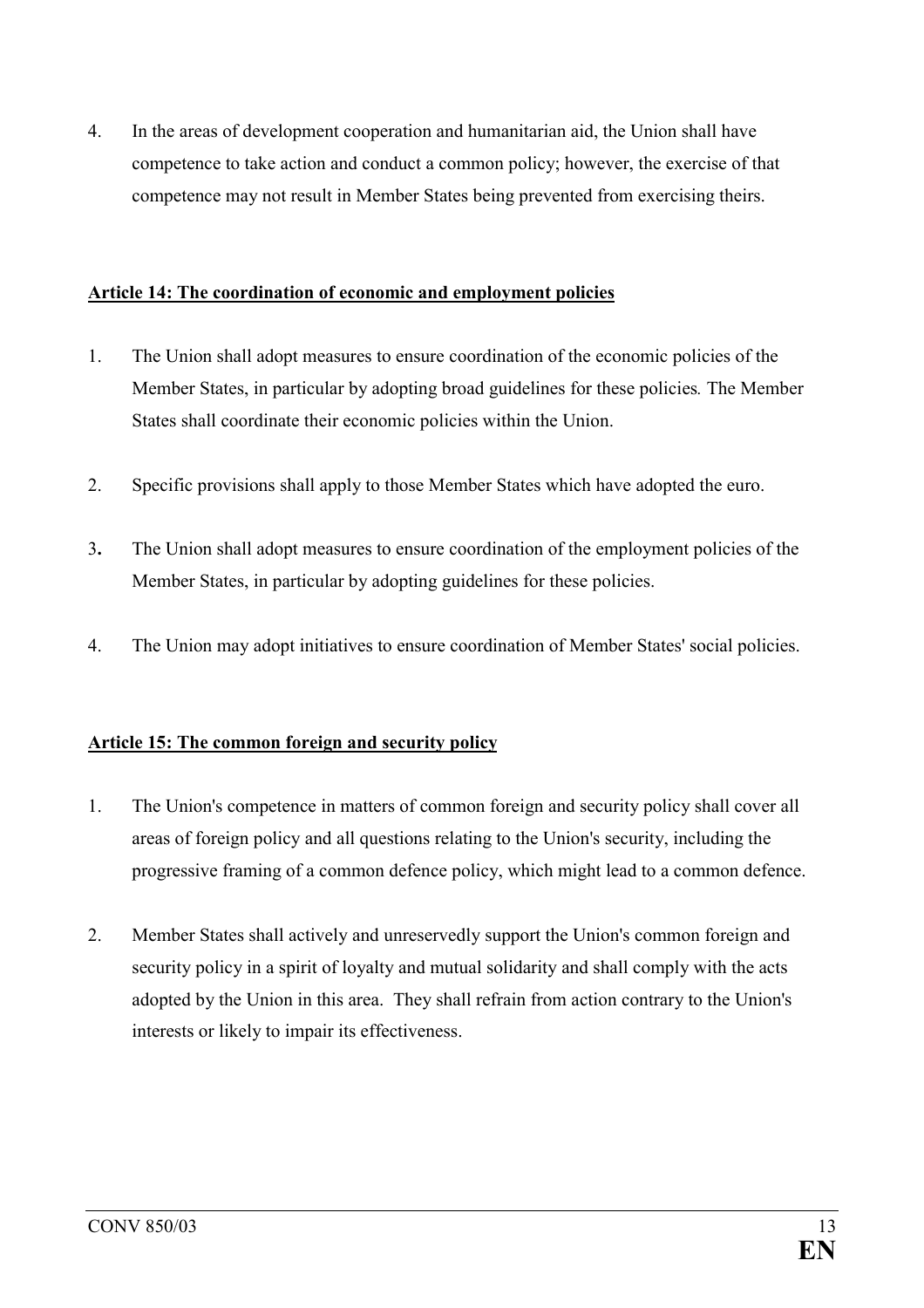#### **Article 16: Areas of supporting, coordinating or complementary action**

- 1. The Union may take supporting, coordinating or complementary action.
- 2. The areas for supporting, coordinating or complementary action shall be, at European level:
	- $-$  industry,
	- protection and improvement of human health,
	- education, vocational training, youth and sport,
	- culture
	- $-$  civil protection.
- 3. Legally binding acts adopted by the Union on the basis of the provisions specific to these areas in Part III may not entail harmonisation of Member States' laws or regulations.

#### **Article 17: Flexibility clause**

- 1. If action by the Union should prove necessary within the framework of the policies defined in Part III to attain one of the objectives set by the Constitution, and the Constitution has not provided the necessary powers, the Council of Ministers, acting unanimously on a proposal from the Commission and after obtaining the consent of the European Parliament, shall take the appropriate measures.
- 2. Using the procedure for monitoring the subsidiarity principle referred to in Article 9(3), the Commission shall draw Member States' national Parliaments' attention to proposals based on this Article.
- 3. Provisions adopted on the basis of this Article may not entail harmonisation of Member States' laws or regulations in cases where the Constitution excludes such harmonisation.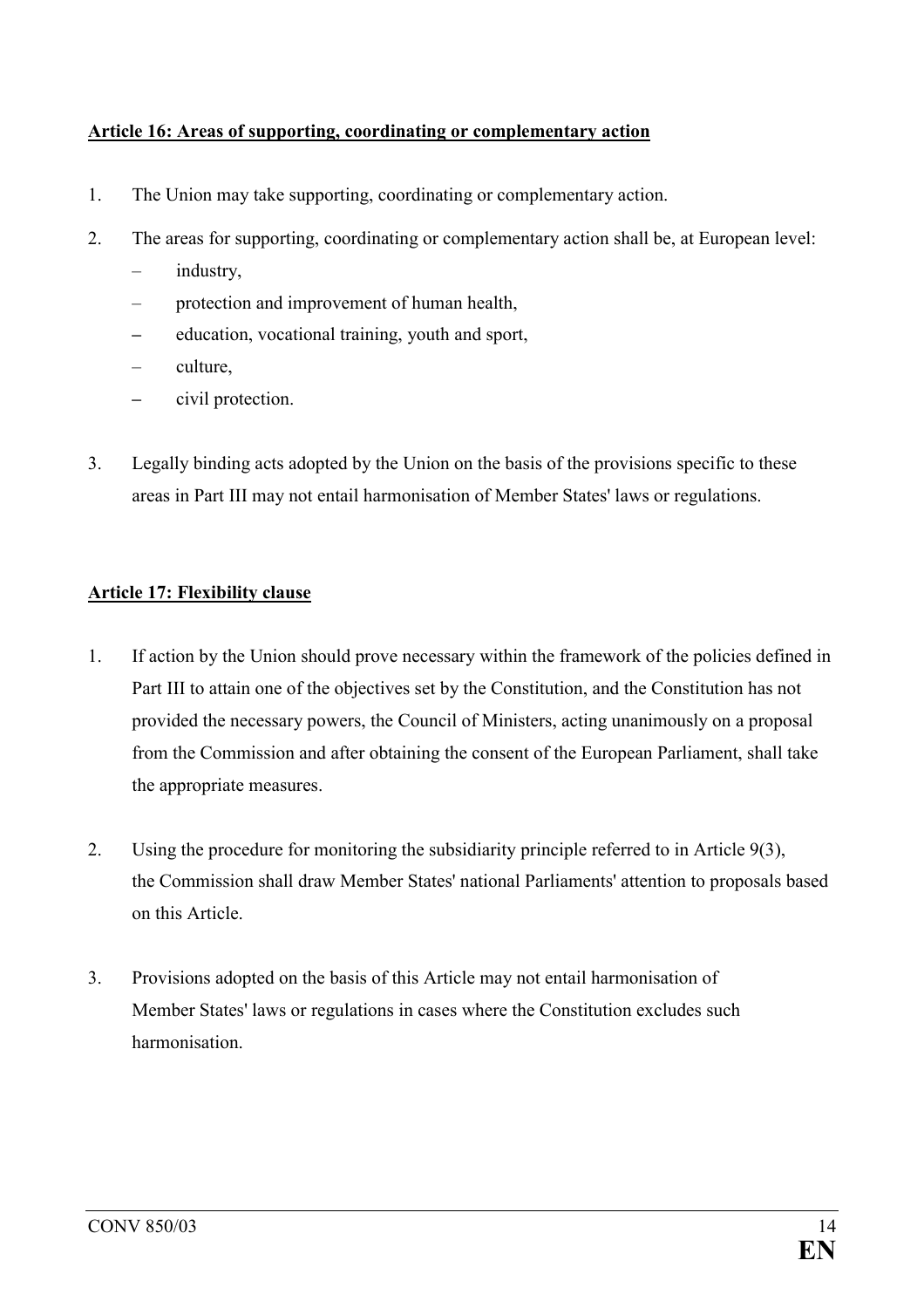#### **TITLE IV: THE UNION'S INSTITUTIONS**

#### **Chapter I – The institutional framework**

#### **Article 18: The Union's Institutions**

- 1. The Union shall be served by a single institutional framework which shall aim to:
	- advance the objectives of the Union,
	- $\blacksquare$  promote the values of the Union,
	- serve the interests of the Union, its citizens and its Member States,

and ensure the consistency, effectiveness and continuity of the policies and actions which it undertakes in pursuit of its objectives.

- 2. This institutional framework comprises:
	- The European Parliament, The European Council, The Council of Ministers, The European Commission, The Court of Justice.
- 3. Each Institution shall act within the limits of the powers conferred on it in the Constitution, and in conformity with the procedures and conditions set out in it. The Institutions shall practice full mutual cooperation.

#### **Article 19: The European Parliament**

1. The European Parliament shall, jointly with the Council of Ministers, enact legislation, and exercise the budgetary function, as well as functions of political control and consultation as laid down in the Constitution. It shall elect the President of the European Commission.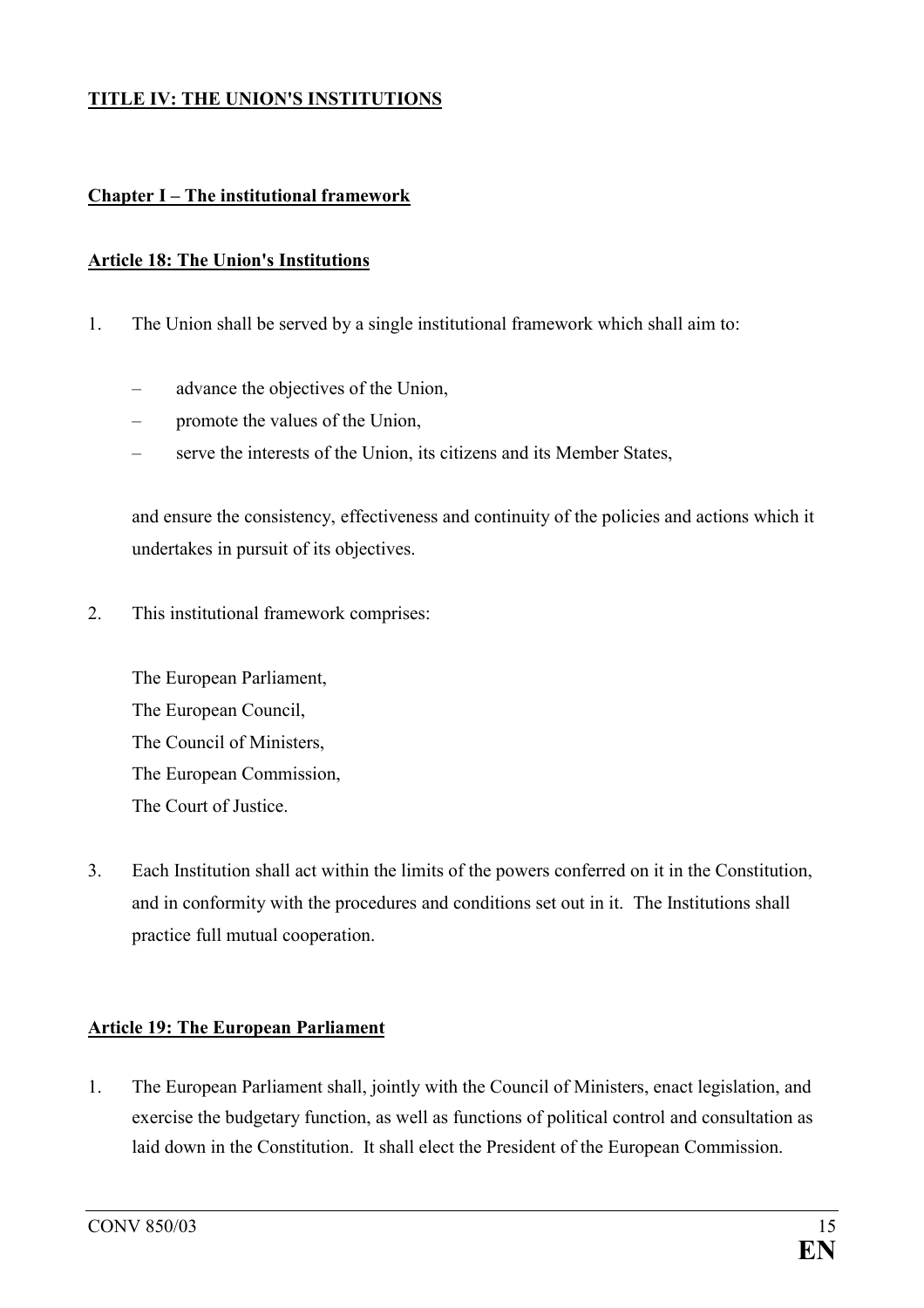2. The European Parliament shall be elected by direct universal suffrage of European citizens in free and secret ballot for a term of five years. Its members shall not exceed seven hundred and thirty-six in number. Representation of European citizens shall be degressively proportional, with a minimum threshold of four members per Member State.

Sufficiently in advance of the European Parliamentary elections in 2009, and, as necessary thereafter for further elections, the European Council shall adopt by unanimity, on the basis of a proposal from the European Parliament and with its consent, a decision establishing the composition of the European Parliament, respecting the principles set out above.

3. The European Parliament shall elect its President and its officers from among its members.

#### **Article 20: The European Council**

- 1. The European Council shall provide the Union with the necessary impetus for its development, and shall define its general political directions and priorities. It does not exercise legislative functions.
- 2. The European Council shall consist of the Heads of State or Government of the Member States, together with its President and the President of the Commission. The Union Minister for Foreign Affairs shall take part in its work.
- 3. The European Council shall meet quarterly, convened by its President. When the agenda so requires, its members may decide to be assisted by a minister and, in the case of the President of the Commission, a European Commissioner. When the situation so requires, the President shall convene a special meeting of the European Council.
- 4. Except where the Constitution provides otherwise, decisions of the European Council shall be taken by consensus.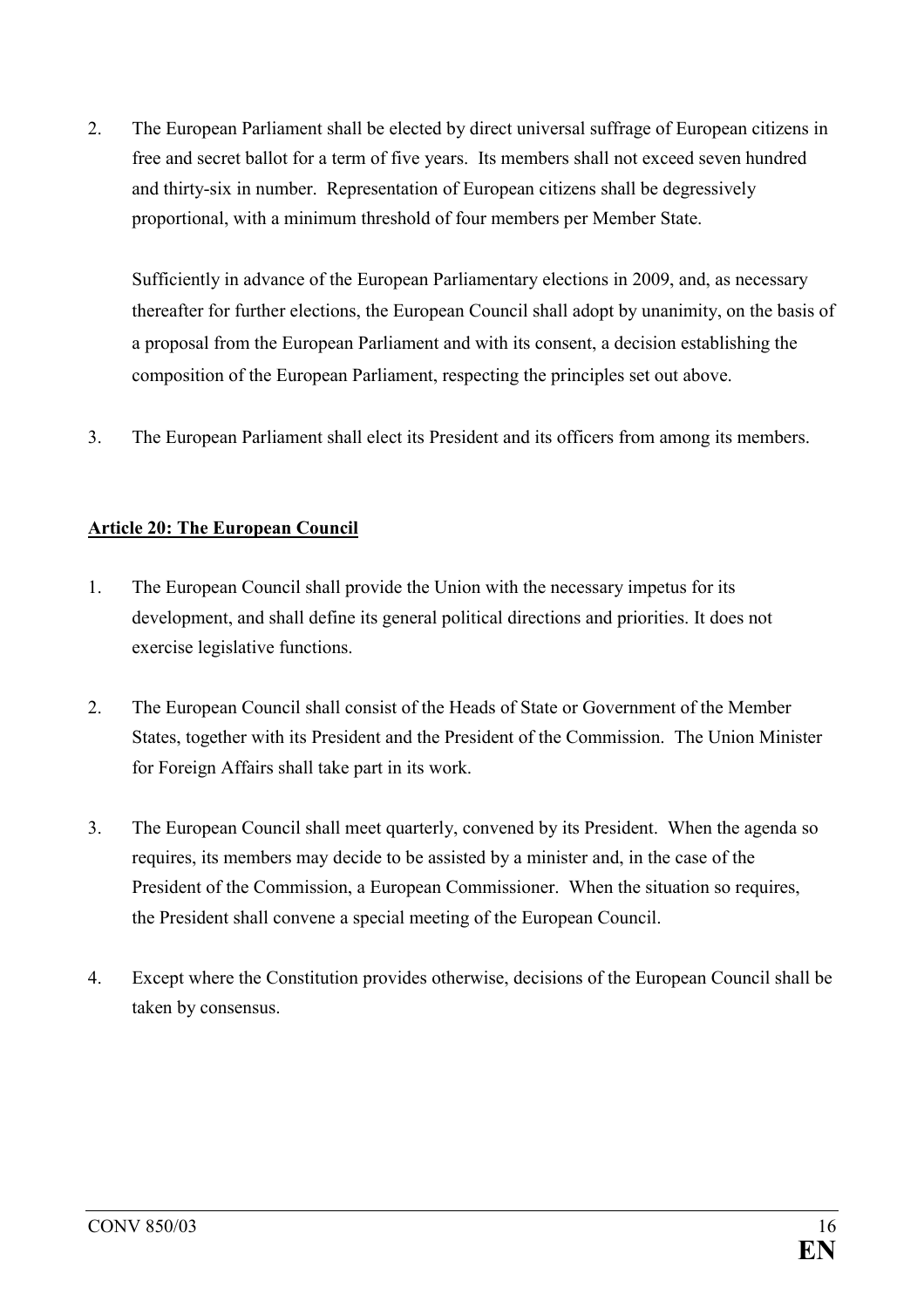#### **Article 21: The European Council Chair**

- 1. The European Council shall elect its President, by qualified majority, for a term of two and a half years, renewable once. In the event of an impediment or serious misconduct, the European Council can end his or her mandate according to the same procedure.
- 2. The President of the European Council:
	- shall chair it and drive forward its work,
	- shall ensure its proper preparation and continuity in cooperation with the President of the Commission, and on the basis of the work of the General Affairs Council,
	- shall endeavour to facilitate cohesion and consensus within the European Council,
	- shall present a report to the European Parliament after each of its meetings.

The President of the European Council shall at his or her level and in that capacity ensure the external representation of the Union on issues concerning its common foreign and security policy, without prejudice to the responsibilities of the Union Minister for Foreign Affairs.

3. The President of the European Council may not hold a national mandate.

#### **Article 22: The Council of Ministers**

- 1. The Council of Ministers shall, jointly with the European Parliament, enact legislation, exercise the budgetary function and carry out policy-making and coordinating functions, as laid down in the Constitution.
- 2. The Council of Ministers shall consist of a representative of each Member State at ministerial level for each of its formations. Only this representative may commit the Member State in question and cast its vote.
- 3. Except where the Constitution provides otherwise, decisions of the Council of Ministers shall be taken by qualified majority.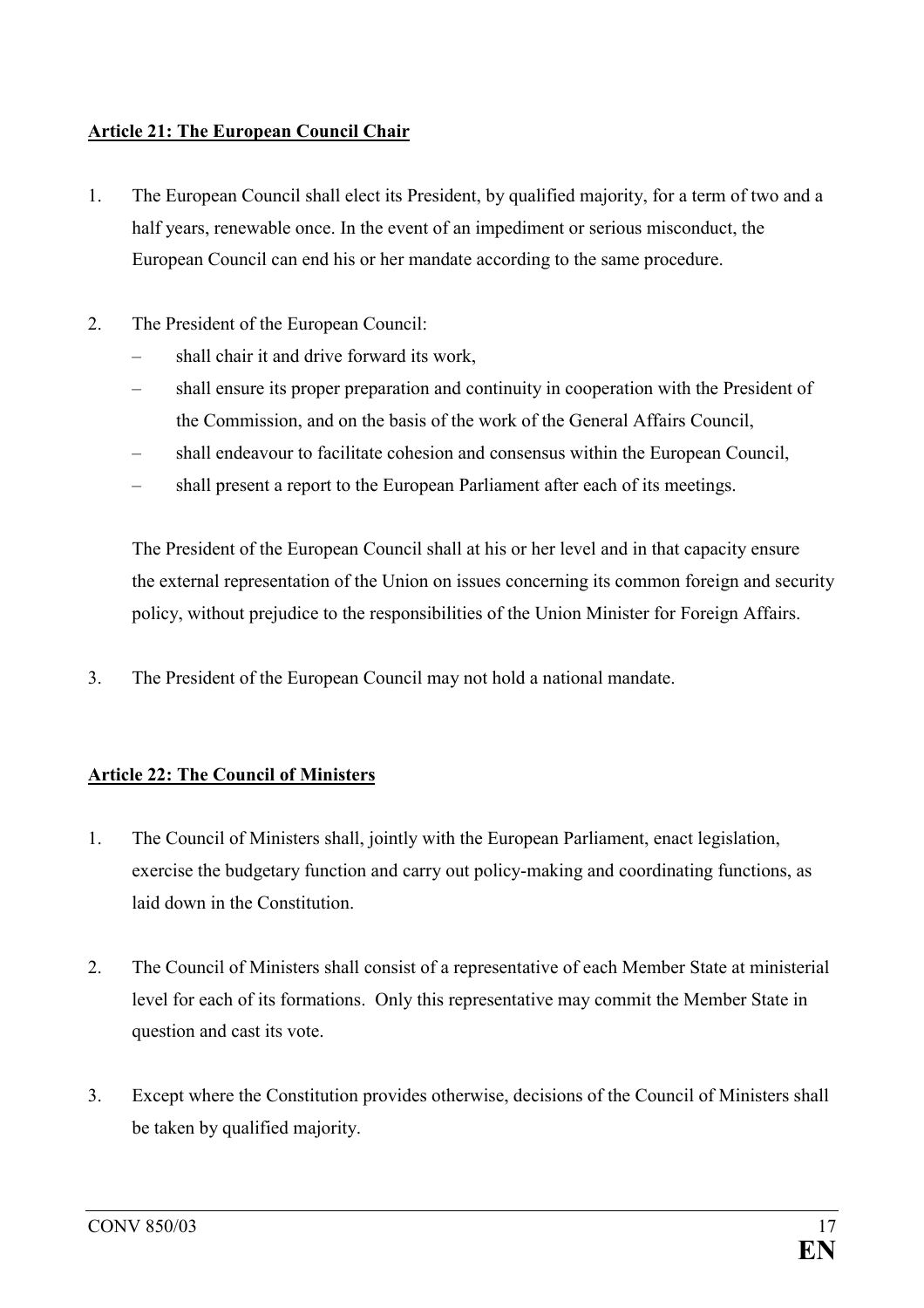#### **Article 23: Formations of the Council of Ministers**

1. The Legislative and General Affairs Council shall ensure consistency in the work of the Council of Ministers.

When it acts in its General Affairs function, it shall, in liaison with the Commission, prepare, and ensure follow-up to, meetings of the European Council.

When it acts in its legislative function, the Council of Ministers shall consider and, jointly with the European Parliament, enact European laws and European framework laws, in accordance with the provisions of the Constitution. In this function, each Member State's representation shall include one or two representatives at ministerial level with relevant expertise, reflecting the business on the agenda of the Council of Ministers.

- 2. The Foreign Affairs Council shall, on the basis of strategic guidelines laid down by the European Council, flesh out the Union's external policies, and ensure that its actions are consistent. It shall be chaired by the Union Minister for Foreign Affairs.
- 3. The European Council shall adopt a European decision establishing further formations in which the Council of Ministers may meet.
- 4. The Presidency of Council of Ministers formations, other than that of Foreign Affairs, shall be held by Member State representatives within the Council of Ministers on the basis of equal rotation for periods of at least a year. The European Council shall adopt a European decision establishing the rules of such rotation, taking into account European political and geographical balance and the diversity of Member States.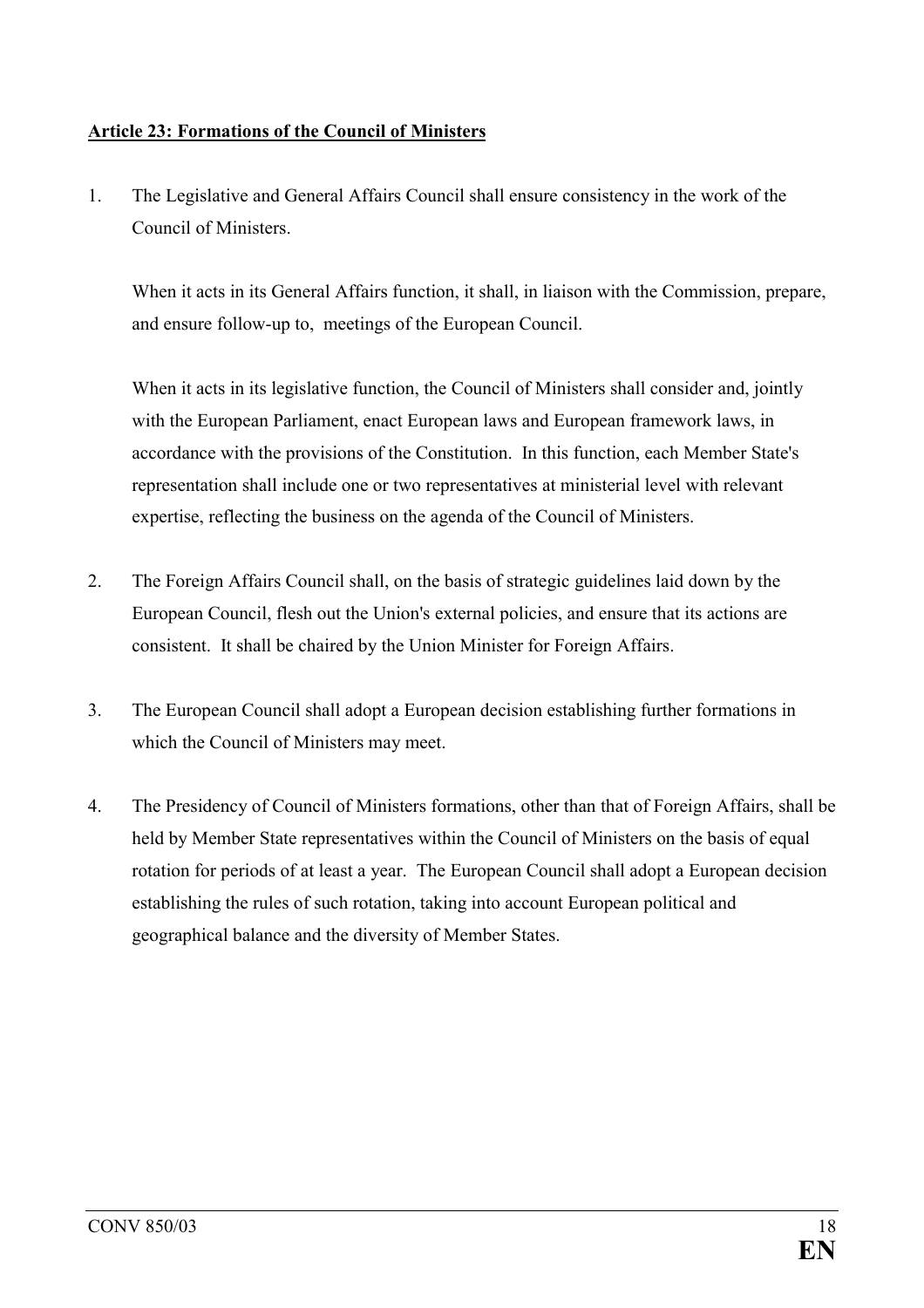#### **Article 24: Qualified majority**

- 1. When the European Council or the Council of Ministers takes decisions by qualified majority, such a majority shall consist of the majority of Member States, representing at least three fifths of the population of the Union.
- 2. When the Constitution does not require the European Council or the Council of Ministers to act on the basis of a proposal of the Commission, or when the European Council or the Council of Ministers is not acting on the initiative of the Union Minister for Foreign Affairs, the required qualified majority shall consist of two thirds of the Member States, representing at least three fifths of the population of the Union.
- 3. The provisions of paragraphs 1 and 2 shall take effect on 1 November 2009, after the European Parliament elections have taken place, according to the provisions of Article 19.
- 4. Where the Constitution provides in Part III for European laws and framework laws to be adopted by the Council of Ministers according to a special legislative procedure, the European Council can adopt, on its own initiative and by unanimity, after a period of consideration of at least six months, a decision allowing for the adoption of such European laws or framework laws according to the ordinary legislative procedure. The European Council shall act after consulting the European Parliament and informing the national Parliaments.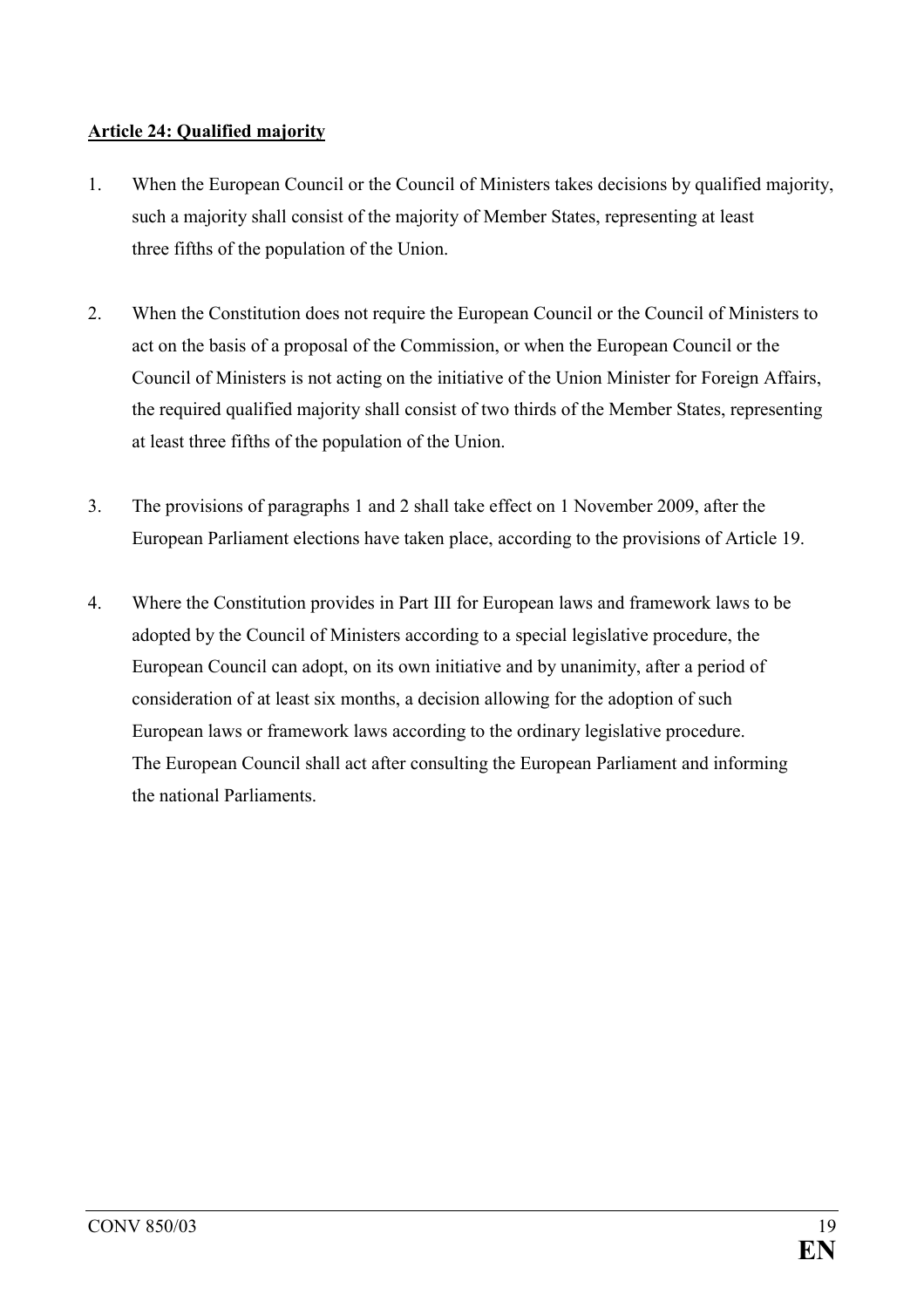Where the Constitution provides in Part III for the Council of Ministers to act unanimously in a given area, the European Council can adopt, on its own initiative and by unanimity, a European decision allowing the Council of Ministers to act by qualified majority in that area. Any initiative taken by the European Council under this subparagraph shall be sent to national Parliaments no less than four months before any decision is taken on it.

5. Within the European Council, its President and the President of the Commission do not vote.

#### **Article 25: The European Commission**

- 1. The European Commission shall promote the general European interest and take appropriate initiatives to that end. It shall ensure the application of the Constitution, and steps taken by the Institutions under the Constitution. It shall oversee the application of Union law under the control of the Court of Justice. It shall execute the budget and manage programmes. It shall exercise coordinating, executive and management functions, as laid down in the Constitution. With the exception of the common foreign and security policy, and other cases provided for in the Constitution, it shall ensure the Union's external representation. It shall initiate the Union's annual and multiannual programming with a view to achieving interinstitutional agreements.
- 2. Except where the Constitution provides otherwise, Union legislative acts can be adopted only on the basis of a Commission proposal. Other acts are adopted on the basis of a Commission proposal where the Constitution so provides.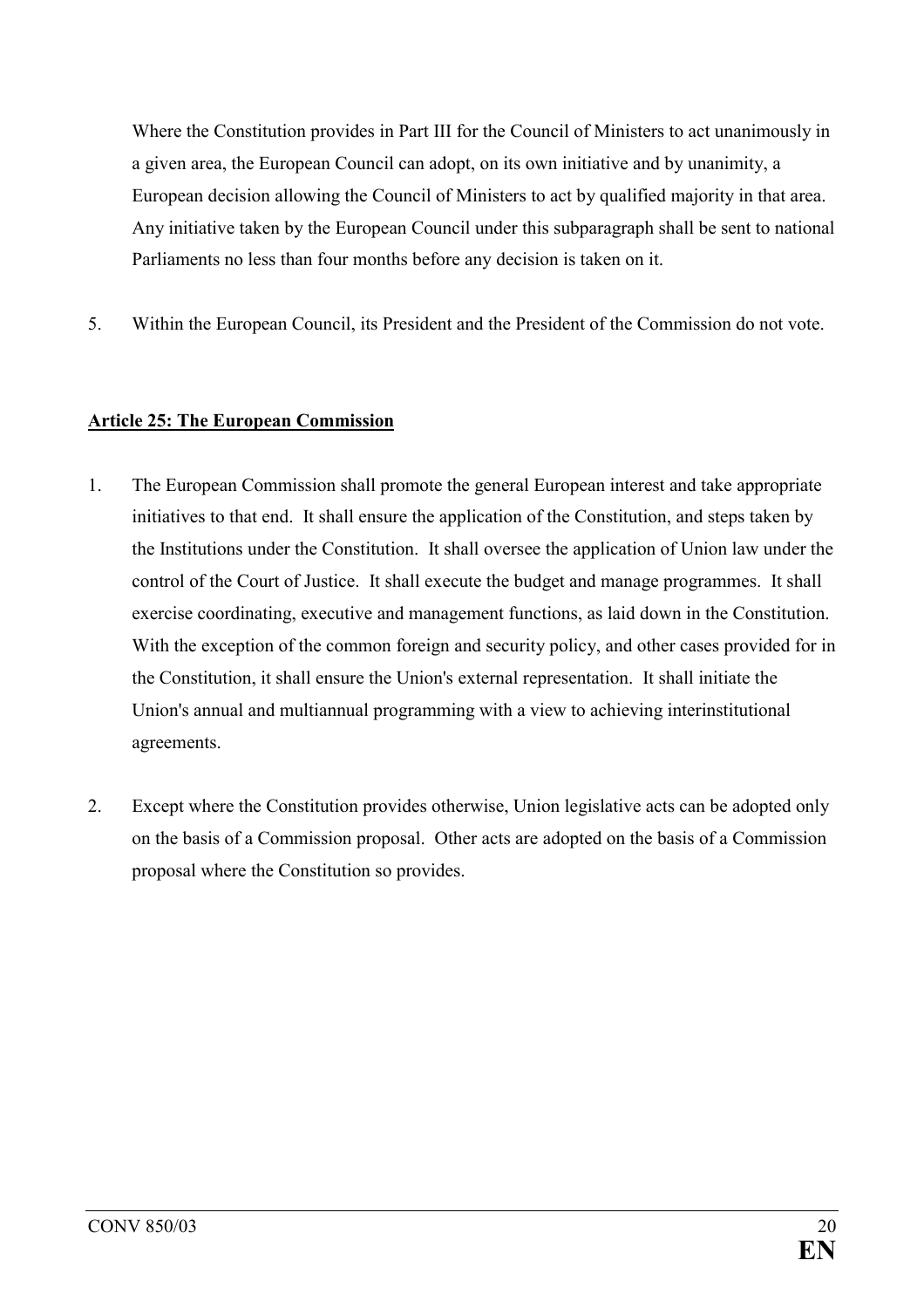- 3. The Commission shall consist of a College comprising its President, the Union Minister of Foreign Affairs/Vice-President, and thirteen European Commissioners selected on the basis of a system of equal rotation between the Member States. This system shall be established by a European decision adopted by the European Council on the basis of the following principles:
	- (a) Member States shall be treated on a strictly equal footing as regards determination of the sequence of, and the time spent by, their nationals as Members of the College; consequently, the difference between the total number of terms of office held by nationals of any given pair of Member States may never be more than one;
	- (b) subject to point (a), each successive College shall be so composed as to reflect satisfactorily the demographic and geographical range of all the Member States of the Union.

The Commission President shall appoint non-voting Commissioners, chosen according to the same criteria as apply for Members of the College and coming from all other Member States.

These arrangements shall take effect on 1 November 2009.

- 4. In carrying out its responsibilities, the Commission shall be completely independent. In the discharge of their duties, the European Commissioners and Commissioners shall neither seek nor take instructions from any government or other body.
- 5. The Commission, as a College, shall be responsible to the European Parliament. The Commission President shall be responsible to the European Parliament for the activities of the Commissioners. Under the procedures set out in Article III-243, the European Parliament may pass a censure motion on the Commission. If such a motion is passed, the European Commissioners and Commissioners must all resign. The Commission shall continue to handle everyday business until a new College is nominated.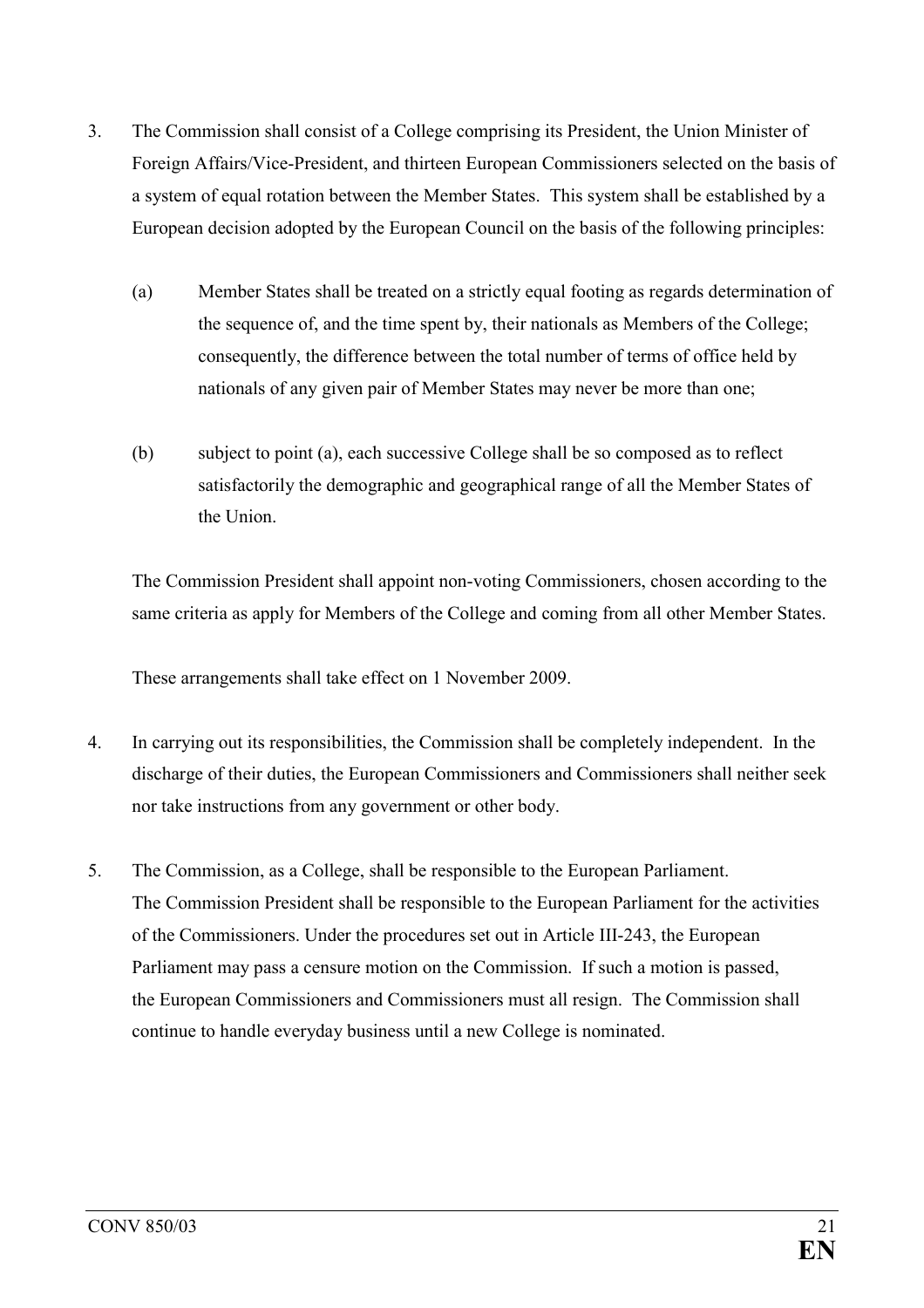#### **Article 26: The President of the European Commission**

- 1. Taking into account the elections to the European Parliament and after appropriate consultations, the European Council, deciding by qualified majority, shall put to the European Parliament its proposed candidate for the Presidency of the Commission. This candidate shall be elected by the European Parliament by a majority of its members. If this candidate does not receive the required majority support, the European Council shall within one month propose a new candidate to the European Parliament, following the same procedure.
- 2. Each Member State determined by the system of rotation shall establish a list of three persons, in which both genders shall be represented, whom it considers qualified to be a European Commissioner. By choosing one person from each of the proposed lists, the President-elect shall select the thirteen European Commissioners for their competence, European commitment, and guaranteed independence. The President and the persons so nominated for membership of the College, including the future Union Minister for Foreign Affairs, as well as the persons nominated as non-voting Commissioners, shall be submitted collectively to a vote of approval by the European Parliament. The Commission's term of office shall be five years.
- 3. President of the Commission shall:
	- lay down guidelines within which the Commission is to work;
	- decide its internal organisation, ensuring that it acts consistently, efficiently and on a collegiate basis;
	- appoint Vice-Presidents from among the members of the College.

A European Commissioner or Commissioner shall resign if the President so requests.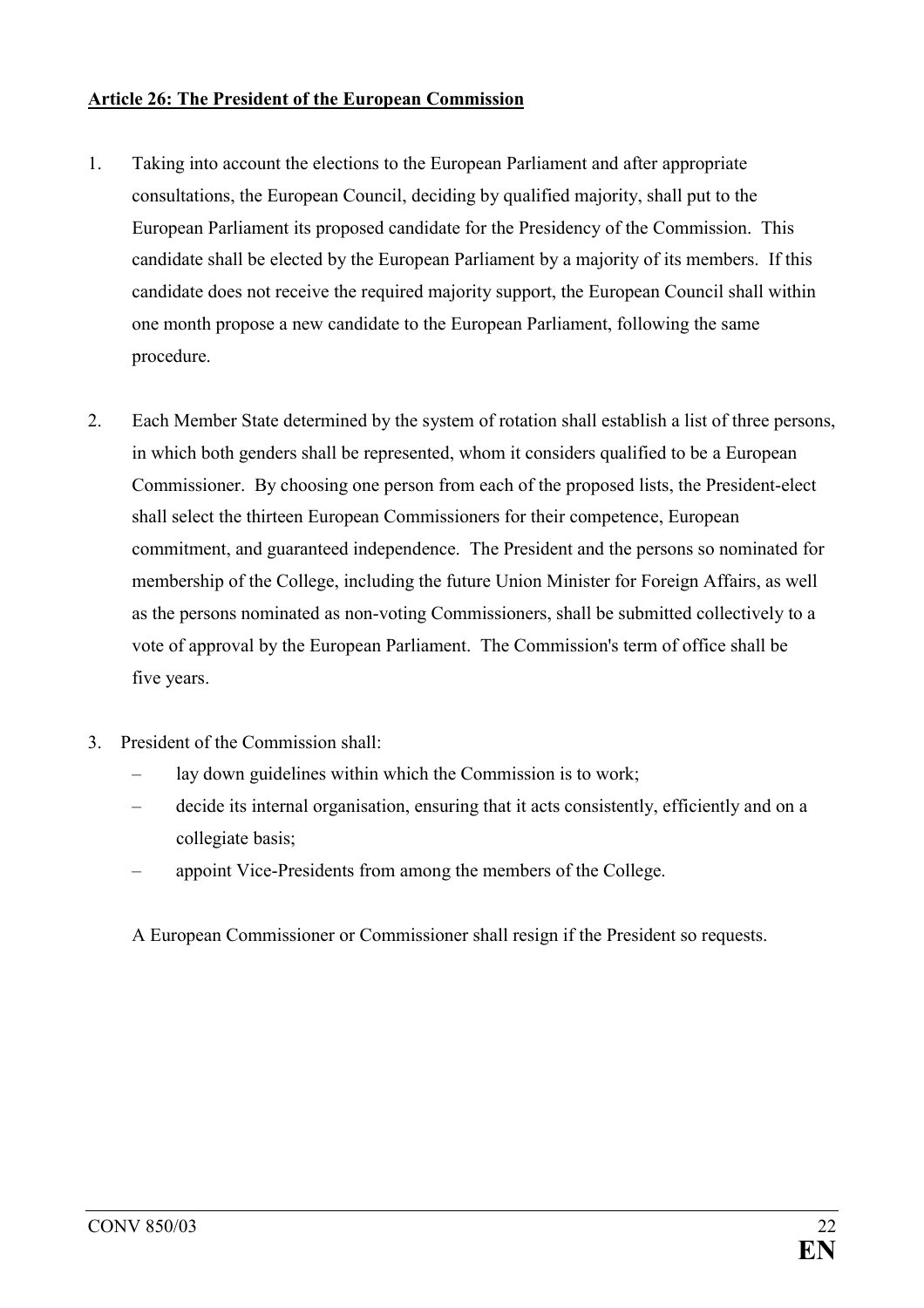#### **Article 27: The Union Minister for Foreign Affairs**

- 1. The European Council, acting by qualified majority, with the agreement of the President of the Commission, shall appoint the Union Minister for Foreign Affairs. He or she shall conduct the Union's common foreign and security policy. The European Council may end his or her tenure by the same procedure.
- 2. The Union Minister for Foreign Affairs shall contribute by his or her proposals to the development of the common foreign policy, which he or she shall carry out as mandated by the Council of Ministers. The same shall apply to the common security and defence policy.
- 3. The Union Minister for Foreign Affairs shall be one of the Vice-Presidents of the Commission. He or she shall be responsible there for handling external relations and for coordinating other aspects of the Union's external action. In exercising these responsibilities within the Commission, and only for these responsibilities, the Union Minister for Foreign Affairs shall be bound by Commission procedures.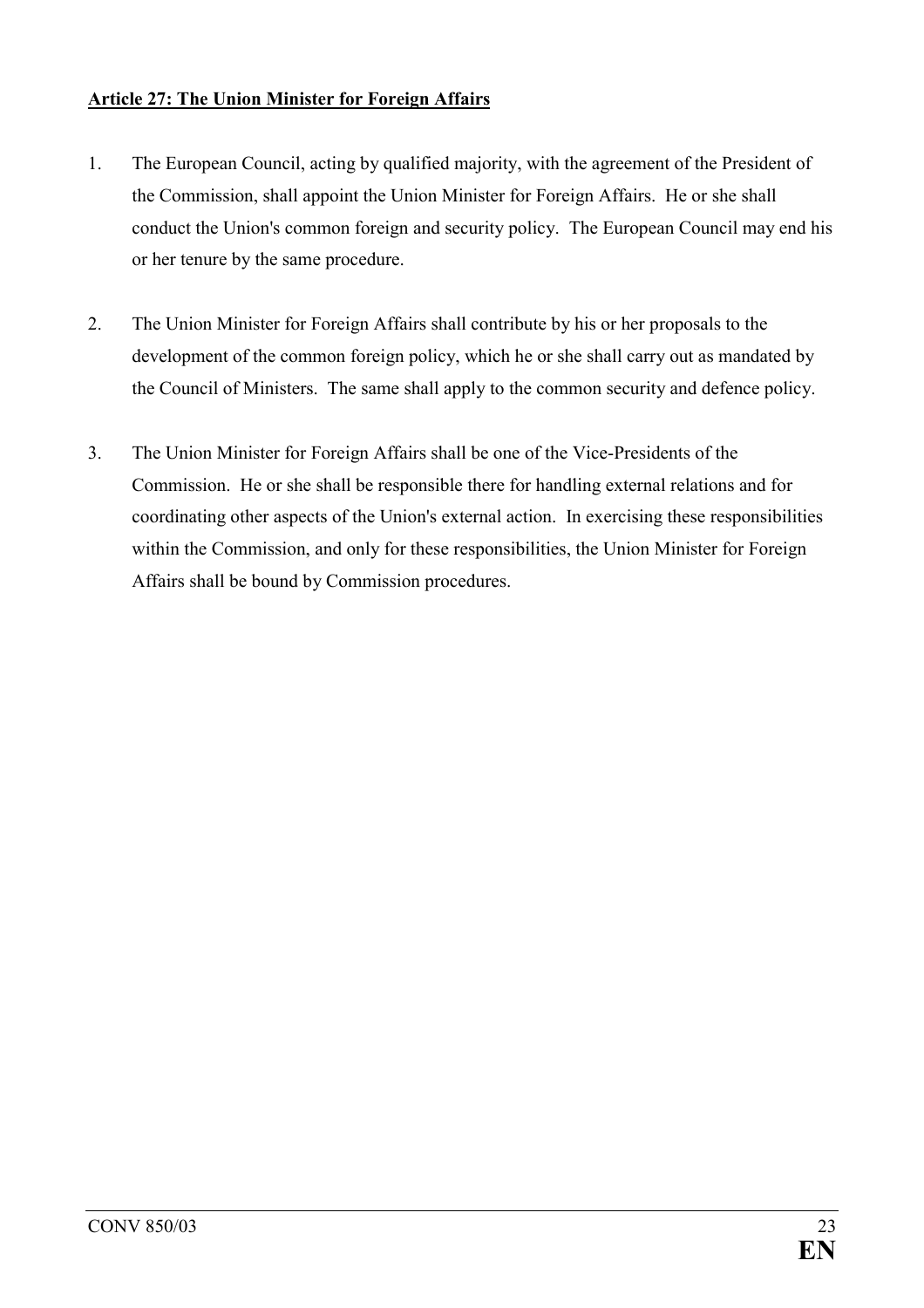#### **Article 28: The Court of Justice**

1. The Court of Justice shall include the European Court of Justice, the High Court and specialised courts. It shall ensure respect for the law in the interpretation and application of the Constitution.

Member States shall provide rights of appeal sufficient to ensure effective legal protection in the field of Union law.

2. The European Court of Justice shall consist of one judge from each Member State, and shall be assisted by Advocates-General.

The High Court shall include at least one judge per Member State: the number shall be fixed by the Statute of the Court of Justice.

The judges and the Advocates-General of the European Court of Justice and the judges of the High Court, chosen from persons whose independence is beyond doubt and who satisfy the conditions set out in Articles III-260 and III-261, shall be appointed by common accord of the governments of the Member States for a term of six years, renewable.

- 3. The Court of Justice shall:
	- rule on actions brought by a Member State, an Institution or a natural or legal person in accordance with the provisions of Part III;
	- ñ give preliminary rulings, at the request of Member State courts, on the interpretation of Union law or the validity of acts adopted by the Institutions;
	- rule on the other cases provided for in the Constitution.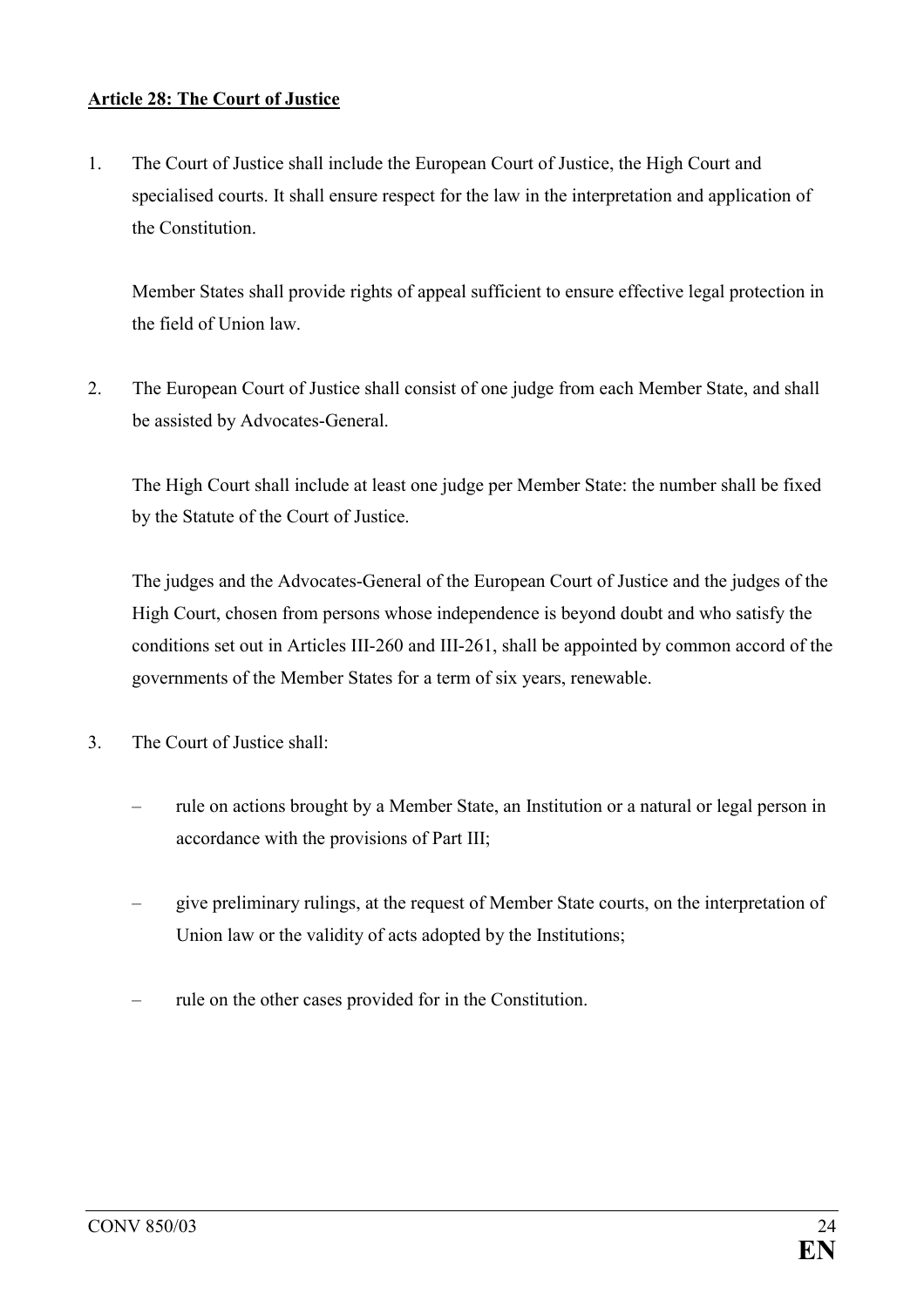#### **Chapter II – Other Institutions and bodies**

#### **Article 29: The European Central Bank**

- 1. The European Central Bank, together with the national central banks, shall constitute the European System of Central Banks. The European Central Bank, together with the national central banks of the Member States which have adopted the Union currency, the euro, shall conduct the monetary policy of the Union.
- 2. The European System of Central Banks shall be governed by the decision-making bodies of the European Central Bank. The primary objective of the European System of Central Banks shall be to maintain price stability. Without prejudice to the objective of price stability, it shall support general economic policies in the Union with a view to contributing to the achievement of the Union's objectives. It shall conduct other Central Bank tasks according to the provisions of Part III and the Statute of the European System of Central Banks and the European Central Bank.
- 3. The European Central Bank is an Institution which has legal personality. It alone may authorise the issue of the euro. In the exercise of its powers and for its finances, it shall be independent. Union Institutions and bodies, and the governments of the Member States, shall undertake to respect this principle.
- 4. The European Central Bank shall adopt such measures as are necessary to carry out its tasks in accordance with the provisions of Articles III-77 to III-83 and Article III-90, and with the conditions laid down in the Statute of the European System of Central Banks and the European Central Bank. In accordance with these same provisions, those Member States which have not adopted the euro, and their central banks, shall retain their powers in monetary matters.
- 5. Within its areas of competence, the European Central Bank shall be consulted on all proposed Union acts, and all proposals for regulation at national level, and may give an opinion.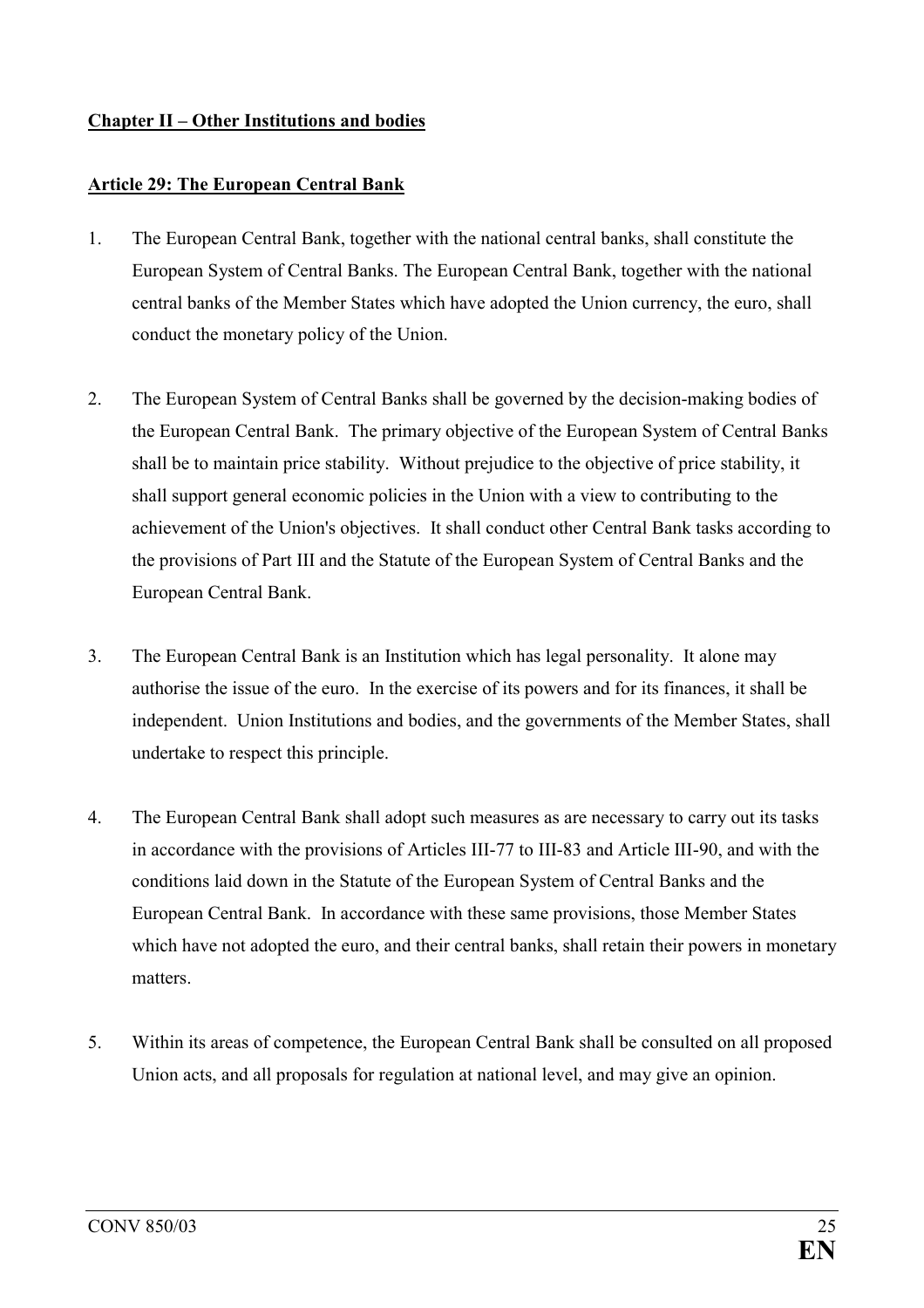6. The decision-making organs of the European Central Bank, their composition and operating methods are set out in Articles III-84 to III-87, as well as in the Statute of the European System of Central Banks and of the European Central Bank.

#### **Article 30: The Court of Auditors**

- 1. The Court of Auditors is the Institution which shall carry out the audit.
- 2. It shall examine the accounts of all Union revenue and expenditure, and shall ensure good financial management.
- 3. It shall consist of one national of each Member State. In the performance of their duties, its members shall be completely independent.

#### **Article 31: The Union's advisory bodies**

- 1. The European Parliament, the Council of Ministers and the Commission shall be assisted by a Committee of the Regions and an Economic and Social Committee, exercising advisory functions.
- 2. The Committee of the Regions shall consist of representatives of regional and local bodies who either hold a regional or local authority electoral mandate or are politically accountable to an elected assembly.
- 3. The Economic and Social Committee shall consist of representatives of organisations of employers, of the employed, and of others representative of civil society, notably in socio-economic, civic, professional and cultural areas.
- 4. The members of the Committee of the Regions and the Economic and Social Committee must not be bound by any mandatory instructions. They shall be completely independent, in the performance of their duties, in the Union's general interest.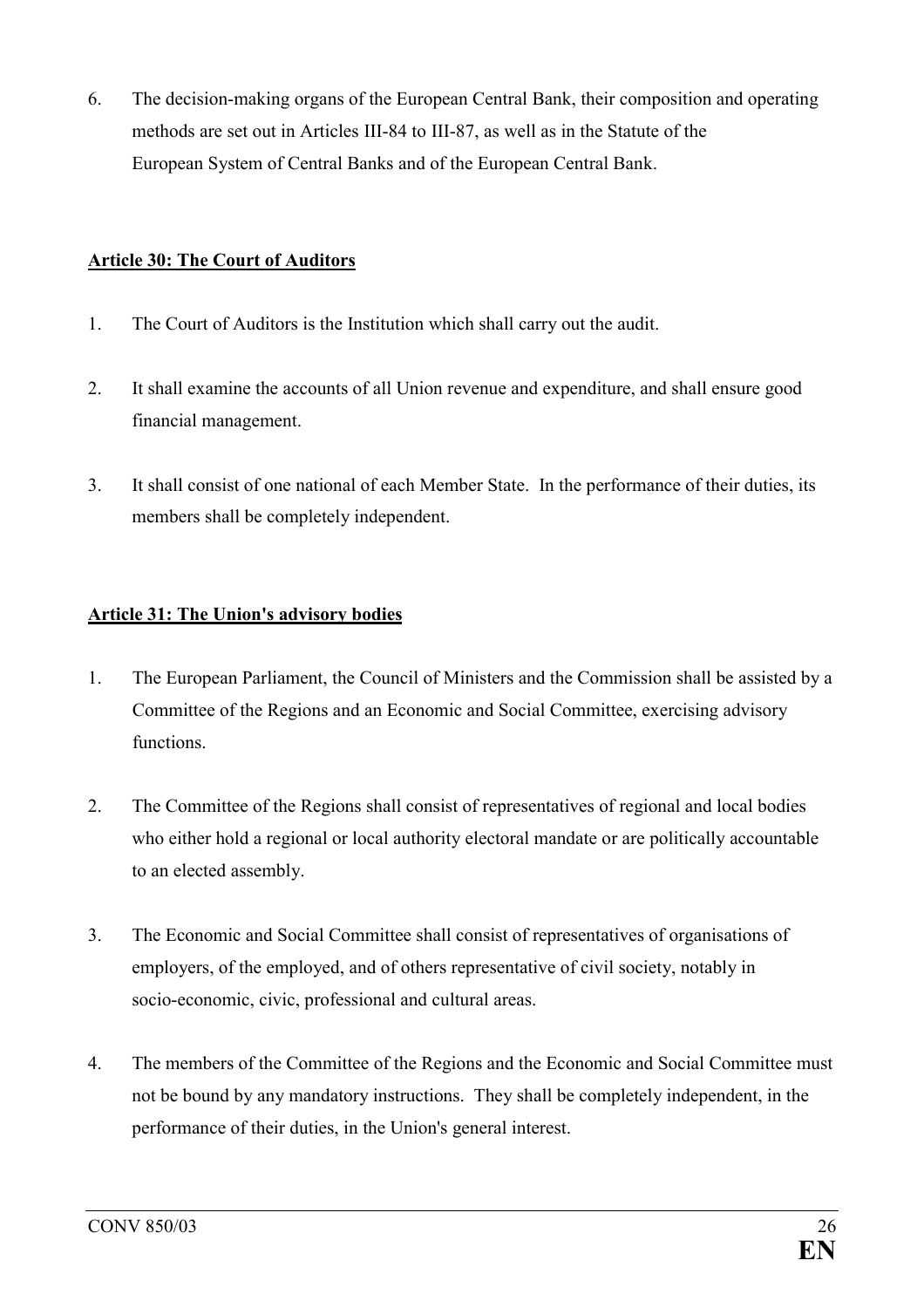5. Rules governing the composition of these Committees, the designation of their members, their powers and their operations, are set out in Articles III-292 to III-298. The rules governing their composition shall be reviewed at regular intervals by the Council of Ministers, on the basis of a Commission proposal, in the light of economic, social and demographic developments within the Union.

#### **TITLE V: EXERCISE OF UNION COMPETENCE**

#### **Chapter I – Common provisions**

#### **Article 32: The legal acts of the Union**

1. In exercising the competences conferred on it in the Constitution, the Union shall use as legal instruments, in accordance with the provisions of Part III, European laws, European framework laws, European regulations, European decisions, recommendations and opinions.

A European law shall be a legislative act of general application. It shall be binding in its entirety and directly applicable in all Member States.

A European framework law shall be a legislative act binding, as to the result to be achieved, on the Member States to which it is addressed, but leaving the national authorities entirely free to choose the form and means of achieving that result.

A European regulation shall be a non-legislative act of general application for the implementation of legislative acts and of certain specific provisions of the Constitution. It may either be binding in its entirety and directly applicable in all Member States, or be binding, as regards the result to be achieved, on all Member States to which it is addressed, but leaving the national authorities entirely free to choose the form and means of achieving that result.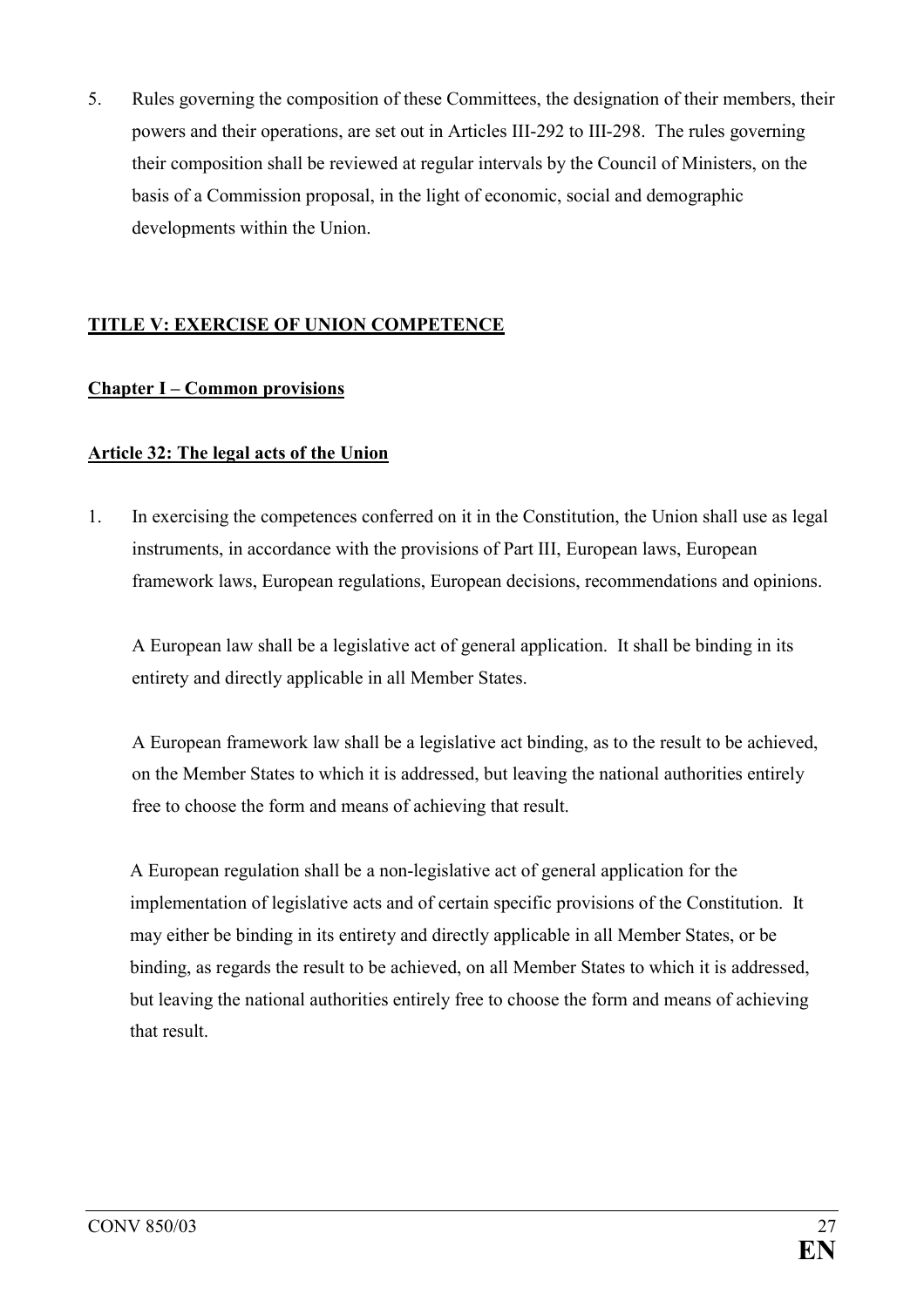A European decision shall be a non-legislative act, binding in its entirety. A decision which specifies those to whom it is addressed shall be binding only on them.

Recommendations and opinions adopted by the Institutions shall have no binding force.

2. When considering proposals for legislative acts, the European Parliament and the Council of Ministers shall refrain from adopting acts not provided for by this Article in the area in question.

#### **Article 33: Legislative acts**

1. European laws and European framework laws shall be adopted, on the basis of proposals from the Commission, jointly by the European Parliament and the Council of Ministers under the ordinary legislative procedure as set out in Article III-302. If the two Institutions cannot reach agreement on an act, it shall not be adopted.

In the cases specifically provided for in Article III-165, European laws and European framework laws may be adopted at the initiative of a group of Member States in accordance with Article III-302.

2. In the specific cases provided for by the Constitution, European laws and European framework laws shall be adopted by the European Parliament with the participation of the Council of Ministers, or by the latter with the participation of the European Parliament, in accordance with special legislative procedures.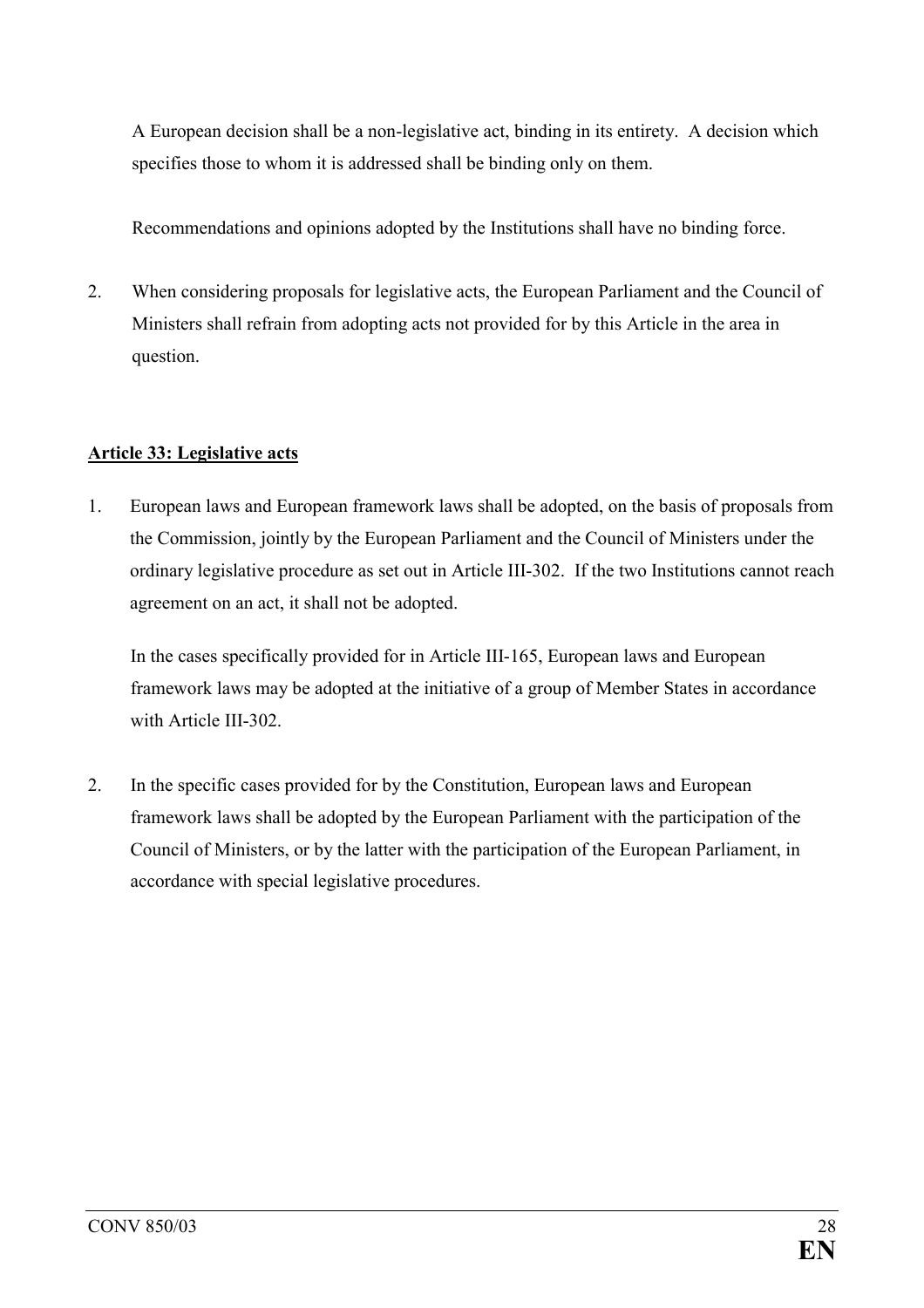#### **Article 34: Non-legislative acts**

- 1. The Council of Ministers and the Commission shall adopt European regulations or European decisions in the cases referred to in Articles 35 and 36 and in the cases specifically provided for in the Constitution. The European Council shall adopt European decisions in the cases specifically provided for in the Constitution. The European Central Bank shall adopt European regulations and European decisions when authorised to do so by the Constitution.
- 2. The Council of Ministers and the Commission, and the European Central Bank when so authorised in the Constitution, adopt recommendations.

#### **Article 35: Delegated regulations**

1. European laws and European framework laws may delegate to the Commission the power to enact delegated regulations to supplement or amend certain non-essential elements of the European law or framework law.

The objectives, content, scope and duration of the delegation shall be explicitly defined in the European laws and framework laws. A delegation may not cover the essential elements of an area. These shall be reserved for the European law or framework law.

- 2. The conditions of application to which the delegation is subject shall be explicitly determined in the European laws and framework laws. They may consist of the following possibilities:
	- the European Parliament or the Council of Ministers may decide to revoke the delegation;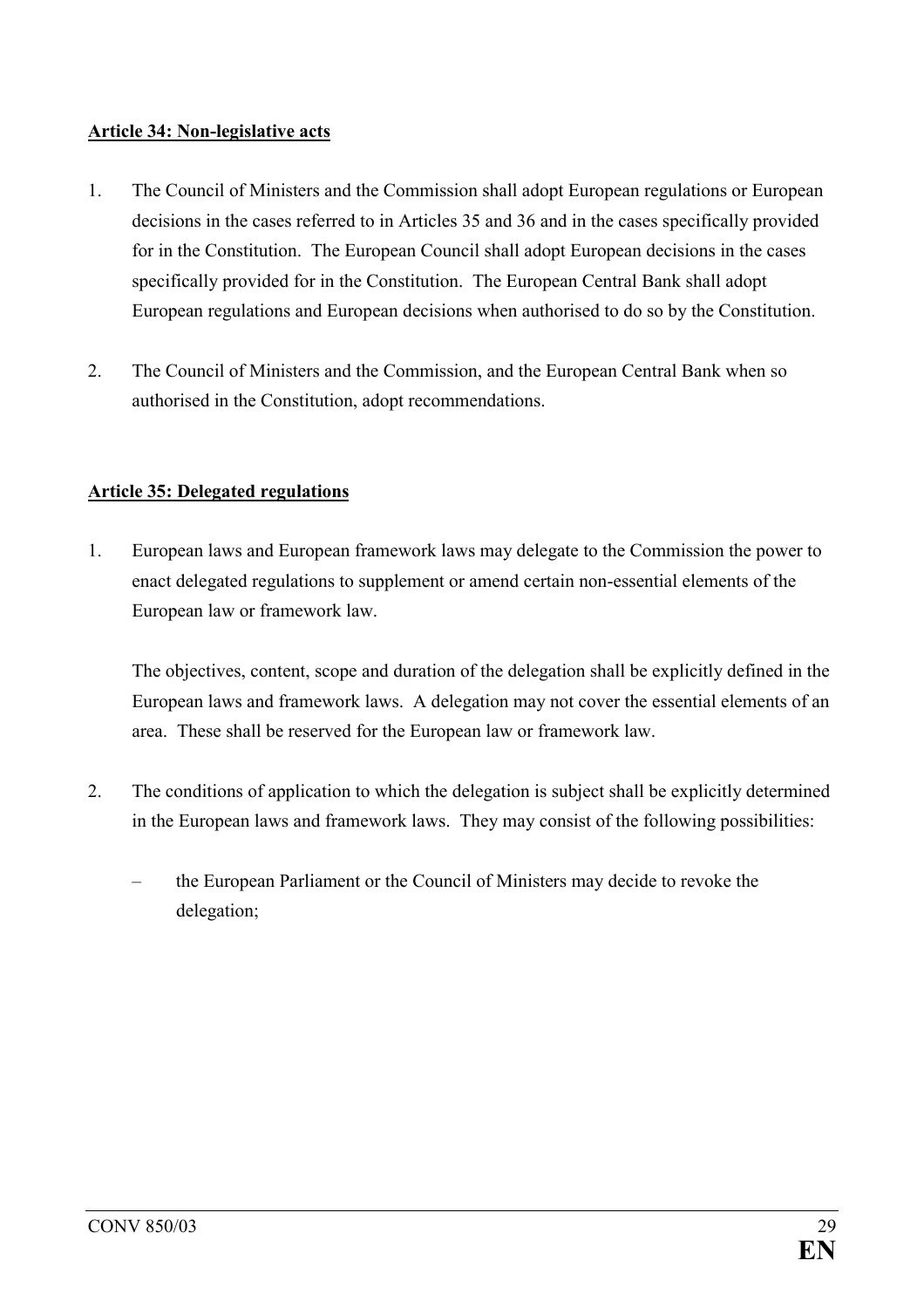the delegated regulation may enter into force only if no objection has been expressed by the European Parliament or the Council of Ministers within a period set by the European law or framework law.

For the purposes of the preceding paragraph, the European Parliament shall act by a majority of its members, and the Council of Ministers by a qualified majority.

#### **Article 36: Implementing acts**

- 1. Member States shall adopt all measures of national law necessary to implement legally binding Union acts.
- 2. Where uniform conditions for implementing binding Union acts are needed, those acts may confer implementing powers on the Commission, or, in specific cases duly justified and in the cases provided for in Article 39, on the Council of Ministers.
- 3. The European laws shall lay down in advance rules and general principles for the mechanisms for control by Member States of Union implementing acts.
- 4. Union implementing acts shall take the form of European implementing regulations or European implementing decisions.

#### **Article 37: Principles common to the Union's legal acts**

- 1. Unless the Constitution contains a specific stipulation, the Institutions shall decide, in compliance with the procedures applicable, the type of act to be adopted in each case, in accordance with the principle of proportionality set out in Article 9.
- 2. European laws, European framework laws, European regulations and European decisions shall state the reasons on which they are based and shall refer to any proposals or opinions required by the Constitution.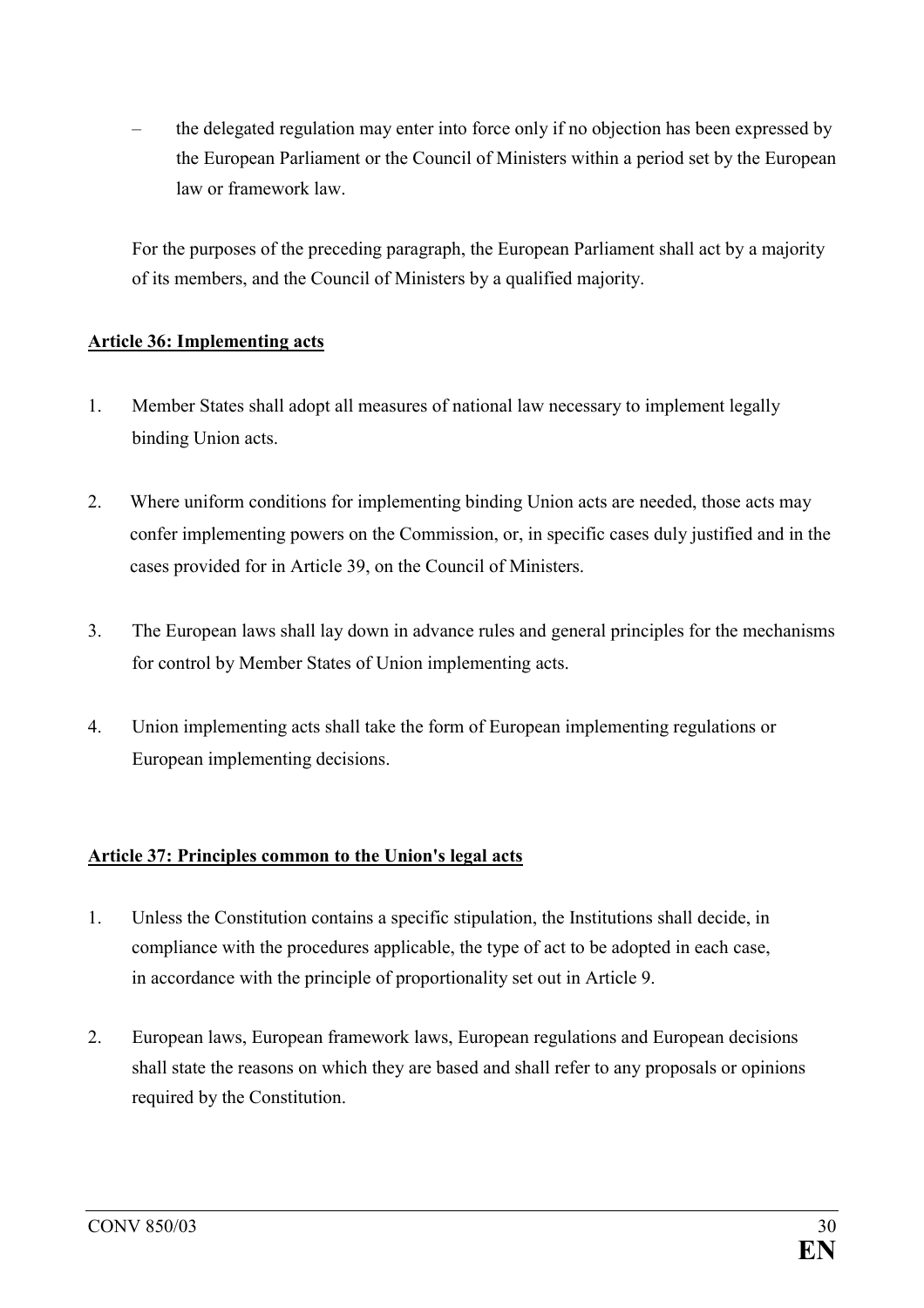#### **Article 38: Publication and entry into force**

- 1. European laws and framework laws adopted under the ordinary legislative procedure shall be signed by the President of the European Parliament and by the President of the Council of Ministers. In other cases they shall be signed by the President of the European Parliament or by the President of the Council of Ministers. European laws and European framework laws shall be published in the Official Journal of the European Union and shall enter into force on the date specified in them or, in the absence of such a stated date, on the twentieth day following their publication.
- 2. European regulations and European decisions which do not specify to whom they are addressed or which are addressed to all Member States shall be signed by the President of the Institution which adopts them, shall be published in the Official Journal of the European Union and shall enter into force on the date specified in them or, in the absence of such a stated date, on the twentieth day following their publication.
- 3. Other decisions shall be notified to those to whom they are addressed and shall take effect upon such notification.

#### **Chapter II – Specific provisions**

#### **Article 39: Specific provisions for implementing common foreign and security policy**

1. The European Union shall conduct a common foreign and security policy, based on the development of mutual political solidarity among Member States, the identification of questions of general interest and the achievement of an ever-increasing degree of convergence of Member States' actions.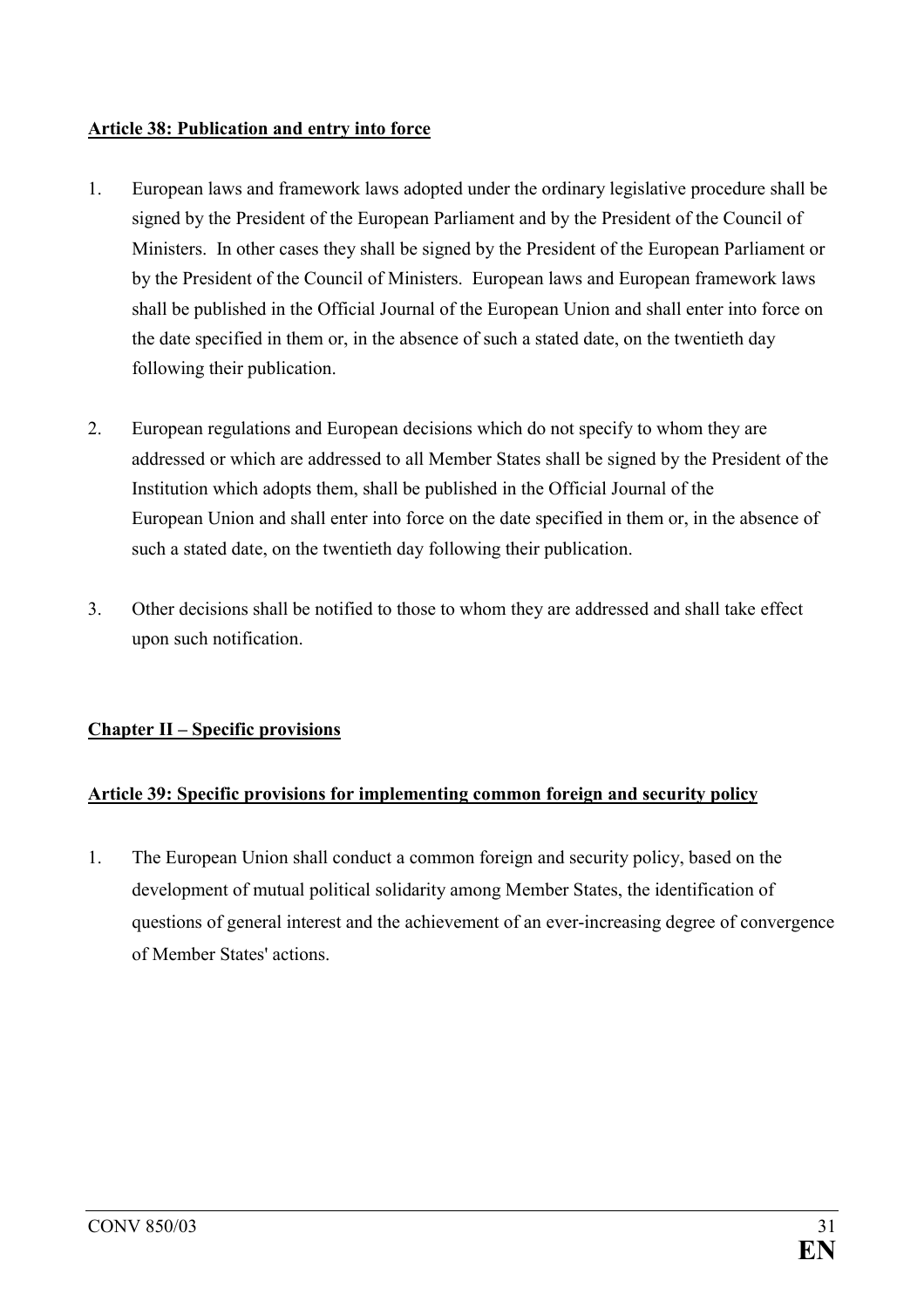- 2. The European Council shall identify the Union's strategic interests and determine the objectives of its common foreign and security policy. The Council of Ministers shall frame this policy within the framework of the strategic guidelines established by the European Council and in accordance with the arrangements in Part III.
- 3. The European Council and the Council of Ministers shall adopt the necessary European decisions.
- 4. The common foreign and security policy shall be put into effect by the Union Minister for Foreign Affairs and by the Member States, using national and Union resources.
- 5. Member States shall consult one another within the European Council and the Council of Ministers on any foreign and security policy issue which is of general interest in order to determine a common approach. Before undertaking any action on the international scene or any commitment which could affect the Union's interests, each Member State shall consult the others within the European Council or the Council of Ministers. Member States shall ensure, through the convergence of their actions, that the Union is able to assert its interests and values on the international scene. Member States shall show mutual solidarity.
- 6. The European Parliament shall be regularly consulted on the main aspects and basic choices of the common foreign and security policy and shall be kept informed of how it evolves.
- 7. European decisions relating to the common foreign and security policy shall be adopted by the European Council and the Council of Ministers unanimously, except in the cases referred to in Part III. The European Council and the Council of Ministers shall act on a proposal from a Member State, from the Union Minister for Foreign Affairs or from that Minister with the Commission's support.European laws and European framework laws are excluded.
- 8. The European Council may unanimously decide that the Council of Ministers should act by qualified majority in cases other than those referred to in Part III.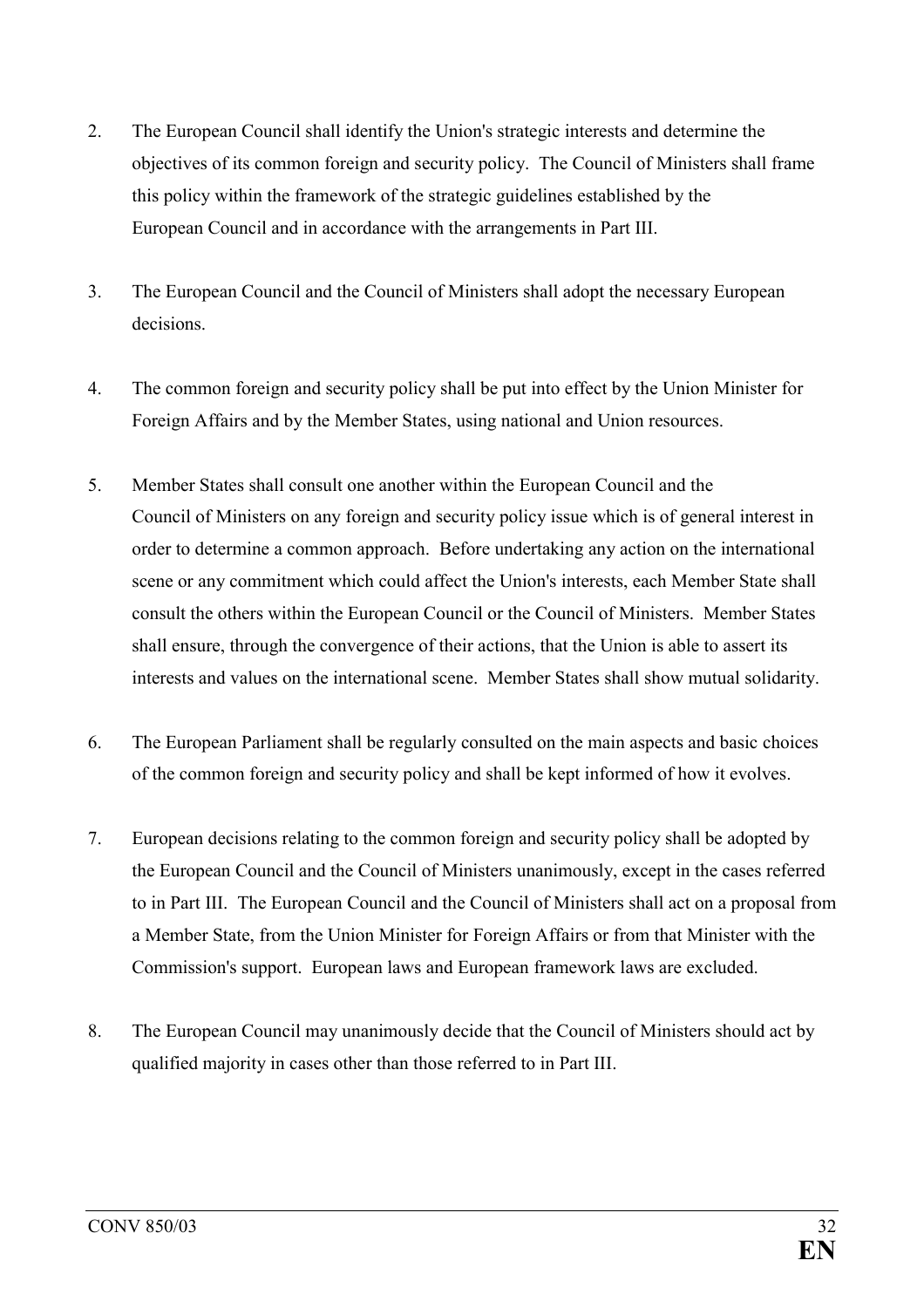#### **Article 40: Specific provisions for implementing the common security and defence policy**

- 1. The common security and defence policy shall be an integral part of the common foreign and security policy. It shall provide the Union with an operational capacity drawing on assets civil and military. The Union may use them on missions outside the Union for peace-keeping, conflict prevention and strengthening international security in accordance with the principles of the United Nations Charter. The performance of these tasks shall be undertaken using capabilities provided by the Member States.
- 2. The common security and defence policy shall include the progressive framing of a common Union defence policy. This will lead to a common defence, when the European Council, acting unanimously, so decides. It shall in that case recommend to the Member States the adoption of such a decision in accordance with their respective constitutional requirements.

The policy of the Union in accordance with this Article shall not prejudice the specific character of the security and defence policy of certain Member States and shall respect the obligations of certain Member States, which see their common defence realised in the North Atlantic Treaty Organisation, under the North Atlantic Treaty, and be compatible with the common security and defence policy established within that framework.

3. Member States shall make civilian and military capabilities available to the Union for the implementation of the common security and defence policy, to contribute to the objectives defined by the Council of Ministers. Those Member States which together establish multinational forces may also make them available to the common security and defence policy.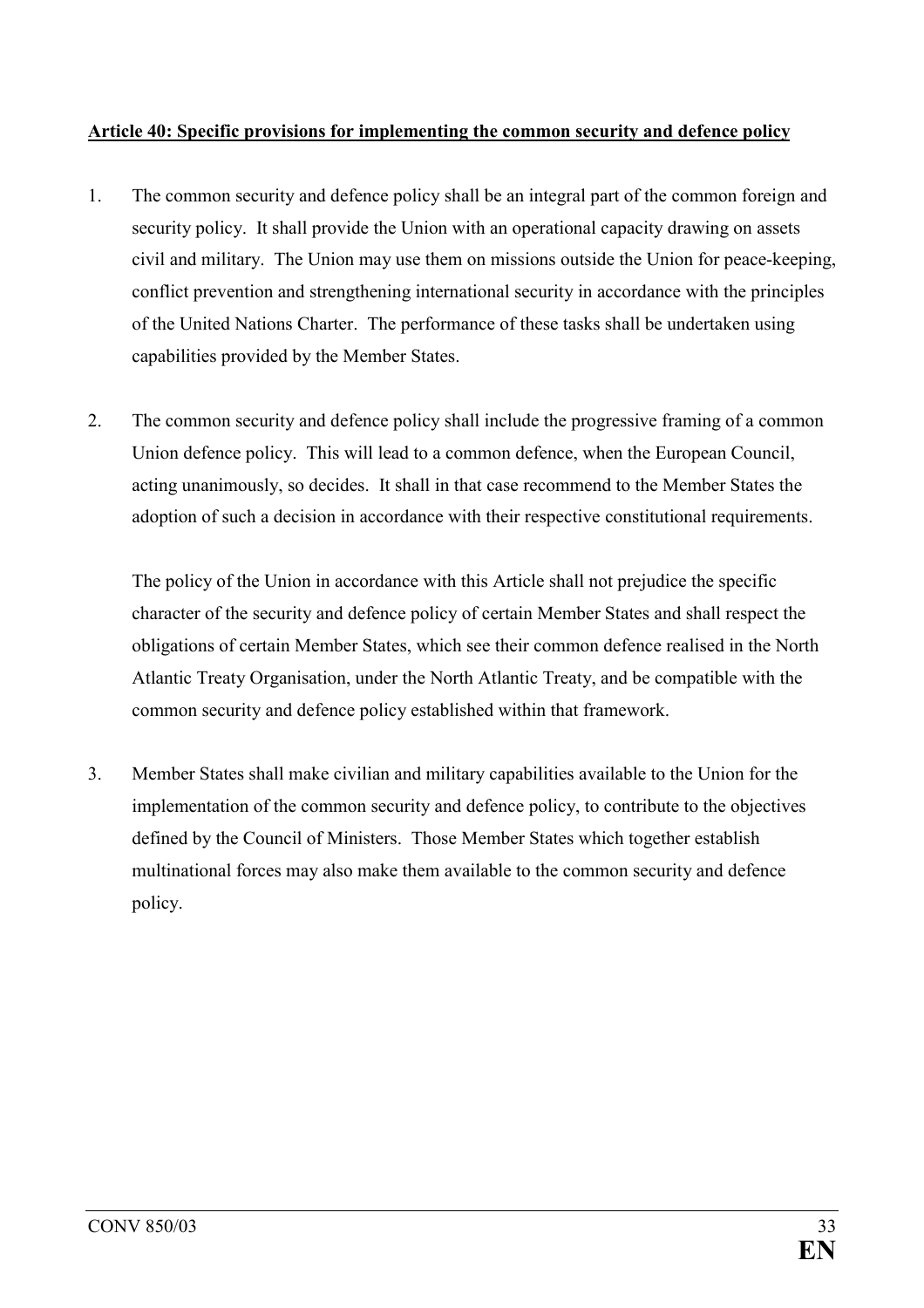Member States shall undertake progressively to improve their military capabilities. A European Armaments, Research and Military Capabilities Agency shall be established to identify operational requirements, to promote measures to satisfy those requirements, to contribute to identifying and, where appropriate, implementing any measure needed to strengthen the industrial and technological base of the defence sector, to participate in defining a European capabilities and armaments policy, and to assist the Council of Ministers in evaluating the improvement of military capabilities.

- 4. European decisions on the implementation of the common security and defence policy, including those initiating a mission as referred to in this Article, shall be adopted by the Council of Ministers acting unanimously on a proposal from the Union Minister for Foreign Affairs or from a Member State. The Union Minister for Foreign Affairs may propose the use of both national resources and Union instruments, together with the Commission where appropriate.
- 5. The Council of Ministers may entrust the execution of a task, within the Union framework, to a group of Member States in order to protect the Union's values and serve its interests. The execution of such a task shall be governed by Article III-211.
- 6. Those Member States whose military capabilities fulfil higher criteria and which have made more binding commitments to one another in this area with a view to the most demanding missions shall establish structured cooperation within the Union framework. Such cooperation shall be governed by the provisions of Article III-213.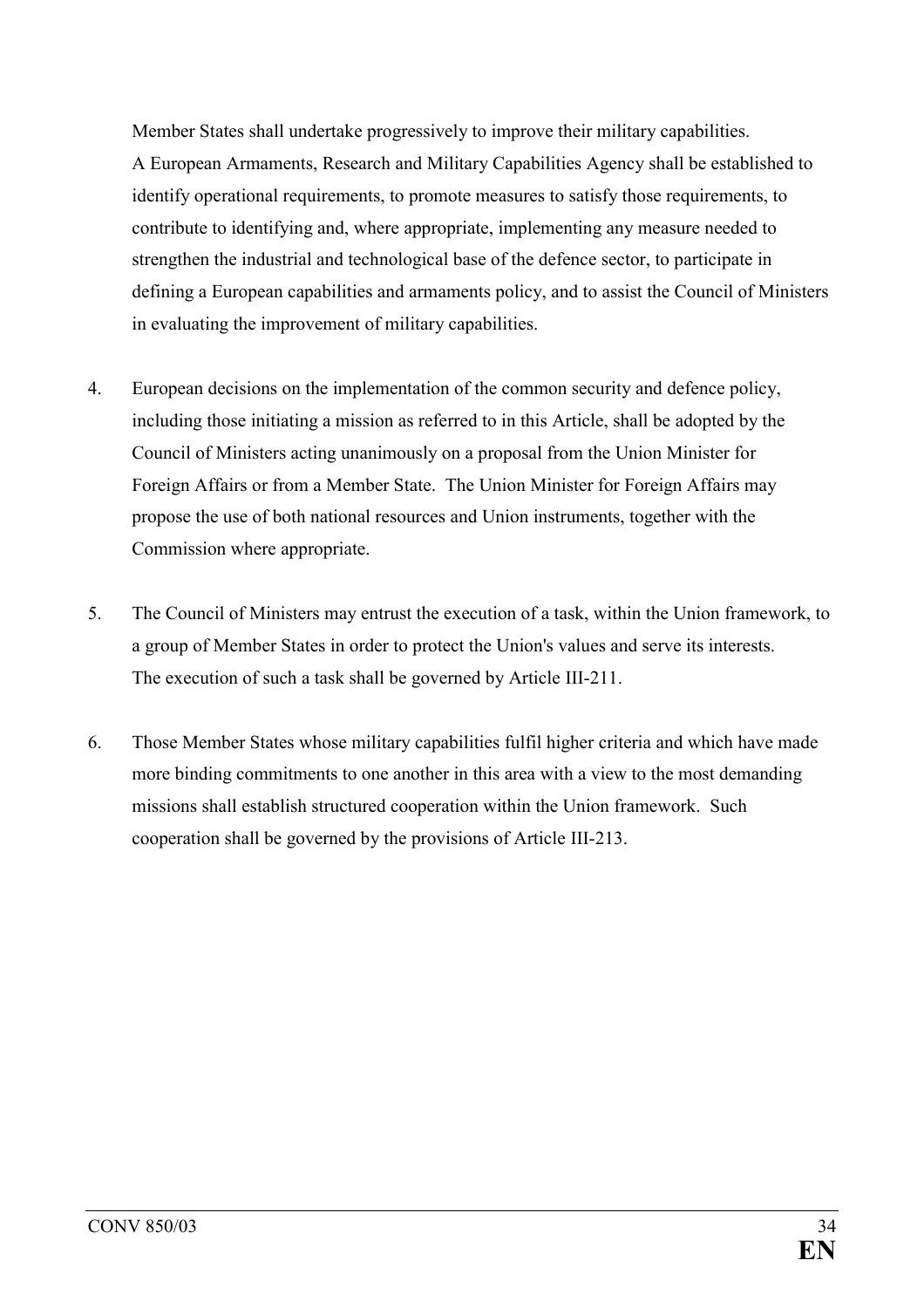- 7. Until such time as the European Council has acted in accordance with paragraph 2 of this Article, closer cooperation shall be established, in the Union framework, as regards mutual defence. Under this cooperation, if one of the Member States participating in such cooperation is the victim of armed aggression on its territory, the other participating States shall give it aid and assistance by all the means in their power, military or other, in accordance with Article 51 of the United Nations Charter. In the execution of closer cooperation on mutual defence, the participating Member States shall work in close cooperation with the North Atlantic Treaty Organisation. The detailed arrangements for participation in this cooperation and its operation, and the relevant decision-making procedures, are set out in Article III-214.
- 8. The European Parliament shall be regularly consulted on the main aspects and basic choices of the common security and defence policy, and shall be kept informed of how it evolves.

## **Article 41: Specific provisions for implementing the area of freedom, security and justice**

- 1. The Union shall constitute an area of freedom, security and justice:
	- by adopting European laws and framework laws intended, where necessary, to approximate national laws in the areas listed in Part III;
	- by promoting mutual confidence between the competent authorities of the Member States, in particular on the basis of mutual recognition of judicial and extrajudicial decisions;
	- by operational cooperation between the competent authorities of the Member States, including the police, customs and other services specialising in the prevention and detection of criminal offences.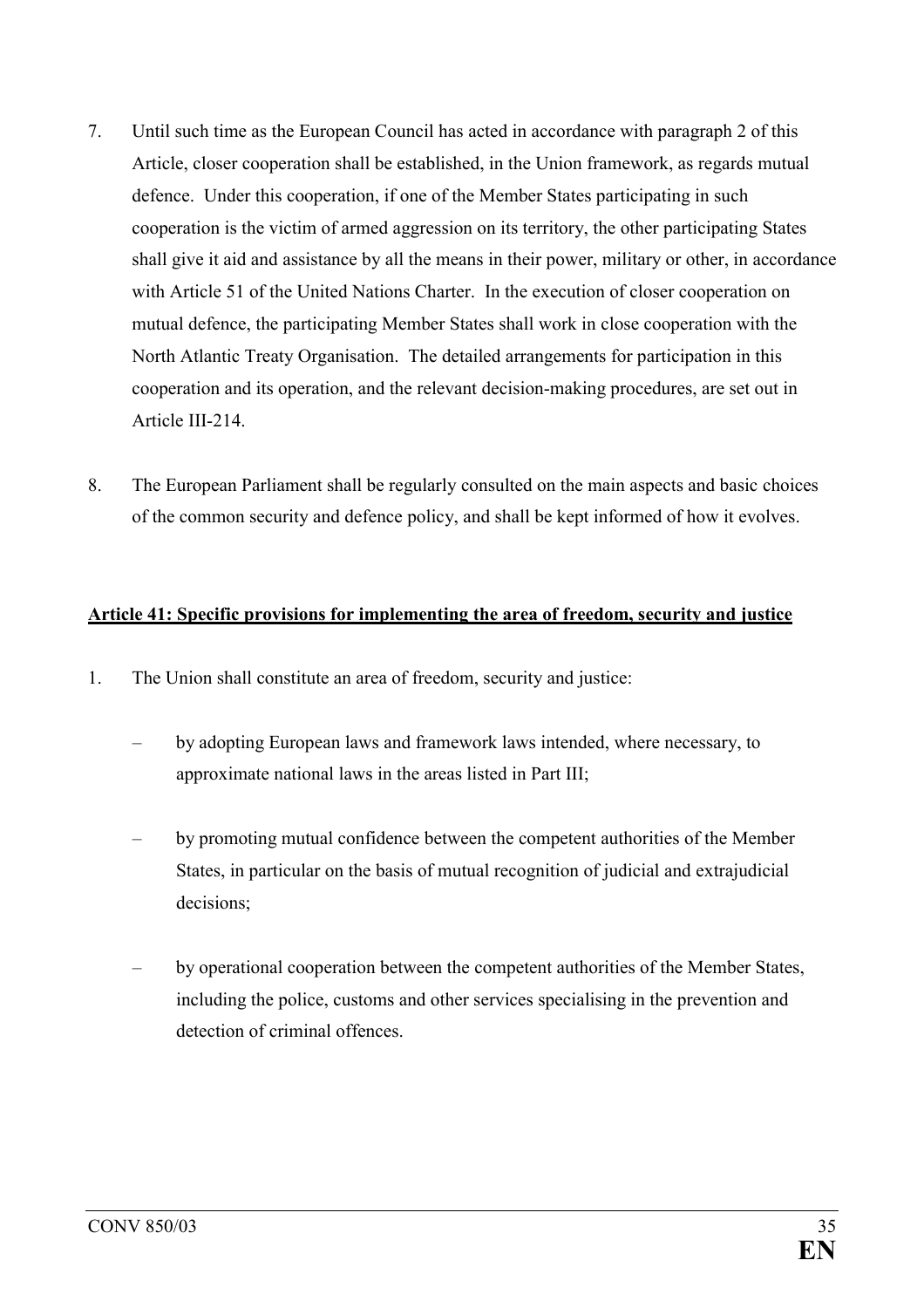- 2. Within the area of freedom, security and justice, national parliaments may participate in the evaluation mechanisms foreseen in Article III-161, and shall be involved in the political monitoring of Europol and the evaluation of Eurojust's activities in accordance with Articles III-177 and III-174.
- 3. In the field of police and judicial cooperation in criminal matters, Member States shall have a right of initiative in accordance with Article III-160 of the Constitution.

# **Article 42: Solidarity clause**

- 1. The Union and its Member States shall act jointly in a spirit of solidarity if a Member State is the victim of terrorist attack or natural or man-made disaster. The Union shall mobilise all the instruments at its disposal, including the military resources made available by the Member States, to:
	- (a)  $\blacksquare$  prevent the terrorist threat in the territory of the Member States;
		- protect democratic institutions and the civilian population from any terrorist attack;
		- $\overline{\phantom{a}}$  assist a Member State in its territory at the request of its political authorities in the event of a terrorist attack;
	- $(b)$  assist a Member State in its territory at the request of its political authorities in the event of a disaster.
- 2. The detailed arrangements for implementing this provision are at Article III-231.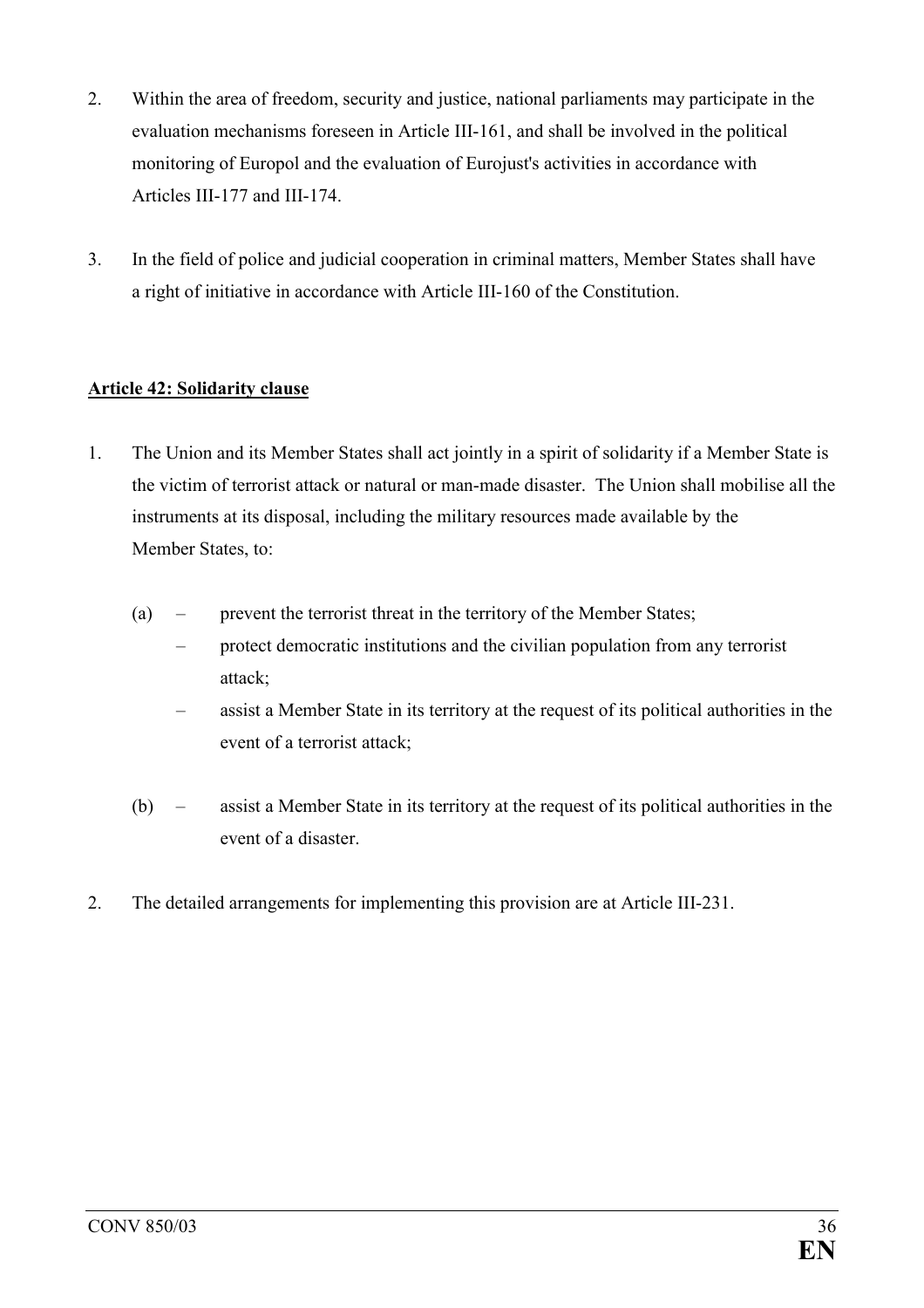# **Chapter III – Enhanced cooperation**

#### **Article 43: Enhanced cooperation**

1. Member States which wish to establish enhanced cooperation between themselves within the framework of the Union's non-exclusive competences may make use of its Institutions and exercise those competences by applying the relevant provisions of the Constitution, subject to the limits and in accordance with the procedures laid down in this Article and in Articles III-322 to III-329.

Enhanced cooperation shall aim to further the objectives of the Union, protect its interests and reinforce its integration process. Such cooperation shall be open to all Member States when it is being established and at any time, in accordance with Article III-324.

- 2. Authorisation to proceed with enhanced cooperation shall be granted by the Council of Ministers as a last resort, when it has been established within the Council of Ministers that the objectives of such cooperation cannot be attained within a reasonable period by the Union as a whole, and provided that it brings together at least one third of the Member States. The Council of Ministers shall act in accordance with the procedure laid down in Article III-325.
- 3. Only members of the Council of Ministers representing the States participating in enhanced cooperation shall take part in the adoption of acts. All Member States may, however, take part in the deliberations of the Council of Ministers.

Unanimity shall be constituted by the votes of the representatives of the participating States only. A qualified majority shall be defined as a majority of the votes of the representatives of the participating States, representing at least three fifths of the population of those States. Where the Constitution does not require the Council of Ministers to act on the basis of a Commission proposal, or where the Council of Ministers is not acting upon initiative of the Minister for Foreign Affairs, the required qualified majority shall be defined as a majority of two thirds of the participating States, representing at least three fifths of the population of those States.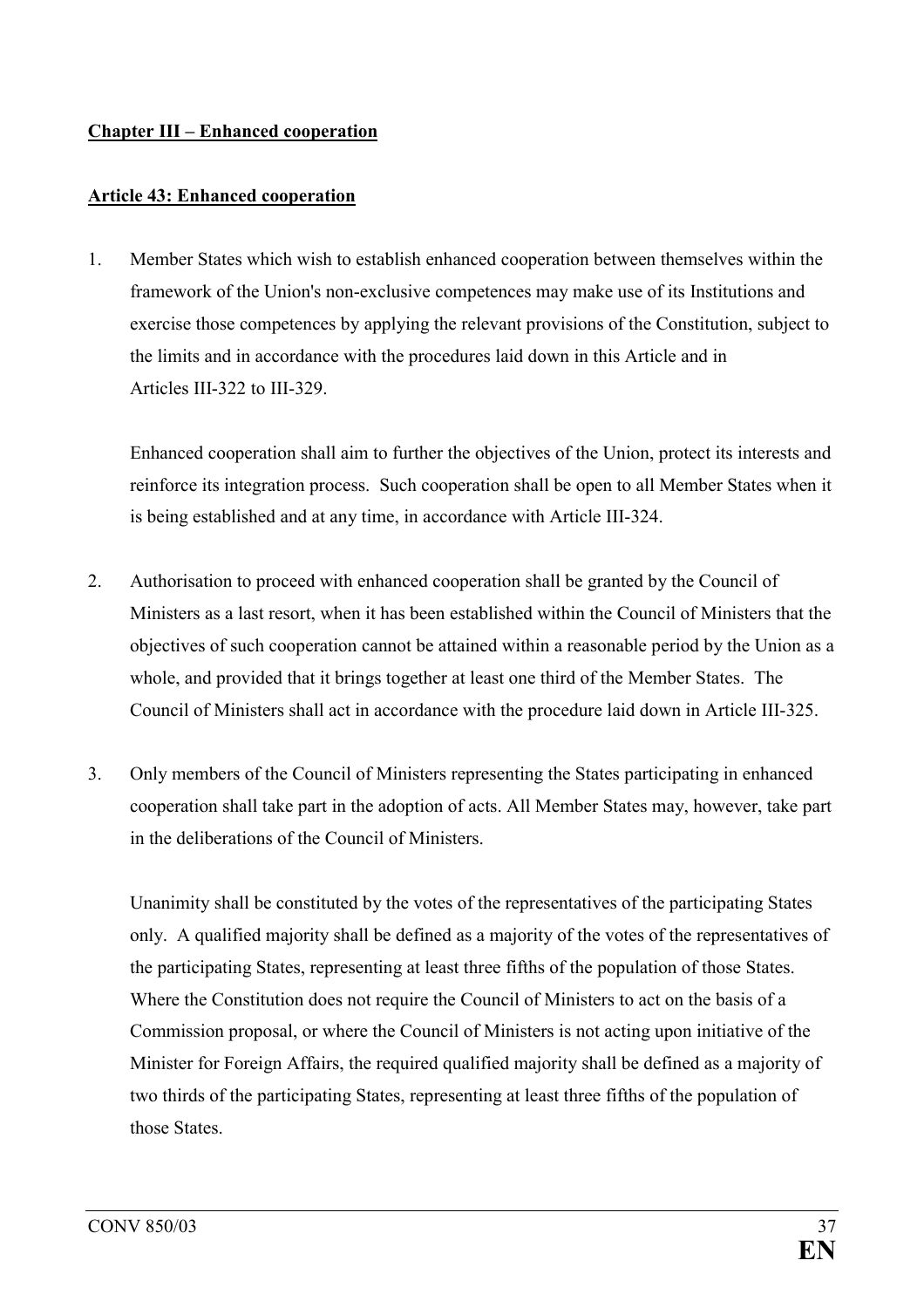4. Acts adopted in the framework of enhanced cooperation shall bind only participating States. They shall not be regarded as an acquis which has to be accepted by candidates for accession to the Union.

# **TITLE VI: THE DEMOCRATIC LIFE OF THE UNION**

# **Article 44: The principle of democratic equality**

In all its activities, the Union shall observe the principle of the equality of citizens. All shall receive equal attention from the Union's Institutions.

# **Article 45: The principle of representative democracy**

- 1. The working of the Union shall be founded on the principle of representative democracy.
- 2. Citizens are directly represented at Union level in the European Parliament. Member States are represented in the European Council and in the Council of Ministers by their governments, themselves accountable to national parliaments, elected by their citizens.
- 3. Every citizen shall have the right to participate in the democratic life of the Union. Decisions shall be taken as openly as possible and as closely as possible to the citizen.
- 4. Political parties at European level contribute to forming European political awareness and to expressing the will of Union citizens.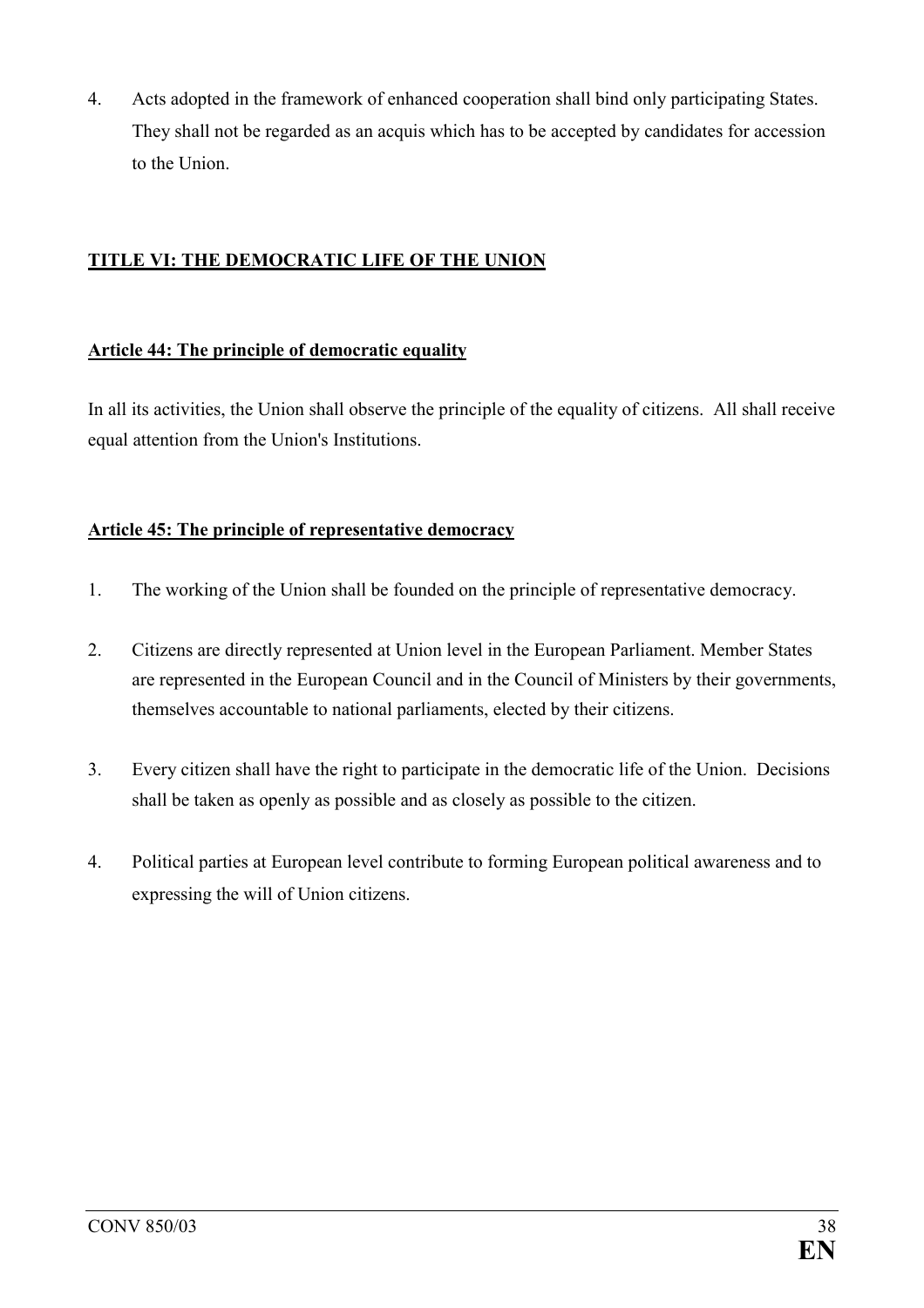# **Article 46: The principle of participatory democracy**

- 1. The Union Institutions shall, by appropriate means, give citizens and representative associations the opportunity to make known and publicly exchange their views in all areas of Union action.
- 2. The Union Institutions shall maintain an open, transparent and regular dialogue with representative associations and civil society.
- 3. The Commission shall carry out broad consultations with parties concerned in order to ensure that the Union's actions are coherent and transparent.
- 4. No less than one million citizens coming from a significant number of Member States may invite the Commission to submit any appropriate proposal on matters where citizens consider that a legal act of the Union is required for the purpose of implementing the Constitution. A European law shall determine the provisions for the specific procedures and conditions required for such a citizens' initiative.

# **Article 47: The social partners and autonomous social dialogue**

The European Union recognises and promotes the role of the social partners at Union level, taking into account the diversity of national systems; it shall facilitate dialogue between the social partners, respecting their autonomy.

# **Article 48: The European Ombudsman**

A European Ombudsman appointed by the European Parliament shall receive, investigate and report on complaints about maladministration within the Union Institutions, bodies or agencies. The European Ombudsman shall be completely independent in the performance of his or her duties.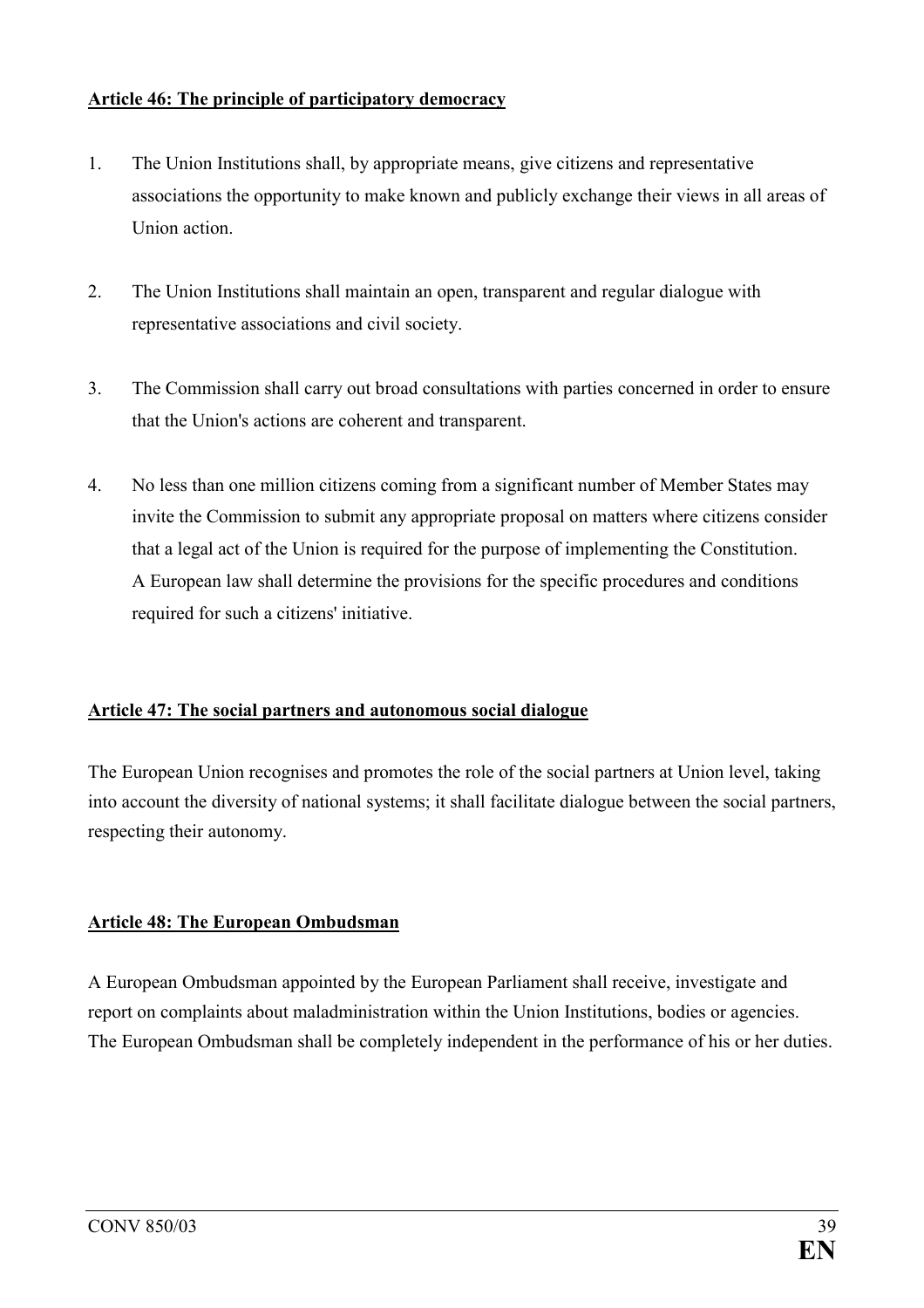# **Article 49: Transparency of the proceedings of Union Institutions**

- 1. In order to promote good governance and ensure the participation of civil society, the Union Institutions, bodies and agencies shall conduct their work as openly as possible.
- 2. The European Parliament shall meet in public, as shall the Council of Ministers when examining and adopting a legislative proposal.
- 3. Any citizen of the Union, and any natural or legal person residing or having its registered office in a Member State shall have a right of access to documents of the Union Institutions, bodies and agencies in whatever form they are produced, in accordance with the conditions laid down in Part III.
- 4. A European law shall lay down the general principles and limits which, on grounds of public or private interest, govern the right of access to such documents.
- 5. Each Institution, body or agency referred to in paragraph 3 shall determine in its own rules of procedure specific provisions regarding access to its documents, in accordance with the European law referred to in paragraph 4.

# **Article 50: Protection of personal data**

- 1. Everyone has the right to the protection of personal data concerning him or her.
- 2. A European law shall lay down the rules relating to the protection of individuals with regard to the processing of personal data by Union Institutions, bodies and agencies, and by the Member States when carrying out activities which come under the scope of Union law, and the rules relating to the free movement of such data. Compliance with these rules shall be subject to the control of an independent authority.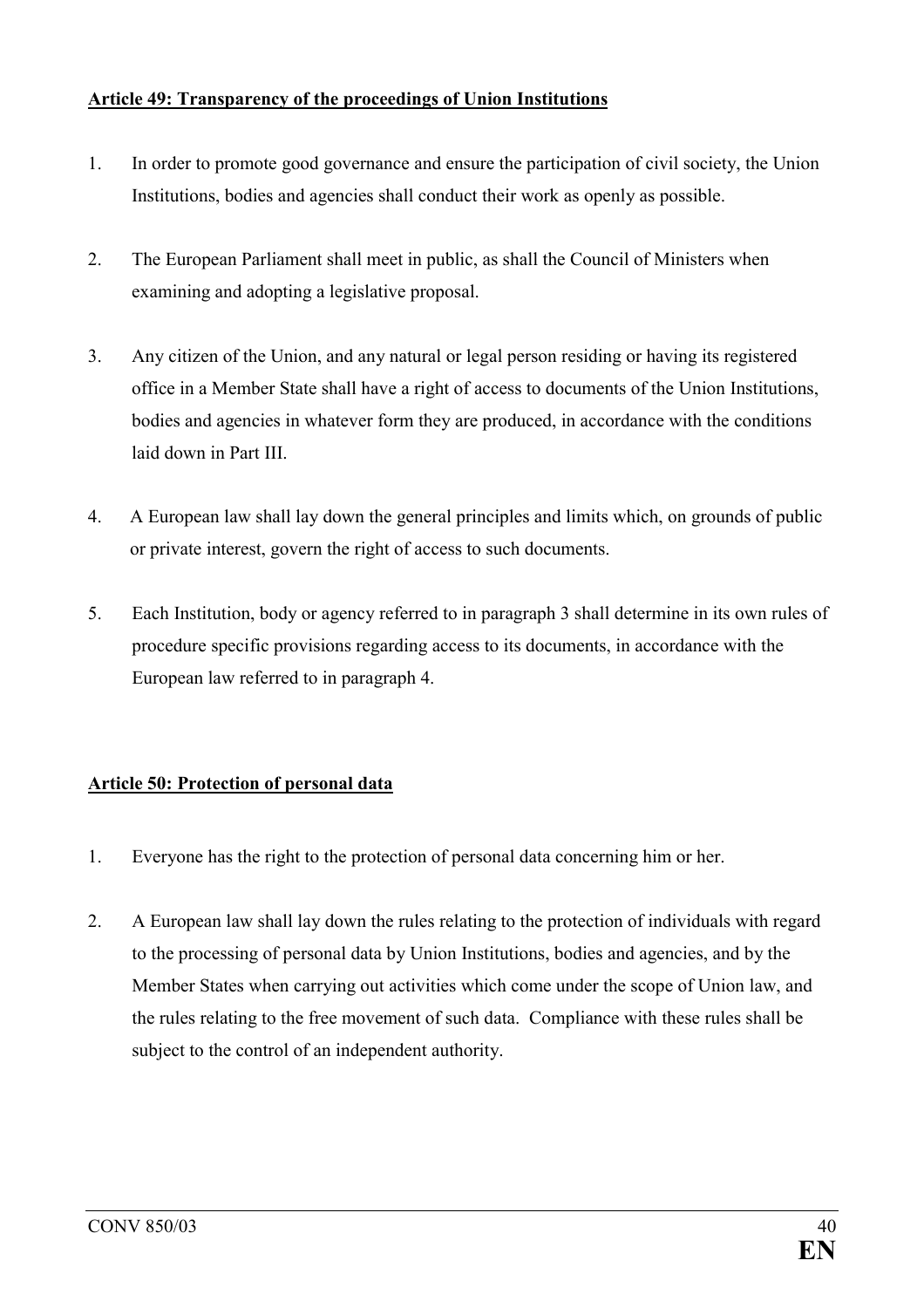# **Article 51: Status of churches and non-confessional organisations**

- 1. The Union respects and does not prejudice the status under national law of churches and religious associations or communities in the Member States.
- 2. The Union equally respects the status of philosophical and non-confessional organisations.
- 3. Recognising their identity and their specific contribution, the Union shall maintain an open, transparent and regular dialogue with these churches and organisations.

# **TITLE VII: THE UNION'S FINANCES**

# **Article 52: Budgetary and financial principles**

- 1. All items of Union revenue and expenditure shall be included in estimates drawn up for each financial year and shall be shown in the budget, in accordance with the provisions of Part III.
- 2. The revenue and expenditure shown in the budget shall be in balance.
- 3. The expenditure shown in the budget shall be authorised for the annual budgetary period in accordance with the European law referred to in Article III-318.
- 4. The implementation of expenditure shown in the budget shall require the prior adoption of a binding legal act providing a legal basis for Union action and for the implementation of the expenditure in accordance with the European law referred to in Article III-318. This act must take the form of a European law, a European framework law, a European regulation or a European decision.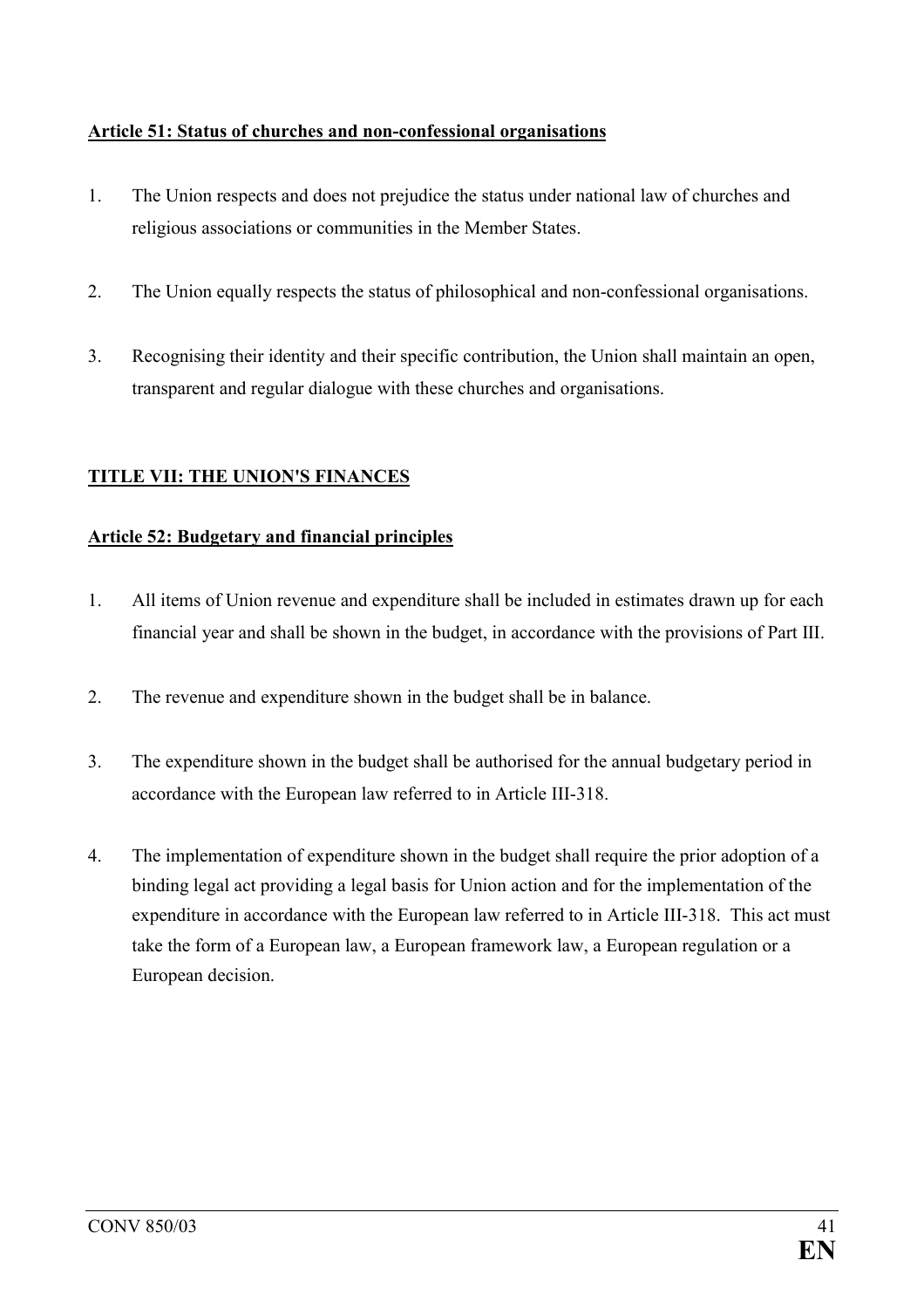- 5. With a view to maintaining budgetary discipline, the Union shall not adopt any act which is likely to have appreciable implications for the budget without providing an assurance that the proposal or measure in question is capable of being financed within the limit of the Union's own resources and the multiannual financial framework referred to in Article 54.
- 6. The Union's budget shall be implemented in accordance with the principle of sound financial management. Member States shall cooperate with the Union to ensure that the appropriations entered in the budget are used in accordance with the principles of sound financial management.
- 7. The Union and the Member States shall counter fraud and any other illegal activities affecting the financial interests of the Union in accordance with the provisions of Article III-321.

# **Article 53: The Union's resources**

- 1. The Union shall provide itself with the means necessary to attain its objectives and carry through its policies.
- 2. Without prejudice to other revenue, the Union's budget shall be financed wholly from its own resources.
- 3. A European law of the Council of Ministers shall lay down the limit of the Union's resources and may establish new categories of resources or abolish an existing category. That law shall not enter into force until it is approved by the Member States in accordance with their respective constitutional requirements. The Council of Ministers shall act unanimously after consulting the European Parliament.
- 4. A European law of the Council shall lay down the modalities relating to the Union's resources. The Council of Ministers shall act after obtaining the consent of the European Parliament.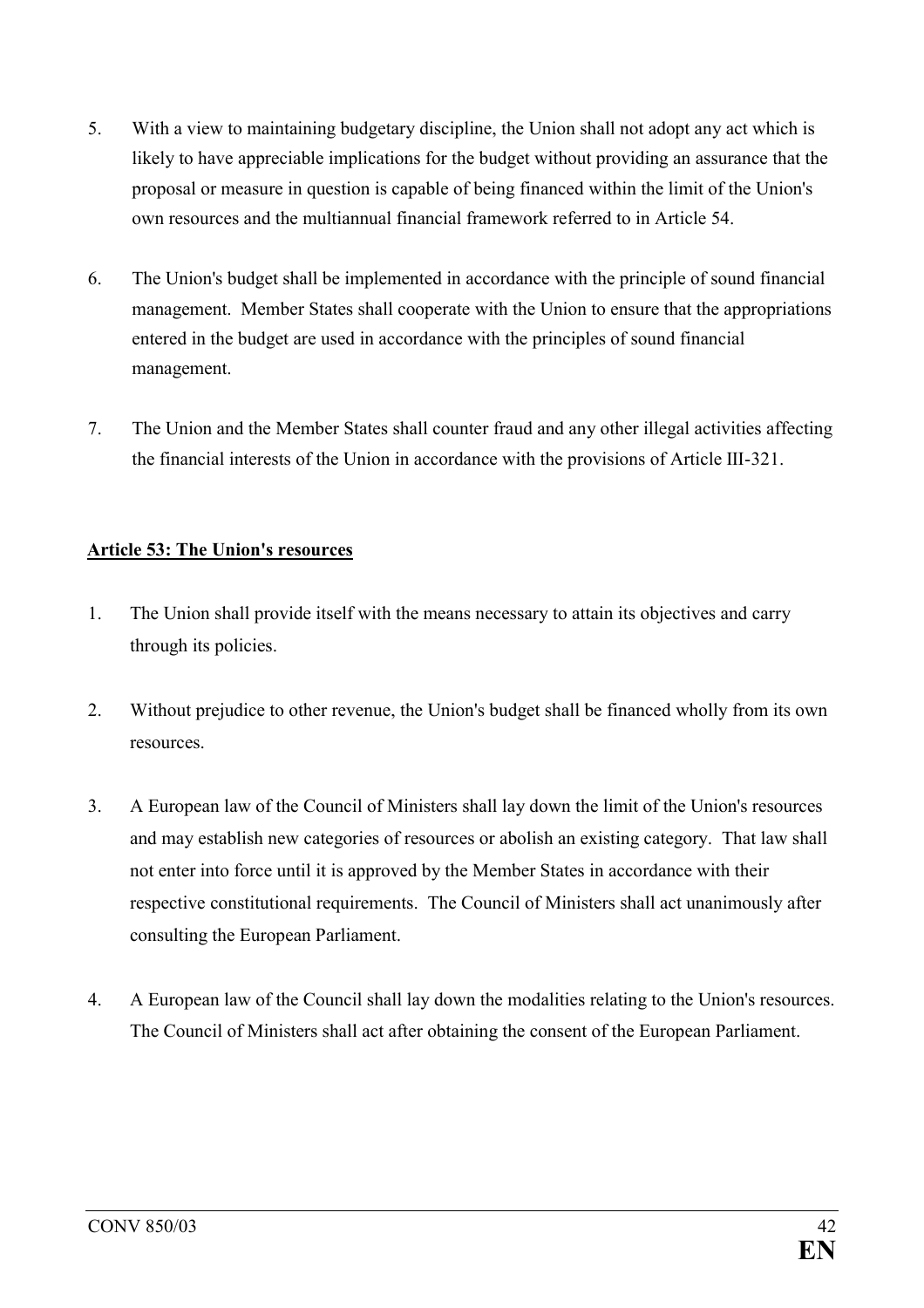## **Article 54: The multiannual financial framework**

- 1. The multiannual financial framework shall ensure that Union expenditure develops in an orderly manner and within the own resources limits. It shall determine the amounts of the annual ceilings for commitment appropriations by category of expenditure in accordance with the provisions of Article III-308.
- 2. A European law of the Council of Ministers shall lay down the multiannual financial framework. The Council of Ministers shall act after obtaining the consent of the European Parliament, which shall be given by a majority of its component members.
- 3. The annual budget of the Union shall comply with the multiannual financial framework.
- 4. The Council of Ministers shall act unanimously when adopting the first multiannual financial framework following the entry into force of the Constitution.

# **Article 55: The Union's budget**

The European Parliament and the Council of Ministers shall, on a proposal from the Commission and in accordance with the arrangements laid down in Article III-310, adopt the European law determining the Union's annual budget.

# **TITLE VIII: THE UNION AND ITS IMMEDIATE ENVIRONMENT**

# **Article 56: The Union and its immediate environment**

1. The Union shall develop a special relationship with neighbouring States, aiming to establish an area of prosperity and good neighbourliness, founded on the values of the Union and characterised by close and peaceful relations based on cooperation.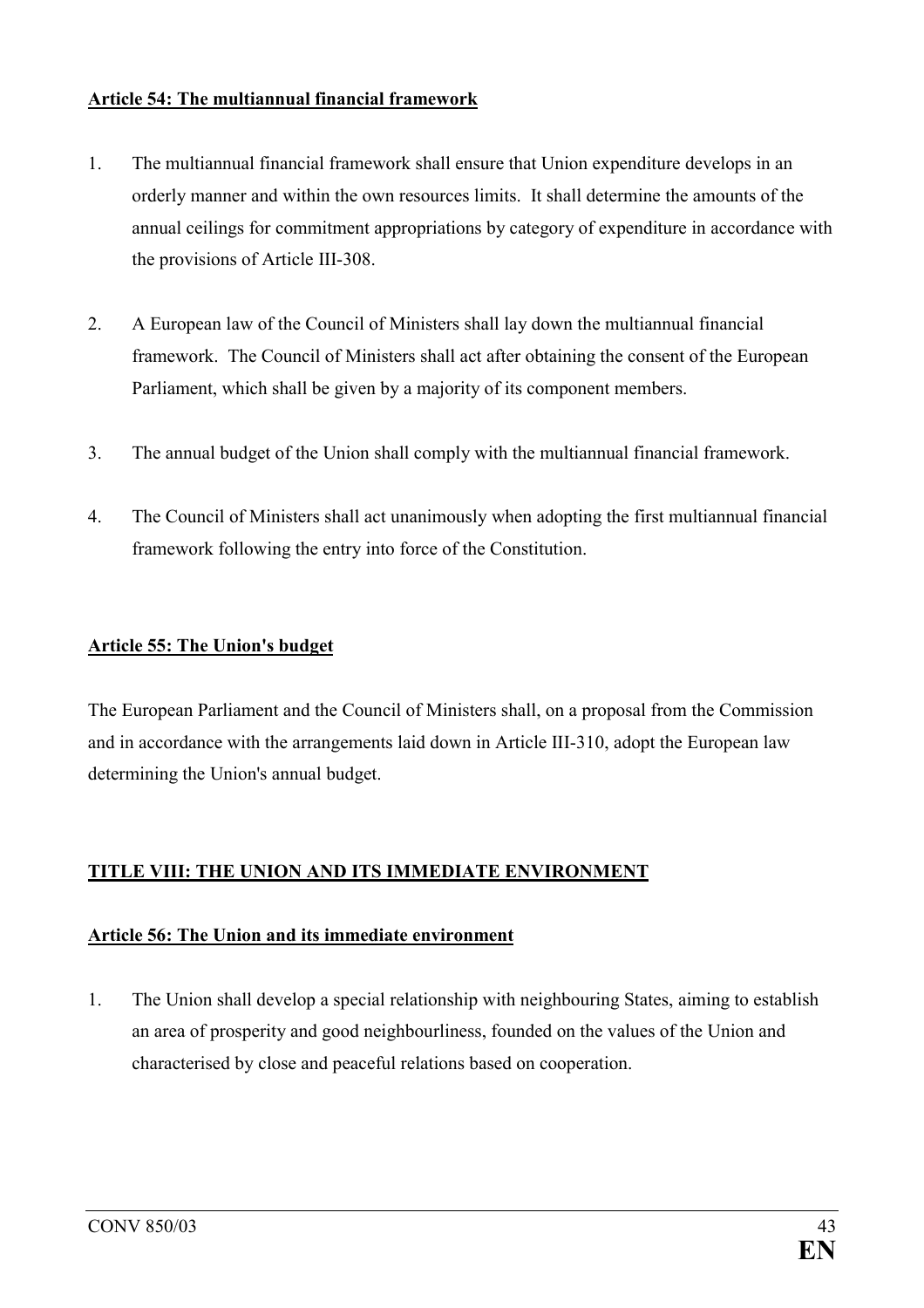2. For this purpose, the Union may conclude and implement specific agreements with the countries concerned in accordance with Article III-227. These agreements may contain reciprocal rights and obligations as well as the possibility of undertaking activities jointly. Their implementation shall be the subject of periodic consultation.

# **TITLE IX: UNION MEMBERSHIP**

## **Article 57: Conditions of eligibility and procedure for accession to the Union**

- 1. The Union shall be open to all European States which respect the values referred to in Article 2, and are committed to promoting them together.
- 2. Any European State which wishes to become a member of the Union shall address its application to the Council of Ministers. The European Parliament and the Member States' national Parliaments shall be notified of this application. The Council of Ministers shall act unanimously after consulting the Commission and after obtaining the consent of the European Parliament. The conditions and arrangements for admission shall be the subject of an agreement between the Member States and the candidate State. That agreement shall be subject to ratification by each contracting State, in accordance with its respective constitutional requirements.

# **Article 58: Suspension of Union membership rights**

1. On a reasoned proposal by one third of the Member States, by the European Parliament or by the Commission, the Council of Ministers, acting by a majority of four fifths of its members after obtaining the consent of the European Parliament, may adopt a European decision determining that there is a clear risk of a serious breach by a Member State of the values mentioned in Article 2. Before making such a determination, the Council of Ministers shall hear the Member State in question and, acting in accordance with the same procedure, may address recommendations to that State.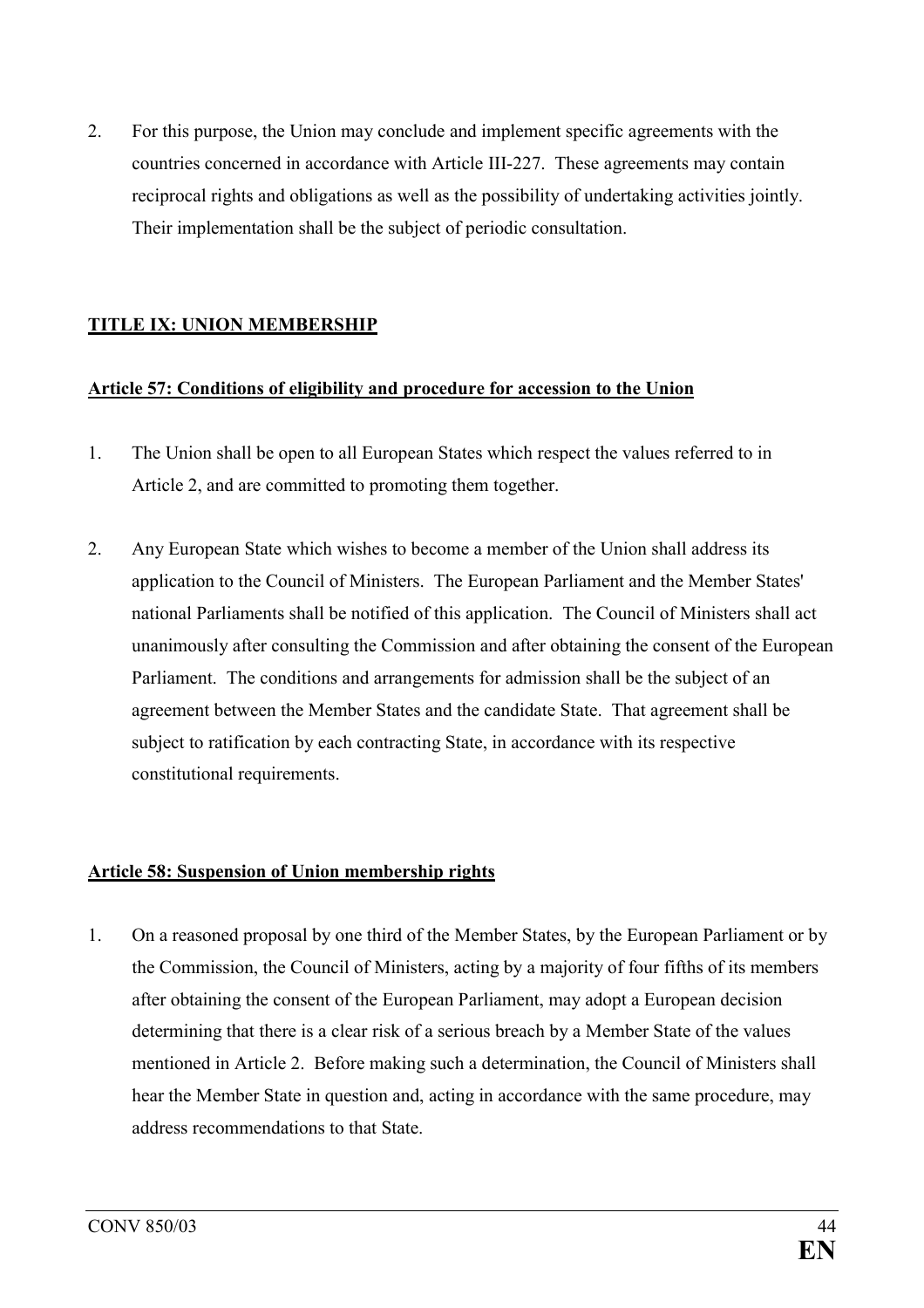The Council of Ministers shall regularly verify that the grounds on which such a determination was made continue to apply.

- 2. The European Council, acting by unanimity on a proposal by one third of the Member States or by the Commission and after obtaining the consent of the European Parliament, may adopt a European decision determining the existence of a serious and persistent breach by a Member State of the values mentioned in Article 2, after inviting the Member State in question to submit its observations.
- 3. Where a determination under paragraph 2 has been made, the Council of Ministers, acting by a qualified majority, may adopt a European decision suspending certain of the rights deriving from the application of the Constitution to the Member State in question, including the voting rights of that Member State in the Council of Ministers. In so doing, the Council of Ministers shall take into account the possible consequences of such a suspension on the rights and obligations of natural and legal persons.

That Member State shall in any case continue to be bound by its obligations under the **Constitution** 

- 4. The Council of Ministers, acting by a qualified majority, may subsequently adopt a European decision varying or revoking measures taken under paragraph 3 in response to changes in the situation which led to their being imposed.
- 5. For the purposes of this Article, the Council of Ministers shall act without taking into account the vote of the Member State in question. Abstentions by members present in person or represented shall not prevent the adoption of decisions referred to in paragraph 2.

This paragraph shall also apply in the event of voting rights being suspended pursuant to paragraph 3.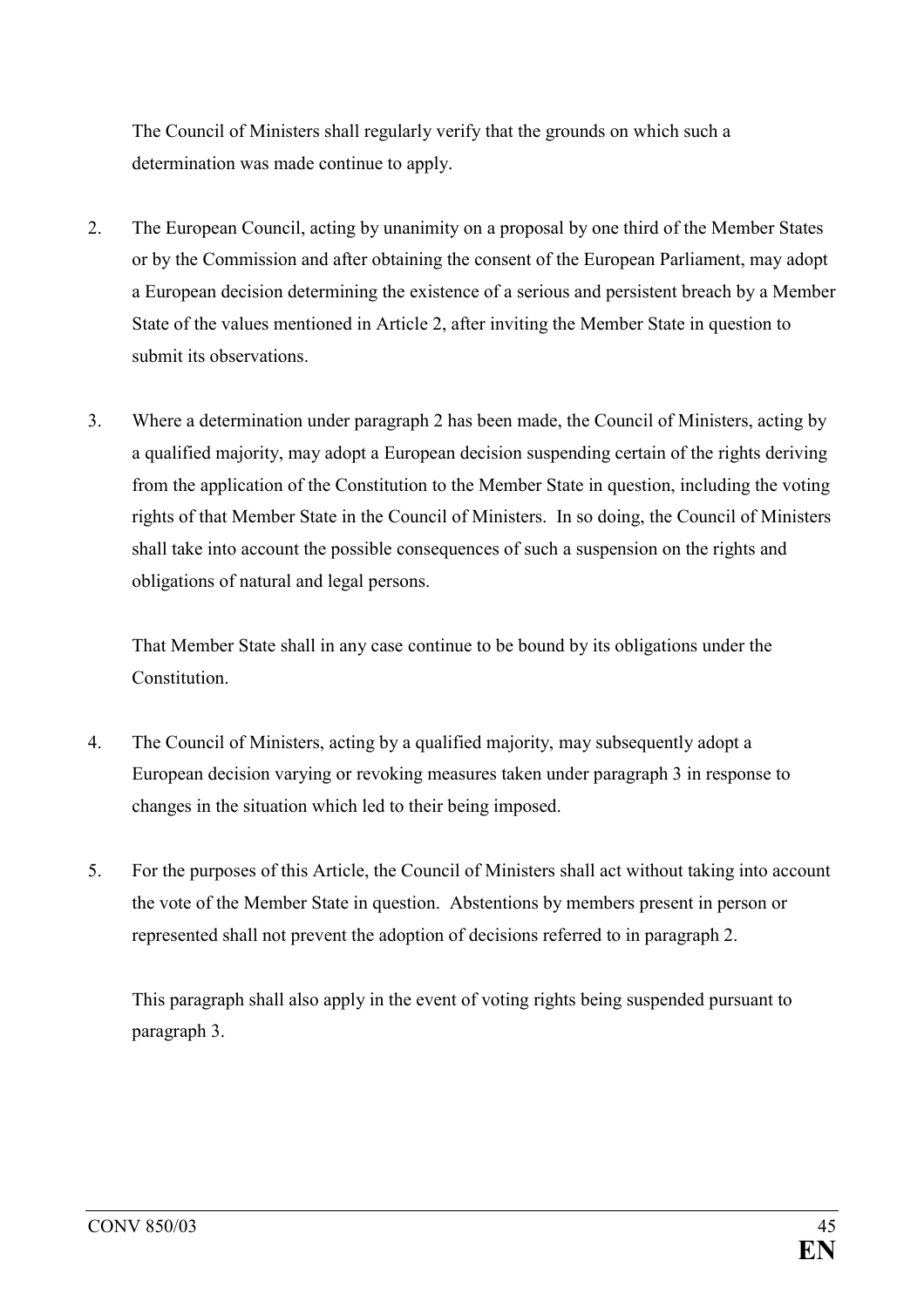6. For the purposes of paragraphs 1 and 2, the European Parliament shall act by a two-thirds majority of the votes cast, representing the majority of its Members.

# **Article 59: Voluntary withdrawal from the Union**

- 1. Any Member State may decide to withdraw from the European Union in accordance with its own constitutional requirements.
- 2. A Member State which decides to withdraw shall notify the European Council of its intention; the European Council shall examine that notification. In the light of the guidelines provided by the European Council, the Union shall negotiate and conclude an agreement with that State, setting out the arrangements for its withdrawal, taking account of the framework for its future relationship with the Union. That agreement shall be concluded on behalf of the Union by the Council of Ministers, acting by a qualified majority, after obtaining the consent of the European Parliament.

The representative of the withdrawing Member State shall not participate in Council of Ministers or European Council discussions or decisions concerning it.

- 3. The Constitution shall cease to apply to the State in question from the date of entry into force of the withdrawal agreement or, failing that, two years after the notification referred to in paragraph 2, unless the European Council, in agreement with the Member State concerned, decides to extend this period.
- 4. If a State which has withdrawn from the Union asks to re-join, its request shall be subject to the procedure referred to in Article 57.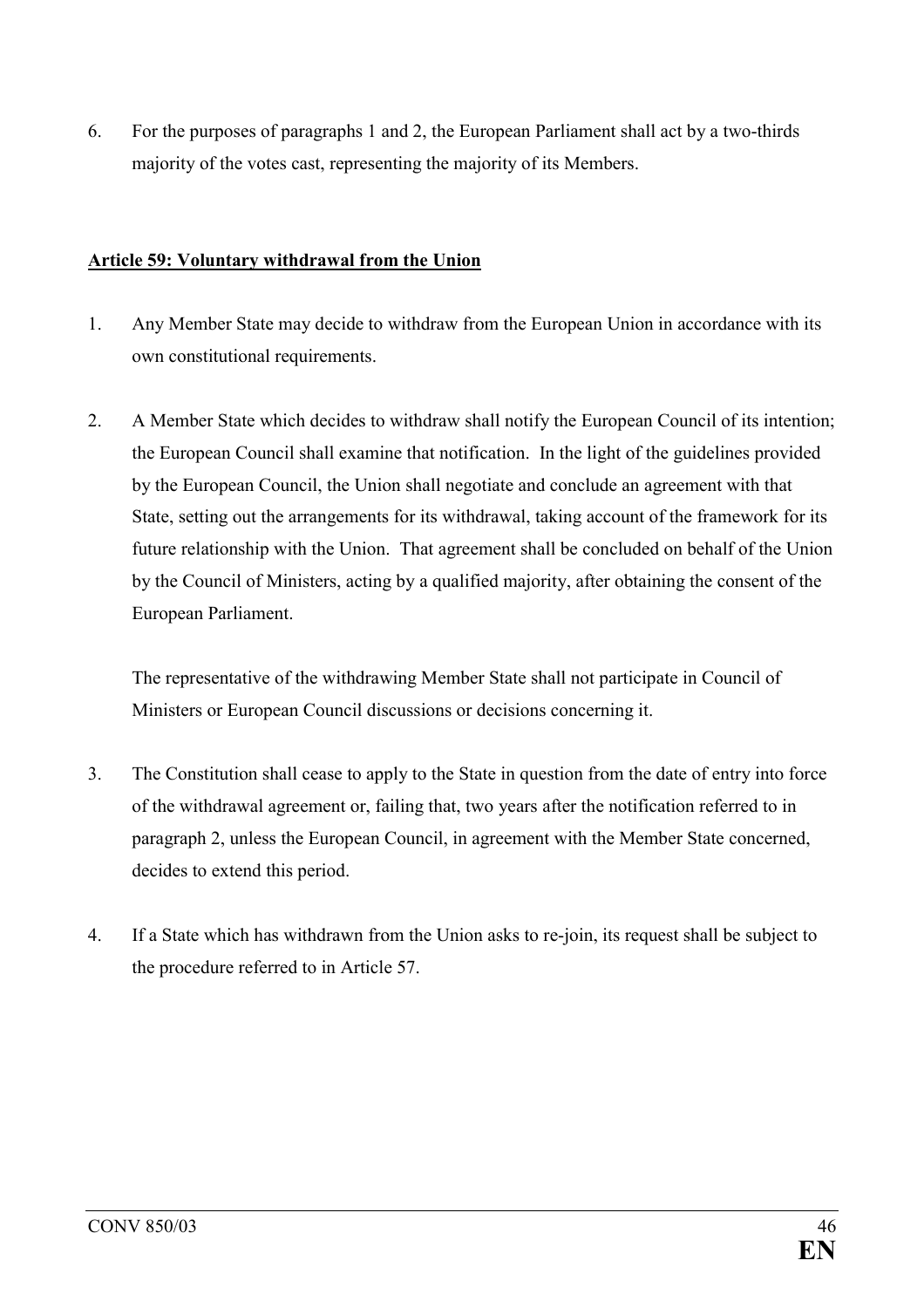# **PART II**

# **THE CHARTER OF FUNDAMENTAL RIGHTS OF THE UNION**

# **PREAMBLE**

The peoples of Europe, in creating an ever closer union among them, are resolved to share a peaceful future based on common values.

Conscious of its spiritual and moral heritage, the Union is founded on the indivisible, universal values of human dignity, freedom, equality and solidarity; it is based on the principles of democracy and the rule of law. It places the individual at the heart of its activities, by establishing the citizenship of the Union and by creating an area of freedom, security and justice. The Union contributes to the preservation and to the development of these common values while respecting the diversity of the cultures and traditions of the peoples of Europe as well as the national identities of the Member States and the organisation of their public authorities at national, regional and local levels; it seeks to promote balanced and sustainable development and ensures free movement of persons, goods, services and capital, and the freedom of establishment.

To this end, it is necessary to strengthen the protection of fundamental rights in the light of changes in society, social progress and scientific and technological developments by making those rights more visible in a Charter.

This Charter reaffirms, with due regard for the powers and tasks of the Union and the principle of subsidiarity, the rights as they result, in particular, from the constitutional traditions and international obligations common to the Member States, the European Convention for the Protection of Human Rights and Fundamental Freedoms, the Social Charters adopted by the Union and by the Council of Europe and the case law of the Court of Justice of the European Union and of the European Court of Human Rights. In this context the Charter will be interpreted by the courts of the Union and the Member States with due regard to the explanations prepared at the instigation of the Praesidium of the Convention which drafted the Charter.

Enjoyment of these rights entails responsibilities and duties with regard to other persons, to the human community and to future generations.

The Union therefore recognises the rights, freedoms and principles set out hereafter.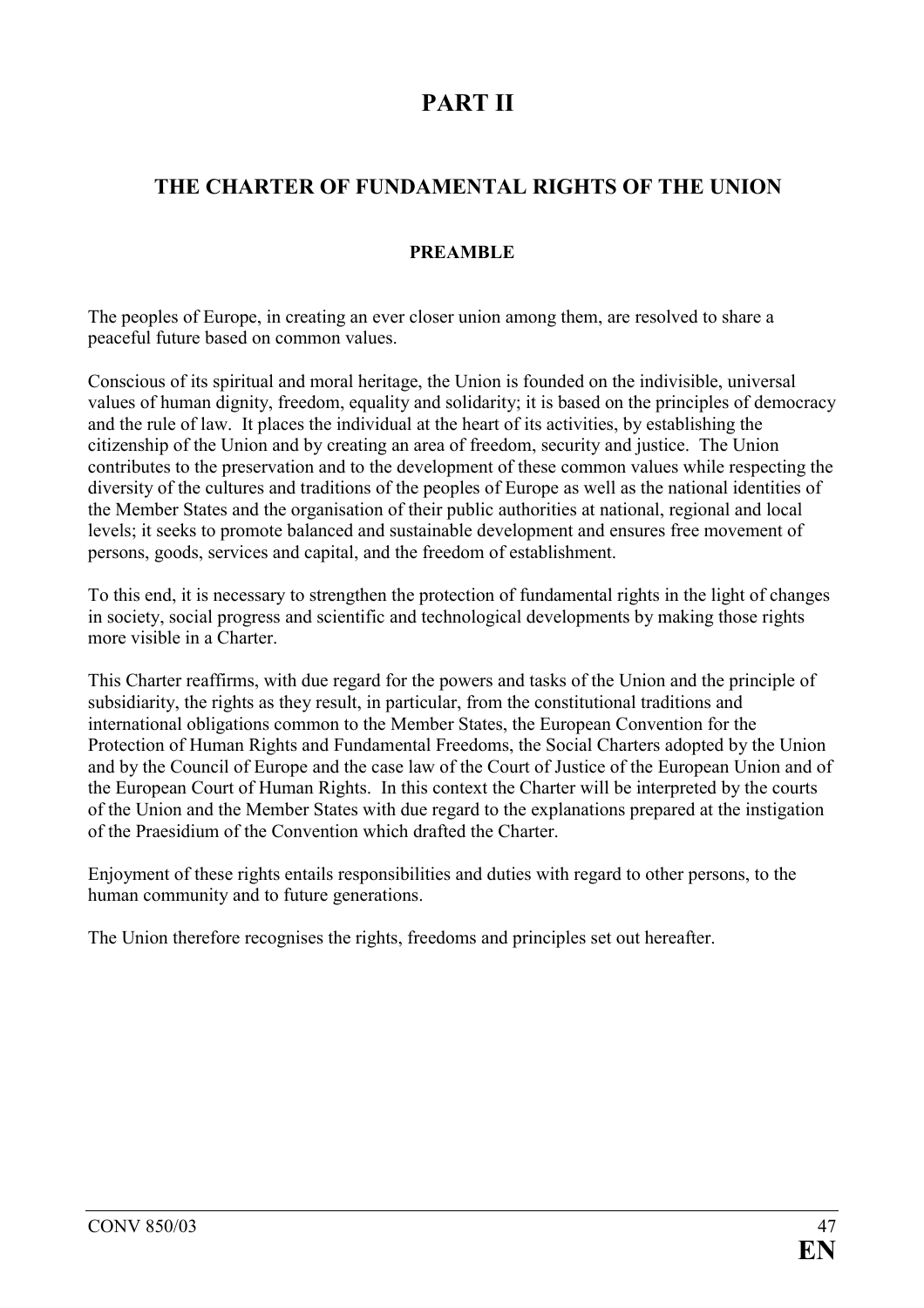# **TITLE I: DIGNITY**

## **Article II-1: Human dignity**

Human dignity is inviolable. It must be respected and protected.

## **Article II-2: Right to life**

- 1. Everyone has the right to life.
- 2. No one shall be condemned to the death penalty, or executed.

#### **Article II-3: Right to the integrity of the person**

- 1. Everyone has the right to respect for his or her physical and mental integrity.
- 2. In the fields of medicine and biology, the following must be respected in particular:
	- (a) the free and informed consent of the person concerned, according to the procedures laid down by law,
	- (b) the prohibition of eugenic practices, in particular those aiming at the selection of persons,
	- (c) the prohibition on making the human body and its parts as such a source of financial gain,
	- (d) the prohibition of the reproductive cloning of human beings.

#### **Article II-4: Prohibition of torture and inhuman or degrading treatment or punishment**

No one shall be subjected to torture or to inhuman or degrading treatment or punishment.

#### **Article II-5: Prohibition of slavery and forced labour**

- 1. No one shall be held in slavery or servitude.
- 2. No one shall be required to perform forced or compulsory labour.
- 3. Trafficking in human beings is prohibited.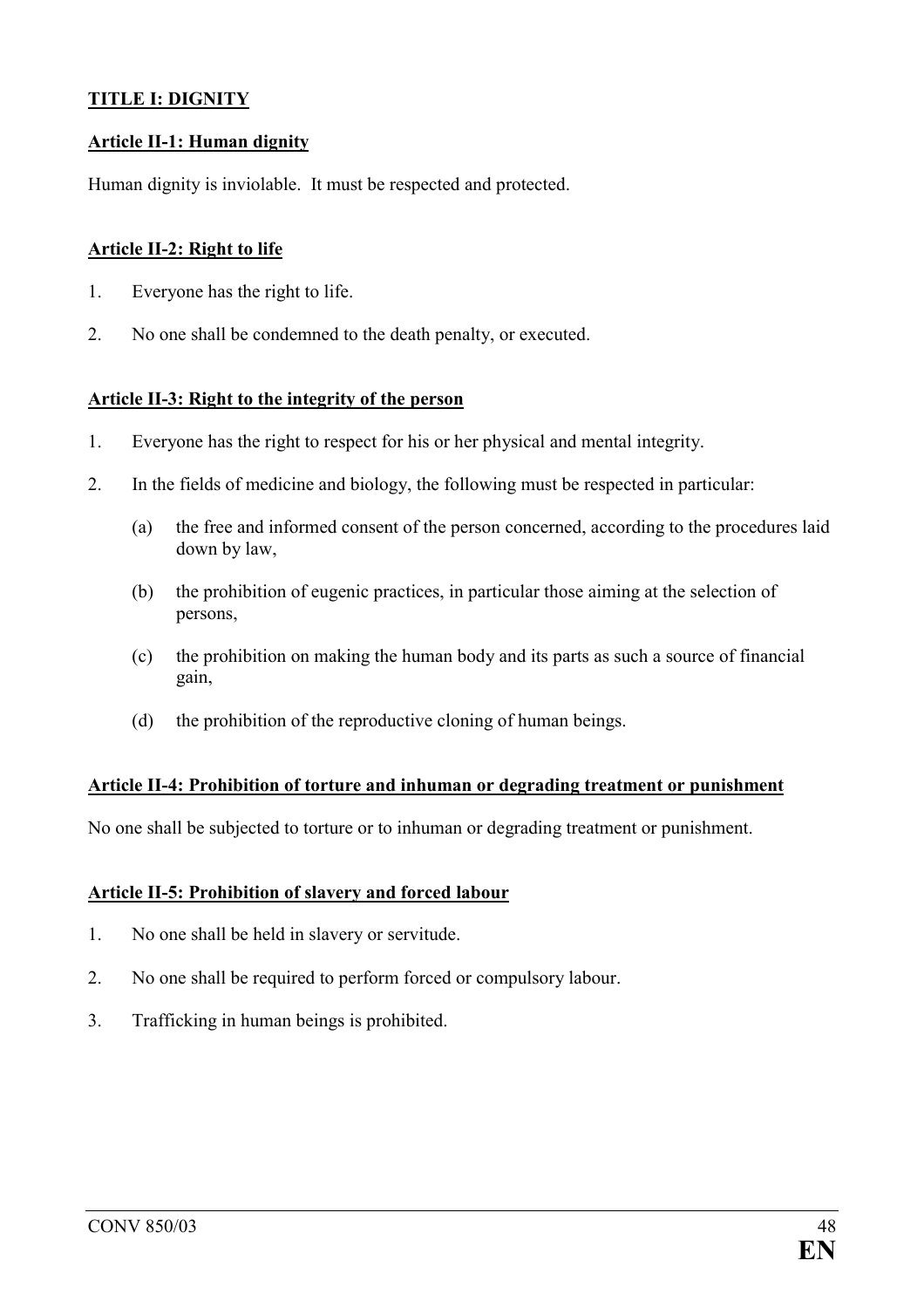# **TITLE II: FREEDOMS**

# **Article II-6: Right to liberty and security**

Everyone has the right to liberty and security of person.

# **Article II-7: Respect for private and family life**

Everyone has the right to respect for his or her private and family life, home and communications.

#### **Article II-8: Protection of personal data**

- 1. Everyone has the right to the protection of personal data concerning him or her.
- 2. Such data must be processed fairly for specified purposes and on the basis of the consent of the person concerned or some other legitimate basis laid down by law. Everyone has the right of access to data which has been collected concerning him or her, and the right to have it rectified.
- 3. Compliance with these rules shall be subject to control by an independent authority.

#### **Article II-9: Right to marry and right to found a family**

The right to marry and the right to found a family shall be guaranteed in accordance with the national laws governing the exercise of these rights.

#### **Article II-10: Freedom of thought, conscience and religion**

- 1. Everyone has the right to freedom of thought, conscience and religion. This right includes freedom to change religion or belief and freedom, either alone or in community with others and in public or in private, to manifest religion or belief, in worship, teaching, practice and observance.
- 2. The right to conscientious objection is recognised, in accordance with the national laws governing the exercise of this right.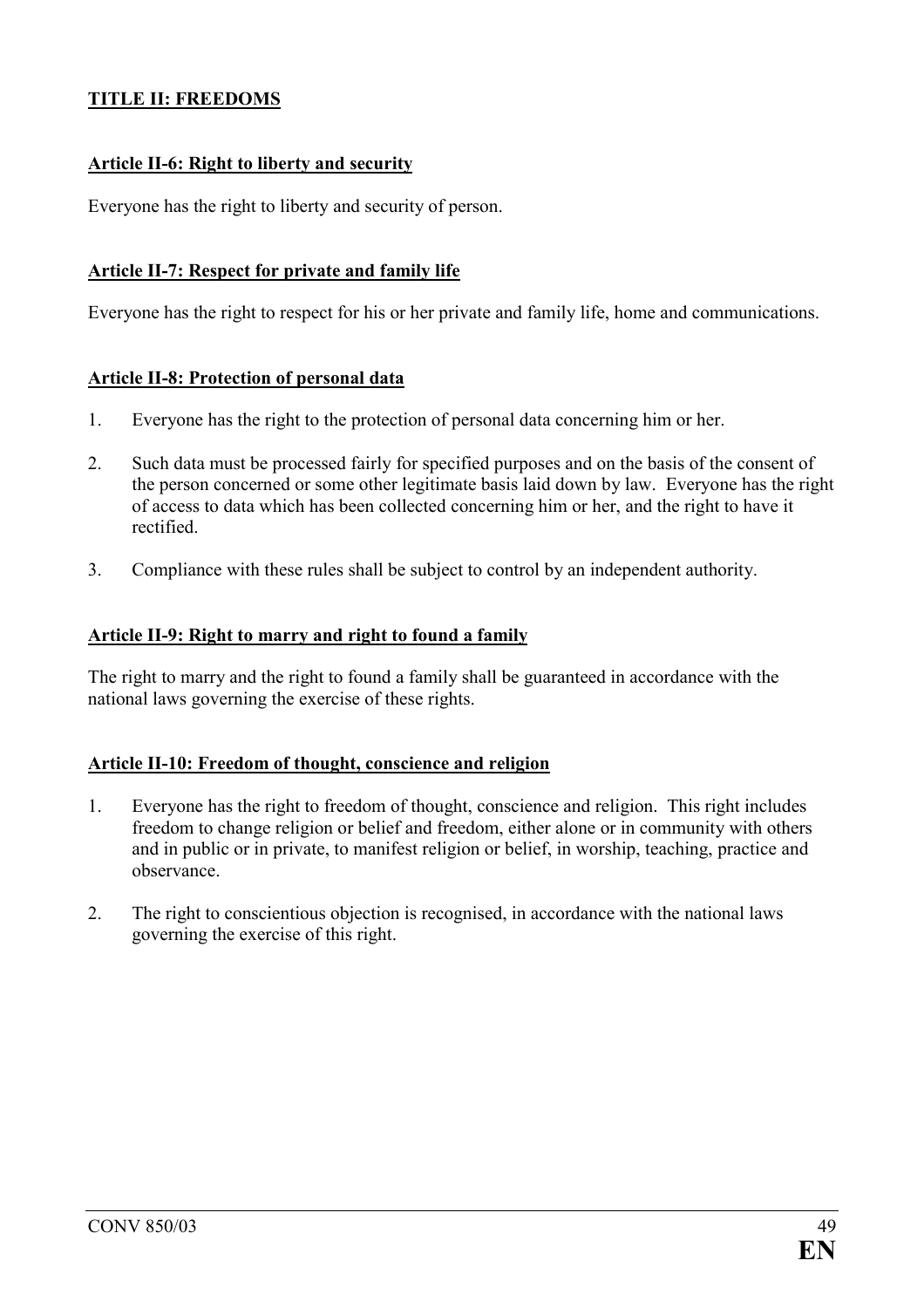# **Article II-11: Freedom of expression and information**

- 1. Everyone has the right to freedom of expression. This right shall include freedom to hold opinions and to receive and impart information and ideas without interference by public authority and regardless of frontiers.
- 2. The freedom and pluralism of the media shall be respected.

# **Article II-12: Freedom of assembly and of association**

- 1. Everyone has the right to freedom of peaceful assembly and to freedom of association at all levels, in particular in political, trade union and civic matters, which implies the right of everyone to form and to join trade unions for the protection of his or her interests.
- 2. Political parties at Union level contribute to expressing the political will of the citizens of the Union.

## **Article II-13: Freedom of the arts and sciences**

The arts and scientific research shall be free of constraint. Academic freedom shall be respected.

#### **Article II-14: Right to education**

- 1. Everyone has the right to education and to have access to vocational and continuing training.
- 2. This right includes the possibility to receive free compulsory education.
- 3. The freedom to found educational establishments with due respect for democratic principles and the right of parents to ensure the education and teaching of their children in conformity with their religious, philosophical and pedagogical convictions shall be respected, in accordance with the national laws governing the exercise of such freedom and right.

#### **Article II-15: Freedom to choose an occupation and right to engage in work**

- 1. Everyone has the right to engage in work and to pursue a freely chosen or accepted occupation.
- 2. Every citizen of the Union has the freedom to seek employment, to work, to exercise the right of establishment and to provide services in any Member State.
- 3. Nationals of third countries who are authorised to work in the territories of the Member States are entitled to working conditions equivalent to those of citizens of the Union.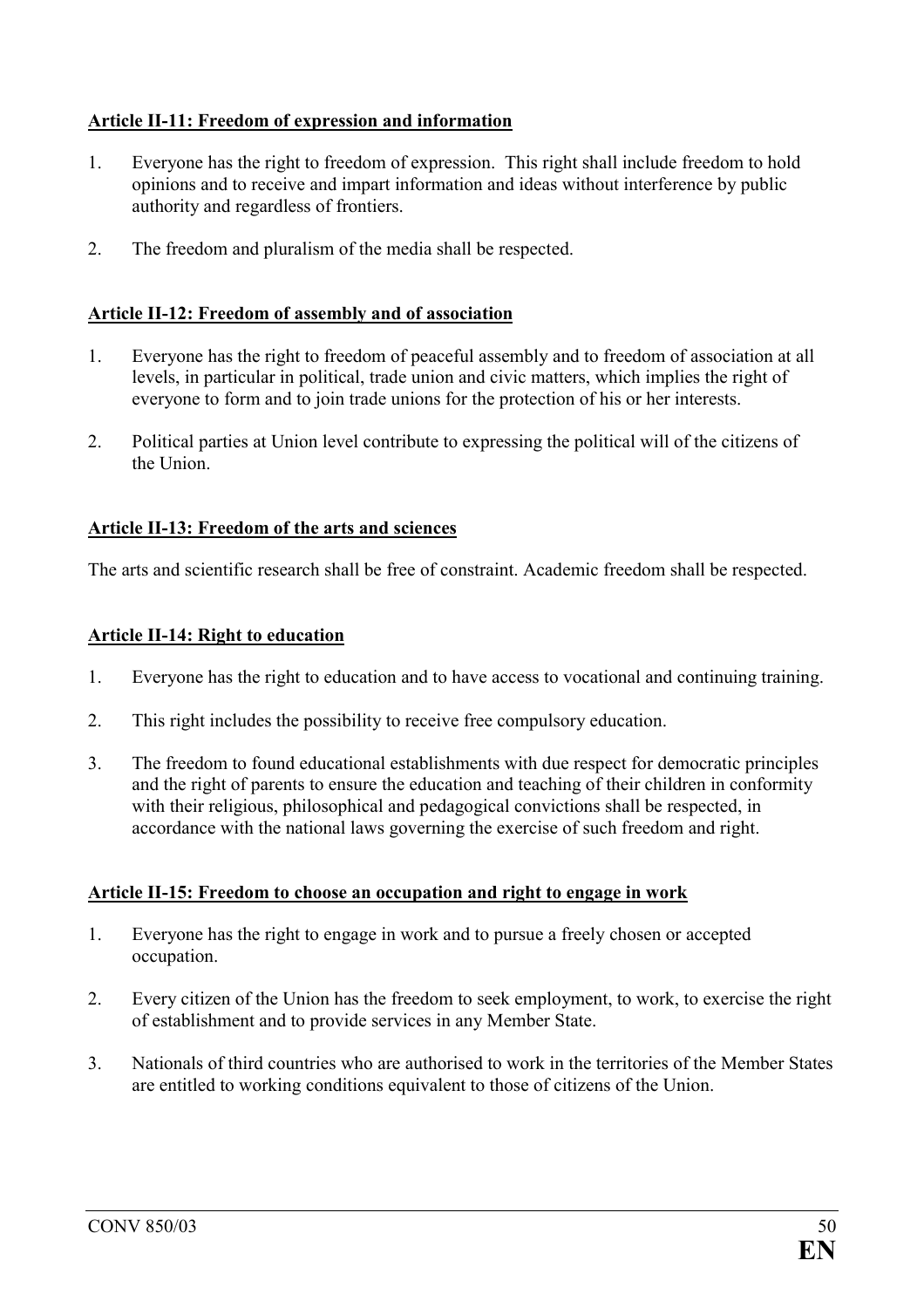# **Article II-16: Freedom to conduct a business**

The freedom to conduct a business in accordance with Union law and national laws and practices is recognised.

#### **Article II-17: Right to property**

- 1. Everyone has the right to own, use, dispose of and bequeath his or her lawfully acquired possessions. No one may be deprived of his or her possessions, except in the public interest and in the cases and under the conditions provided for by law, subject to fair compensation being paid in good time for their loss. The use of property may be regulated by law insofar as is necessary for the general interest.
- 2. Intellectual property shall be protected.

# **Article II-18: Right to asylum**

The right to asylum shall be guaranteed with due respect for the rules of the Geneva Convention of 28 July 1951 and the Protocol of 31 January 1967 relating to the status of refugees and in accordance with the Constitution.

## **Article II-19: Protection in the event of removal, expulsion or extradition**

- 1. Collective expulsions are prohibited.
- 2. No one may be removed, expelled or extradited to a State where there is a serious risk that he or she would be subjected to the death penalty, torture or other inhuman or degrading treatment or punishment.

# **TITLE III: EQUALITY**

#### **Article II-20: Equality before the law**

Everyone is equal before the law.

#### **Article II-21: Non-discrimination**

- 1. Any discrimination based on any ground such as sex, race, colour, ethnic or social origin, genetic features, language, religion or belief, political or any other opinion, membership of a national minority, property, birth, disability, age or sexual orientation shall be prohibited.
- 2. Within the scope of application of the Constitution and without prejudice to any of its specific provisions, any discrimination on grounds of nationality shall be prohibited.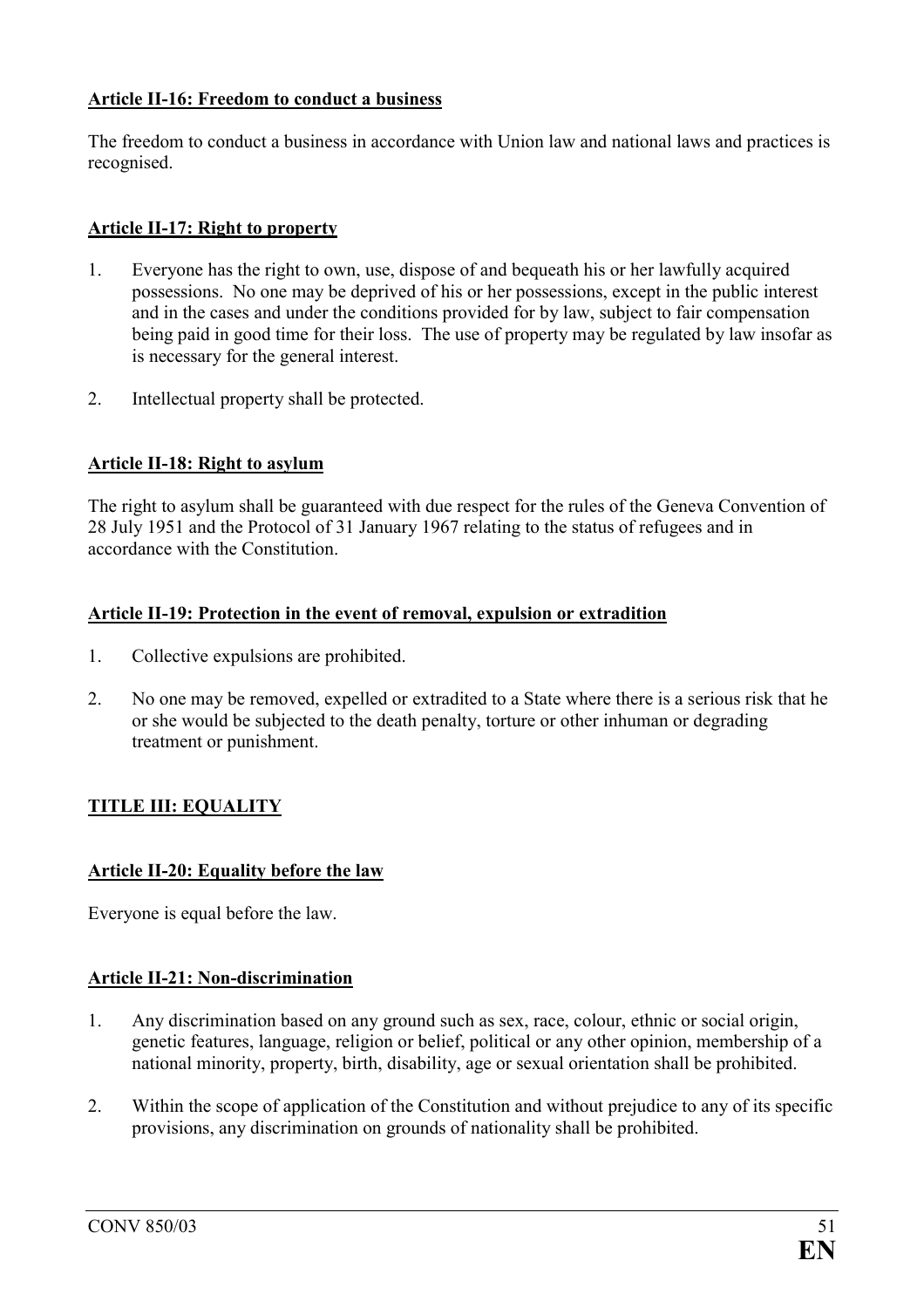# **Article II-22: Cultural, religious and linguistic diversity**

The Union shall respect cultural, religious and linguistic diversity.

# **Article II-23: Equality between men and women**

Equality between men and women must be ensured in all areas, including employment**,** work and pay.

The principle of equality shall not prevent the maintenance or adoption of measures providing for specific advantages in favour of the under-represented sex.

# **Article II-24: The rights of the child**

- 1. Children shall have the right to such protection and care as is necessary for their well-being. They may express their views freely. Such views shall be taken into consideration on matters which concern them in accordance with their age and maturity.
- 2. In all actions relating to children, whether taken by public authorities or private Institutions, the child's best interests must be a primary consideration.
- 3. Every child shall have the right to maintain on a regular basis a personal relationship and direct contact with both his or her parents, unless that is contrary to his or her interests.

# **Article II-25: The rights of the elderly**

The Union recognises and respects the rights of the elderly to lead a life of dignity and independence and to participate in social and cultural life.

# **Article II-26: Integration of persons with disabilities**

The Union recognises and respects the right of persons with disabilities to benefit from measures designed to ensure their independence, social and occupational integration and participation in the life of the community.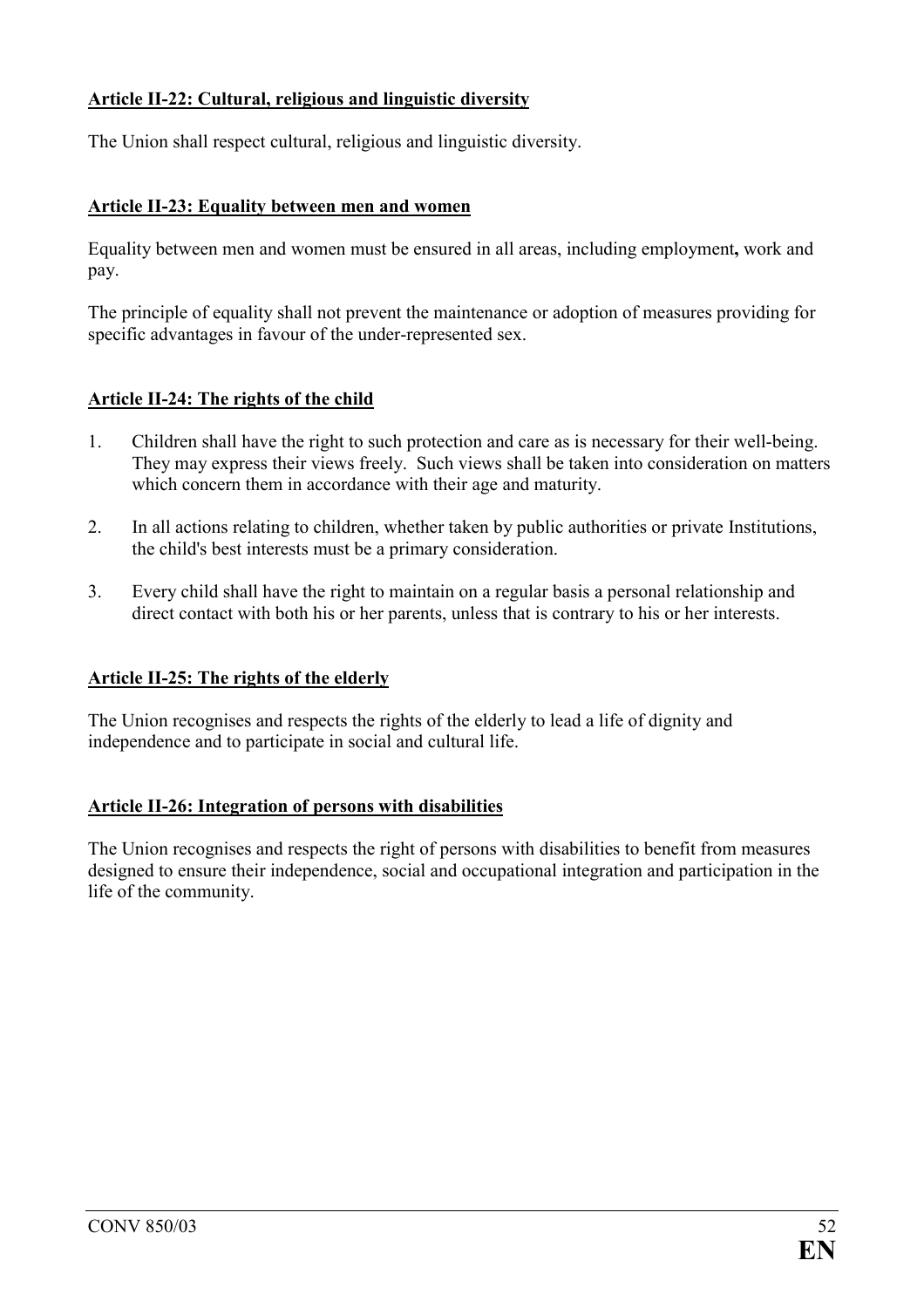# **TITLE IV: SOLIDARITY**

## **Article II-27: Workers' right to information and consultation within the undertaking**

Workers or their representatives must, at the appropriate levels, be guaranteed information and consultation in good time in the cases and under the conditions provided for by Union law and national laws and practices.

## **Article II-28: Right of collective bargaining and action**

Workers and employers, or their respective organisations, have, in accordance with Union law and national laws and practices, the right to negotiate and conclude collective agreements at the appropriate levels and, in cases of conflicts of interest, to take collective action to defend their interests, including strike action.

## **Article II-29: Right of access to placement services**

Everyone has the right of access to a free placement service.

## **Article II-30: Protection in the event of unjustified dismissal**

Every worker has the right to protection against unjustified dismissal, in accordance with Union law and national laws and practices.

#### **Article II-31: Fair and just working conditions**

- 1. Every worker has the right to working conditions which respect his or her health, safety and dignity.
- 2. Every worker has the right to limitation of maximum working hours, to daily and weekly rest periods and to an annual period of paid leave.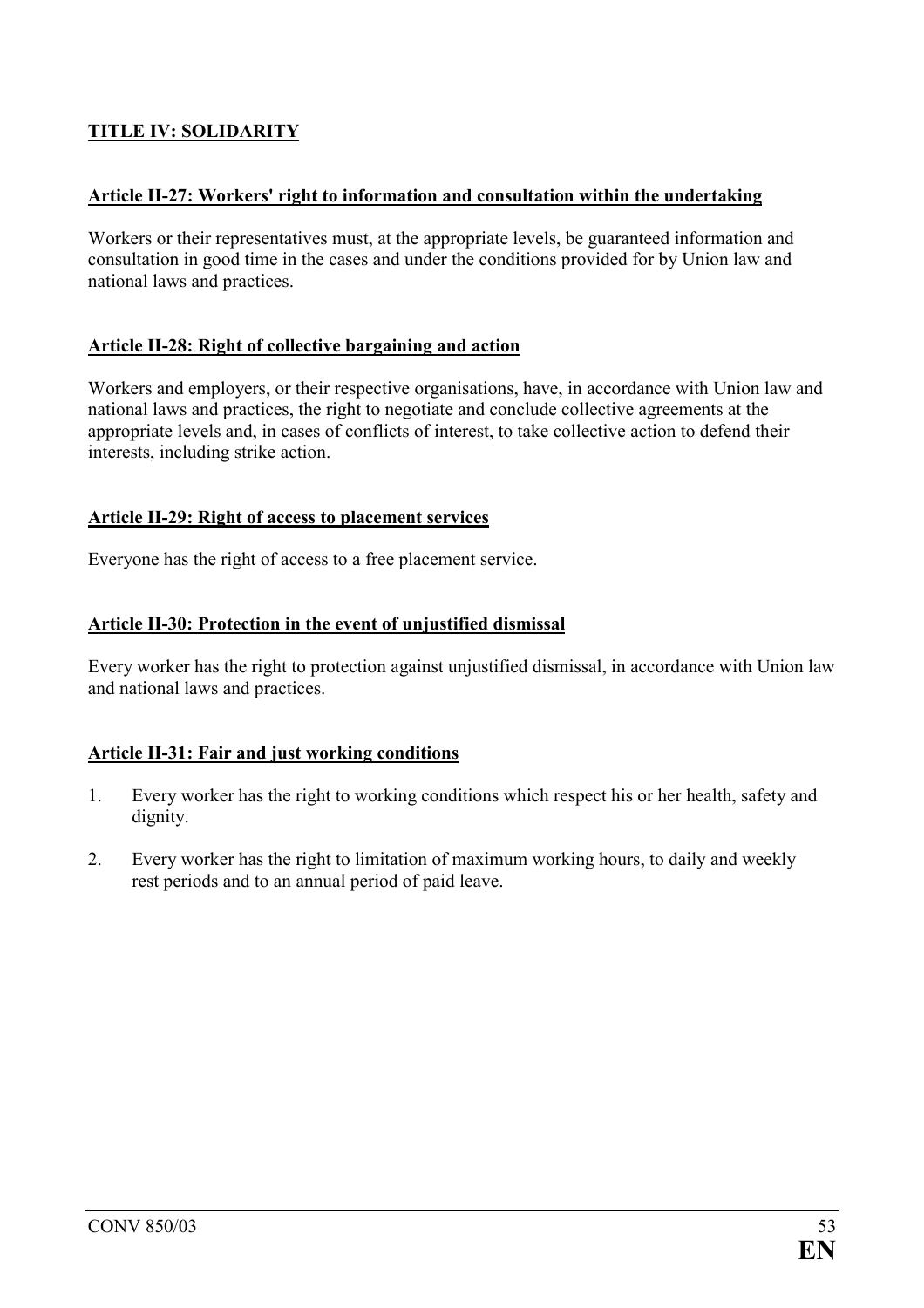# **Article II-32: Prohibition of child labour and protection of young people at work**

The employment of children is prohibited. The minimum age of admission to employment may not be lower than the minimum school-leaving age, without prejudice to such rules as may be more favourable to young people and except for limited derogations.

Young people admitted to work must have working conditions appropriate to their age and be protected against economic exploitation and any work likely to harm their safety, health or physical, mental, moral or social development or to interfere with their education.

# **Article II-33: Family and professional life**

- 1. The family shall enjoy legal, economic and social protection.
- 2. To reconcile family and professional life, everyone shall have the right to protection from dismissal for a reason connected with maternity and the right to paid maternity leave and to parental leave following the birth or adoption of a child.

## **Article II-34: Social security and social assistance**

- 1. The Union recognises and respects the entitlement to social security benefits and social services providing protection in cases such as maternity, illness, industrial accidents, dependency or old age, and in the case of loss of employment, in accordance with the rules laid down by Union law and national laws and practices.
- 2. Everyone residing and moving legally within the European Union is entitled to social security benefits and social advantages in accordance with Union law and national laws and practices.
- 3. In order to combat social exclusion and poverty, the Union recognises and respects the right to social and housing assistance so as to ensure a decent existence for all those who lack sufficient resources, in accordance with the rules laid down by Union law and national laws and practices.

#### **Article II-35: Health care**

Everyone has the right of access to preventive health care and the right to benefit from medical treatment under the conditions established by national laws and practices. A high level of human health protection shall be ensured in the definition and implementation of all Union policies and activities.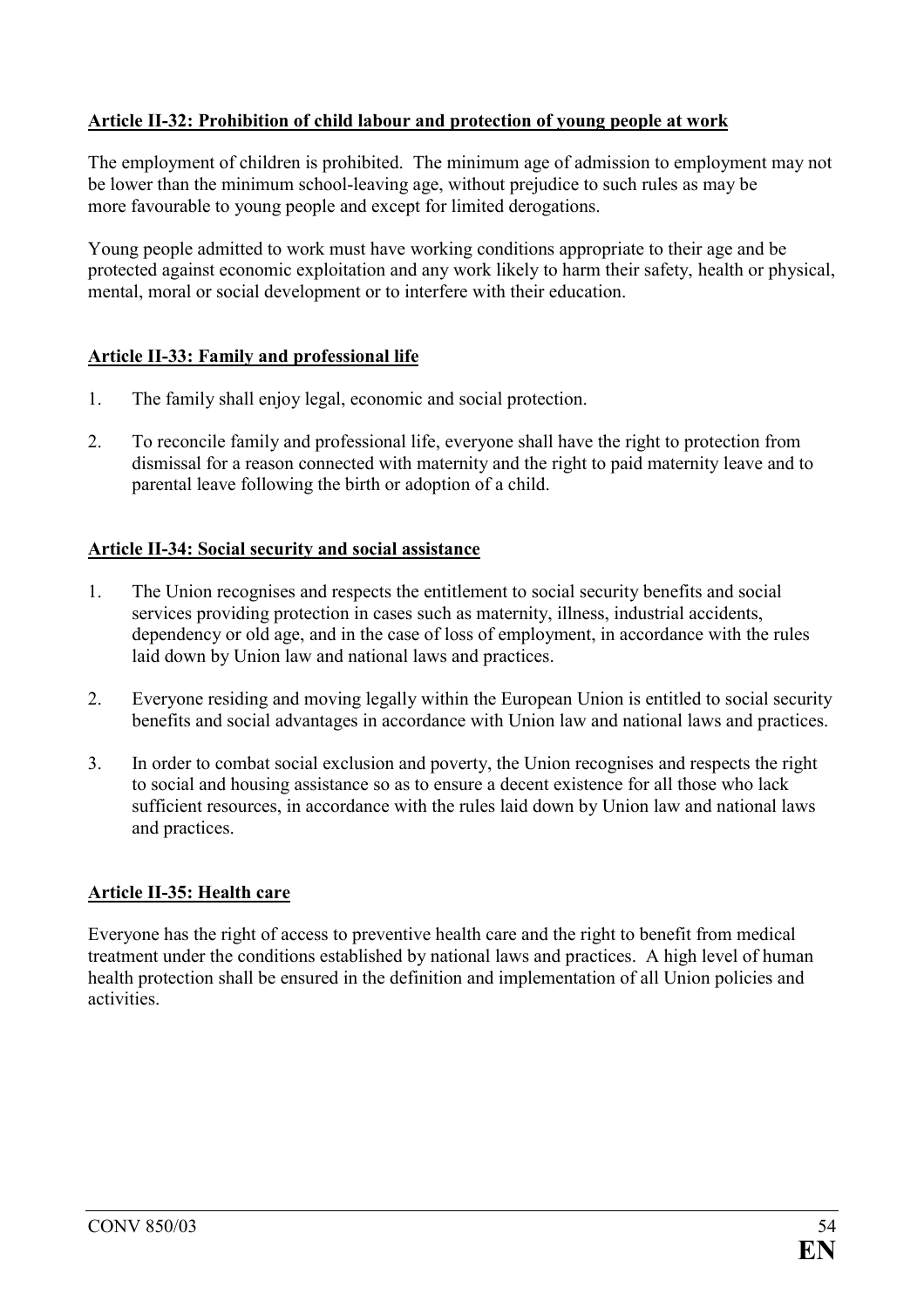# **Article II-36: Access to services of general economic interest**

The Union recognises and respects access to services of general economic interest as provided for in national laws and practices, in accordance with the Constitution, in order to promote the social and territorial cohesion of the Union.

## **Article II-37: Environmental protection**

A high level of environmental protection and the improvement of the quality of the environment must be integrated into the policies of the Union and ensured in accordance with the principle of sustainable development.

#### **Article II-38: Consumer protection**

Union policies shall ensure a high level of consumer protection.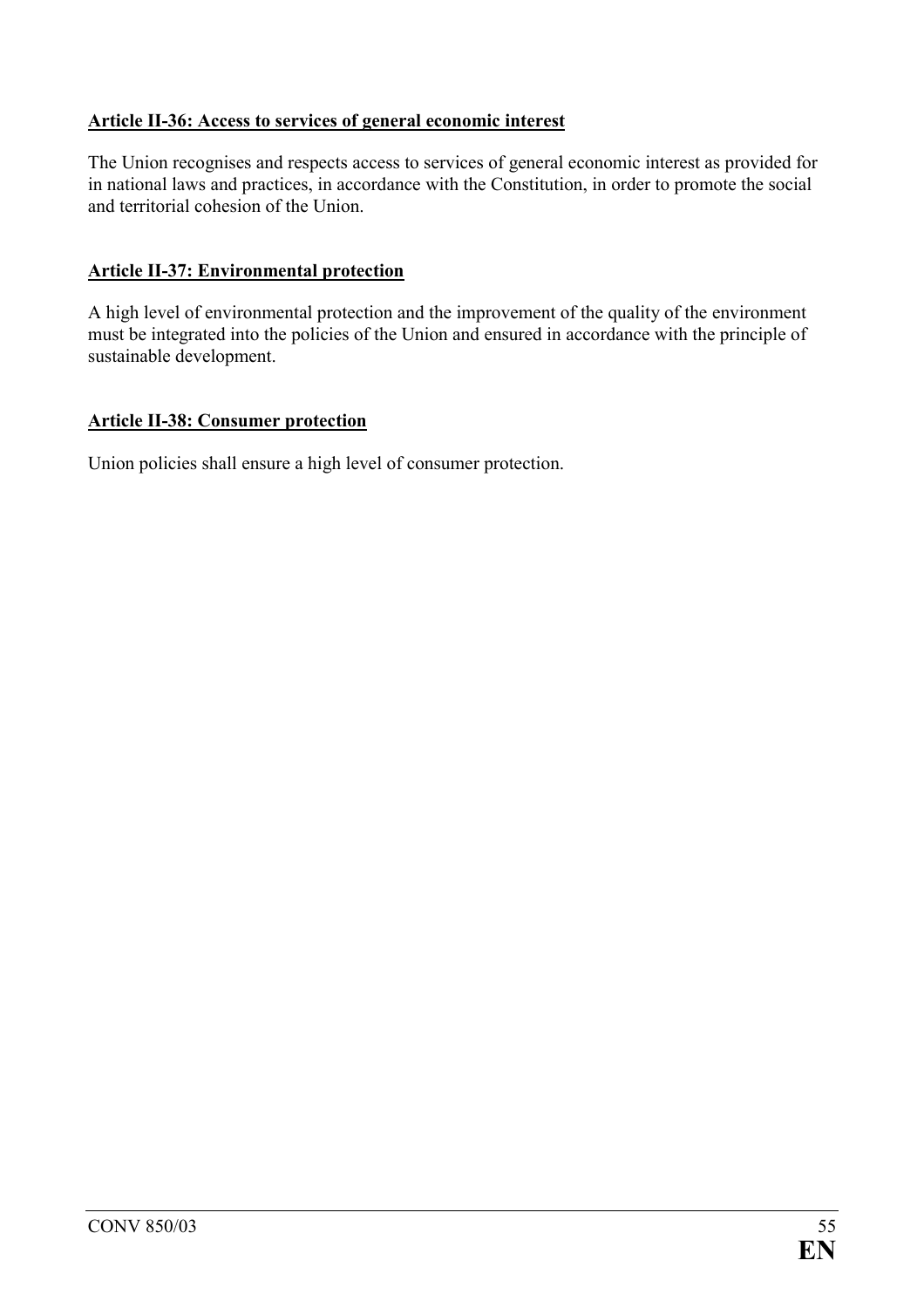# **TITLE V: CITIZENS' RIGHTS**

## **Article II-39: Right to vote and to stand as a candidate at elections to the European Parliament**

- 1. Every citizen of the Union has the right to vote and to stand as a candidate at elections to the European Parliament in the Member State in which he or she resides, under the same conditions as nationals of that State.
- 2. Members of the European Parliament shall be elected by direct universal suffrage in a free and secret ballot.

#### **Article II-40: Right to vote and to stand as a candidate at municipal elections**

Every citizen of the Union has the right to vote and to stand as a candidate at municipal elections in the Member State in which he or she resides under the same conditions as nationals of that State.

#### **Article II-41: Right to good administration**

- 1. Every person has the right to have his or her affairs handled impartially, fairly and within a reasonable time by the Institutions, bodies and agencies of the Union.
- 2. This right includes:
	- (a) the right of every person to be heard, before any individual measure which would affect him or her adversely is taken;
	- (b) the right of every person to have access to his or her file, while respecting the legitimate interests of confidentiality and of professional and business secrecy;
	- (c) the obligation of the administration to give reasons for its decisions.
- 3. Every person has the right to have the Union make good any damage caused by its Institutions or by its servants in the performance of their duties, in accordance with the general principles common to the laws of the Member States.
- 4. Every person may write to the Institutions of the Union in one of the languages of the Constitution and must have an answer in the same language.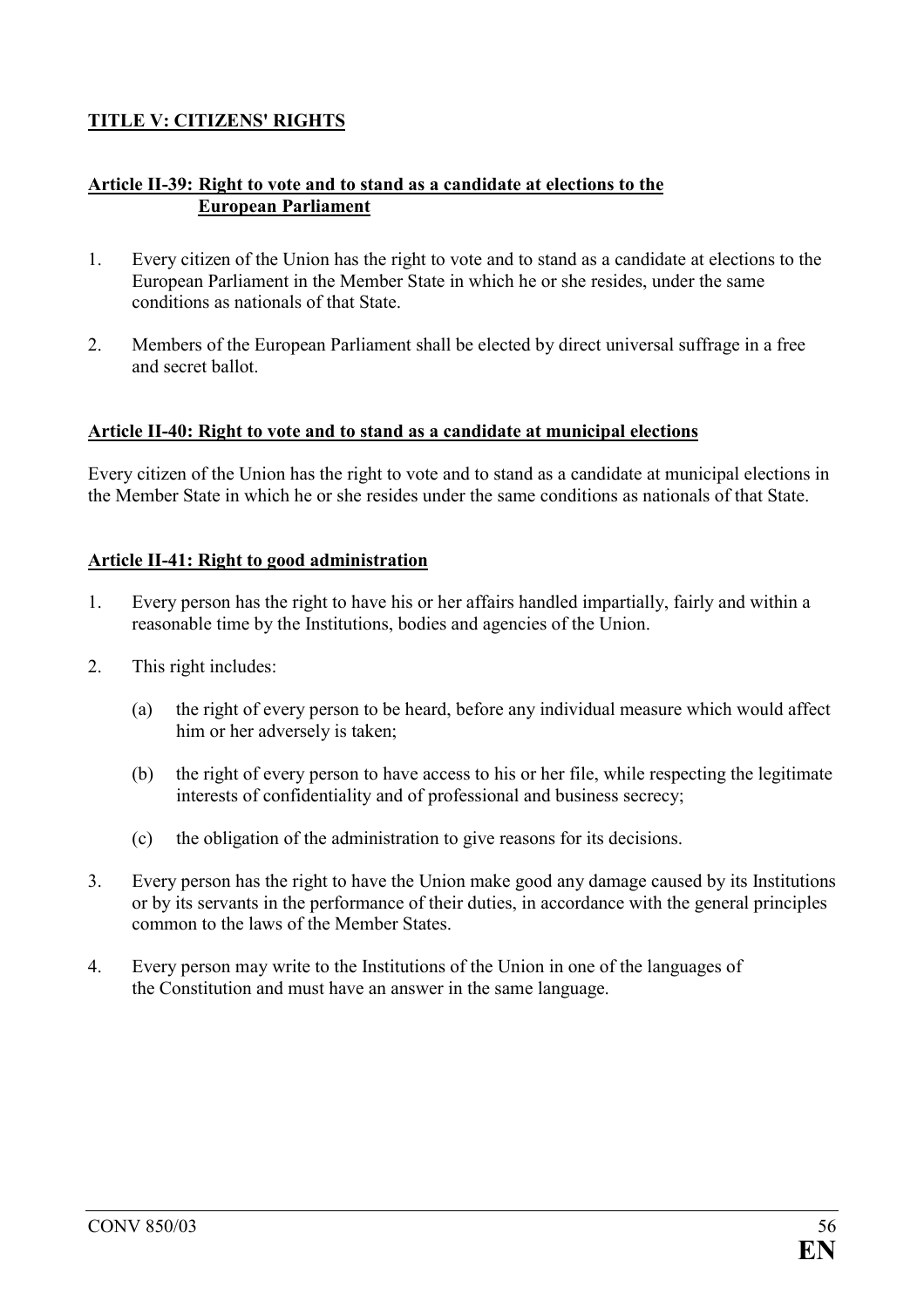# **Article II-42: Right of access to documents**

Any citizen of the Union, and any natural or legal person residing or having its registered office in a Member State, has a right of access to documents of the Institutions, bodies and agencies of the Union, in whatever form they are produced.

# **Article II-43: European Ombudsman**

Any citizen of the Union and any natural or legal person residing or having its registered office in a Member State has the right to refer to the European Ombudsman cases of maladministration in the activities of the Institutions, bodies or agencies of the Union, with the exception of the European Court of Justice and the High Court acting in their judicial role.

#### **Article II-44: Right to petition**

Any citizen of the Union and any natural or legal person residing or having its registered office in a Member State has the right to petition the European Parliament.

## **Article II-45: Freedom of movement and of residence**

- 1. Every citizen of the Union has the right to move and reside freely within the territory of the Member States.
- 2. Freedom of movement and residence may be granted, in accordance with the Constitution, to nationals of third countries legally resident in the territory of a Member State.

#### **Article II-46: Diplomatic and consular protection**

Every citizen of the Union shall, in the territory of a third country in which the Member State of which he or she is a national is not represented, be entitled to protection by the diplomatic or consular authorities of any Member State, on the same conditions as the nationals of that Member State.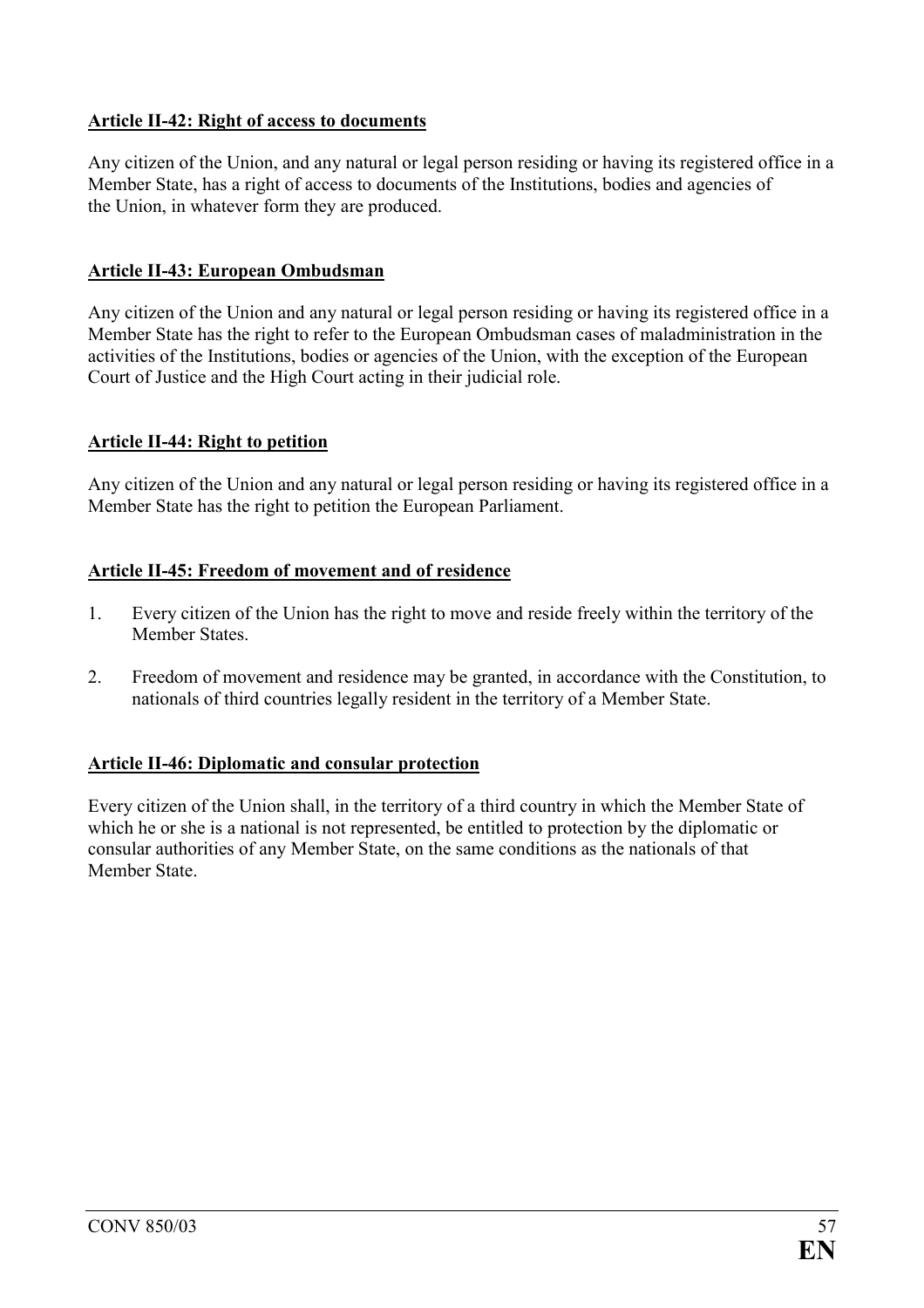# **TITLE VI: JUSTICE**

#### **Article II-47: Right to an effective remedy and to a fair trial**

Everyone whose rights and freedoms guaranteed by the law of the Union are violated has the right to an effective remedy before a tribunal in compliance with the conditions laid down in this Article.

Everyone is entitled to a fair and public hearing within a reasonable time by an independent and impartial tribunal previously established by law. Everyone shall have the possibility of being advised, defended and represented.

Legal aid shall be made available to those who lack sufficient resources insofar as such aid is necessary to ensure effective access to justice.

#### **Article II-48: Presumption of innocence and right of defence**

- 1. Everyone who has been charged shall be presumed innocent until proved guilty according to law.
- 2. Respect for the rights of the defence of anyone who has been charged shall be guaranteed.

#### **Article II-49: Principles of legality and proportionality of criminal offences and penalties**

- 1. No one shall be held guilty of any criminal offence on account of any act or omission which did not constitute a criminal offence under national law or international law at the time when it was committed. Nor shall a heavier penalty be imposed than that which was applicable at the time the criminal offence was committed. If, subsequent to the commission of a criminal offence, the law provides for a lighter penalty, that penalty shall be applicable.
- 2. This Article shall not prejudice the trial and punishment of any person for any act or omission which, at the time when it was committed, was criminal according to the general principles recognised by the community of nations.
- 3. The severity of penalties must not be disproportionate to the criminal offence.

#### **Article II-50: Right not to be tried or punished twice in criminal proceedings for the same criminal offence**

No one shall be liable to be tried or punished again in criminal proceedings for an offence for which he or she has already been finally acquitted or convicted within the Union in accordance with the law.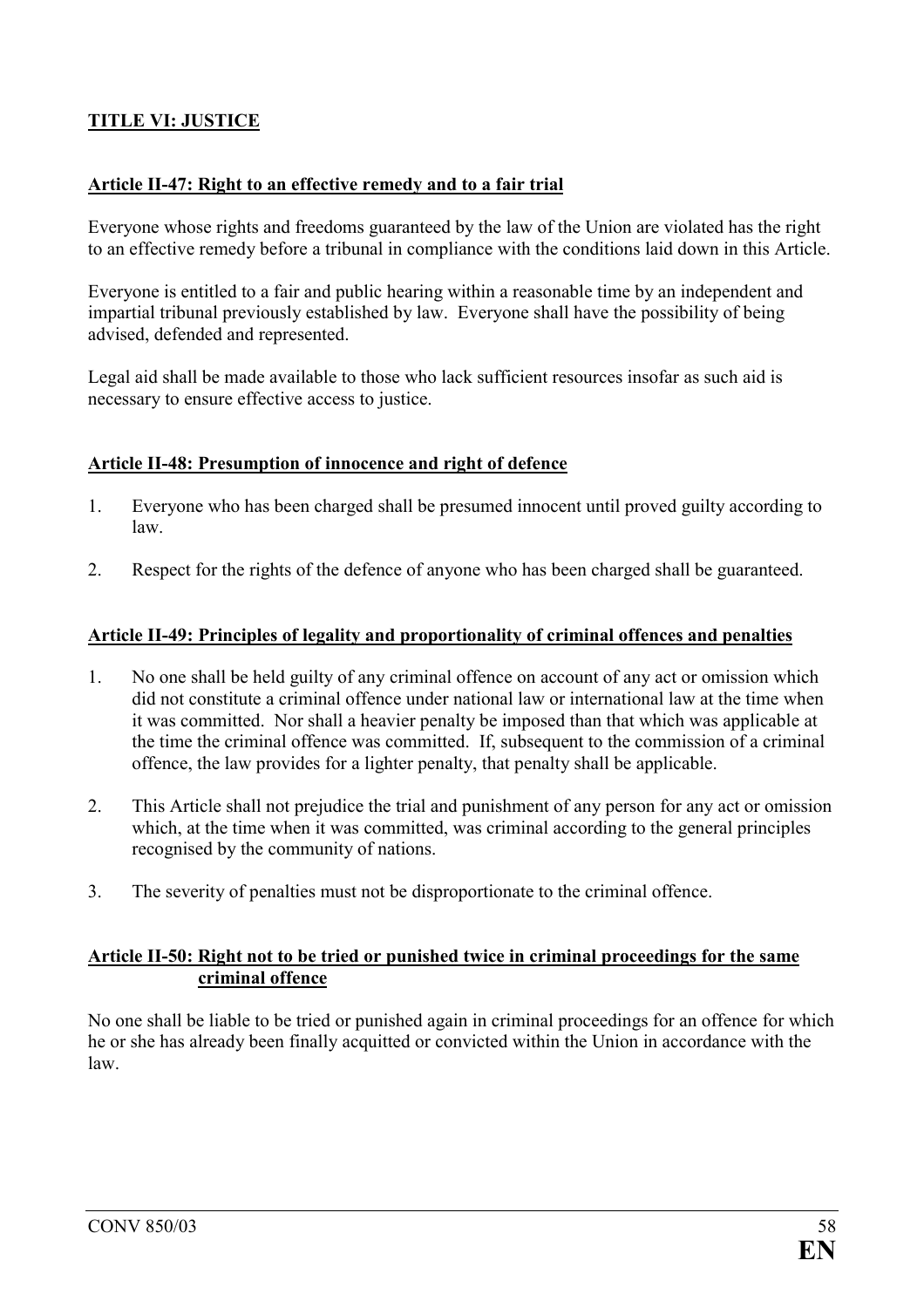# **TITLE VII: GENERAL PROVISIONS GOVERNING THE INTERPRETATION AND APPLICATION OF THE CHARTER**

# **Article II-51: Field of application**

- 1. The provisions of this Charter are addressed to the Institutions, bodies and agencies of the Union with due regard for the principle of subsidiarity and to the Member States only when they are implementing Union law. They shall therefore respect the rights, observe the principles and promote the application thereof in accordance with their respective powers and respecting the limits of the powers of the Union as conferred on it in the other Parts of the **Constitution**
- 2. This Charter does not extend the field of application of Union law beyond the powers of the Union or establish any new power or task for the Union, or modify powers and tasks defined in the other Parts of the Constitution.

#### **Article II-52: Scope and interpretation of rights and principles**

- 1. Any limitation on the exercise of the rights and freedoms recognised by this Charter must be provided for by law and respect the essence of those rights and freedoms. Subject to the principle of proportionality, limitations may be made only if they are necessary and genuinely meet objectives of general interest recognised by the Union or the need to protect the rights and freedoms of others.
- 2. Rights recognised by this Charter for which provision is made in other Parts of the Constitution shall be exercised under the conditions and within the limits defined by these relevant Parts
- 3. Insofar as this Charter contains rights which correspond to rights guaranteed by the Convention for the Protection of Human Rights and Fundamental Freedoms, the meaning and scope of those rights shall be the same as those laid down by the said Convention. This provision shall not prevent Union law providing more extensive protection.
- 4. Insofar as this Charter recognises fundamental rights as they result from the constitutional traditions common to the Member States, those rights shall be interpreted in harmony with those traditions.
- 5. The provisions of this Charter which contain principles may be implemented by legislative and executive acts taken by Institutions and bodies of the Union, and by acts of Member States when they are implementing Union law, in the exercise of their respective powers. They shall be judicially cognisable only in the interpretation of such acts and in the ruling on their legality.
- 6. Full account shall be taken of national laws and practices as specified in this Charter.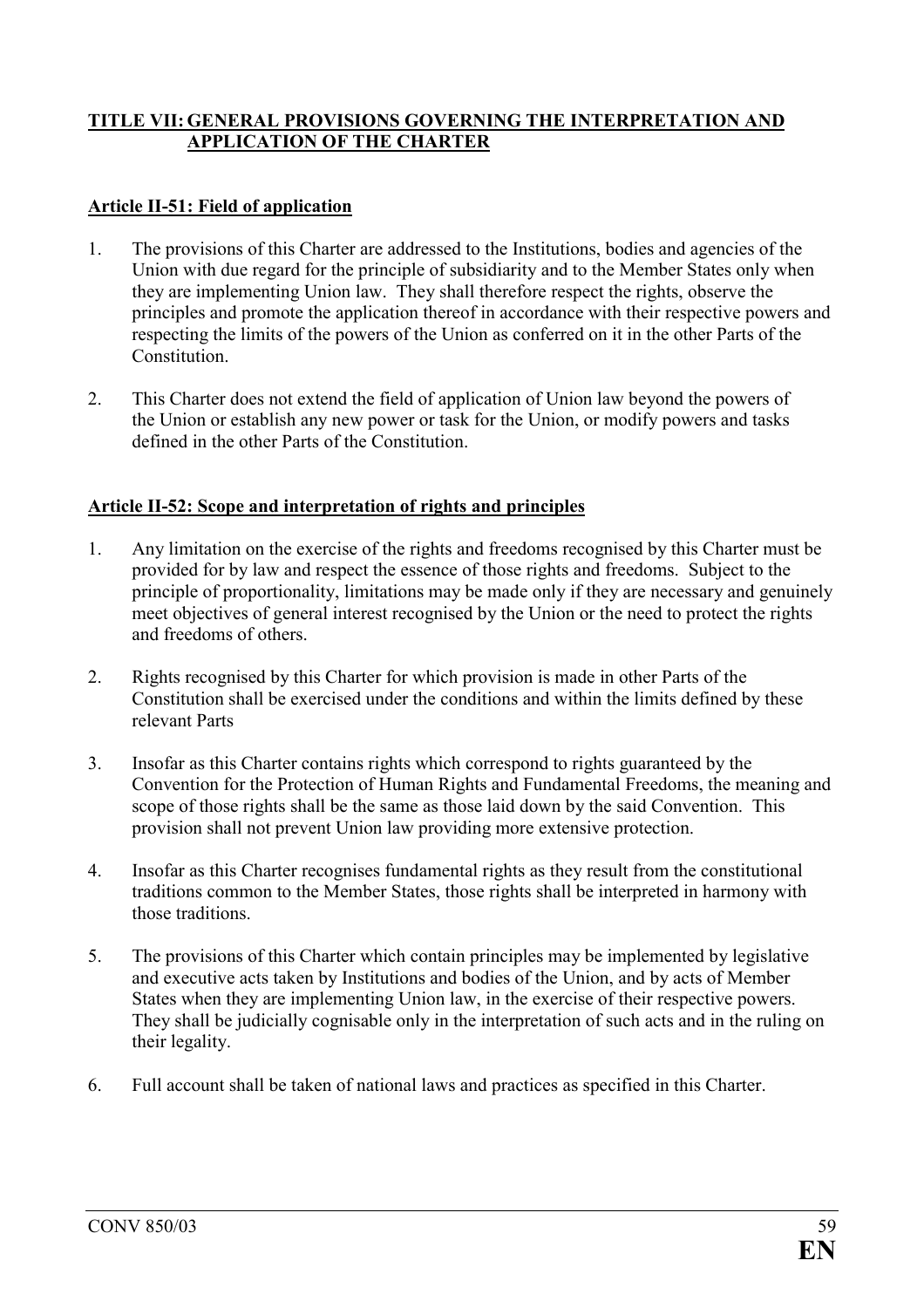# **Article II-53: Level of protection**

Nothing in this Charter shall be interpreted as restricting or adversely affecting human rights and fundamental freedoms as recognised, in their respective fields of application, by Union law and international law and by international agreements to which the Union or all the Member States are party, including the European Convention for the Protection of Human Rights and Fundamental Freedoms, and by the Member States' constitutions.

# **Article II-54: Prohibition of abuse of rights**

Nothing in this Charter shall be interpreted as implying any right to engage in any activity or to perform any act aimed at the destruction of any of the rights and freedoms recognised in this Charter or at their limitation to a greater extent than is provided for herein.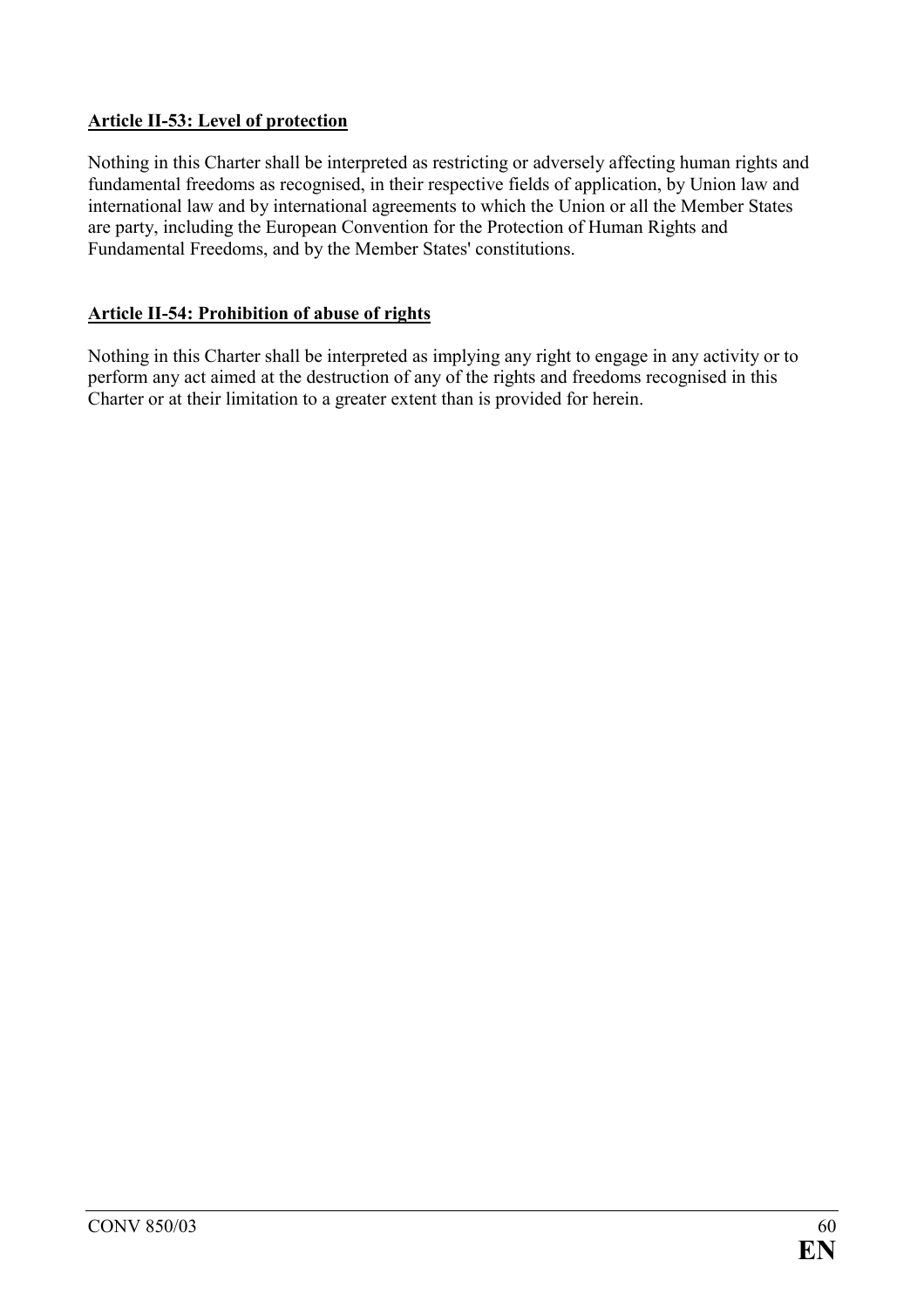# **PART III**

# **THE POLICIES AND FUNCTIONING OF THE UNION**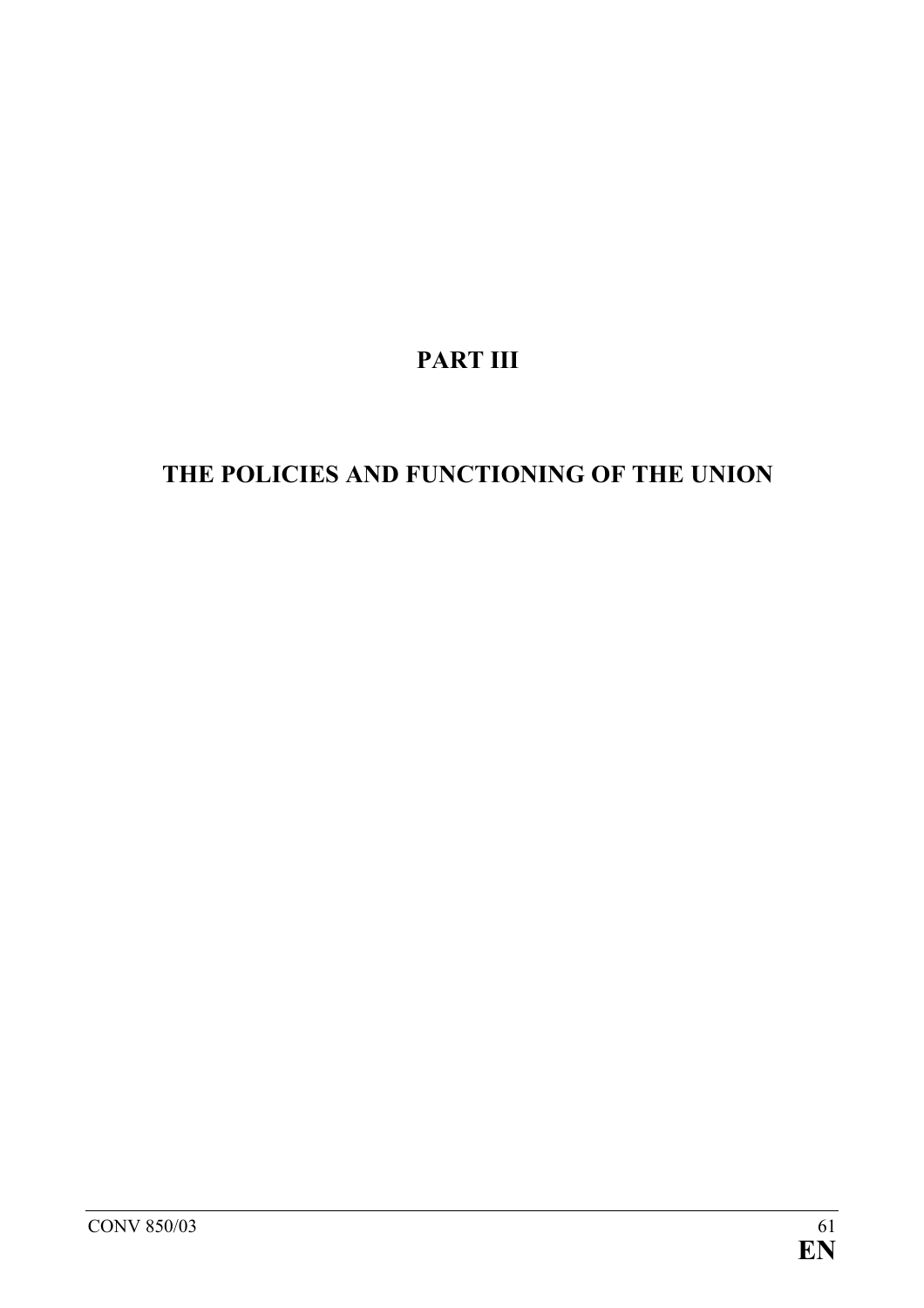# **TITLE I**

# **CLAUSES OF GENERAL APPLICATION**

# Article III-1

The Union shall ensure consistency between the different policies and activities referred to in this Part, taking all of the Union's objectives into account and in accordance with the principle of conferring of powers.

# Article III-2

In all the activities referred to in this Part, the Union shall aim to eliminate inequalities, and to promote equality, between men and women.

# Article III-3

In defining and implementing the policies and activities referred to in this Part, the Union shall aim to combat discrimination based on sex, racial or ethnic origin, religion or belief, disability, age or sexual orientation.

# Article III-4

Environmental protection requirements must be integrated into the definition and implementation of the Union policies and activities referred to in this Part, in particular with a view to promoting sustainable development.

# Article III-5

Consumer protection requirements shall be taken into account in defining and implementing other Union policies and activities.

# Article III-6

Without prejudice to Articles III-55, III-56 and III-136, and given the place occupied by services of general economic interest as services to which all in the Union attribute value as well as their role in promoting social and territorial cohesion, the Union and the Member States, each within their respective powers and within the scope of application of the Constitution, shall take care that such services operate on the basis of principles and conditions, in particular economic and financial, which enable them to fulfil their missions. European laws shall define these principles and conditions.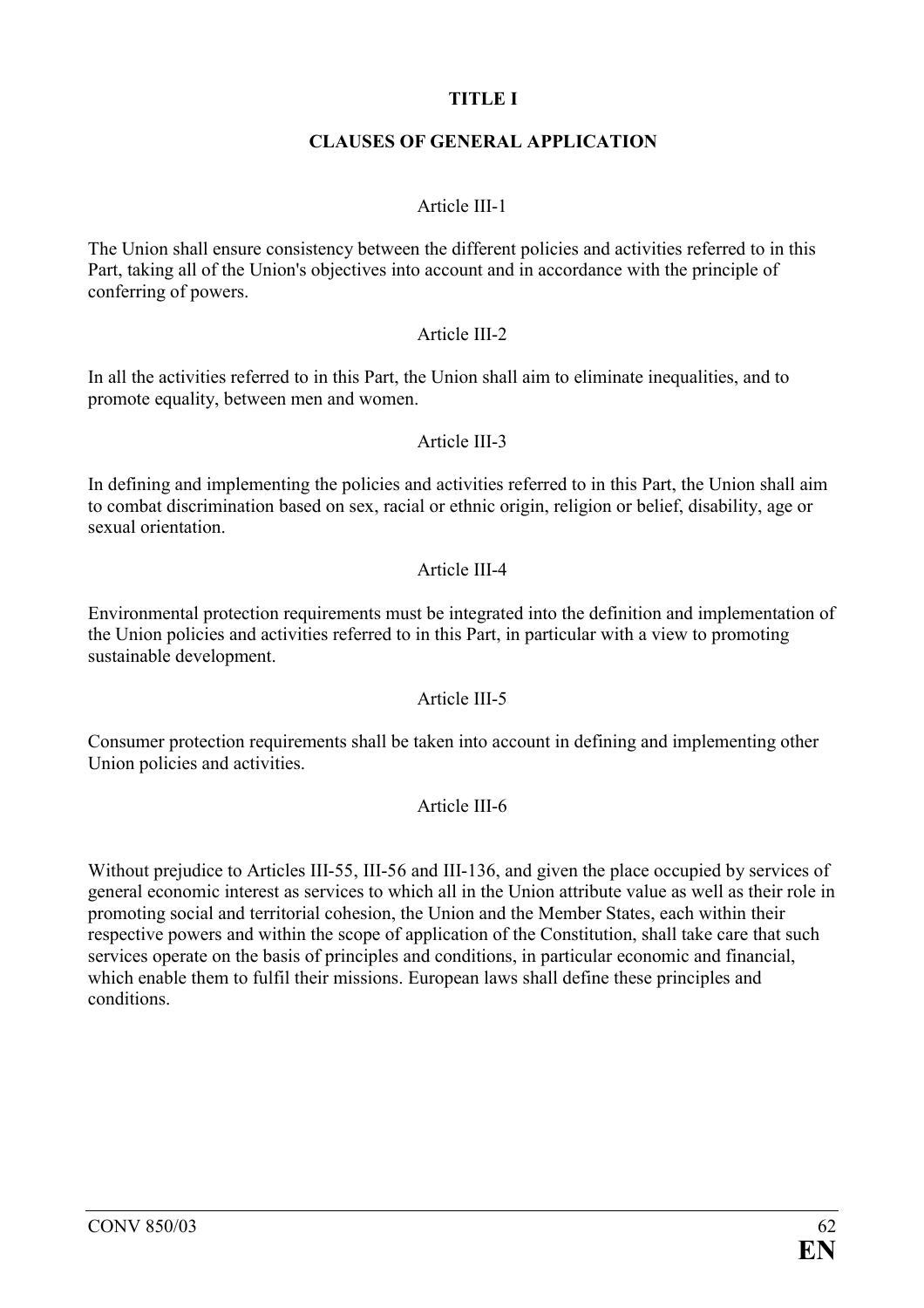# **TITLE II**

## **NON-DISCRIMINATION AND CITIZENSHIP**

# Article III-7

European laws or framework laws may lay down rules to prohibit discrimination on grounds of nationality as referred to in Article I-4.

# Article III-8

1. Without prejudice to the other provisions of the Constitution and within the limits of the powers conferred by it upon the Union, a European law or framework law of the Council of Ministers may establish the measures needed to combat discrimination based on sex, racial or ethnic origin, religion or belief, disability, age or sexual orientation. The Council of Ministers shall act unanimously after obtaining the consent of the European Parliament.

2. European laws or framework laws may establish basic principles for Union incentive measures and define such incentive measures, to support action taken by Member States, excluding any harmonisation of their laws and regulations.

#### Article III-9

1. If action by the Union should prove necessary to facilitate the exercise of the right, referred to in Article I-8, of every Union citizen to move and reside freely and the Constitution has not provided the necessary powers, European laws or framework laws may establish measures for that purpose.

2. For the same purpose and unless the Constitution has provided for powers of action in this area, measures concerning passports, identity cards, residence permits or any other such document and measures concerning social security or social protection may be laid down by a European law or framework law of the Council of Ministers. The Council of Ministers shall act unanimously after consulting the European Parliament.

#### Article III-10

A European law or framework law of the Council of Ministers shall determine the detailed arrangements for exercising the right, referred to in Article I-8,for every Union citizen to vote and to stand as a candidate in municipal elections and elections to the European Parliament in their Member State of residence without being a national of that State. The Council of Ministers shall act unanimously after consulting the European Parliament. These arrangements may provide for derogations where warranted by problems specific to a Member State.

The right to vote and to stand as a candidate in elections to the European Parliament shall be exercised without prejudice to Article III-232(2) and the measures adopted for its implementation.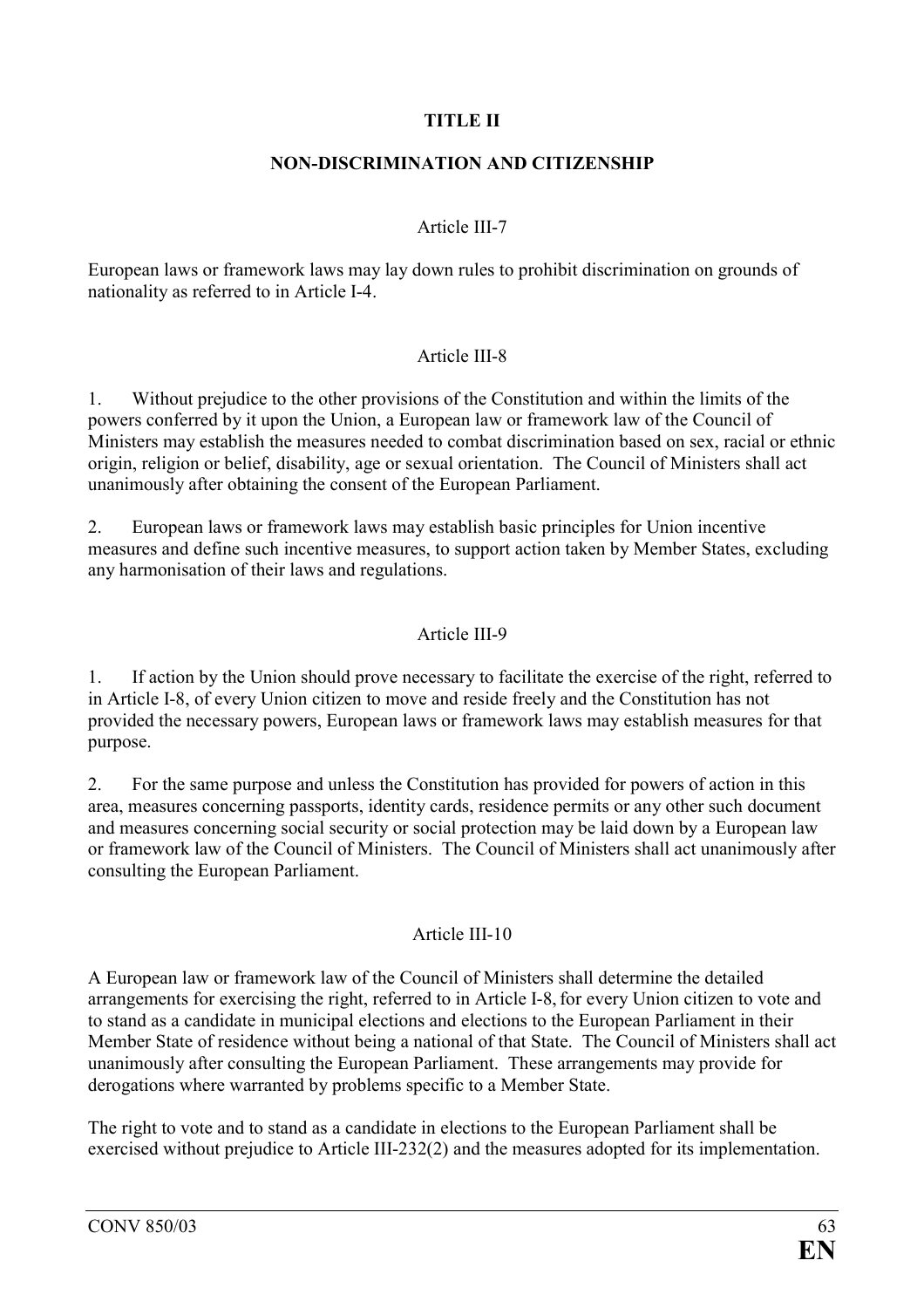Member States shall adopt the necessary provisions to secure diplomatic and consular protection of citizens of the Union in third countries, as referred to in Article I-8.

A European law of the Council of Ministers may establish the measures necessary to facilitate such protection. The Council of Ministers shall act after consulting the European Parliament.

# Article III-12

The languages in which every citizen of the Union has the right to address the institutions or advisory bodies under Article I-8, and to have an answer, are those listed in Article IV. The institutions and advisory bodies referred to in this Article are those listed in Articles I-18(2), I-30 and I-31 and also the European Ombudsman.

## Article III-13

The Commission shall report to the European Parliament, to the Council of Ministers and to the Economic and Social Committee every three years on the application of the provisions of Article I-8 and of this Title. This report shall take account of the development of the Union.

On this basis, and without prejudice to the other provisions of the Constitution, a European law or framework law of the Council of Ministers may add to the rights laid down in Article I-8. The Council of Ministers shall act unanimously after obtaining the consent of the European Parliament. The law or framework law concerned shall not enter into force until it is approved by the Member States in accordance with their respective constitutional requirements.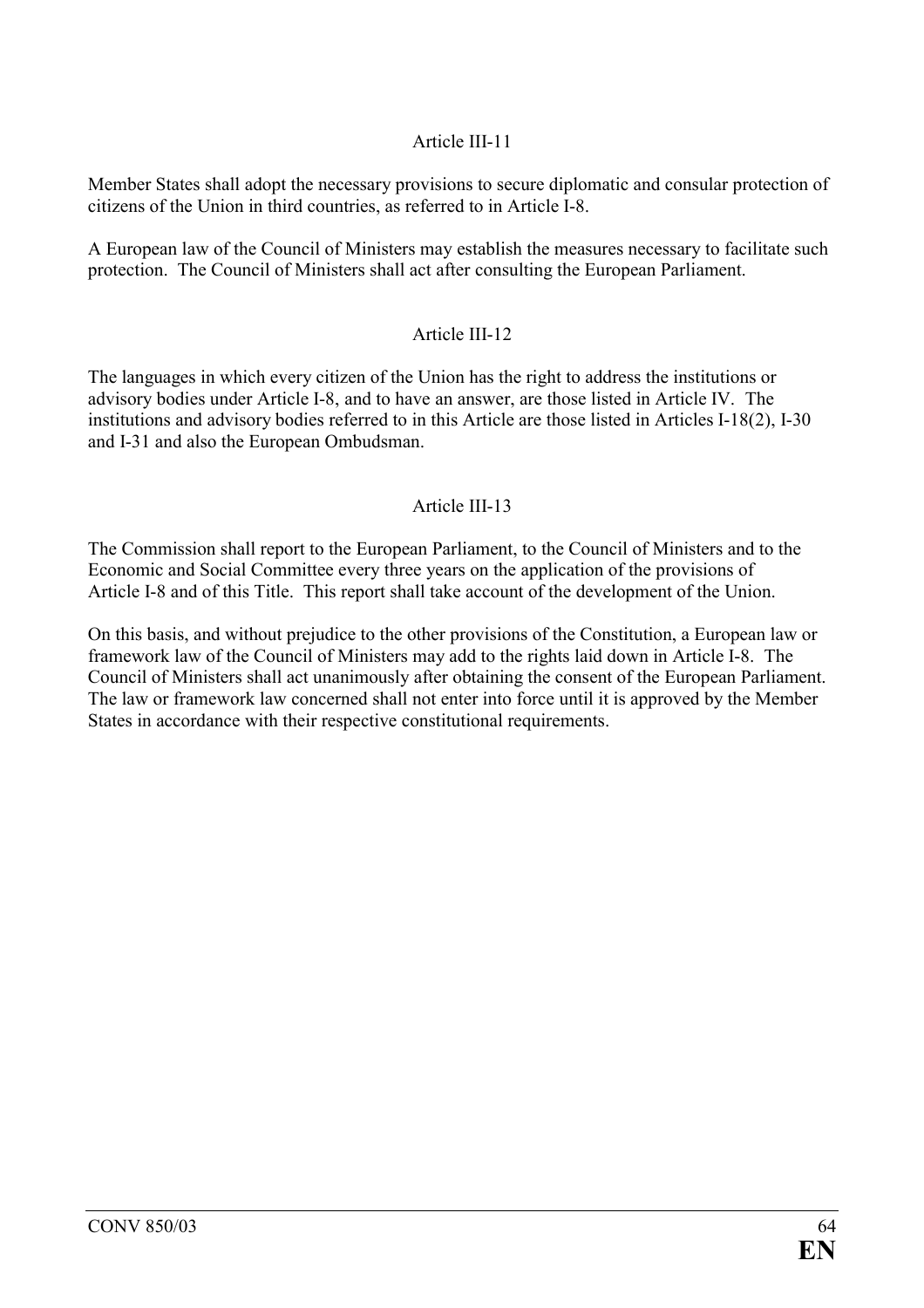# **TITLE III**

# **INTERNAL POLICIES AND ACTION**

# **CHAPTER I**

# **INTERNAL MARKET**

# SECTION 1

#### ESTABLISHMENT OF THE INTERNAL MARKET

## Article III-14

1. The Union shall adopt measures with the aim of establishing the internal market, in accordance with this Article, Article III-15, Article III-26(1) and Articles III-29, III-39, III-62, III-65 and III-143 and without prejudice to the other provisions of the Constitution.

2. The internal market shall comprise an area without internal frontiers in which the free movement of goods, persons, services and capital is ensured in accordance with the Constitution.

3. The Council of Ministers, on a proposal from the Commission, shall adopt European regulations and decisions determining the guidelines and conditions necessary to ensure balanced progress in all the sectors concerned.

# Article III-15

When drawing up its proposals with a view to achieving the objectives set out in Article III-14, the Commission shall take into account the extent of the effort that certain economies showing differences in development will have to sustain for the establishment of the internal market and it may propose appropriate measures.

If these measures take the form of derogations, they must be of a temporary nature and must cause the least possible disturbance to the functioning of the internal market.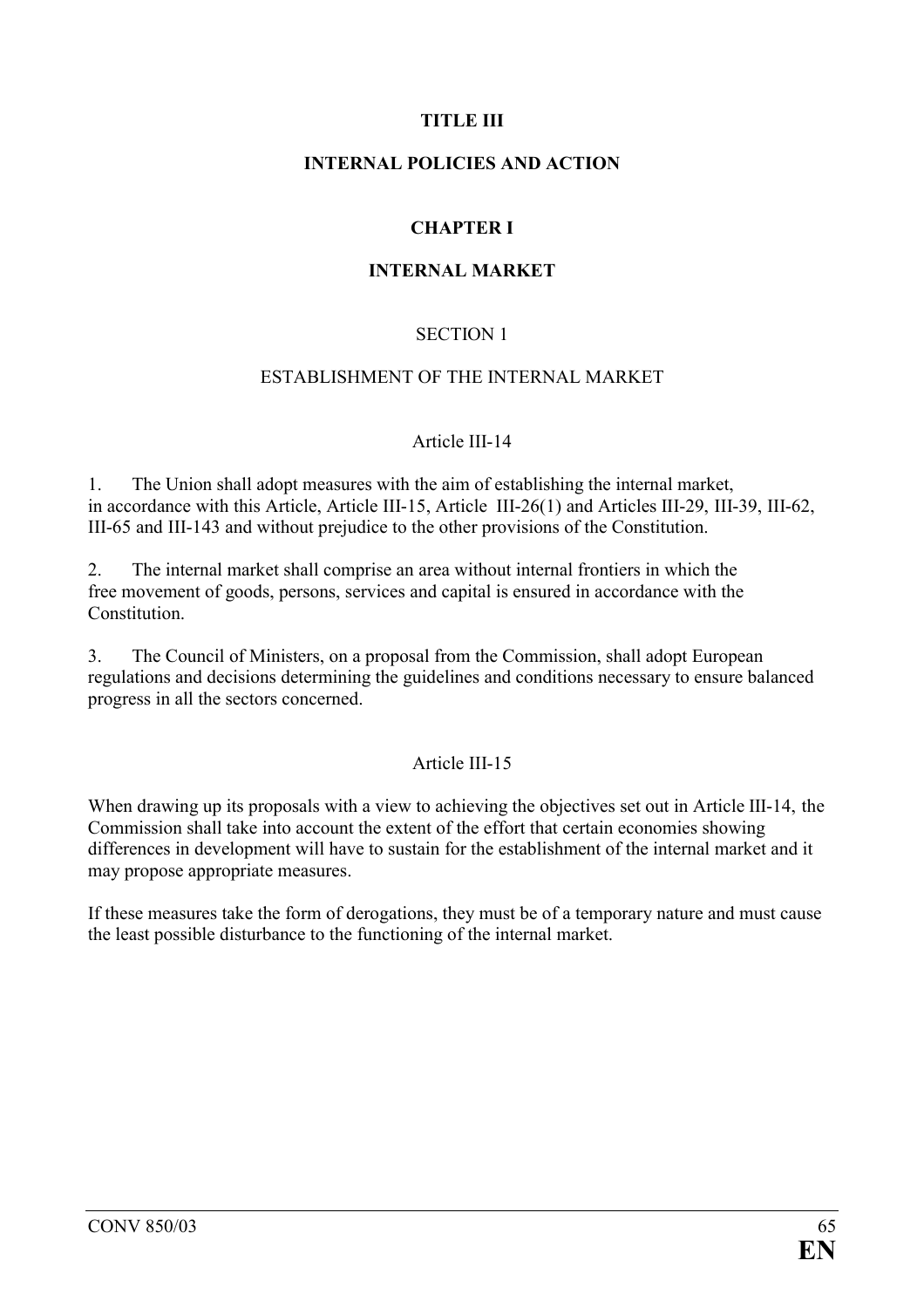Member States shall consult each other with a view to taking together the steps needed to prevent the functioning of the internal market being affected by steps which a Member State may be called upon to take in the event of serious internal disturbances affecting the maintenance of law and order, in the event of war, serious international tension constituting a threat of war, or in order to carry out obligations it has accepted for the purpose of maintaining peace and international security.

#### Article III-17

If steps taken in the circumstances referred to in Articles III-6 and III-34 have the effect of distorting the conditions of competition in the internal market, the Commission shall, together with the State concerned, examine how these steps can be adjusted to the rules laid down in the **Constitution** 

By way of derogation from the procedure laid down in Articles III-265 and III-266, the Commission or any Member State may bring the matter directly before the Court of Justice if it considers that another Member State is making improper use of the powers provided for in Articles III-6 and III-34. The Court of Justice shall give its ruling in camera.

# SECTION 2

# FREE MOVEMENT OF PERSONS AND SERVICES

# Subsection 1

# Workers

# Article III-18

1. Workers shall have the right to move freely within the Union.

2. Any discrimination based on nationality between workers of the Member States as regards employment, remuneration and other conditions of work and employment shall be prohibited.

3. Workers shall have the right, subject to limitations justified on grounds of public policy, public security or public health:

(a) to accept offers of employment actually made;

(b) to move freely within the territory of Member States for this purpose;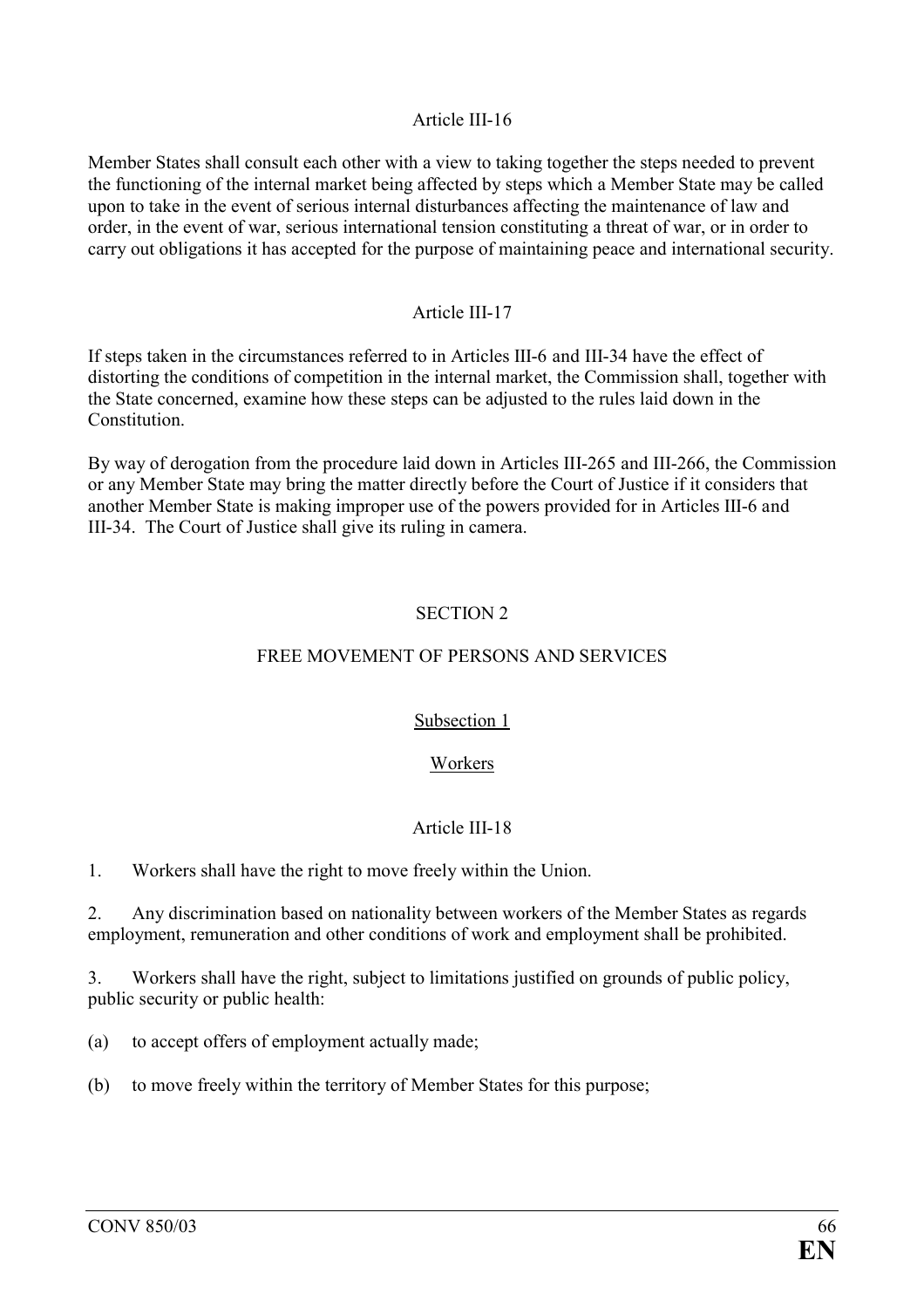- (c) to stay in a Member State for the purpose of employment in accordance with the provisions governing the employment of nationals of that State laid down by law, regulation or administrative action;
- (d) to remain in the territory of a Member State after having been employed in that State, subject to conditions which shall be embodied in European regulations adopted by the **Commission**
- 4. This Article shall not apply to employment in the public service.

European laws or framework laws shall establish the measures needed to bring about freedom of movement for workers, as defined in Article III-18. They shall be adopted after consultation of the Economic and Social Committee.

Such European laws or framework laws shall aim, in particular, to:

- (a) ensure close cooperation between national employment services;
- (b) abolish those administrative procedures and practices and those qualifying periods in respect of eligibility for available employment, whether resulting from national legislation or from agreements previously concluded between Member States, the maintenance of which would form an obstacle to liberalisation of the movement of workers;
- (c) abolish all such qualifying periods and other restrictions provided for either under national legislation or under agreements previously concluded between Member States as impose on workers of other Member States conditions regarding the free choice of employment other than those imposed on workers of the State concerned;
- (d) set up appropriate machinery to bring offers of employment into touch with applications for employment and to facilitate the achievement of a balance between supply and demand in the employment market in such a way as to avoid serious threats to the standard of living and level of employment in the various regions and industries.

#### Article III-20

Member States shall, within the framework of a joint programme, encourage the exchange of young workers.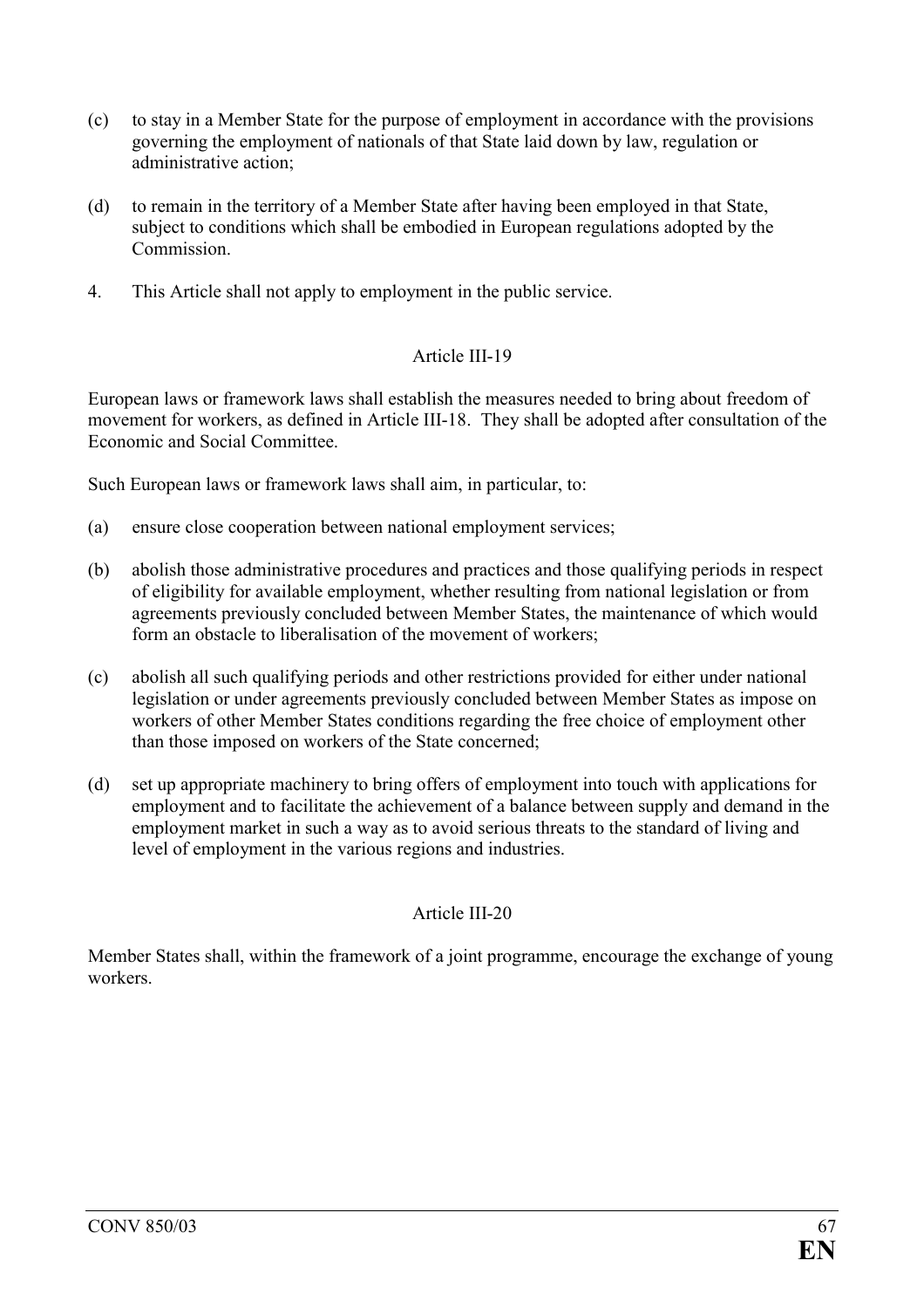In the field of social security, European laws or framework laws shall establish such measures as are necessary to bring about freedom of movement for workers by introducing a system to secure for employed and self-employed migrant workers and their dependants:

- (a) aggregation, for the purpose of acquiring and retaining the right to benefit and of calculating the amount of benefit, of all periods taken into account under the laws of the several countries;
- (b) payment of benefits to persons resident in the territories of Member States.

# Subsection 2

# Freedom of establishment

# Article III-22

Within the framework of this Subsection, restrictions on the freedom of establishment of nationals of a Member State in the territory of another Member State shall be prohibited. Such prohibition shall also apply to restrictions on the setting-up of agencies, branches or subsidiaries by nationals of any Member State established in the territory of any Member State.

Nationals of a Member State shall have the right, in the territory of another Member State, to take up and pursue activities as self-employed persons and to set up and manage undertakings, in particular companies or firms within the meaning of the second paragraph of Article III-27, under the conditions laid down for its own nationals by the law of the Member State where such establishment is effected, subject to the provisions of the Section relating to capital.

# Article III-23

1. European framework laws shall establish measures in order to attain freedom of establishment as regards a particular activity. They shall be adopted after consultation of the Economic and Social **Committee** 

2. The European Parliament, the Council of Ministers and the Commission shall carry out the duties devolving upon them under paragraph 1, in particular:

- (a) by according, as a general rule, priority treatment to activities where freedom of establishment makes a particularly valuable contribution to the development of production and trade;
- (b) by ensuring close cooperation between the competent authorities in the Member States in order to ascertain the particular situation within the Union of the various activities concerned;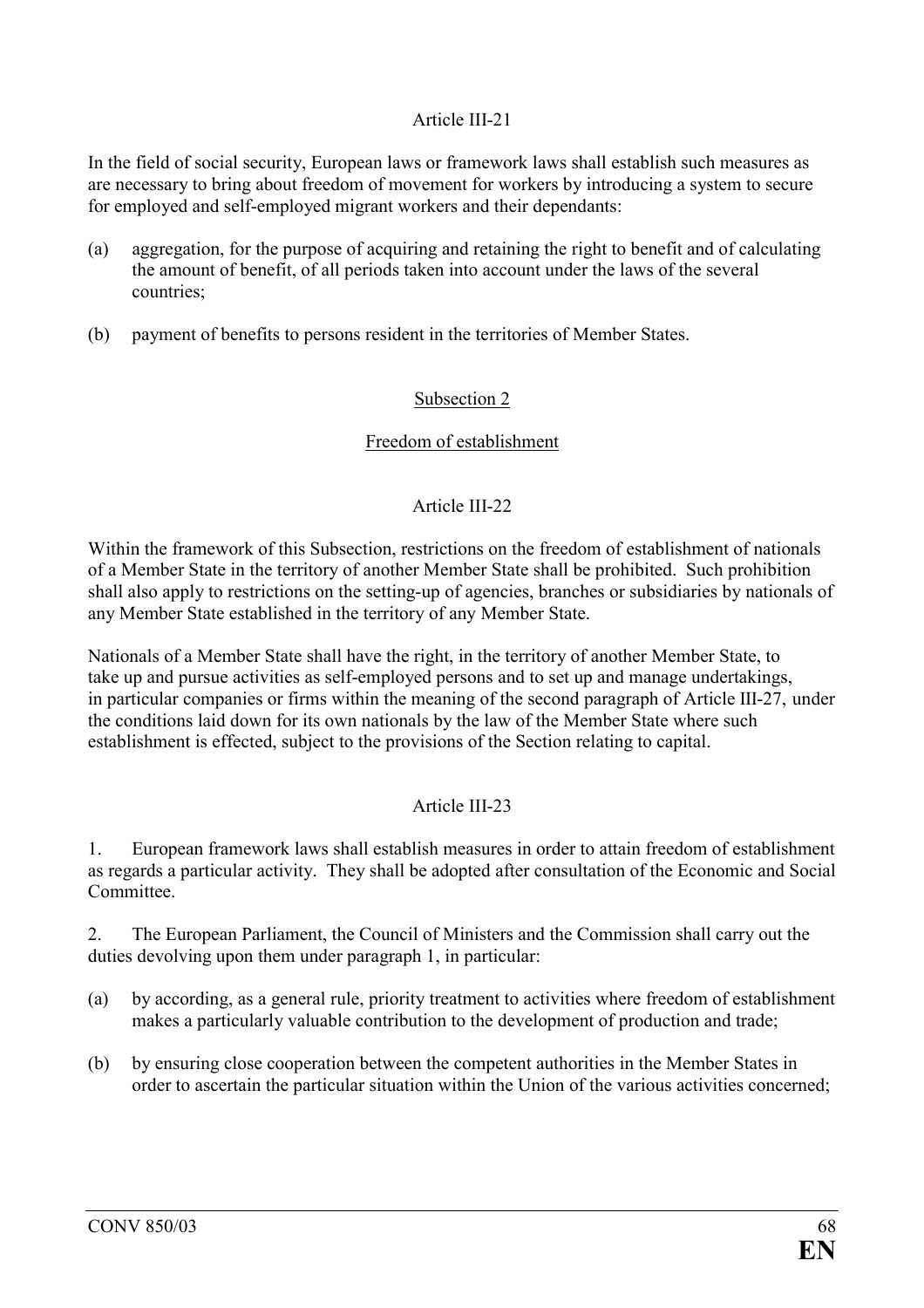- (c) by abolishing those administrative procedures and practices, whether resulting from national legislation or from agreements previously concluded between Member States, the maintenance of which would form an obstacle to freedom of establishment;
- (d) by ensuring that workers from one Member State employed in the territory of another Member State may remain in that territory for the purpose of taking up activities therein as self-employed persons, where they satisfy the conditions which they would be required to satisfy if they were entering that State at the time when they intended to take up such activities;
- (e) by enabling a national of one Member State to acquire and use land and buildings situated in the territory of another Member State, insofar as this does not conflict with the principles laid down in Article III-123(2);
- (f) by effecting the progressive abolition of restrictions on freedom of establishment in every branch of activity under consideration, both as regards the conditions for setting up agencies, branches or subsidiaries in the territory of a Member State and as regards the conditions governing the entry of personnel belonging to the main establishment into managerial or supervisory posts in such agencies, branches or subsidiaries;
- (g) by coordinating to the necessary extent the safeguards which, for the protection of the interests of members and others, are required by Member States of companies or firms within the meaning of the second paragraph of Article III-27 with a view to making such safeguards equivalent throughout the Union;
- (h) by satisfying themselves that the conditions of establishment are not distorted by aids granted by Member States.

This Subsection shall not apply, so far as any given Member State is concerned, to activities which in that State are connected, even occasionally, with the exercise of official authority.

European laws or framework laws may exempt certain activities from application of this Subsection.

# Article III-25

1. This Subsection and measures adopted in pursuance thereof shall not prejudice the applicability of provisions laid down by law, regulation or administrative action in Member States providing for special treatment for foreign nationals on grounds of public policy, public security or public health.

2. European framework laws shall coordinate the national provisions referred to in paragraph 1.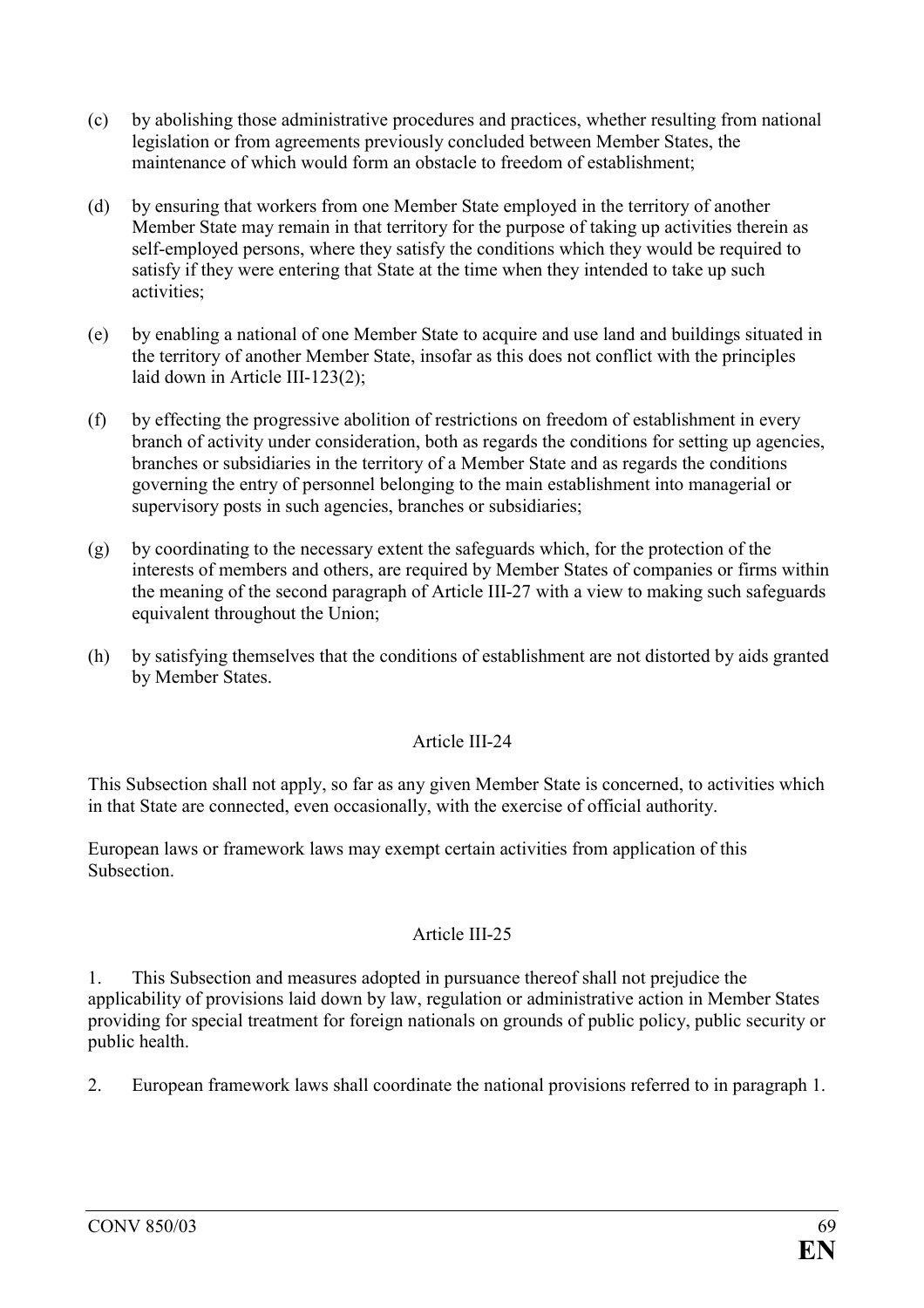1. European framework laws shall make it easier for persons to take up and pursue activities as self-employed persons. It shall cover:

- (a) the mutual recognition of diplomas, certificates and other evidence of formal qualifications;
- (b) the coordination of the provisions laid down by law, regulation or administrative action in Member States concerning the taking-up and pursuit of activities as self-employed persons.

2. In the case of the medical and allied and pharmaceutical professions, the progressive abolition of restrictions shall be dependent upon coordination of the conditions for their exercise in the various Member States.

## Article III-27

Companies or firms formed in accordance with the law of a Member State and having their registered office, central administration or principal place of business within the Union shall, for the purposes of this Subsection, be treated in the same way as natural persons who are nationals of Member States.

"Companies or firms" means companies or firms constituted under civil or commercial law, including cooperative societies, and other legal persons governed by public or private law, save for those which are non-profit-making.

### Article III-28

Member States shall accord nationals of the other Member States the same treatment as their own nationals as regards participation in the capital of companies or firms within the meaning of Article III-27, without prejudice to the application of the other provisions of the Constitution.

# Subsection 3

### Freedom to provide services

# Article III-29

Within the framework of this Subsection, restrictions on freedom to provide services within the Union shall be prohibited in respect of nationals of Member States who are established in a Member State other than that of the person for whom the services are intended.

European laws or framework laws may extend this Subsection to nationals of a third country who provide services and who are established within the Union.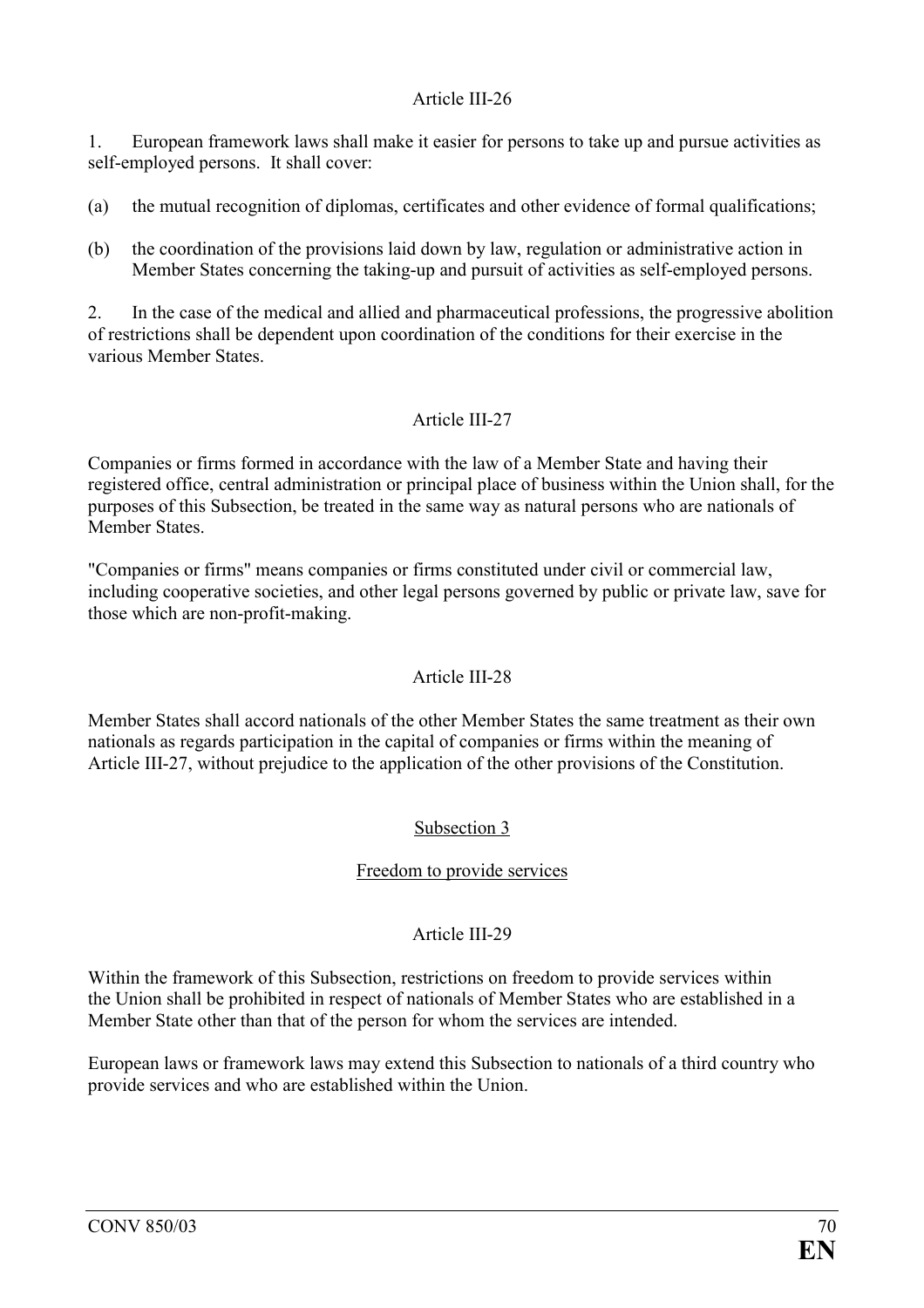Services shall be considered to be "services" within the meaning of the Constitution where they are normally provided for remuneration, insofar as they are not governed by the provisions relating to freedom of movement for goods, capital and persons.

"Services" shall in particular include:

- (a) activities of an industrial character;
- (b) activities of a commercial character;
- (c) activities of craftsmen;
- (d) activities of the professions.

Without prejudice to the Subsection relating to the right of establishment, the person providing a service may, in order to do so, temporarily pursue his or her activity in the Member State where the service is provided, under the same conditions as are imposed by that State on its own nationals.

## Article III-31

1. Freedom to provide services in the field of transport shall be governed by the Section relating to transport.

2. The liberalisation of banking and insurance services connected with movements of capital shall be effected in step with the liberalisation of movement of capital.

### Article III-32

1. A European framework law shall establish the measures in order to achieve the liberalisation of a specific service. It shall be adopted after consultation of the Economic and Social Committee.

2. As regards the European framework law referred to in paragraph 1, priority shall as a general rule be given to those services which directly affect production costs or the liberalisation of which helps to promote trade in goods.

### Article III-33

The Member States declare their readiness to undertake the liberalisation of services beyond the extent required by the European framework law adopted pursuant to Article III-32(1), if their general economic situation and the situation of the economic sector concerned so permit.

To this end, the Commission shall make recommendations to the Member States concerned.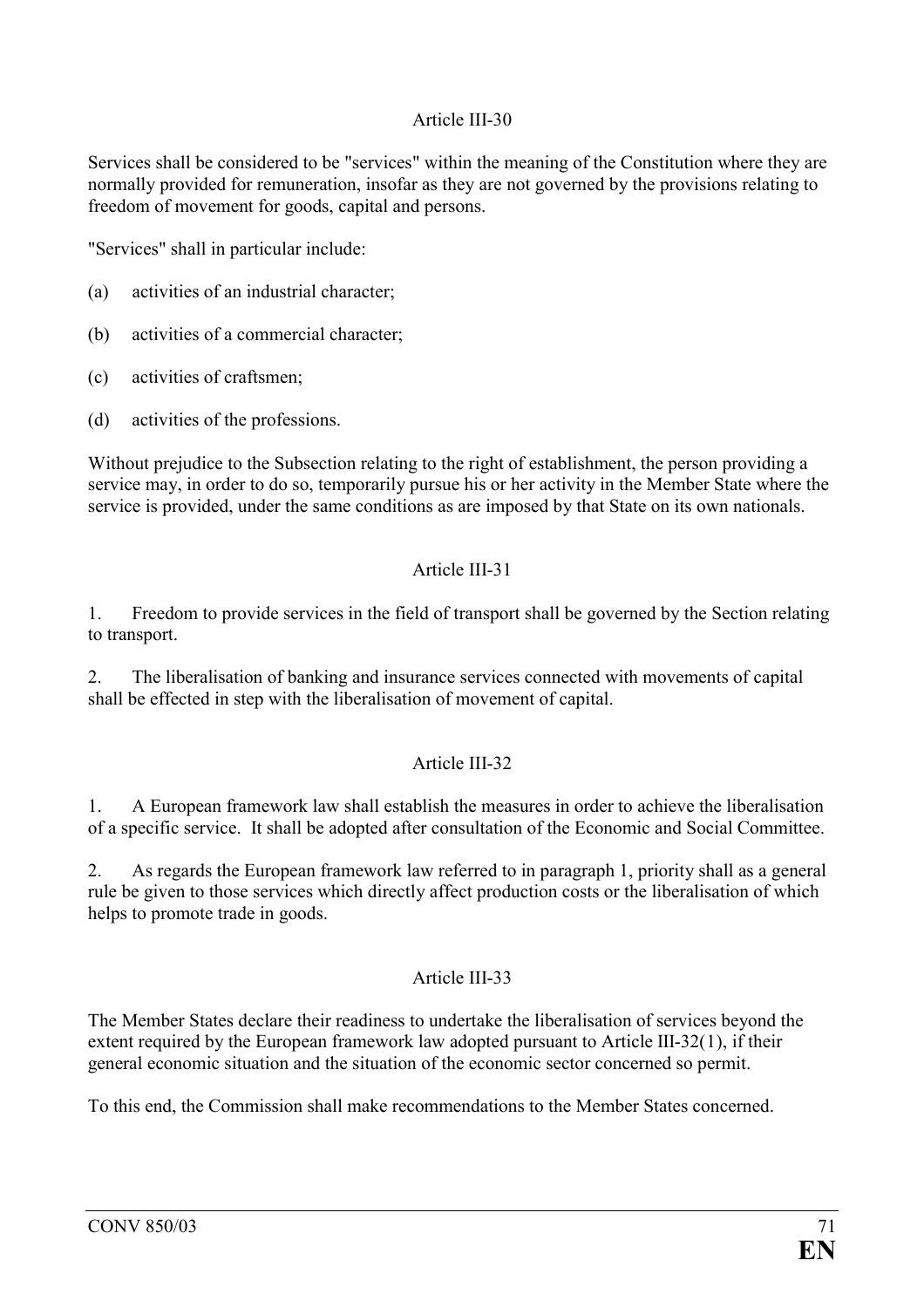As long as restrictions on freedom to provide services have not been abolished, each Member State shall apply such restrictions without distinction on grounds of nationality or of residence to all persons providing services within the meaning of the first paragraph of Article III-29.

### Article III-35

Articles III-24 to III-27 shall apply to the matters covered by this Subsection.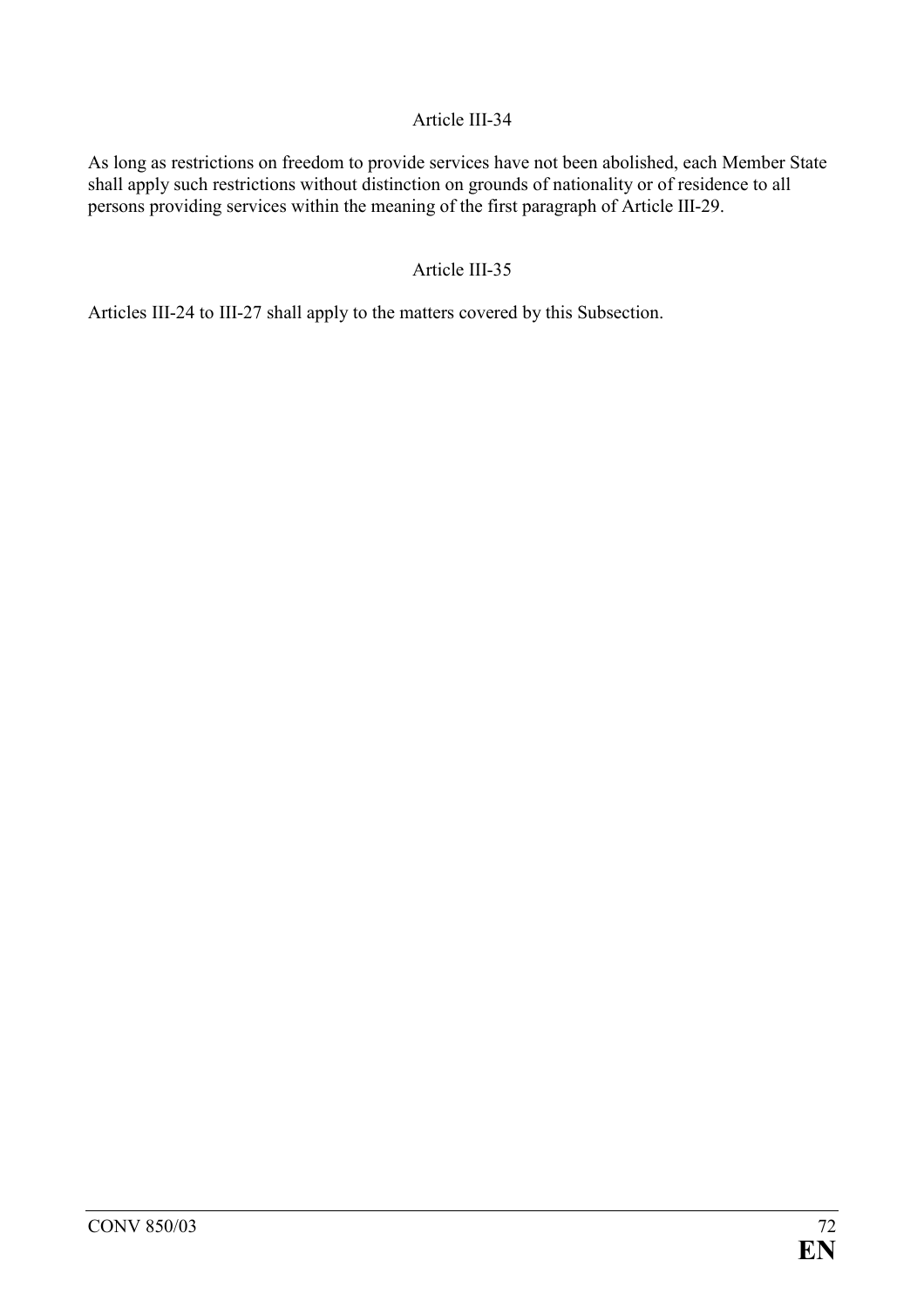# SECTION 3

### FREE MOVEMENT OF GOODS

### Subsection 1

### Customs union

### Article III-36

1. The Union shall comprise a customs union which shall cover all trade in goods and which shall involve the prohibition between Member States of customs duties on imports and exports and of all charges having equivalent effect, and the adoption of a common customs tariff in their relations with third countries.

2. Article III-38 and Subsection 3 of this Section shall apply to products originating in Member States and to products coming from third countries which are in free circulation in Member States.

### Article III-37

Products coming from a third country shall be considered to be in free circulation in a Member State if the import formalities have been complied with and any customs duties or charges having equivalent effect which are payable have been levied in that Member State, and if they have not benefited from a total or partial drawback of such duties or charges.

### Article III-38

Customs duties on imports and exports and charges having equivalent effect shall be prohibited between Member States. This prohibition shall also apply to customs duties of a fiscal nature.

#### Article III-39

The Council of Ministers, on a proposal from the Commission, shall adopt the European regulations and decisions fixing Common Customs Tariff duties.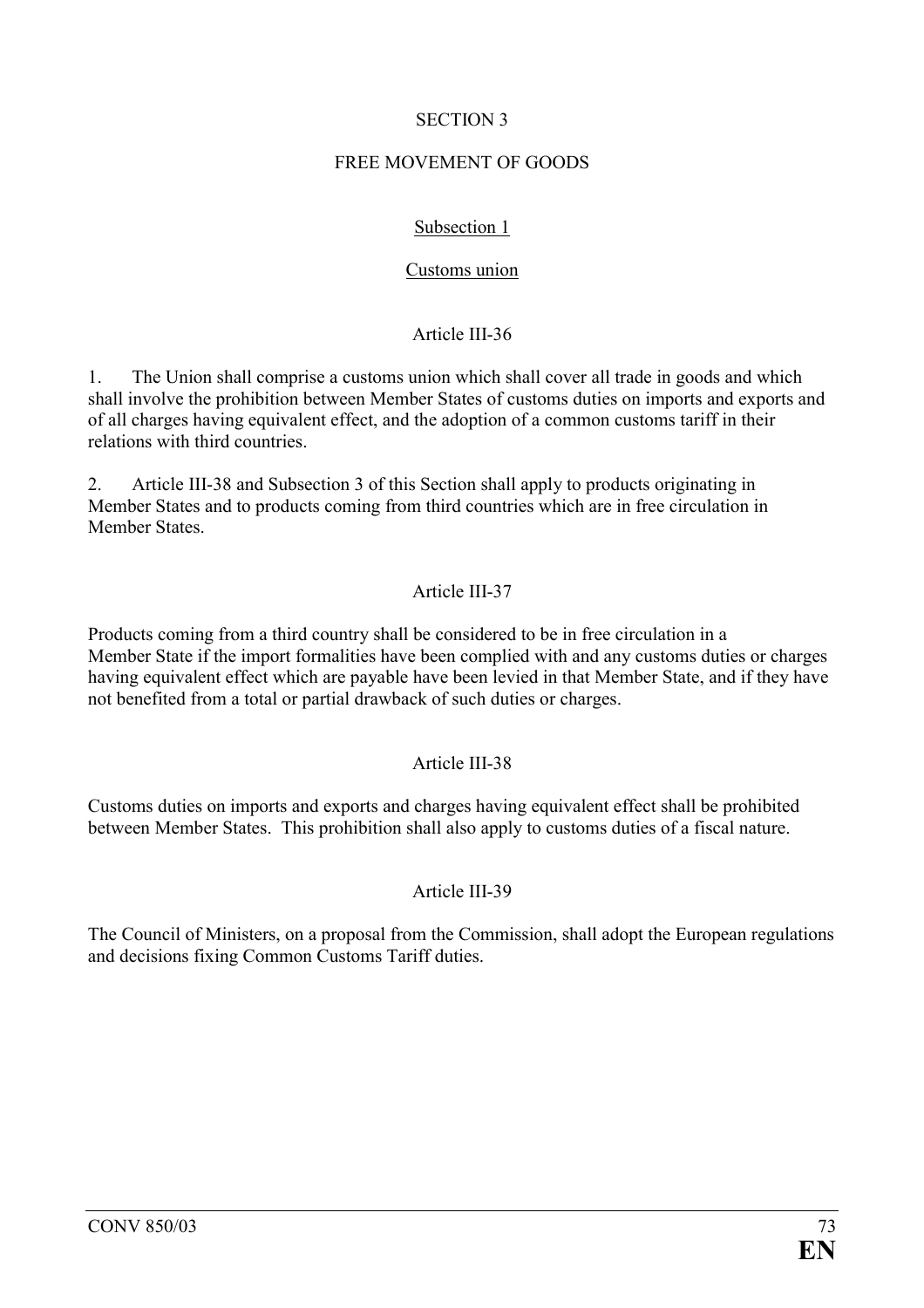In carrying out the tasks entrusted to it under this Subsection the Commission shall be guided by:

- (a) the need to promote trade between Member States and third countries;
- (b) developments in conditions of competition within the Union insofar as they lead to an improvement in the competitive capacity of undertakings;
- (c) the requirements of the Union as regards the supply of raw materials and semi-finished goods; in this connection the Commission shall take care to avoid distorting conditions of competition between Member States in respect of finished goods;
- (d) the need to avoid serious disturbances in the economies of Member States and to ensure rational development of production and an expansion of consumption within the Union.

### Subsection 2

### Customs cooperation

# Article III-41

Within the scope of application of the Constitution**,** European laws or framework laws shall establish measures in order to strengthen customs cooperation between Member States and between the latter and the Commission.

# Subsection 3

### Prohibition of quantitative restrictions

# Article III-42

Quantitative restrictions on imports and exports and all measures having equivalent effect shall be prohibited between Member States.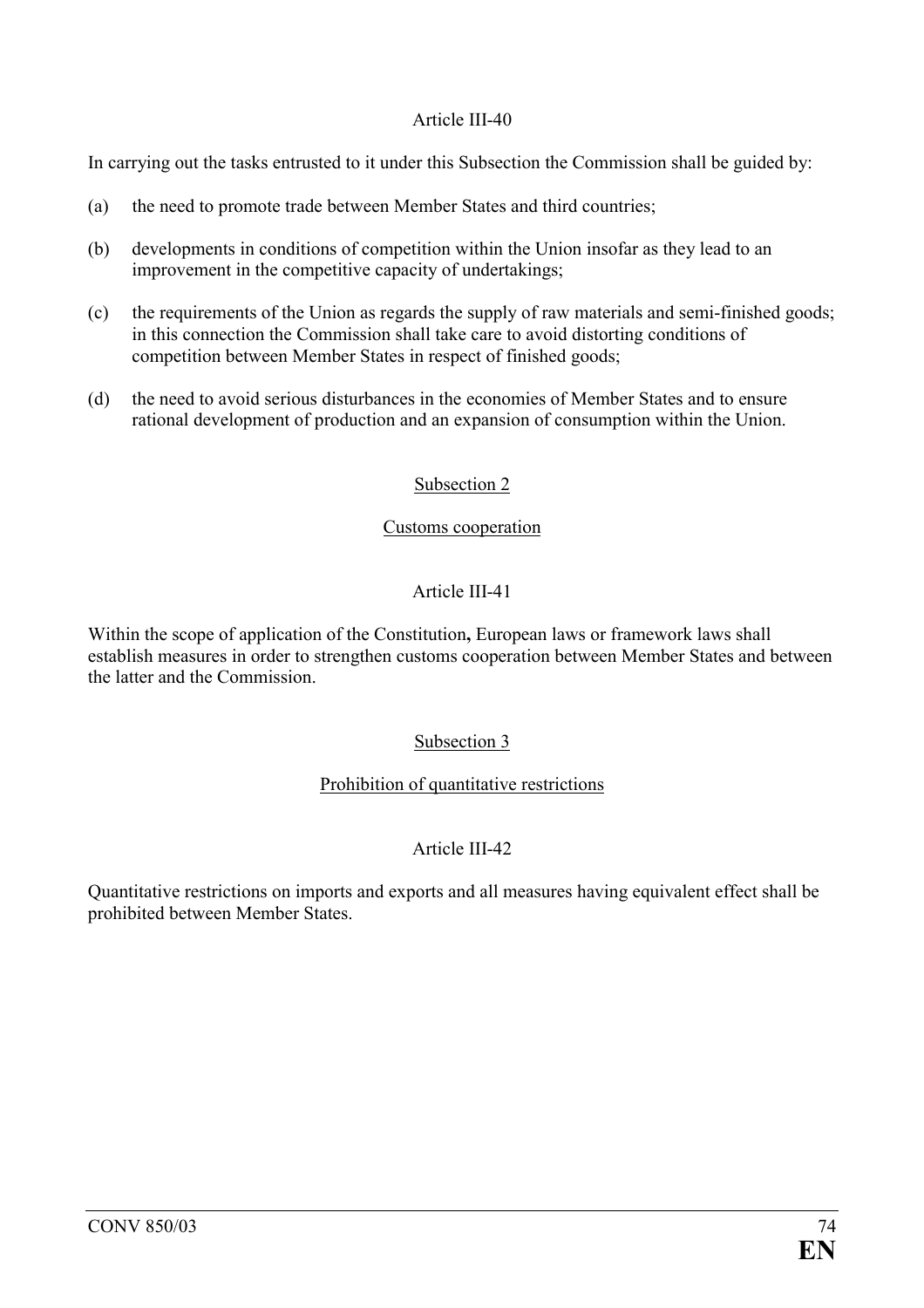Article III-42 shall not preclude prohibitions or restrictions on imports, exports or goods in transit justified on grounds of public morality, public policy or public security; the protection of health and life of humans, animals or plants; the protection of national treasures possessing artistic, historic or archaeological value; or the protection of industrial and commercial property. Such prohibitions or restrictions shall not, however, constitute a means of arbitrary discrimination or a disguised restriction on trade between Member States.

### Article III-44

1. Member States shall adjust any State monopolies of a commercial character so as to ensure that no discrimination regarding the conditions under which goods are procured and marketed exists between nationals of Member States.

This Article shall apply to any body through which a Member State, in law or in fact, either directly or indirectly supervises, determines or appreciably influences imports or exports between Member States. It shall likewise apply to monopolies delegated by the State to others.

2. Member States shall refrain from any new step which is contrary to the principles laid down in paragraph 1 or which restricts the scope of the Articles dealing with the prohibition of customs duties and quantitative restrictions between Member States.

3. If a State monopoly of a commercial character has rules which are designed to make it easier to dispose of agricultural products or obtain for them the best return, steps should be taken in applying this Article to ensure equivalent safeguards for the employment and standard of living of the producers concerned.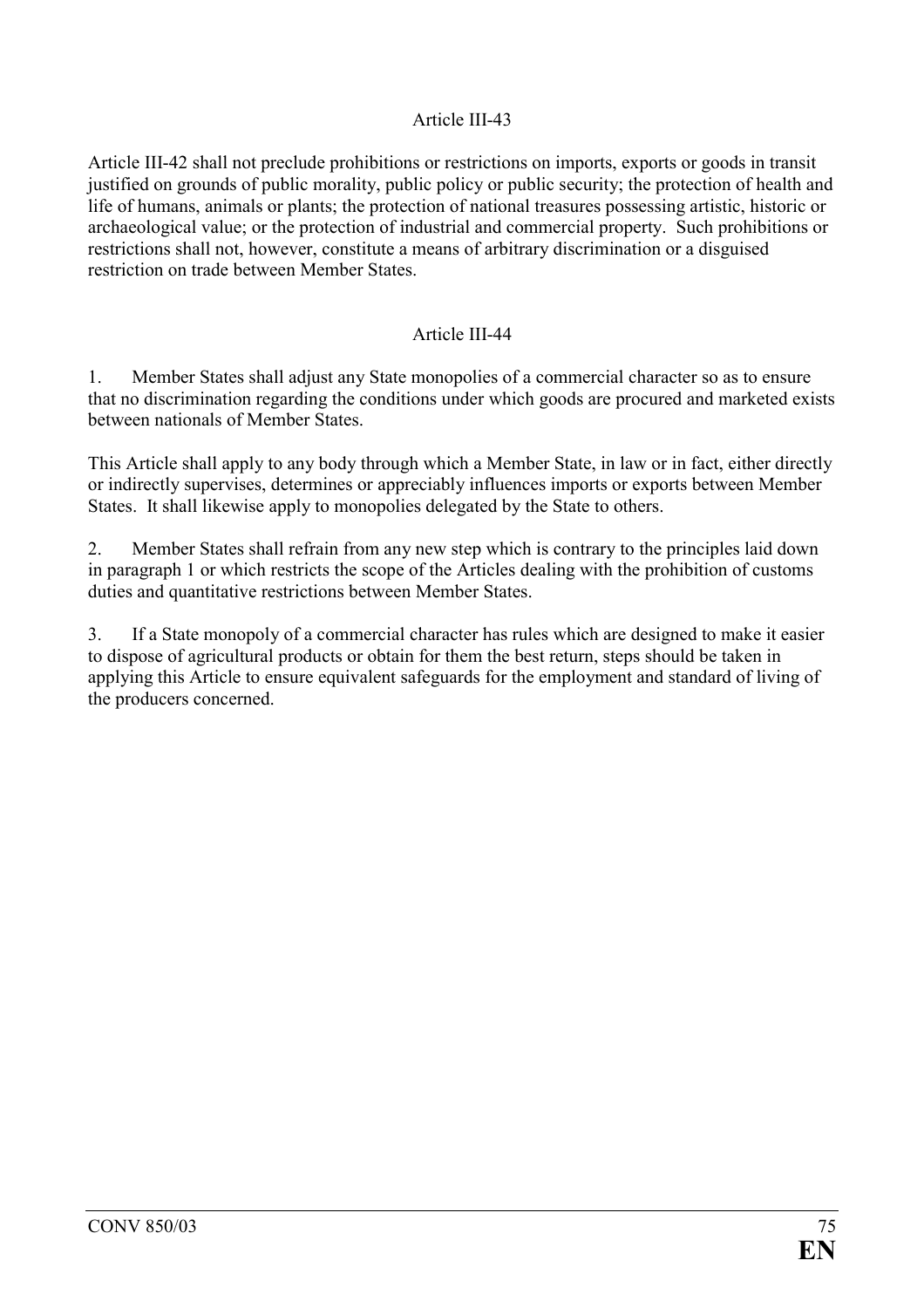### SECTION 4

# CAPITAL AND PAYMENTS

### Article III-45

Within the framework of this Section, restrictions both on the movement of capital and on payments between Member States and between Member States and third countries shall be prohibited.

### Article III-46

1. Article III-45 shall be without prejudice to the application to third countries of any restrictions which existed on 31 December 1993 under national or Union law adopted in respect of the movement of capital to or from third countries involving direct investment – including in real estate –, establishment, the provision of financial services or the admission of securities to capital markets.

2. European laws or framework laws shall enact measures on the movement of capital to or from third countries involving direct investment  $-$  including investment in real estate  $-$ , establishment, the provision of financial services or the admission of securities to capital markets.

The European Parliament and the Council of Ministers shall endeavour to achieve the objective of free movement of capital between Member States and third countries to the greatest extent possible and without prejudice to other provisions of the Constitution.

3. Notwithstanding paragraph 2, only a European law or framework law of the Council of Ministers may enact measures which constitute a step back in Union law as regards the liberalisation of the movement of capital to or from third countries. The Council of Ministers shall act unanimously after consulting the European Parliament.

# Article III-47

1. Article III-45 shall be without prejudice to the right of Member States:

- (a) to apply the relevant provisions of their tax law which distinguish between taxpayers who are not in the same situation with regard to their place of residence or with regard to the place where their capital is invested;
- (b) to take all requisite steps to prevent infringements of national provisions laid down by law or regulation, in particular in the field of taxation and the prudential supervision of financial institutions, or to lay down procedures for the declaration of capital movements for purposes of administrative or statistical information, or to take steps which are justified on grounds of public policy or public security.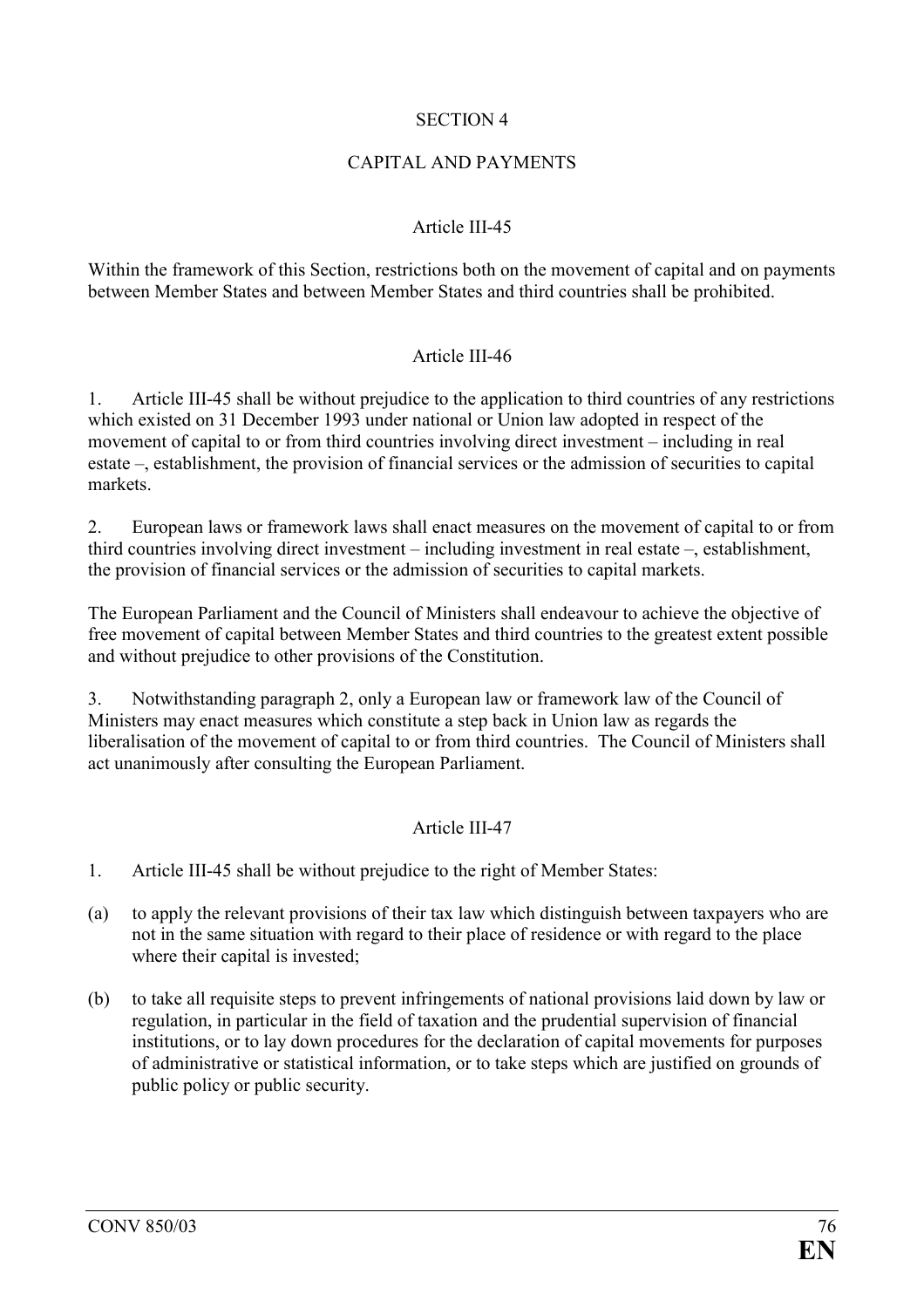2. This Section shall be without prejudice to the applicability of restrictions on the right of establishment which are compatible with the Constitution.

3. The steps and procedures referred to in paragraphs 1 and 2 shall not constitute a means of arbitrary discrimination or a disguised restriction on the free movement of capital and payments as defined in Article III-45.

### Article III-48

Where, in exceptional circumstances, movements of capital to or from third countries cause, or threaten to cause, serious difficulties for the operation of economic and monetary union, the Council of Ministers, on a proposal from the Commission, may adopt European regulations or decisions introducing safeguard measures with regard to third countries for a period not exceeding six months if such measures are strictly necessary. It shall act after consulting the European Central Bank.

#### Article III-49

Where necessary to achieve the objectives set out in Article III-158, in particular as regards prevention of and fight against organised crime, terrorism and trafficking in human beings, European laws may define a framework for measures with regard to capital movements and payments, such as the freezing of funds, financial assets or economic gains belonging to, or owned or held by, natural or legal persons, groups or non-state entities.

The Council of Ministers, on a proposal from the Commission, shall adopt European regulations or European decisions in order to implement the laws referred to in the first paragraph.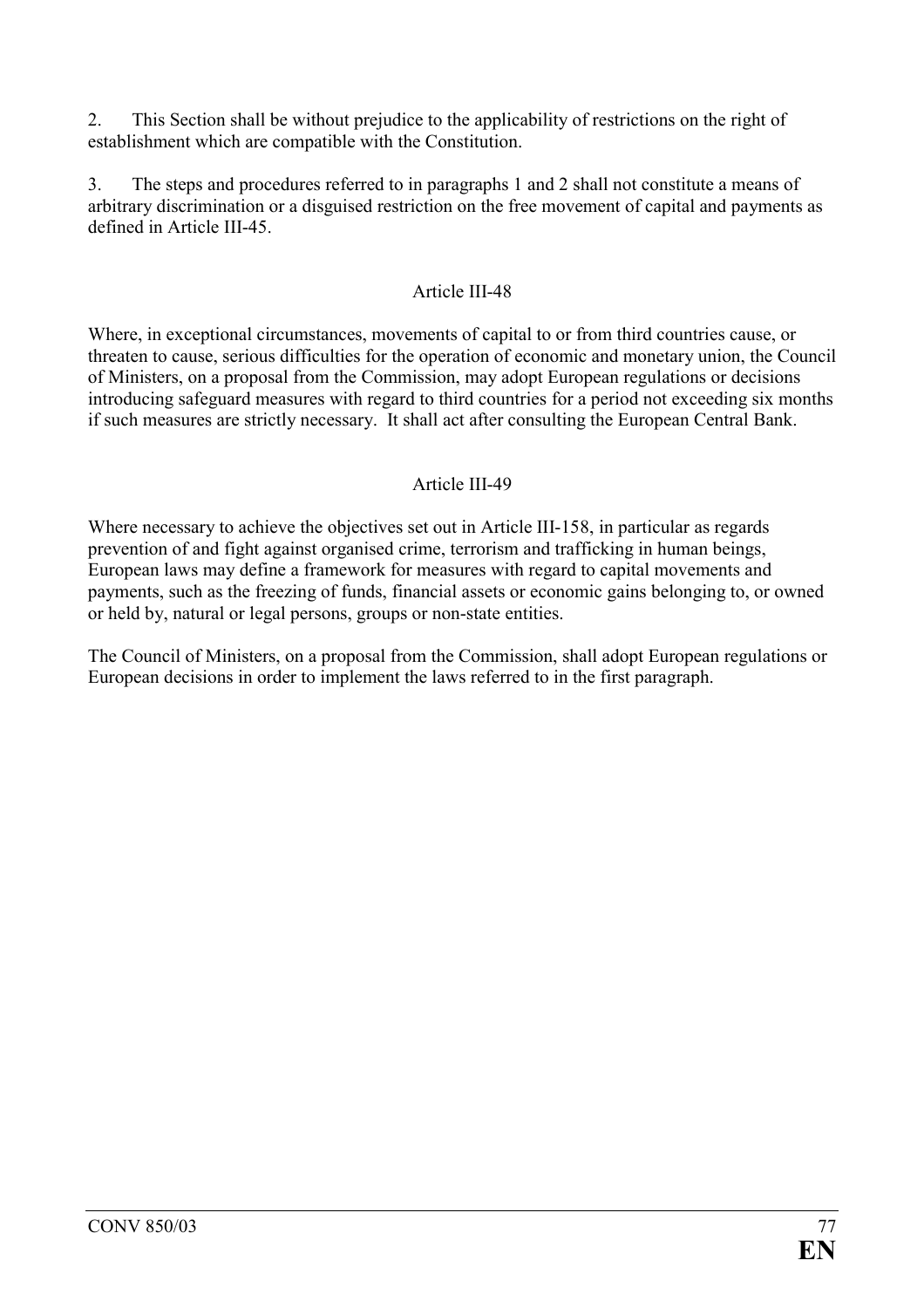## SECTION 5

### RULES ON COMPETITION

### Subsection 1

#### Rules applying to undertakings

#### Article III-50

1. The following shall be prohibited as incompatible with the internal market: all agreements between undertakings, decisions by associations of undertakings and concerted practices which may affect trade between Member States and which have as their object or effect the prevention, restriction or distortion of competition within the internal market, and in particular those which:

- (a) directly or indirectly fix purchase or selling prices or any other trading conditions;
- (b) limit or control production, markets, technical development, or investment;
- (c) share markets or sources of supply;
- (d) apply dissimilar conditions to equivalent transactions with other trading parties, thereby placing them at a competitive disadvantage;
- (e) make the conclusion of contracts subject to acceptance by the other parties of supplementary obligations which, by their nature or according to commercial usage, have no connection with the subject of such contracts.
- 2. Any agreements or decisions prohibited pursuant to this Article shall be automatically void.
- 3. Paragraph 1 may, however, be declared inapplicable in the case of:
- any agreement or category of agreements between undertakings;
- any decision or category of decisions by associations of undertakings;
- any concerted practice or category of concerted practices,

which contributes to improving the production or distribution of goods or to promoting technical or economic progress, while allowing consumers a fair share of the resulting benefit, and which does not:

(a) impose on the undertakings concerned restrictions which are not indispensable to the attainment of these objectives;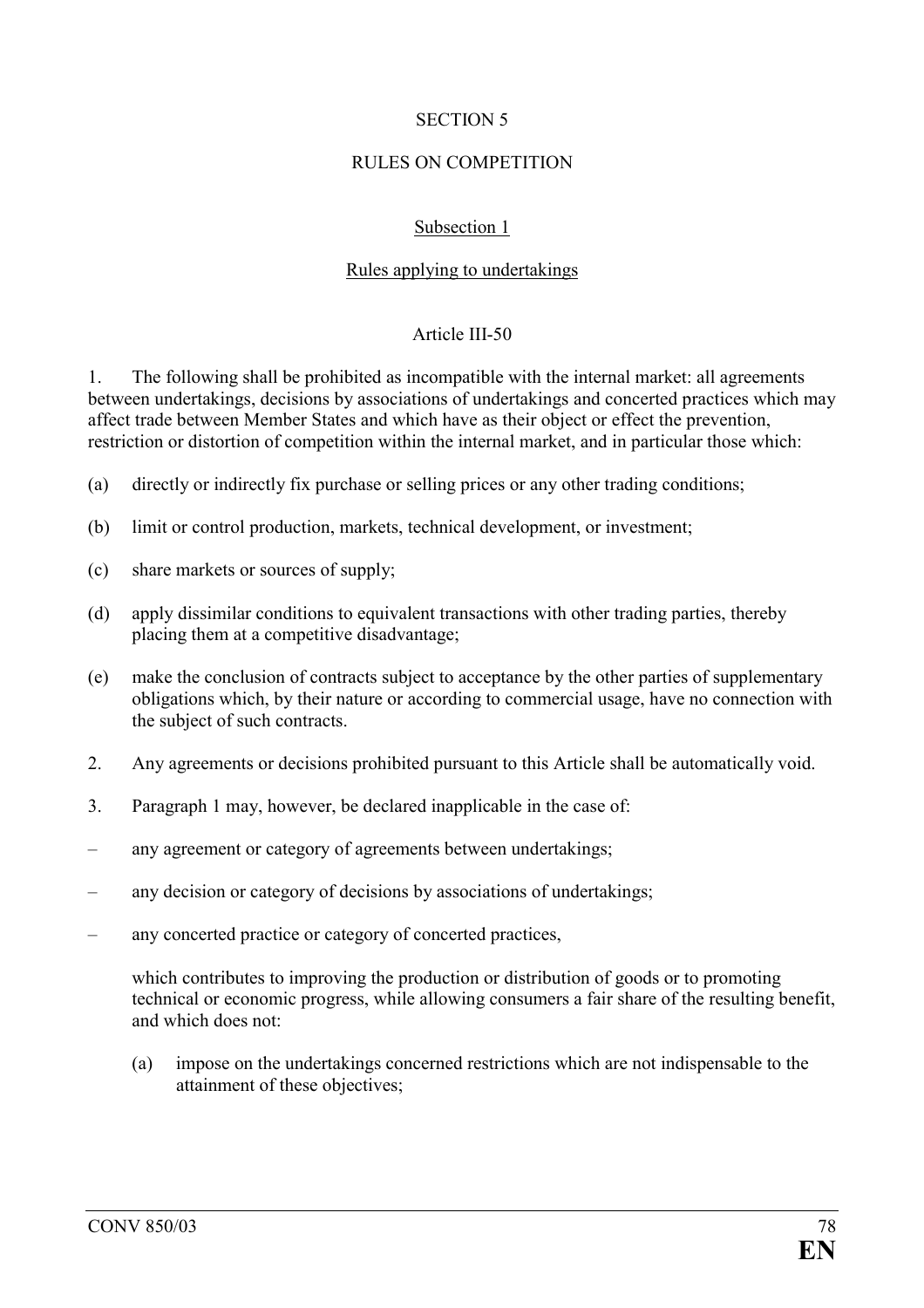(b) afford such undertakings the possibility of eliminating competition in respect of a substantial part of the products in question.

# Article III-51

Any abuse by one or more undertakings of a dominant position within the internal market or in a substantial part of it shall be prohibited as incompatible with the internal market insofar as it may affect trade between Member States.

Such abuse may, in particular, consist in:

- (a) directly or indirectly imposing unfair purchase or selling prices or other unfair trading conditions;
- (b) limiting production, markets or technical development to the prejudice of consumers;
- (c) applying dissimilar conditions to equivalent transactions with other trading parties, thereby placing them at a competitive disadvantage;
- (d) making the conclusion of contracts subject to acceptance by the other parties of supplementary obligations which, by their nature or according to commercial usage, have no connection with the subject of such contracts.

### Article III-52

1. The Council of Ministers, on a proposal from the Commission, shall adopt the European regulations to give effect to the principles set out in Articles III-50 and III-51. It shall act after consulting the European Parliament.

- 2. The European regulations referred to in paragraph 1 shall be designed in particular:
- (a) to ensure compliance with the prohibitions laid down in Article III-50(1) and in Article III-51 by making provision for fines and periodic penalty payments;
- (b) to lay down detailed rules for the application of Article III-50(3), taking into account the need to ensure effective supervision on the one hand, and to simplify administration to the greatest possible extent on the other;
- (c) to define, if need be, in the various branches of the economy, the scope of the provisions of Articles III-50 and III-51;
- (d) to define the respective functions of the Commission and of the Court of Justice in applying the provisions laid down in this paragraph;
- (e) to determine the relationship between national laws and this Section or the European regulations adopted pursuant to this Article.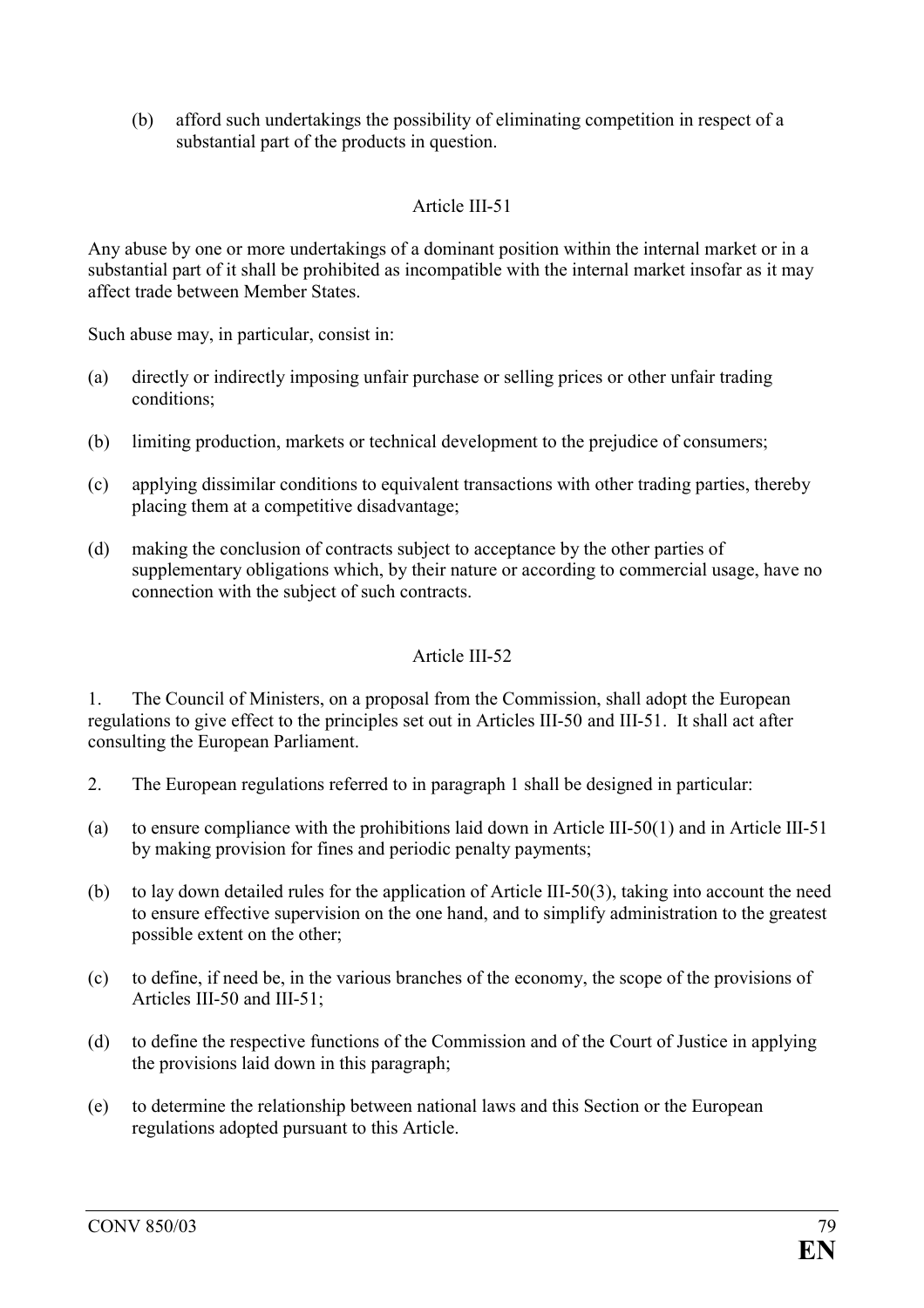Until the entry into force of the European regulations adopted pursuant to Article III-52, the authorities in Member States shall rule on the admissibility of agreements, decisions and concerted practices and on abuse of a dominant position in the internal market in accordance with their internal law and Articles III-50, in particular paragraph 3, and Article III-51.

### Article III-54

1. Without prejudice to Article III-53, the Commission shall ensure the application of the principles laid down in Articles III-50 and III-51. On application by a Member State or on its own initiative, and in cooperation with the competent authorities in the Member States, which shall give it their assistance, the Commission shall investigate cases of suspected infringement of these principles. If it finds that there has been an infringement, it shall propose appropriate measures to bring it to an end.

2. If the infringement is not brought to an end, the Commission shall adopt a reasoned European decision recording the infringement of the principles. The Commission may publish its decision and authorise Member States to take the steps, the conditions and details of which it shall determine, needed to remedy the situation.

3. The Commission may adopt European regulations relating to the categories of agreement in respect of which the Council of Ministers has acted pursuant to Article III-52(2)(b).

### Article III-55

1. In the case of public undertakings and undertakings to which Member States grant special or exclusive rights, Member States shall neither enact nor maintain in force any provision contrary to the provisions of the Constitution, in particular Article I-4(2) and Articles III-55 to III-58.

2. Undertakings entrusted with the operation of services of general economic interest or having the character of a revenue-producing monopoly shall be subject to the provisions of the Constitution, in particular to the rules on competition, insofar as the application of such rules does not obstruct the performance, in law or in fact, of the particular tasks assigned to them. The development of trade must not be affected to such an extent as would be contrary to the Union's interests.

3. The Commission shall ensure the application of this Article and shall, where necessary, adopt appropriate European regulations or decisions.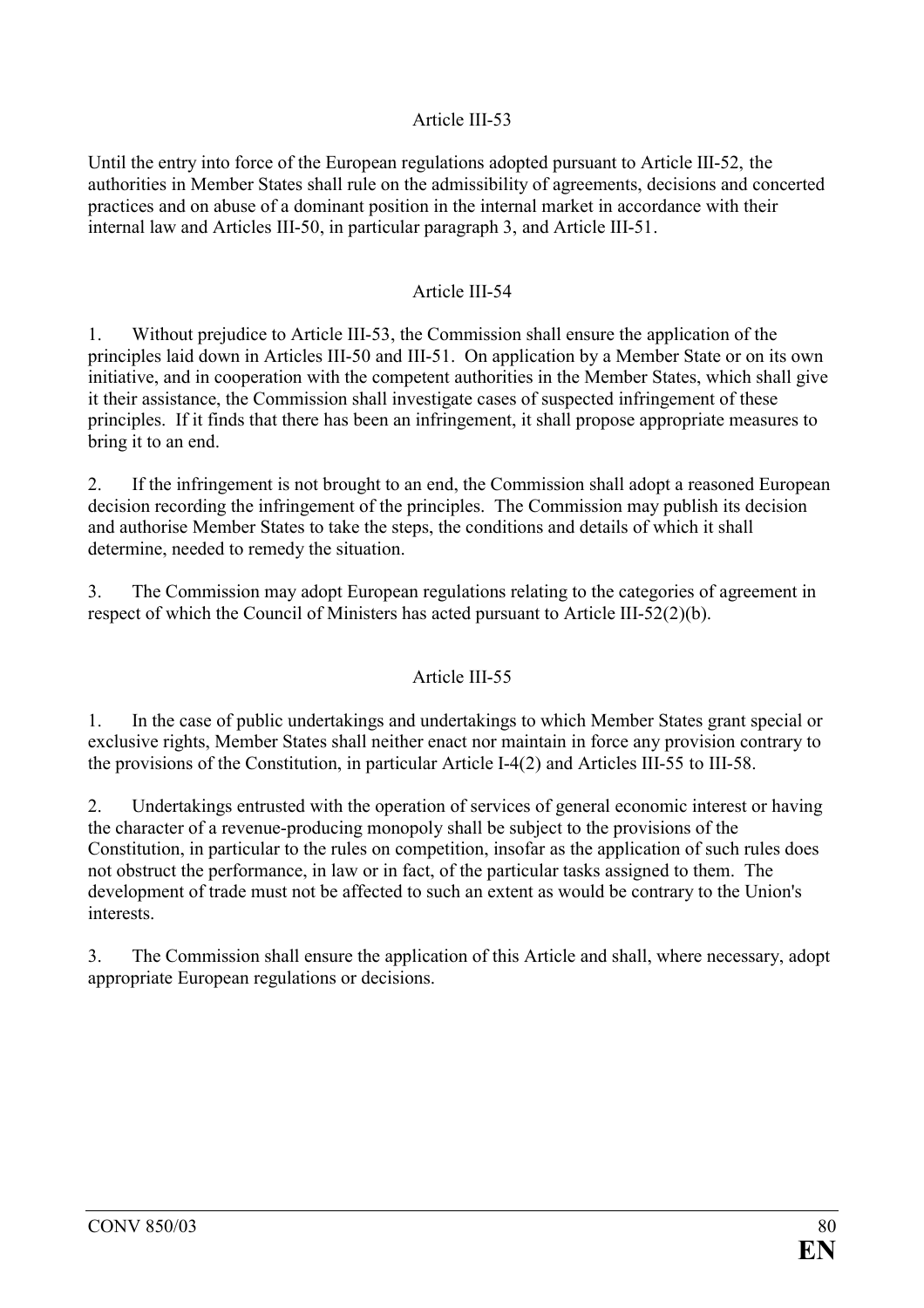### Subsection 2

#### Aids granted by Member States

### Article III-56

1. Save as otherwise provided in the Constitution, any aid granted by a Member State or through State resources in any form whatsoever which distorts or threatens to distort competition by favouring certain undertakings or the production of certain goods shall, insofar as it affects trade between Member States, be incompatible with the internal market.

- 2. The following shall be compatible with the internal market:
- (a) aid having a social character, granted to individual consumers, provided that such aid is granted without discrimination related to the origin of the products concerned;
- (b) aid to make good the damage caused by natural disasters or exceptional occurrences;
- (c) aid granted to the economy of certain areas of the Federal Republic of Germany affected by the division of Germany, insofar as such aid is required in order to compensate for the economic disadvantages caused by that division.
- 3. The following may be considered to be compatible with the internal market:
- (a) aid to promote the economic development of areas where the standard of living is abnormally low or where there is serious underemployment;
- (b) aid to promote the execution of an important project of common European interest or to remedy a serious disturbance in the economy of a Member State;
- (c) aid to facilitate the development of certain economic activities or of certain economic areas, where such aid does not adversely affect trading conditions to an extent contrary to the common interest;
- (d) aid to promote culture and heritage conservation where such aid does not affect trading conditions and competition in the Union to an extent that is contrary to the common interest;
- (e) such other categories of aid as may be specified by European regulations or decisions adopted by the Council of Ministers on a proposal from the Commission.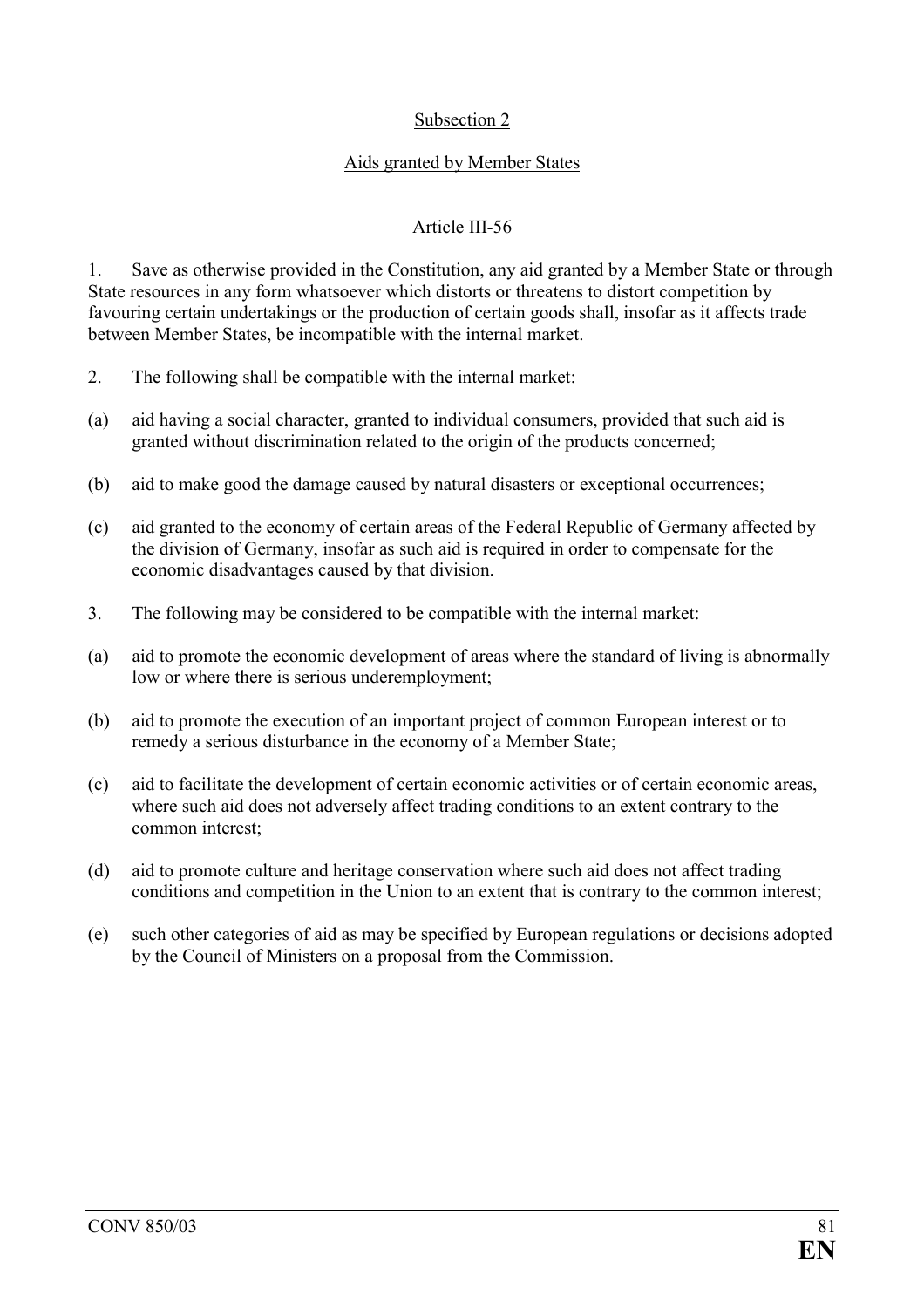1. The Commission, in cooperation with Member States, shall keep under constant review all systems of aid existing in those States. It shall propose to the latter any appropriate measures required by the progressive development or by the functioning of the internal market.

2. If, after giving notice to the parties concerned to submit their comments, the Commission finds that aid granted by a Member State or through State resources is not compatible with the internal market having regard to Article III-56, or that such aid is being misused, it shall adopt a European decision requiring the State concerned to abolish or alter such aid within a period of time to be determined by the Commission.

If the State concerned does not comply with this European decision within the prescribed time, the Commission or any other interested Member State may, in derogation from Articles III-265 and III-266, refer the matter to the Court of Justice direct.

On application by a Member State, the Council of Ministers may adopt unanimously a European decision that aid which that State is granting or intends to grant shall be considered to be compatible with the internal market, in derogation from Article III-56 or from European regulations provided for in Article III-58, if such a decision is justified by exceptional circumstances. If, as regards the aid in question, the Commission has already initiated the procedure provided for in the first subparagraph of this paragraph, the fact that the State concerned has made its application to the Council of Ministers shall have the effect of suspending that procedure until the Council of Ministers has made its attitude known.

If, however, the Council of Ministers has not made its attitude known within three months of the said application being made, the Commission shall act.

3. The Commission shall be informed by the Member States, in sufficient time to enable it to submit its comments, of any plans to grant or alter aid. If it considers that any such plan is not compatible with the internal market having regard to Article III-56, it shall without delay initiate the procedure provided for in paragraph 2. The Member State concerned shall not put its proposed measures into effect until this procedure has resulted in a final decision.

4. The Commission may adopt European regulations relating to the categories of State aid that the Council of Ministers has, pursuant to Article III-58, determined may be exempted from the procedure provided for by paragraph 3.

### Article III-58

The Council of Ministers, on a proposal from the Commission, may adopt European regulations for the application of Articles III-56 and III-57 and for determining in particular the conditions in which Article III-57(3) shall apply and the categories of aid exempted from this procedure. It shall act after consulting the European Parliament.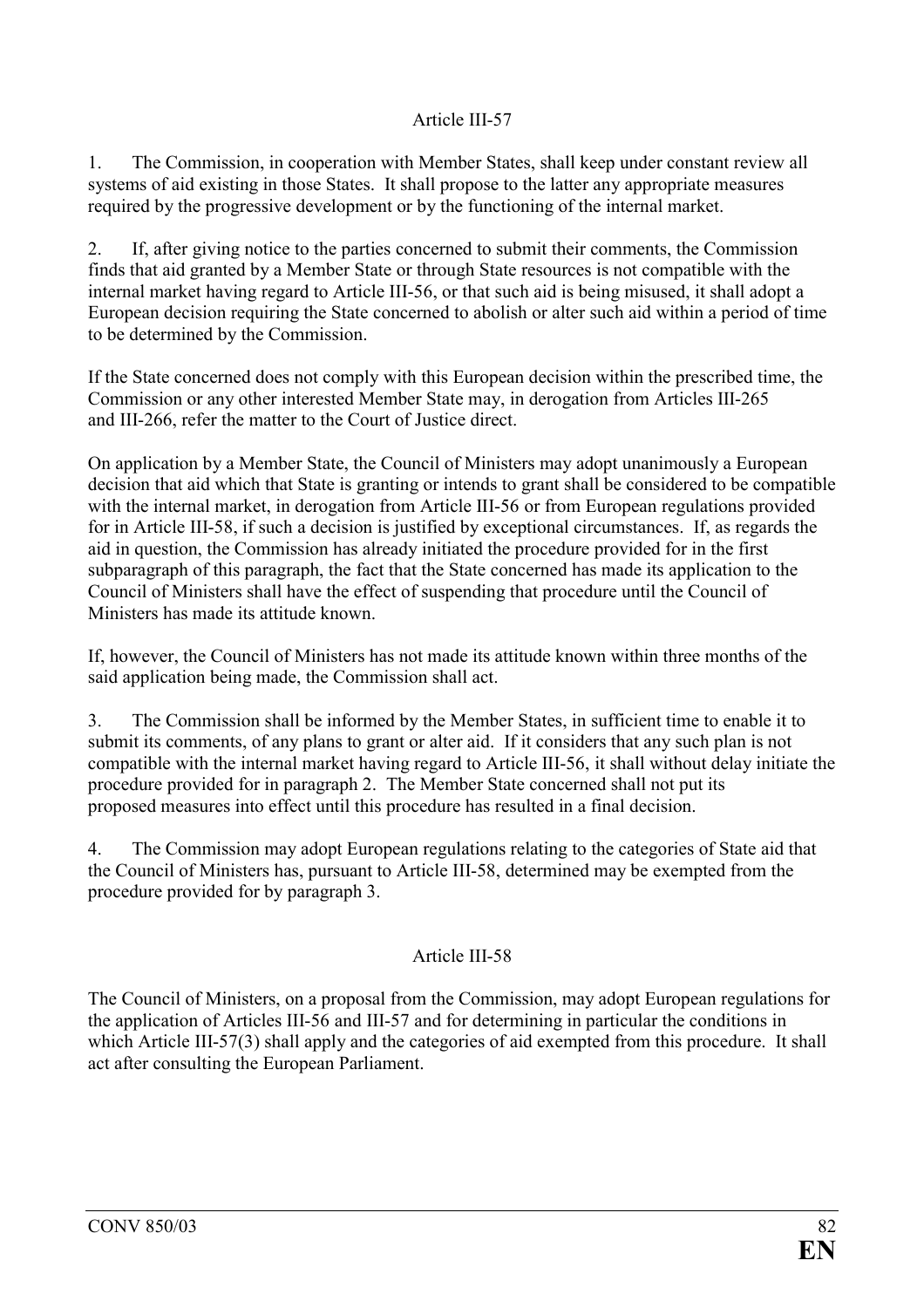### SECTION 6

### FISCAL PROVISIONS

#### Article III-59

No Member State shall impose, directly or indirectly, on the products of other Member States any internal taxation of any kind in excess of that imposed directly or indirectly on similar domestic products.

Furthermore, no Member State shall impose on the products of other Member States any internal taxation of such a nature as to afford indirect protection to other products.

#### Article III-60

Where products are exported by a Member State to the territory of another Member State, any repayment of internal taxation shall not exceed the internal taxation imposed on them whether directly or indirectly.

### Article III-61

In the case of charges other than turnover taxes, excise duties and other forms of indirect taxation, remissions and repayments in respect of exports to other Member States may not be granted and countervailing charges in respect of imports from Member States may not be imposed unless the provisions contemplated have been previously approved for a limited period by a European decision adopted by the Council of Ministers on a proposal from the Commission.

### Article III-62

1. A European law or framework law of the Council of Ministers shall lay down measures for the harmonisation of legislation concerning turnover taxes, excise duties and other forms of indirect taxation provided that such harmonisation is necessary for the functioning of the internal market and to avoid distortion of competition. The Council of Ministers shall act unanimously after consulting the European Parliament and the Economic and Social Committee.

2. Where the Council of Ministers, acting unanimously on a proposal from the Commission, finds that the measures referred to in paragraph 1 relate to administrative cooperation or to combating tax fraud and tax evasion, it shall act, notwithstanding paragraph 1, by a qualified majority when adopting the European law or framework law adopting these measures.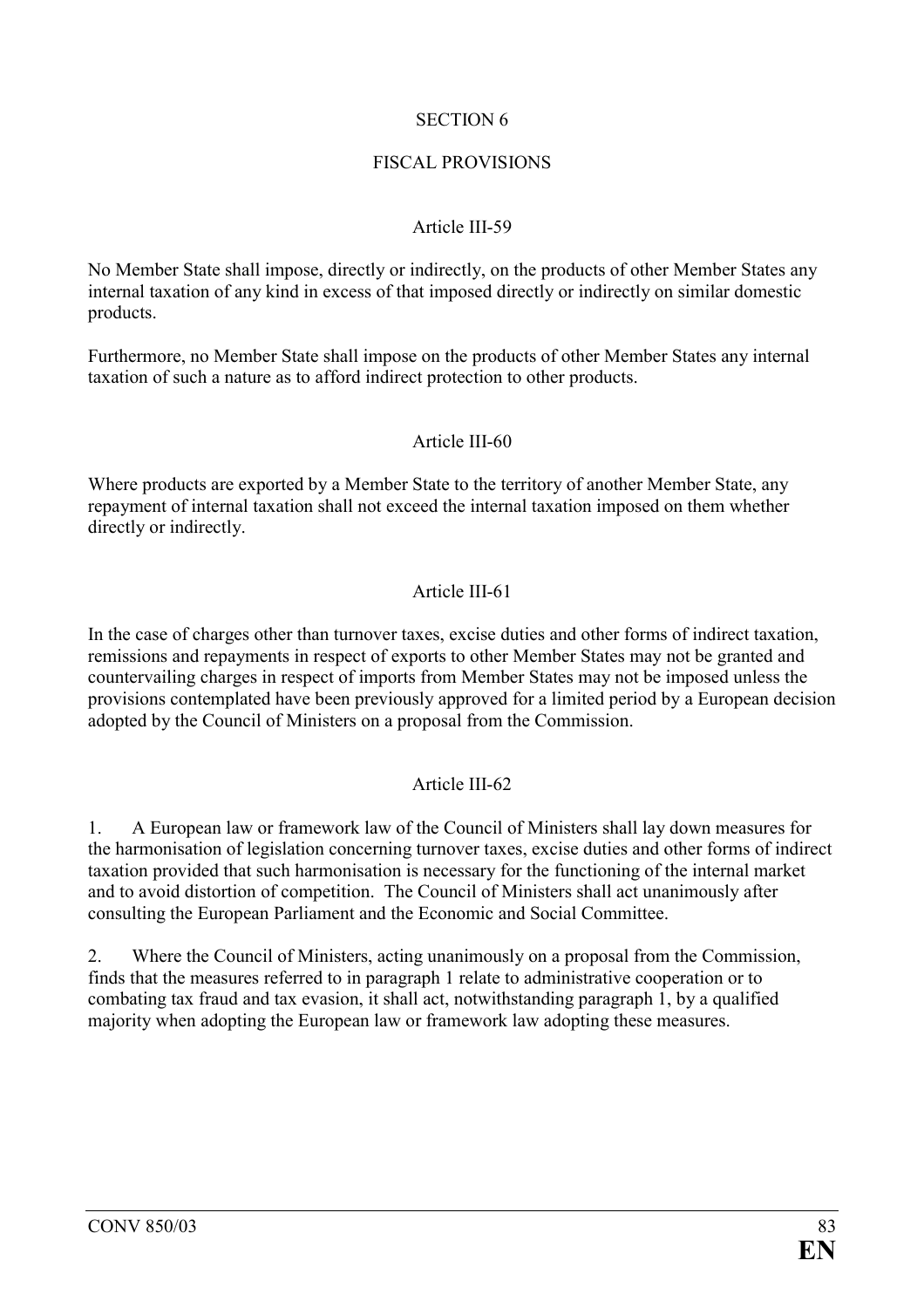Where the Council of Ministers, acting unanimously on a proposal from the Commission, finds that measures on company taxation relate to administrative cooperation or combating tax fraud and tax evasion, it shall adopt, by a qualified majority, a European law or framework law laying down these measures, provided that they are necessary for the functioning of the internal market and to avoid distortion of competition.

That law or framework law shall be adopted after consultation of the European Parliament and the Economic and Social Committee.

### SECTION 7

### APPROXIMATION OF LEGISLATION

### Article III-64

Without prejudice to Article III-65, a European framework law of the Council of Ministers shall establish measures for the approximation of such laws, regulations or administrative provisions of the Member States as directly affect the establishment or functioning of the internal market. The Council of Ministers shall act unanimously after consulting the European Parliament and the Economic and Social Committee.

### Article III-65

1. Save where otherwise provided in the Constitution, this Article shall apply for the achievement of the objectives set out in Article III-14. European laws or framework laws shall establish measures for the approximation of the provisions laid down by law, regulation or administrative action in Member States which have as their object the establishment and functioning of the internal market. Such laws shall be adopted after consultation of the Economic and Social Committee.

2. Paragraph 1 shall not apply to fiscal provisions, to those relating to the free movement of persons or to those relating to the rights and interests of employed persons.

3. The Commission, in its proposals submitted under paragraph 1 concerning health, safety, environmental protection and consumer protection, will take as a base a high level of protection, taking account in particular of any new development based on scientific facts. Within their respective powers, the European Parliament and the Council of Ministers will also seek to achieve this objective.

4. If, after the adoption of a harmonisation measure by means of a European law, framework law or regulation of the Commission, a Member State deems it necessary to maintain national provisions on grounds of major needs referred to in Article III-43, or relating to the protection of the environment or the working environment, it shall notify the Commission of these provisions as well as the grounds for maintaining them.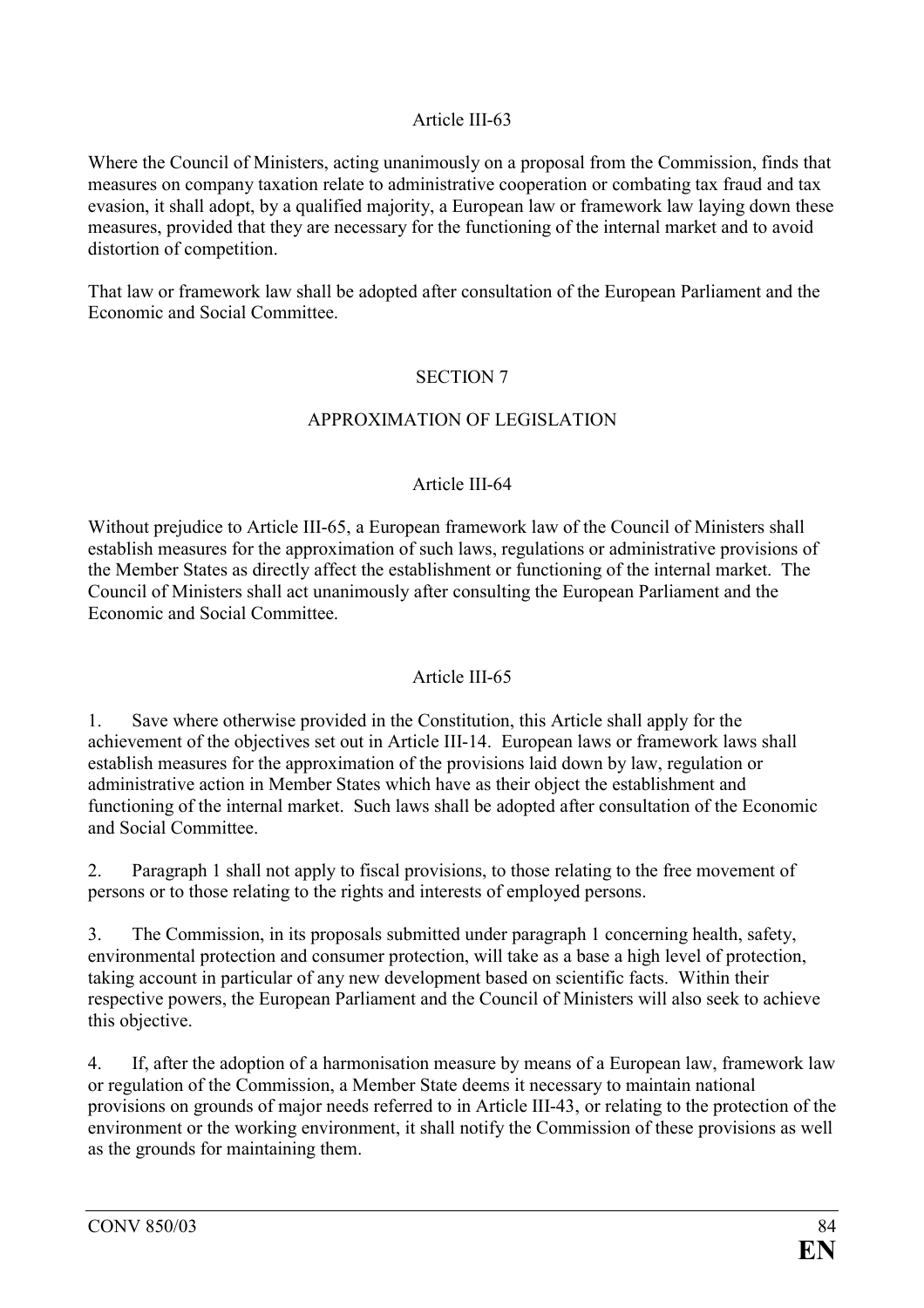5. Moreover, without prejudice to paragraph 4, if, after the adoption of a harmonisation measure by means of a European law, framework law or regulation of the Commission, a Member State deems it necessary to introduce national provisions based on new scientific evidence relating to the protection of the environment or the working environment on grounds of a problem specific to that Member State arising after the adoption of the harmonisation measure, it shall notify the Commission of the envisaged provisions and the reasons for them.

6. The Commission shall, within six months of the notifications referred to in paragraphs 4 and 5, adopt a European decision approving or rejecting the national provisions involved after having verified whether or not they are a means of arbitrary discrimination or a disguised restriction on trade between Member States and whether or not they constitute an obstacle to the functioning of the internal market.

In the absence of a decision by the Commission within this period the national provisions referred to in paragraphs 4 and 5 shall be deemed to have been approved.

When justified by the complexity of the matter and in the absence of danger for human health, the Commission may notify the Member State concerned that the period referred to in this paragraph may be extended for a further period of up to six months.

7. When, pursuant to paragraph 6, a Member State is authorised to maintain or introduce national provisions derogating from a harmonisation measure, the Commission shall immediately examine whether to propose an adaptation to that measure.

8. When a Member State raises a specific problem on public health in a field which has been the subject of prior harmonisation measures, it shall bring it to the attention of the Commission which shall immediately examine whether to propose appropriate measures.

9. By way of derogation from the procedure laid down in Articles III-265 and III-266, the Commission and any Member State may bring the matter directly before the Court of Justice if it considers that another Member State is making improper use of the powers provided for in this Article.

10. The harmonisation measures referred to in this Article shall, in appropriate cases, include a safeguard clause authorising the Member States to take, for one or more of the non-economic reasons referred to in Article III-43, provisional steps subject to a Union control procedure.

### Article III-66

Where the Commission finds that a difference between the provisions laid down by law, regulation or administrative action in Member States is distorting the conditions of competition in the internal market and that the resultant distortion needs to be eliminated, it shall consult the Member States concerned.

If such consultation does not result in agreement, European framework laws shall eliminate the distortion in question. Any other appropriate measures provided for in the Constitution may be adopted.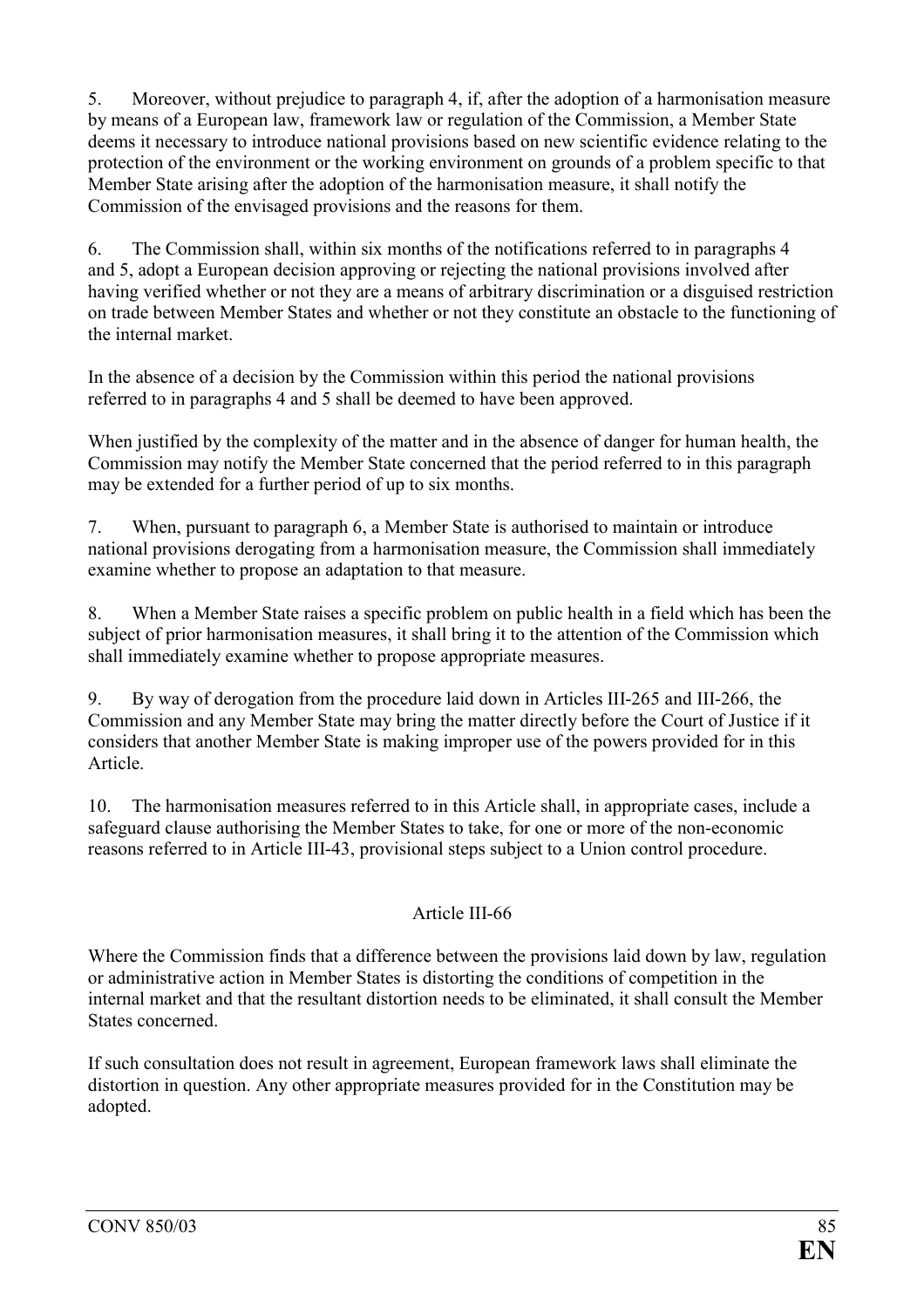1. Where there is a reason to fear that the adoption or amendment of a national provision laid down by law, regulation or administrative action may cause distortion within the meaning of Article III-66, a Member State desiring to proceed therewith shall consult the Commission. After consulting the Member States, the Commission shall address to the Member States concerned a recommendation on such measures as may be appropriate to avoid the distortion in question.

2. If a Member State desiring to introduce or amend its own provisions does not comply with the recommendation addressed to it by the Commission, other Member States shall not be required, pursuant to Article III-66, to amend their own provisions in order to eliminate such distortion. If the Member State which has ignored the recommendation of the Commission causes distortion detrimental only to itself, Article III-66 shall not apply.

### Article III-68

In establishing an internal market, measures for the introduction of European instruments to provide uniform intellectual-property rights protection throughout the Union and for the setting up of centralised Union-wide authorisation, coordination and supervision arrangements shall be established in European laws or framework laws.

A European law of the Council of Ministers shall establish language arrangements for the European instruments. The Council of Ministers shall act unanimously after consulting the European Parliament.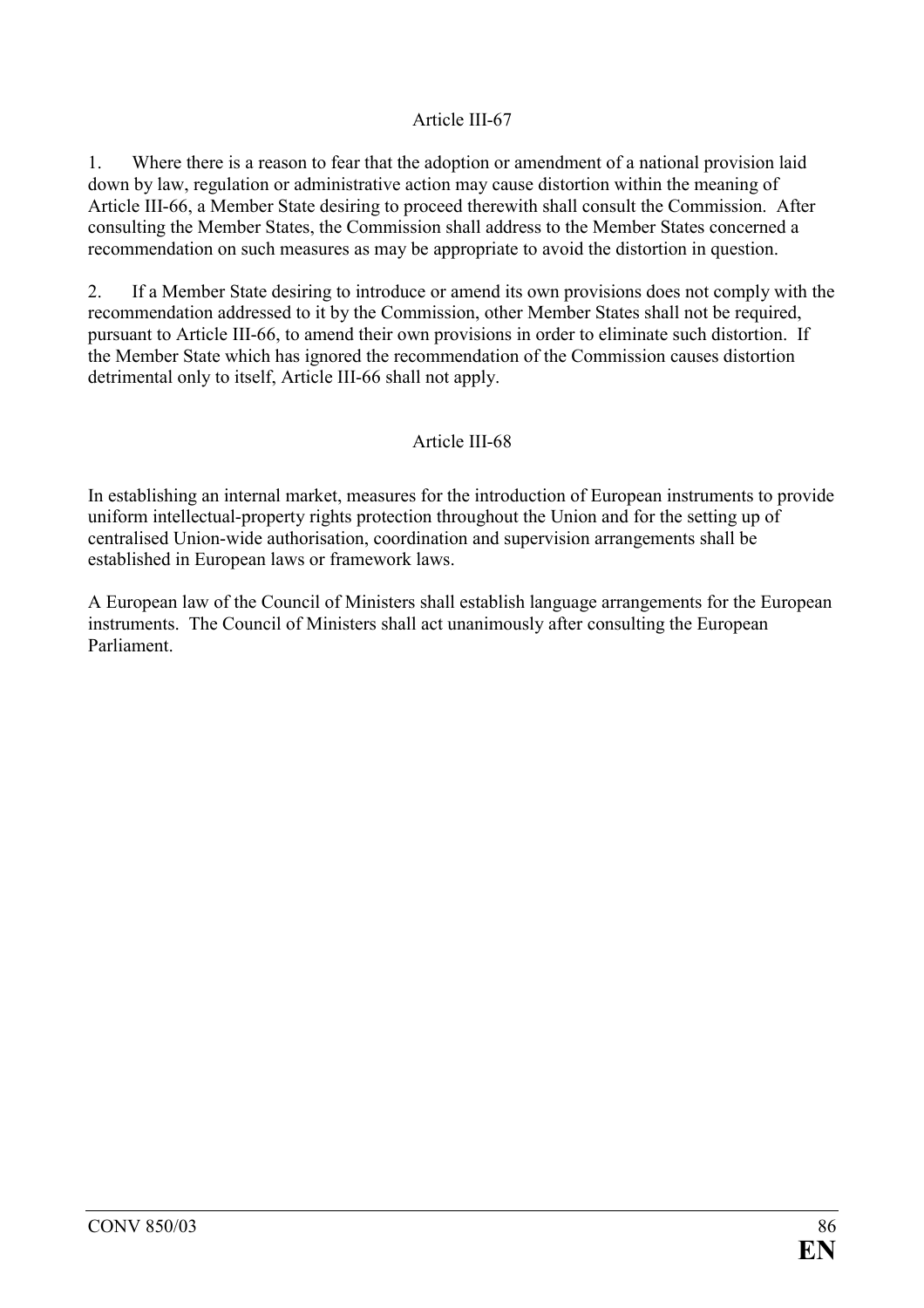# **CHAPTER II**

#### **ECONOMIC AND MONETARY POLICY**

#### Article III-69

1. For the purposes set out in Article I-3, the activities of the Member States and the Union shall include, as provided in the Constitution, the adoption of an economic policy which is based on the close coordination of Member States' economic policies, on the internal market and on the definition of common objectives, and conducted in accordance with the principle of an open market economy with free competition.

2. Concurrently with the foregoing, and as provided in the Constitution and in accordance with the procedures set out therein, these activities shall include a single currency, the euro, and the definition and conduct of a single monetary policy and exchange-rate policy, the primary objective of both of which shall be to maintain price stability and, without prejudice to this objective, to support the general economic policies in the Union, in accordance with the principle of an open market economy with free competition.

3. These activities of the Member States and the Union shall entail compliance with the following guiding principles: stable prices, sound public finances and monetary conditions and a stable balance of payments.

#### SECTION 1

#### ECONOMIC POLICY

#### Article III-70

Member States shall conduct their economic policies in order to contribute to the achievement of the Union's objectives, as defined in Article I-3, and in the context of the broad guidelines referred to in Article III-71(2). The Member States and the Union shall act in accordance with the principle of an open market economy with free competition, favouring an efficient allocation of resources, and in compliance with the principles set out in Article III-69.

### Article III-71

1. Member States shall regard their economic policies as a matter of common concern and shall coordinate them within the Council of Ministers, in accordance with Article III-70.

2. The Council of Ministers, on a recommendation from the Commission, shall formulate a draft for the broad guidelines of the economic policies of the Member States and of the Union, and shall report its findings to the European Council.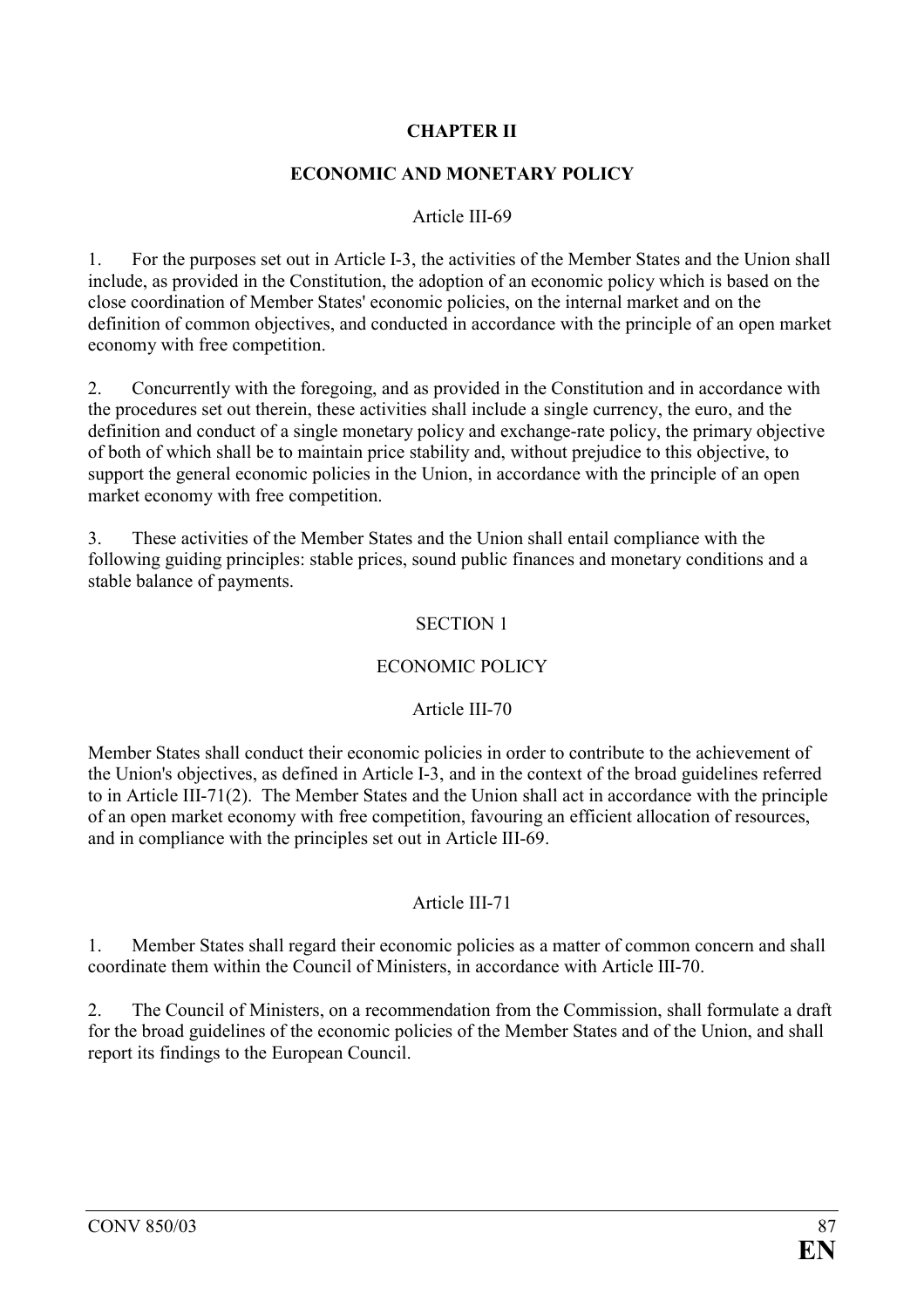The European Council, on the basis of the report from the Council of Ministers, shall discuss a conclusion on the broad guidelines of the economic policies of the Member States and of the Union. On the basis of this conclusion, the Council of Ministers shall adopt a recommendation setting out these broad guidelines. It shall inform the European Parliament of its recommendation.

3. In order to ensure closer coordination of economic policies and sustained convergence of the economic performances of the Member States, the Council of Ministers, on the basis of reports submitted by the Commission, shall monitor economic developments in each of the Member States and in the Union, as well as the consistency of economic policies with the broad guidelines referred to in paragraph 2, and shall regularly carry out an overall assessment.

For the purpose of this multilateral surveillance, Member States shall forward information to the Commission on important steps taken by them in the field of their economic policy and such other information as they deem necessary.

4. Where it is established, under the procedure referred to in paragraph 3, that the economic policies of a Member State are not consistent with the broad guidelines referred to in paragraph 2 or that they risk jeopardising the proper functioning of economic and monetary union, the Commission may address a warning to the Member State concerned. The Council of Ministers, on a recommendation from the Commission, may address the necessary recommendations to the Member State concerned. The Council of Ministers, on a proposal from the Commission, may decide to make its recommendations public.

Within the scope of this paragraph, the Council of Ministers shall act without taking into account the vote of the representative of the Member State concerned, and a qualified majority shall be defined as the majority of the votes of the other Member States, representing at least three fifths of their population.

5. The President of the Council of Ministers and the Commission shall report to the European Parliament on the results of multilateral surveillance. The President of the Council of Ministers may be invited to appear before the competent committee of the European Parliament if the Council of Ministers has made its recommendations public.

6. European laws may lay down detailed rules for the multilateral surveillance procedure referred to in paragraphs 3 and 4.

# Article III-72

1. Without prejudice to any other procedures provided for by the Constitution, the Council of Ministers, on a proposal from the Commission, may adopt a European decision laying down the measures appropriate to the economic situation, in particular if severe difficulties arise in the supply of certain products.

2. Where a Member State is in difficulties or is seriously threatened with severe difficulties caused by natural disasters or exceptional occurrences beyond its control, the Council of Ministers, on a proposal from the Commission, may adopt a European decision granting, under certain conditions, Union financial assistance to the Member State concerned. The President of the Council of Ministers shall inform the European Parliament of the decision adopted.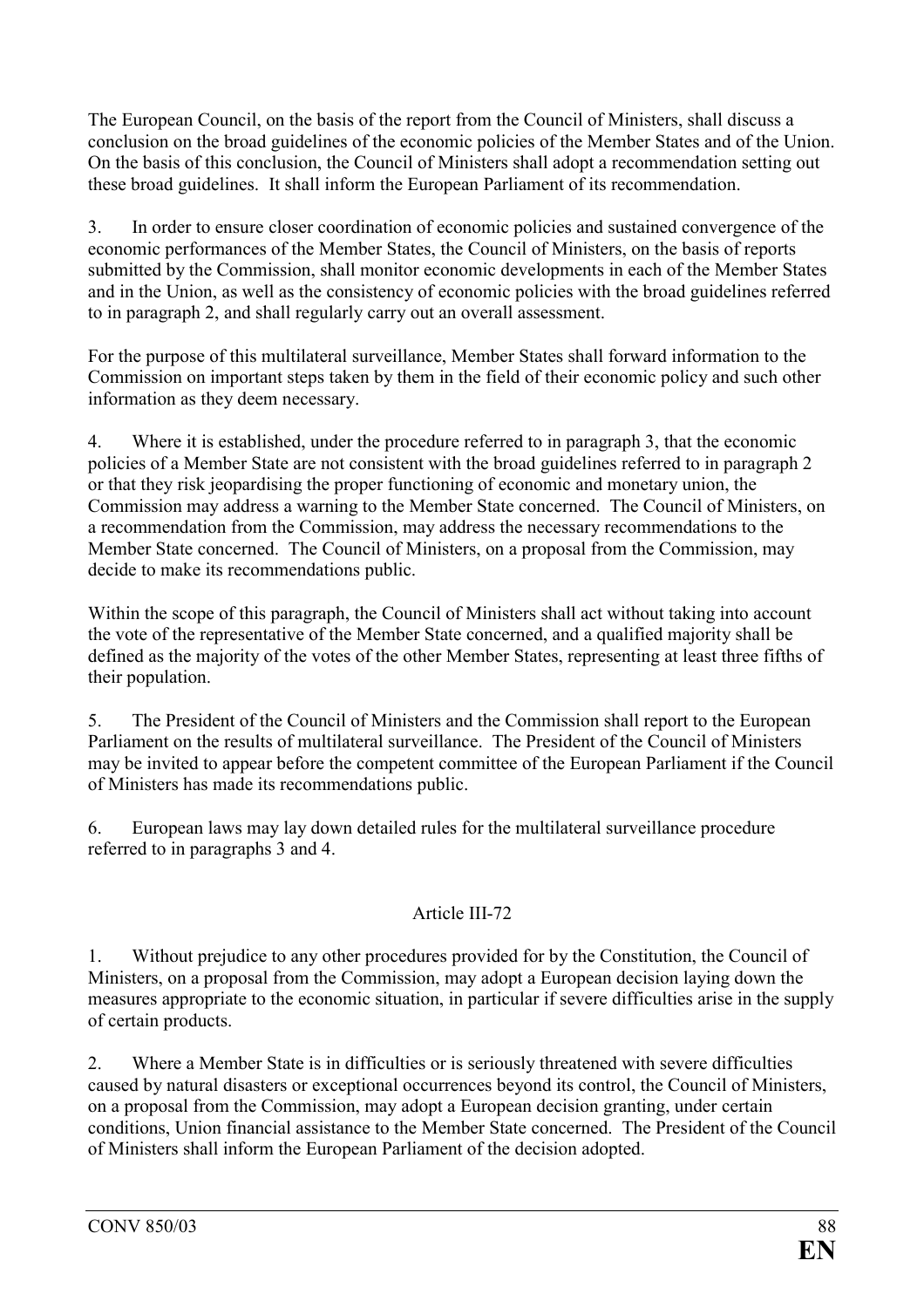1. Overdraft facilities or any other type of credit facility with the European Central Bank or with the central banks of the Member States (hereinafter referred to as "national central banks") in favour of Union institutions, bodies or agencies, central governments, regional, local or other public authorities, other bodies governed by public law, or public undertakings of Member States shall be prohibited, as shall the purchase directly from them by the European Central Bank or national central banks of debt instruments.

2. Paragraph 1 shall not apply to publicly owned credit institutions which, in the context of the supply of reserves by central banks, shall be given the same treatment by national central banks and the European Central Bank as private credit institutions.

### Article III-74

1. Any measure or provision, not based on prudential considerations, establishing privileged access by Union institutions, bodies or agencies, central governments, regional, local or other public authorities, other bodies governed by public law, or public undertakings of Member States to financial institutions shall be prohibited.

2. The Council of Ministers, on a proposal from the Commission, may adopt European regulations or decisions specifying definitions for the application of the prohibition referred to in paragraph 1. It shall act after consulting the European Parliament.

### Article III-75

1. The Union shall not be liable for or assume the commitments of central governments, regional, local or other public authorities, other bodies governed by public law, or public undertakings of any Member State, without prejudice to mutual financial guarantees for the joint execution of a specific project. A Member State shall not be liable for or assume the commitments of central governments, regional, local or other public authorities, other bodies governed by public law, or public undertakings of another Member State, without prejudice to mutual financial guarantees for the joint execution of a specific project.

2. The Council of Ministers, on a proposal from the Commission, may adopt European regulations or decisions specifying definitions for the application of the prohibitions referred to in Article III-73 and in this Article. It shall act after consulting the European Parliament.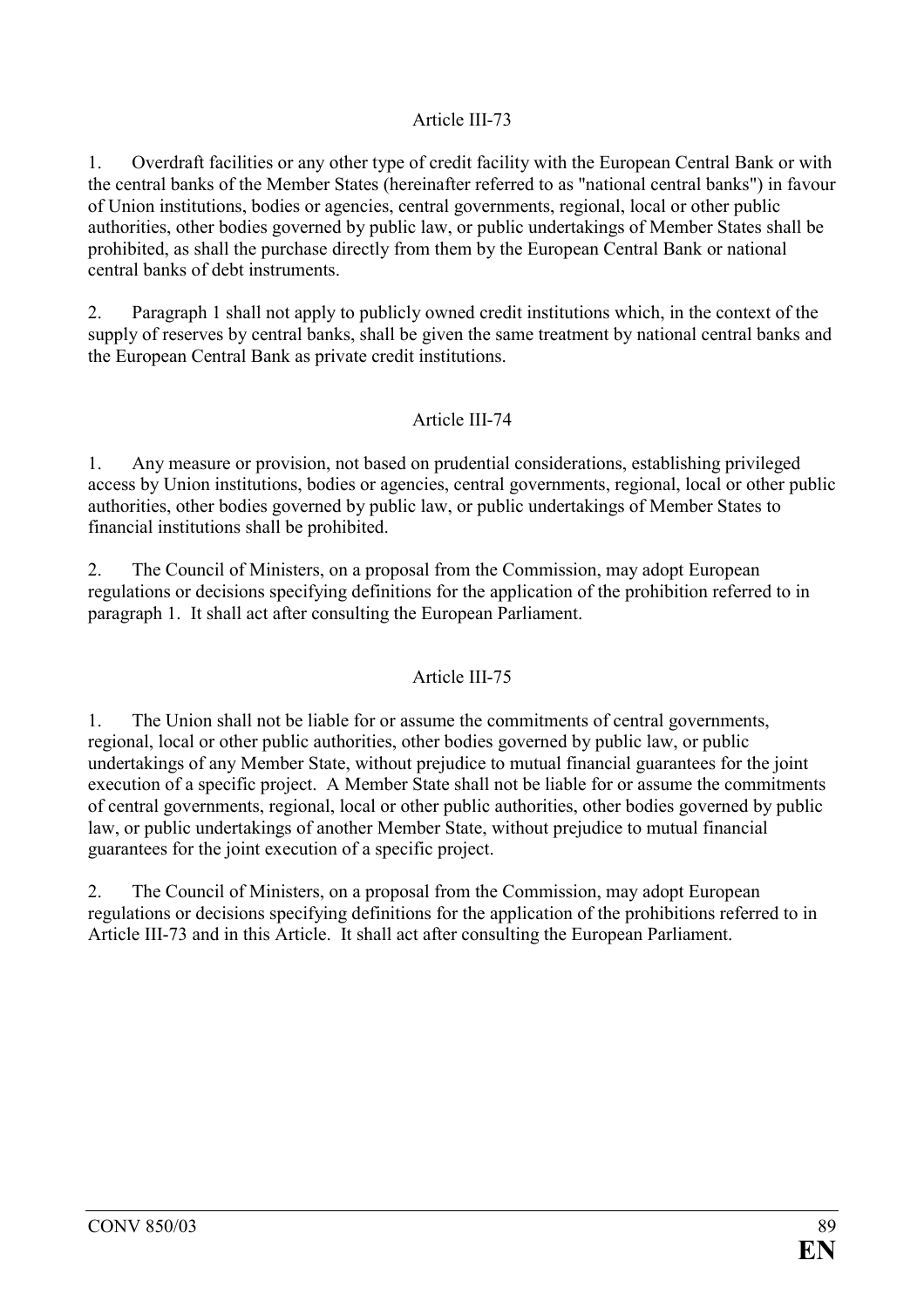1. Member States shall avoid excessive government deficits.

2. The Commission shall monitor the development of the budgetary situation and of the stock of government debt in the Member States in order to identify gross errors. In particular it shall examine compliance with budgetary discipline on the basis of the following two criteria:

- (a) whether the ratio of the planned or actual government deficit to gross domestic product exceeds a reference value, unless:
	- (i) either the ratio has declined substantially and continuously and reached a level that comes close to the reference value;
	- (ii) or, alternatively, the excess over the reference value is only exceptional and temporary and the ratio remains close to the reference value;
- (b) whether the ratio of government debt to gross domestic product exceeds a reference value, unless the ratio is diminishing sufficiently and approaching the reference value at a satisfactory pace.

The reference values are specified in the Protocol on the excessive deficit procedure.

3. If a Member State does not fulfil the requirements under one or both of these criteria, the Commission shall prepare a report. The report of the Commission shall also take into account whether the government deficit exceeds government investment expenditure and take into account all other relevant factors, including the medium-term economic and budgetary position of the Member State.

The Commission may also prepare a report if, notwithstanding the fulfilment of the requirements under the criteria, it is of the opinion that there is a risk of an excessive deficit in a Member State.

4. The Economic and Financial Committee shall formulate an opinion on the report of the Commission.

5. If the Commission considers that an excessive deficit in a Member State exists or may occur, it shall address an opinion to the Member State concerned.

6. The Council of Ministers shall, on a proposal from the Commission, having considered any observations which the Member State concerned may wish to make and after an overall assessment, decide whether an excessive deficit exists. In that case it shall adopt, according to the same procedures, recommendations addressed to the Member State concerned with a view to bringing that situation to an end within a given period. Subject to paragraph 8, those recommendations shall not be made public.

Within the scope of this paragraph, the Council of Ministers shall act without taking into account the vote of the representative of the Member State concerned, and a qualified majority shall be defined as the majority of the votes of the other Member States, representing at least three fifths of their population.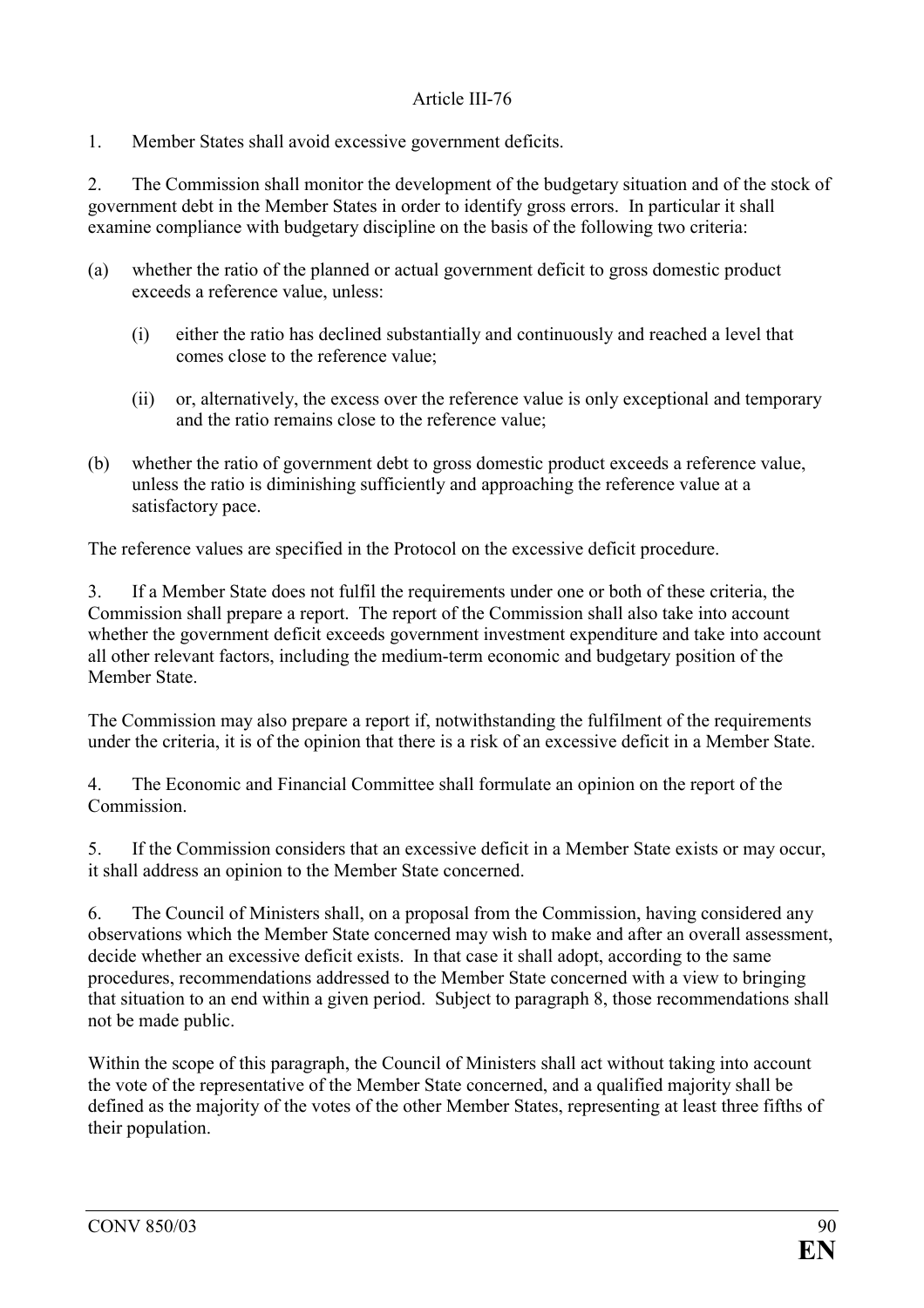7. The Council of Ministers, on a recommendation from the Commission, shall adopt the European decisions and recommendations referred to in paragraphs 8 to 11. It shall act without taking into account the vote of the representative of the Member State concerned, and a qualified majority shall be defined as the majority of the other Member States, representing at least three fifths of their population.

8. Where it establishes that there has been no effective action in response to its recommendations within the period laid down, the Council of Ministers may make its recommendations public.

9. If a Member State persists in failing to put into practice the recommendations of the Council of Ministers, the Council of Ministers may adopt a European decision giving notice to the Member State to take, within a specified time-limit, steps for the deficit reduction which is judged necessary by the Council of Ministers in order to remedy the situation.

In such a case, the Council of Ministers may request the Member State concerned to submit reports in accordance with a specific timetable in order to examine the adjustment efforts of that Member **State** 

10. As long as a Member State fails to comply with a European decision adopted in accordance with paragraph 9, the Council of Ministers may decide to apply or, as the case may be, intensify one or more of the following measures:

- (a) to require the Member State concerned to publish additional information, to be specified by the Council of Ministers, before issuing bonds and securities;
- (b) to invite the European Investment Bank to reconsider its lending policy towards the Member State concerned;
- (c) to require the Member State concerned to make a non-interest-bearing deposit of an appropriate size with the Union until the Council of Ministers considers that the excessive deficit has been corrected;

(d) to impose fines of an appropriate size.

The President of the Council of Ministers shall inform the European Parliament of the measures adopted.

11. The Council of Ministers shall abrogate some or all of the measures referred to in paragraph 6 and paragraphs 8 to 10 if it considers the excessive deficit in the Member State concerned to have been corrected. If the Council of Ministers has previously made public recommendations, it shall state publicly, as soon as the decision under paragraph 8 has been abrogated, that there is no longer an excessive deficit in the Member State concerned.

12. The rights to bring actions provided for in Articles III-265 and III-266 may not be exercised within the framework of paragraphs 1 to 6 or paragraphs 8 and 9.

13. Further provisions relating to the implementation of the procedure described in this Article are set out in the Protocol on the excessive deficit procedure.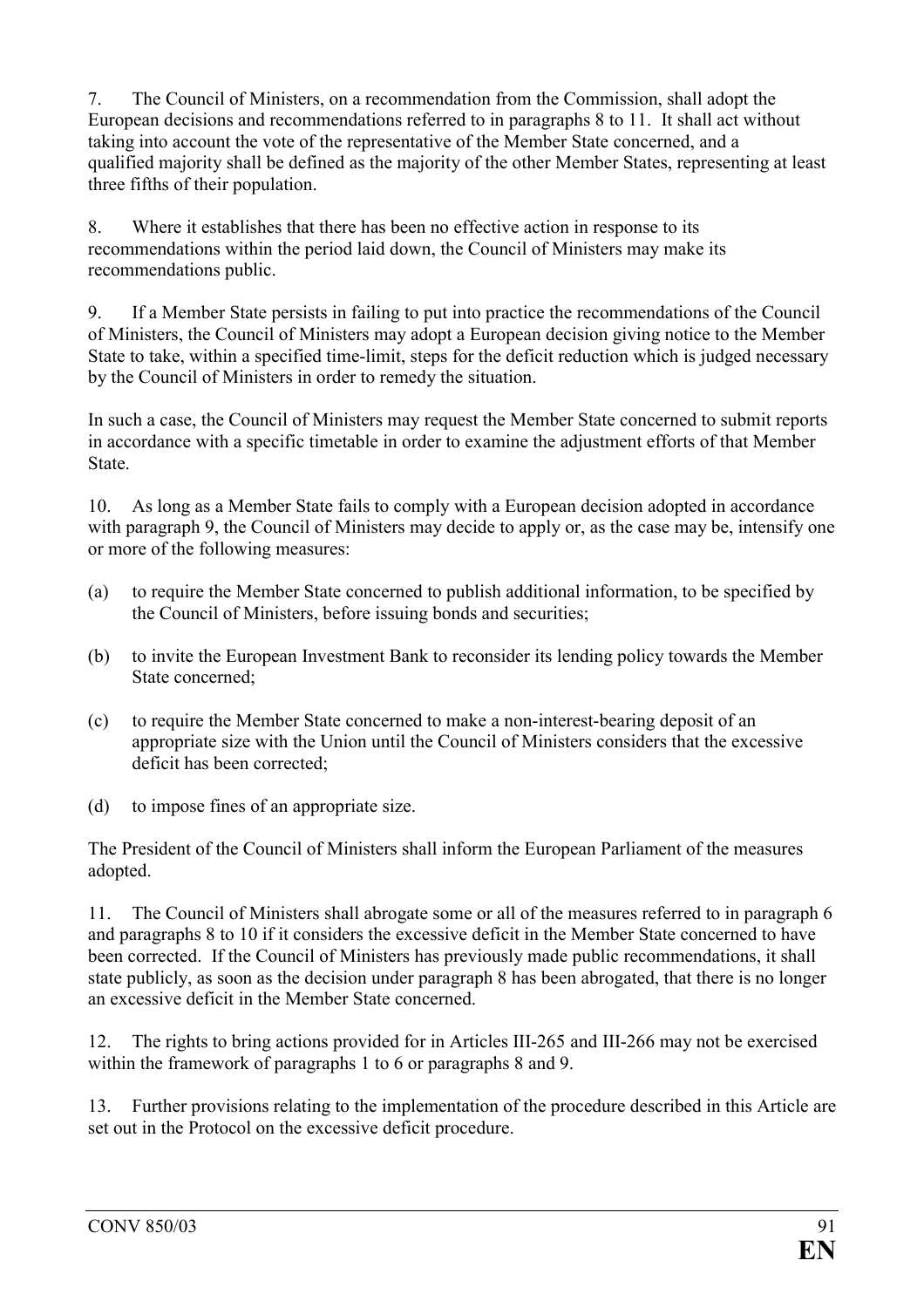A European law of the Council of Ministers shall lay down the appropriate measures to replace the said Protocol. The Council of Ministers shall act unanimously after consulting the European Parliament and the European Central Bank*.*

Subject to the other provisions of this paragraph, the Council of Ministers, on a proposal from the Commission, shall adopt European regulations or decisions laying down detailed rules and definitions for the application of the said Protocol. It shall act after consulting the European Parliament.

## SECTION 2

### MONETARY POLICY

### Article III-77

1. The primary objective of the European System of Central Banks shall be to maintain price stability. Without prejudice to this objective, the European System of Central Banks shall support the general economic policies in the Union in order to contribute to the achievement of its objectives as laid down in Article I-3. The European System of Central Banks shall act in accordance with the principle of an open market economy with free competition, favouring an efficient allocation of resources, and in compliance with the principles set out in Article III-69.

- 2. The basic tasks to be carried out through the European System of Central Banks shall be:
- (a) to define and implement the Union's monetary policy;
- (b) to conduct foreign-exchange operations consistent with Article III-228;
- (c) to hold and manage the official foreign reserves of the Member States;
- (d) to promote the smooth operation of payment systems.

3. Paragraph 2(c) shall be without prejudice to the holding and management by the governments of Member States of foreign-exchange working balances.

- 4. The European Central Bank shall be consulted:
- (a) on any proposed Union act in its fields of competence;
- (b) by national authorities regarding any draft legislative provision in its fields of competence, but within the limits and under the conditions set out by the Council of Ministers in accordance with the procedure laid down in Article III-79(6).

The European Central Bank may submit opinions to the Union institutions, bodies or agencies or to national authorities on matters in its fields of competence.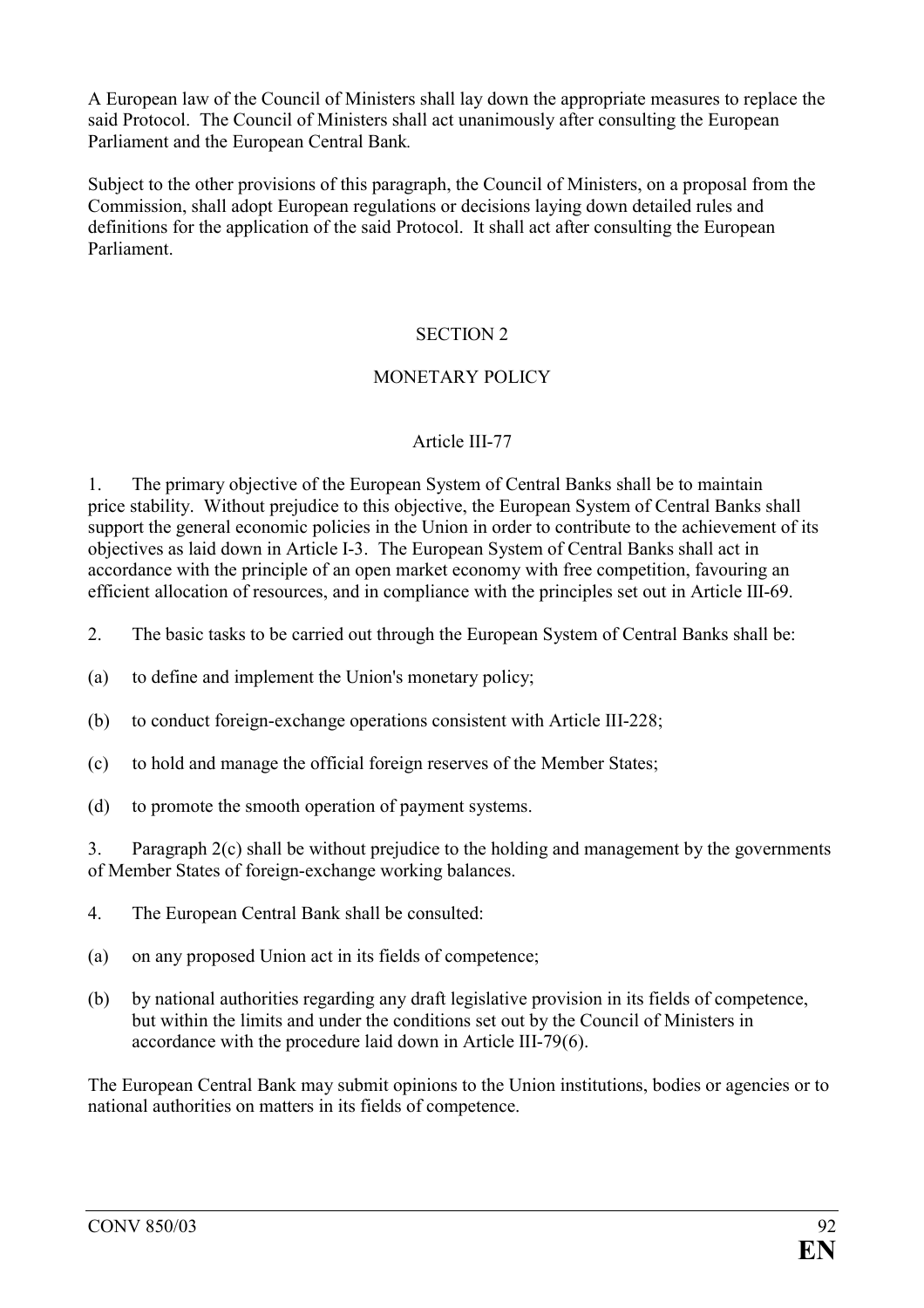5. The European System of Central Banks shall contribute to the smooth conduct of policies pursued by the competent authorities relating to the prudential supervision of credit institutions and the stability of the financial system.

6. European laws may confer upon the European Central Bank specific tasks concerning policies relating to the prudential supervision of credit institutions and other financial institutions with the exception of insurance undertakings. Such laws shall be adopted after consultation of the European Central Bank*.*

### Article III-78

1. The European Central Bank shall have the exclusive right to authorise the issue of euro bank notes in the Union. The European Central Bank and the national central banks may issue such notes. Only the bank notes issued by the European Central Bank and the national central banks shall have the status of legal tender within the Union.

2. Member States may issue euro coins subject to approval by the European Central Bank of the volume of the issue. The Council of Ministers, on a proposal from the Commission, may adopt European regulations laying down measures to harmonise the denominations and technical specifications of all coins intended for circulation to the extent necessary to permit their smooth circulation within the Union. The Council of Ministers shall act after consulting the European Parliament and the European Central Bank.

## Article III-79

1. The European System of Central Banks shall be composed of the European Central Bank and of the national central banks.

2. The European Central Bank shall have legal personality.

3. The European System of Central Banks shall be governed by the decision-making bodies of the European Central Bank, which shall be the Governing Council and the Executive Board.

4. The Statute of the European System of Central Banks is laid down in the Protocol on the Statute of the European System of Central Banks and the European Central Bank.

5. Articles 5.1, 5.2, 5.3, 17, 18, 19.1, 22, 23, 24, 26, 32.2, 32.3, 32.4, 32.6, 33.1(a) and 36 of the Statute of the European System of Central Banks and the European Central Bank may be amended by European laws:

(a) either on a proposal from the Commission after consultation of the European Central Bank;

(b) or on a recommendation from the European Central Bank after consultation of the Commission.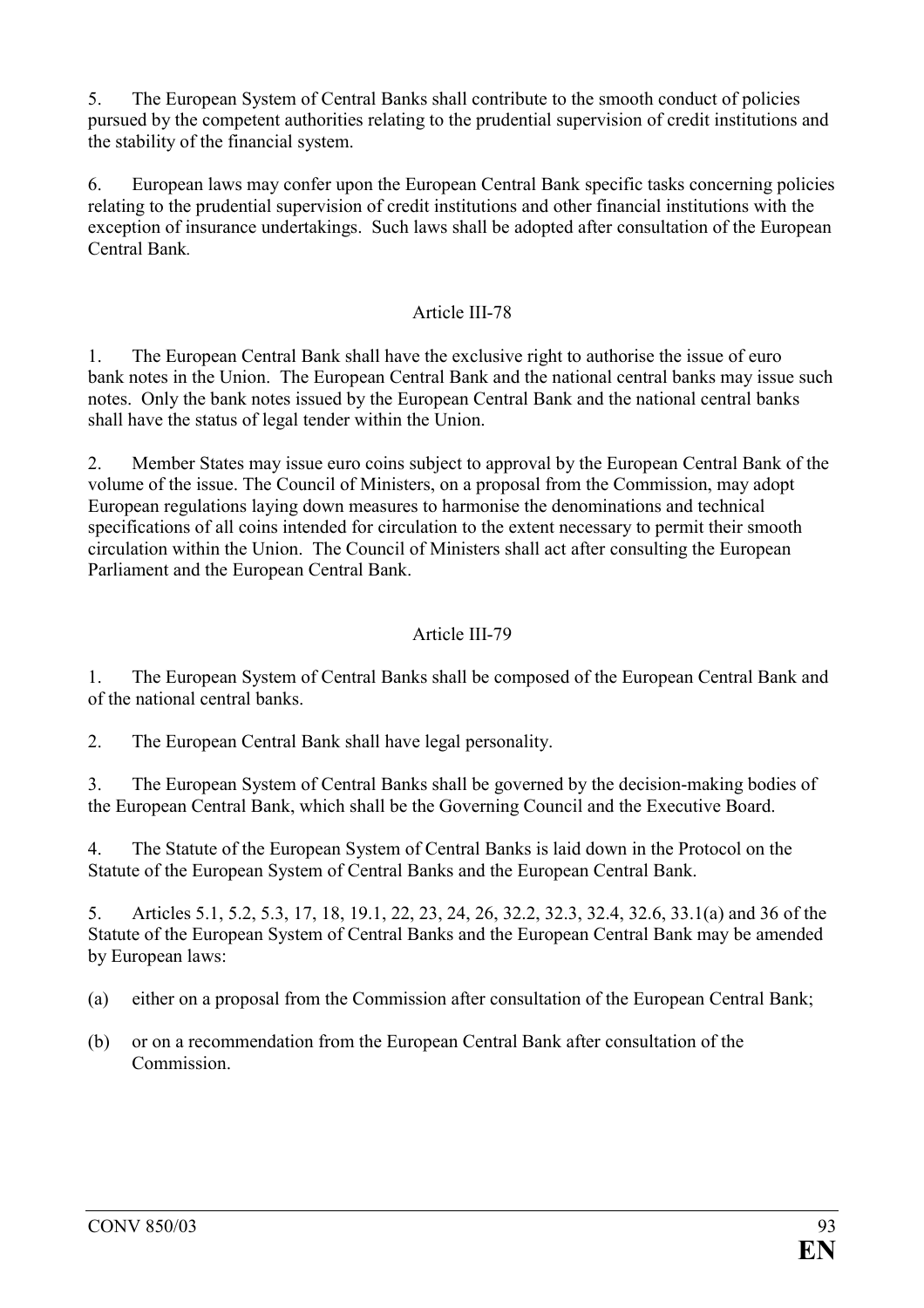6. The Council of Ministers shall adopt the European regulations and decisions laying down the measures referred to in Articles 4, 5.4, 19.2, 20, 28.1, 29.2, 30.4 and 34.3 of the Statute of the System of European Central Banks and the European Central Bank. It shall act after consulting the European Parliament:

(a) either on a proposal from the Commission after consulting the European Central Bank;

(b) or on a recommendation from the European Central Bank after consulting the Commission.

### Article III-80

When exercising the powers and carrying out the tasks and duties conferred upon them by the Constitution and the Statute of the European System of Central Banks and the European Central Bank, neither the European Central Bank, nor a national central bank, nor any member of their decision-making bodies shall seek or take instructions from Union institutions, bodies or agencies, from any government of a Member State or from any other body. The Union institutions, bodies or agencies and the governments of the Member States undertake to respect this principle and not to seek to influence the members of the decision-making bodies of the European Central Bank or of the national central banks in the performance of their tasks.

## Article III-81

Each Member State shall ensure that its national legislation, including the statutes of its national central bank, is compatible with the Constitution and the Statute of the European System of Central Banks and the European Central Bank.

### Article III-82

1. In order to carry out the tasks entrusted to the European System of Central Banks, the European Central Bank shall, in accordance with the Constitution and under the conditions laid down in the Statute of the European System of Central Banks and the European Central Bank*,* adopt:

- (a) European regulations to the extent necessary to implement the tasks defined in Article 3.1, first indent, Articles 19.1, 22 and 25.2 of the Statute of the European System of Central Banks and the European Central Bank and in cases which shall be laid down in European regulations and decisions as referred to in Article III-79(6);
- (b) European decisions necessary for carrying out the tasks entrusted to the European System of Central Banks under the Constitution and the Statute of the European System of Central Banks and the European Central Bank;

(c) recommendations and opinions.

2. The European Central Bank may decide to publish its European decisions, recommendations and opinions.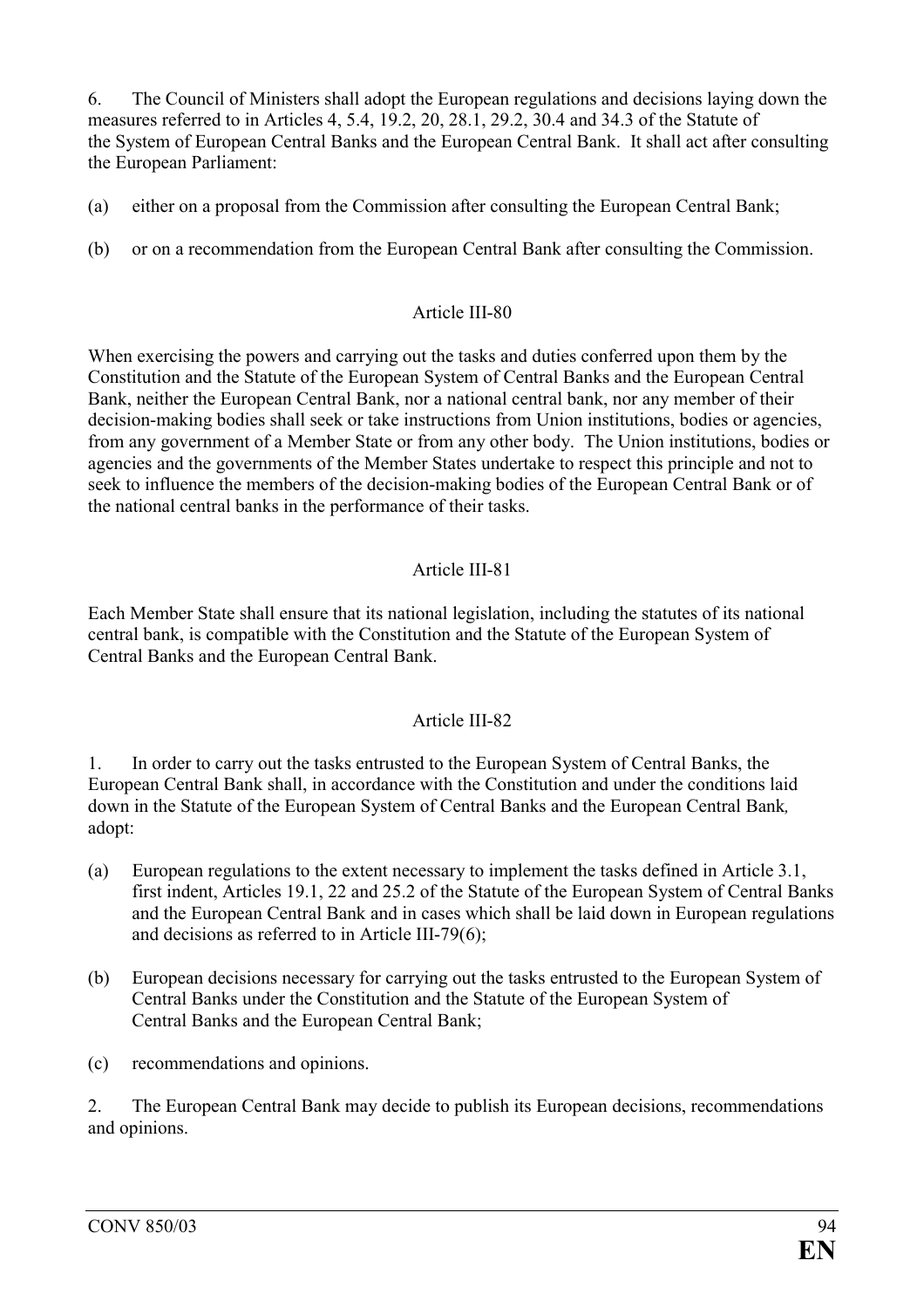3. The Council of Ministers shall, under the procedure laid down in Article III-79(6), adopt the European regulations establishing the limits and conditions under which the European Central Bank shall be entitled to impose fines or periodic penalty payments on undertakings for failure to comply with obligations under its European regulations and decisions.

### Article III-83

Without prejudice to the powers of the European Central Bank, a European law or framework law shall lay down the measures necessary for use of the euro as the single currency of the Member States. Such law or framework law shall be adopted after consultation of the European Central Bank.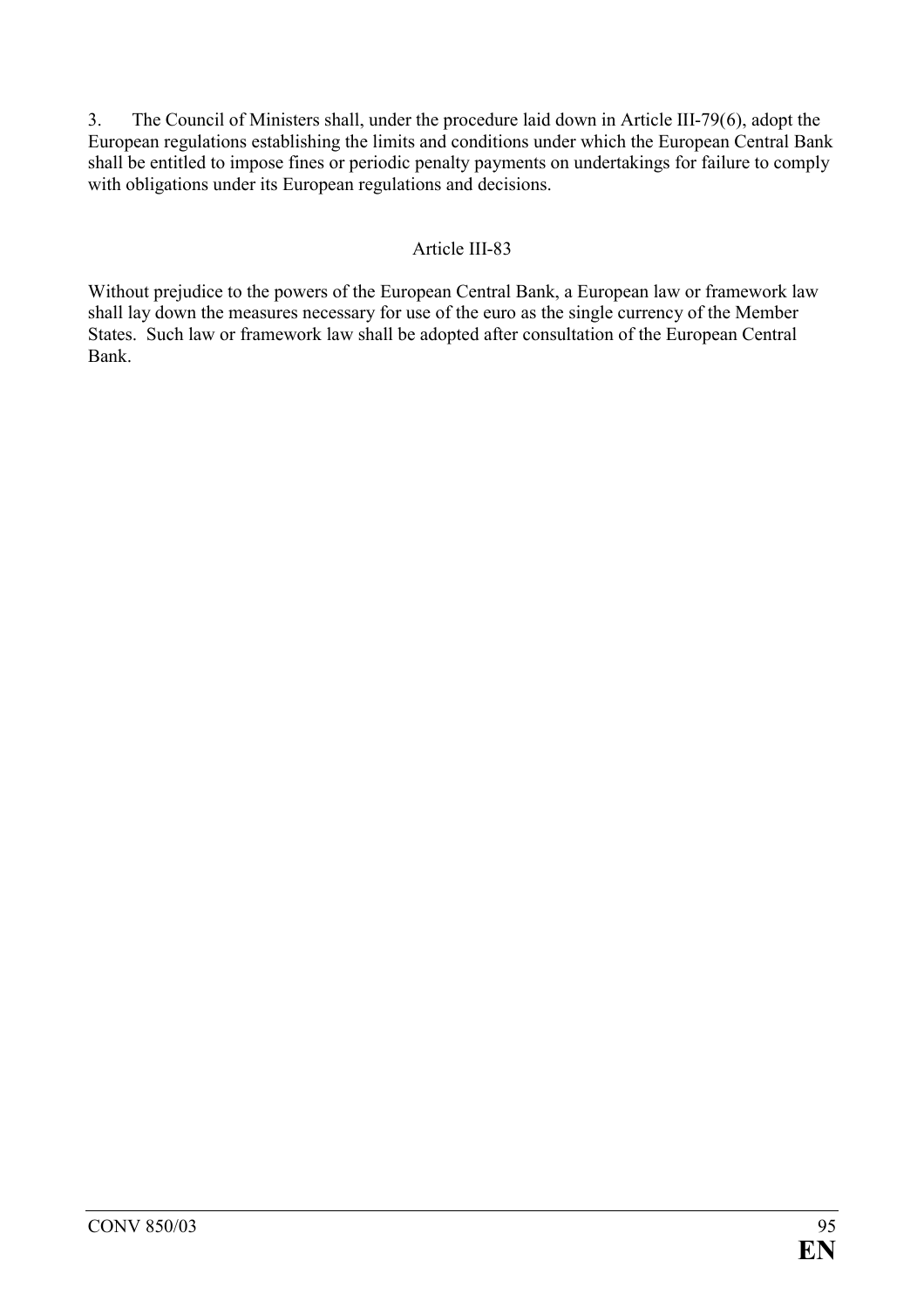### SECTION 3

#### INSTITUTIONAL PROVISIONS

### Article III-84

1. The Governing Council of the European Central Bank shall comprise the members of the Executive Board of the European Central Bank and the Governors of the national central banks of the Member States without a derogation as referred to in Article III-91.

- 2. (a) The Executive Board shall comprise the President, the Vice-President and four other members.
	- (b) The President, the Vice-President and the other members of the Executive Board shall be appointed from among persons of recognised standing and professional experience in monetary or banking matters by common accord of the governments of the Member States at the level of Heads of State or Government, on a recommendation from the Council of Ministers, after it has consulted the European Parliament and the Governing Council of the European Central Bank.

Their term of office shall be eight years and shall not be renewable.

Only nationals of Member States may be members of the Executive Board.

### Article III-85

1. The President of the Council of Ministers and a member of the Commission may participate, without having the right to vote, in meetings of the Governing Council of the European Central Bank.

The President of the Council of Ministers may submit a motion for deliberation to the Governing Council of the European Central Bank.

2. The President of the European Central Bank shall be invited to participate in meetings of the Council of Ministers when it is discussing matters relating to the objectives and tasks of the European System of Central Banks.

3. The European Central Bank shall address an annual report on the activities of the European System of Central Banks and on the monetary policy of both the previous and the current year to the European Parliament, the Council of Ministers and the Commission, and also to the European Council. The President of the European Central Bank shall present this report to the Council of Ministers and to the European Parliament, which may hold a general debate on that basis.

The President of the European Central Bank and the other members of the Executive Board may, at the request of the European Parliament or on their own initiative, be heard by the competent committees of the European Parliament.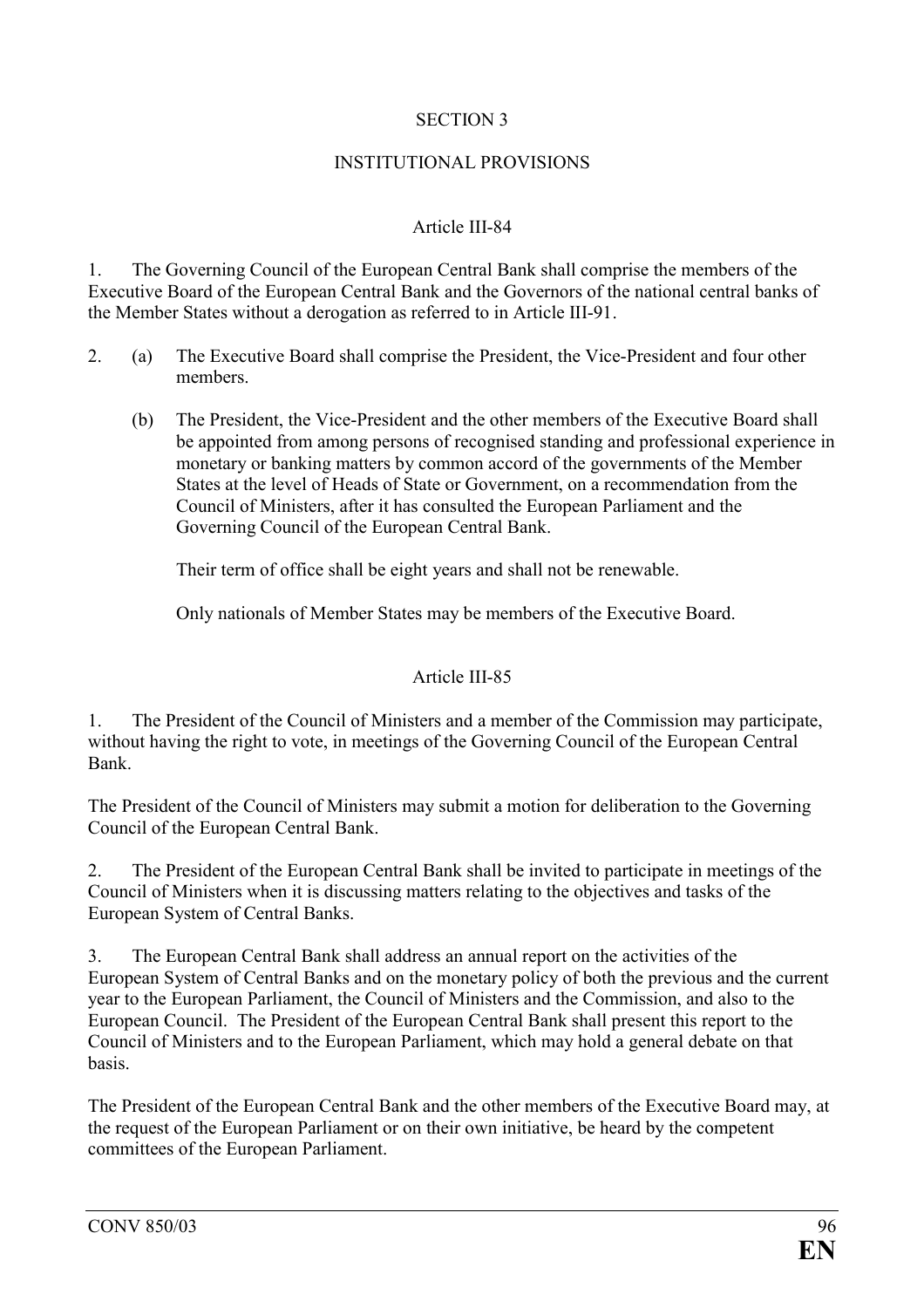1. In order to promote coordination of the policies of Member States to the full extent needed for the functioning of the internal market, an Economic and Financial Committee is hereby set up.

- 2. The Committee shall have the following tasks:
- (a) to deliver opinions at the request of the Council of Ministers or of the Commission, or on its own initiative, for submission to those institutions;
- (b) to keep under review the economic and financial situation of the Member States and of the Union and to report on it regularly to the Council of Ministers and to the Commission, in particular with regard to financial relations with third countries and international institutions;
- (c) without prejudice to Article III-247, to contribute to the preparation of the work of the Council of Ministers referred to in Article III-48, Article III-71(2), (3), (4) and (6), Articles III-72, III-74, III-75 and III-76, Article III-77(6), Article III-78(2), Article III-79(5) and (6), Articles III-83 and III-90, Article III-92(2) and (3), Article III-95, Article III-96(2) and (3) and Articles III-224 and III-228, and to carry out other advisory and preparatory tasks assigned to it by the Council of Ministers;
- (d) to examine, at least once a year, the situation regarding the movement of capital and the freedom of payments, as they result from the application of the Constitution and of Union acts; the examination shall cover all measures relating to capital movements and payments; the Committee shall report to the Commission and to the Council of Ministers on the outcome of this examination.

The Member States, the Commission and the European Central Bank shall each appoint no more than two members of the Committee.

3. The Council of Ministers, on a proposal from the Commission, shall adopt a European decision laying down detailed provisions concerning the composition of the Economic and Financial Committee. It shall act after consulting the European Central Bank and the Committee. The President of the Council of Ministers shall inform the European Parliament of that decision.

4. In addition to the tasks set out in paragraph 2, if and as long as there are Member States with a derogation as referred to in Article III-91, the Committee shall keep under review the monetary and financial situation and the general payments system of those Member States and report regularly to the Council of Ministers and to the Commission on the matter.

### Article III-87

For matters within the scope of Article III-71(4), Article III-76 with the exception of paragraph 13, Articles III-83, III-90 and III-91, Article III-92(3) and Article III-228, the Council of Ministers or a Member State may request the Commission to make a recommendation or a proposal, as appropriate. The Commission shall examine this request and submit its conclusions to the Council of Ministers without delay.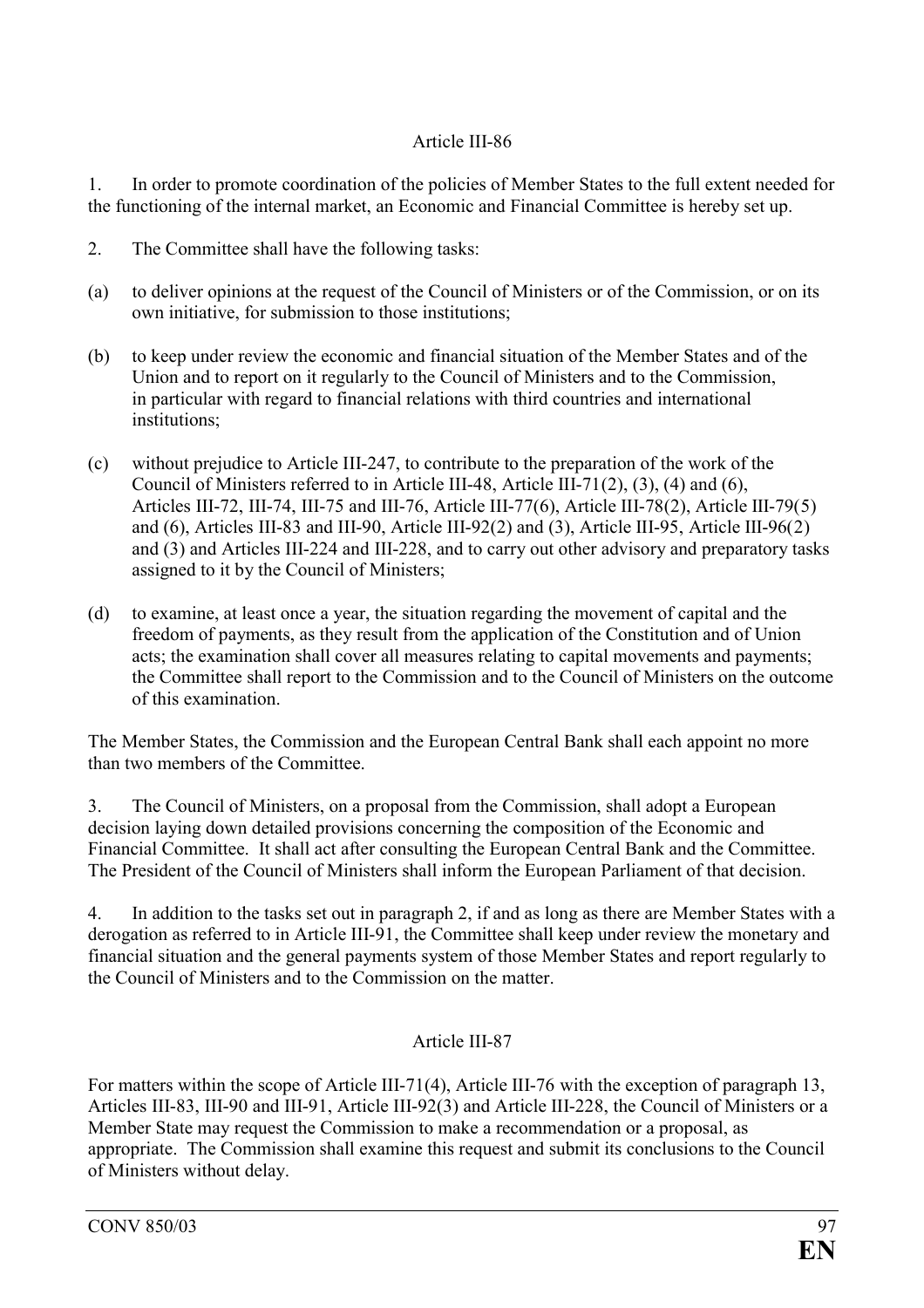### SECTION 3a

#### PROVISIONS SPECIFIC TO MEMBER STATES WHICH ARE PART OF THE EURO AREA

### Article III-88

1. In order to ensure that economic and monetary union works properly, and in accordance with the relevant provisions of the Constitution, measures specific to those Member States which are members of the euro area shall be adopted:

(a) to strengthen the coordination of their budgetary discipline and surveillance of it;

(b) to set out economic policy guidelines for them, while ensuring that they are compatible with those adopted for the whole of the Union and are kept under surveillance.

2. For those measures set out in paragraph 1, only members of the Council of Ministers representing Member States which are part of the euro area shall vote. A qualified majority shall be defined as the majority of the votes of the representatives of the Member States which are part of the euro area, representing at least three fifths of their population. Unanimity of those members of the Council of Ministers shall be required for an act requiring unanimity.

## Article III-89

Arrangements for meetings between ministers of those Member States which are part of the euro area shall be laid down in the Protocol on the Euro Group.

### Article III-90

1. In order to secure the euro's place in the international monetary system, the Council of Ministers, on a proposal from the Commission and after consulting the European Central Bank, shall adopt a European decision establishing common positions on matters of particular interest for economic and monetary union within the competent international financial institutions and conferences.

2. For the measures referred to in paragraph 1, only members of the Council of Ministers representing Member States which are part of the euro area shall vote. A qualified majority shall be defined as the majority of the votes of the representatives of the Member States which are part of the euro area, representing at least three fifths of their population. Unanimity of those members of the Council of Ministers shall be required for an act requiring unanimity.

3. The Council of Ministers, on a proposal from the Commission, may adopt appropriate measures to ensure unified representation within the international financial institutions and conferences. The procedural provisions of paragraphs 1 and 2 shall apply.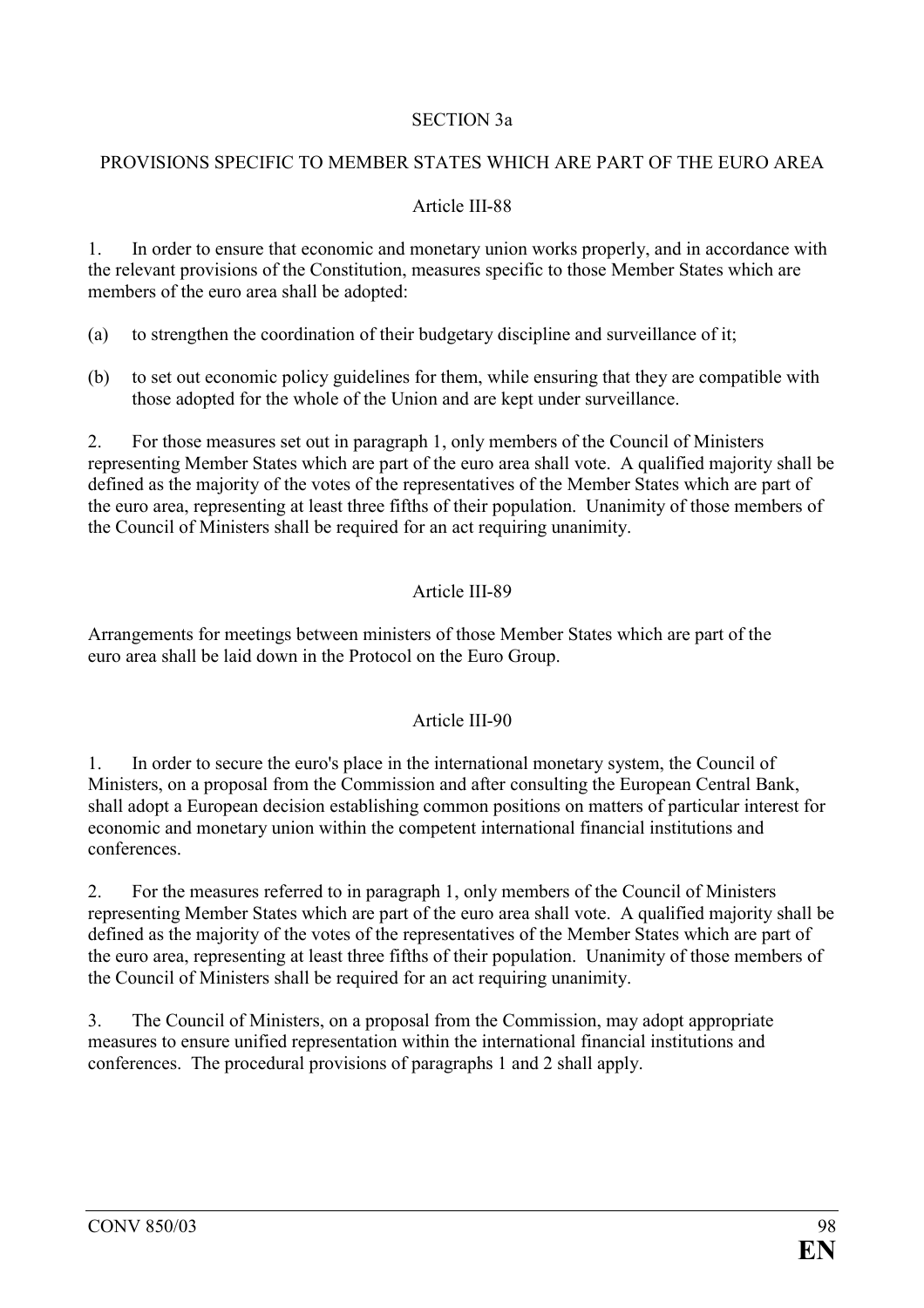### SECTION 4

### TRANSITIONAL PROVISIONS

#### Article III-91

1. Member States which the Council of Ministers has decided do not fulfil the necessary conditions for the adoption of the euro shall hereinafter be referred to as "Member States with a derogation".

2. The following provisions of the Constitution shall not apply to Member States with a derogation:

- (a) adoption of the parts of the broad economic-policy guidelines which concern the euro area generally (Article III-71(2));
- (b) coercive means of remedying excessive deficits (Article III-76(9) and (10));
- (c) the objectives and tasks of the European System of Central Banks (Article III-77(1), (2), (3) and  $(5)$ :
- (d) issue of the euro (Article III-78);
- (e) acts of the European Central Bank (Article III-82);
- (f) measures governing the use of the euro (Article III-83);
- (g) monetary agreements and other measures relating to exchange-rate policy (Article III-228);
- (h) appointment of members of the Executive Board of the European Central Bank (Article III-84(2)(b)).

In the Articles referred to above, "Member States" shall therefore mean Member States without a derogation.

3. Under Chapter IX of the Statute of the European System of Central Banks and the European Central Bank, Member States with a derogation and their national central banks are excluded from rights and obligations within the European System of Central Banks.

4. The voting rights of members of the Council of Ministers representing Member States with a derogation shall be suspended for the adoption by the Council of Ministers of the measures referred to in the Articles listed in paragraph 2. A qualified majority shall be defined as a majority of the votes of the representatives of the Member States without a derogation, representing at least three fifths of their population. Unanimity of those Member States shall be required for any act requiring unanimity.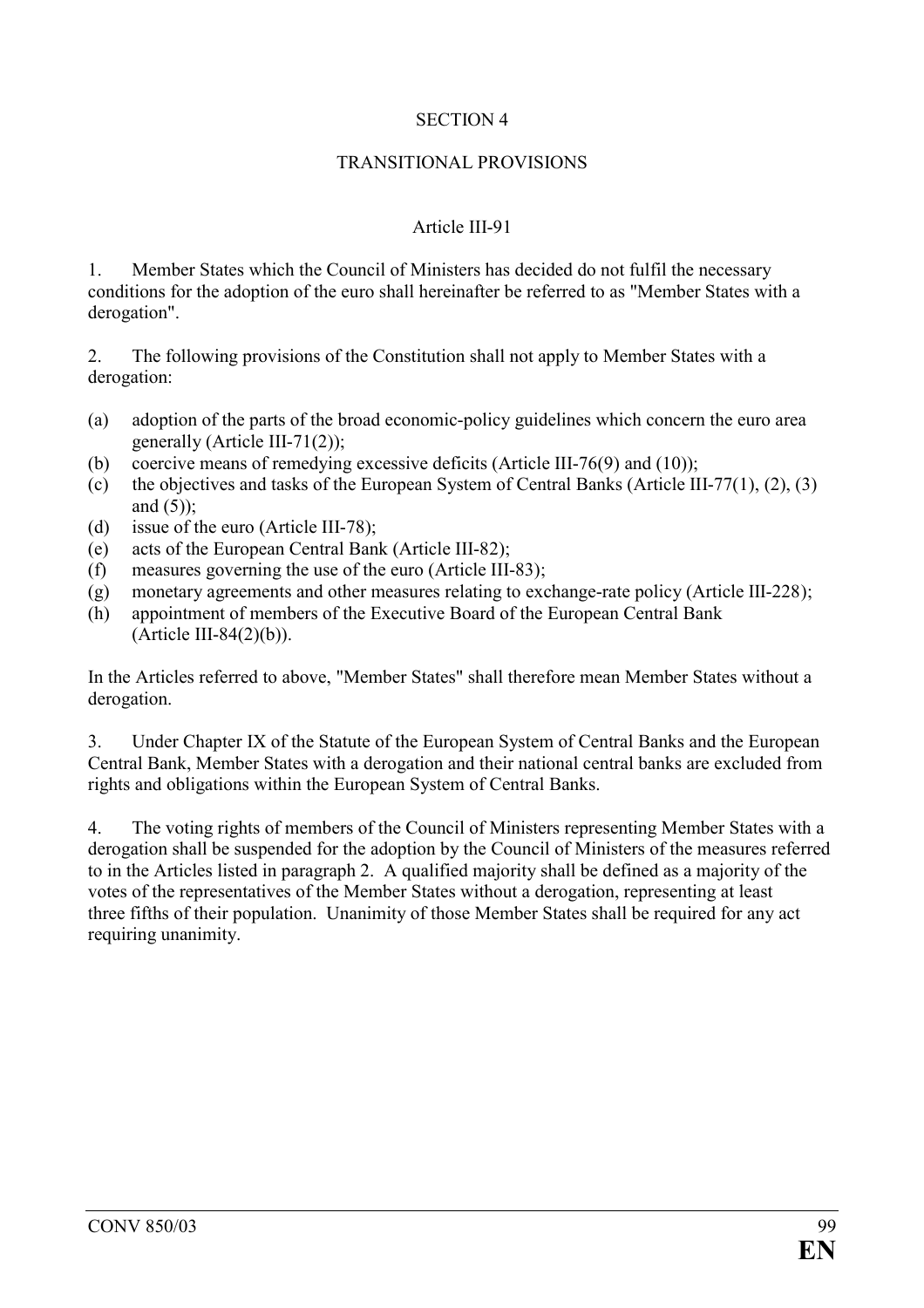1. At least once every two years, or at the request of a Member State with a derogation, the Commission and the European Central Bank shall report to the Council of Ministers on the progress made by the Member States with a derogation in fulfilling their obligations regarding the achievement of economic and monetary union. These reports shall include an examination of the compatibility between each of these Member States' national legislation, including the statutes of its national central bank, and Articles III-80 and III-81 and the Statute of the European System of Central Banks and the European Central Bank. The reports shall also examine whether a high degree of sustainable convergence has been achieved, by analysing how far each of these Member States has fulfilled the following criteria:

- (a) the achievement of a high degree of price stability; this will be apparent from a rate of inflation which is close to that of, at most, the three best performing Member States in terms of price stability;
- (b) the sustainability of the government financial position; this will be apparent from having achieved a government budgetary position without a deficit that is excessive as determined in accordance with Article III-76(6);
- (c) the observance of the normal fluctuation margins provided for by the exchange-rate mechanism for at least two years, without devaluing against the euro;
- (d) the durability of convergence achieved by the Member State with a derogation and of its participation in the exchange-rate mechanism, being reflected in the long-term interest-rate levels.

The four criteria mentioned in this paragraph and the relevant periods over which they are to be respected are developed further in the Protocol on the convergence criteria. The reports of the Commission and the European Central Bank shall also take account of the results of the integration of markets, the situation and development of the balances of payments on current account and an examination of the development of unit labour costs and other price indices.

2. After consulting the European Parliament and after discussion in the European Council, the Council of Ministers, on a proposal from the Commission, shall adopt a European decision establishing which Member States with a derogation fulfil the necessary conditions on the basis of the criteria set out in paragraph 1, and shall abrogate the derogations of the Member States concerned.

3. If it is decided, according to the procedure set out in paragraph 2, to abrogate a derogation, the Council of Ministers shall, on a proposal from the Commission, with the unanimity of the members representing Member States without a derogation and the Member State concerned, adopt the European regulations or decisions irrevocably fixing the rate at which the euro is to be substituted for the currency of the Member State concerned, and laying down the other measures necessary for the introduction of the euro as the single currency in that Member State. The Council of Ministers shall act after consulting the European Central Bank.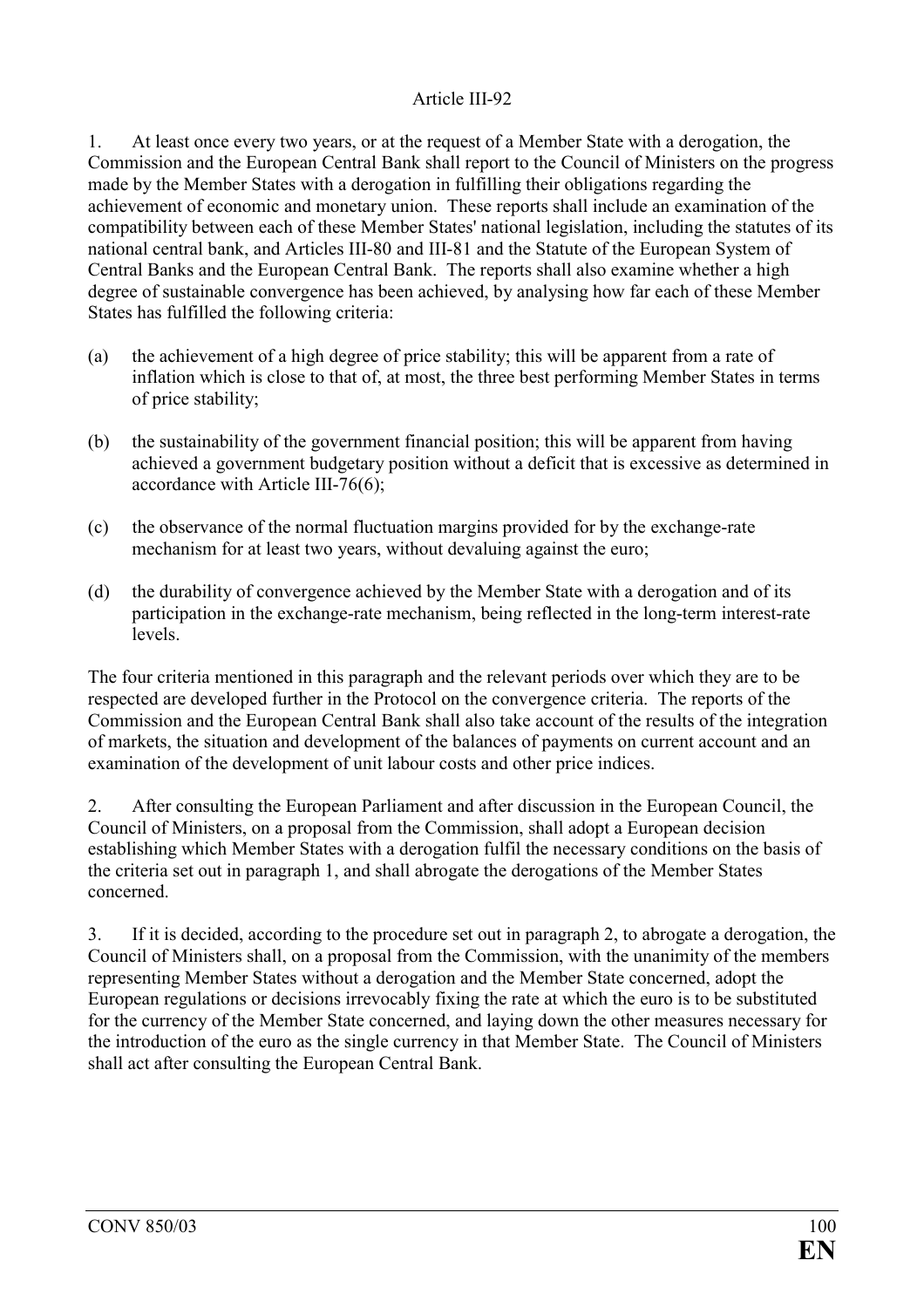1. If and as long as there are Member States with a derogation, and without prejudice to Article III-79(3), the General Council of the European Central Bank referred to in Article 45 of the Statute of the European System of Central Banks and the European Central Bank shall be constituted as a third decision-making body of the European Central Bank.

2. If and as long as there are Member States with a derogation, the European Central Bank shall*,* as regards those Member States:

- (a) strengthen cooperation between the national central banks;
- (b) strengthen the coordination of the monetary policies of the Member States, with the aim of ensuring price stability;
- (c) monitor the functioning of the exchange-rate mechanism;
- (d) hold consultations concerning issues falling within the competence of the national central banks and affecting the stability of financial institutions and markets;
- (e) carry out the former tasks of the European Monetary Cooperation Fund, previously taken over by the European Monetary Institute.

#### Article III-94

Each Member State with a derogation shall treat its exchange-rate policy as a matter of common interest. In so doing, it shall take account of the experience acquired in cooperation within the framework of the exchange-rate mechanism.

### Article III-95

1. Where a Member State with a derogation is in difficulties or is seriously threatened with difficulties as regards its balance of payments either as a result of an overall disequilibrium in its balance of payments, or as a result of the type of currency at its disposal, and where such difficulties are liable in particular to jeopardise the functioning of the internal market or the implementation of the common commercial policy, the Commission shall immediately investigate the position of the State in question and the action which, making use of all the means at its disposal, that State has taken or may take in accordance with the Constitution. The Commission shall state what measures it recommends the Member State concerned to adopt.

If the action taken by a Member State with a derogation and the measures suggested by the Commission do not prove sufficient to overcome the difficulties which have arisen or which threaten, the Commission shall, after consulting the Economic and Financial Committee, recommend to the Council of Ministers the granting of mutual assistance and appropriate methods.

The Commission shall keep the Council of Ministers regularly informed of the situation and of how it evolves.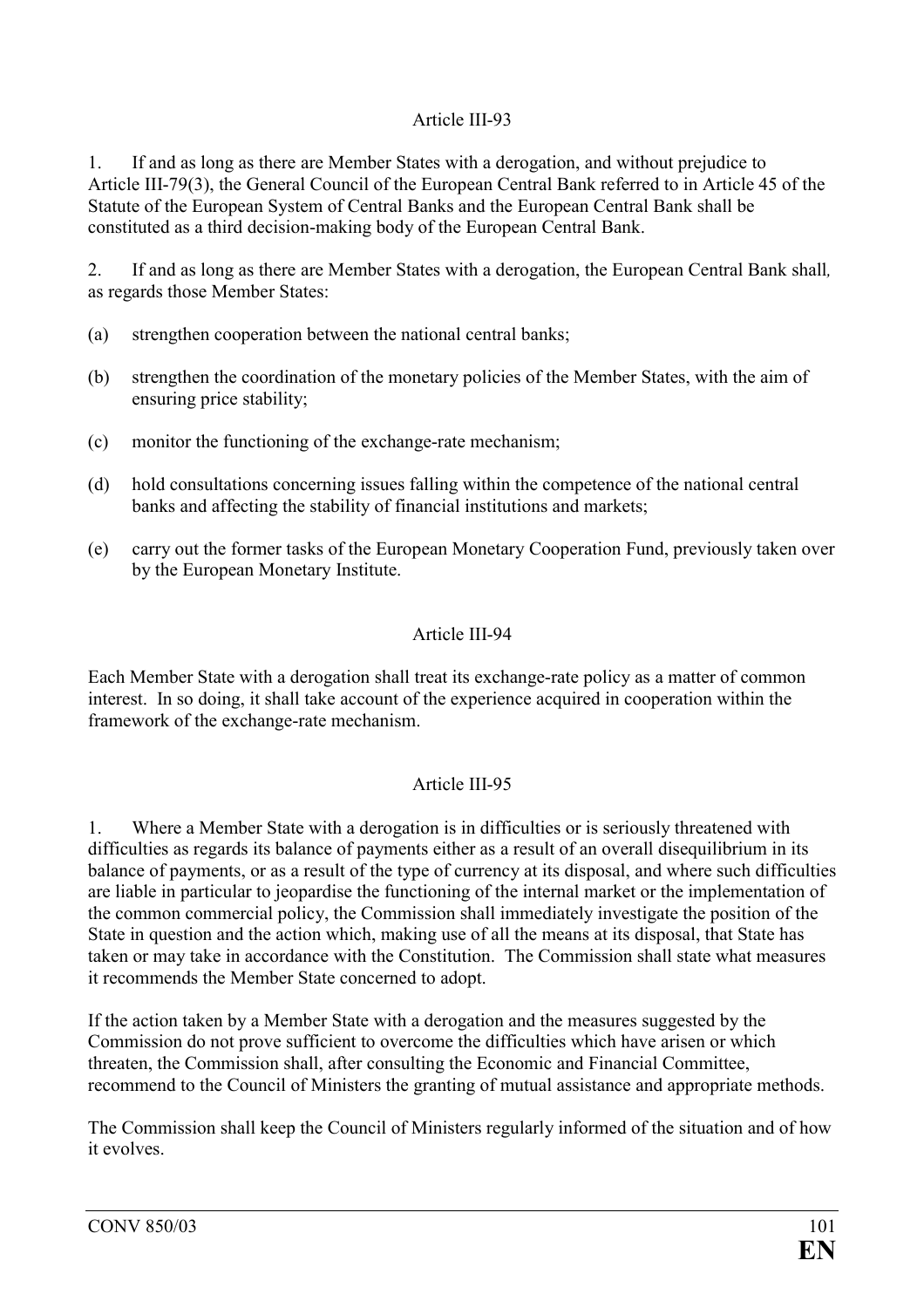2. The Council of Ministers shall grant such mutual assistance; it shall adopt European regulations or decisions laying down the conditions and details of such assistance, which may take such forms as:

- (a) a concerted approach to or within any other international organisations to which Member States with a derogation may have recourse;
- (b) measures needed to avoid deflection of trade where the Member State with a derogation which is in difficulties maintains or reintroduces quantitative restrictions against third countries;
- (c) the granting of limited credits by other Member States, subject to their agreement.

3. If the mutual assistance recommended by the Commission is not granted by the Council of Ministers or if the mutual assistance granted and the measures taken are insufficient, the Commission shall authorise the Member State with a derogation which is in difficulties to take protective measures, the conditions and details of which the Commission shall determine.

Such authorisation may be revoked and such conditions and details may be changed by the Council of Ministers.

# Article III-96

1. Where a sudden crisis in the balance of payments occurs and an act within the meaning of Article III-95(2) is not immediately adopted, a Member State with a derogation may, as a precaution, take the necessary protective measures. Such measures must cause the least possible disturbance in the functioning of the internal market and must not be wider in scope than is strictly necessary to remedy the sudden difficulties which have arisen.

2. The Commission and the other Member States shall be informed of such protective measures not later than when they enter into force. The Commission may recommend to the Council of Ministers the granting of mutual assistance under Article III-95.

3. After the Commission has delivered an opinion and the Economic and Financial Committee has been consulted, the Council of Ministers may adopt a decision stipulating that the Member State concerned shall amend, suspend or abolish the protective measures referred to above.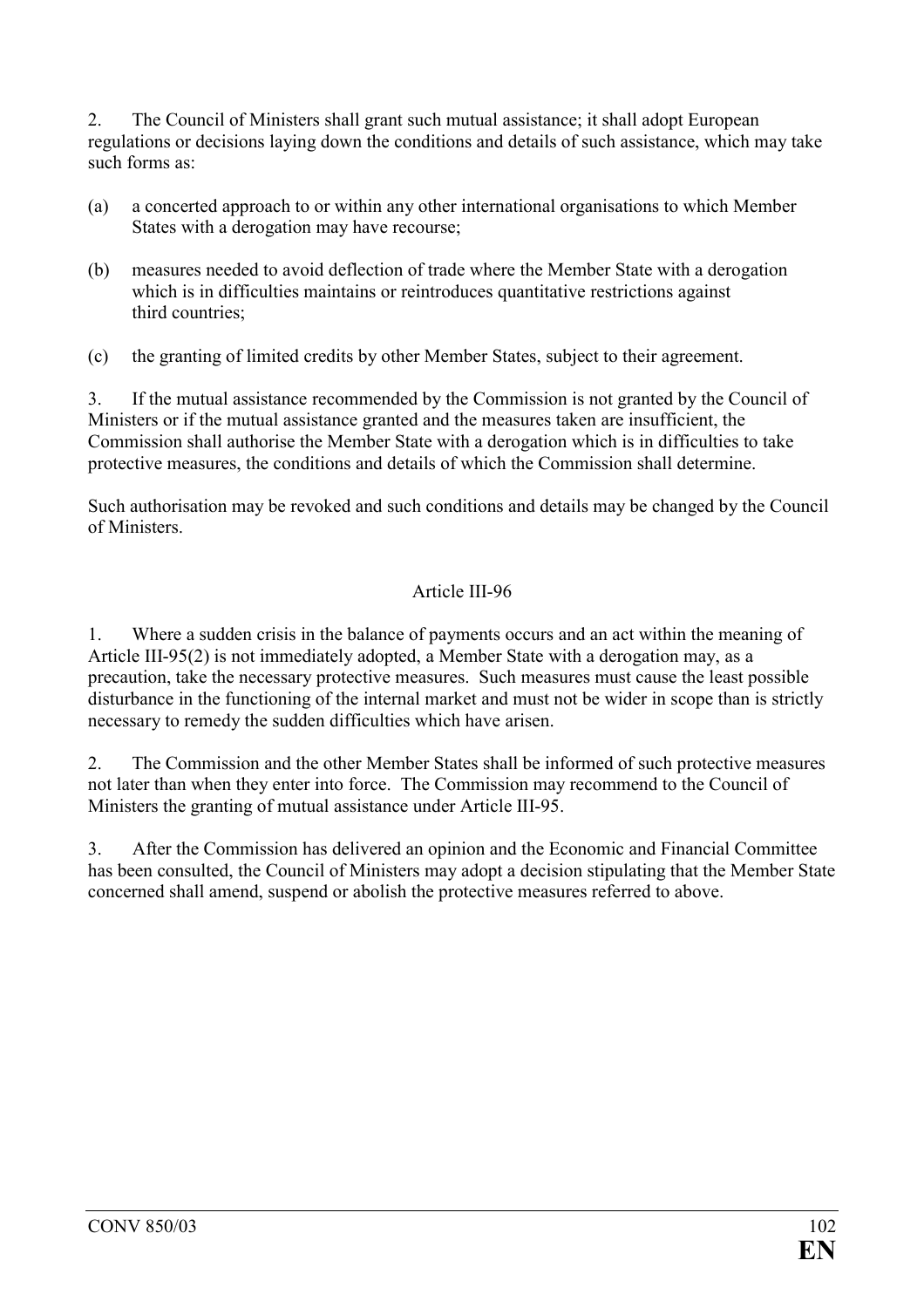## **CHAPTER III**

### **POLICIES IN OTHER SPECIFIC AREAS**

## SECTION 1

### EMPLOYMENT

## Article III-97

The Union and the Member States shall, in accordance with this Section, work towards developing a coordinated strategy for employment and particularly for promoting a skilled, trained and adaptable workforce and labour markets responsive to economic change with a view to achieving the objectives defined in Article I-3.

### Article III-98

1. Member States, through their employment policies, shall contribute to the achievement of the objectives referred to in Article III-97 in a way consistent with the broad guidelines of the economic policies of the Member States and of the Union adopted pursuant to Article III-71(2).

2. Member States, having regard to national practices related to the responsibilities of the social partners, shall regard promoting employment as a matter of common concern and shall coordinate their action in this respect within the Council of Ministers, in accordance with Article III-100.

### Article III-99

1. The Union shall contribute to a high level of employment by encouraging cooperation between Member States and by supporting and, if necessary, complementing their action. In doing so, the competences of the Member States shall be respected.

2. The objective of a high level of employment shall be taken into consideration in the formulation and implementation of Union policies and activities.

### Article III-100

1. The European Council shall each year consider the employment situation in the Union and adopt conclusions thereon, on the basis of a joint annual report by the Council of Ministers and the **Commission**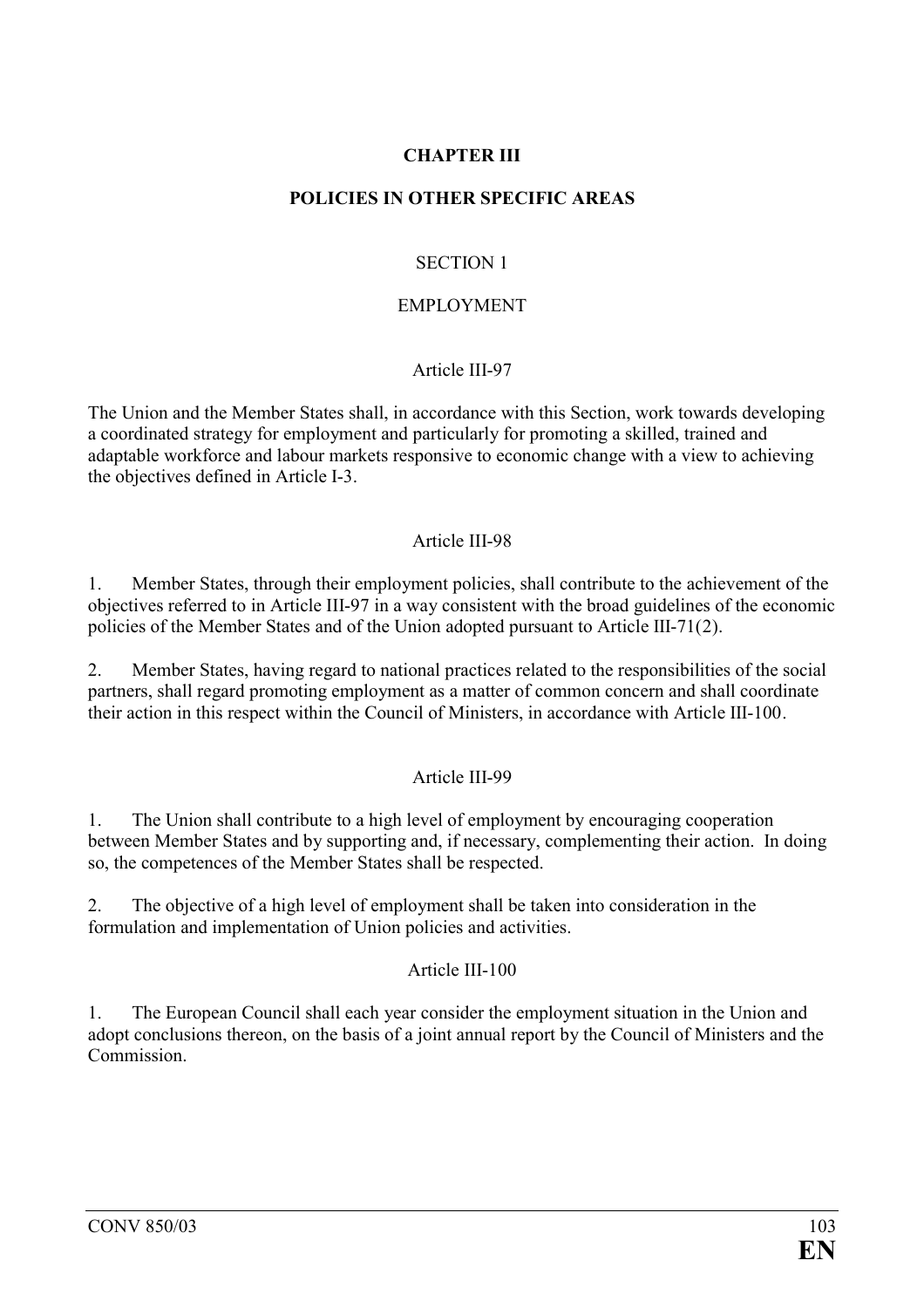2. On the basis of the conclusions of the European Council, the Council of Ministers, on a proposal from the Commission, shall each year adopt guidelines which the Member States shall take into account in their employment policies. It shall act after consulting the European Parliament, the Committee of the Regions, the Economic and Social Committee and the Employment Committee.

These guidelines shall be consistent with the broad guidelines adopted pursuant to Article III-71(2).

3. Each Member State shall provide the Council of Ministers and the Commission with an annual report on the principal steps taken to implement its employment policy in the light of the guidelines for employment as referred to in paragraph 2.

4. The Council of Ministers, on the basis of the reports referred to in paragraph 3 and having received the views of the Employment Committee, shall each year carry out an examination of the implementation of the employment policies of the Member States in the light of the guidelines for employment. The Council of Ministers, on a recommendation from the Commission, may adopt recommendations which it shall address to Member States.

5. On the basis of the results of that examination, the Council of Ministers and the Commission shall make a joint annual report to the European Council on the employment situation in the Union and on the implementation of the guidelines for employment.

# Article III-101

European laws or framework laws may establish incentive measures designed to encourage cooperation between Member States and to support their action in the field of employment through initiatives aimed at developing exchanges of information and best practices, providing comparative analysis and advice as well as promoting innovative approaches and evaluating experiences, in particular by recourse to pilot projects. They shall be adopted after consultation with the Committee of the Regions and the Economic and Social Committee.

Such European laws or framework laws shall not include harmonisation of the laws and regulations of the Member States.

# Article III-102

The Council of Ministers shall, by simple majority, adopt a European decision establishing an Employment Committee with advisory status to promote coordination between Member States on employment and labour market policies. It shall act after consulting the European Parliament.

The tasks of the Committee shall be:

(a) to monitor the employment situation and employment policies in the Member States and the Union;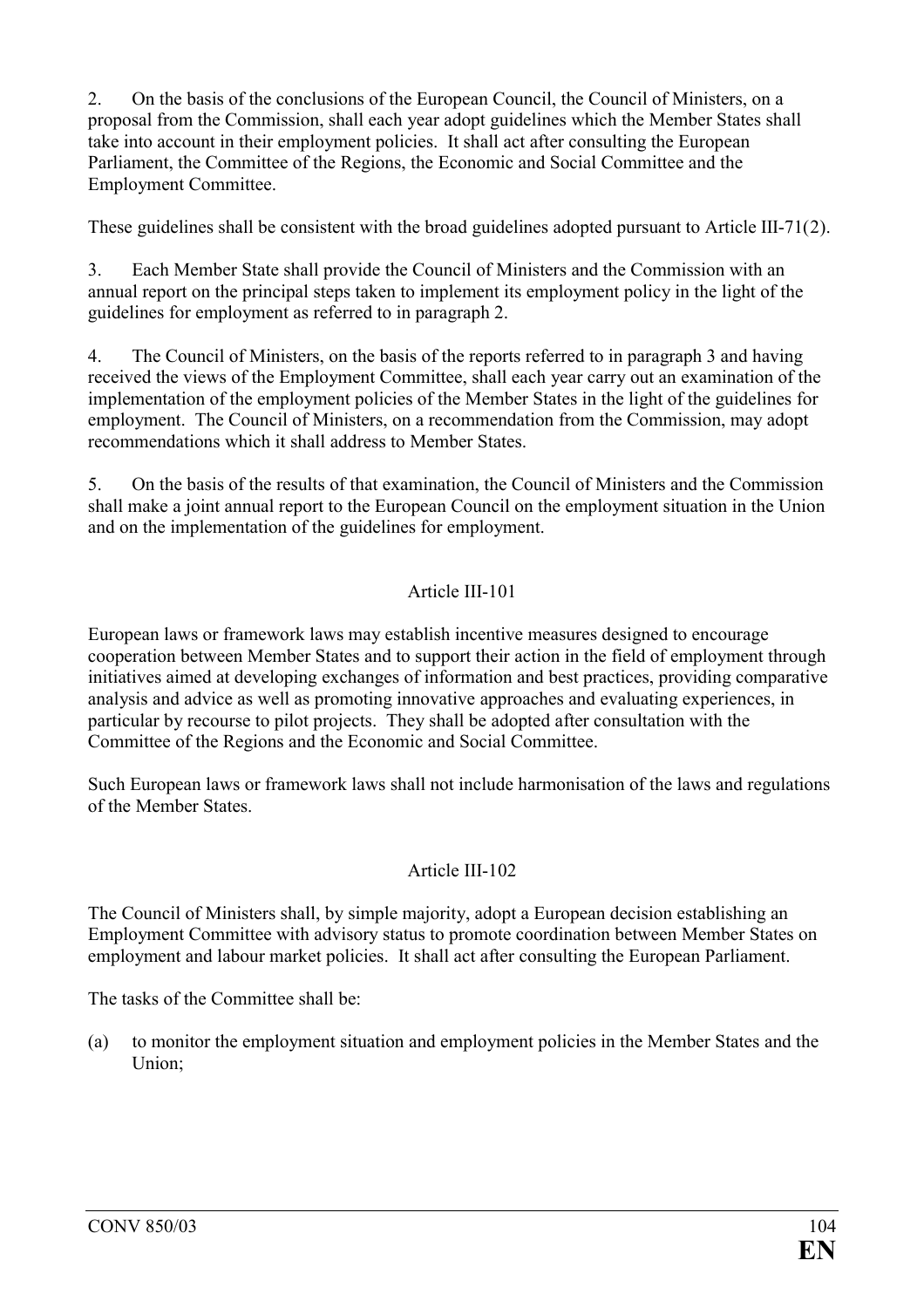(b) without prejudice to Article III-247, to formulate opinions at the request of either the Council of Ministers or the Commission or on its own initiative, and to contribute to the preparation of the Council of Ministers proceedings referred to in Article III-100.

In fulfilling its mandate, the Committee shall consult the social partners.

Each Member State and the Commission shall appoint two members of the Committee.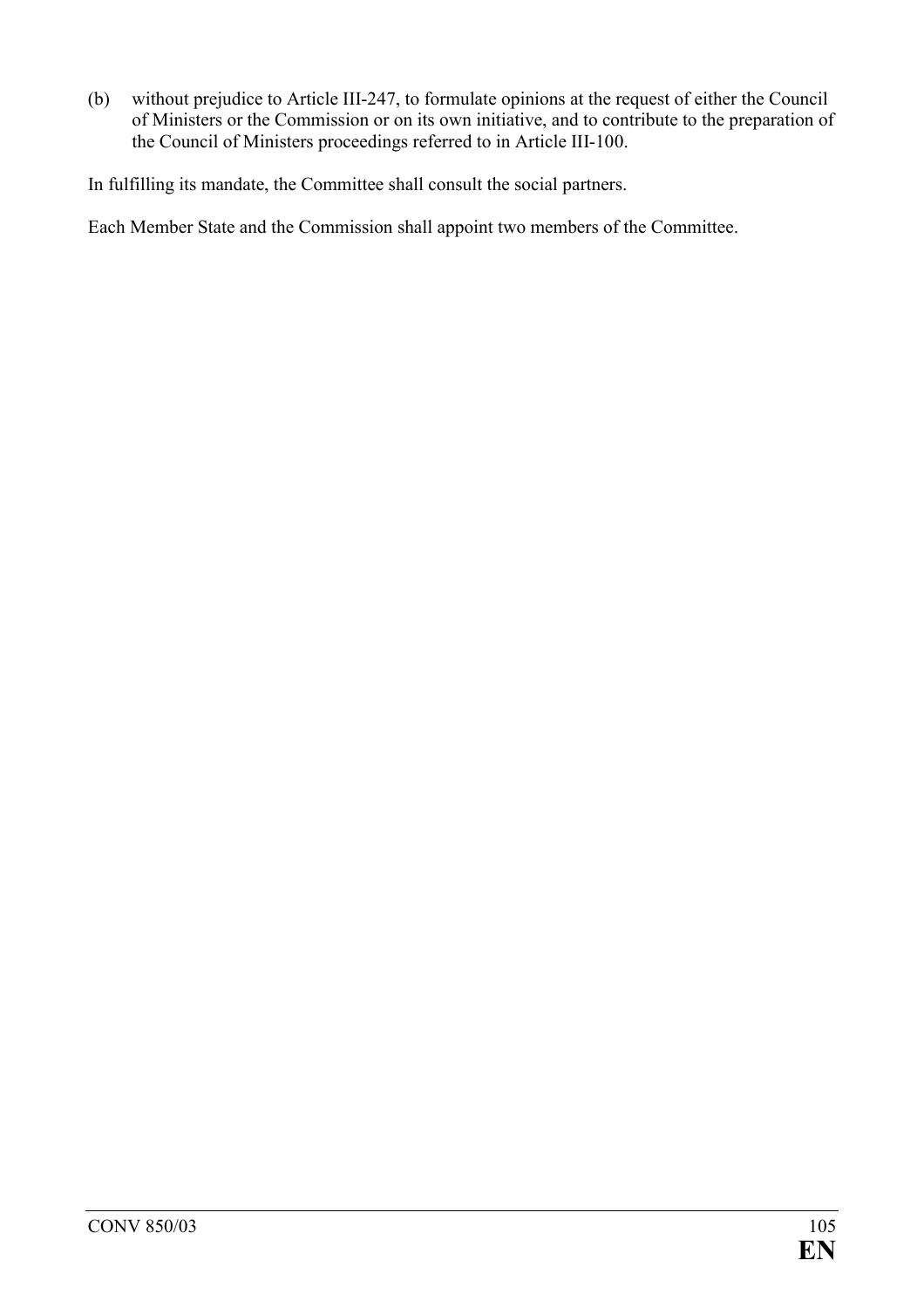# SOCIAL POLICY

## Article III-103

The Union and the Member States, having in mind fundamental social rights such as those set out in the European Social Charter signed at Turin on 18 October 1961 and in the 1989 Community Charter of the Fundamental Social Rights of Workers, shall have as their objectives the promotion of employment, improved living and working conditions, so as to make possible their harmonisation while the improvement is being maintained, proper social protection, dialogue between the social partners, the development of human resources with a view to lasting high employment and the combating of exclusion.

To this end the Union and the Member States shall act taking account of the diverse forms of national practices, in particular in the field of contractual relations, and the need to maintain the competitiveness of the Union economy.

They believe that such a development will ensue not only from the functioning of the internal market, which will favour the harmonisation of social systems, but also from the procedures provided for in the Constitution and from the approximation of provisions laid down by law, regulation or administrative action.

## Article III-104

1. With a view to achieving the objectives of Article III-103, the Union shall support and complement the activities of the Member States in the following fields:

- (a) improvement in particular of the working environment to protect workers' health and safety;
- (b) working conditions;
- (c) social security and social protection of workers;
- (d) protection of workers where their employment contract is terminated;
- (e) the information and consultation of workers;
- (f) representation and collective defence of the interests of workers and employers, including co-determination, subject to paragraph 6;
- (g) conditions of employment for third-country nationals legally residing in Union territory;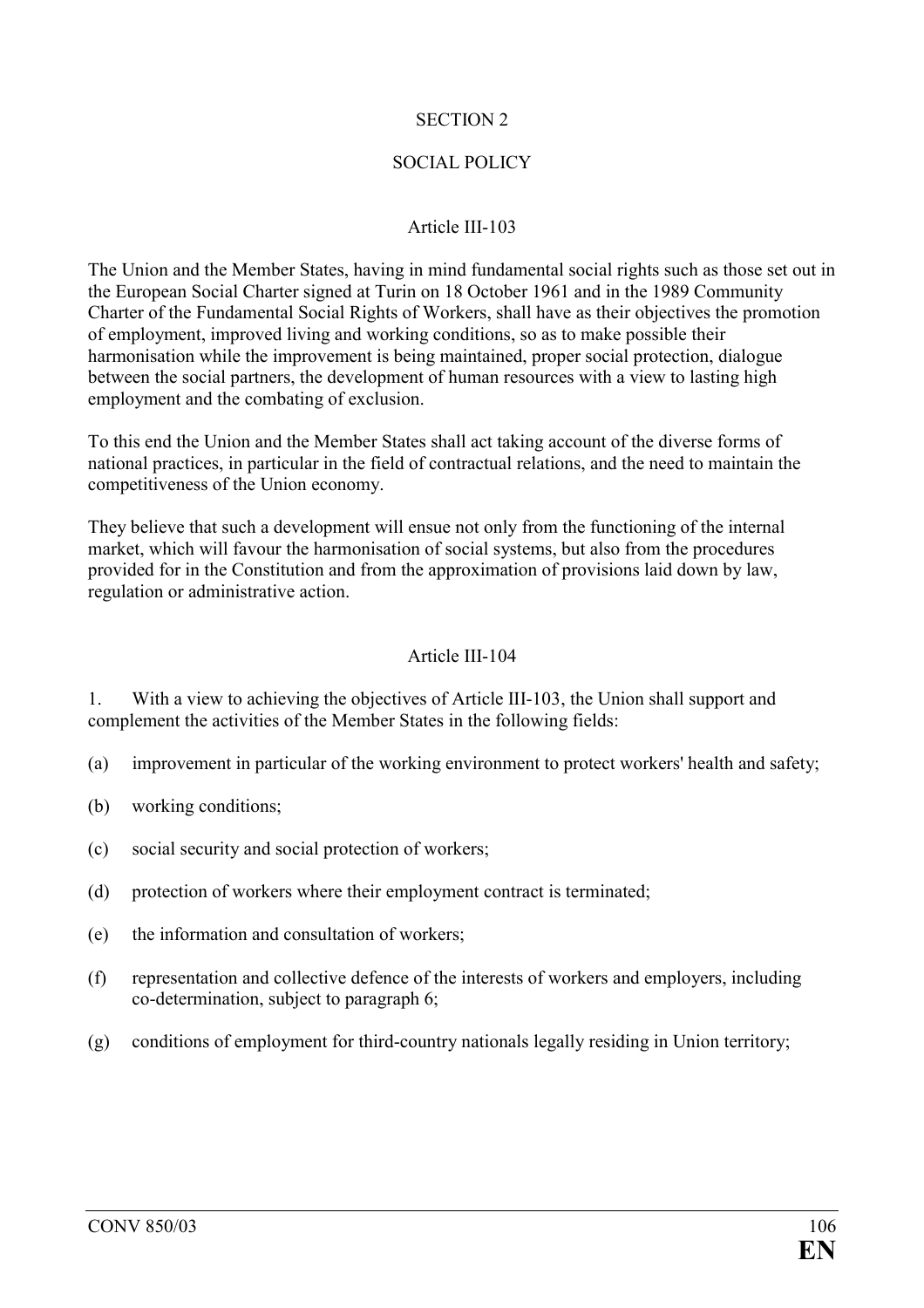- (h) the integration of persons excluded from the labour market, without prejudice to Article III-183;
- (i) equality between men and women with regard to labour market opportunities and treatment at work;
- (j) the combating of social exclusion;
- (k) the modernisation of social protection systems without prejudice to point (c).
- 2. To this end:
- (a) European laws or framework laws may establish measures designed to encourage cooperation between Member States through initiatives aimed at improving knowledge, developing exchanges of information and best practices, promoting innovative approaches and evaluating experiences, excluding any harmonisation of the laws and regulations of the Member States;
- (b) in the fields referred to in paragraph 1(a) to (i), European framework laws may establish minimum requirements for gradual implementation, having regard to the conditions and technical rules obtaining in each of the Member States. Such European framework laws shall avoid imposing administrative, financial and legal constraints in a way which would hold back the creation and development of small and medium-sized undertakings.

In all cases, such European laws or framework laws shall be adopted after consultation of the Committee of the Regions and the Economic and Social Committee.

3. By way of derogation from paragraph 2, in the fields referred to in paragraph 1(c), (d), (f) and (g), European laws or framework laws shall be adopted by the Council of Ministers acting unanimously after consulting the European Parliament, the Committee of the Regions and the Economic and Social Committee.

The Council of Ministers may, on a proposal from the Commission, adopt a European decision making the ordinary legislative procedure applicable to paragraph 1(d), (f) and (g). It shall act unanimously after consulting the European Parliament.

4. A Member State may entrust the social partners, at their joint request, with the implementation of European framework laws adopted pursuant to paragraph 2.

In this case, it shall ensure that, no later than the date on which a European framework law must be transposed, the social partners have introduced the necessary measures by agreement, the Member State concerned being required to take any necessary step enabling it at any time to be in a position to guarantee the results imposed by that framework law.

- 5. The European laws and framework laws adopted pursuant to this Article:
- (a) shall not affect the right of Member States to define the fundamental principles of their social security systems and must not significantly affect the financial equilibrium thereof;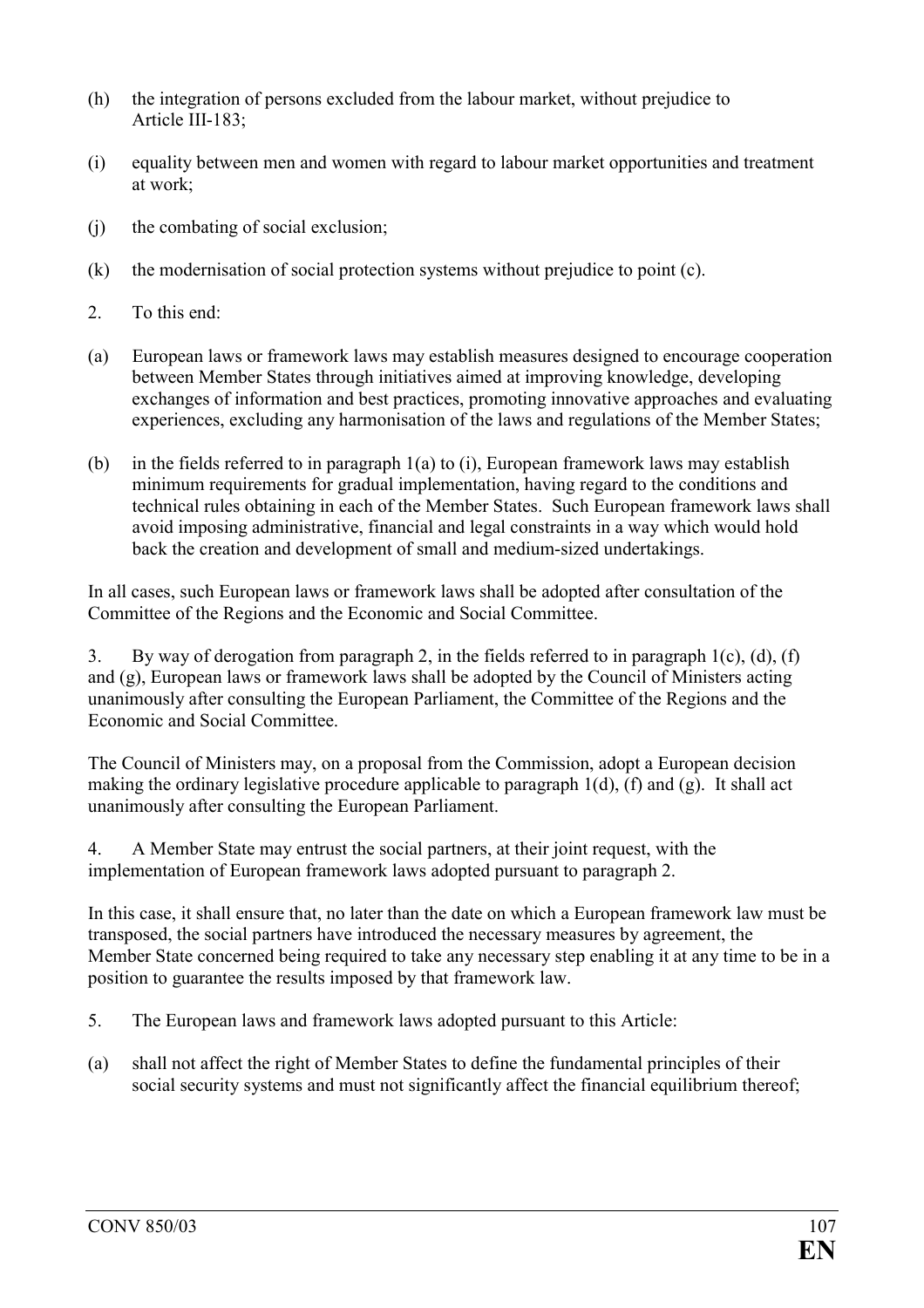(b) shall not prevent any Member State from maintaining or introducing more stringent protective measures compatible with the Constitution.

6. This Article shall not apply to pay, the right of association, the right to strike or the right to impose lock-outs.

# Article III-105

1. The Commission shall have the task of promoting the consultation of the social partners at Union level and shall adopt any relevant measure to facilitate their dialogue by ensuring balanced support for the parties.

2. To this end, before submitting proposals in the social policy field, the Commission shall consult the social partners on the possible direction of Union action.

3. If, after such consultation, the Commission considers Union action desirable, it shall consult the social partners on the content of the envisaged proposal. The social partners shall forward to the Commission an opinion or, where appropriate, a recommendation.

4. On the occasion of such consultation, the social partners may inform the Commission of their wish to initiate the process provided for in Article III-106. The duration of the procedure shall not exceed nine months, unless the social partners concerned and the Commission decide jointly to extend it.

## Article III-106

1. Should the social partners so desire, the dialogue between them at Union level may lead to contractual relations, including agreements.

2. Agreements concluded at Union level shall be implemented either in accordance with the procedures and practices specific to the social partners and the Member States or, in matters covered by Article III-104, at the joint request of the signatory parties, by European regulations or decisions adopted by the Council of Ministers on a proposal from the Commission. The European Parliament shall be informed.

Where the agreement in question contains one or more provisions relating to one of the areas for which unanimity is required by virtue of Article III-104(3), the Council of Ministers shall act unanimously.

## Article III-107

With a view to achieving the objectives of Article III-103 and without prejudice to the other provisions of the Constitution, the Commission shall encourage cooperation between the Member States and facilitate the coordination of their action in all social policy fields under this Section, particularly in matters relating to: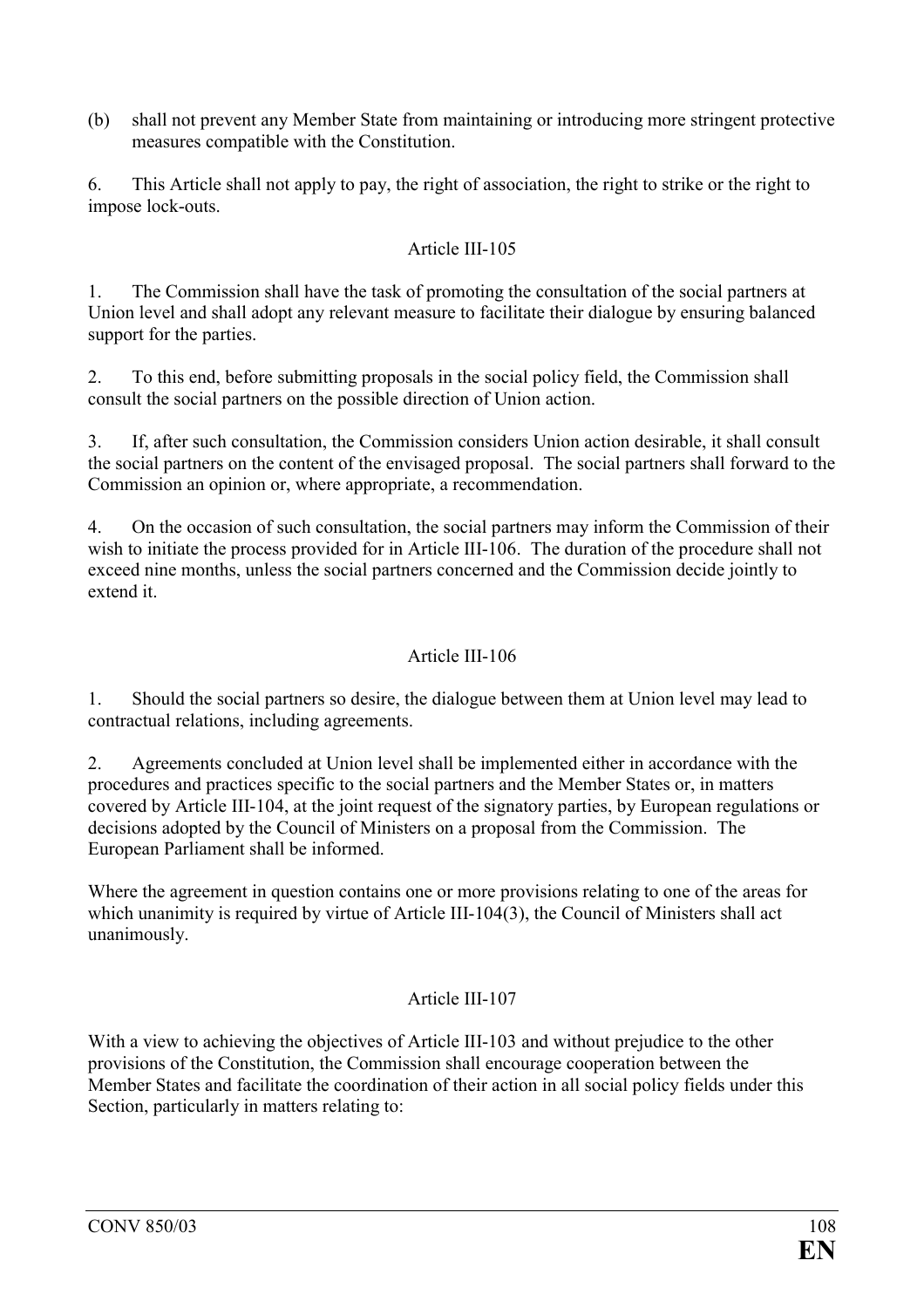- (a) employment;
- (b) labour law and working conditions;
- (c) basic and advanced vocational training;
- (d) social security;
- (e) prevention of occupational accidents and diseases;
- (f) occupational hygiene;
- (g) the right of association and collective bargaining between employers and workers.

To this end, the Commission shall act in close contact with Member States by making studies, delivering opinions and arranging consultations both on problems arising at national level and on those of concern to international organisations, in particular initiatives aiming at the establishment of guidelines and indicators, the organisation of exchange of best practice, and the preparation of the necessary elements for periodic monitoring and evaluation. The European Parliament shall be kept fully informed.

Before delivering the opinions provided for in this Article, the Commission shall consult the Economic and Social Committee.

#### Article III-108

1. Each Member State shall ensure that the principle of equal pay for male and female workers for equal work or work of equal value is applied.

2. For the purpose of this Article, "pay" means the ordinary basic or minimum wage or salary and any other consideration, whether in cash or in kind, which the worker receives directly or indirectly, in respect of his employment, from his employer.

Equal pay without discrimination based on sex means:

- (a) that pay for the same work at piece rates shall be calculated on the basis of the same unit of measurement;
- (b) that pay for work at time rates shall be the same for the same job.

3. European laws or framework laws shall establish measures to ensure the application of the principle of equal opportunities and equal treatment of men and women in matters of employment and occupation, including the principle of equal pay for equal work or work of equal value. They shall be adopted after consultation of the Economic and Social Committee.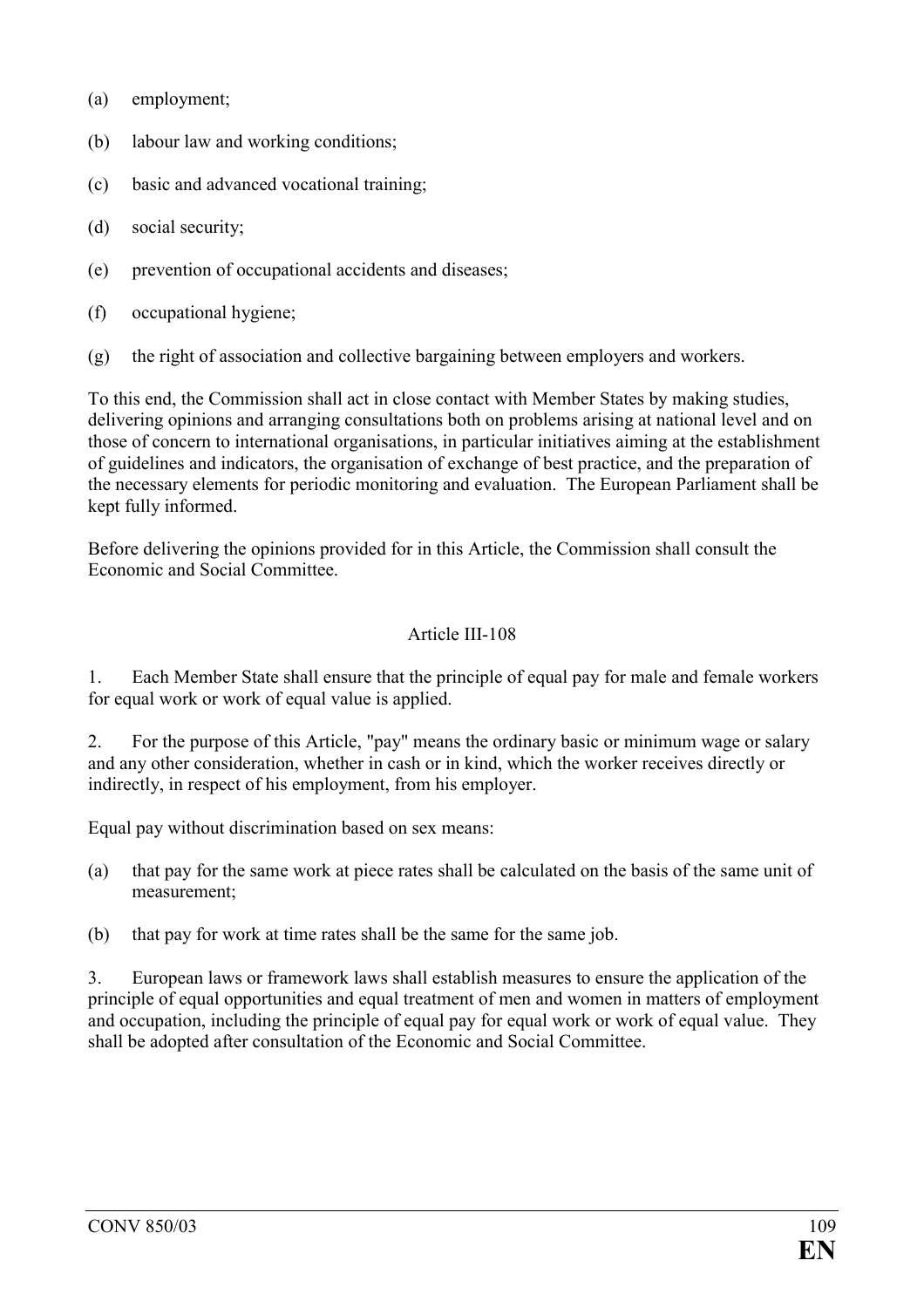4. With a view to ensuring full equality in practice between men and women in working life, the principle of equal treatment shall not prevent any Member State from maintaining or adopting measures providing for specific advantages in order to make it easier for the under-represented sex to pursue a vocational activity or to prevent or compensate for disadvantages in professional careers.

## Article III-109

Member States shall endeavour to maintain the existing equivalence between paid holiday schemes.

#### Article III-110

The Commission shall draw up a report each year on progress in achieving the objectives of Article III-103, including the demographic situation in the Union. It shall forward the report to the European Parliament, the Council of Ministers and the Economic and Social Committee.

### Article III-111

The Council of Ministers shall, by a simple majority, adopt a European decision establishing a Social Protection Committee with advisory status to promote cooperation on social protection policies between Member States and with the Commission. The Council of Ministers shall act after consulting the European Parliament.

The tasks of the Committee shall be:

- (a) to monitor the social situation and the development of social protection policies in the Member States and the Union;
- (b) to promote exchanges of information, experience and good practice between Member States and with the Commission;
- (c) without prejudice to Article III-247, to prepare reports, formulate opinions or undertake other work within its fields of competence, at the request of either the Council of Ministers or the Commission or on its own initiative.

In fulfilling its mandate, the Committee shall establish appropriate contacts with the social partners.

Each Member State and the Commission shall appoint two members of the Committee.

#### Article III-112

The Commission shall include a separate chapter on social developments within the Union in its annual report to the European Parliament.

The European Parliament may invite the Commission to draw up reports on any particular problems concerning social conditions.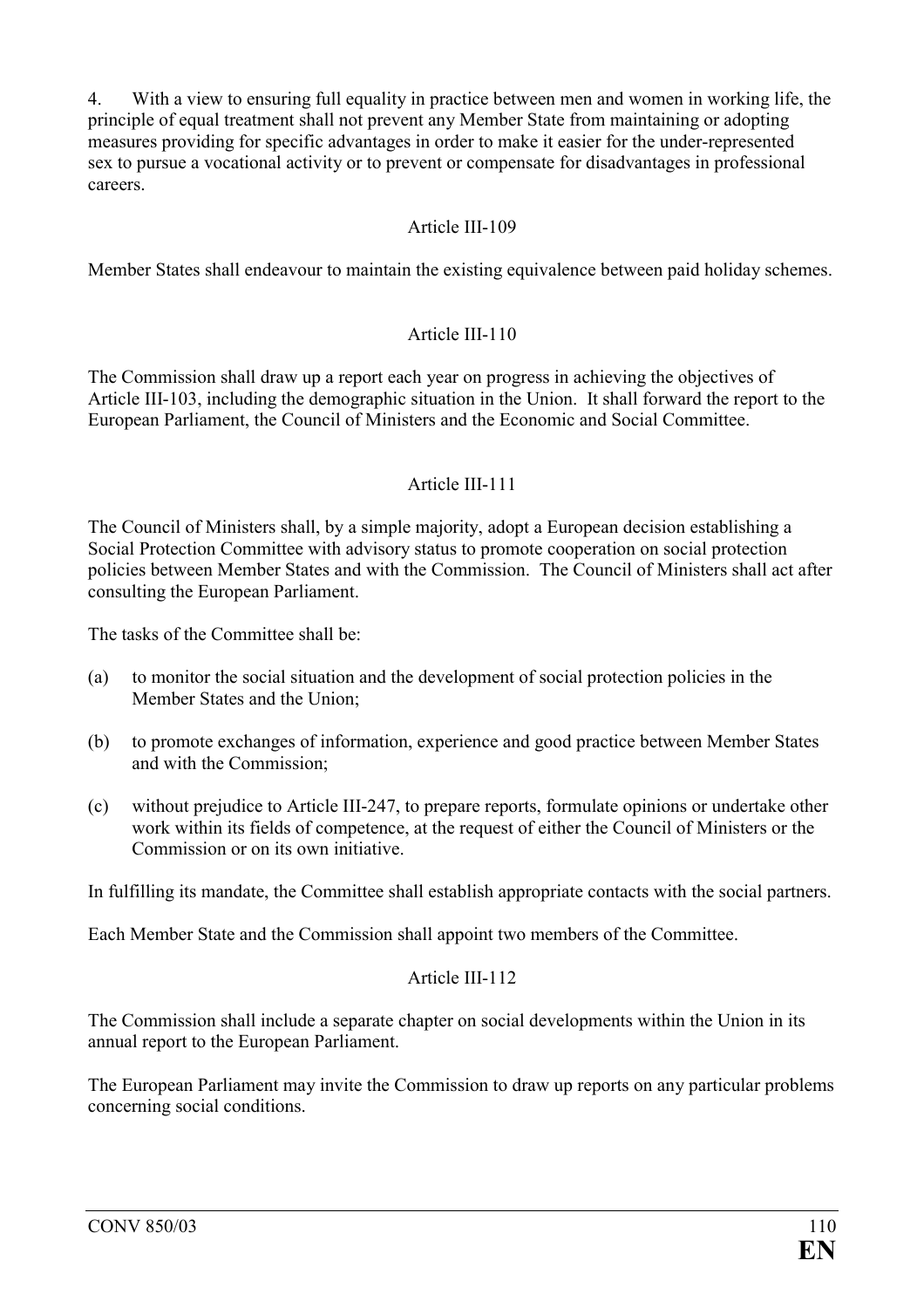Subsection 1

## The European Social Fund

# Article III-113

In order to improve employment opportunities for workers in the internal market and to contribute thereby to raising the standard of living, a European Social Fund is hereby established; it shall aim to render the employment of workers easier and to increase their geographical and occupational mobility within the Union, and to facilitate their adaptation to industrial changes and to changes in production systems, in particular through vocational training and retraining.

## Article III-114

The Commission shall administer the Fund.

It shall be assisted in this task by a Committee presided over by a Member of the Commission and composed of representatives of Member States, trade unions and employers' organisations.

# Article III-115

Implementing measures relating to the European Social Fund shall be enacted in European laws. Such laws shall be adopted after consultation of the Committee of the Regions and the Economic and Social Committee.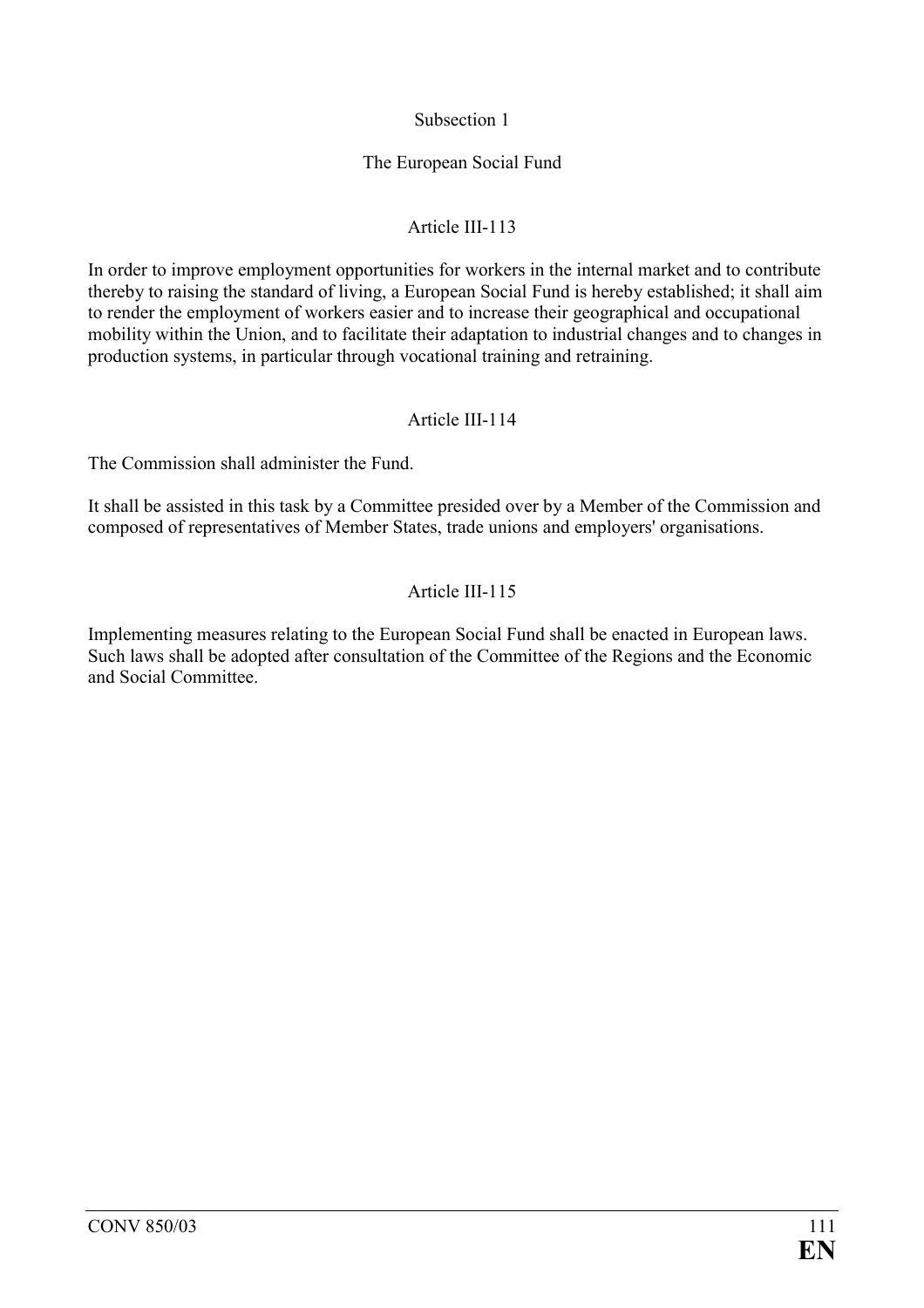#### ECONOMIC, SOCIAL AND TERRITORIAL COHESION

### Article III-116

In order to promote its overall harmonious development, the Union shall develop and pursue its action leading to the strengthening of its economic, social and territorial cohesion.

In particular, the Union shall aim at reducing disparities between the levels of development of the various regions and the backwardness of the least favoured regions or islands, including rural areas.

#### Article III-117

Member States shall conduct their economic policies and shall coordinate them in such a way as, in addition, to attain the objectives set out in Article III-116. The formulation and implementation of the Union's policies and action and the implementation of the internal market shall take into account those objectives and shall contribute to their achievement. The Union shall also support the achievement of these objectives by the action it takes through the Structural Funds (European Agricultural Guidance and Guarantee Fund, Guidance Section; European Social Fund; European Regional Development Fund), the European Investment Bank and the other existing financial instruments.

The Commission shall submit a report to the European Parliament, the Council of Ministers, the Committee of the Regions and the Economic and Social Committee every three years on the progress made towards achieving economic, social and territorial cohesion and on the manner in which the various means provided for in this Article have contributed to it. This report shall, if necessary, be accompanied by appropriate proposals.

European laws or framework laws may establish any specific measure outside the Funds, without prejudice to measures adopted within the framework of the Union's other policies. They shall be adopted after consultation of the Committee of the Regions and the Economic and Social Committee.

#### Article III-118

The European Regional Development Fund is intended to help to redress the main regional imbalances in the Union through participation in the development and structural adjustment of regions whose development is lagging behind and in the conversion of declining industrial regions.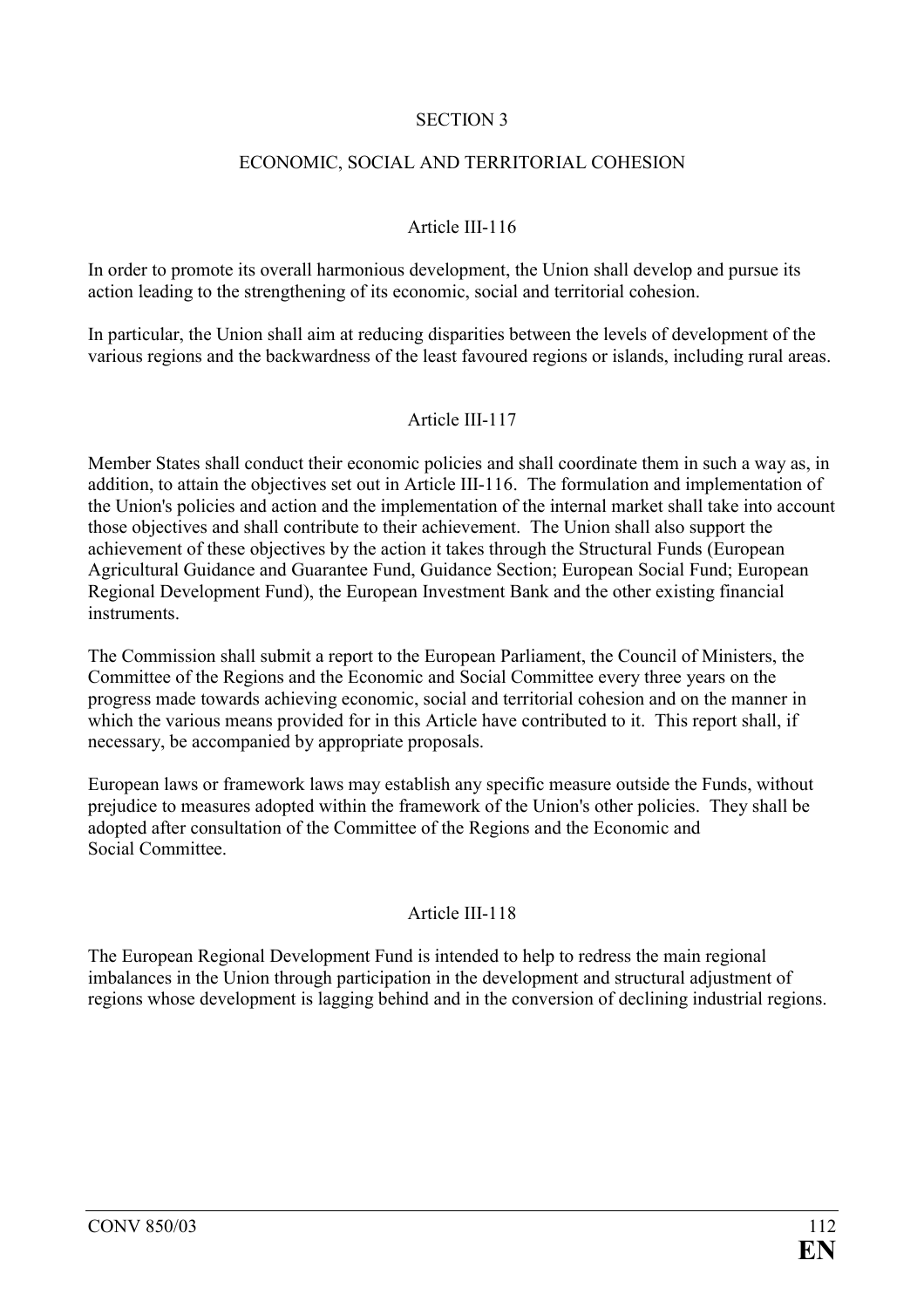Without prejudice to Article III-120, European laws shall define the tasks, priority objectives and the organisation of the Structural Funds – which may involve grouping the Funds –, the general rules applicable to them and the provisions necessary to ensure their effectiveness and the coordination of the Funds with one another and with the other existing financial instruments.

A Cohesion Fund set up by a European law shall provide a financial contribution to projects in the fields of environment and trans-European networks in the area of transport infrastructure.

In all cases, such European laws shall be adopted after consultation of the Committee of the Regions and the Economic and Social Committee. The Council of Ministers shall act unanimously until 1 January 2007.

## Article III-120

Implementing measures relating to the European Regional Development Fund shall be enacted in European laws. Such laws shall be adopted after consultation of the Committee of the Regions and the Economic and Social Committee.

With regard to the European Agricultural Guidance and Guarantee Fund, Guidance Section, and the European Social Fund, Articles III-127 and III-115 respectively shall apply.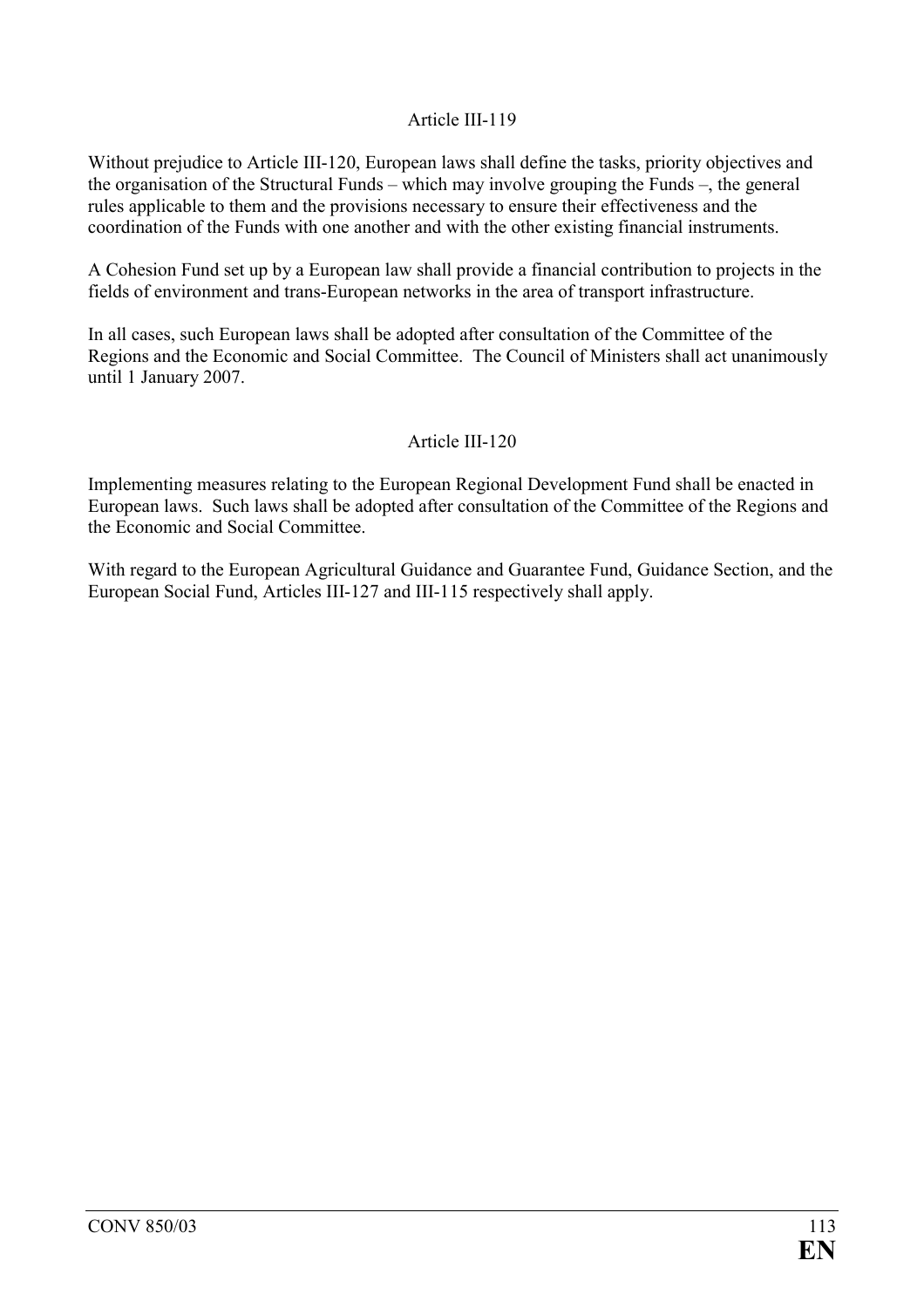### AGRICULTURE AND FISHERIES

### Article III-121

The Union shall define and implement a common agriculture and fisheries policy.

"Agricultural products" means the products of the soil, of stockfarming and of fisheries and products of first-stage processing directly related to these products. References to the common agricultural policy or to agriculture, and the use of the term "agricultural", shall be understood as also referring to fisheries, having regard to the specific characteristics of this sector.

## Article III-122

1. The internal market shall extend to agriculture and trade in agricultural products.

2. Save as otherwise provided in Articles III-123 to III-128, the rules laid down for the establishment of the internal market shall apply to agricultural products.

3. The products listed in Annex I **\*** shall be subject to Articles III-123 to III-128.

4. The operation and development of the internal market for agricultural products must be accompanied by the establishment of a common agricultural policy.

#### Article III-123

1. The objectives of the common agricultural policy shall be:

- (a) to increase agricultural productivity by promoting technical progress and by ensuring the rational development of agricultural production and the optimum utilisation of the factors of production, in particular labour;
- (b) thus to ensure a fair standard of living for the agricultural community, in particular by increasing the individual earnings of persons engaged in agriculture;
- (c) to stabilise markets;
- (d) to assure the availability of supplies;
- (e) to ensure that supplies reach consumers at reasonable prices.

2. In working out the common agricultural policy and the special methods for its application, account shall be taken of:

(a) the particular nature of agricultural activity, which results from the social structure of agriculture and from structural and natural disparities between the various agricultural regions;

 $\overline{a}$ **\***

This Annex, which corresponds to Annex I to the TEC, is to be drawn up.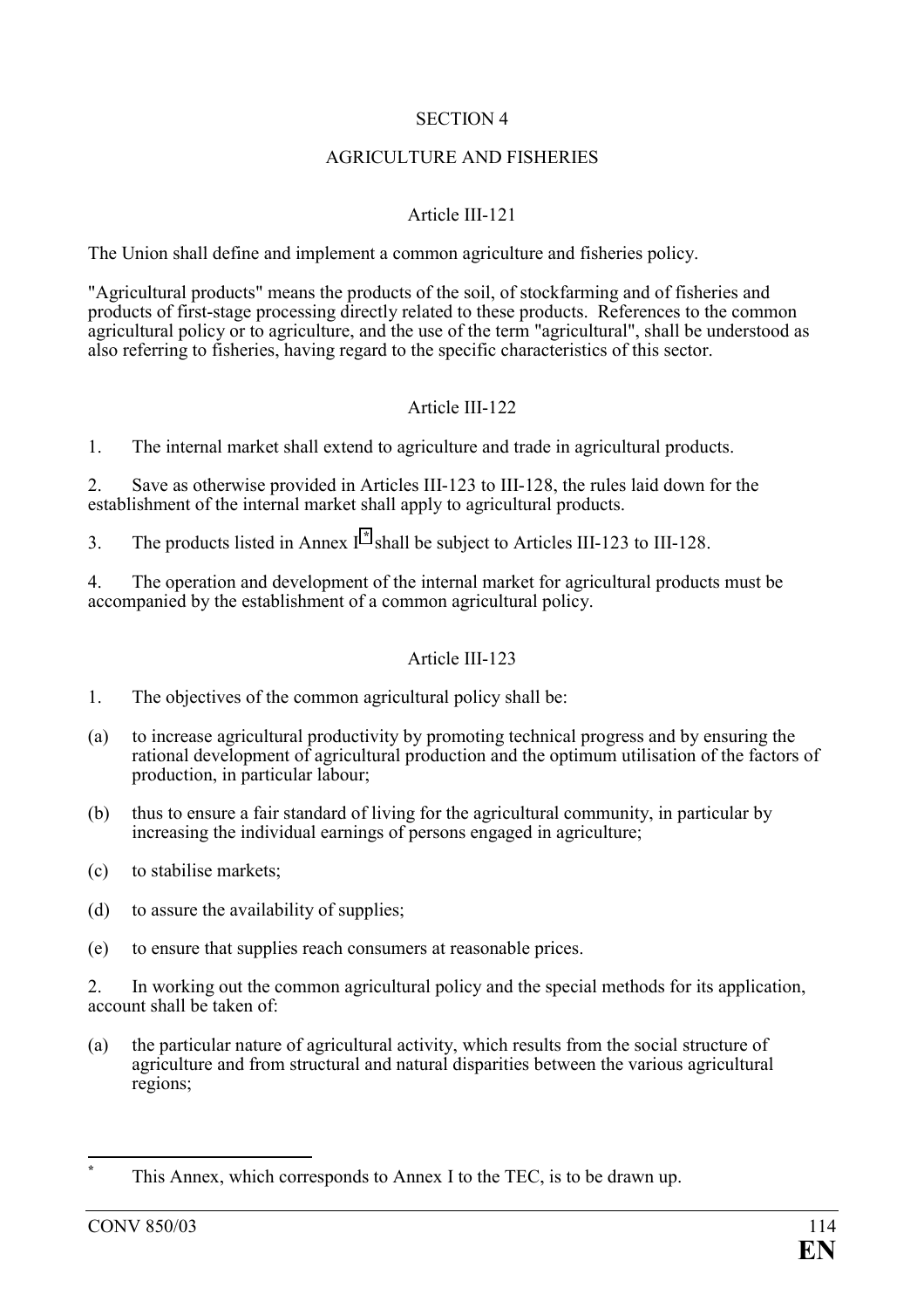- (b) the need to effect the appropriate adjustments by degrees;
- (c) the fact that in the Member States agriculture constitutes a sector closely linked with the economy as a whole.

1. In order to attain the objectives set out in Article III-123, a common organisation of agricultural markets shall be established.

This organisation shall take one of the following forms, depending on the product concerned:

(a) common rules on competition;

(b) compulsory coordination of the various national market organisations;

(c) a European market organisation.

2. The common organisation established in accordance with paragraph 1 may include all measures required to attain the objectives set out in Article III-123, in particular regulation of prices, aids for the production and marketing of the various products, storage and carryover arrangements and common machinery for stabilising imports or exports.

The common organisation shall be limited to pursuit of the objectives set out in Article III-123 and shall exclude any discrimination between producers or consumers within the Union.

Any common price policy shall be based on common criteria and uniform methods of calculation.

3. In order to enable the common organisation referred to in paragraph 1 to attain its objectives, one or more agricultural guidance and guarantee funds may be set up.

## Article III-125

To enable the objectives set out in Article III-123 to be attained, provision may be made within the framework of the common agricultural policy for measures such as:

- (a) an effective coordination of efforts in the spheres of vocational training, of research and of the dissemination of agricultural knowledge; this may include joint financing of projects or institutions;
- (b) joint measures to promote consumption of certain products.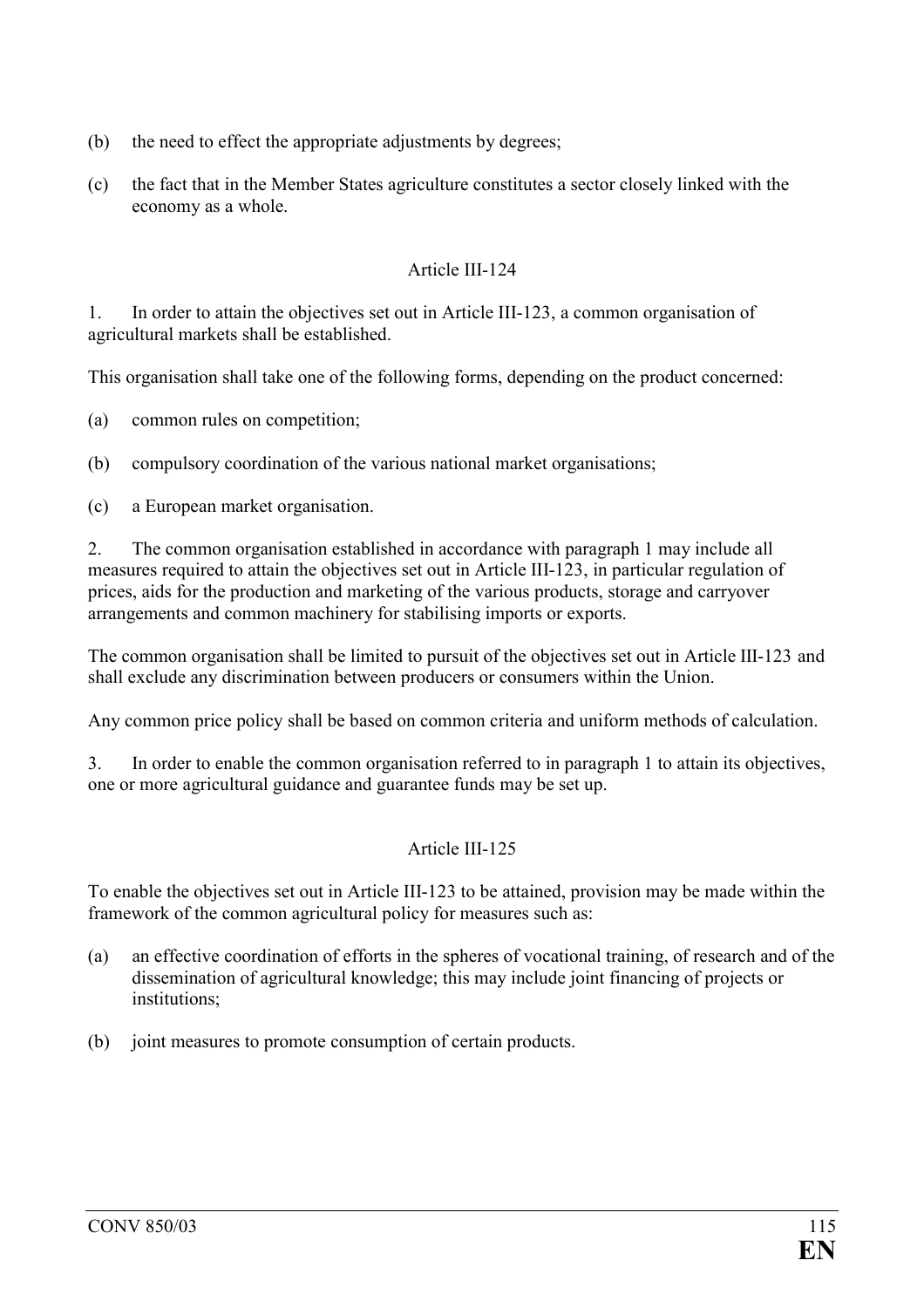1. The Section relating to rules on competition shall apply to production of and trade in agricultural products only to the extent determined by European laws or framework laws in accordance with Article III-127(2), having regard to the objectives set out in Article III-123.

2. The Council of Ministers, on a proposal from the Commission, may adopt a European regulation or decision authorising the granting of aid:

(a) for the protection of enterprises handicapped by structural or natural conditions;

(b) within the framework of economic development programmes.

### Article III-127

1. The Commission shall submit proposals for working out and implementing the common agricultural policy, including the replacement of the national organisations by one of the forms of common organisation provided for in Article III-124(1), and for implementing the measures referred to in this Section.

These proposals shall take account of the interdependence of the agricultural matters mentioned in this Section.

2. European laws or framework laws shall establish the common organisation of the market provided for in Article III-124(1) and the other provisions necessary for the achievement of the objectives of the common agricultural policy and the common fisheries policy. They shall be adopted after consultation of the Economic and Social Committee.

3. The Council of Ministers, on a proposal from the Commission, shall adopt the European regulations or decisions on fixing prices, levies, aid and quantitative limitations and on the fixing and allocation of fishing opportunities.

4. In accordance with paragraph 2, the national market organisations may be replaced by the common organisation provided for in Article III-124(1) if:

- (a) the common organisation offers Member States which are opposed to this measure and which have an organisation of their own for the production in question equivalent safeguards for the employment and standard of living of the producers concerned, account being taken of the adjustments that will be possible and the specialisation that will be needed with the passage of time;
- (b) such an organisation ensures conditions for trade within the Union similar to those existing in a national market.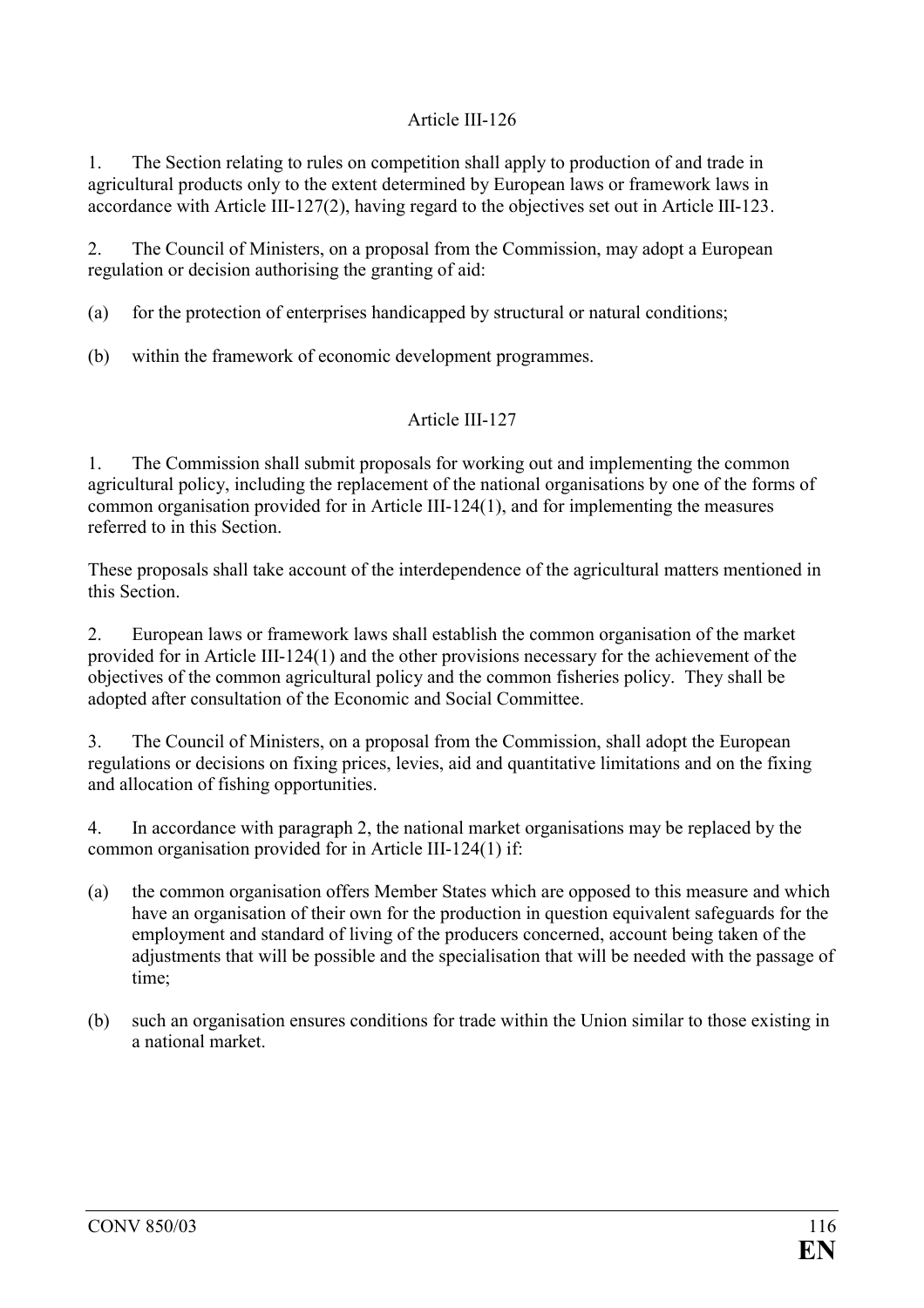5. If a common organisation for certain raw materials is established before a common organisation exists for the corresponding processed products, such raw materials as are used for processed products intended for export to third countries may be imported from outside the Union.

## Article III-128

Where in a Member State a product is subject to a national market organisation or to internal rules having equivalent effect which affect the competitive position of similar production in another Member State, a countervailing charge shall be applied by Member States to imports of this product coming from the Member State where such organisation or rules exist, unless that State applies a countervailing charge on export.

The Commission shall adopt European regulations or decisions fixing the amount of these charges at the level required to redress the balance; it may also authorise other measures, the conditions and details of which it shall determine.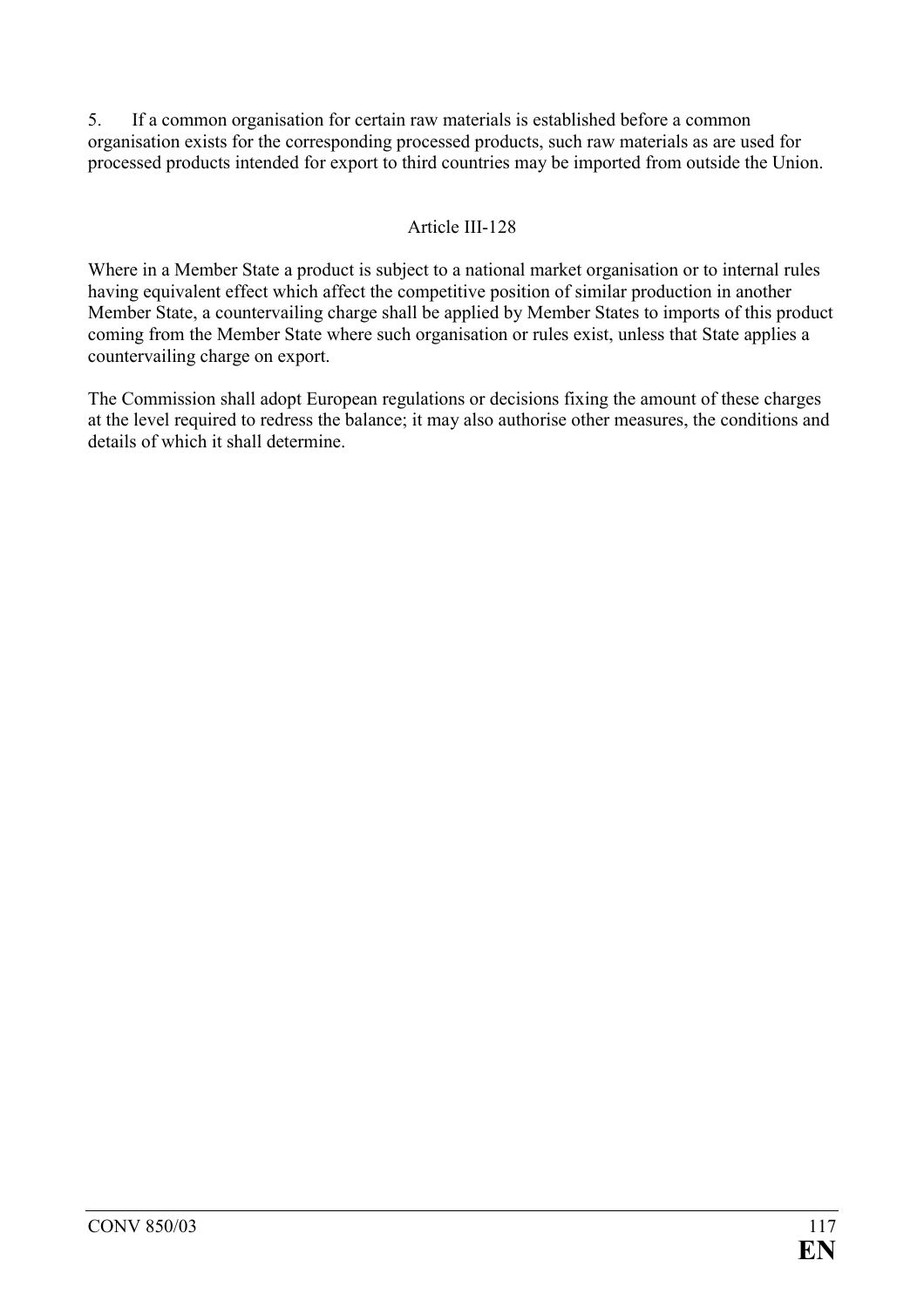## ENVIRONMENT

# Article III-129

- 1. Union policy on the environment shall contribute to pursuit of the following objectives:
- (a) preserving, protecting and improving the quality of the environment;
- (b) protecting human health;
- (c) prudent and rational utilisation of natural resources;
- (d) promoting measures at international level to deal with regional or worldwide environmental problems.

2. Union policy on the environment shall aim at a high level of protection taking into account the diversity of situations in the various regions of the Union. It shall be based on the precautionary principle and on the principles that preventive action should be taken, that environmental damage should as a priority be rectified at source and that the polluter should pay.

In this context, harmonisation measures answering environmental protection requirements shall include, where appropriate, a safeguard clause allowing Member States to take provisional steps, for non-economic environmental reasons, subject to a procedure of inspection by the Union.

- 3. In preparing its policy on the environment, the Union shall take account of:
- (a) available scientific and technical data;
- (b) environmental conditions in the various regions of the Union;
- (c) the potential benefits and costs of action or lack of action;
- (d) the economic and social development of the Union as a whole and the balanced development of its regions.

4. Within their respective spheres of competence, the Union and the Member States shall cooperate with third countries and with the competent international organisations. The arrangements for the Union's cooperation may be the subject of agreements between the Union and the third parties concerned, which shall be negotiated and concluded in accordance with Article III-272.

The previous subparagraph shall be without prejudice to Member States' competence to negotiate in international bodies and to conclude international agreements.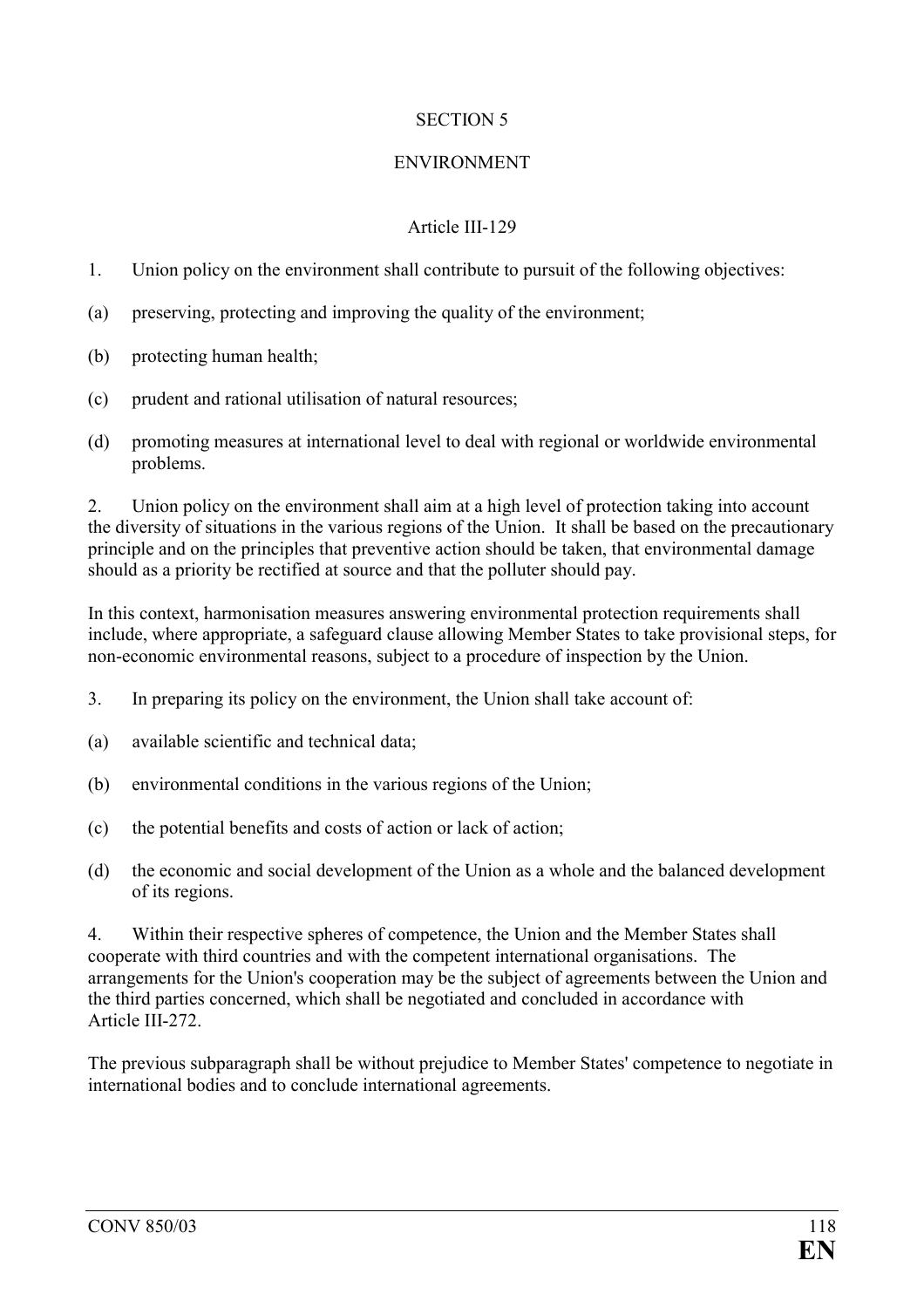1. European laws or framework laws shall establish what action is to be taken in order to achieve the objectives referred to in Article III-129. They shall be adopted after consultation of the Committee of the Regions and the Economic and Social Committee.

2. By way of derogation from paragraph 1 and without prejudice to Article III-65, the Council of Ministers shall unanimously adopt European laws or framework laws establishing:

- (a) measures primarily of a fiscal nature;
- (b) measures affecting:
	- (i) town and country planning;
	- (ii) quantitative management of water resources or affecting, directly or indirectly, the availability of those resources;
	- (iii) land use, with the exception of waste management;
- (c) measures significantly affecting a Member State's choice between different energy sources and the general structure of its energy supply.

The Council of Ministers may unanimously adopt a European decision making the ordinary legislative procedure applicable to the matters referred to in the first subparagraph of this paragraph.

In all cases, the Council of Ministers shall act after consulting the European Parliament, the Committee of the Regions and the Economic and Social Committee.

3. General action programmes which set out priority objectives to be attained shall be enacted by European laws. Such laws shall be adopted after consultation of the Committee of the Regions and the Economic and Social Committee.

The measures necessary for the implementation of these programmes shall be adopted under the terms of paragraph 1 or paragraph 2, according to the case.

4. Without prejudice to certain measures adopted by the Union, the Member States shall finance and implement the environment policy.

5. Without prejudice to the principle that the polluter should pay, if a measure based on paragraph 1 involves costs deemed disproportionate for the public authorities of a Member State, such measure shall provide in appropriate form for:

- (a) temporary derogations, and/or
- (b) financial support from the Cohesion Fund.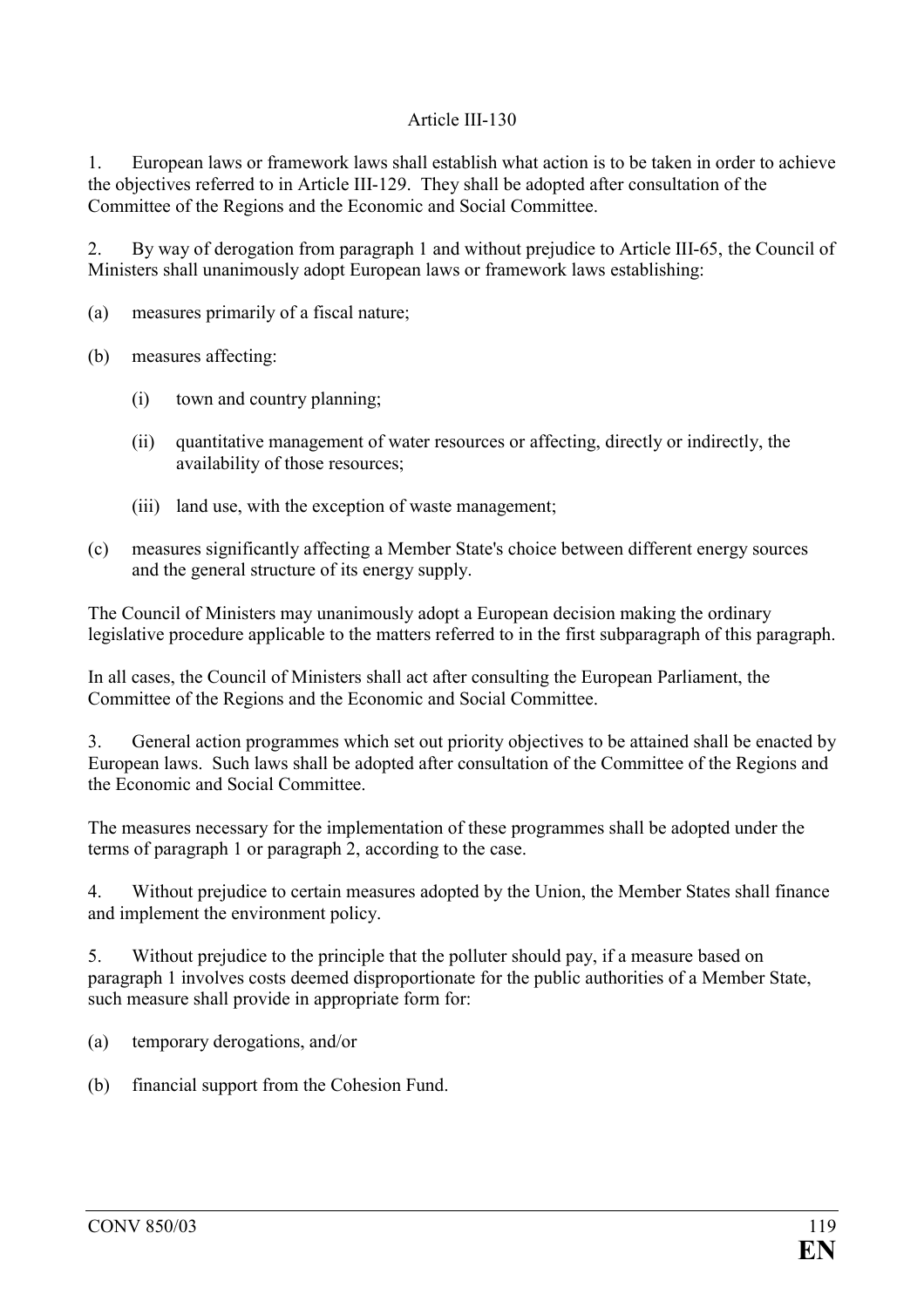The protective provisions adopted pursuant to Article III-130 shall not prevent any Member State from maintaining or introducing more stringent protective provisions. Such provisions must be compatible with the Constitution. They shall be notified to the Commission.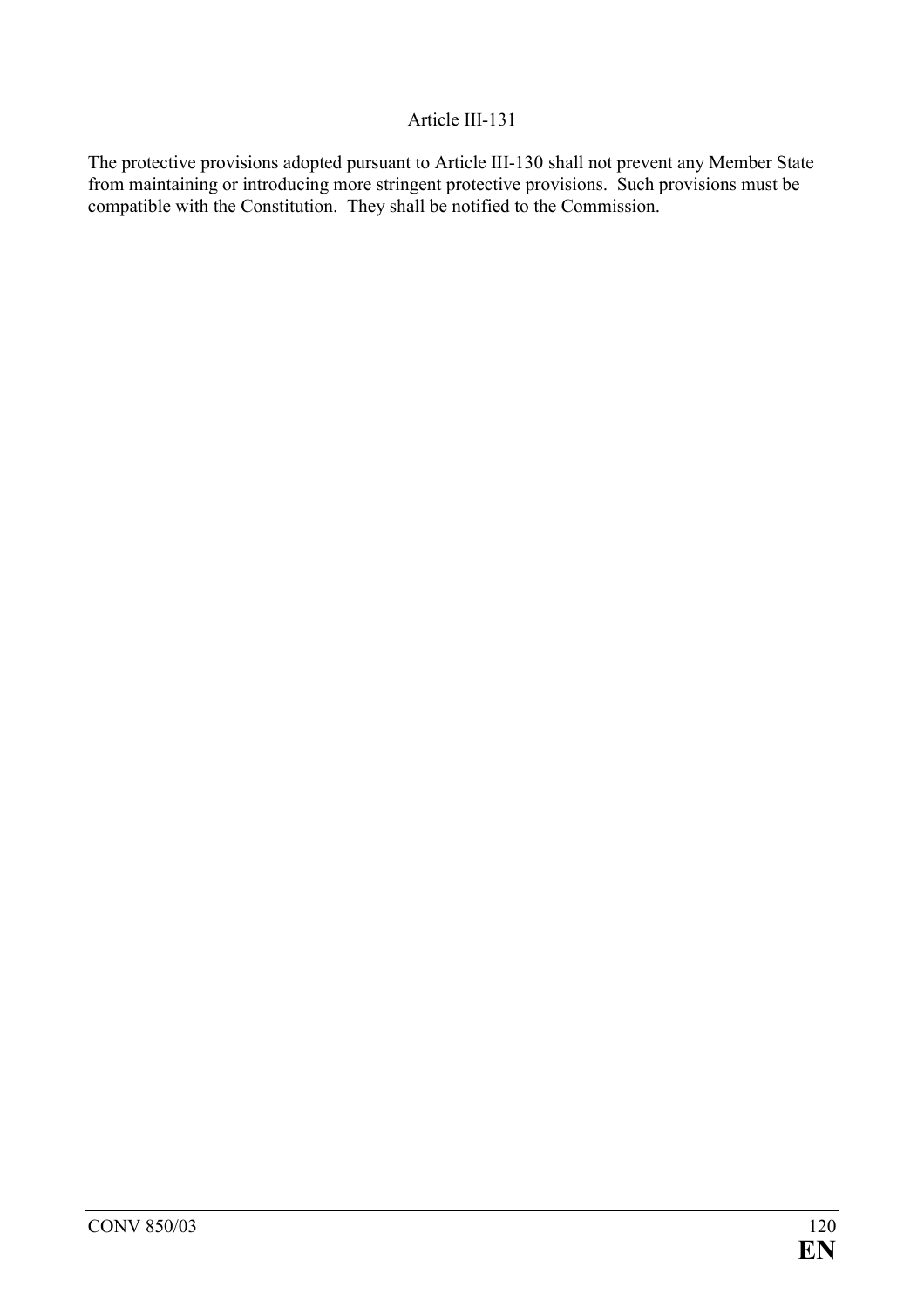## CONSUMER PROTECTION

# Article III-132

1. In order to promote the interests of consumers and to ensure a high level of consumer protection, the Union shall contribute to protecting the health, safety and economic interests of consumers, as well as to promoting their right to information, education and to organise themselves in order to safeguard their interests.

2. The Union shall contribute to the attainment of the objectives referred to in paragraph 1 through:

- (a) measures adopted pursuant to Article III-65 in the context of the completion of the internal market;
- (b) measures which support, supplement and monitor the policy pursued by the Member States.

3. The measures referred to in paragraph 2(b) shall be enacted by European laws or framework laws. Such laws shall be adopted after consultation of the Economic and Social Committee.

4. Acts adopted pursuant to paragraph 3 shall not prevent any Member State from maintaining or introducing more stringent protective provisions. Such provisions must be compatible with the Constitution. They shall be notified to the Commission.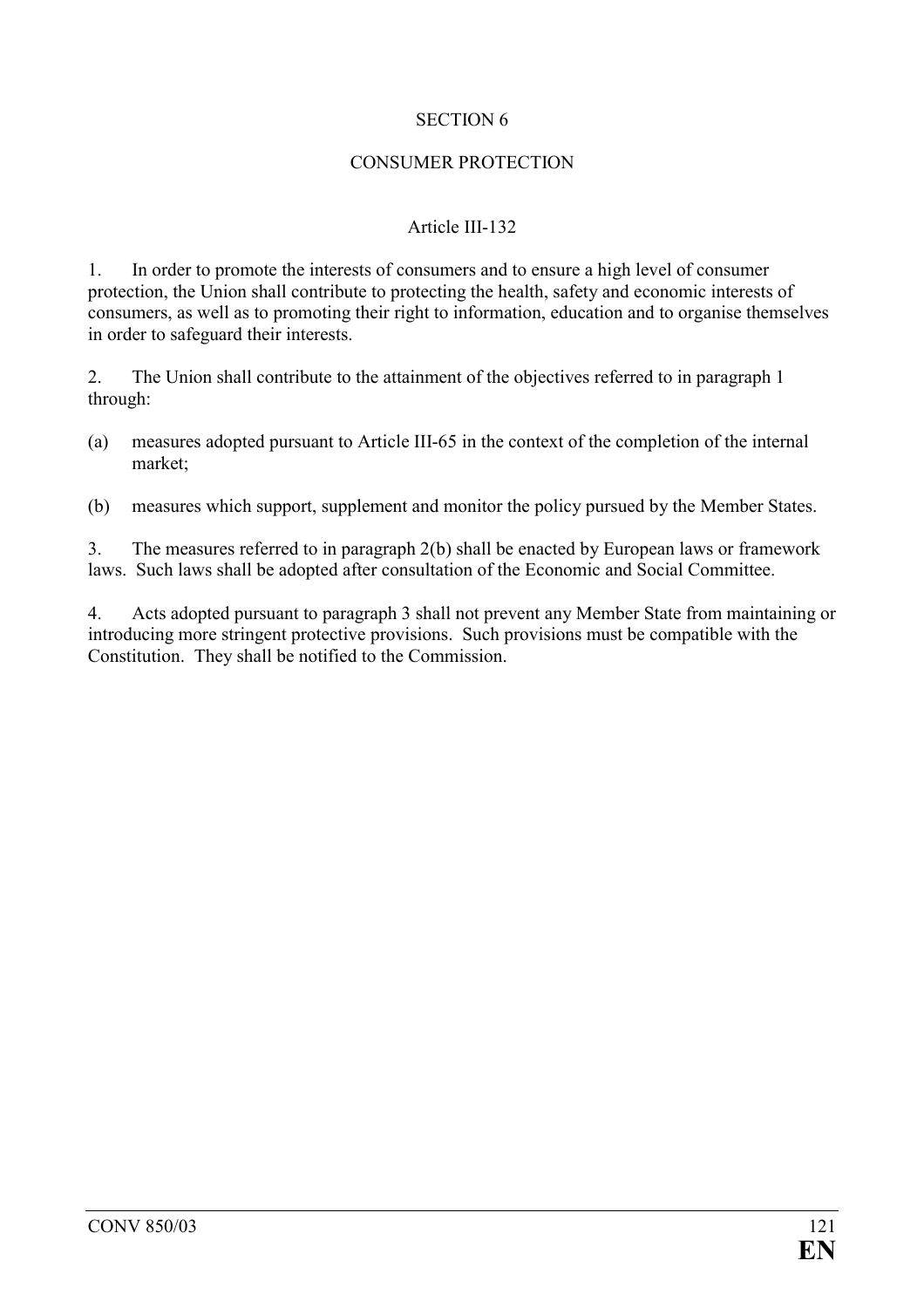## TRANSPORT

# Article III-133

The objectives of the Constitution shall, in matters governed by this Title, be pursued within the framework of a common transport policy.

## Article III-134

European laws or framework laws shall implement Article III-133, taking into account the distinctive features of transport. They shall be adopted after consultation of the Committee of the Regions and the Economic and Social Committee.

Such European laws or framework laws shall contain:

- (a) common rules applicable to international transport to or from the territory of a Member State or passing across the territory of one or more Member States;
- (b) the conditions under which non-resident carriers may operate transport services within a Member State;
- (c) measures to improve transport safety;
- (d) any other appropriate measure.

## Article III-135

Until the European laws or framework laws referred to in the first paragraph of Article III-134 have been adopted, no Member State may, unless the Council of Ministers has unanimously adopted a European decision granting a derogation, make the various provisions governing the subject on 1 January 1958 or, for acceding States, the date of their accession less favourable in their direct or indirect effect on carriers of other Member States as compared with carriers who are nationals of that State.

## Article III-136

Aids shall be compatible with the Constitution if they meet the needs of coordination of transport or if they represent reimbursement for the discharge of certain obligations inherent in the concept of a public service.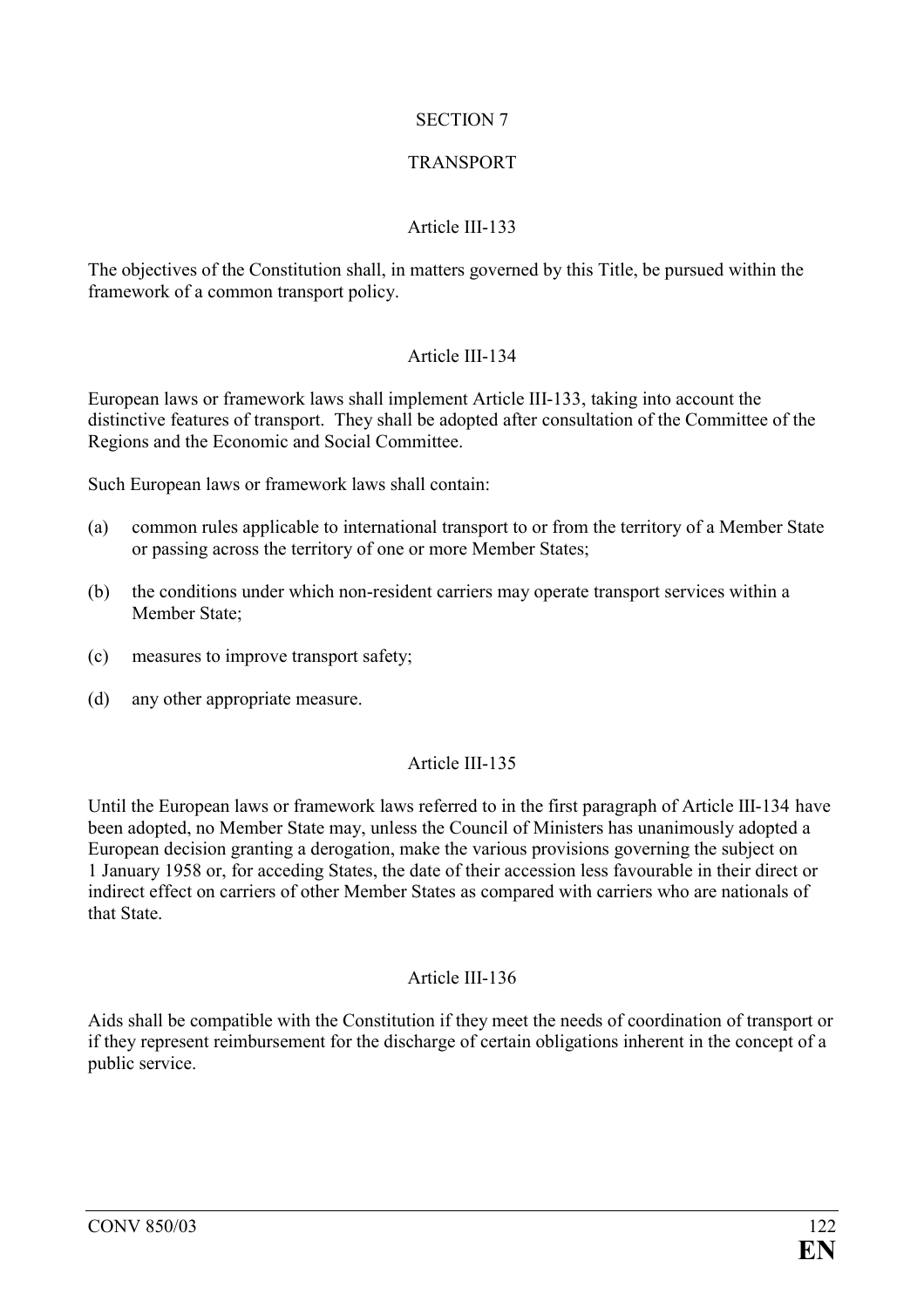Any measures adopted within the framework of the Constitution in respect of transport rates and conditions shall take account of the economic circumstances of carriers.

## Article III-138

1. In the case of transport within the Union, discrimination which takes the form of carriers charging different rates and imposing different conditions for the carriage of the same goods over the same transport links on grounds of the Member State of origin or of destination of the goods in question shall be prohibited.

2. Paragraph 1 shall not prevent the adoption of other European laws or framework laws pursuant to the first paragraph of Article III-134.

3. The Council of Ministers, on a proposal from the Commission, shall adopt European regulations or decisions for implementing paragraph 1. It shall act after consulting the European Parliament and the Economic and Social Committee.

The Council of Ministers may in particular adopt the European regulations and decisions needed to enable the institutions to secure compliance with the rule laid down in paragraph 1 and to ensure that users benefit from it to the full.

4. The Commission, acting on its own initiative or on application by a Member State, shall investigate any cases of discrimination falling within paragraph 1 and, after consulting any Member State concerned, adopt the necessary European decisions within the framework of the European regulations and decisions referred to in paragraph 3.

## Article III-139

1. The imposition by a Member State, in respect of transport operations carried out within the Union, of rates and conditions involving any element of support or protection in the interest of one or more particular undertakings or industries shall be prohibited, unless authorised by a European decision of the Commission.

2. The Commission, acting on its own initiative or on application by a Member State, shall examine the rates and conditions referred to in paragraph 1, taking account in particular of the requirements of an appropriate regional economic policy, the needs of underdeveloped areas and the problems of areas seriously affected by political circumstances on the one hand, and of the effects of such rates and conditions on competition between the different modes of transport on the other.

After consulting each Member State concerned, the Commission shall adopt the necessary European decisions.

3. The prohibition provided for in paragraph 1 shall not apply to tariffs fixed to meet competition.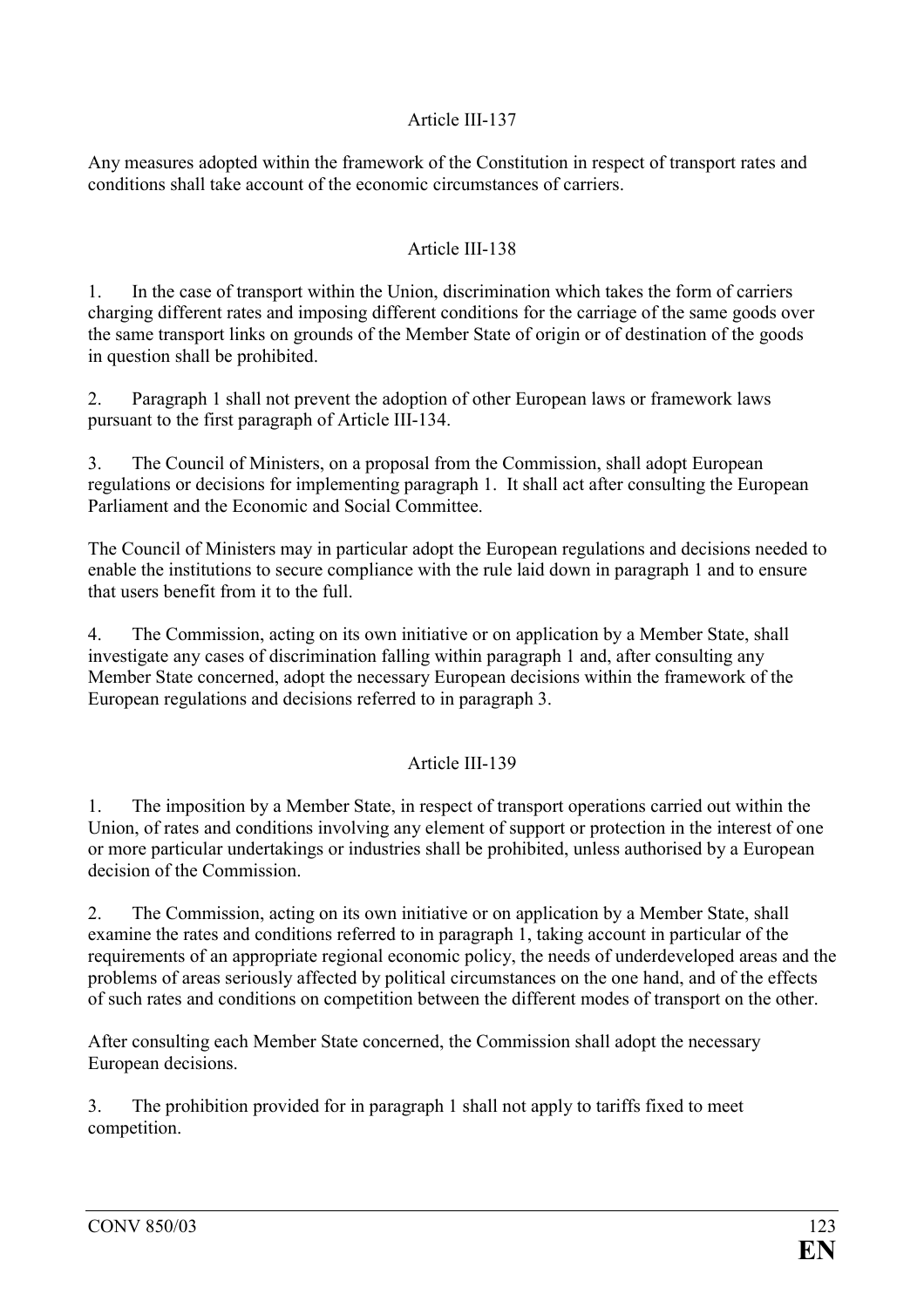Charges or dues in respect of the crossing of frontiers which are charged by a carrier in addition to the transport rates shall not exceed a reasonable level after taking the costs actually incurred thereby into account.

Member States shall endeavour to reduce these costs.

The Commission may make recommendations to Member States for the application of this Article.

## Article III-141

The provisions of this Section shall not form an obstacle to the application of measures taken in the Federal Republic of Germany to the extent that such measures are required in order to compensate for the economic disadvantages caused by the division of Germany to the economy of certain areas of the Federal Republic affected by that division.

### Article III-142

An Advisory Committee consisting of experts designated by the governments of Member States shall be attached to the Commission. The Commission, whenever it considers it desirable, shall consult the Committee on transport matters.

## Article III-143

1. This Section shall apply to transport by rail, road and inland waterway.

2. European laws or framework laws may lay down appropriate measures for sea and air transport. They shall be adopted after consultation of the Committee of the Regions and the Economic and Social Committee.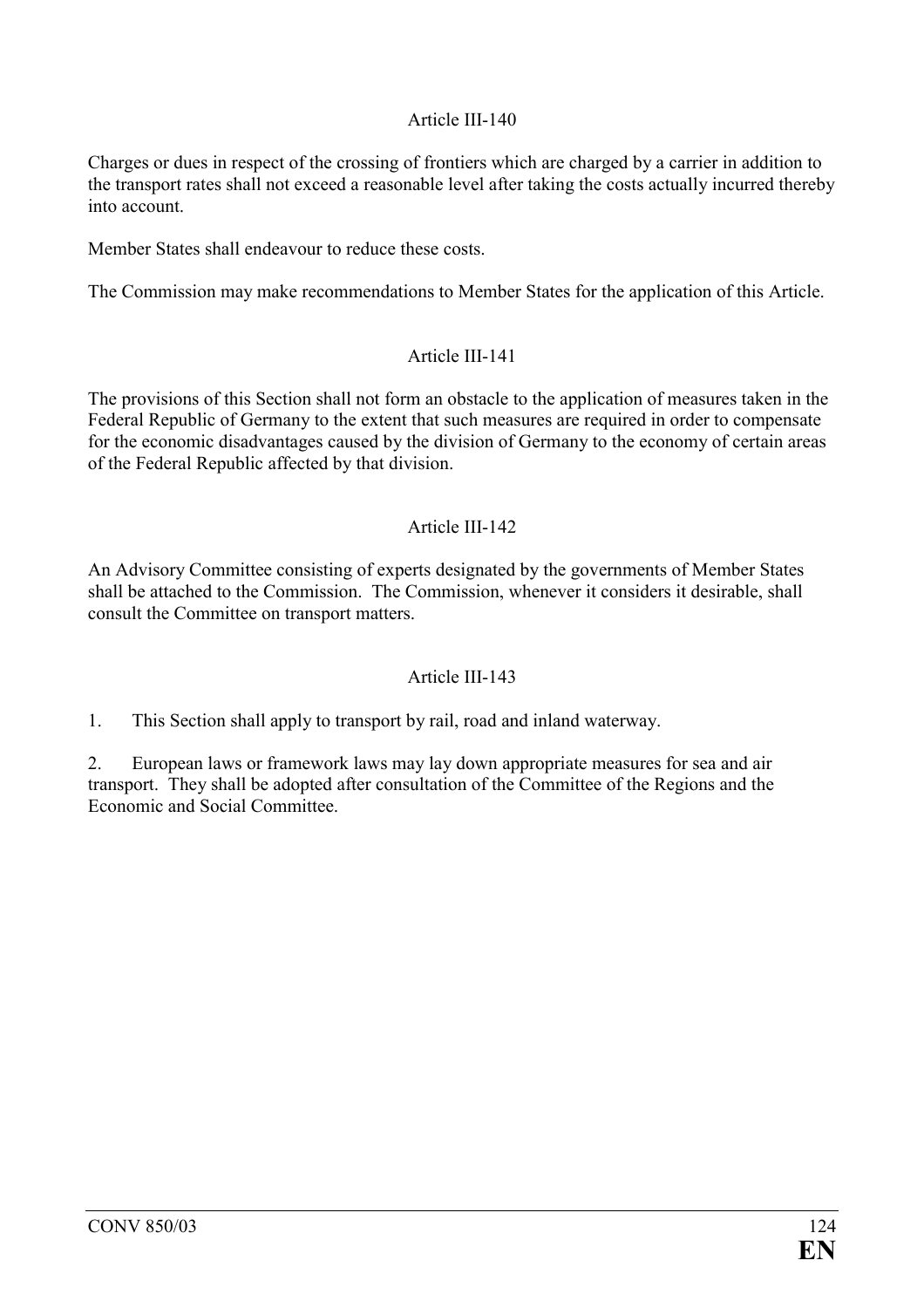### TRANS-EUROPEAN NETWORKS

## Article III-144

1. To help achieve the objectives referred to in Articles III-14 and III-116 and to enable citizens of the Union, economic operators and regional and local communities to derive full benefit from the setting-up of an area without internal frontiers, the Union shall contribute to the establishment and development of trans-European networks in the areas of transport, telecommunications and energy infrastructures.

2. Within the framework of a system of open and competitive markets, action by the Union shall aim at promoting the interconnection and interoperability of national networks as well as access to such networks. It shall take account in particular of the need to link island, landlocked and peripheral regions with the central regions of the Union.

## Article III-145

- 1. In order to achieve the objectives referred to in Article III-144, the Union:
- (a) shall establish a series of guidelines covering the objectives, priorities and broad lines of measures envisaged in the sphere of trans-European networks; these guidelines shall identify projects of common interest;
- (b) shall implement any measures that may prove necessary to ensure the interoperability of the networks, in particular in the field of technical standardisation;
- (c) may support projects of common interest supported by Member States, which are identified in the framework of the guidelines referred to in point (a), particularly through feasibility studies, loan guarantees or interest-rate subsidies; the Union may also contribute, through the Cohesion Fund, to the financing of specific projects in Member States in the area of transport infrastructure.

The Union's activities shall take into account the potential economic viability of the projects.

2. The guidelines and other measures referred to in paragraph 1 shall be enacted by European laws or framework laws. Such laws shall be adopted after consultation of the Committee of the Regions and the Economic and Social Committee.

Guidelines and projects of common interest which relate to the territory of a Member State shall require the agreement of the Member State concerned.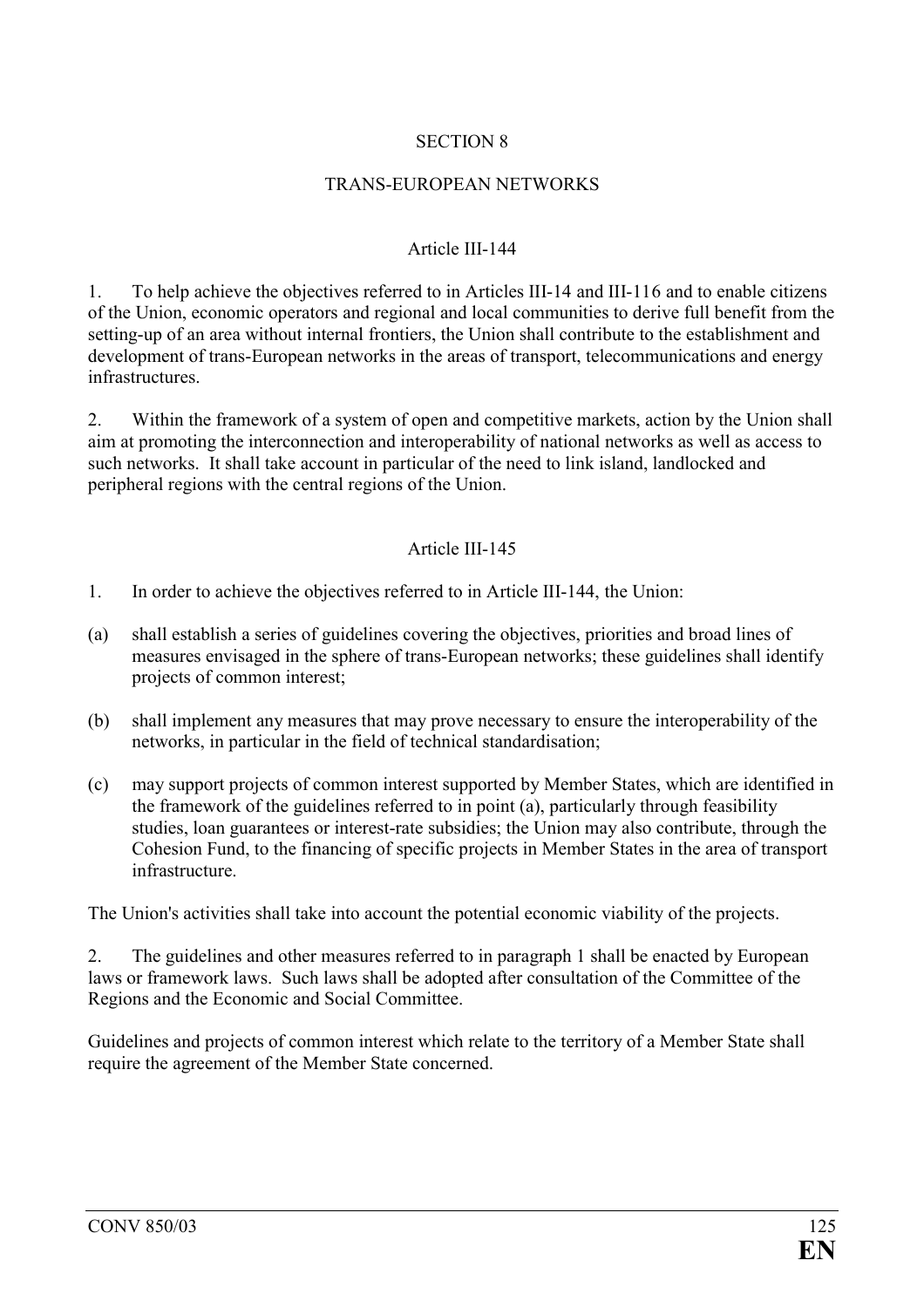3. Member States shall, in liaison with the Commission, coordinate among themselves the policies pursued at national level which may have a significant impact on the achievement of the objectives referred to in Article III-144. The Commission may, in close cooperation with the Member State, take any useful initiative to promote such coordination.

4. The Union may cooperate with third countries to promote projects of mutual interest and to ensure the interoperability of networks.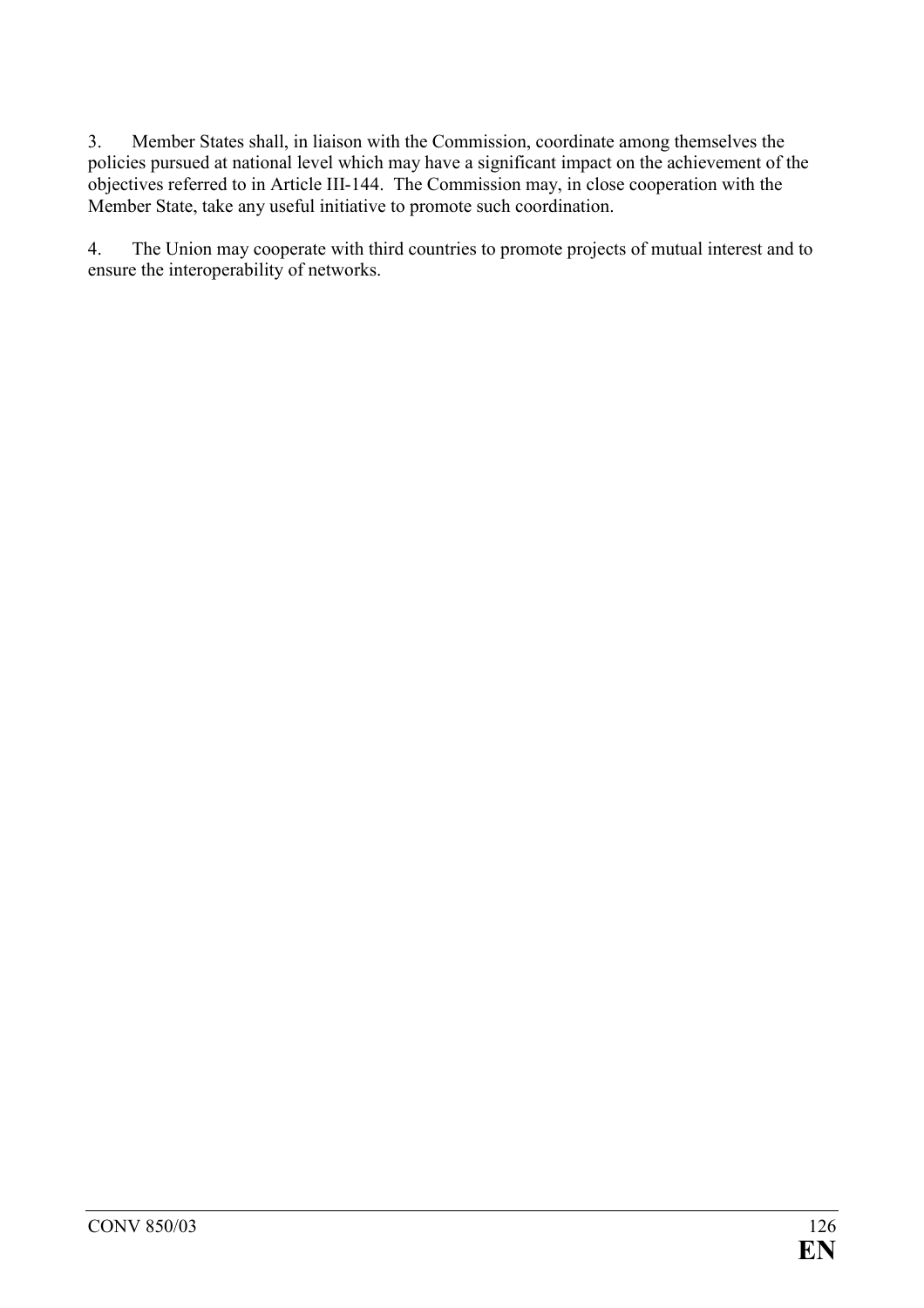#### RESEARCH AND TECHNOLOGICAL DEVELOPMENT, AND SPACE

### Article III-146

1. The Union shall aim to strengthen the scientific and technological bases of Union industry and encourage it to become more competitive at international level, while promoting all the research activities deemed necessary by virtue of other Chapters of the Constitution.

2. For this purpose, the Union shall, throughout the Union, encourage undertakings, including small and medium-sized undertakings, research centres and universities in their research and technological development activities of high quality; it shall support their efforts to cooperate with one another, aiming, notably, at enabling researchers to cooperate freely across borders and undertakings to exploit the internal market potential, in particular through the opening-up of national public contracts, the definition of common standards and the removal of legal and fiscal obstacles to that cooperation.

3. All the Union's activities under the Constitution in the area of research and technological development, including demonstration projects, shall be decided on and implemented in accordance with this Section.

#### Article III-147

In pursuing these objectives, the Union shall carry out the following activities, complementing the activities carried out in the Member States:

- (a) implementation of research, technological development and demonstration programmes, by promoting cooperation with and between undertakings, research centres and universities;
- (b) promotion of cooperation in the field of the Union's research, technological development and demonstration with third countries and international organisations;
- (c) dissemination and optimisation of the results of activities in the Union's research, technological development and demonstration;
- (d) stimulation of the training and mobility of researchers in the Union.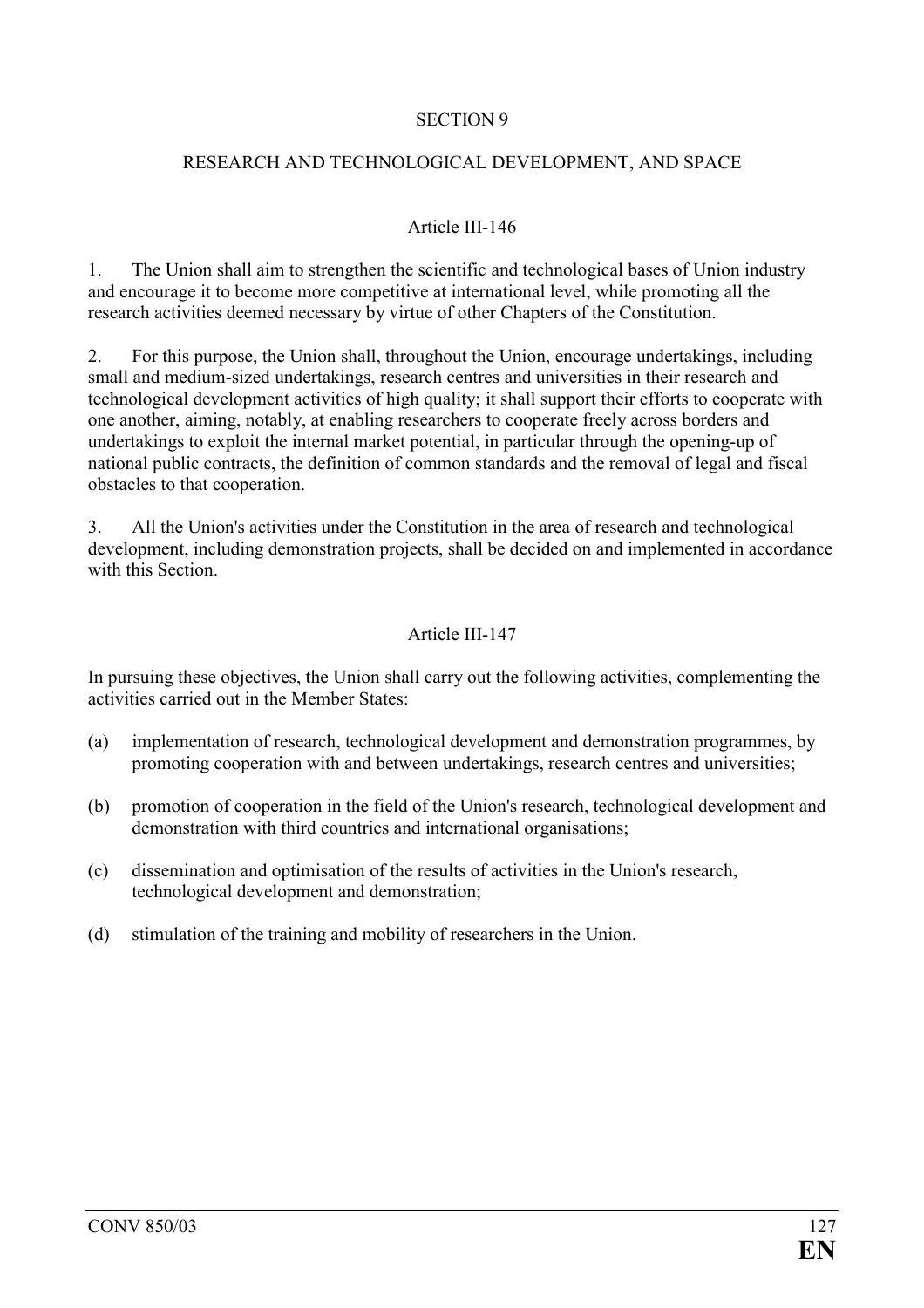1. The Union and the Member States shall coordinate their research and technological development activities so as to ensure that national policies and the Union's policy are mutually consistent.

2. In close cooperation with the Member States, the Commission may take any useful initiative to promote the coordination referred to in paragraph 1, in particular initiatives aiming at the establishment of guidelines and indicators, the organisation of exchange of best practice, and the preparation of the necessary elements for periodic monitoring and evaluation. The European Parliament shall be kept fully informed.

# Article III-149

1. A multiannual framework programme, setting out all the activities of the Union, shall be enacted by European laws. Such laws shall be adopted after consultation of the Economic and Social Committee.

The framework programme shall:

- (a) establish the scientific and technological objectives to be achieved by the activities provided for in Article III-147 and fix the relevant priorities;
- (b) indicate the broad lines of such activities;
- (c) fix the maximum overall amount and the detailed rules for the Union's financial participation in the framework programme and the respective shares in each of the activities provided for.
- 2. The framework programme shall be adapted or supplemented as the situation changes.

3. The framework programme shall be implemented through specific programmes developed within each activity. Each specific programme shall define the detailed rules for implementing it, fix its duration and provide for the means deemed necessary. The sum of the amounts deemed necessary, fixed in the specific programmes, may not exceed the overall maximum amount fixed for the framework programme and each activity.

4. The Council of Ministers, on a proposal from the Commission, shall adopt the European regulations or decisions establishing the specific programmes. It shall act after consulting the European Parliament and the Economic and Social Committee.

## Article III-150

For the implementation of the multiannual framework programme, European laws or framework laws shall establish:

- (a) the rules for the participation of undertakings, research centres and universities;
- (b) the rules governing the dissemination of research results.

Such European laws or framework laws shall be adopted after consultation of the Economic and Social Committee.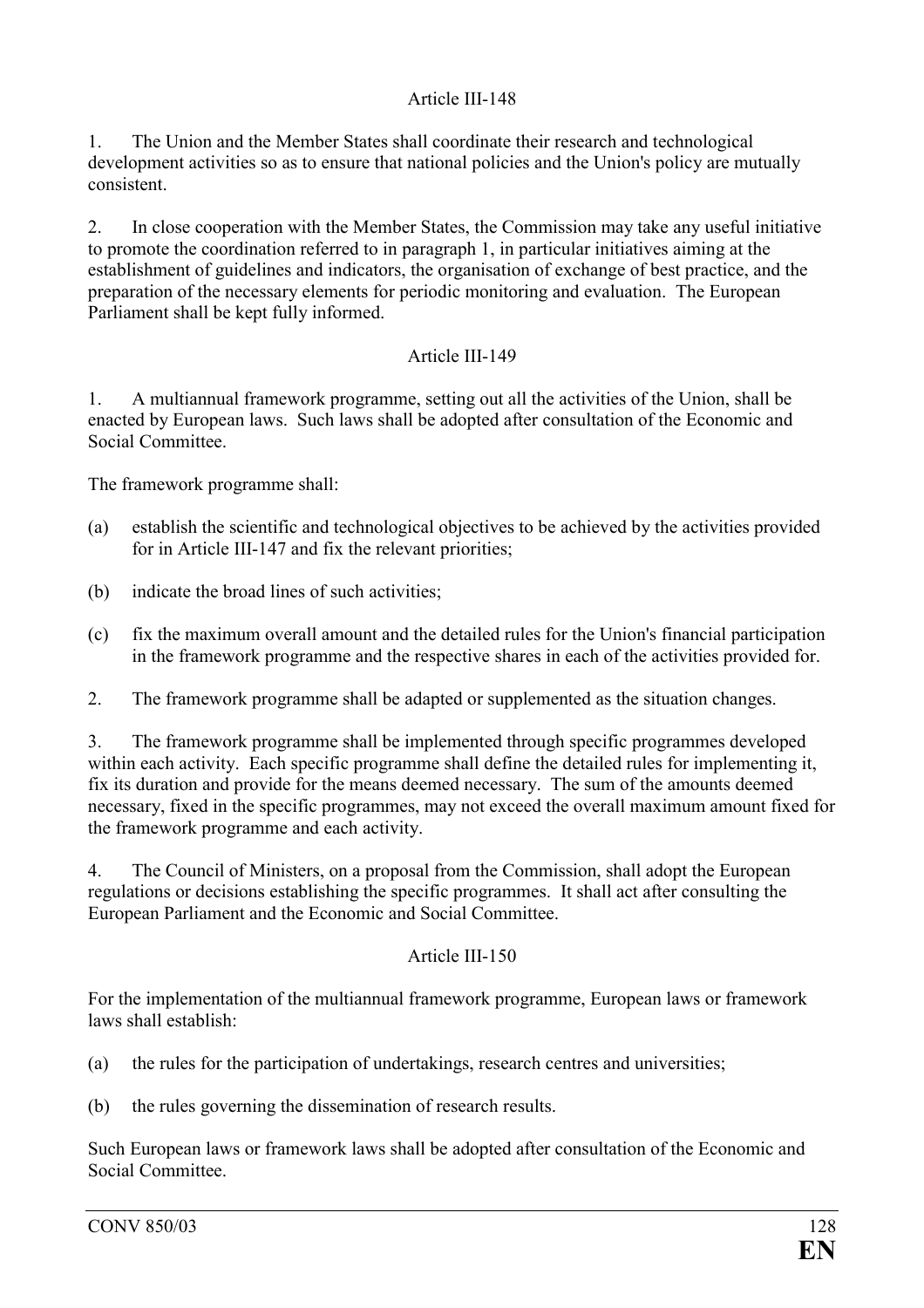In implementing the multiannual framework programme, European laws may establish supplementary programmes involving the participation of certain Member States only, which shall finance them subject to possible participation by the Union.

Such laws shall determine the rules applicable to supplementary programmes, particularly as regards the dissemination of knowledge and access by other Member States. They shall be adopted after consultation of the Economic and Social Committee and with the agreement of the Member States concerned.

### Article III-152

In implementing the multiannual framework programme, European laws may make provision, in agreement with the Member States concerned, for participation in research and development programmes undertaken by several Member States, including participation in the structures created for the execution of those programmes.

Such laws shall be adopted after consultation of the Economic and Social Committee.

# Article III-153

In implementing the multiannual framework programme the Union may make provision for cooperation in the Union's research, technological development and demonstration with third countries or international organisations.

The detailed arrangements for such cooperation may be the subject of agreements between the Union and the third parties concerned, which shall be negotiated and concluded in accordance with Article III-227.

## Article III-154

The Council of Ministers, on a proposal from the Commission may adopt European regulations or decisions to set up joint undertakings or any other structure necessary for the efficient execution of the Union's research, technological development and demonstration programmes. It shall act after consulting the European Parliament and the Economic and Social Committee.

## Article III-155

1. To promote scientific and technical progress, industrial competitiveness and the implementation of its policies, the Union shall draw up a European space policy. To this end, it may promote joint initiatives, support research and technological development and coordinate the efforts needed for the exploration and exploitation of space.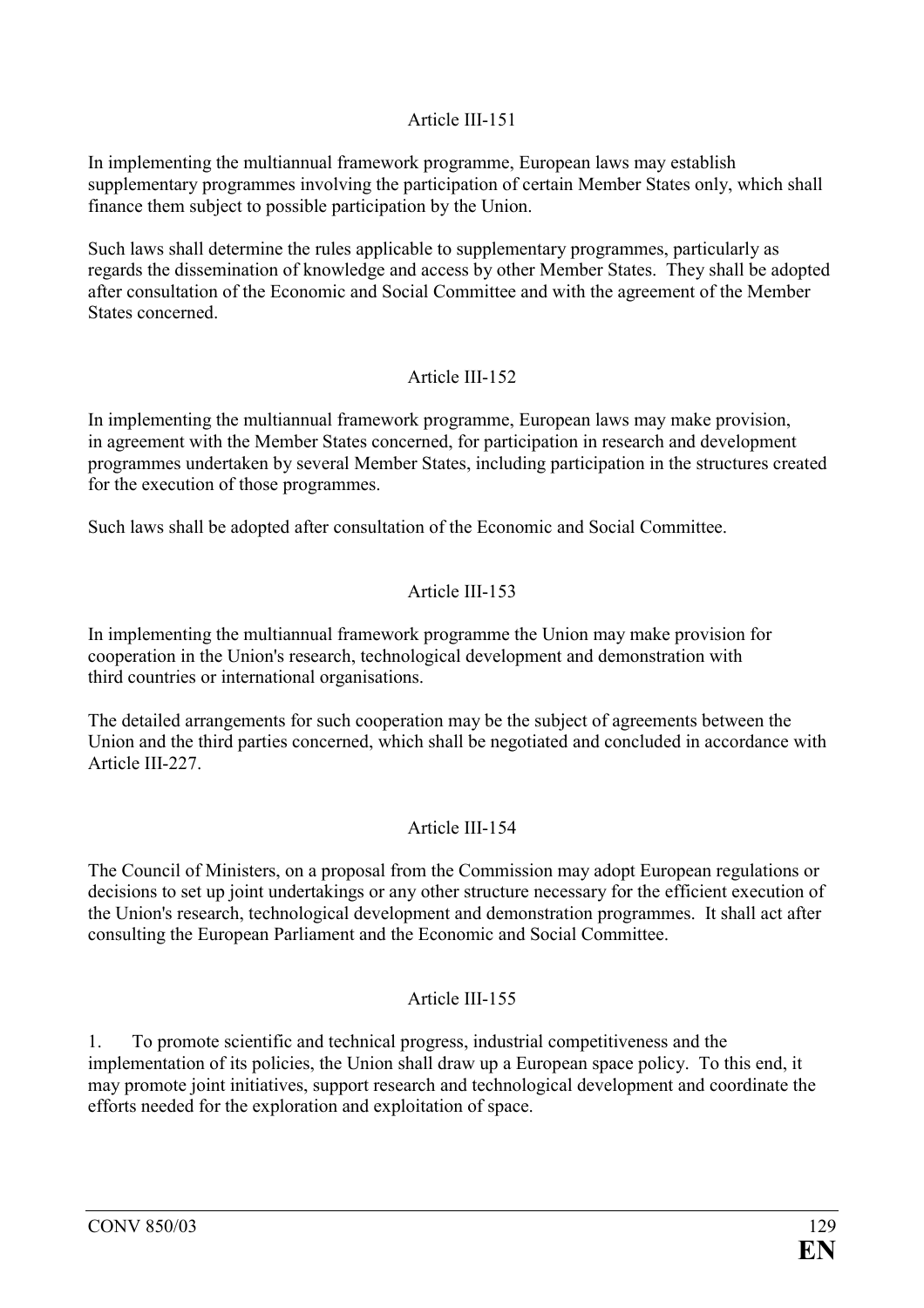2. To contribute to attaining the objectives referred to in paragraph 1, European laws or framework laws shall establish the necessary measures, which may take the form of a European space programme.

## Article III-156

At the beginning of each year the Commission shall send a report to the European Parliament and the Council of Ministers. The report shall include information on research and technological development activities and the dissemination of results during the previous year, and the work programme for the current year.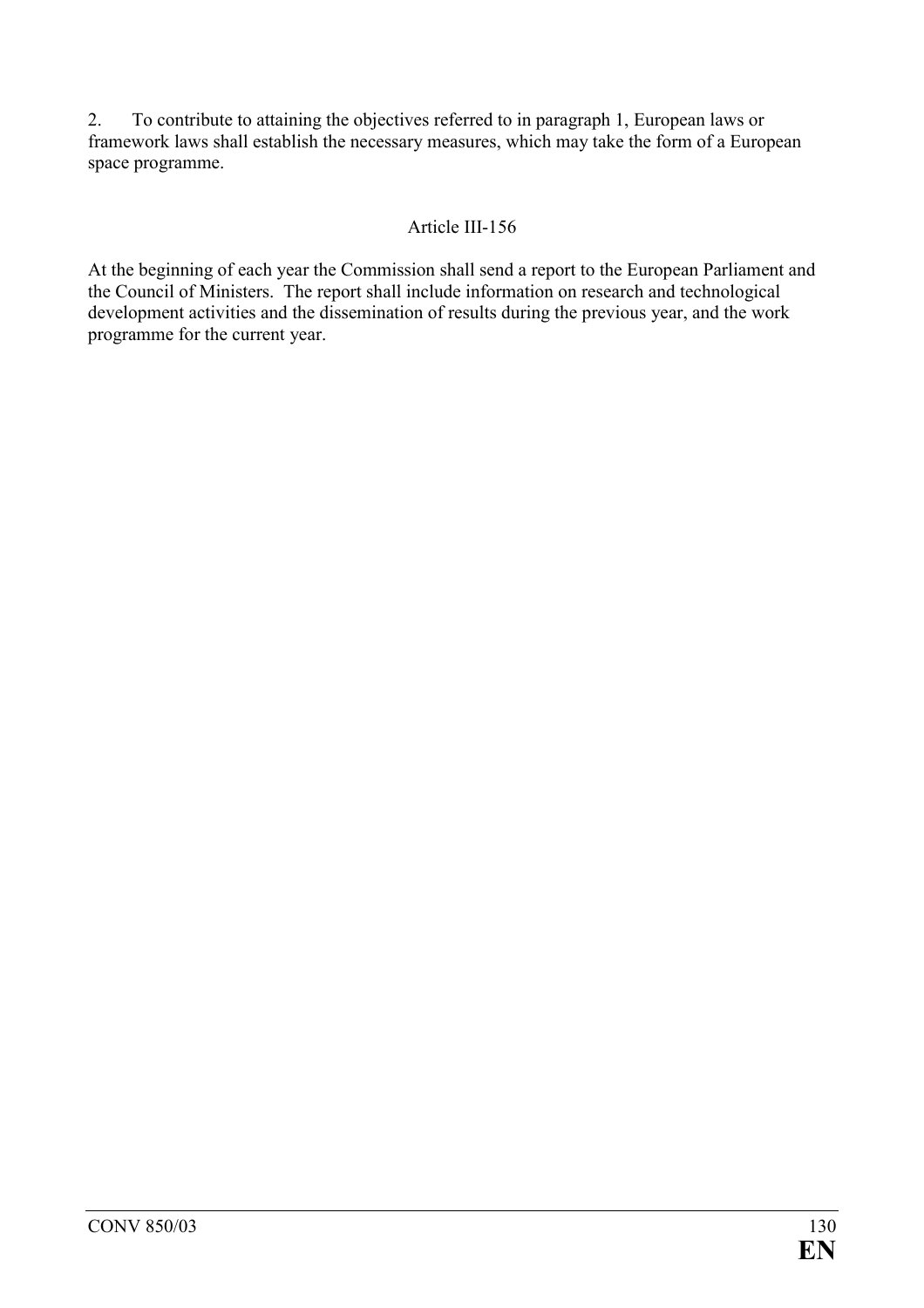### **ENERGY**

## Article III-157

1. In establishing an internal market and with regard for the need to preserve and improve the environment, Union policy on energy shall aim to:

- (a) ensure the functioning of the energy market,
- (b) ensure security of energy supply in the Union, and
- (c) promote energy efficiency and saving and the development of new and renewable forms of energy.

2. The measures necessary to achieve the objectives in paragraph 1 shall be enacted in European laws or framework laws. Such laws shall be adopted after consultation of the Committee of the Regions and the Economic and Social Committee.

Such laws or framework laws shall not affect a Member State's choice between different energy sources and the general structure of its energy supply, without prejudice to Article III-130(2)(c).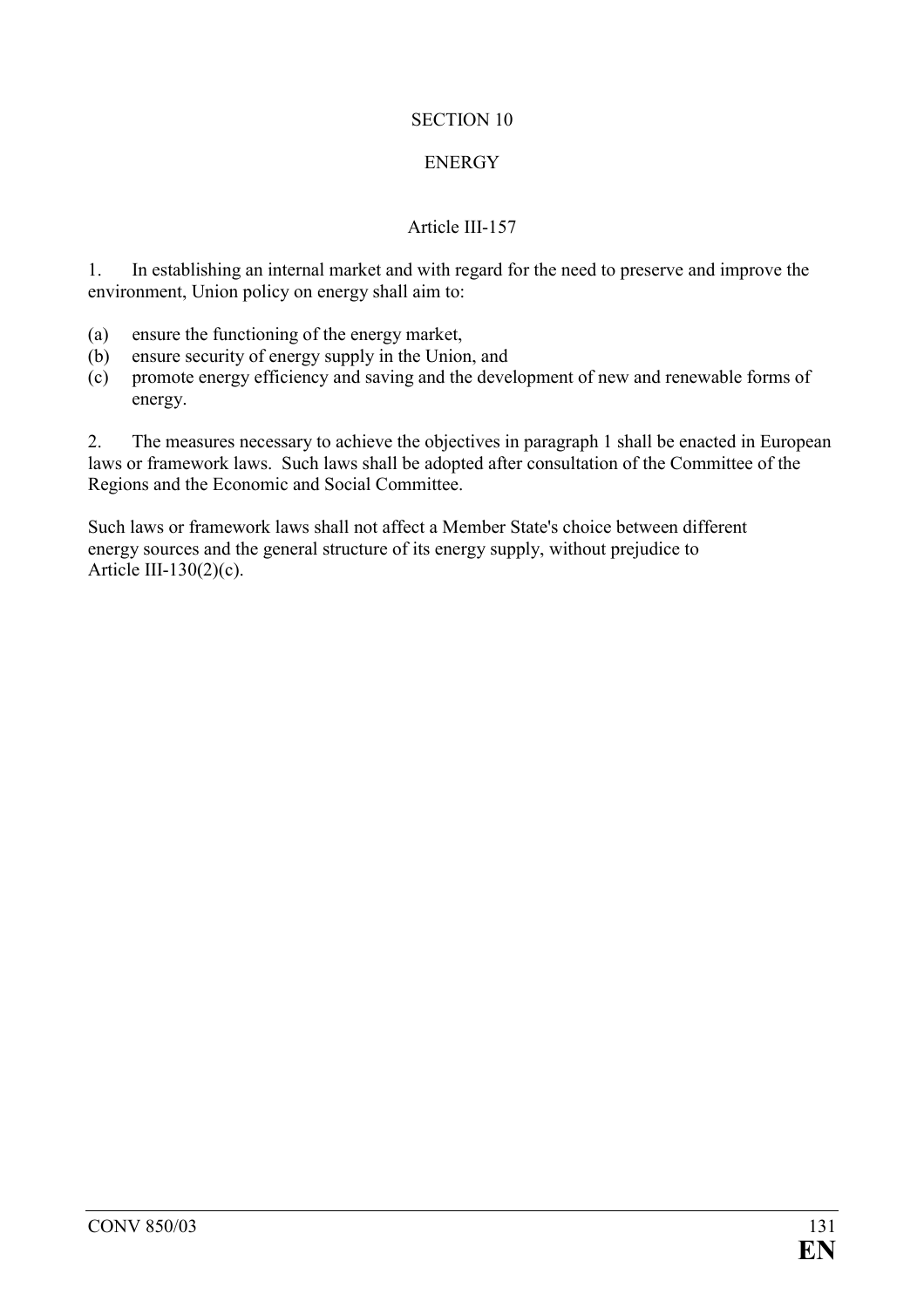# **CHAPTER IV**

# **AREA OF FREEDOM, SECURITY AND JUSTICE**

## SECTION 1

# GENERAL PROVISIONS

### Article III-158

1. The Union shall constitute an area of freedom, security and justice with respect for fundamental rights, taking into account the different legal traditions and systems of the Member States.

2. It shall ensure the absence of internal border controls for persons and shall frame a common policy on asylum, immigration and external border control, based on solidarity between Member States, which is fair towards third-country nationals. For the purpose of this chapter, stateless persons shall be treated as third-country nationals.

3. The Union shall endeavour to ensure a high level of security by measures to prevent and combat crime, racism and xenophobia, and measures for coordination and cooperation between police and judicial authorities and other competent authorities, as well as by the mutual recognition of judgments in criminal matters and, if necessary, the approximation of criminal laws.

4. The Union shall facilitate access to justice, in particular by the principle of mutual recognition of judicial and extrajudicial decisions in civil matters.

## Article III-159

The European Council shall define the strategic guidelines for legislative and operational planning within the area of freedom, security and justice.

## Article III-160

1. Member States' national Parliaments shall ensure that the proposals and legislative initiatives submitted under Sections 4 and 5 of this Chapter comply with the principle of subsidiarity, in accordance with the arrangements in the Protocol on the application of the principles of subsidiarity and proportionality.

Member States' national Parliaments may participate in the evaluation mechanisms contained in Article III-161 and in the political monitoring of Europol and the evaluation of Eurojust's activities in accordance with Articles III-177 and III-174.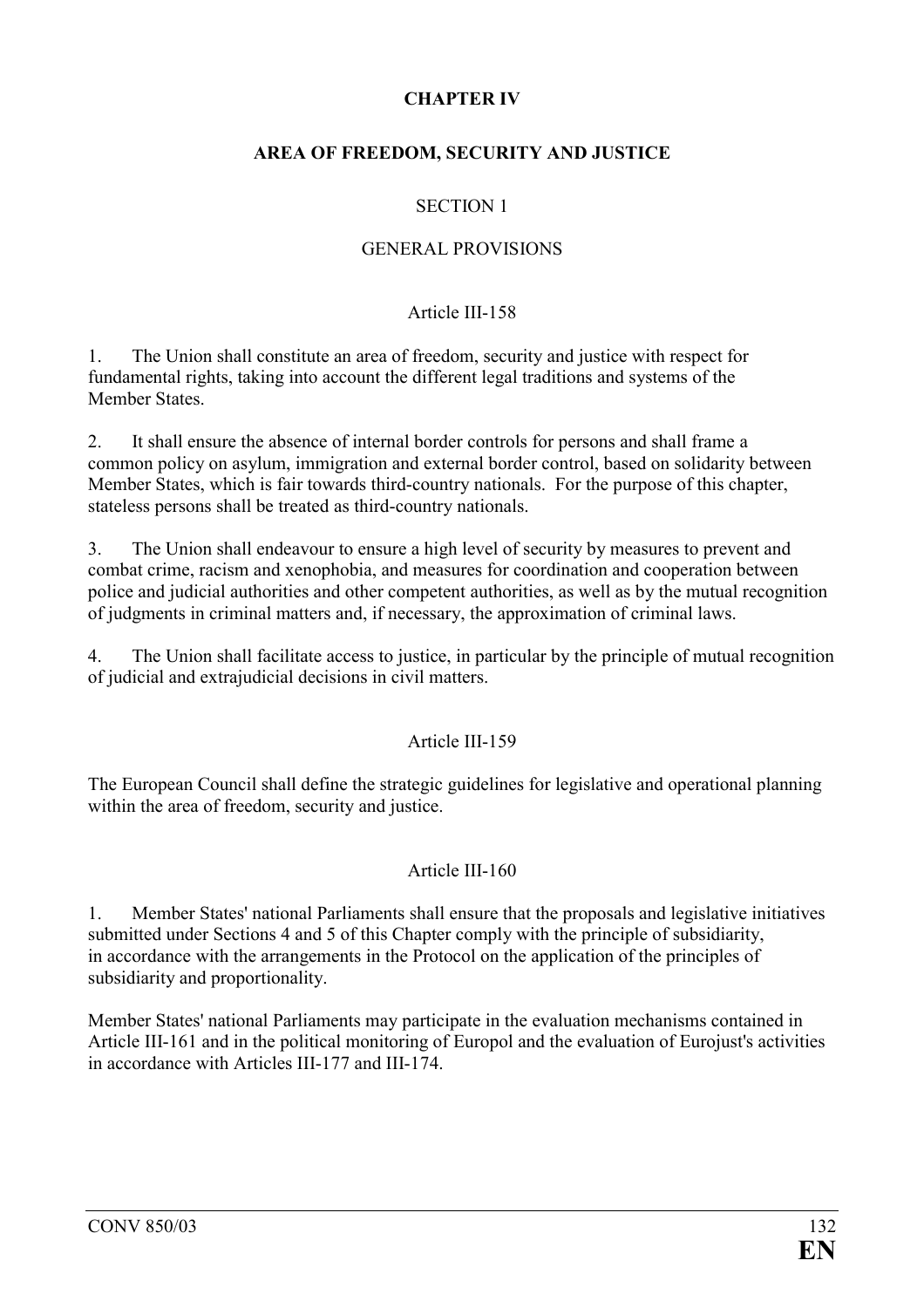Without prejudice to Articles III-265 to III-267, the Council of Ministers may, on a proposal from the Commission, adopt European regulations or decisions laying down the arrangements whereby Member States, in collaboration with the Commission, conduct objective and impartial evaluation of the implementation of the Union policies referred to in this Chapter by Member States' authorities, in particular in order to facilitate full application of the principle of mutual recognition. The European Parliament and Member States' national Parliaments shall be informed of the content and results of the evaluation.

### Article III-162

A standing committee shall be set up within the Council of Ministers in order to ensure that operational cooperation on internal security is promoted and strengthened within the Union. Without prejudice to Article III-247, it shall facilitate coordination of the action of Member States' competent authorities. Representatives of the Union bodies and agencies concerned may be involved in the proceedings of this committee. The European Parliament and Member States' national parliaments shall be kept informed of the proceedings.

### Article III-163

This Chapter shall not affect the exercise of the responsibilities incumbent upon Member States with regard to maintaining law and order and safeguarding internal security.

#### Article III-164

The Council of Ministers shall adopt European regulations to ensure administrative cooperation between the relevant departments of the Member States in the areas covered by this Chapter, as well as between those departments and the Commission. It shall act on a Commission proposal, without prejudice to Article III-165, and after consulting the European Parliament.

#### Article III-165

The acts referred to in Sections 4 and 5 of this Chapter shall be adopted:

- (a) on a proposal from the Commission, or
- (b) on the initiative of a quarter of the Member States.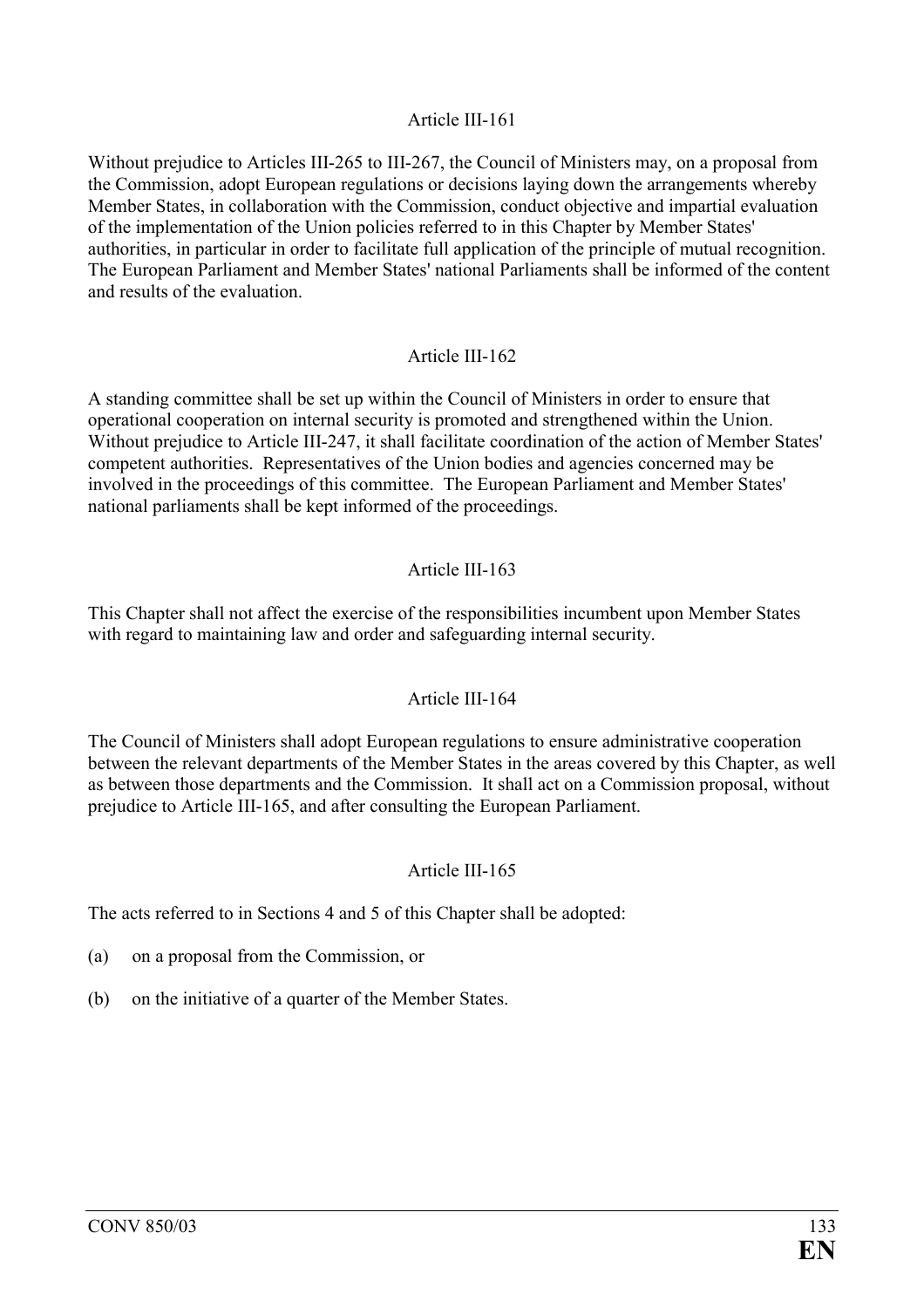#### POLICIES ON BORDER CHECKS, ASYLUM AND IMMIGRATION

### Article III-166

- 1. The Union shall develop a policy with a view to:
- (a) ensuring the absence of any controls on persons, whatever their nationality, when crossing internal borders;
- (b) carrying out checks on persons and efficient monitoring of the crossing of external borders;
- (c) the gradual introduction of an integrated management system for external borders.
- 2. For this purpose, European laws or framework laws shall establish measures concerning:
- (a) the common policy on visas and other short-stay residence permits;
- (b) the controls to which persons crossing external borders are subject;
- (c) the conditions under which nationals of third countries shall have the freedom to travel within the Union for a short period;
- (d) any measure necessary for the gradual establishment of an integrated management system for external borders;
- (e) the absence of any controls on persons, whatever their nationality, when crossing internal borders.

3. This Article shall not affect the competence of the Member States concerning the geographical demarcation of their borders, in accordance with international law.

## Article III-167

1. The Union shall develop a common policy on asylum and temporary protection with a view to offering appropriate status to any third-country national requiring international protection and ensuring compliance with the principle of *non-refoulement*. This policy must be in accordance with the Geneva Convention of 28 July 1951 and the Protocol of 31 January 1967 relating to the status of refugees and other relevant treaties.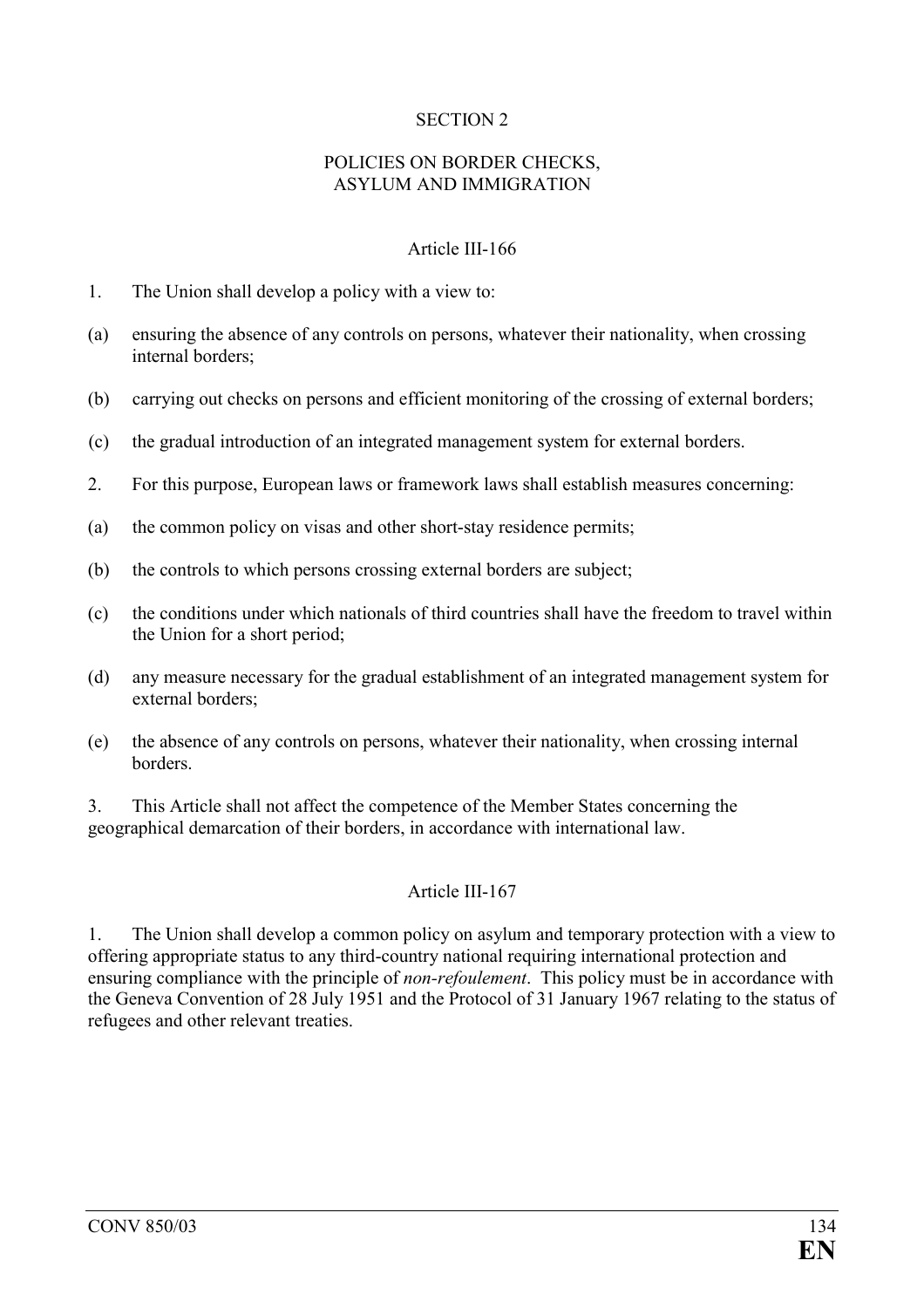2. For this purpose, European laws or framework laws shall lay down measures for a common European asylum system comprising:

- (a) a uniform status of asylum for nationals of third countries, valid throughout the Union;
- (b) a uniform status of subsidiary protection for nationals of third countries who, without obtaining European asylum, are in need of international protection;
- (c) a common system of temporary protection for displaced persons in the event of a massive inflow;
- (d) common procedures for the granting and withdrawing of uniform asylum or subsidiary protection status;
- (e) criteria and mechanisms for determining which Member State is responsible for considering an application for asylum or subsidiary protection;
- (f) standards concerning the conditions for the reception of applicants for asylum or subsidiary protection;
- (g) partnership and cooperation with third countries for the purpose of managing inflows of people applying for asylum or subsidiary or temporary protection.

3. In the event of one or more Member States being confronted by an emergency situation characterised by a sudden inflow of nationals of third countries, the Council of Ministers, on a proposal from the Commission, may adopt European regulations or decisions comprising provisional measures for the benefit of the Member State(s) concerned. It shall act after consulting the European Parliament.

## Article III-168

1. The Union shall develop a common immigration policy aimed at ensuring, at all stages, the efficient management of migration flows, fair treatment of third-country nationals residing legally in Member States, and the prevention of, and enhanced measures to combat, illegal immigration and trafficking in human beings.

- 2. To this end, European laws or framework laws shall establish measures in the following areas:
- (a) the conditions of entry and residence, and standards on the issue by Member States of long-term visas and residence permits, including those for the purpose of family reunion;
- (b) the definition of the rights of third-country nationals residing legally in a Member State, including the conditions governing freedom of movement and of residence in other Member States: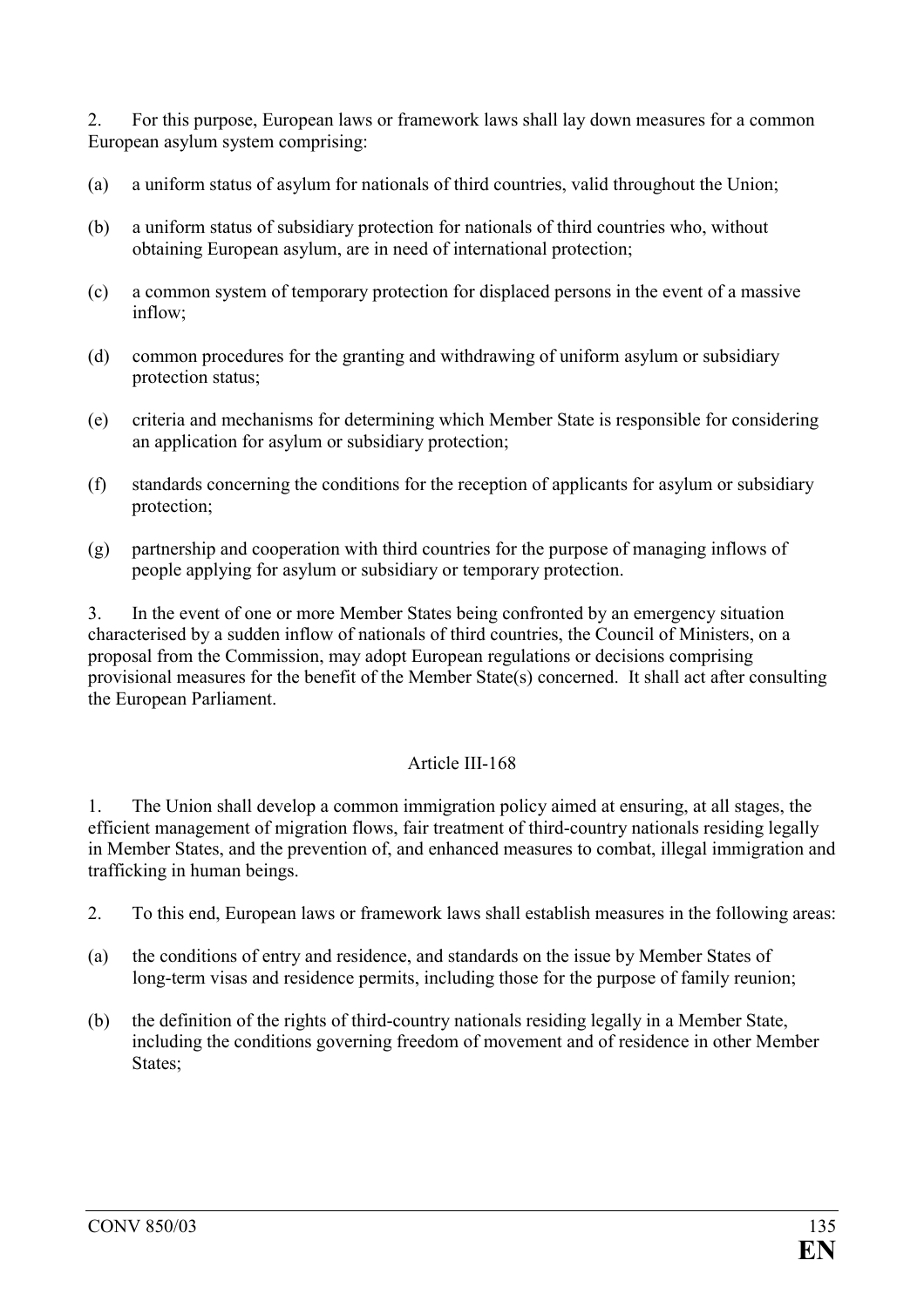- (c) illegal immigration and unauthorised residence, including removal and repatriation of persons residing without authorisation;
- (d) combating trafficking in persons, in particular women and children.

3. The Union may conclude readmission agreements with third countries for the readmission of third-country nationals residing without authorisation to their countries of origin or provenance, in accordance with Article III-227.

4. European laws or framework laws may establish measures to provide incentives and support for the action of Member States with a view to promoting the integration of third-country nationals residing legally in their territories, excluding any harmonisation of the laws and regulations of the Member States.

5. This Article shall not affect the right of Member States to determine volumes of admission of third-country nationals coming from third countries to their territory in order to seek work, whether employed or self-employed.

## Article III-169

The policies of the Union set out in this Section and their implementation shall be governed by the principle of solidarity and fair sharing of responsibility, including its financial implications, between the Member States. Whenever necessary, the acts of the Union adopted pursuant to this Section shall contain appropriate measures to give effect to this principle.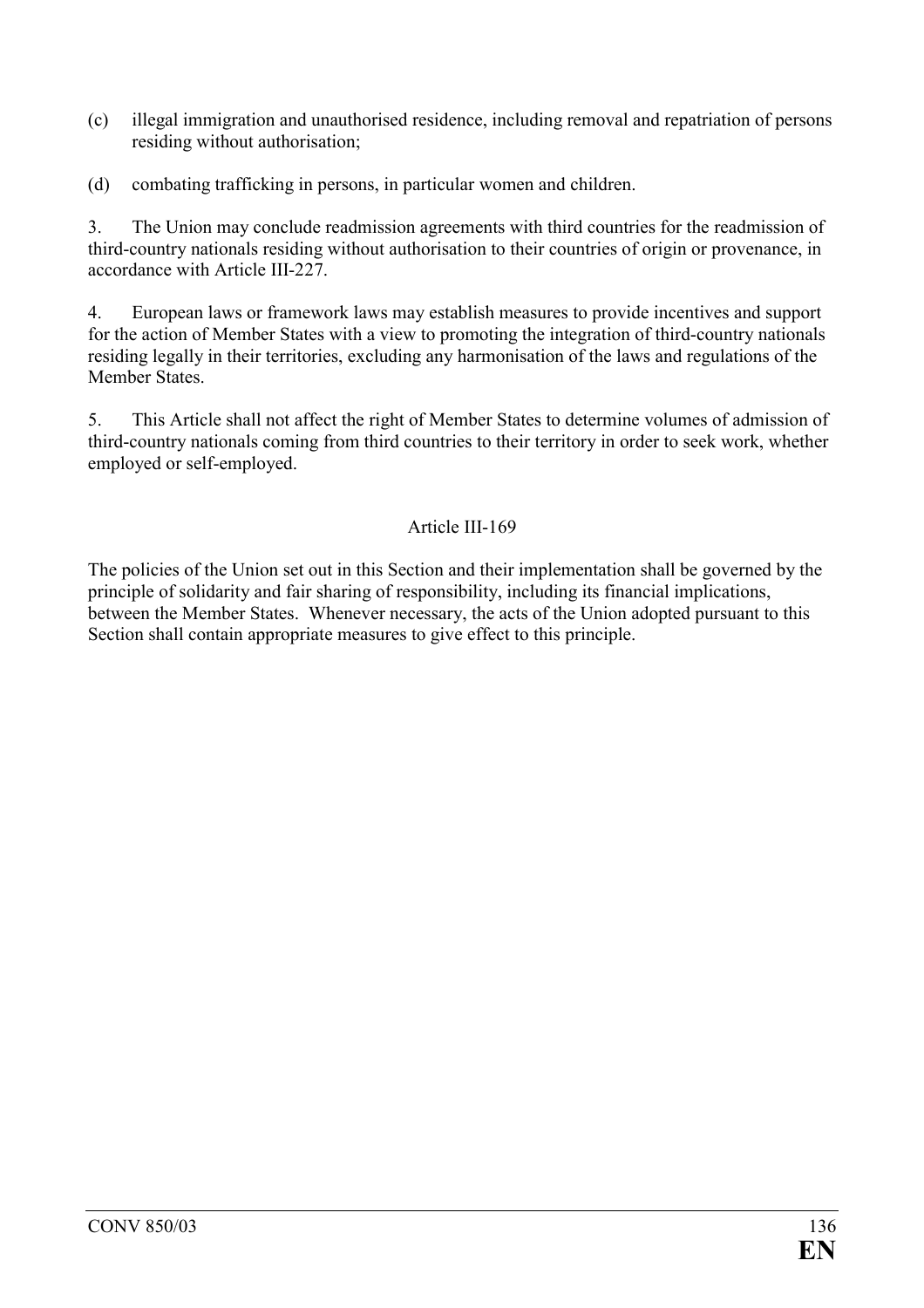## JUDICIAL COOPERATION IN CIVIL MATTERS

### Article III-170

1. The Union shall develop judicial cooperation in civil matters having cross-border implications, based on the principle of mutual recognition of judgments and decisions in extrajudicial cases. Such cooperation may include the adoption of measures for the approximation of the laws and regulations of the Member States.

- 2. To this end, laws or framework laws shall lay down measures aimed inter alia at ensuring:
- (a) the mutual recognition and enforcement between Member States of judgments and decisions in extrajudicial cases;
- (b) the cross-border service of judicial and extrajudicial documents;
- (c) the compatibility of the rules applicable in the Member States concerning conflict of laws and of jurisdiction;
- (d) cooperation in the taking of evidence;
- (e) a high level of access to justice;
- (f) the proper functioning of civil proceedings, if necessary by promoting the compatibility of the rules on civil procedure applicable in the Member States;
- (g) the development of alternative methods of dispute settlement;
- (h) support for the training of the judiciary and judicial staff.

3. Notwithstanding paragraph 2, measures concerning family law with cross-border implications shall be laid down in a European law or framework law of the Council of Ministers. The Council of Ministers shall act unanimously after consulting the European Parliament.

The Council of Ministers, on a proposal from the Commission, may adopt a European decision determining those aspects of family law with cross-border implications which may be the subject of acts adopted by the ordinary legislative procedure. The Council of Ministers shall act unanimously after consulting the European Parliament.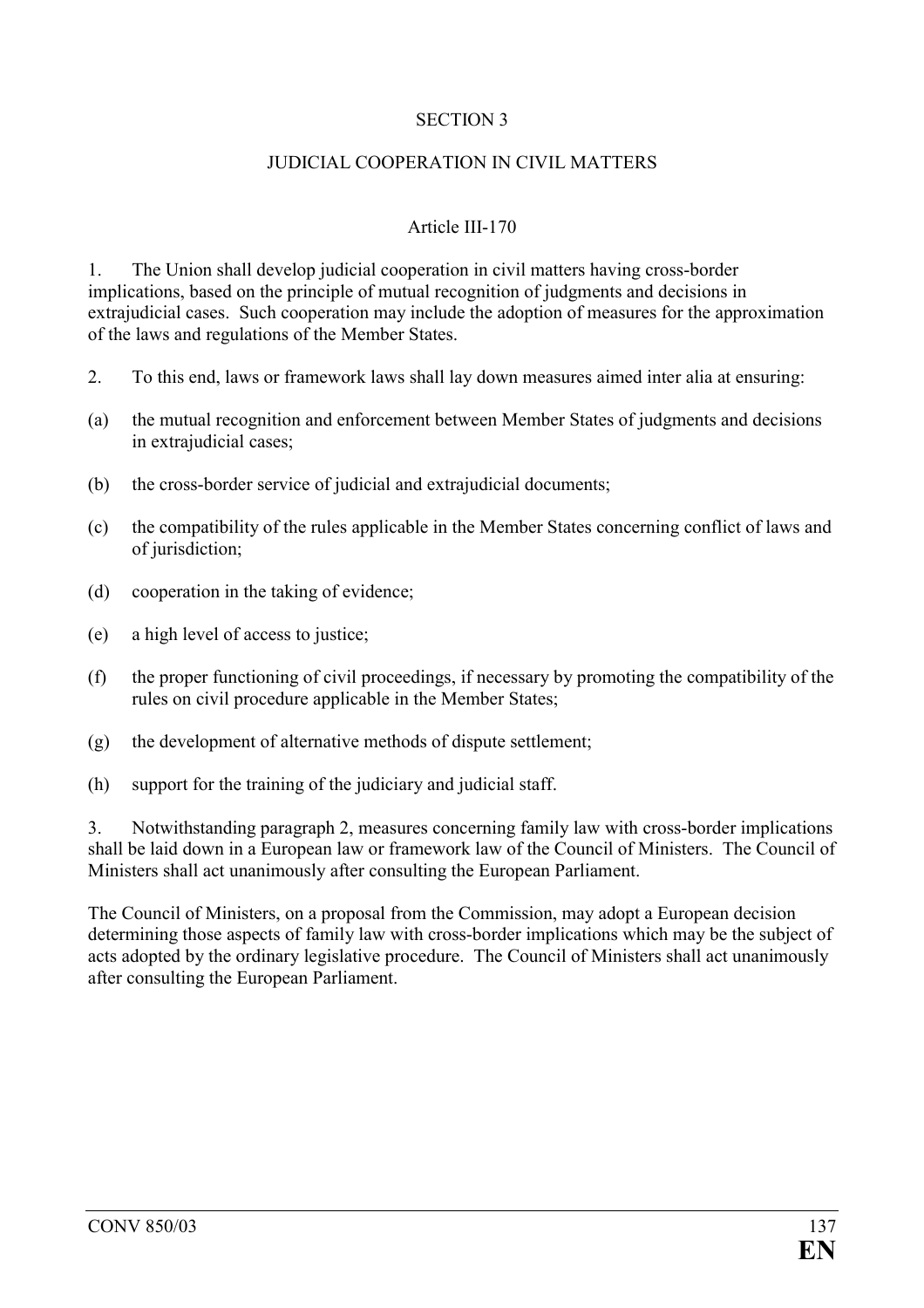## JUDICIAL COOPERATION IN CRIMINAL MATTERS

# Article III-171

1. Judicial cooperation in criminal matters in the Union shall be based on the principle of mutual recognition of judgments and judicial decisions and shall include the approximation of the laws and regulations of the Member States in the areas referred to in paragraph 2 and in Article III-172.

European laws or framework laws shall establish measures to:

- (a) establish rules and procedures to ensure the recognition throughout the Union of all forms of judgments and judicial decisions;
- (b) prevent and settle conflicts of jurisdiction between Member States;
- (c) encourage the training of the judiciary and judicial staff;
- (d) facilitate cooperation between judicial or equivalent authorities of the Member States in relation to proceedings in criminal matters and the enforcement of decisions.

2. In order to facilitate mutual recognition of judgments and judicial decisions and police and judicial cooperation in criminal matters having a cross-border dimension, European framework laws may establish minimum rules concerning:

- (a) mutual admissibility of evidence between Member States;
- (b) the rights of individuals in criminal procedure;
- (c) the rights of victims of crime;
- (d) any other specific aspects of criminal procedure which the Council of Ministers has identified in advance by a European decision. The Council of Ministers shall act unanimously after obtaining the consent of the European Parliament.

Adoption of such minimum rules shall not prevent Member States from maintaining or introducing a higher level of protection for the rights of individuals in criminal procedure.

## Article III-172

1. European framework laws may establish minimum rules concerning the definition of criminal offences and sanctions in the areas of particularly serious crime with cross-border dimensions resulting from the nature or impact of such offences or from a special need to combat them on a common basis.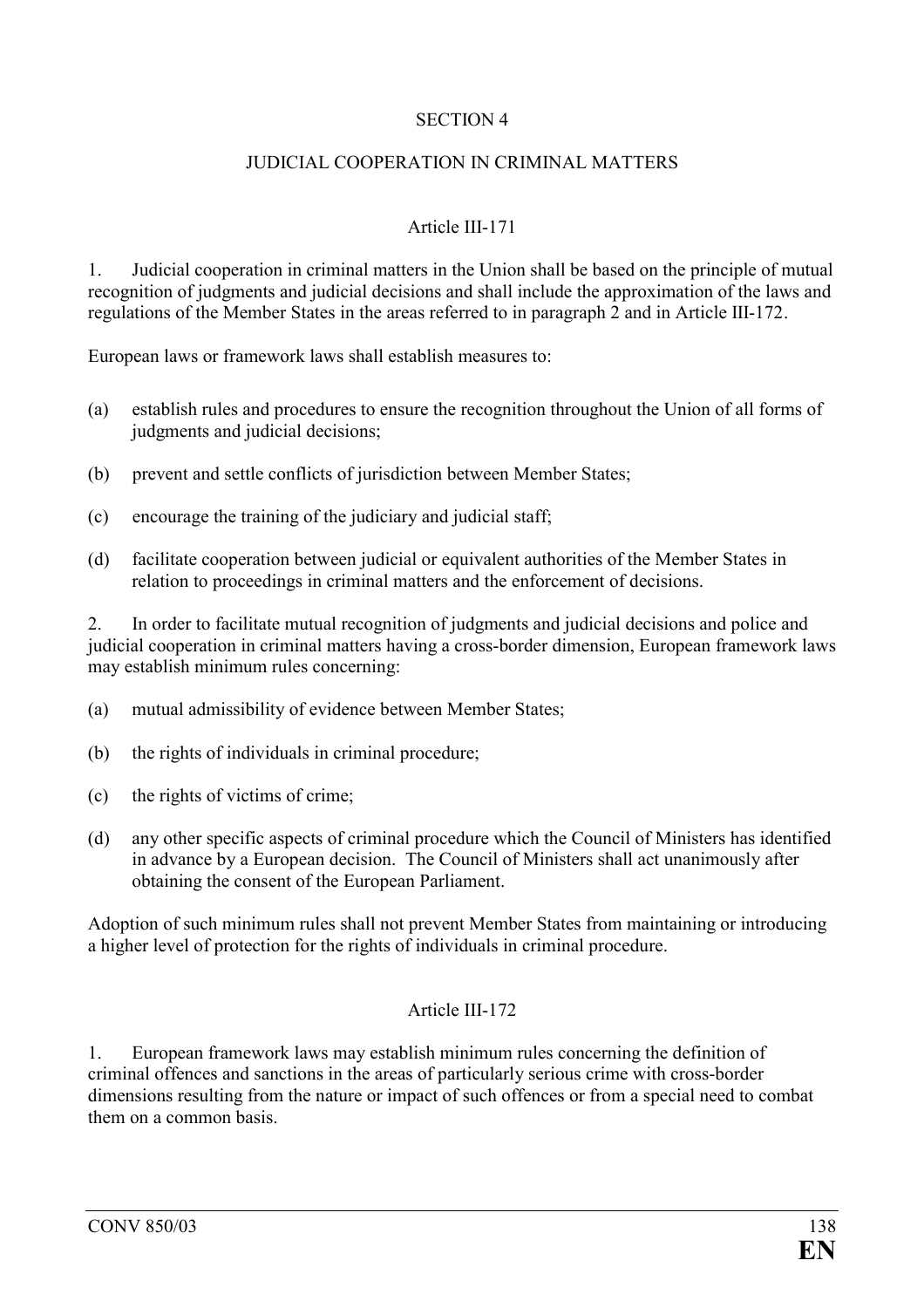These areas of crime are the following: terrorism, trafficking in human beings and sexual exploitation of women and children, illicit drug trafficking, illicit arms trafficking, money laundering, corruption, counterfeiting of means of payment, computer crime and organised crime.

On the basis of developments in crime, the Council of Ministers may adopt a European decision identifying other areas of crime that meet the criteria specified in this paragraph. It shall act unanimously after obtaining the consent of the European Parliament.

2. If the approximation of criminal legislation proves essential to ensure the effective implementation of a Union policy in an area which has been subject to harmonisation measures, European framework laws may establish minimum rules with regard to the definition of criminal offences and sanctions in the area concerned.

Without prejudice to Article III-165, such framework laws shall be adopted by the same procedure as was followed for the adoption of the harmonisation measures referred to in the preceding subparagraph.

# Article III-173

European laws or framework laws may establish measures to promote and support the action of Member States in the field of crime prevention. Such measures shall not include the approximation of Member States' legislative and regulatory provisions.

## Article III-174

1. Eurojust's mission shall be to support and strengthen coordination and cooperation between national prosecuting authorities in relation to serious crime affecting two or more Member States or requiring a prosecution on common bases, on the basis of operations conducted and information supplied by the Member States' authorities and by Europol.

2. European laws shall determine Eurojust's structure, workings, scope of action and tasks. Those tasks may include:

- (a) the initiation and coordination of criminal prosecutions conducted by competent national authorities, particularly those relating to offences against the financial interests of the Union;
- (b) the strengthening of judicial cooperation, including by resolution of conflicts of jurisdiction and by close cooperation with the European Judicial Network.

European laws shall also determine arrangements for involving the European Parliament and Member States' national Parliaments in the evaluation of Eurojust's activities.

3. In the prosecutions referred to in this Article, and without prejudice to Article III-175, formal acts of judicial procedure shall be carried out by the competent national officials.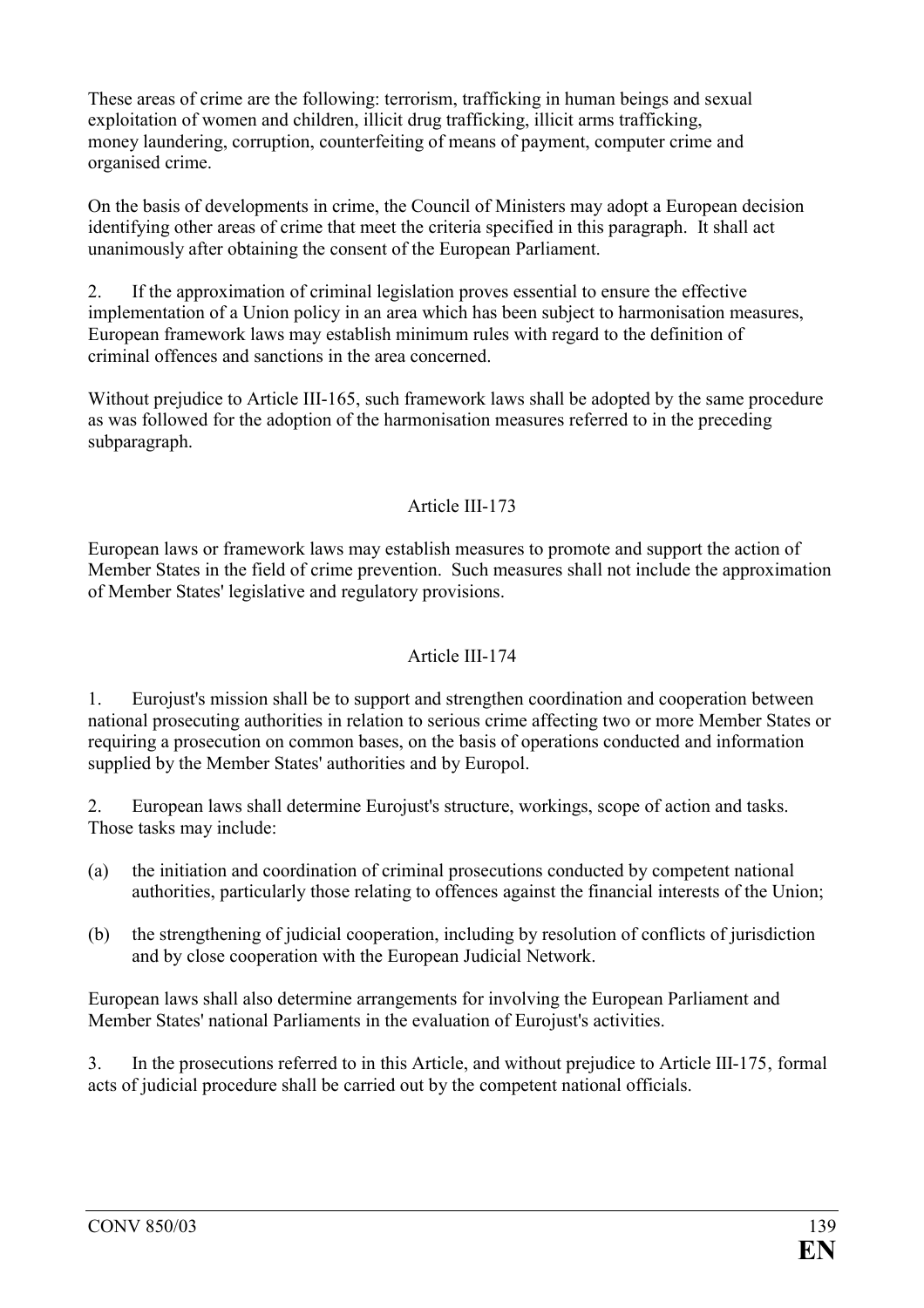1. In order to combat serious crime having a cross-border dimension, as well as crimes affecting the interests of the Union, a European law of the Council of Ministers may establish a European Public Prosecutor's Office from Eurojust. The Council of Ministers shall act unanimously after obtaining the consent of the European Parliament.

2. The European Public Prosecutor's Office shall be responsible for investigating, prosecuting and bringing to judgment, where appropriate in liaison with Europol, the perpetrators of and accomplices in serious crimes affecting more than one Member State and of offences against the Union's financial interests, as determined by the European law provided for in paragraph 1. It shall exercise the functions of prosecutor in the competent courts of the Member States in relation to such offences.

3. The European law referred to in paragraph 1 shall determine the general rules applicable to the European Public Prosecutor's Office, the conditions governing the performance of its functions, the rules of procedure applicable to its activities, as well as those governing the admissibility of evidence, and the rules applicable to the judicial review of procedural measures taken by it in the performance of its functions.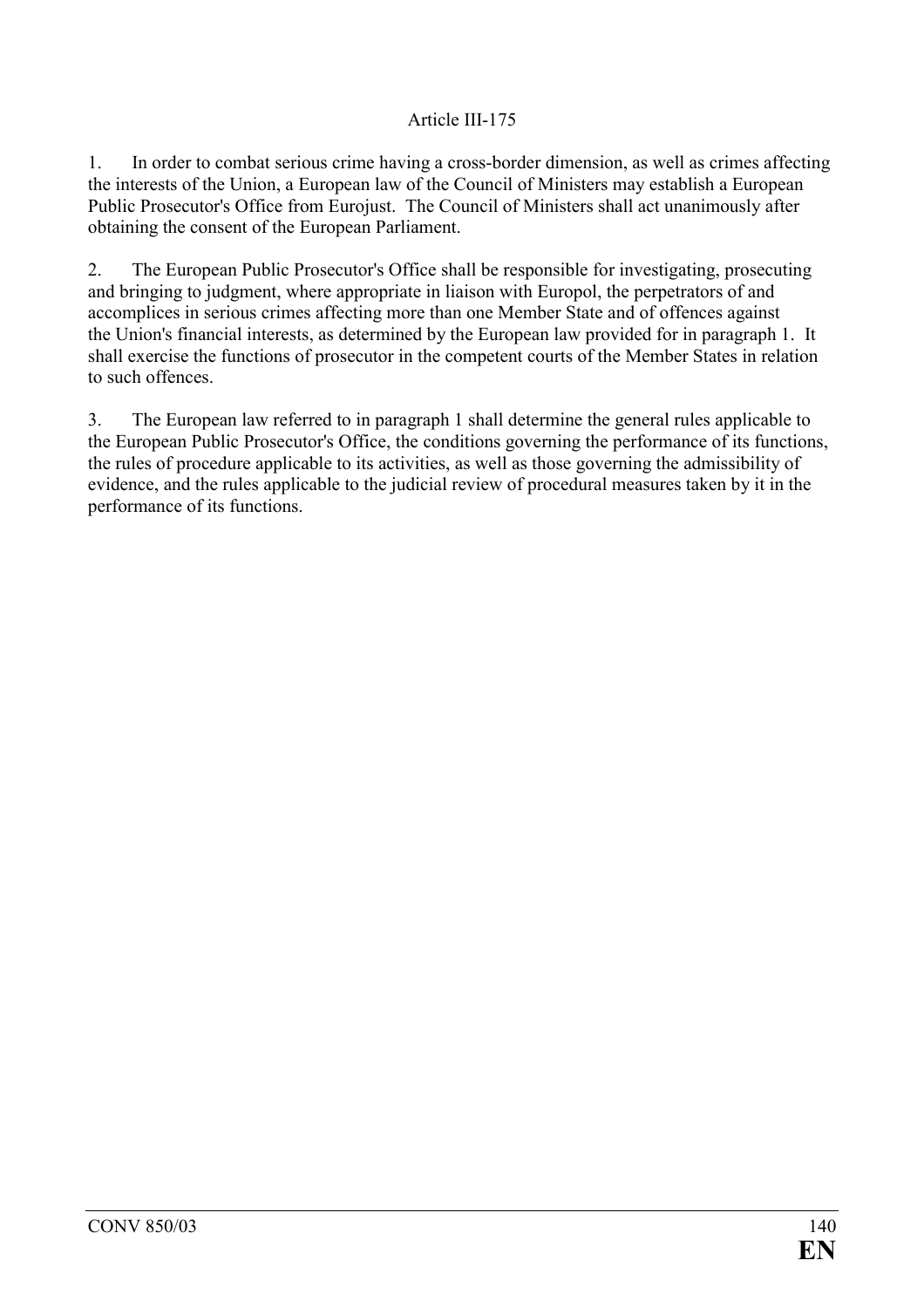## POLICE COOPERATION

## Article III-176

1. The Union shall establish police cooperation involving all the Member States' competent authorities, including police, customs and other specialised law enforcement services in relation to the prevention, detection and investigation of criminal offences.

- 2. To this end, European laws or framework laws may establish measures concerning:
- (a) the collection, storage, processing, analysis and exchange of relevant information;
- (b) support for the training of staff, and cooperation on the exchange of staff, on equipment and on research into crime-detection;
- (c) common investigative techniques in relation to the detection of serious forms of organised crime.

3. A European law or framework law of the Council of Ministers may establish measures concerning operational cooperation between the authorities referred to in this Article. The Council of Ministers shall act unanimously after consulting the European Parliament.

## Article III-177

1. Europol's mission is to support and strengthen action by the Member States' police authorities and other law enforcement services and their mutual cooperation in preventing and combating serious crime affecting two or more Member States, terrorism and forms of crime which affect a common interest covered by a Union policy.

2. European laws shall determine Europol's structure, operation, field of action and tasks. These tasks may include:

- (a) the collection, storage, processing, analysis and exchange of information forwarded particularly by the authorities of the Member States or third countries or bodies;
- (b) the coordination, organisation and implementation of investigative and operational action carried out jointly with the Member States' competent authorities or in the context of joint investigative teams, where appropriate in liaison with Eurojust.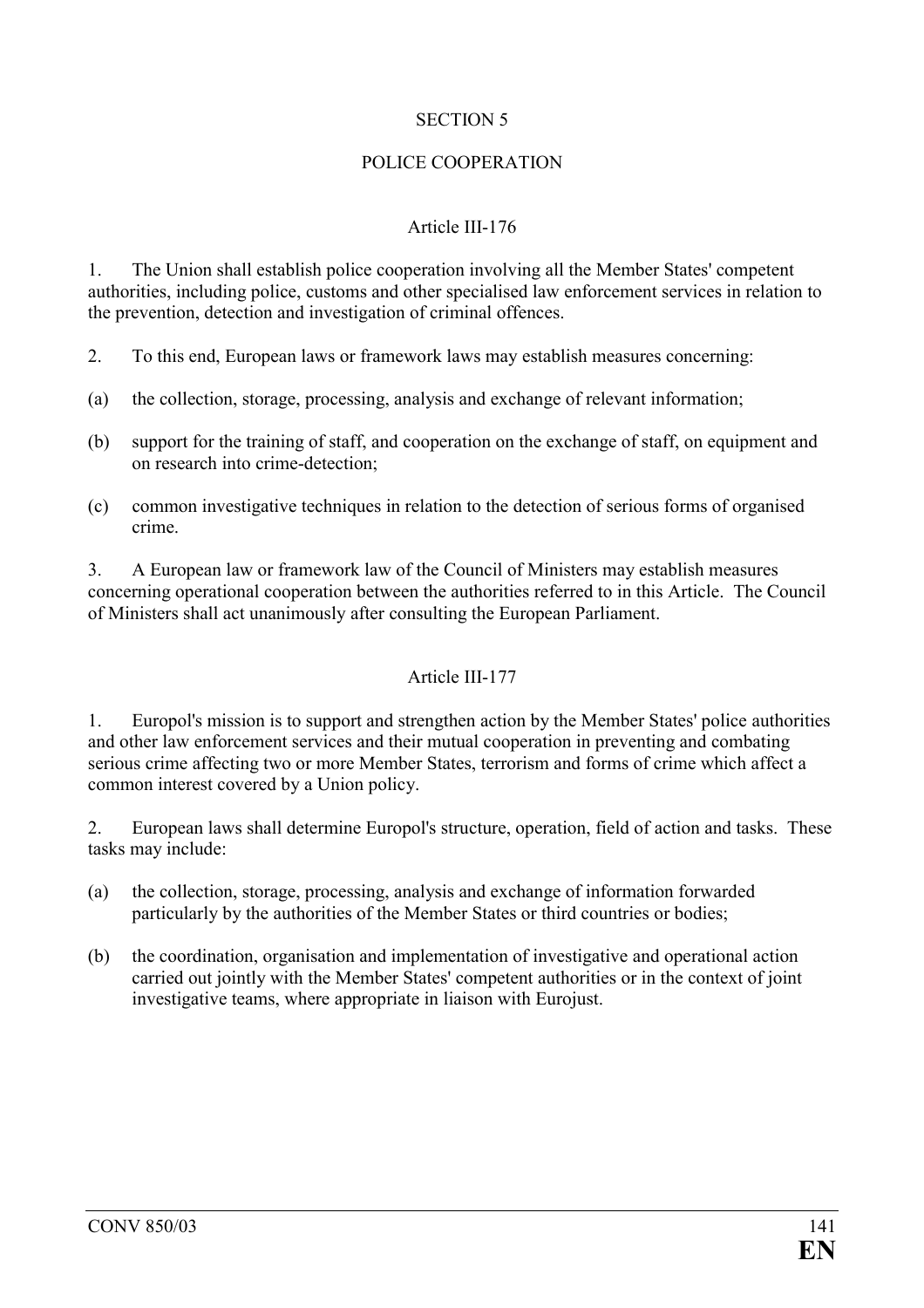European laws shall also lay down the procedures for scrutiny of Europol's activities by the European Parliament, together with Member States' national parliaments.

3. Any operational action by Europol must be carried out in liaison and in agreement with the authorities of the Member States whose territory is concerned. The application of coercive measures shall be the exclusive responsibility of the competent national authorities.

#### Article III-178

A European law or framework law of the Council of Ministers shall lay down the conditions and limitations under which the competent authorities of the Member States referred to in Articles III-171 and III-176 may operate in the territory of another Member State in liaison and in agreement with the authorities of that State. The Council of Ministers shall act unanimously after consulting the European Parliament.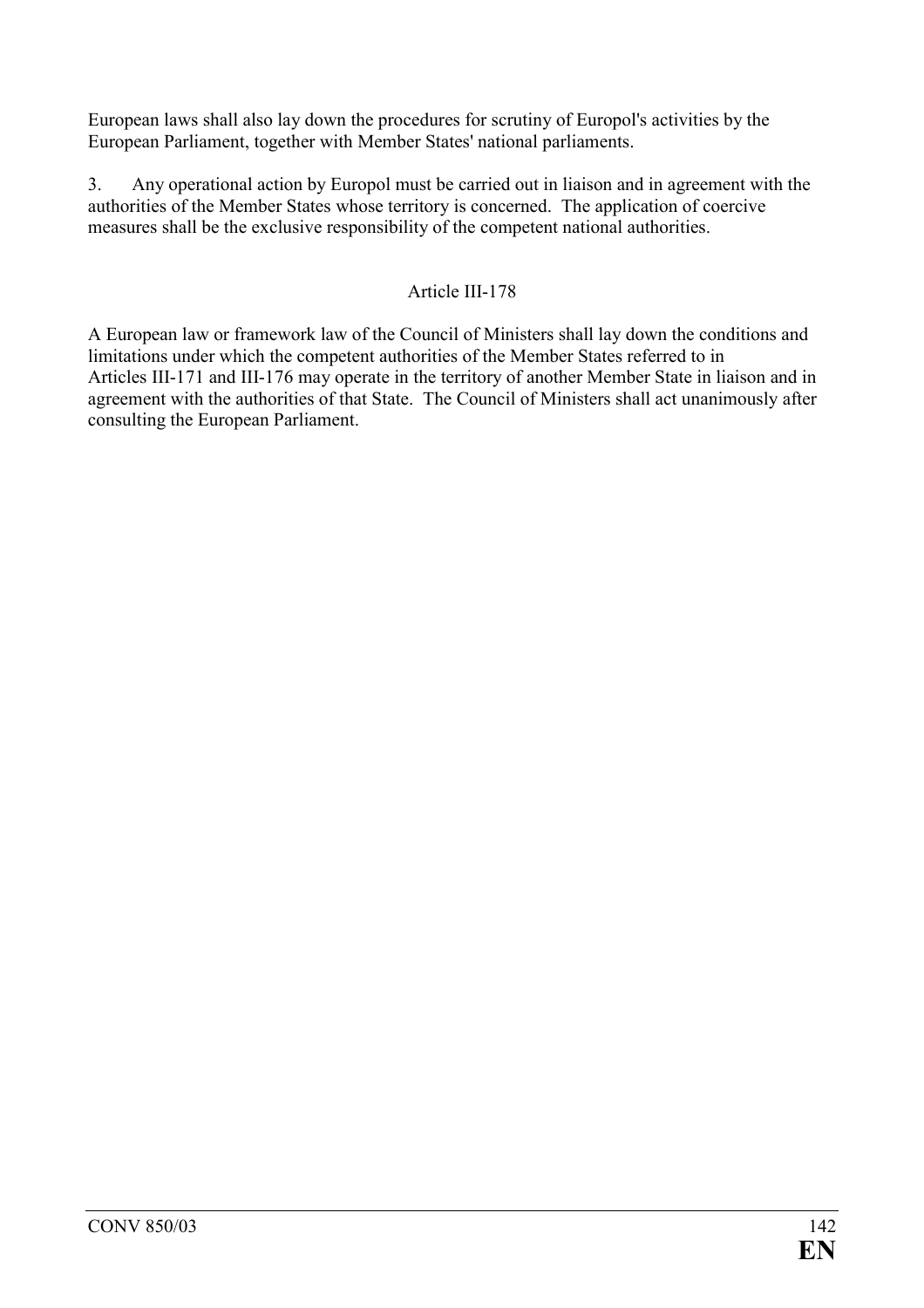## **CHAPTER V**

#### **AREAS WHERE THE UNION MAY TAKE COORDINATING, COMPLEMENTARY OR SUPPORTING ACTION**

# SECTION 1

#### PUBLIC HEALTH

## Article III-179

1. A high level of human health protection shall be ensured in the definition and implementation of all the Union's policies and activities.

Action by the Union, which shall complement national policies, shall be directed towards improving public health, preventing human illness and diseases, and obviating sources of danger to physical and mental health. Such action shall cover the fight against the major health scourges, by promoting research into their causes, their transmission and their prevention, as well as health information and education.

The Union shall complement the Member States' action in reducing drugs-related health damage, including information and prevention.

2. The Union shall encourage cooperation between the Member States in the areas referred to in this Article and, if necessary, lend support to their action.

Member States shall, in liaison with the Commission, coordinate among themselves their policies and programmes in the areas referred to in paragraph 1. The Commission may, in close contact with the Member States, take any useful initiative to promote such coordination, in particular initiatives aiming at the establishment of guidelines and indicators, the organisation of exchange of best practice, and the preparation of the necessary elements for periodic monitoring and evaluation. The European Parliament shall be kept fully informed.

3. The Union and the Member States shall foster cooperation with third countries and the competent international organisations in the sphere of public health.

4. European laws or framework laws shall contribute to the achievement of the objectives referred to in this Article by establishing the following measures in order to meet common safety concerns:

- (a) measures setting high standards of quality and safety of organs and substances of human origin, blood and blood derivatives; these measures shall not prevent any Member State from maintaining or introducing more stringent protective measures;
- (b) measures in the veterinary and phytosanitary fields which have as their direct objective the protection of public health;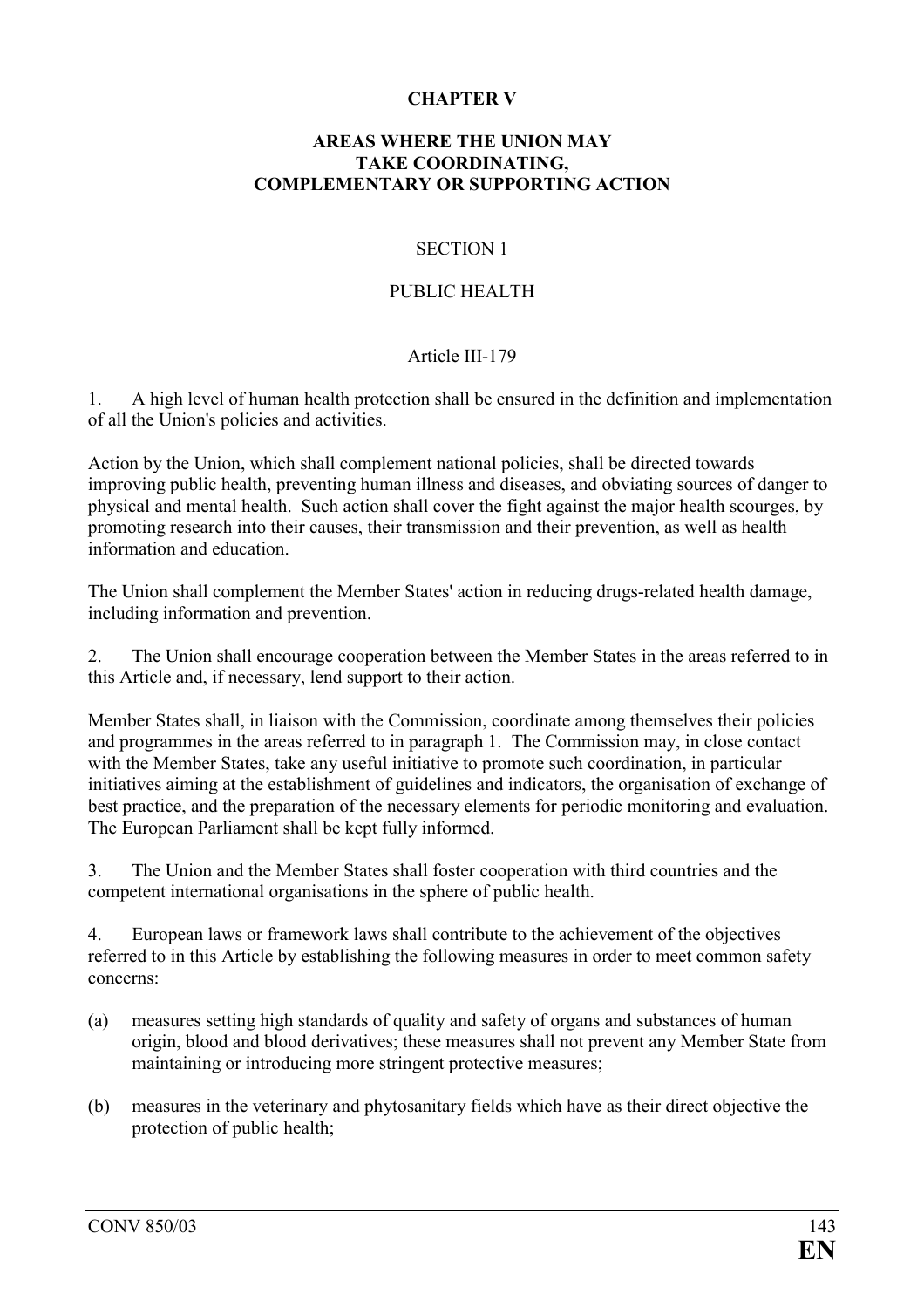European laws or framework laws shall be adopted after consultation of the Committee of the Regions and the Economic and Social Committee.

5. European laws or framework laws may also establish incentive measures designed to protect and improve human health and to combat the major cross-border health scourges, excluding any harmonisation of the laws and regulations of the Member States. It shall be adopted after consultation of the Committee of the Regions and the Economic and Social Committee.

6. For the purposes set out in this Article, the Council of Ministers, on a proposal from the Commission, may also adopt recommendations.

7. Union action in the field of public health shall fully respect the responsibilities of the Member States for the organisation and delivery of health services and medical care. In particular, measures referred to in paragraph 4(a) shall not affect national provisions on the donation or medical use of organs and blood.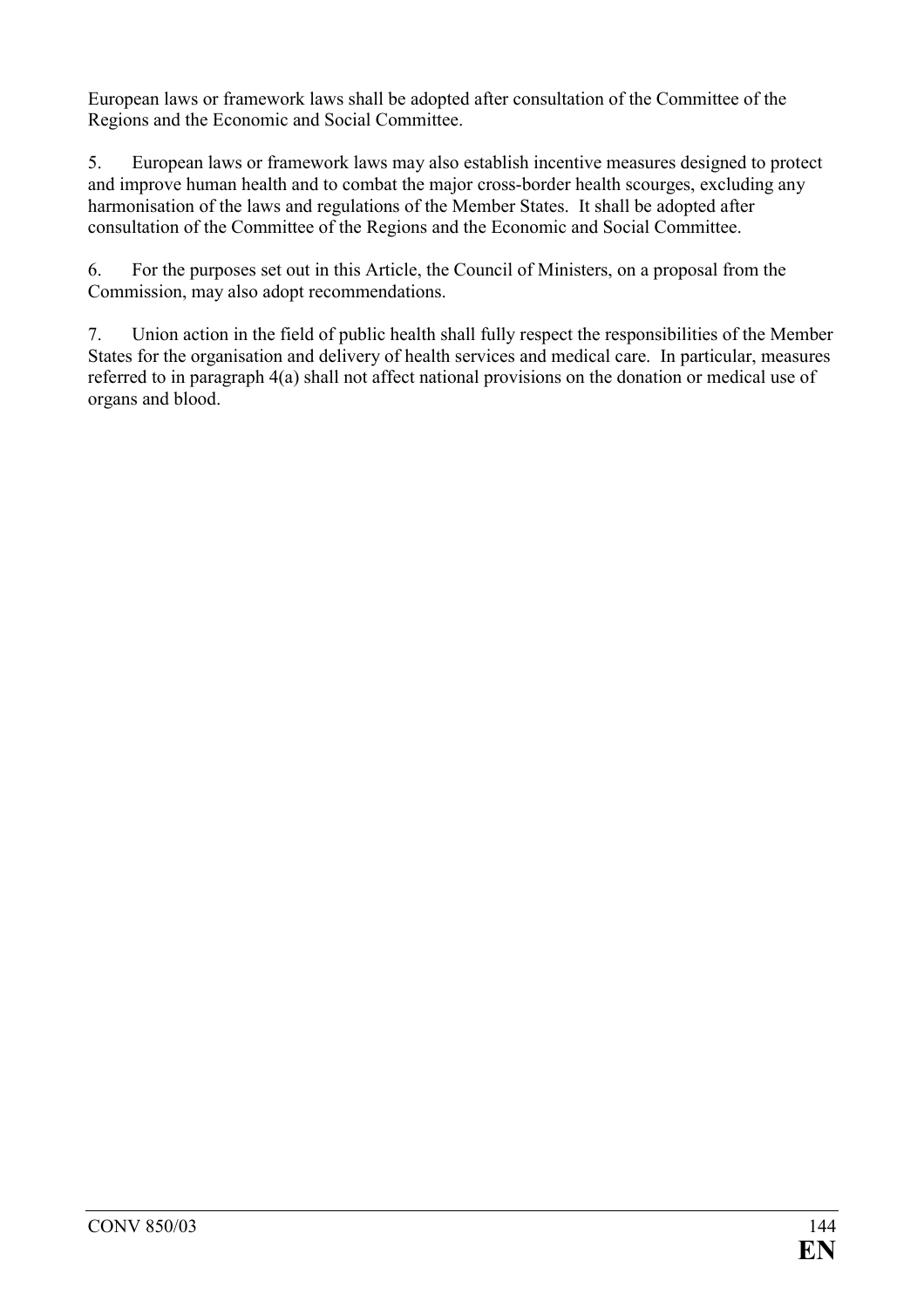# INDUSTRY

# Article III-180

1. The Union and the Member States shall ensure that the conditions necessary for the competitiveness of the Union's industry exist.

For that purpose, in accordance with a system of open and competitive markets, their action shall be aimed at:

- (a) speeding up the adjustment of industry to structural changes;
- (b) encouraging an environment favourable to initiative and to the development of undertakings throughout the Union, particularly small and medium-sized undertakings;
- (c) encouraging an environment favourable to cooperation between undertakings;
- (d) fostering better exploitation of the industrial potential of policies of innovation, research and technological development.

2. The Member States shall consult each other in liaison with the Commission and, where necessary, shall coordinate their action. The Commission may take any useful initiative to promote such coordination, in particular initiatives aiming at the establishment of guidelines and indicators, the organisation of exchange of best practice, and the preparation of the necessary elements for periodic monitoring and evaluation. The European Parliament shall be kept fully informed.

3. The Union shall contribute to the achievement of the objectives set out in paragraph 1 through the policies and activities it pursues under other provisions of the Constitution. European laws or framework laws may establish specific measures in support of action taken in the Member States to achieve the objectives set out in paragraph 1, excluding any harmonisation of the laws and regulations of the Member States. They shall be adopted after consultation of the Economic and Social Committee.

This Section shall not provide a basis for the introduction by the Union of any measure which could lead to distortion of competition or contains tax provisions or provisions relating to the rights and interests of employed persons.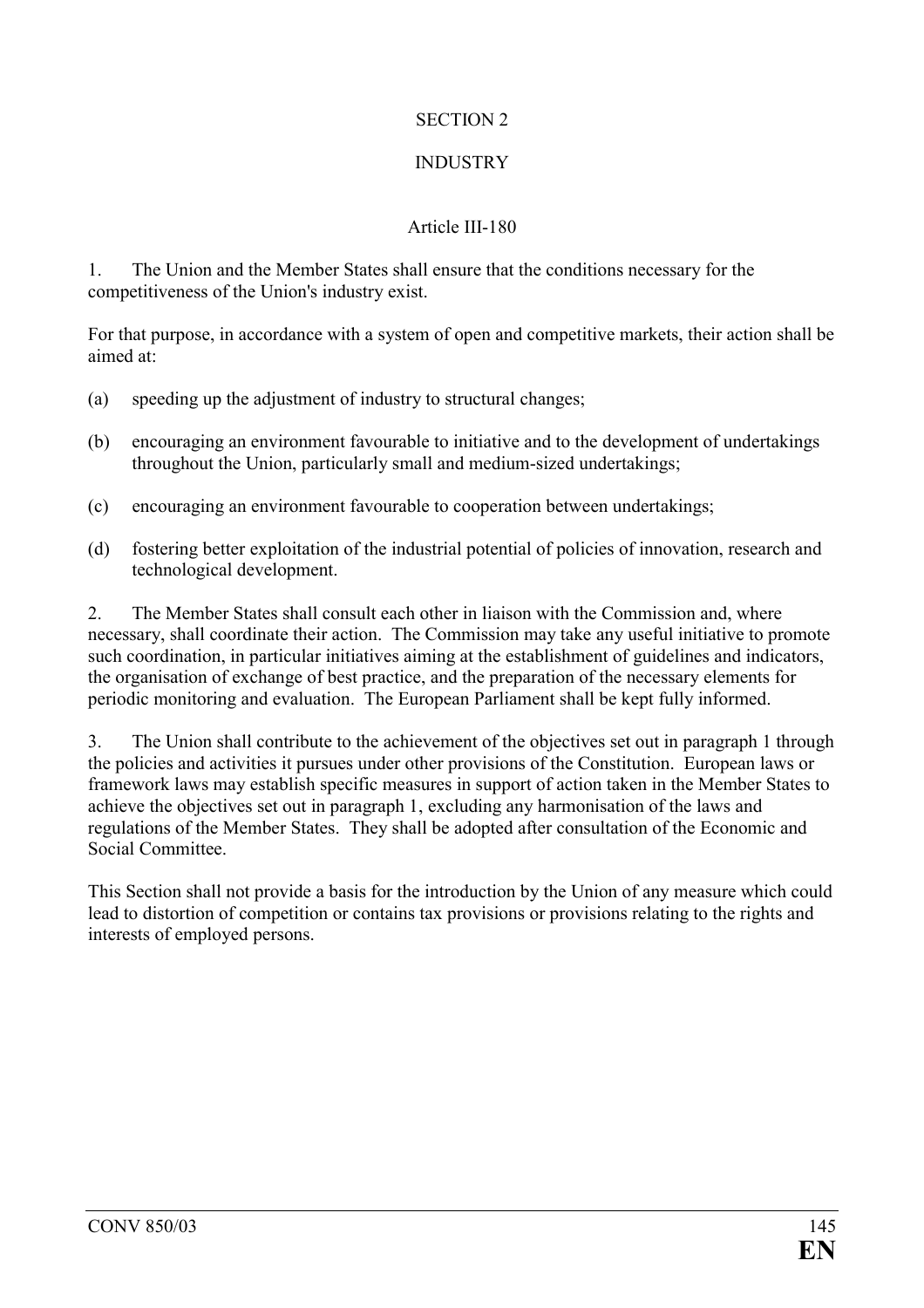## **CULTURE**

#### Article III-181

1. The Union shall contribute to the flowering of the cultures of the Member States, while respecting their national and regional diversity and at the same time bringing the common cultural heritage to the fore.

2. Action by the Union shall be aimed at encouraging cooperation between Member States and, if necessary, supporting and complementing their action in the following areas:

- (a) improvement of the knowledge and dissemination of the culture and history of the European peoples;
- (b) conservation and safeguarding of cultural heritage of European significance;
- (c) non-commercial cultural exchanges;
- (d) artistic and literary creation, including in the audiovisual sector.

3. The Union and the Member States shall foster cooperation with third countries and the competent international organisations in the sphere of culture, in particular the Council of Europe.

4. The Union shall take cultural aspects into account in its action under other provisions of the Constitution, in particular in order to respect and to promote the diversity of its cultures.

- 5. In order to contribute to the achievement of the objectives referred to in this Article:
- (a) European laws or framework laws shall establish incentive actions, excluding any harmonisation of the laws and regulations of the Member States. They shall be adopted after consultation of the Committee of the Regions;
- (b) the Council of Ministers, on a proposal from the Commission, shall adopt recommendations.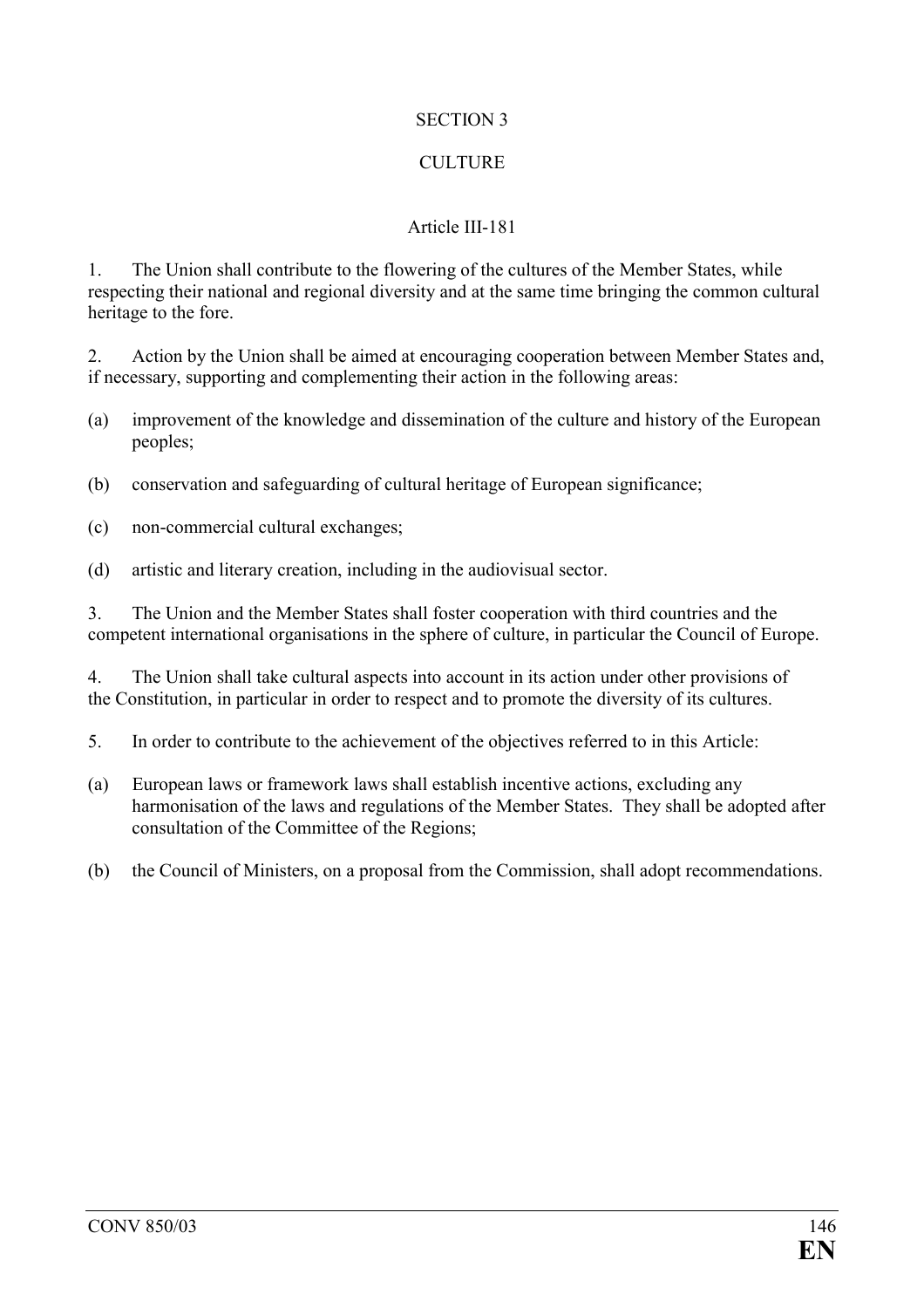#### EDUCATION, VOCATIONAL TRAINING, YOUTH AND SPORT

#### Article III-182

1. The Union shall contribute to the development of quality education by encouraging cooperation between Member States and, if necessary, by supporting and complementing their action. It shall fully respect the responsibility of the Member States for the content of teaching and the organisation of education systems and their cultural and linguistic diversity.

The Union shall contribute to the promotion of European sporting issues, given the social and educational function of sport.

- 2. Union action shall be aimed at:
- (a) developing the European dimension in education, particularly through the teaching and dissemination of the languages of the Member States;
- (b) encouraging mobility of students and teachers, inter alia by encouraging the academic recognition of diplomas and periods of study;
- (c) promoting cooperation between educational establishments;
- (d) developing exchanges of information and experience on issues common to the education systems of the Member States;
- (e) encouraging the development of youth exchanges and of exchanges of socio-educational instructors and encouraging the participation of young people in democratic life in Europe.
- (f) encouraging the development of distance education;
- (g) developing the European dimension in sport, by promoting fairness in competitions and cooperation between sporting bodies and by protecting the physical and moral integrity of sportsmen and sportswomen, especially young sportsmen and sportswomen.

3. The Union and the Member States shall foster cooperation with third countries and the competent international organisations in the field of education, in particular the Council of Europe.

- 4. In order to contribute to the achievement of the objectives referred to in this Article,
- (a) European laws or framework laws shall establish incentive actions, excluding any harmonisation of the laws and regulations of the Member States. They shall be adopted after consultation of the Committee of the Regions and the Economic and Social Committee.
- (b) the Council of Ministers, on a proposal from the Commission, shall adopt recommendations.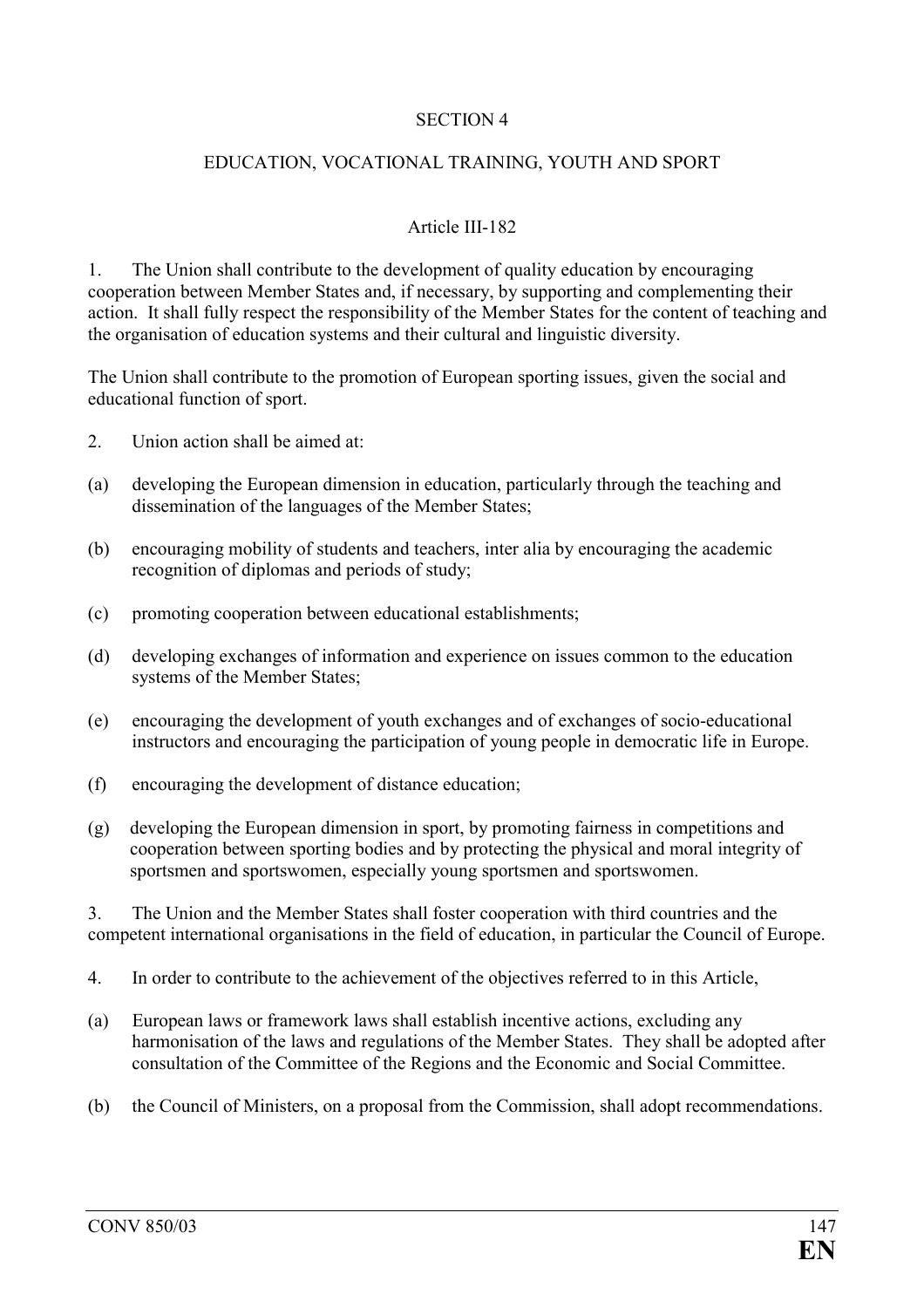1. The Union shall implement a vocational training policy which shall support and complement the action of the Member States, while fully respecting the responsibility of the Member States for the content and organisation of vocational training.

- 2. Union action shall aim to:
- (a) facilitate adaptation to industrial change, in particular through vocational training and retraining;
- (b) improve initial and continuing vocational training in order to facilitate vocational integration and reintegration into the labour market;
- (c) facilitate access to vocational training and encourage mobility of instructors and trainees and particularly young people;
- (d) stimulate cooperation on training between educational or training establishments and firms;
- (e) develop exchanges of information and experience on issues common to the training systems of the Member States.

3. The Union and the Member States shall foster cooperation with third countries and the competent international organisations in the sphere of vocational training.

4. European laws or framework laws shall contribute to the achievement of the objectives referred to in this Article, excluding any harmonisation of the laws and regulations of the Member States. They shall be adopted after consultation of the Committee of the Regions and the Economic and Social Committee.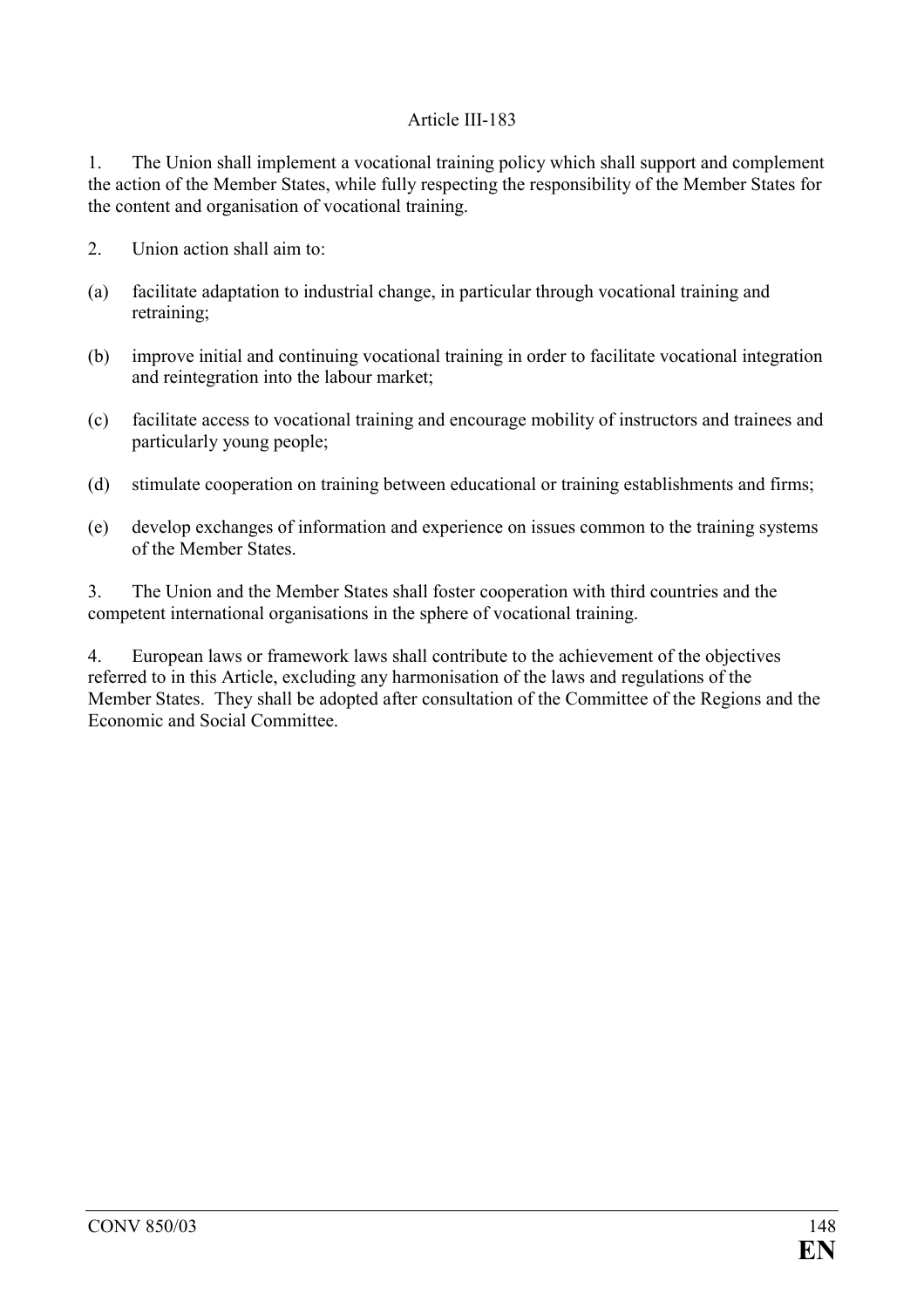## CIVIL PROTECTION

#### Article III-184

1. The Union shall encourage cooperation between Member States in order to improve the effectiveness of systems for preventing and protecting against natural or man-made disasters within the Union.

Union action shall aim to:

- (a) support and complement Member States' action at national, regional and local level in risk prevention, in preparing their civil-protection personnel and in responding to natural or man-made disasters;
- (b) promote swift, effective operational cooperation between national civil-protection services;
- (c) promote consistency in international civil-protection work.

2. The measures necessary to help achieve the objectives referred to in paragraph 1 shall be enacted in European laws or framework laws, excluding any harmonisation of the laws and regulations of the Member States.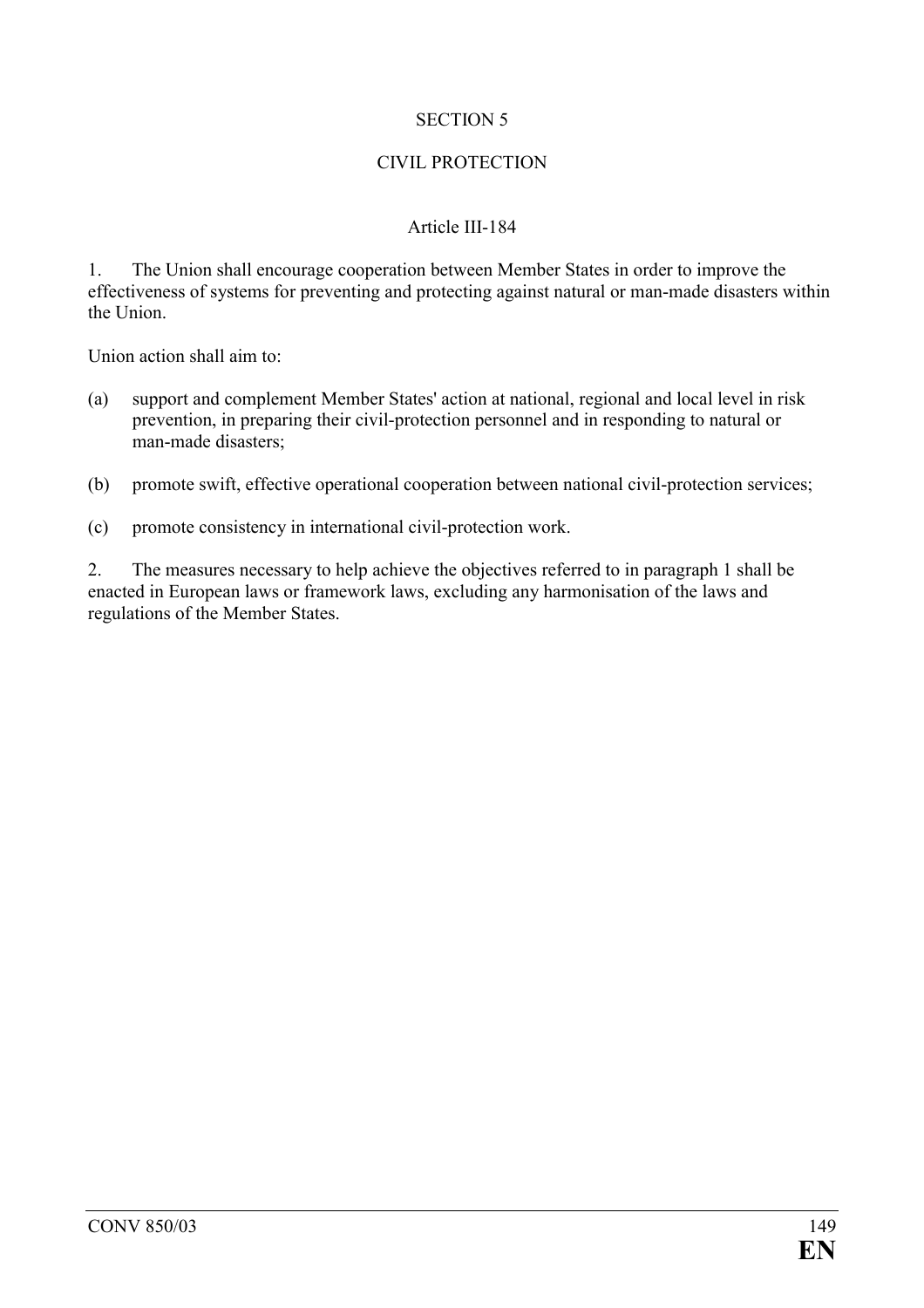## ADMINISTRATIVE COOPERATION

## Article III-185

1. Effective national implementation of Union law by the Member States, which is essential for the proper functioning of the Union, shall be regarded as a matter of common interest.

2. The Union may support the efforts of Member States to improve their administrative capacity to implement Union law. Such action may include facilitation of exchange of information and of civil servants as well as supporting training schemes. No Member State shall be obliged to avail itself of such support. European laws shall establish the necessary measures to this end, excluding any harmonisation of the laws and regulations of the Member States.

3. This Article shall be without prejudice to the obligations of the Member States to implement Union law or to the prerogatives and duties of the Commission. It shall also be without prejudice to other provisions of the Constitution providing for administrative cooperation among the Member States and between them and the Union.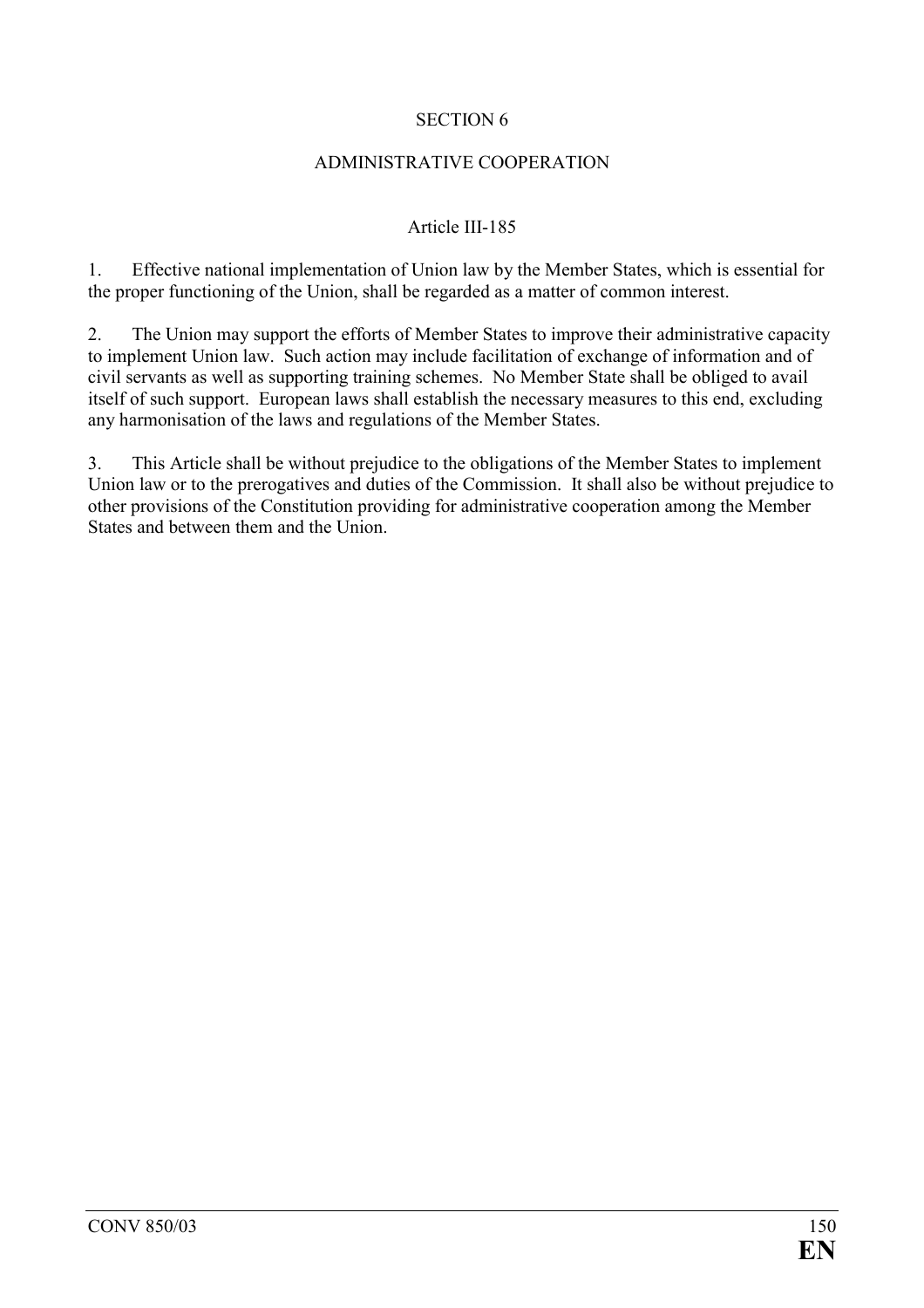# **TITLE IV**

#### **ASSOCIATION OF THE OVERSEAS COUNTRIES AND TERRITORIES**

#### Article III-186

The non-European countries and territories which have special relations with Denmark, France, the Netherlands and the United Kingdom shall be associated with the Union. These countries and territories (hereinafter called the "countries and territories") are listed in Annex II **\*** .

The purpose of association shall be to promote the economic and social development of the countries and territories and to establish close economic relations between them and the Union as a whole.

Association shall serve primarily to further the interests and prosperity of the inhabitants of these countries and territories in order to lead them to the economic, social and cultural development to which they aspire.

#### Article III-187

Association shall have the following objectives:

- (a) Member States shall apply to their trade with the countries and territories the same treatment as they accord each other pursuant to the Constitution;
- (b) Each country or territory shall apply to its trade with Member States and with the other countries and territories the same treatment as that which it applies to the European State with which it has special relations;
- (c) Member States shall contribute to the investments required for the progressive development of these countries and territories;
- (d) For investments financed by the Union, participation in tenders and supplies shall be open on equal terms to all natural and legal persons who are nationals of a Member State or of one of the countries and territories;
- (e) In relations between Member States and the countries and territories, the right of establishment of nationals and companies or firms shall be regulated in accordance with the provisions and procedures laid down in the Subsection relating to the right of establishment and on a non-discriminatory basis, subject to any special measures adopted pursuant to Article III-191.

 $\overline{a}$ **\***

This Annex, which corresponds to Annex II to the TEC, is to be drawn up.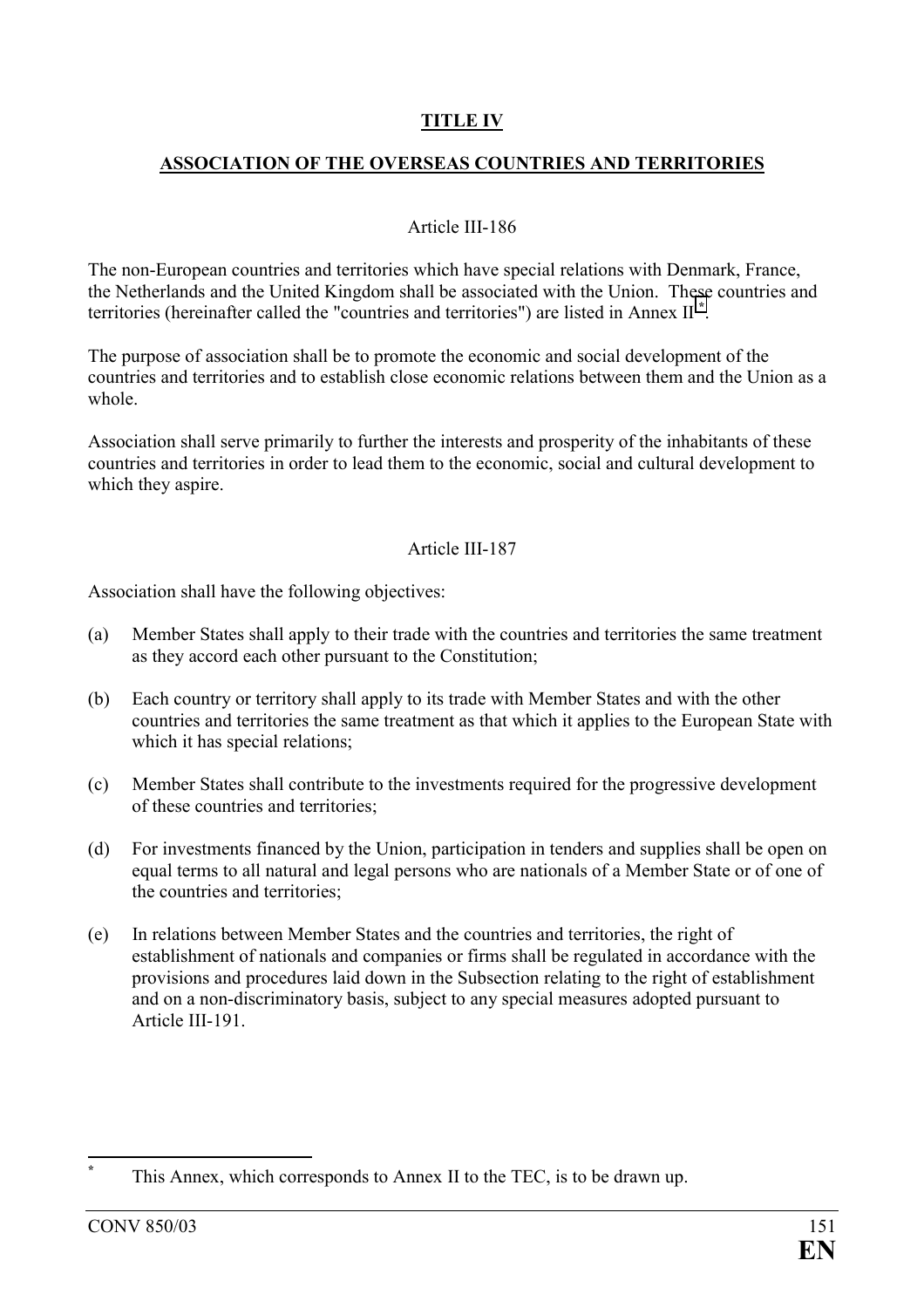1. Customs duties on imports into the Member States of goods originating in the countries and territories shall be prohibited in conformity with the prohibition of customs duties between Member States provided for by the Constitution.

2. Customs duties on imports into each country or territory from Member States or from the other countries or territories shall be prohibited in accordance with Article III-38.

3. The countries and territories may, however, levy customs duties which meet the needs of their development and industrialisation or produce revenue for their budgets.

The duties referred to in the first subparagraph may not exceed the level of those imposed on imports of products from the Member State with which each country or territory has special relations.

4. Paragraph 2 shall not apply to countries and territories which, by reason of the particular international obligations by which they are bound, already apply a non-discriminatory customs tariff.

5. The introduction of or any change in customs duties imposed on goods imported into the countries and territories shall not, either in law or in fact, give rise to any direct or indirect discrimination between imports from the various Member States.

## Article III-189

If the level of the duties applicable to goods from a third country on entry into a country or territory is liable, when Article III-188(1) has been applied, to cause deflections of trade to the detriment of any Member State, the latter may request the Commission to propose to the other Member States that they take the necessary steps to remedy the situation.

## Article III-190

Subject to the provisions relating to public health, public security or public policy, freedom of movement within Member States for workers from the countries and territories, and within the countries and territories for workers from Member States, shall be regulated by measures adopted in accordance with Article III-191.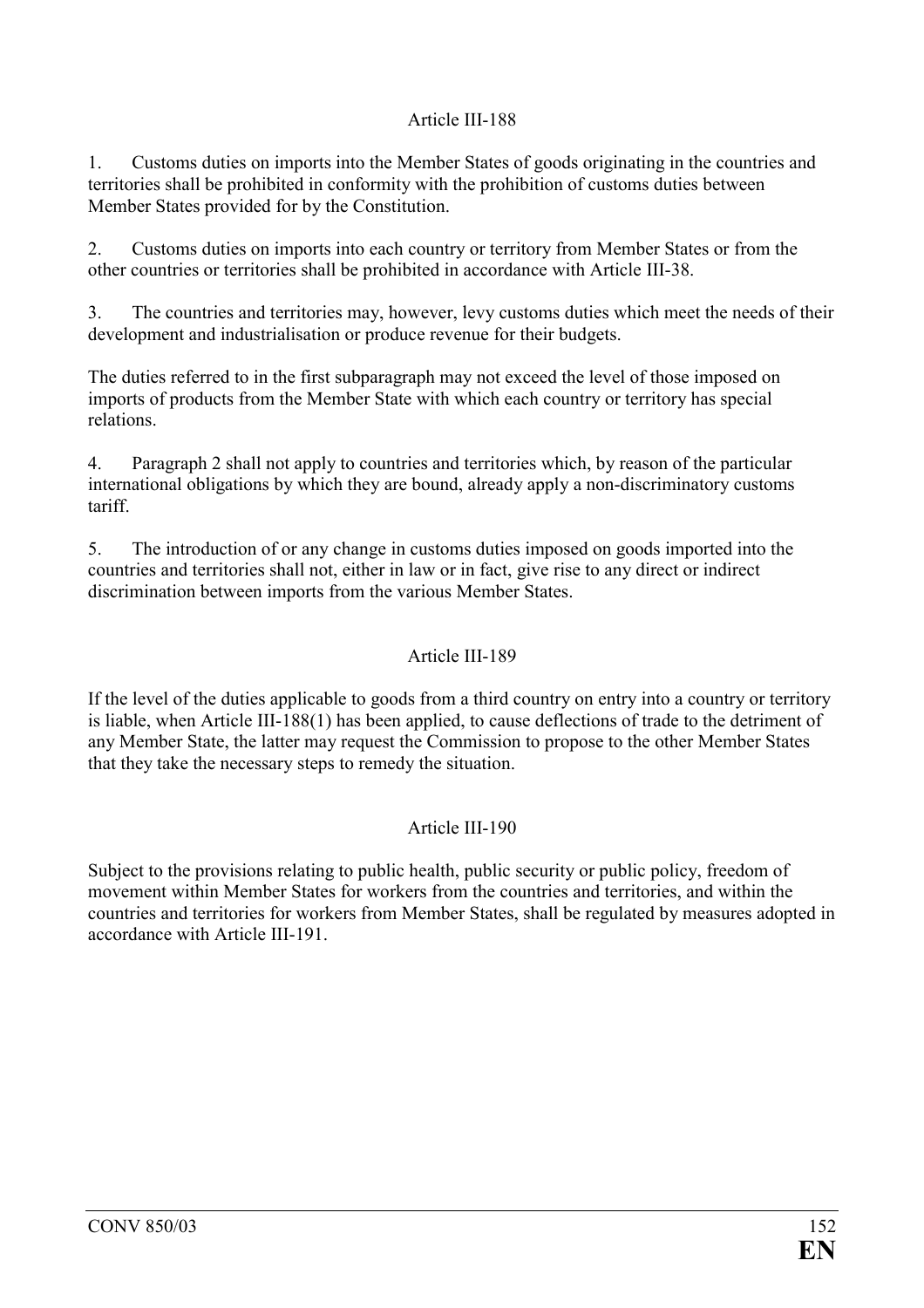The Council of Ministers shall adopt unanimously, on the basis of the experience acquired under the association of the countries and territories with the Union, European regulations and decisions as regards the detailed rules and the procedure for the association of the countries and territories with the Union.

#### Article III-192

Articles III-186 to III-191 shall apply to Greenland, subject to the specific provisions set out in the Protocol on special arrangements for Greenland.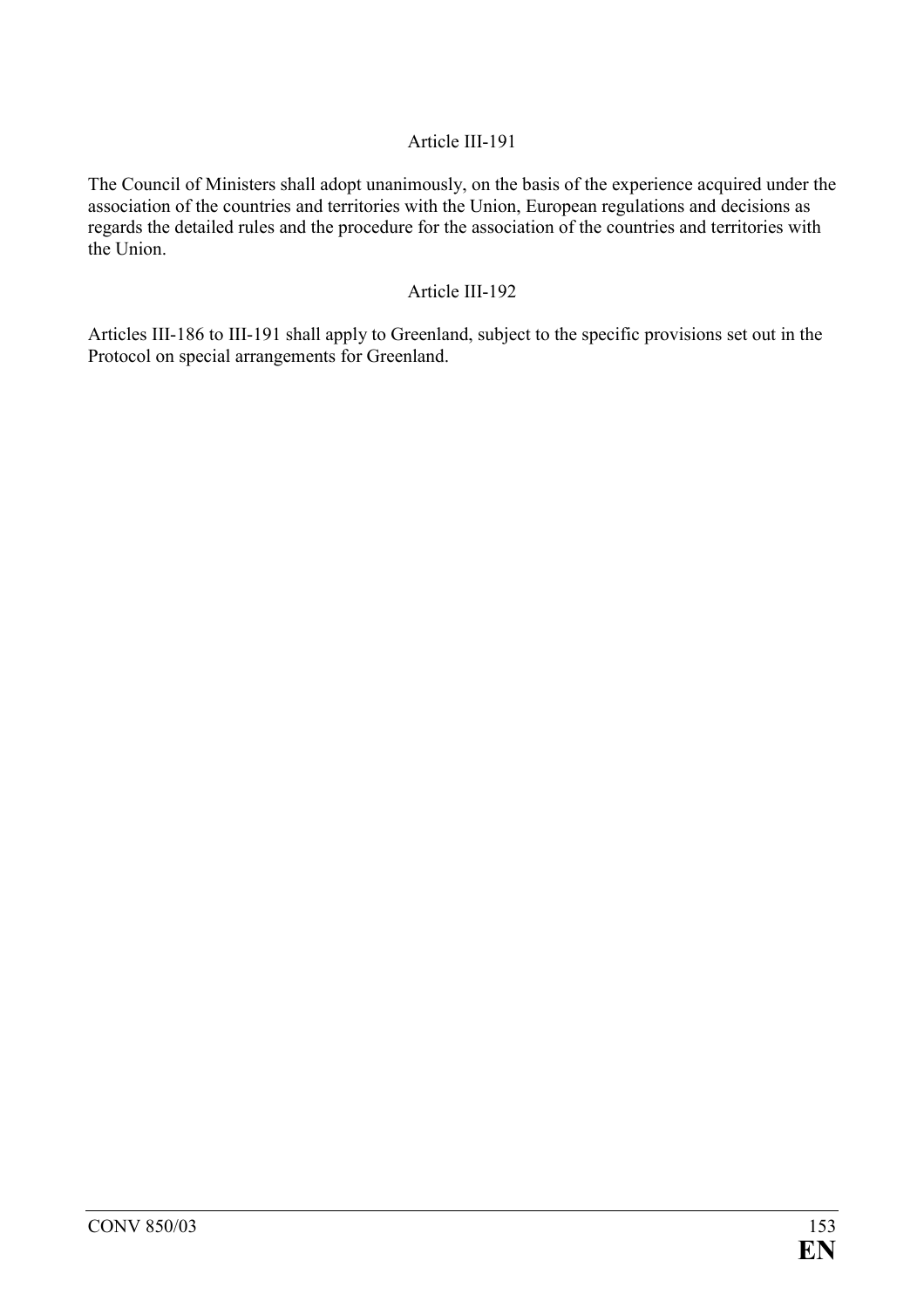## **TITLE V**

#### **THE UNION'S EXTERNAL ACTION**

#### **CHAPTER I**

#### **PROVISIONS HAVING GENERAL APPLICATION**

#### Article III-193

1. The Union's action on the international scene shall be guided by, and designed to advance in the wider world, the principles which have inspired its own creation, development and enlargement: democracy, the rule of law, the universality and indivisibility of human rights and fundamental freedoms, respect for human dignity, equality and solidarity, and for international law in accordance with the principles of the United Nations Charter.

The Union shall seek to develop relations and build partnerships with third countries, and international, regional or global organisations, which share these values. It shall promote multilateral solutions to common problems, in particular in the framework of the United Nations.

2. The Union shall define and pursue common policies and actions, and shall work for a high degree of cooperation in all fields of international relations, in order to:

- (a) safeguard the common values, fundamental interests, security, independence and integrity of the Union;
- (b) consolidate and support democracy, the rule of law, human rights and international law;
- (c) preserve peace, prevent conflicts and strengthen international security, in conformity with the principles of the United Nations Charter;
- (d) foster the sustainable economic, social and environmental development of developing countries, with the primary aim of eradicating poverty;
- (e) encourage the integration of all countries into the world economy, including through the progressive abolition of restrictions on international trade;
- (f) help develop international measures to preserve and improve the quality of the environment and the sustainable management of global natural resources, in order to ensure sustainable development;
- (g) assist populations, countries and regions confronting natural or man-made disasters;
- (h) promote an international system based on stronger multilateral cooperation and good global governance.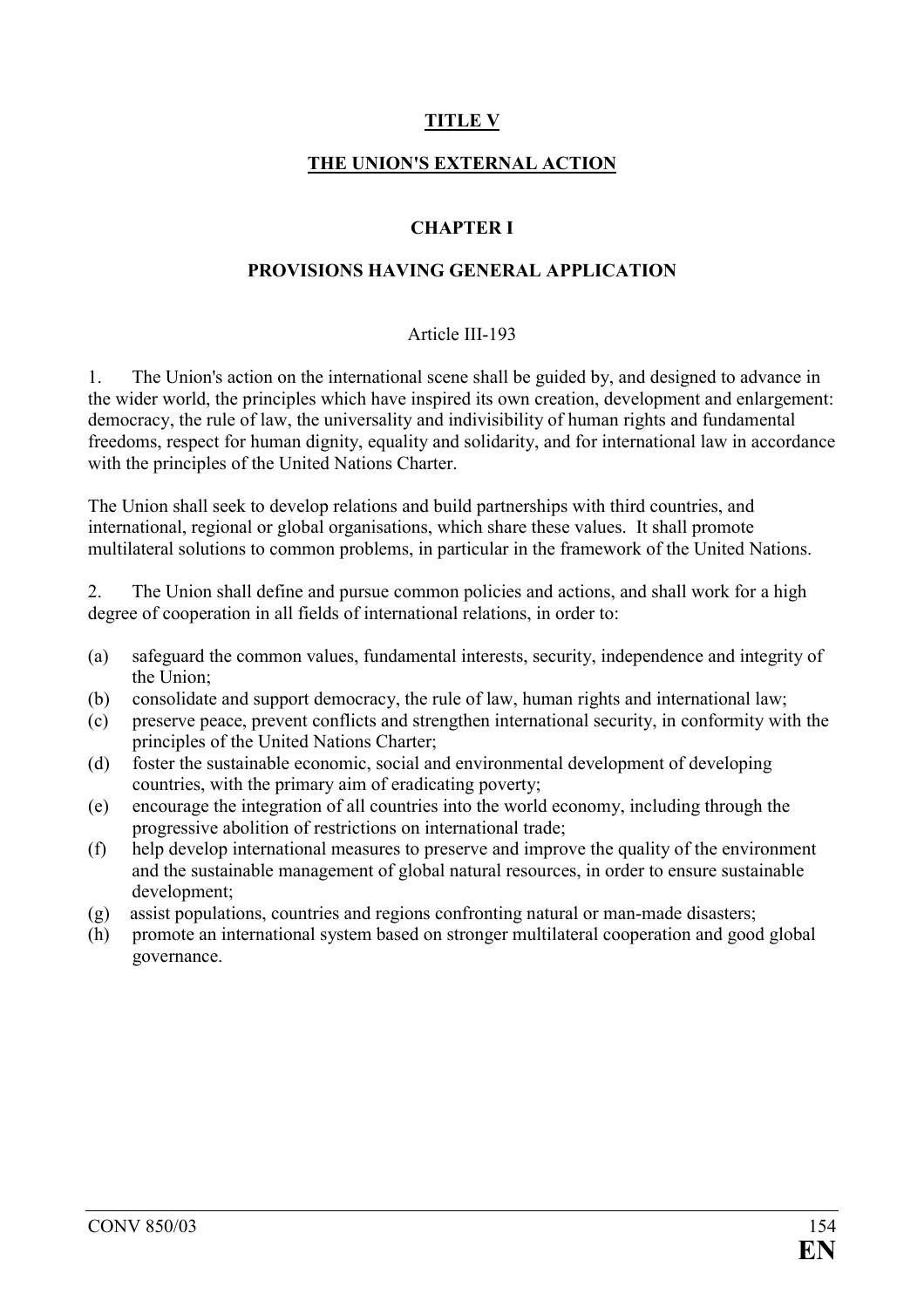3. The Union shall respect the principles and pursue the objectives listed in paragraphs 1 and 2 in the development and implementation of the different areas of the Union's external action covered by this Title and the external aspects of its other policies.

The Union shall ensure consistency between the different areas of its external action and between these and its other policies. The Council of Ministers and the Commission, assisted by the Union Minister for Foreign Affairs, shall ensure that consistency and shall cooperate to that effect.

#### Article III-194

1. On the basis of the principles and objectives referred to in Article III-193, the European Council shall identify the strategic interests and objectives of the Union.

European decisions of the European Council on the strategic interests and objectives of the Union shall relate to the common foreign and security policy and to other areas of the external action of the Union. Such decisions may concern the relations of the Union with a specific country or region or may be thematic in approach. They shall define their duration, and the means to be made available by the Union and the Member States.

The European Council shall act unanimously on a recommendation from the Council of Ministers, adopted by the latter under the arrangements laid down for each area. European decisions of the European Council shall be implemented in accordance with the procedures provided for by the Constitution.

2. The Union Minister for Foreign Affairs, for the field of common foreign and security policy, and the Commission, for other fields of external action, may submit joint proposals to the Council of Ministers.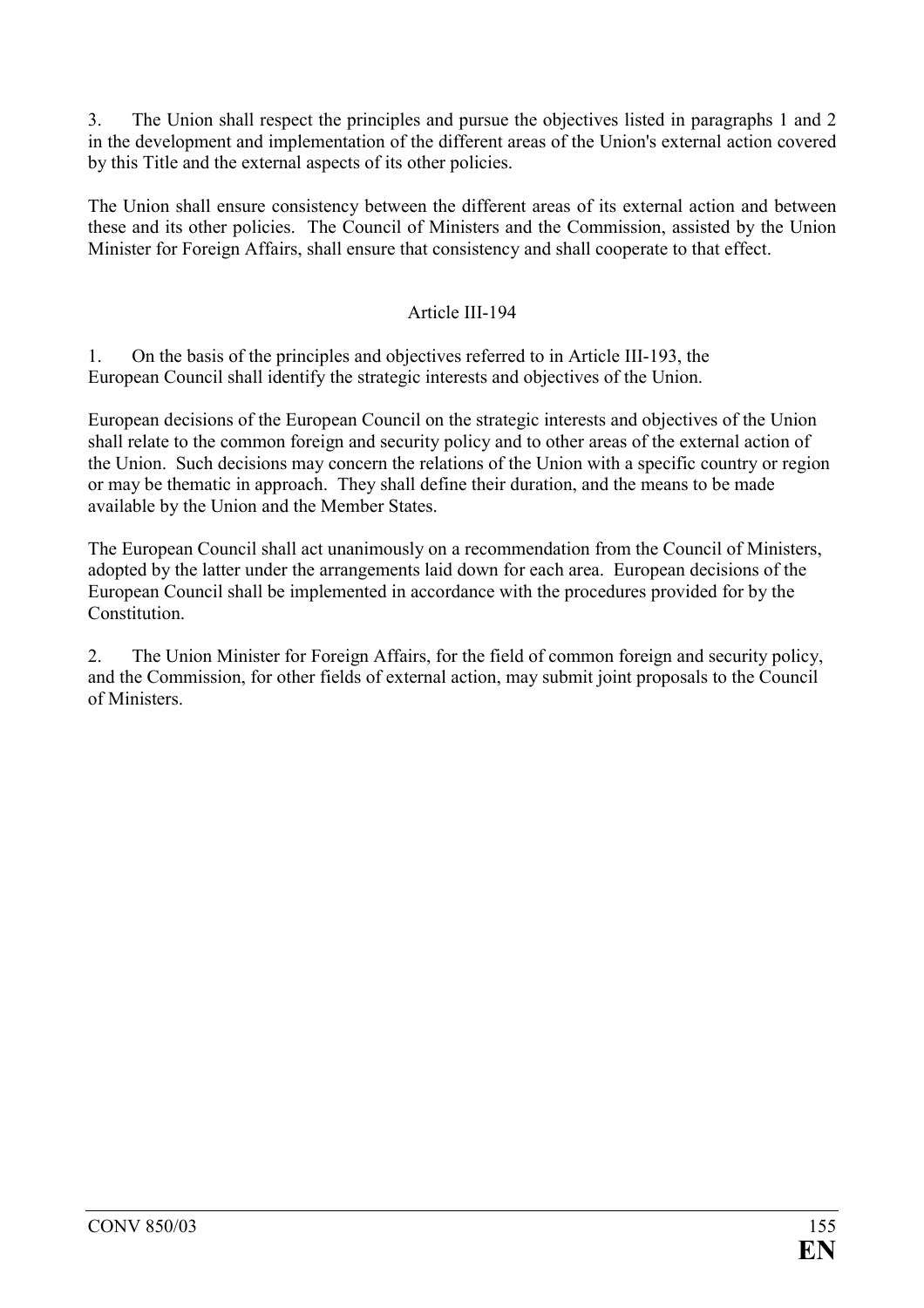# **CHAPTER II**

## **COMMON FOREIGN AND SECURITY POLICY**

#### Article III-195

1. In the context of the principles and objectives of its external action, the Union shall define and implement a common foreign and security policy covering all areas of foreign and security policy

2. The Member States shall support the common foreign and security policy actively and unreservedly in a spirit of loyalty and mutual solidarity.

The Member States shall work together to enhance and develop their mutual political solidarity. They shall refrain from any action which is contrary to the interests of the Union or likely to impair its effectiveness as a cohesive force in international relations.

The Council of Ministers and the Union Minister for Foreign Affairs shall ensure that these principles are complied with.

- 3. The Union shall conduct the common foreign and security policy by:
- (a) defining the general guidelines;
- (b) adopting European decisions on:
	- (i) actions of the Union,
	- (ii) positions of the Union,
	- (iii) implementation of actions and positions;
- (c) strengthening systematic cooperation between Member States in the conduct of policy.

## Article III-196

1. The European Council shall define the general guidelines for the common foreign and security policy, including for matters with defence implications.

If international developments so require, the President of the European Council shall convene an extraordinary meeting of the European Council in order to define the strategic lines of the Union's policy in the face of such developments.

2. The Council of Ministers shall adopt the European decisions necessary for defining and implementing the common foreign and security policy on the basis of the general guidelines and strategic lines defined by the European Council.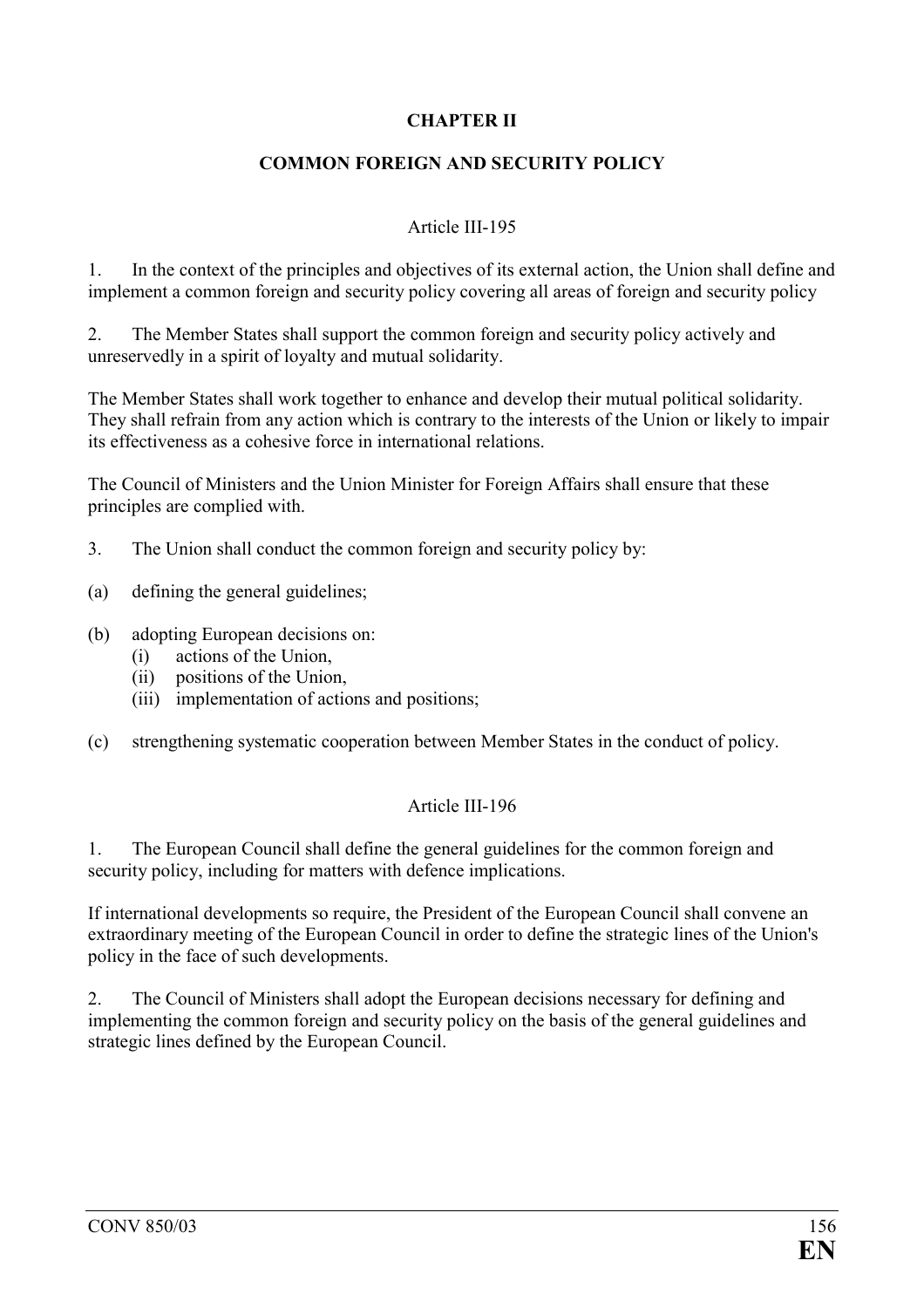1. The Union Minister for Foreign Affairs, who shall chair the Council of Ministers for Foreign Affairs, shall contribute through his or her proposals towards the preparation of the common foreign and security policy and shall ensure implementation of the European decisions adopted by the European Council and the Council of Ministers.

2. For matters relating to the common foreign and security policy, the Union shall be represented by the Union Minister for Foreign Affairs. He or she shall conduct political dialogue on the Union's behalf and shall express the Union's position in international organisations and at international conferences.

3. In fulfilling his or her mandate, the Union Minister for Foreign Affairs shall be assisted by a European External Action Service. This service shall work in cooperation with the diplomatic services of the Member States **<sup>1</sup>** .

## Article III-198

1. Where the international situation requires operational action by the Union, the Council of Ministers shall adopt the necessary European decisions. Such decisions shall lay down the objectives, the scope, the means to be made available to the Union, if necessary the duration, and the conditions for implementation of the action.

If there is a change in circumstances having a substantial effect on a question subject to such a European decision, the Council of Ministers shall review the principles and objectives of the action and adopt the necessary European decisions. As long as the Council of Ministers has not acted, the European decision on action by the Union shall stand.

2. Such European decisions shall commit the Member States in the positions they adopt and in the conduct of their activity.

3. Whenever there is any plan to adopt a national position or take national action pursuant to a European decision as referred to in paragraph 1, information shall be provided in time to allow, if necessary, for prior consultations within the Council of Ministers. The obligation to provide prior information shall not apply to arrangements which are merely a national transposition of European decisions.

4. In cases of imperative need arising from changes in the situation and failing a new European decision, Member States may make the necessary arrangements as a matter of urgency, having regard to the general objectives of the European decision referred to in paragraph 1. The Member State concerned shall inform the Council of Ministers immediately of any such arrangements.

 **1** See the Declaration on the creation of a European External Action Service.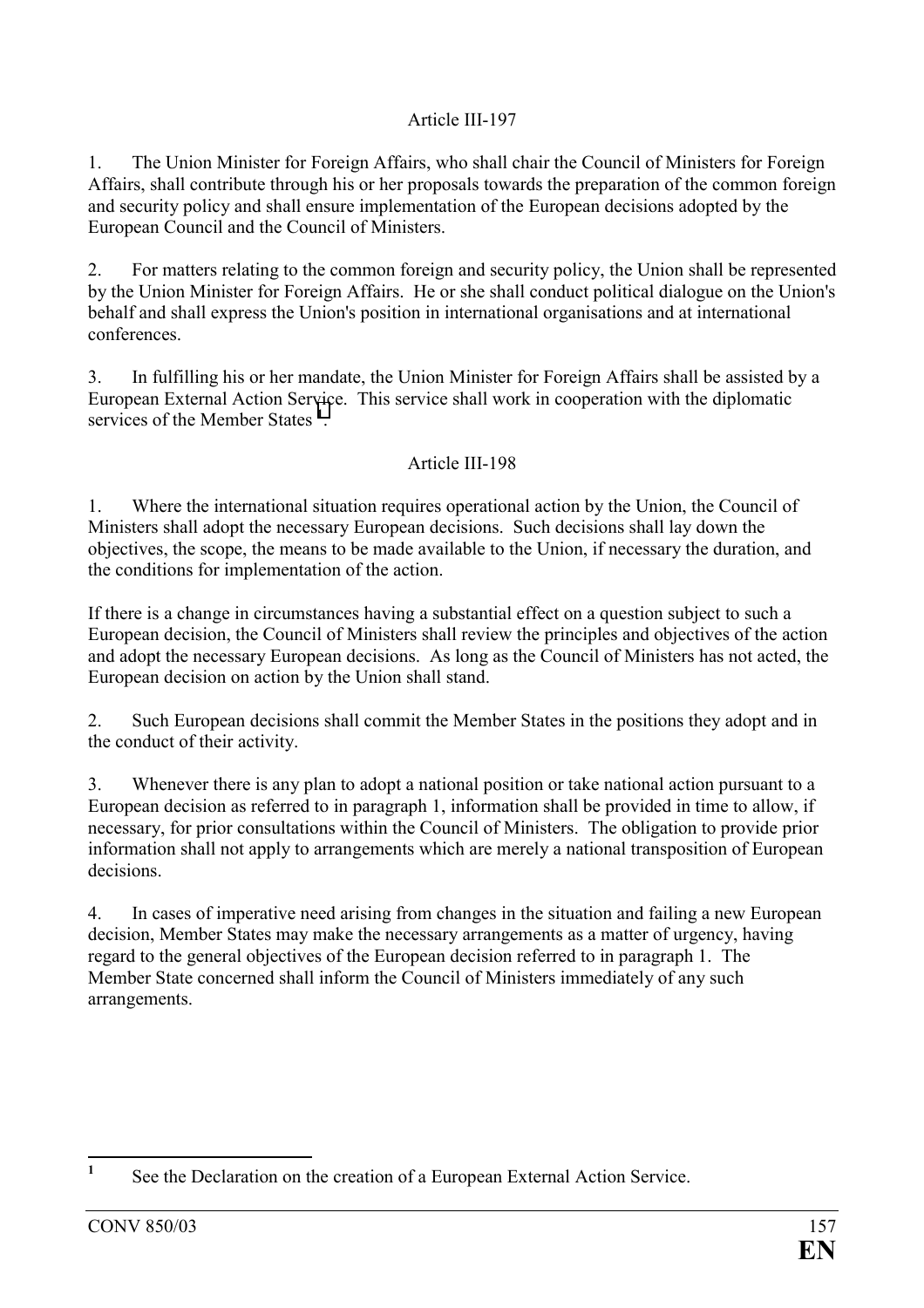5. Should there be any major difficulties in implementing a European decision as referred to in this Article, a Member State shall refer them to the Council of Ministers which shall discuss them and seek appropriate solutions. Such solutions shall not run counter to the objectives of the action or impair its effectiveness.

## Article III-199

The Council of Ministers shall adopt European decisions which shall define the approach of the Union to a particular matter of a geographical or thematic nature. Member States shall ensure that their national policies conform to the positions of the Union.

## Article III-200

1. Any Member State, the Union Minister for Foreign Affairs, or that Minister with the Commission's support, may refer to the Council of Ministers any question relating to the common foreign and security policy and may submit proposals to it.

2. In cases requiring a rapid decision, the Union Minister for Foreign Affairs, of the Minister's own motion or at the request of a Member State, shall convene an extraordinary meeting of the Council of Ministers within forty-eight hours or, in an emergency, within a shorter period.

## Article III-201

1. European decisions referred to in this Chapter shall be adopted by the Council of Ministers acting unanimously. Abstentions by members present in person or represented shall not prevent the adoption of such decisions.

When abstaining in a vote, any member of the Council of Ministers may qualify its abstention by making a formal declaration. In that case, it shall not be obliged to apply the European decision, but shall accept that the latter commits the Union. In a spirit of mutual solidarity, the Member State concerned shall refrain from any action likely to conflict with or impede Union action based on that decision and the other Member States shall respect its position. If the members of the Council of Ministers qualifying their abstention in this way represent at least one third of the Member States representing at least one third of the population of the Union, the decision shall not be adopted.

- 2. By derogation from paragraph 1, the Council of Ministers shall act by qualified majority:
- (a) when adopting European decisions on Union actions and positions on the basis of a European decision of the European Council relating to the Union's strategic interests and objectives, as referred to in Article III-194(1);
- (b) when adopting a decision on a Union action or position, on a proposal which the Minister has put to it following a specific request to him or her from the European Council made on its own initiative or that of the Minister;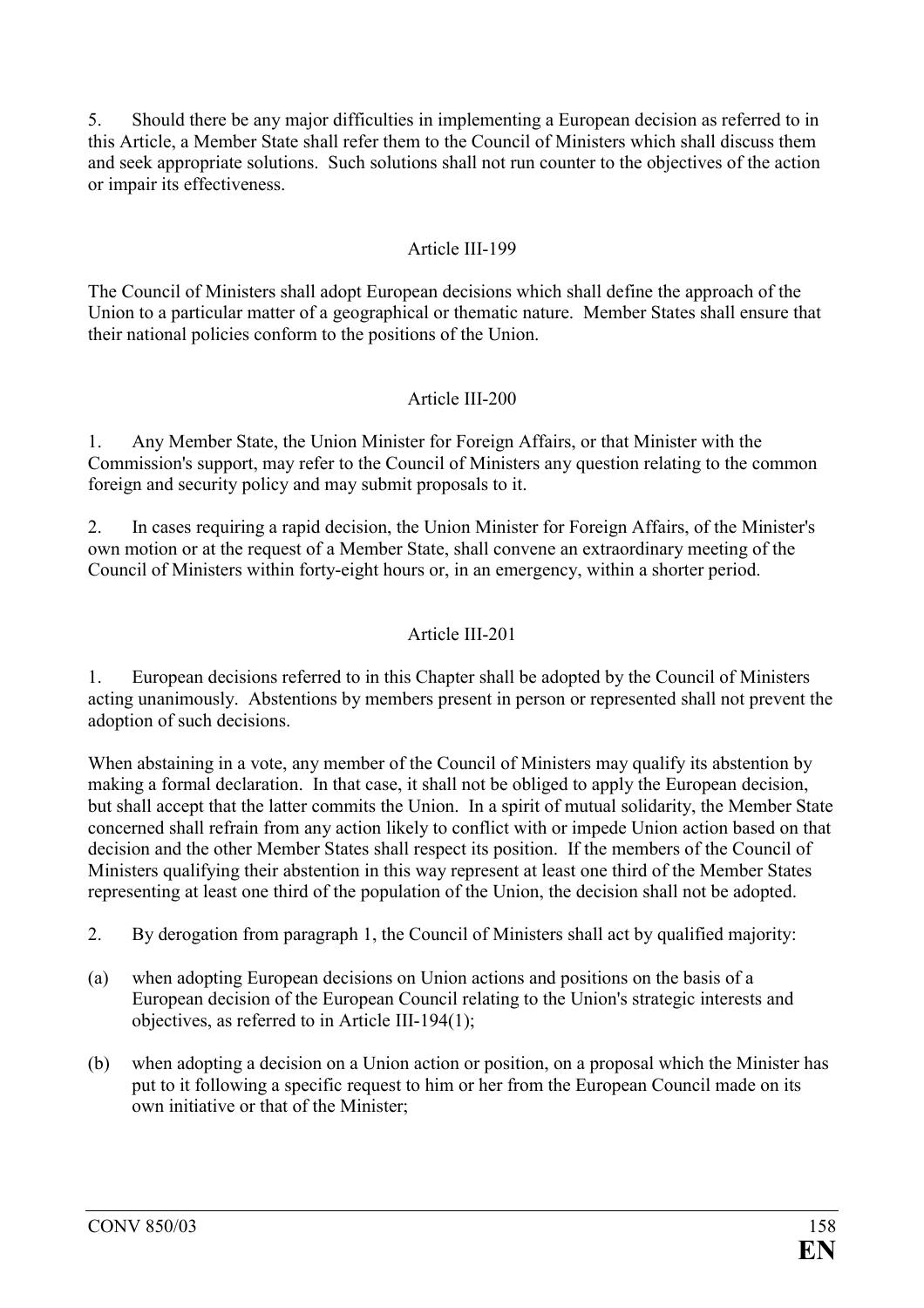- (c) when adopting any European decision implementing a Union action or position;
- (d) when adopting a European decision concerning the appointment of a special representative in accordance with Article III-203.

If a member of the Council of Ministers declares that, for vital and stated reasons of national policy, it intends to oppose the adoption of a European decision to be adopted by qualified majority, a vote shall not be taken. The Union Minister for Foreign Affairs will, in close consultation with the Member State involved, search for a solution acceptable to it. If he or she does not succeed, the Council of Ministers may, acting by a qualified majority, request that the matter be referred to the European Council for decision by unanimity.

3. The European Council may decide unanimously that the Council of Ministers shall act by a qualified majority in cases other than those referred to in paragraph 2.

4. Paragraphs 2 and 3 shall not apply to decisions having military or defence implications.

# Article III-202

1. When the Union has defined a common approach within the meaning of Article I-39(5), the Union Minister for Foreign Affairs and the Ministers for Foreign Affairs of the Member States shall coordinate their activities within the Council of Ministers.

2. The diplomatic missions of the Member States and the delegations of the Union shall cooperate in third countries and in international organisations and shall contribute to formulating and implementing a common approach.

## Article III-203

The Council of Ministers shall, whenever it deems it necessary, appoint, on the initiative of the Union Minister for Foreign Affairs, a special representative with a mandate in relation to particular policy issues. The special representative shall carry out his or her mandate under the authority of the Union Minister for Foreign Affairs.

# Article III-204

The Union may conclude agreements with one or more States or international organisations pursuant to this Chapter, in accordance with the procedure described in Article III-227.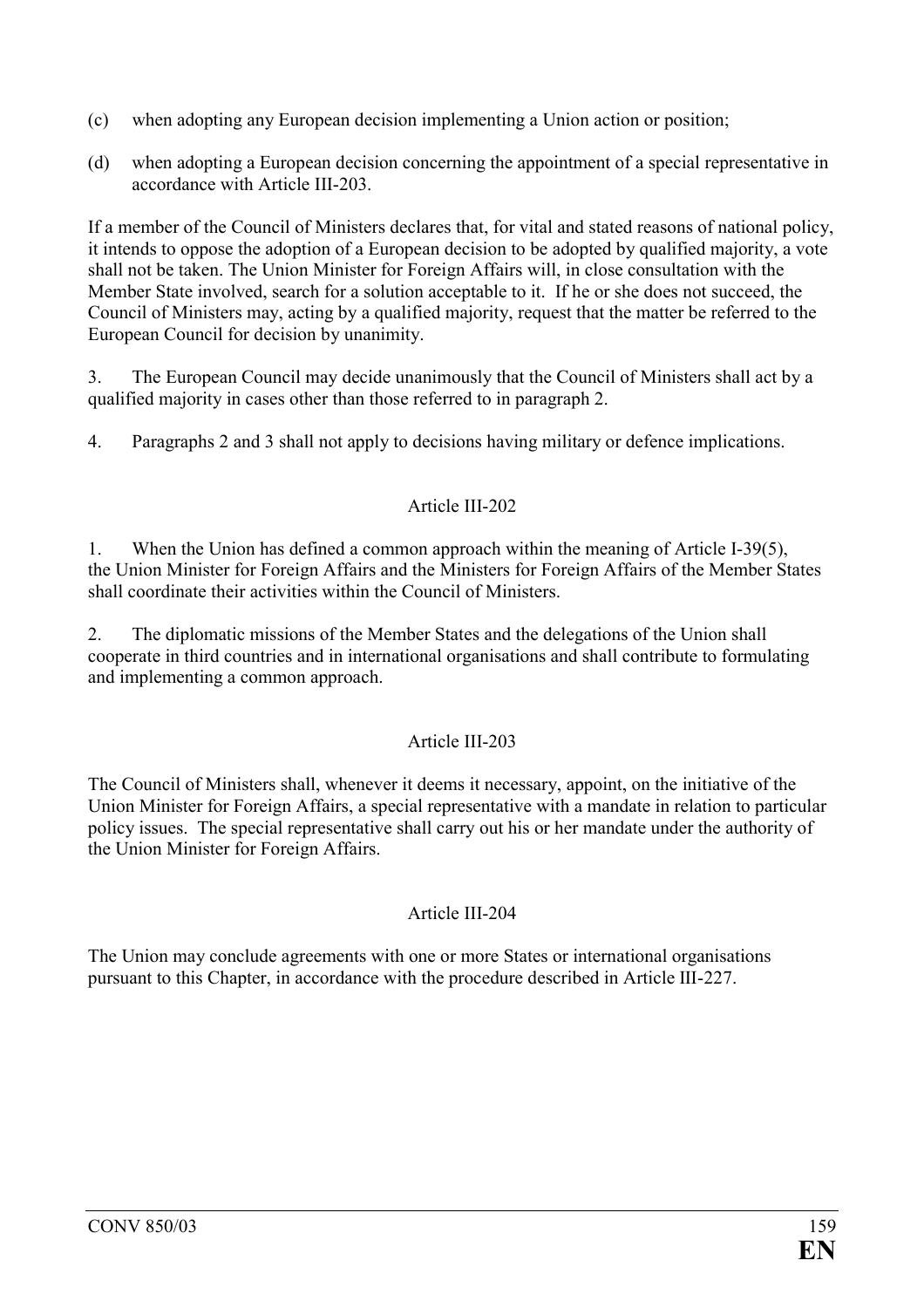1. The Union Minister for Foreign Affairs shall consult the European Parliament on the main aspects and the basic choices of the common foreign and security policy, including the common security and defence policy, and shall ensure that the views of the European Parliament are duly taken into consideration. The European Parliament shall be kept regularly informed by the Union Minister for Foreign Affairs of the development of the common foreign and security policy, including the common security and defence policy. Special representatives may be involved in briefing the European Parliament.

2. The European Parliament may ask questions of the Council of Ministers and of the Union Minister for Foreign Affairs or make recommendations to them. Twice a year it shall hold a debate on progress in implementing the common foreign and security policy, including the common security and defence policy.

# Article III-206

1. Member States shall coordinate their action in international organisations and at international conferences. They shall uphold the Union's positions in such fora. The Union Minister for Foreign Affairs shall organise this coordination.

In international organisations and at international conferences where not all the Member States participate, those which do take part shall uphold the Union's positions.

2. Without prejudice to paragraph 1 and Article III-198(3), Member States represented in international organisations or international conferences where not all the Member States participate shall keep the latter, as well as the Union Minister for Foreign Affairs, informed of any matter of common interest.

Member States which are also members of the United Nations Security Council shall concert and keep the other Member States and the Union Minister for Foreign Affairs fully informed. Member States which are members of the Security Council will, in the execution of their functions, defend the positions and the interests of the Union, without prejudice to their responsibilities under the provisions of the United Nations Charter.

When the Union has defined a position on a subject which is on the United Nations Security Council agenda, those Member States which sit on the Security Council shall request that the Union Minister for Foreign Affairs be asked to present the Union's position.

## Article III-207

The diplomatic and consular missions of the Member States and the Union delegations in third countries and international conferences, and their representations to international organisations, shall cooperate in ensuring that the European decisions relating to Union positions and actions adopted by the Council of Ministers are complied with and implemented. They shall step up cooperation by exchanging information and carrying out joint assessments.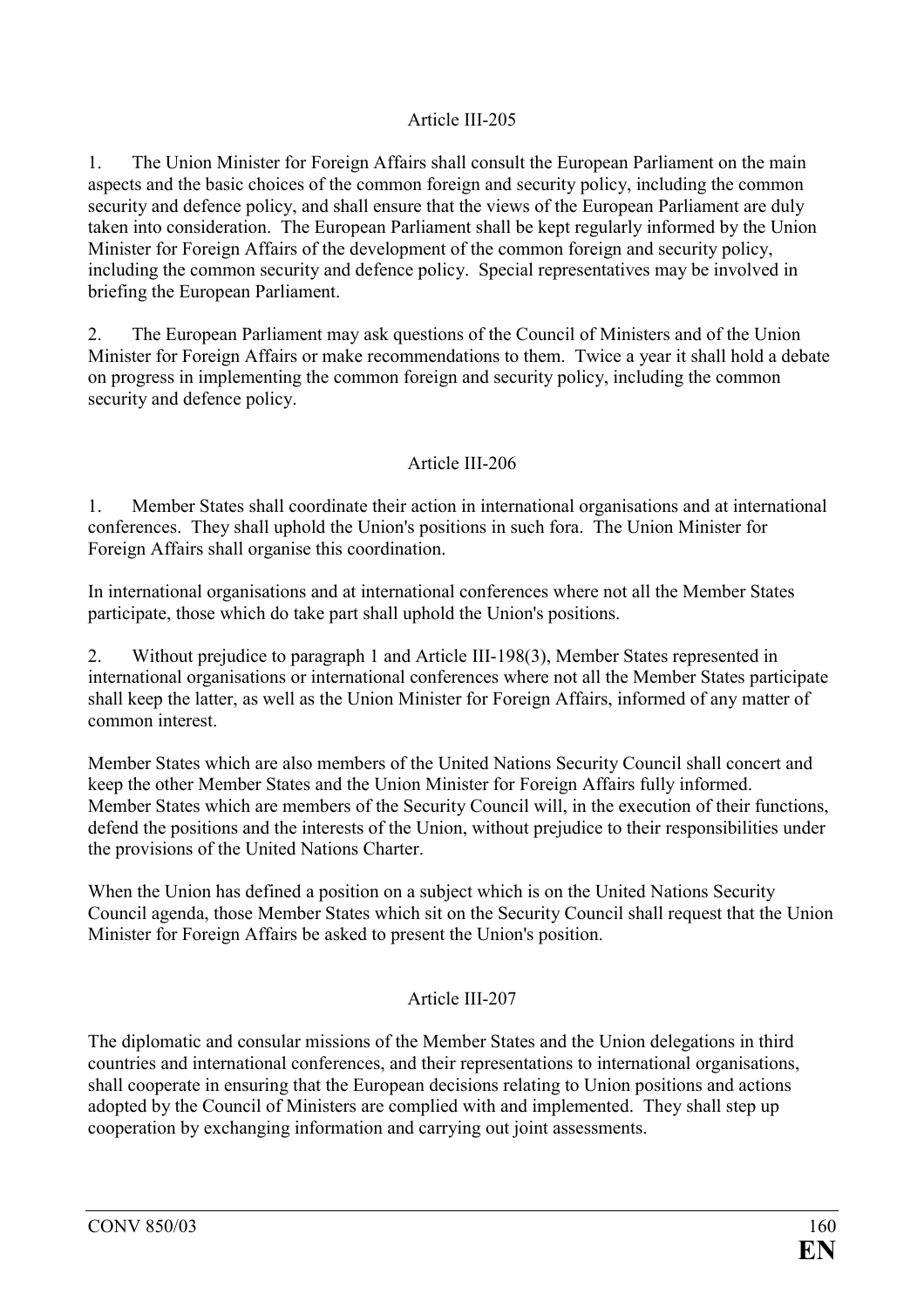They shall contribute to the implementation of the provisions referred to in Article I-8(2) on the rights of European citizens to protection in the territory of a third country and the measures adopted pursuant to Article III-11.

## Article III-208

Without prejudice to Article III-247, a Political and Security Committee shall monitor the international situation in the areas covered by the common foreign and security policy and contribute to the definition of policies by delivering opinions to the Council of Ministers at the request of the latter, or of the Union Minister for Foreign Affairs, or on its own initiative. It shall also monitor the implementation of agreed policies, without prejudice to the responsibility of the Union Minister for Foreign Affairs.

Within the scope of this Chapter, this Committee shall exercise, under the responsibility of the Council of Ministers and of the Union Minister for Foreign Affairs, political control and strategic direction of crisis management operations, as defined in Article III-210.

The Council of Ministers may authorise the Committee, for the purpose and for the duration of a crisis management operation, as determined by the Council of Ministers, to take the relevant measures concerning the political control and strategic direction of the operation.

## Article III-209

The implementation of the common foreign and security policy shall not affect the competences listed in Articles I-12 to I-14 and I-16. Likewise, the implementation of the policies listed in those articles shall not affect the competence referred to in Article I-15.

The Court of Justice shall have jurisdiction to monitor compliance with this Article.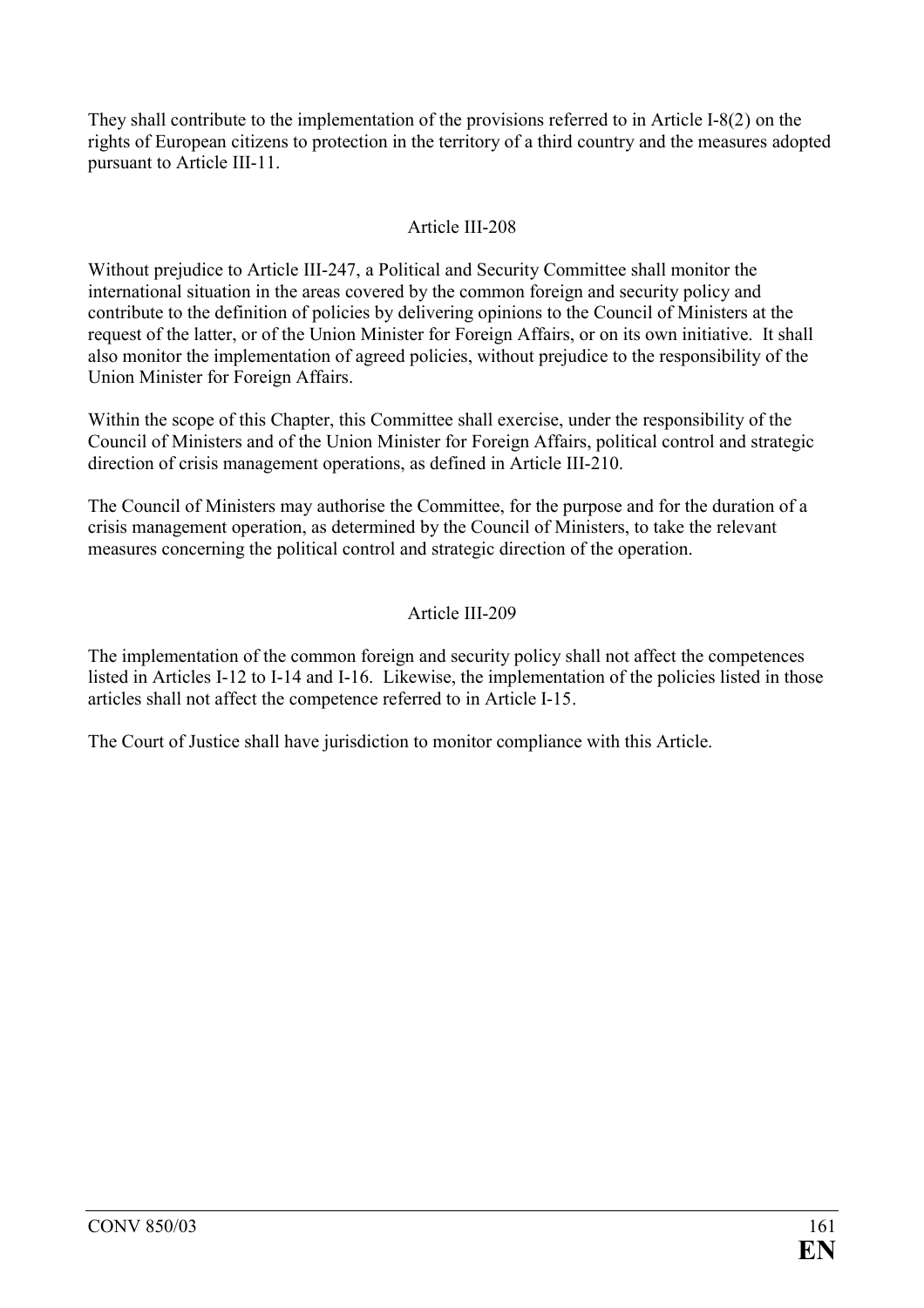#### THE COMMON SECURITY AND DEFENCE POLICY

#### Article III-210

1. The tasks referred to in Article I-40(1), in the course of which the Union may use civilian and military means, shall include joint disarmament operations, humanitarian and rescue tasks, military advice and assistance tasks, conflict prevention and peace-keeping tasks, tasks of combat forces in crisis management, including peacemaking and post-conflict stabilisation. All these tasks may contribute to the fight against terrorism, including by supporting third countries in combating terrorism in their territories.

2. The Council of Ministers, acting unanimously, shall adopt European decisions relating to the tasks referred to in paragraph 1, defining their objectives and scope and the general conditions for their implementation. The Union Minister for Foreign Affairs, acting under the authority of the Council of Ministers and in close and constant contact with the Political and Security Committee, shall ensure coordination of the civilian and military aspects of such tasks.

#### Article III-211

1. Within the framework of the European decisions adopted in accordance with Article III-210, the Council of Ministers may entrust the implementation of a task to a group of Member States having the necessary capability and the desire to undertake the task. Those Member States in association with the Union Minister for Foreign Affairs shall agree between themselves on the management of the task.

2. The Council of Ministers shall be regularly informed by the Member States participating in the task of its progress. Should the completion of the task involve major new consequences or require amendment of the objective, scope and conditions for implementation adopted by the Council of Ministers under Article III-210, the Member States participating shall refer the matter to the Council of Ministers forthwith. In such cases, the Council of Ministers shall adopt the necessary European decisions.

## Article III-212

1. The European Armaments, Research and Military Capabilities Agency, subject to the authority of the Council of Ministers, shall have as its task to:

- (a) contribute to identifying the Member States' military capability objectives and evaluating observance of the capability commitments given by the Member States;
- (b) promote harmonisation of operational needs and adoption of effective, compatible procurement methods;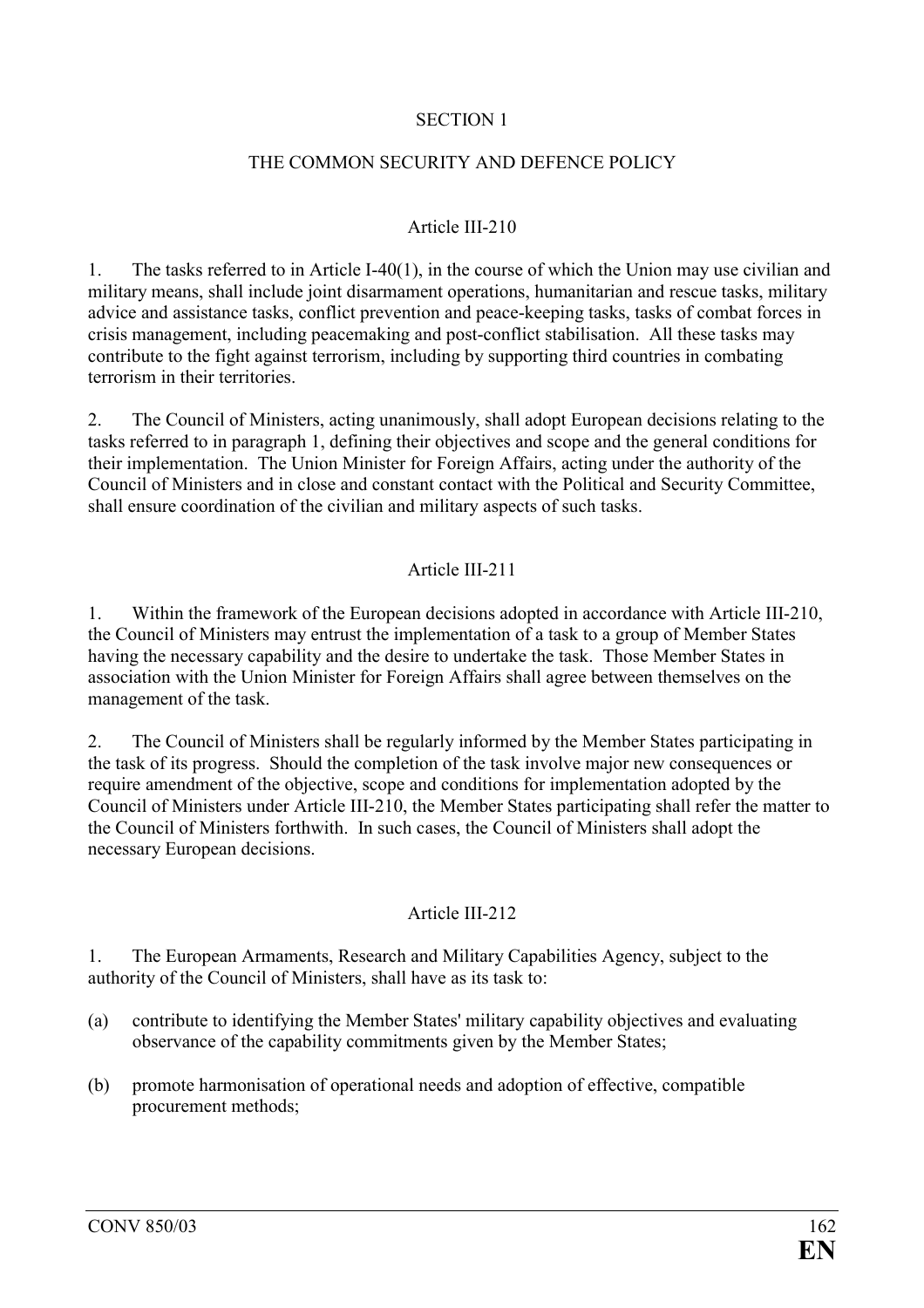- (c) propose multilateral projects to fulfil the objectives in terms of military capabilities, ensure coordination of the programmes implemented by the Member States and management of specific cooperation programmes;
- (d) support defence technology research, and coordinate and plan joint research activities and the study of technical solutions meeting future operational needs;
- (e) contribute to identifying and, if necessary, implementing any useful measure for strengthening the industrial and technological base of the defence sector and for improving the effectiveness of military expenditure.

2. The Agency shall be open to all Member States wishing to be part of it. The Council of Ministers, acting by qualified majority, shall adopt a European decision defining the Agency's statute, seat and operational rules. That decision should take account of the level of effective participation in the Agency's activities. Specific groups shall be set up within the Agency bringing together Member States engaged in joint projects. The Agency shall carry out its tasks in liaison with the Commission where necessary.

# Article III-213

1. The Member States listed in the Protocol [*title*], which fulfil higher military capability criteria and wish to enter into more binding commitments in this matter with a view to the most demanding tasks, hereby establish structured cooperation between themselves within the meaning of Article I-40(6). The military capability criteria and commitments which those Member States have defined are set out in that Protocol.

2. If a Member State wishes to participate in such cooperation at a later stage, and thus subscribe to the obligations it imposes, it shall inform the European Council of its intention. The Council of Ministers shall deliberate at the request of that Member State. Only the members of the Council of Ministers that represent the Member States taking part in structured cooperation shall participate in the vote.

3. When the Council of Ministers adopts European decisions relating to matters covered by structured cooperation, only the members of the Council of Ministers that represent the Member States taking part in structured cooperation shall participate in the deliberations and the adoption of such decisions. The Union Minister for Foreign Affairs shall attend the deliberations. The representatives of the other Member States shall be duly and regularly informed by the Union Minister for Foreign Affairs of developments in structured cooperation.

4. The Council of Ministers may ask the Member States participating in such cooperation to carry out at Union level a task referred to in Article III-210.

5. Notwithstanding the previous paragraphs, the appropriate provisions relating to enhanced cooperation shall apply to the structured cooperation governed by this Article.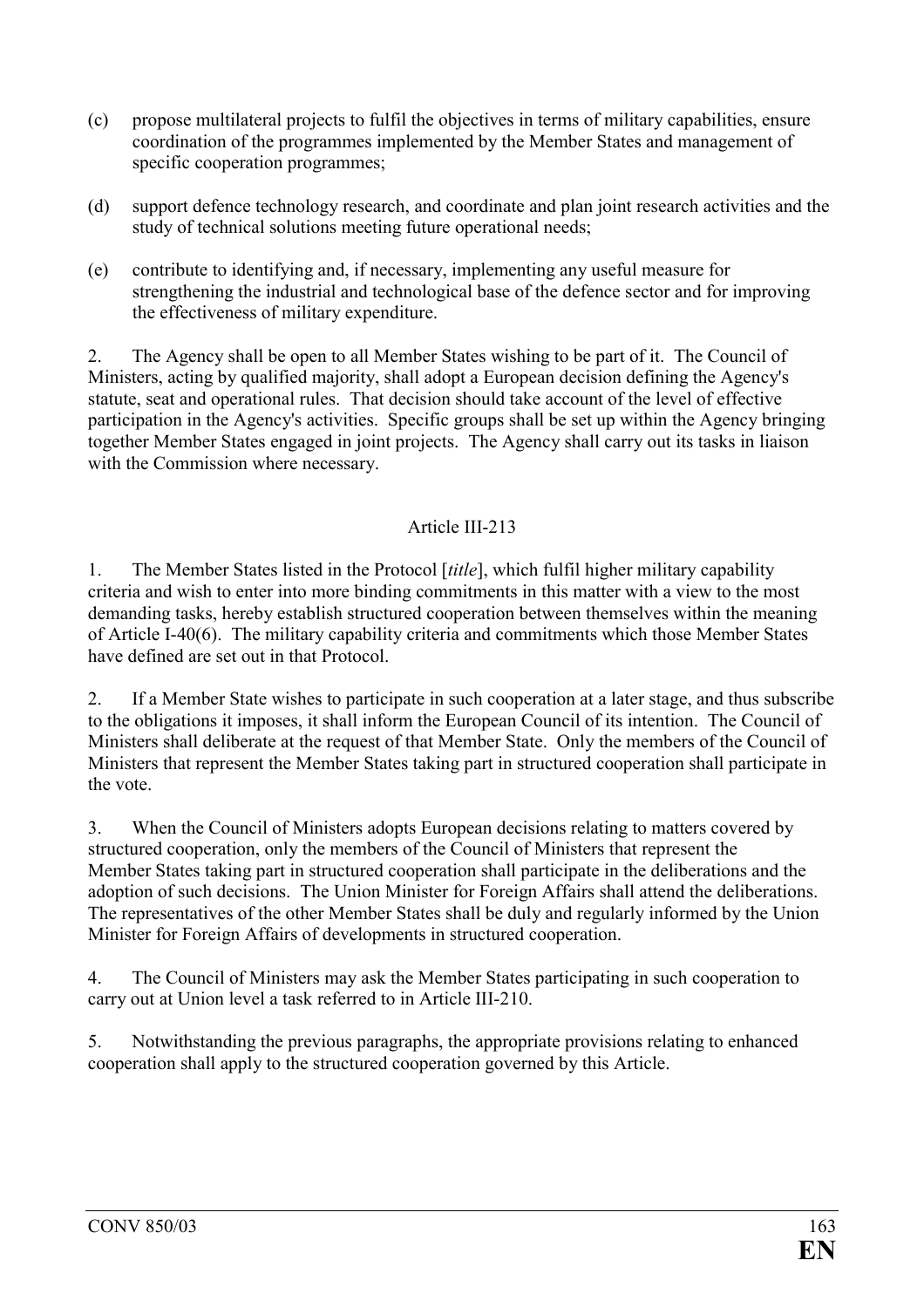1. The closer cooperation on mutual defence provided for in Article I-40(7) shall be open to all Member States of the Union. A list of Member States participating in closer cooperation shall be set out in the declaration [*title*]. If a Member State wishes to take part in such cooperation at a later stage, and thus accept the obligations it imposes, it shall inform the European Council of its intention and shall subscribe to that declaration.

2. A Member State participating in such cooperation which is the victim of armed aggression on its territory shall inform the other participating States of the situation and may request aid and assistance from them. Participating Member States shall meet at ministerial level, assisted by their representatives on the Political and Security Committee and the Military Committee.

3. The United Nations Security Council shall be informed immediately of any armed aggression and the measures taken as a result.

4. This Article shall not affect the rights and obligations resulting, for the Member States concerned, from the North Atlantic Treaty.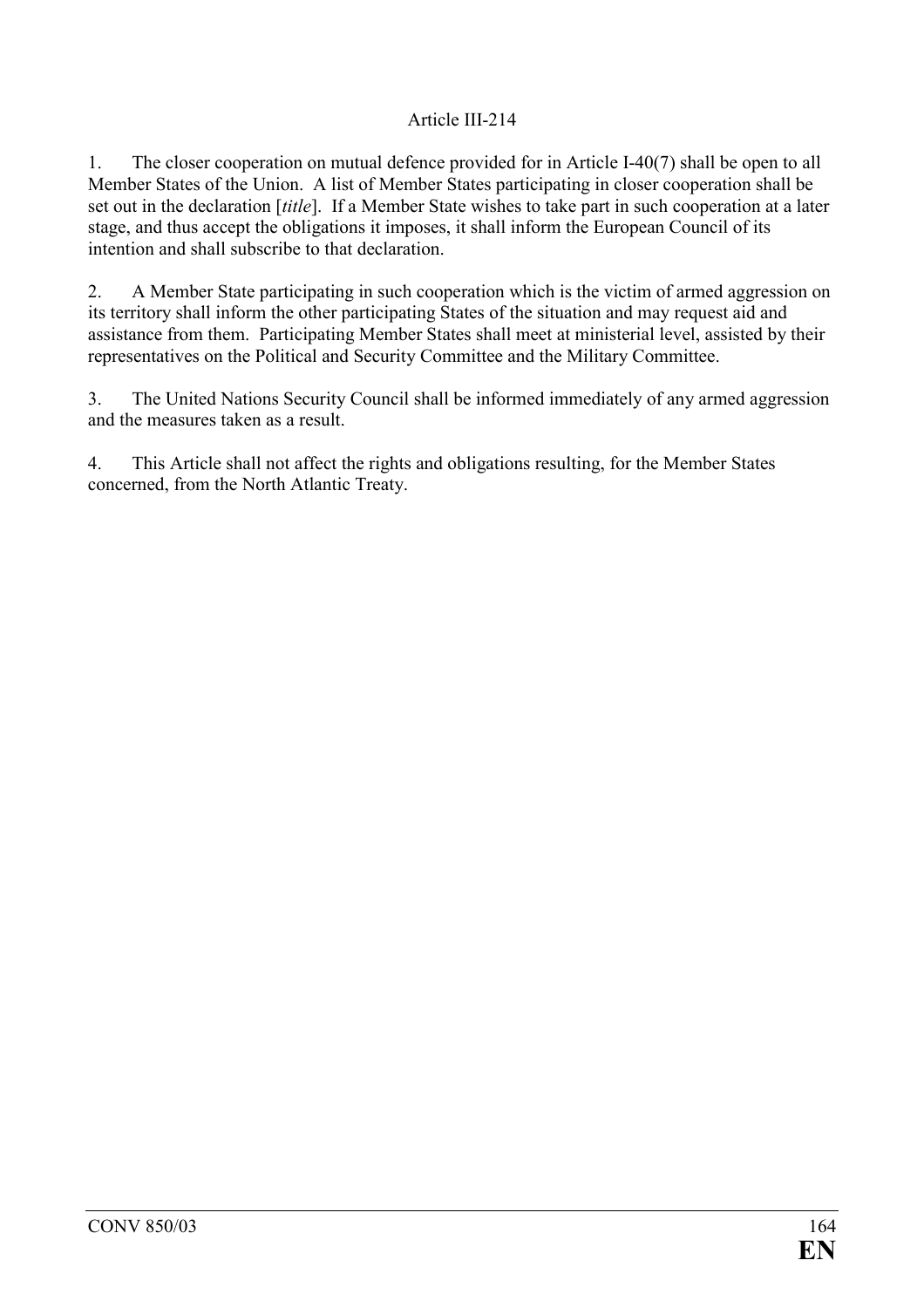## FINANCIAL PROVISIONS

# Article III-215

1. Administrative expenditure which the provisions referred to in this Chapter entail for the institutions shall be charged to the Union budget.

2. Operating expenditure to which the implementation of those provisions gives rise shall also be charged to the Union budget, except for such expenditure arising from operations having military or defence implications and cases where the Council of Ministers decides otherwise.

In cases where expenditure is not charged to the Union's budget it shall be charged to the Member States in accordance with the gross national product scale, unless the Council of Ministers decides otherwise. As for expenditure arising from operations having military or defence implications, Member States whose representatives in the Council of Ministers have made a formal declaration under Article III-201(1), second subparagraph, shall not be obliged to contribute to the financing thereof.

3. The Council of Ministers shall adopt a European decision establishing the specific procedures for guaranteeing rapid access to appropriations in the Union budget for urgent financing of initiatives in the framework of the common foreign and security policy, and in particular for preparatory activities for tasks as referred to in Article I-40(1). It shall act after consulting the European Parliament.

Preparatory activities for tasks as referred to in Article I-40(1) which are not charged to the Union budget shall be financed by a start-up fund made up of Member States' contributions.

The Council of Ministers shall adopt by a qualified majority on a proposal from the Union Minister for Foreign Affairs European decisions establishing:

- (a) the procedures for setting up and financing the start-up fund, in particular the amounts allocated to the fund and the procedures for reimbursement;
- (b) the procedures for administering the start-up fund;
- (c) the financial control procedures.

When it is planning a task as referred to in Article I-40(1) which cannot be charged to the Union's budget, the Council of Ministers shall authorise the Union Minister for Foreign Affairs to use the fund. The Union Minister for Foreign Affairs shall report to the Council of Ministers on the implementation of this remit.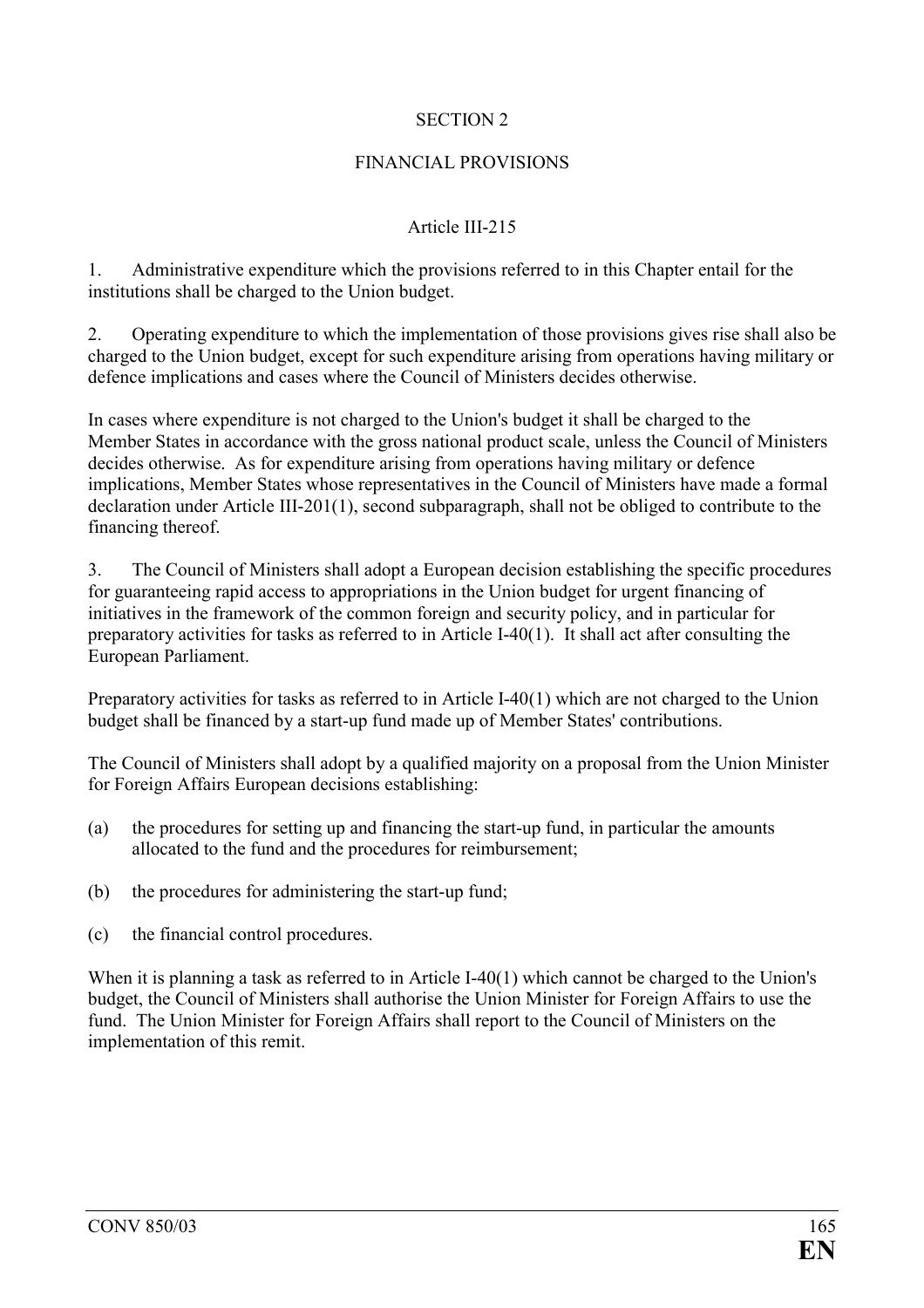## **CHAPTER III**

#### **COMMON COMMERCIAL POLICY**

#### Article III-216

By establishing a customs union between the Member States, the Union aims to contribute, in the common interest, to the harmonious development of world trade, the progressive abolition of restrictions on international trade and on foreign direct investment, and the lowering of customs and other barriers.

## Article III-217

1. The common commercial policy shall be based on uniform principles, particularly with regard to changes in tariff rates, the conclusion of tariff and trade agreements relating to trade in goods and services and the commercial aspects of intellectual property, foreign direct investment, the achievement of uniformity in measures of liberalisation, export policy and measures to protect trade such as those to be taken in the event of dumping or subsidies. The common commercial policy shall be conducted in the context of the principles and objectives of the Union's external action.

2. European laws or framework laws shall establish the measures required to implement the common commercial policy.

3. Where agreements with one or more States or international organisations need to be negotiated and concluded, the relevant provisions of Article III-227 shall apply. The Commission shall make recommendations to the Council of Ministers, which shall authorise the Commission to open the necessary negotiations. The Council of Ministers and the Commission shall be responsible for ensuring that the agreements negotiated are compatible with internal Union policies and rules.

The Commission shall conduct these negotiations in consultation with a special committee appointed by the Council of Ministers to assist the Commission in this task and within the framework of such directives as the Council of Ministers may issue to it. The Commission shall report regularly to the special committee and to the European Parliament on the progress of negotiations.

4. For the negotiation and conclusion of agreements in the fields of trade in services involving the movement of persons and the commercial aspects of intellectual property, the Council of Ministers shall act unanimously where such agreements include provisions for which unanimity is required for the adoption of internal rules.

The Council shall also act unanimously for the negotiation and conclusion of agreements in the field of trade in cultural and audiovisual services, where these risk prejudicing the Union's cultural and linguistic diversity.

The negotiation and conclusion of international agreements in the field of transport shall be subject to the provisions of Section 7 of Chapter III of Title III and Article III-227.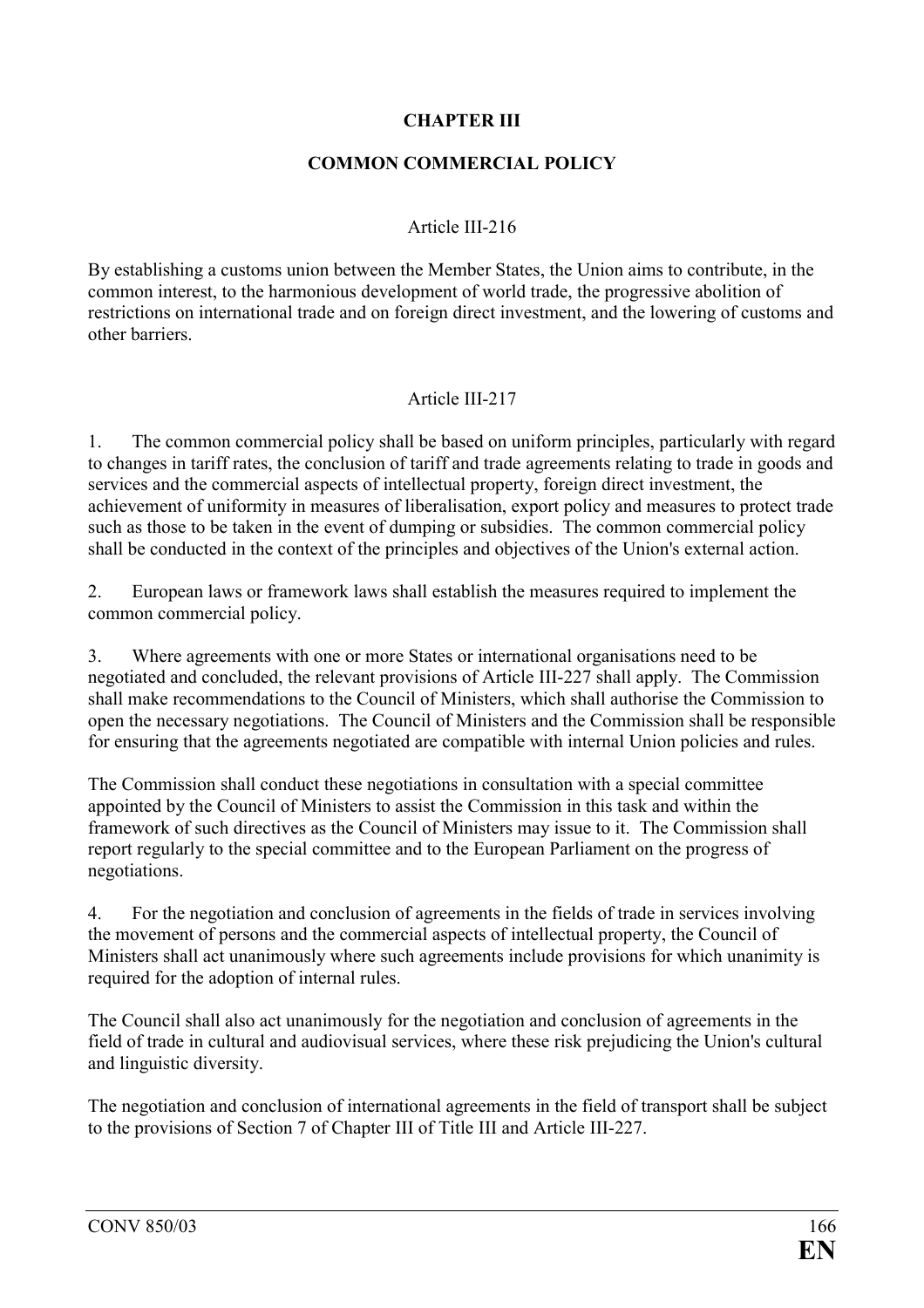5. The exercise of the competences conferred by this Article in the field of commercial policy shall not affect the delimitation of internal competences between the Union and the Member States, and shall not lead to harmonisation of legislative or regulatory provisions of Member States insofar as the Constitution excludes such harmonisation.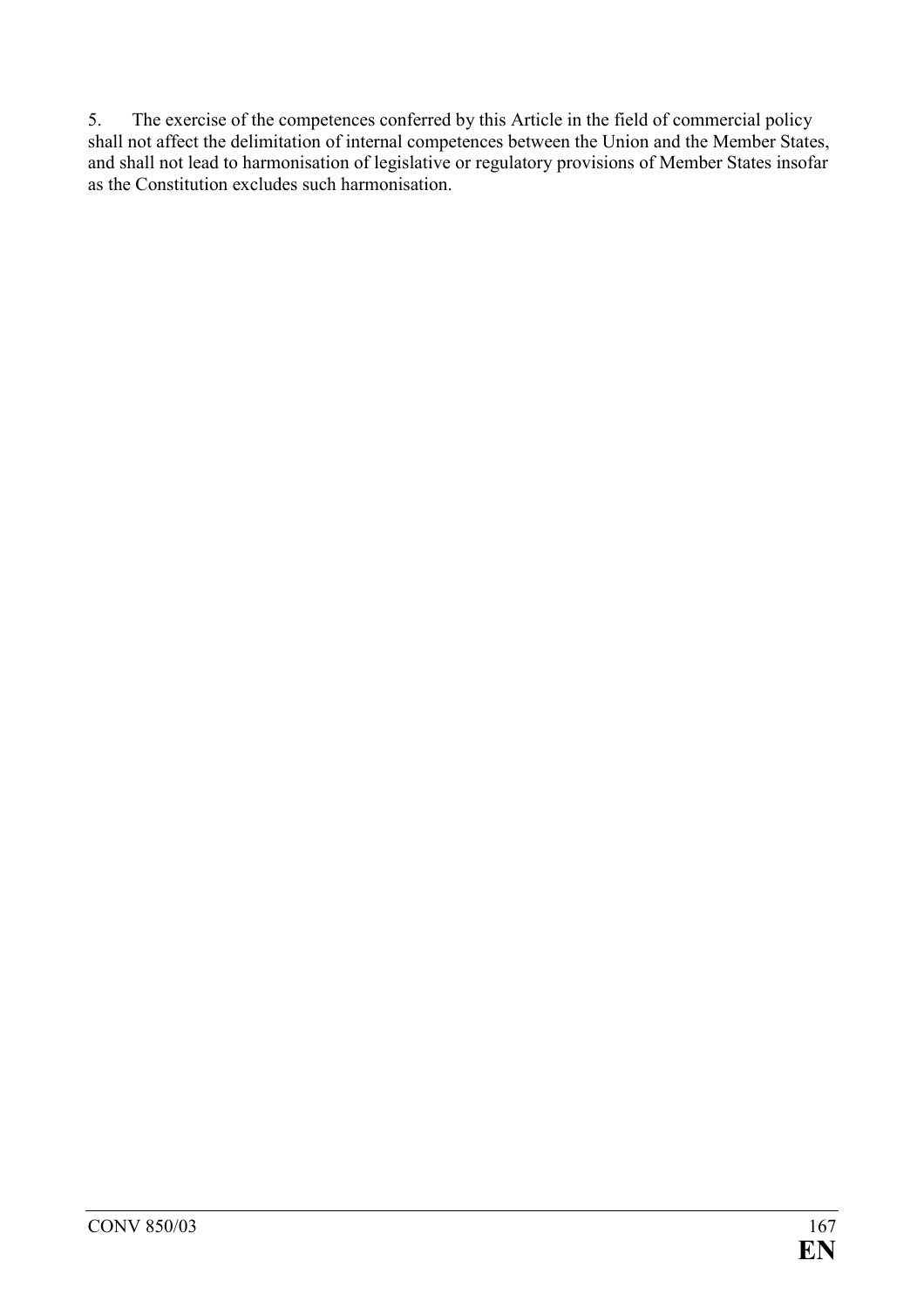#### **CHAPTER IV**

#### **COOPERATION WITH THIRD COUNTRIES AND HUMANITARIAN AID**

#### SECTION 1

#### DEVELOPMENT COOPERATION

#### Article III-218

1. Union policy in the sphere of development cooperation shall be conducted within the framework of the principles and objectives of the Union's external action. The Union's development cooperation policy and that of the Member States complement and reinforce each other.

Union development cooperation policy shall have as its primary objective the reduction and, in the long term, the eradication of poverty. The Union shall take account of the objectives of development cooperation in the policies that it implements which are likely to affect developing countries.

2. The Union and the Member States shall comply with the commitments and take account of the objectives they have approved in the context of the United Nations and other competent international organisations.

#### Article III-219

1. European laws or framework laws shall establish the measures necessary for the implementation of development cooperation policy, which may relate to multiannual cooperation programmes with developing countries or programmes with a thematic approach.

2. The Union may conclude with third countries and competent international organisations any agreement helping to achieve the objectives referred to in Article III-193. Such agreements shall be negotiated and concluded in accordance with Article III-227.

The first subparagraph shall be without prejudice to Member States' competence to negotiate in international bodies and to conclude international agreements.

3. The European Investment Bank shall contribute, under the terms laid down in its Statute, to the implementation of the measures referred to in paragraph 1.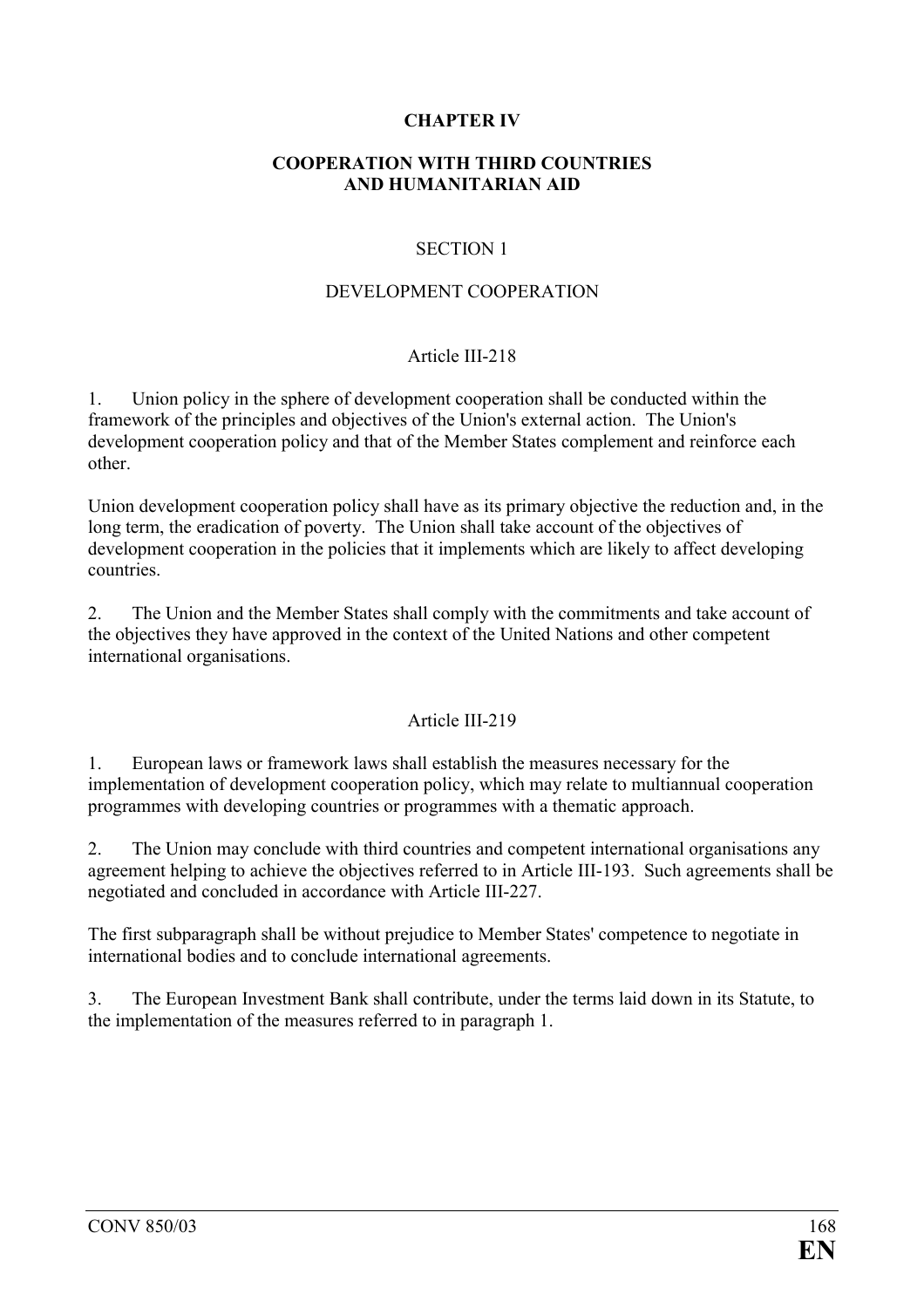1. In order to promote the complementarity and efficiency of their action, the Union and the Member States shall coordinate their policies on development cooperation and shall consult each other on their aid programmes, including in international organisations and during international conferences. They may undertake joint action. Member States shall contribute if necessary to the implementation of Union aid programmes.

2. The Commission may take any useful initiative to promote the coordination referred to in paragraph 1.

3. Within their respective spheres of competence, the Union and the Member States shall cooperate with third countries and the competent international organisations.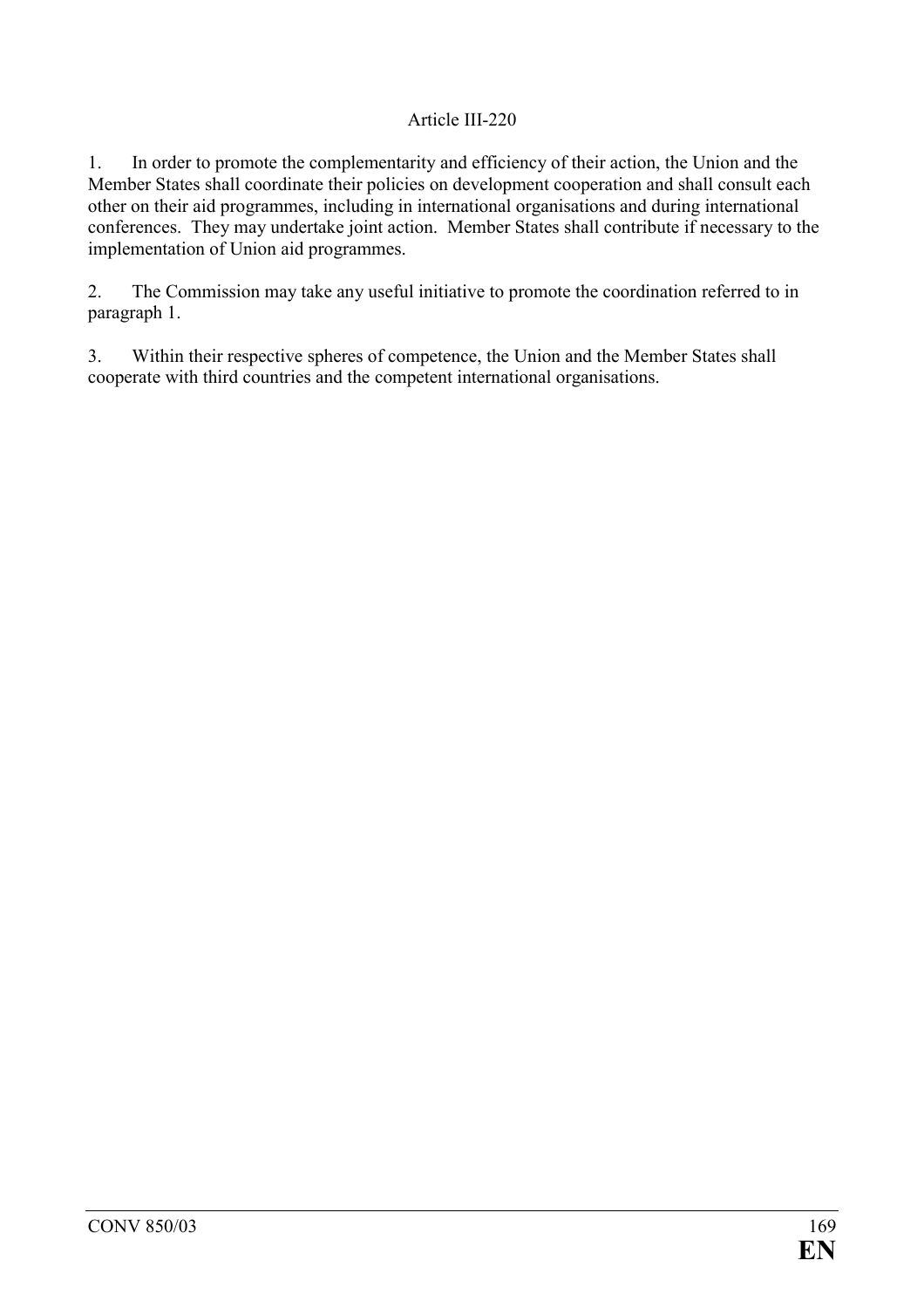#### ECONOMIC, FINANCIAL AND TECHNICAL COOPERATION WITH THIRD COUNTRIES

## Article III-221

1. Without prejudice to the other provisions of the Constitution, and in particular those of Articles III-218 to III-220, the Union shall carry out economic, financial and technical cooperation measures, including financial aid in particular, with third countries other than developing countries. Such measures shall be consistent with the development policy of the Union and shall be carried out within the framework of the principles and objectives of its external action. The Union's measures and those of the Member States shall complement and reinforce each other.

2. European laws or framework laws shall establish the measures necessary for the implementation of paragraph 1.

3. Within their respective spheres of competence, the Union and the Member States shall cooperate with third countries and the competent international organisations. The arrangements for Union cooperation may be the subject of agreements between the Union and the third parties concerned, which shall be negotiated and concluded pursuant to Article III-227. The Council of Ministers shall act unanimously for the association agreements referred to in Article III-226(2) and for the agreements with the States which are candidates for accession to the Union.

The first subparagraph shall be without prejudice to Member States' competence to negotiate in international bodies and to conclude international agreements.

## Article III-222

When the situation in a third country requires urgent financial aid from the Union, the Council of Ministers shall adopt the necessary European decisions on a proposal from the Commission.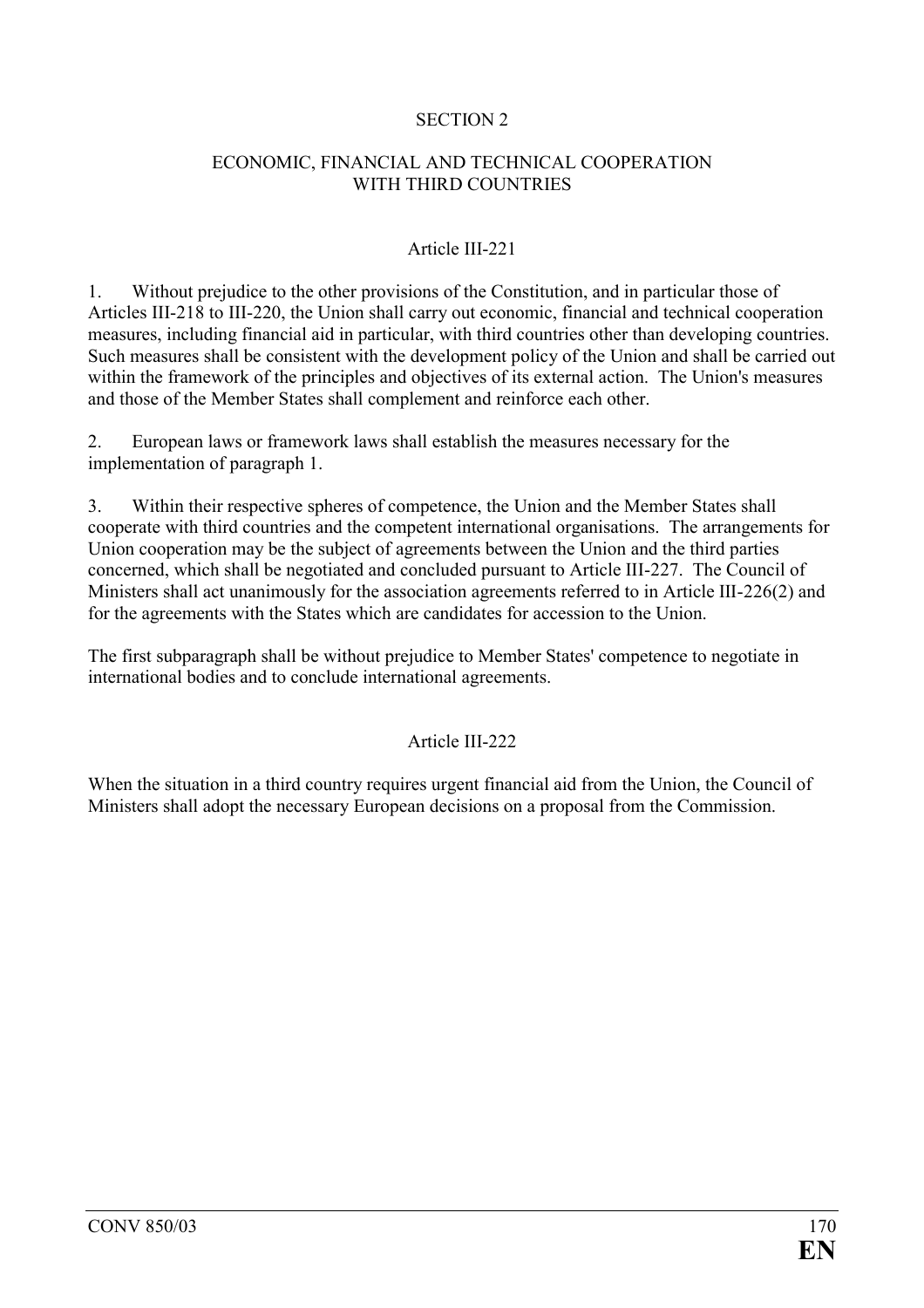# HUMANITARIAN AID

# Article III-223

1. The Union's operations in the field of humanitarian aid shall be conducted within the framework of the principles and objectives of the external action of the Union. Such operations shall be intended to provide ad hoc assistance, relief and protection for people in third countries and victims of natural or man-made disasters, in order to meet the humanitarian needs resulting from these different situations. The Union's operations and those of the Member States shall complement and reinforce each other.

2. Humanitarian aid operations shall be conducted in compliance with the principles of international humanitarian law, in particular the principles of impartiality and non-discrimination.

3. European laws or framework laws shall establish the measures defining the framework within which the Union's humanitarian aid operations shall be implemented.

4. The Union may conclude with third countries and competent international organisations any agreement helping to achieve the objectives referred to in Article III-193. Such agreements shall be negotiated and concluded pursuant to Article III-227.

The first subparagraph shall be without prejudice to Member States' competence to negotiate in international bodies and to conclude international agreements.

5. In order to establish a framework for joint contributions from young Europeans to the humanitarian actions of the Union, a European Voluntary Humanitarian Aid Corps shall be set up. European law shall determine the rules and operation of the Corps.

6. The Commission may take any useful initiative to promote coordination between actions of the Union and those of the Member States, in order to enhance the efficiency and complementarity of Union and national humanitarian aid measures.

7. The Union shall ensure that its humanitarian operations are coordinated and consistent with those of international organisations and bodies, in particular those forming part of the United Nations system.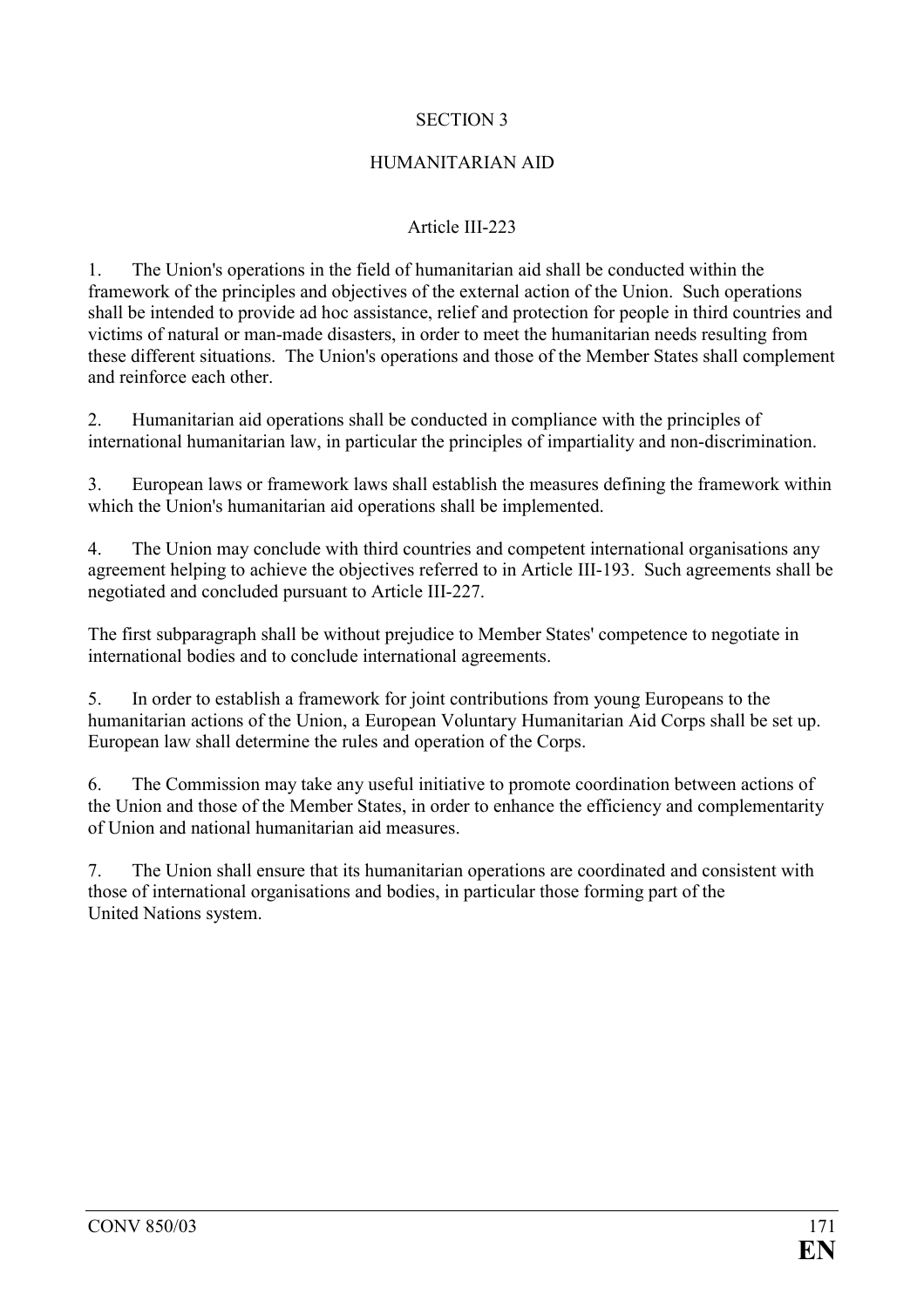## **CHAPTER V**

#### **RESTRICTIVE MEASURES**

#### Article III-224

1. Where a European decision on a Union position or action adopted in accordance with the provisions on the common foreign and security policy in Chapter II of this Title provides for the interruption or reduction, in part or completely, of economic and financial relations with one or more third countries, the Council of Ministers, acting by a qualified majority on a joint proposal from the Union Minister for Foreign Affairs and the Commission, shall adopt the necessary European regulations or decisions. It shall inform the European Parliament thereof.

2. In the areas referred to in paragraph 1, the Council of Ministers may adopt restrictive measures under the same procedure against natural or legal persons and non-State groups or bodies.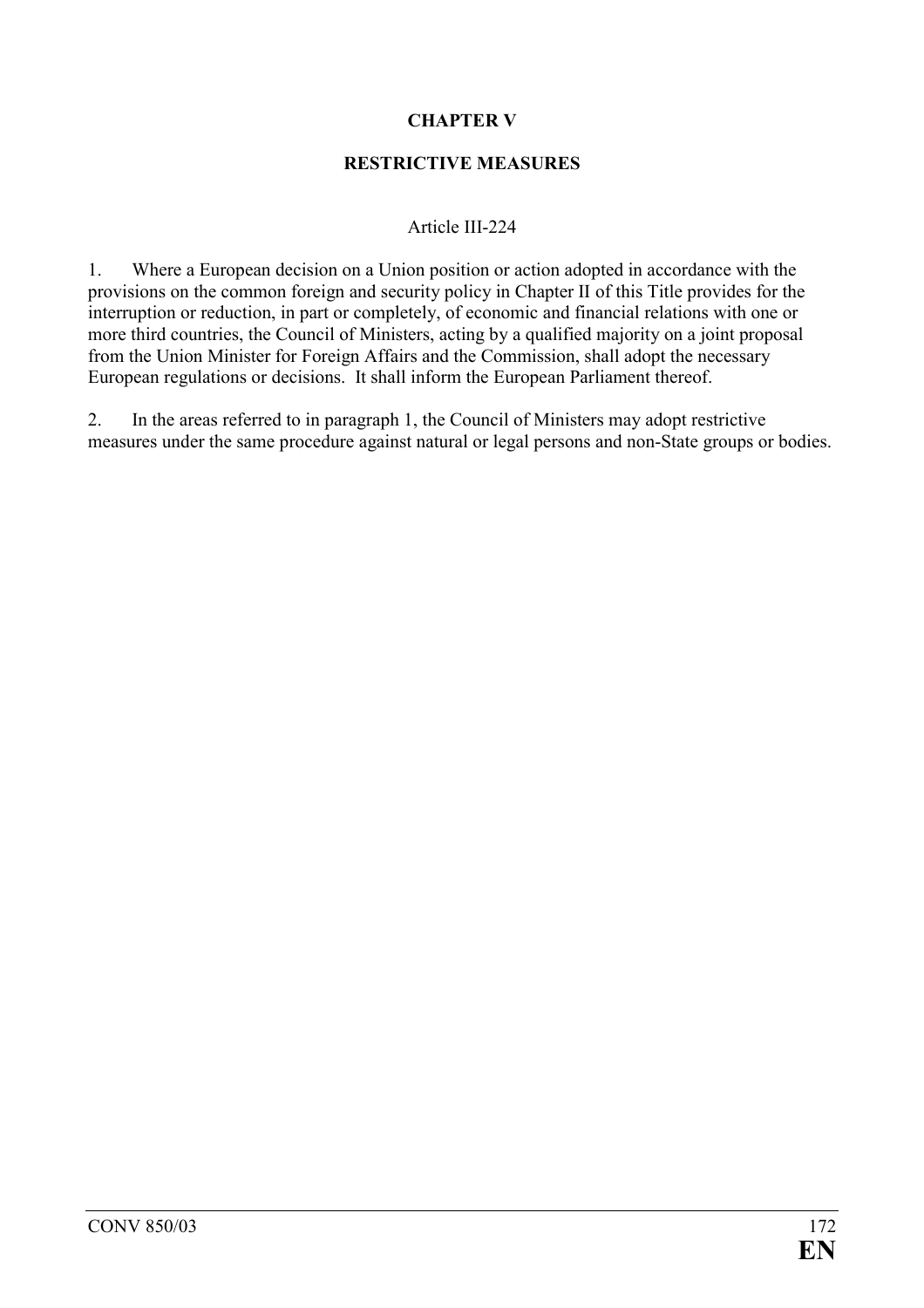# **CHAPTER VI**

## **INTERNATIONAL AGREEMENTS**

#### Article III-225

1. The Union may conclude agreements with one or more third countries or international organisations where the Constitution so provides or where the conclusion of an agreement is necessary in order to achieve, within the framework of the Union's policies, one of the objectives fixed by the Constitution, where there is provision for it in a binding Union legislative act or where it affects one of the Union's internal acts.

2. Agreements concluded by the Union are binding upon the institutions of the Union and on its Member States.

#### Article III-226

The Union may conclude association agreements with one or more third countries or international organisations. Such agreements shall establish an association involving reciprocal rights and obligations, common actions and special procedures.

#### Article III-227

1. Without prejudice to the specific provisions laid down in Article III-217, agreements between the Union and third States or international organisations shall be negotiated and concluded in accordance with the following procedure.

2. The Council of Ministers shall authorise negotiations to be opened, adopt negotiating directives and conclude agreements.

3. The Commission, or the Union Minister for Foreign Affairs where the agreement exclusively or principally relates to the common foreign and security policy, shall submit recommendations to the Council of Ministers, which shall adopt a European decision authorising the opening of negotiations.

4. In connection with the European decision authorising negotiation, depending on the subject of the future agreement, the Council of Ministers shall nominate the negotiator or leader of the Union's negotiating team.

5. The Council of Ministers may address negotiating directives to the Union's negotiator and may designate a special committee in consultation with which the negotiations must be conducted.

6. On a proposal from the negotiator, the Council of Ministers shall adopt a European decision authorising the signing of the agreement and, if necessary, its provisional application.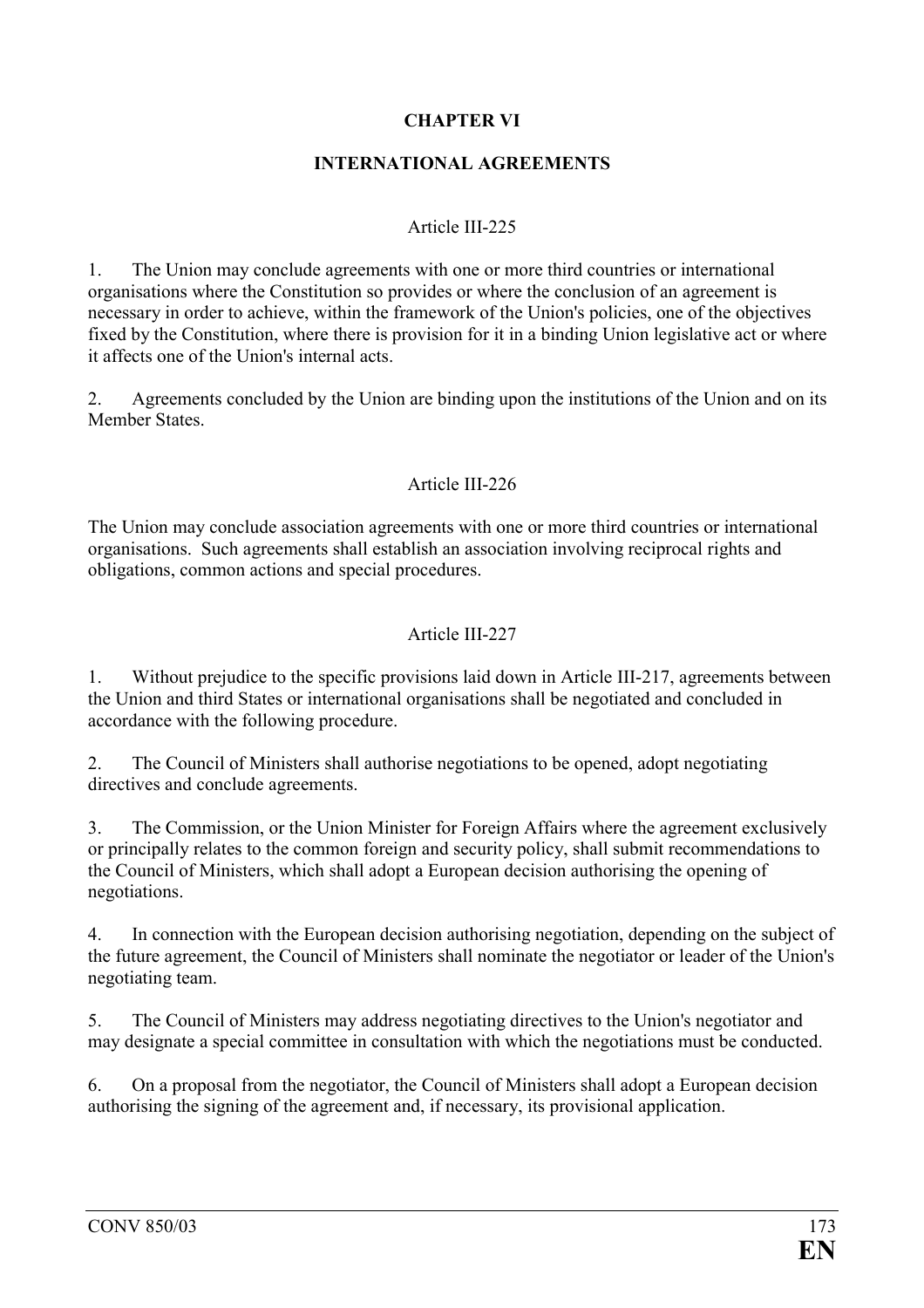7. The Council of Ministers shall adopt a European decision concluding the agreement on a proposal by the agreement negotiator.

Except where agreements relate exclusively to the common foreign and security policy, the Council of Ministers shall adopt the decision referred to in the first subparagraph after consulting the European Parliament. The European Parliament shall deliver its opinion within a time-limit which the Council of Ministers may lay down according to the urgency of the matter. In the absence of an opinion within that time-limit, the Council of Ministers may act.

The European Parliament's consent shall be required for:

- (a) association agreements;
- (b) Union accession to the European Convention for the Protection of Human Rights and Fundamental Freedoms;
- (c) agreements establishing a specific institutional framework by organising cooperation procedures;
- (d) agreements with important budgetary implications for the Union;
- (e) agreements covering fields to which the legislative procedure applies.

The European Parliament and the Council of Ministers may, in an urgent situation, agree upon a time-limit for consent.

8. When concluding an agreement, the Council of Ministers may, by way of derogation from paragraphs 6, 7 and 10, authorise the negotiator to approve on the Union's behalf modifications to the agreement where it provides for them to be adopted by a simplified procedure or by a body set up by the agreement; the Council of Ministers may attach specific conditions to such authorisation.

9. The Council of Ministers shall act by a qualified majority throughout the procedure. It shall act unanimously when the agreement covers a field for which unanimity is required for the adoption of a Union act as well as for association agreements and for Union accession to the European Convention for the Protection of Human Rights and Fundamental Freedoms.

10. The Council of Ministers, on a proposal from the Union Minister for Foreign Affairs or the Commission, shall adopt a European decision suspending application of an agreement and establishing the positions to be adopted on the Union's behalf in a body set up by an agreement, when that body is called upon to adopt acts having legal effects, with the exception of acts supplementing or amending the institutional framework of the agreement.

11. The European Parliament shall be immediately and fully informed at all stages of the procedure.

12. A Member State, the European Parliament, the Council of Ministers or the Commission may obtain the opinion of the Court of Justice as to whether an agreement envisaged is compatible with the provisions of the Constitution. Where the opinion of the Court of Justice is adverse, the agreement envisaged may not enter into force unless it is amended or the Constitution is revised in accordance with the procedure laid down in Article IV-6.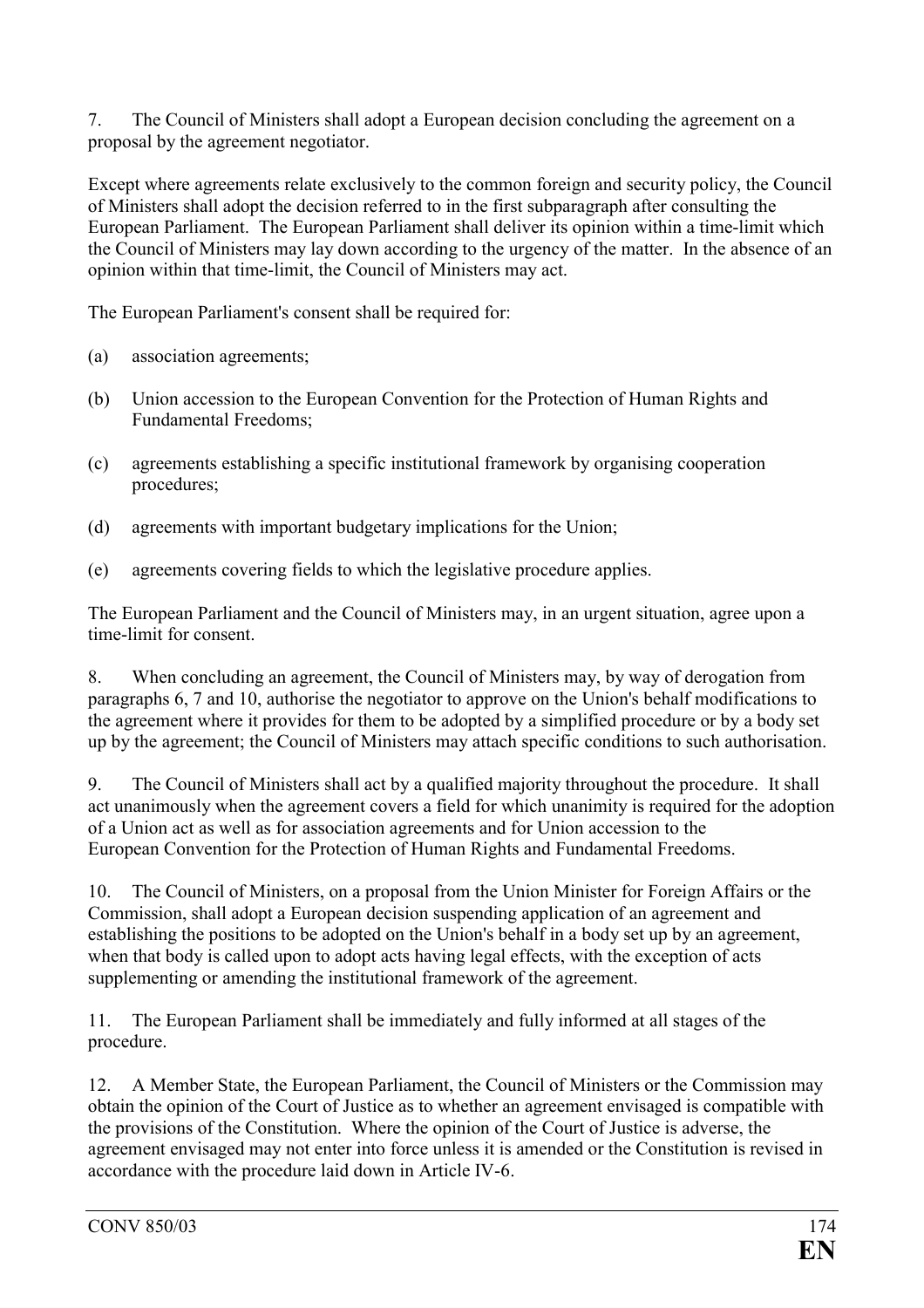1. By way of derogation from Article III-227, the Council of Ministers, acting unanimously on a recommendation from the European Central Bank or from the Commission, following consultation with the European Central Bank with a view to reaching a consensus compatible with the objective of price stability and after consultation with the European Parliament, in accordance with the procedure laid down in paragraph 3 for the arrangements there referred to, may conclude formal agreements on a system of exchange rates for the euro in relation to currencies other than those that are legal tender within the Union.

The Council of Ministers, acting by a qualified majority either on a recommendation from the Commission and after consulting the European Central Bank, or on a recommendation from the European Central Bank and in an endeavour to reach a consensus consistent with the objective of price stability, may adopt, adjust or abandon the central rates of the euro within the exchange-rate system. The President of the Council of Ministers shall inform the European Parliament of the adoption, adjustment or abandonment of the central rates of the euro.

2. In the absence of an exchange-rate system in relation to one or more currencies other than those that are legal tender within the Union as referred to in paragraph 1, the Council of Ministers, acting either on a recommendation from the Commission and after consulting the European Central Bank or on a recommendation from the European Central Bank, may formulate general orientations for exchange-rate policy in relation to these currencies. These general orientations shall be without prejudice to the primary objective of the European System of Central Banks, to maintain price stability.

3. By way of derogation from Article III-227, where agreements on matters relating to the monetary or exchange-rate system are to be the subject of negotiations between the Union and one or more States or international organisations, the Council of Ministers, acting on a recommendation from the Commission and after consulting the European Central Bank, shall decide the arrangements for the negotiation and for the conclusion of the agreements. These arrangements shall ensure that the Union expresses a single position. The Commission shall be fully associated with the negotiations.

4. Without prejudice to Union competence and agreements as regards economic and monetary union, Member States may negotiate in international bodies and conclude international agreements.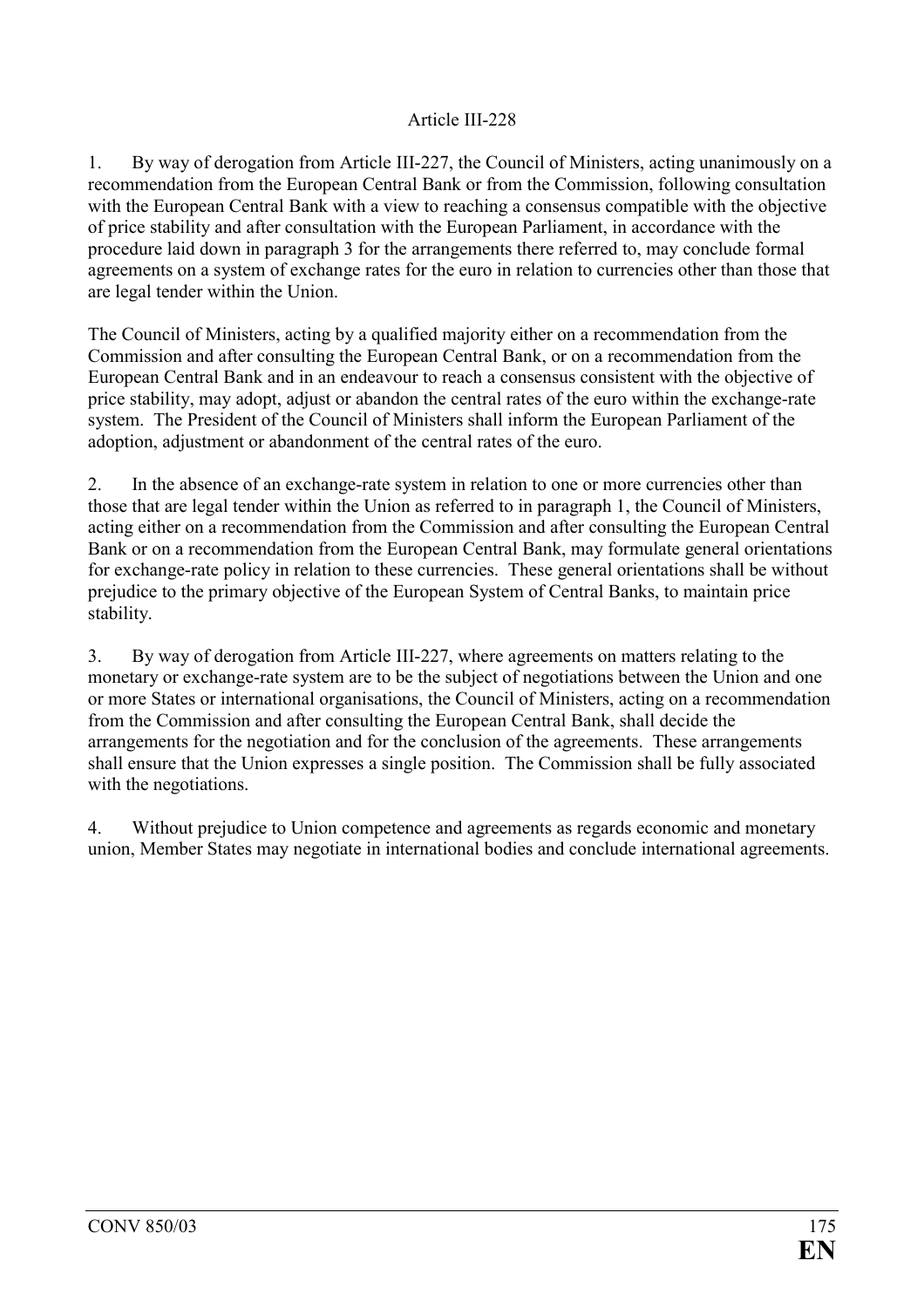# **CHAPTER VII**

#### **THE UNION'S RELATIONS WITH INTERNATIONAL ORGANISATIONS AND THIRD COUNTRIES AND UNION DELEGATIONS**

#### Article III-229

1. The Union shall establish all appropriate forms of cooperation with the United Nations, the Council of Europe, the Organisation for Security and Cooperation in Europe and the Organisation for Economic Cooperation and Development.

2. It shall also maintain such relations as are appropriate with other international organisations.

3. The Union Minister for Foreign Affairs and the Commission shall be instructed to implement this Article.

#### Article III-230

1. Union delegations in third countries and to international organisations shall represent the Union.

2. Union delegations shall operate under the authority of the Union Minister for Foreign Affairs and in close cooperation with Member States' diplomatic missions.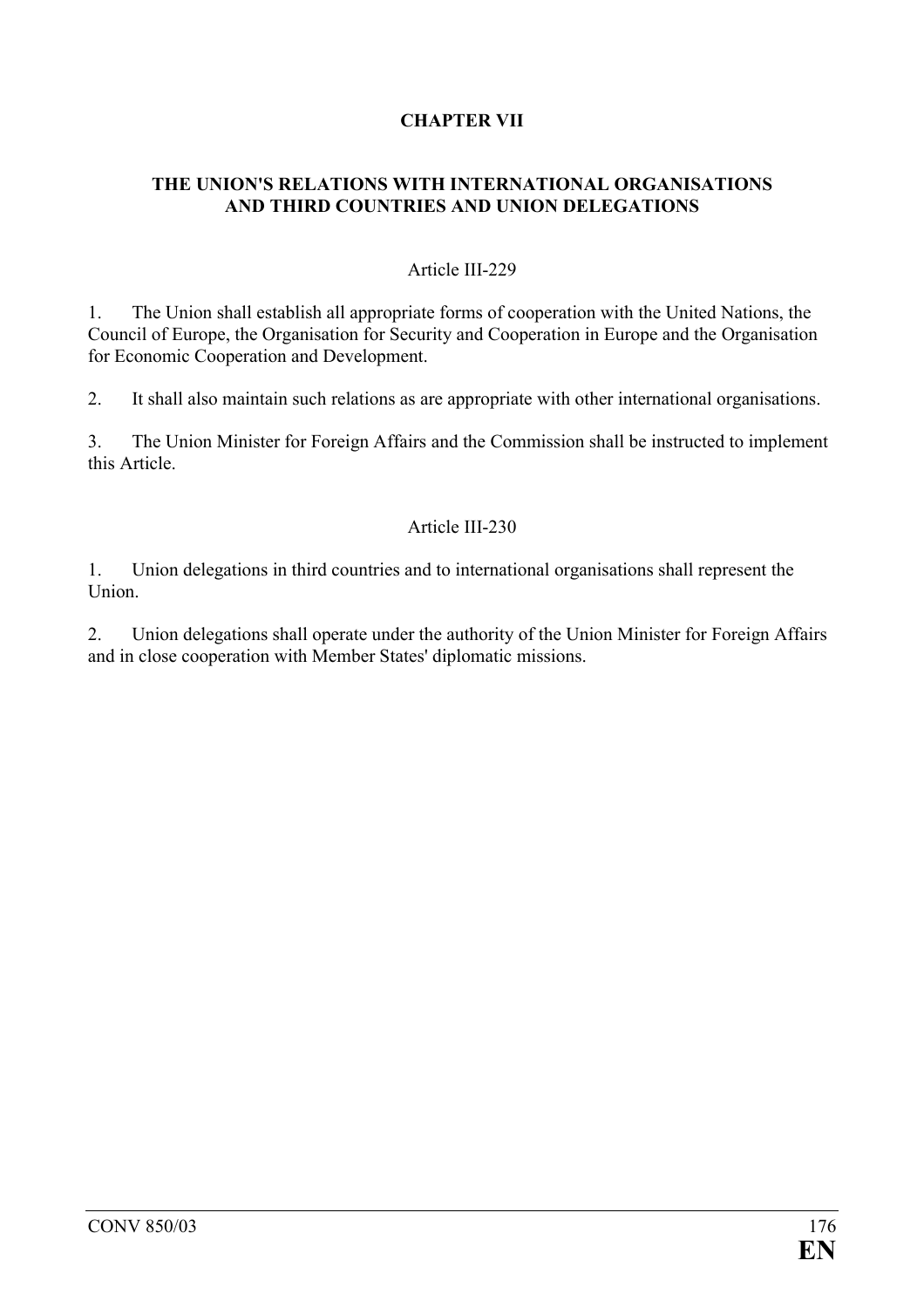## **CHAPTER VIII**

#### **IMPLEMENTATION OF THE SOLIDARITY CLAUSE**

#### Article III-231

1. Acting on a joint proposal by the Commission and the Union Minister for Foreign Affairs, the Council of Ministers shall adopt a European decision defining the arrangements for the implementation of the solidarity clause referred to in Article I-42. The European Parliament shall be informed.

2. Should a Member State fall victim to a terrorist attack or a natural or man-made disaster, the other Member States shall assist it at the request of its political authorities. To that end, the Member States shall coordinate between themselves in the Council of Ministers.

3. For the purposes of this Article, the Council of Ministers shall be assisted by the Political and Security Committee, with the support of the structures developed in the context of the common security and defence policy, and by the Committee provided for in Article III-162, which shall, if necessary, submit joint opinions.

4. The European Council shall regularly assess the threats facing the Union in order to enable the Union to take effective action.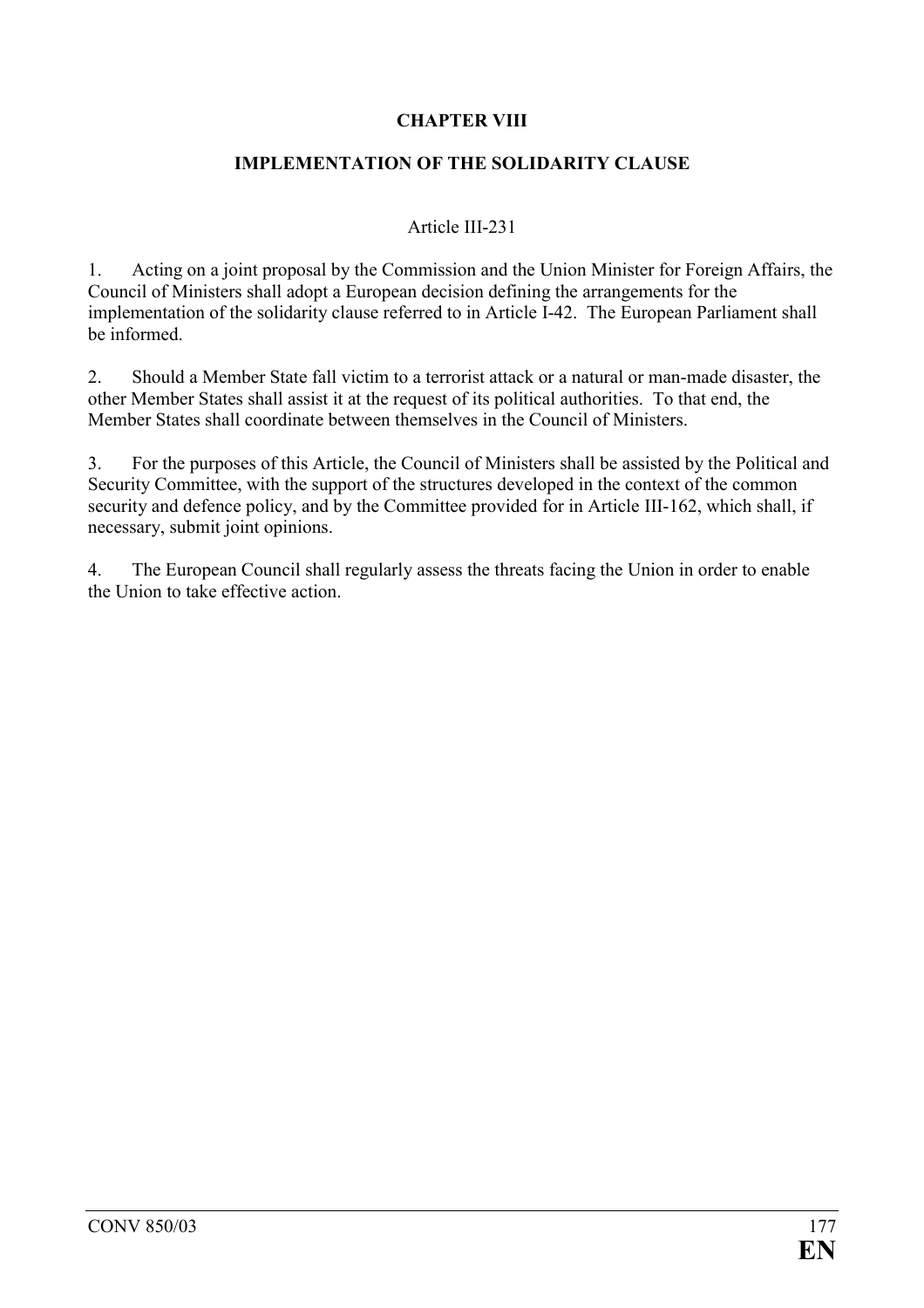# **TITLE VI**

# **THE FUNCTIONING OF THE UNION**

# **CHAPTER I**

# **PROVISIONS GOVERNING THE INSTITUTIONS**

# SECTION 1

# THE INSTITUTIONS

### Subsection 1

### The European Parliament

### Article III-232

1. A European law or framework law of the Council of Ministers shall establish the necessary measures for the election of the Members of the European Parliament by direct universal suffrage in accordance with a uniform procedure in all Member States or in accordance with principles common to all Member States.

The Council of Ministers shall act unanimously on a proposal from and after obtaining the consent of the European Parliament, which shall act by a majority of its component members. This law or framework law shall not enter into force until it has been approved by the Member States in accordance with their respective constitutional requirements.

2. A European law of the European Parliament shall lay down the regulations and general conditions governing the performance of the duties of its Members. The European Parliament shall act on its own initiative after seeking an opinion from the Commission and with the approval of the Council of Ministers. The Council of Ministers shall act unanimously on all rules or conditions relating to the taxation of Members or former Members.

3. Throughout the 2004-2009 Parliament, the composition of the European Parliament shall be as set out in the Protocol on the representation of citizens in the European Parliament.

# Article III-233

A European law shall lay down the regulations governing political parties at European level referred to in Article I-45(4), and in particular the rules regarding their funding.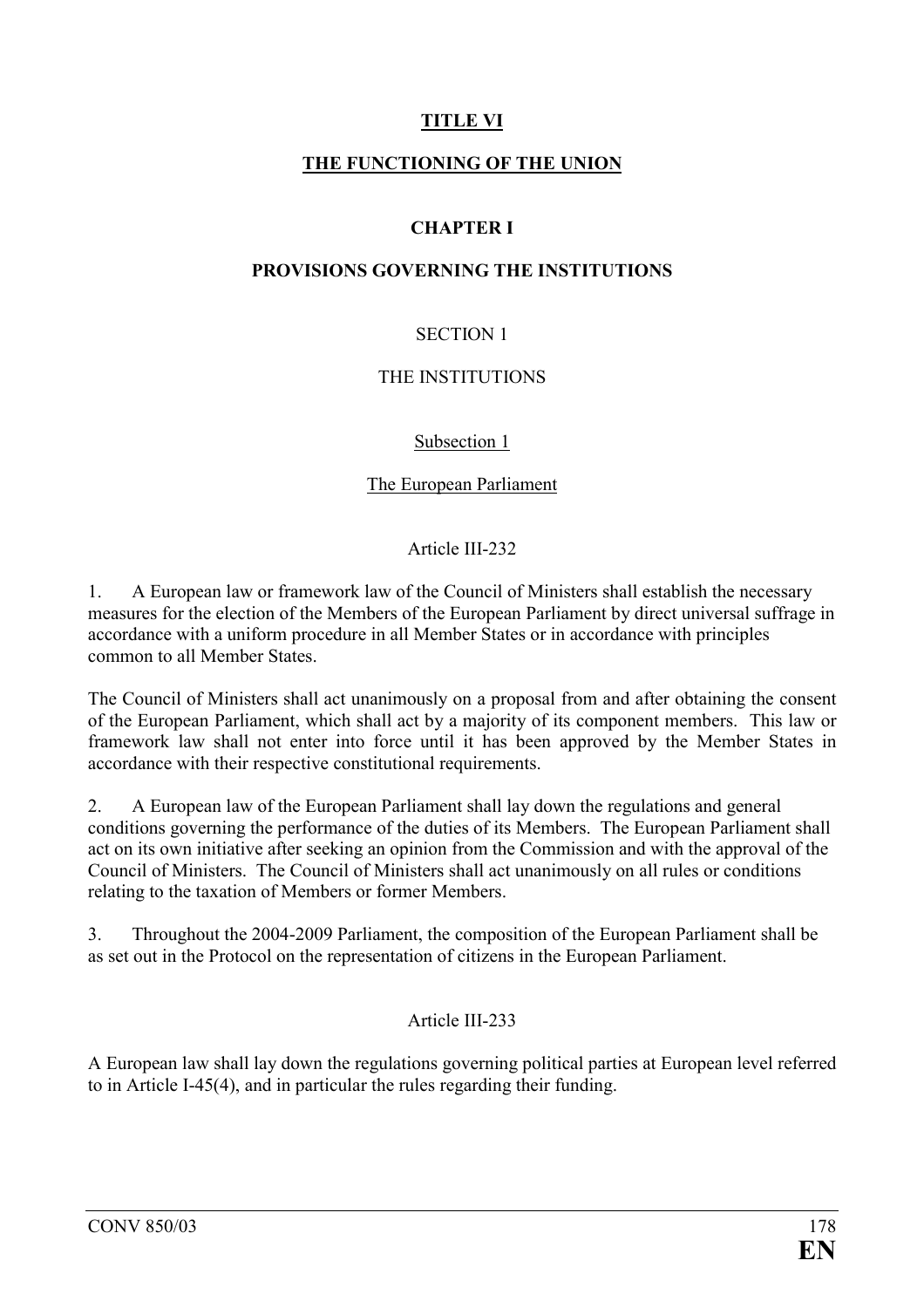The European Parliament may, acting by a majority of its component Members, request the Commission to submit any appropriate proposal on matters on which it considers that a Union act is required for the purpose of implementing the Constitution. If the Commission does not submit a proposal, it shall inform the European Parliament of the reasons.

#### Article III-235

In the course of its duties, the European Parliament may, at the request of a quarter of its component Members, set up a temporary Committee of Inquiry to investigate, without prejudice to the powers conferred by the Constitution on other institutions or bodies, alleged contraventions or maladministration in the implementation of Union law, except where the alleged facts are being examined before a court and while the case is still subject to legal proceedings.

The temporary Committee of Inquiry shall cease to exist on the submission of its report.

A European law of the European Parliament shall lay down the detailed provisions governing the exercise of the right of inquiry. The European Parliament shall act on its own initiative after obtaining the approval of the Council of Ministers and of the Commission.

### Article III-236

Any citizen of the Union, and any natural or legal person residing or having its registered office in a Member State, shall have the right to address, individually or in association with other citizens or persons, a petition to the European Parliament on a matter which comes within the Union's fields of activity and which affects him directly.

#### Article III-237

1. The European Parliament shall appoint a European Ombudsman. The European Ombudsman shall be empowered to receive complaints from any citizen of the Union or any natural or legal person residing or having its registered office in a Member State concerning instances of maladministration in the activities of the Union's institutions, bodies or agencies, with the exception of the Court of Justice acting in its judicial role.

In accordance with his or her duties, the European Ombudsman shall conduct inquiries for which he or she finds grounds, either on his or her own initiative or on the basis of complaints submitted to him or her direct or through a Member of the European Parliament, except where the alleged facts are or have been the subject of legal proceedings. Where the European Ombudsman establishes an instance of maladministration, he or she shall refer the matter to the institution, body or agency concerned, which shall have a period of three months in which to inform him or her of its views. The European Ombudsman shall then forward a report to the European Parliament and the institution, body or agency concerned. The person lodging the complaint shall be informed of the outcome of such inquiries.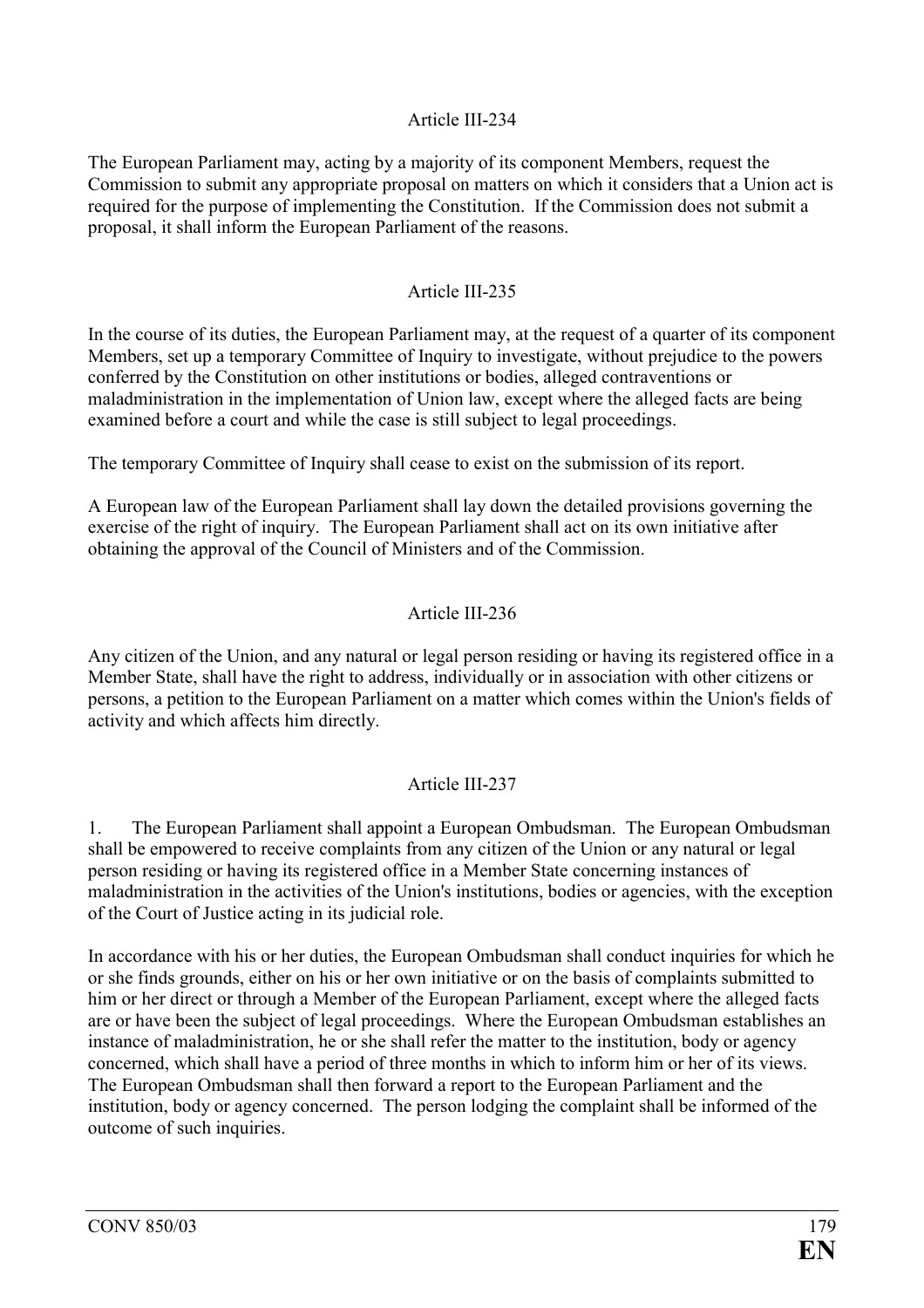The European Ombudsman shall submit an annual report to the European Parliament on the outcome of his or her inquiries.

2. The European Ombudsman shall be appointed after each election of the European Parliament for the duration of its term of office. The European Ombudsman shall be eligible for reappointment.

The European Ombudsman may be dismissed by the Court of Justice at the request of the European Parliament if he or she no longer fulfils the conditions required for the performance of his or her duties or if he or she is guilty of serious misconduct.

3. The European Ombudsman shall be completely independent in the performance of his or her duties. In the performance of those duties he or she shall neither seek nor take instructions from any body. The European Ombudsman may not, during his or her term of office, engage in any other occupation, whether gainful or not.

4. A European law of the European Parliament shall lay down the regulations and general conditions governing the performance of the European Ombudsman's duties. The European Parliament shall act on its own initiative after seeking an opinion from the Commission and with the approval of the Council of Ministers.

# Article III-238

The European Parliament shall hold an annual session. It shall meet, without requiring to be convened, on the second Tuesday in March.

The European Parliament may meet in extraordinary part-session at the request of a majority of its component Members or at the request of the Council of Ministers or of the Commission.

# Article III-239

1. The Commission may attend all meetings of the European Parliament and shall, at its request, be heard.

The Commission shall reply orally or in writing to questions put to it by the European Parliament or by its Members.

2. The European Council and the Council of Ministers shall be heard by the European Parliament in accordance with the conditions laid down in the procedural rules of the European Council and the Rules of Procedure of the Council of Ministers.

# Article III-240

Save as otherwise provided in the Constitution, the European Parliament shall act by a majority of the votes cast. The Rules of Procedure shall determine the quorum.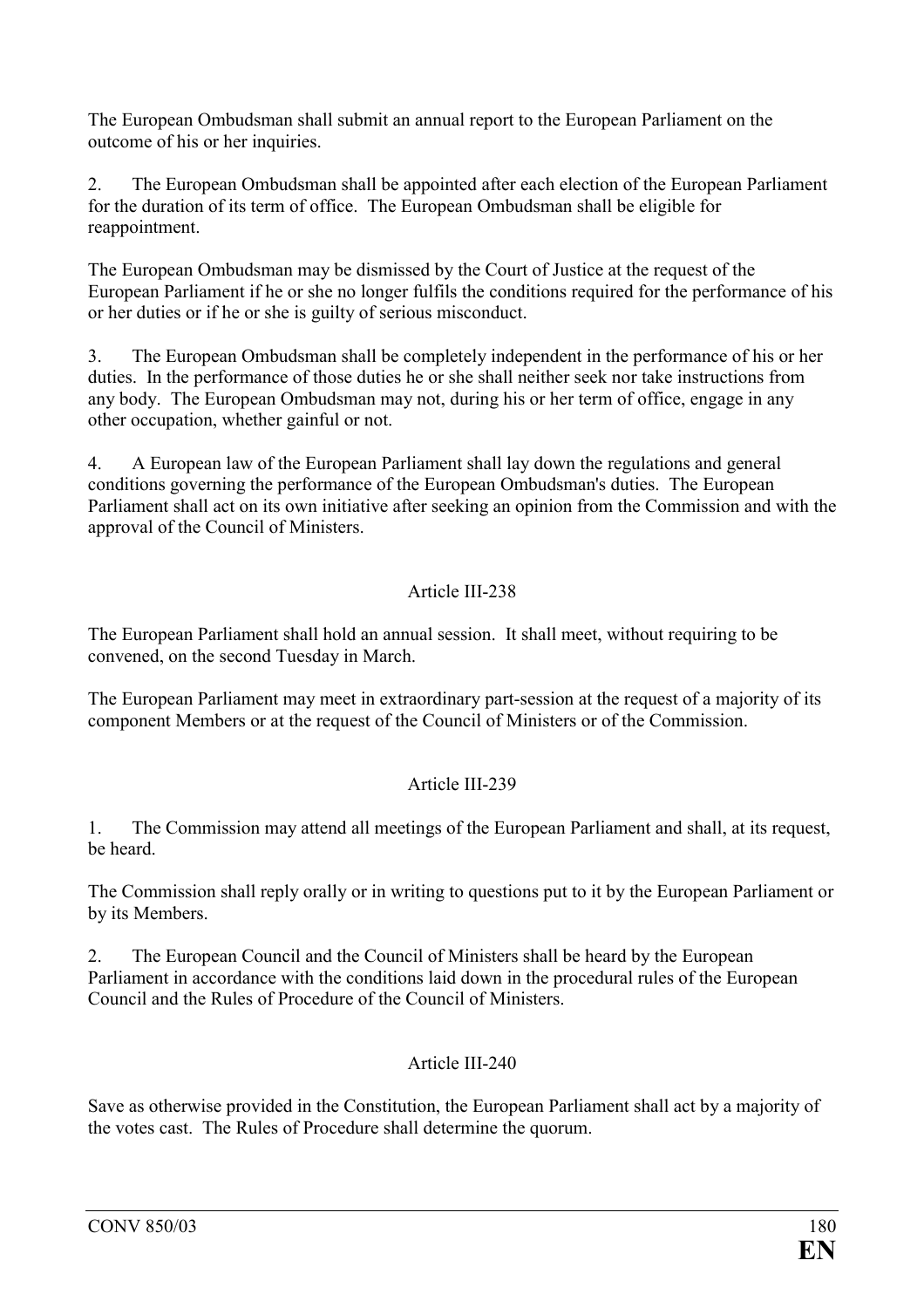The European Parliament shall adopt its Rules of Procedure, acting by a majority of its component **Members** 

The proceedings of the European Parliament shall be published in the manner laid down in the Constitution and its Rules of Procedure.

### Article III-242

The European Parliament shall discuss in open session the annual general report submitted to it by the Commission.

### Article III-243

If a motion of censure on the activities of the Commission is tabled before it, the European Parliament shall not vote thereon until at least three days after the motion has been tabled and only by open vote.

If the motion of censure is carried by a two-thirds majority of the votes cast, representing a majority of the component Members of the European Parliament, the Commission shall resign. It shall continue to deal with current business until it is replaced in accordance with Articles I-25 and I-26. In this case, the term of office of the Commission appointed to replace it shall expire on the date on which the term of office of the Commission which was obliged to resign would have expired.

# Subsection 2

#### The European Council

# Article III-244

1. Where a vote is taken, any member of the European Council may also act on behalf of not more than one other member.

Abstentions by members present in person or represented shall not prevent the adoption by the European Council of decisions which require unanimity.

2. The President of the European Parliament may be invited to be heard by the European Council.

3. The European Council shall establish its procedural rules by a simple majority. The European Council shall be assisted by the General Secretariat of the Council of Ministers.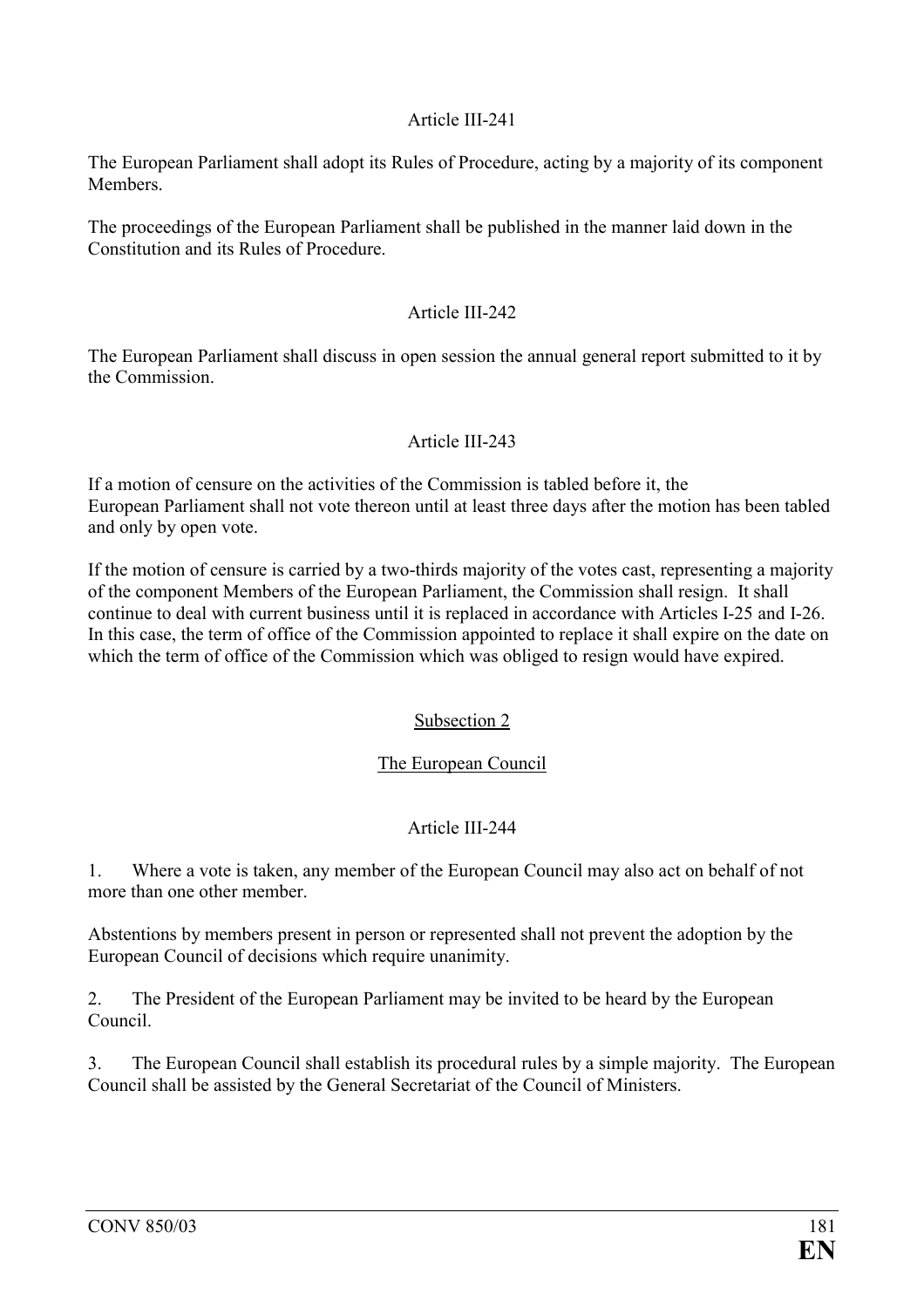# Subsection 3

# The Council of Ministers

# Article III-245

1. The Council of Ministers shall meet when convened by its President on his or her own initiative, or at the request of one of its members or of the Commission.

2. The European Council shall adopt by unanimity a European decision establishing the rules governing the rotation of the Presidency of the formations of the Council of Ministers.

# Article III-246

1. Where a vote is taken, any member of the Council of Ministers may also act on behalf of not more than one other member.

2. Where it is required to act by a simple majority, the Council of Ministers shall act by a majority of its members.

3. Abstentions by members present in person or represented shall not prevent the adoption by the Council of Ministers of acts which require unanimity.

# Article III-247

1. A committee consisting of the Permanent Representatives of the Member States shall be responsible for preparing the work of the Council of Ministers and for carrying out the tasks assigned to it by the latter. The Committee may adopt procedural decisions in cases provided for in the Rules of Procedure of the Council of Ministers.

2. The Council of Ministers shall be assisted by a General Secretariat, under the responsibility of a Secretary-General appointed by the Council of Ministers.

The Council of Ministers shall decide on the organisation of the General Secretariat by a simple majority.

3. The Council of Ministers shall act by a simple majority regarding procedural matters and for the adoption of its Rules of Procedure.

# Article III-248

The Council of Ministers, acting by a simple majority, may request the Commission to undertake any studies the Council of Ministers considers desirable for the attainment of the common objectives, and to submit to it any appropriate proposals. If the Commission does not submit a proposal, it shall inform the Council of Ministers of the reasons.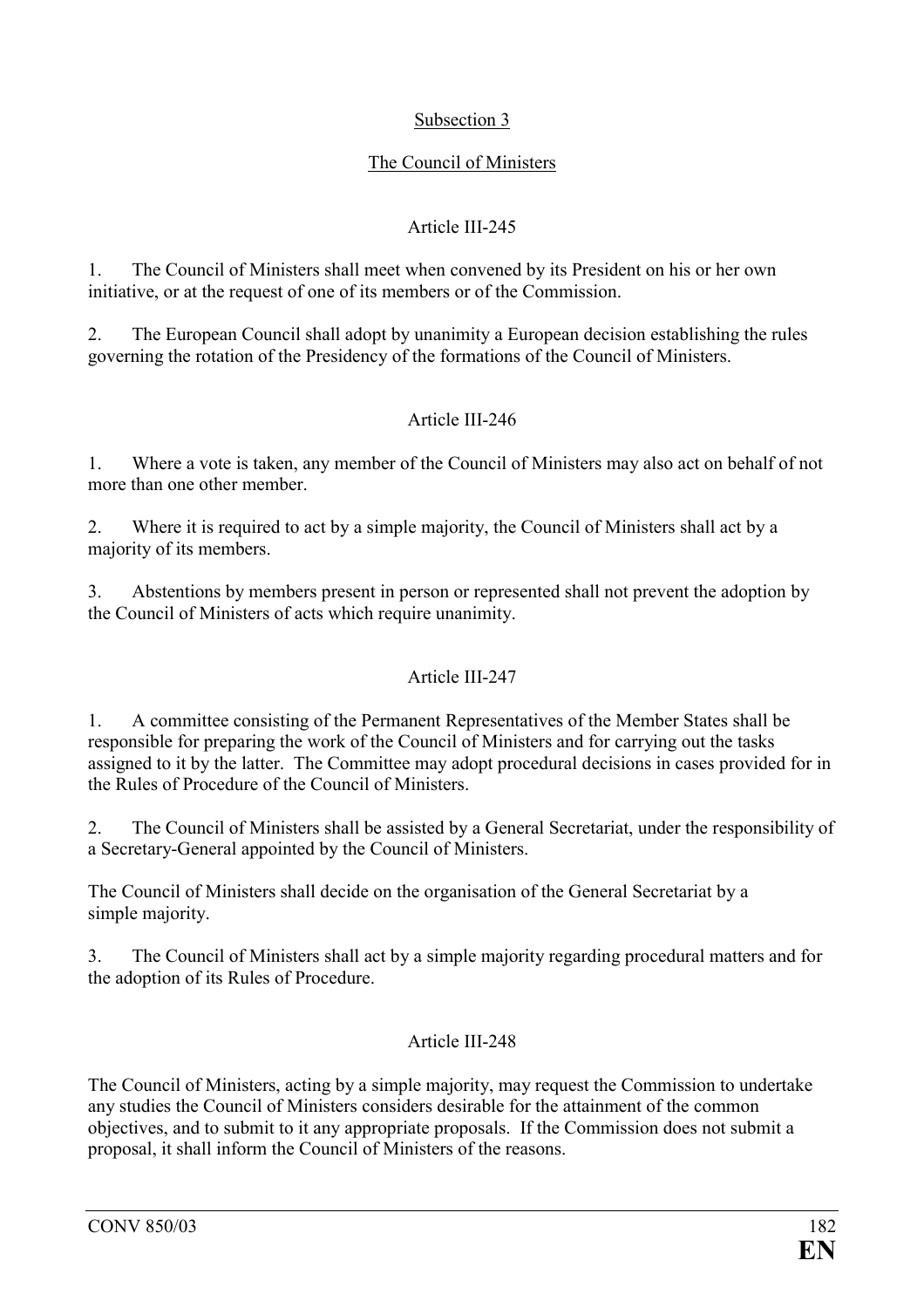The Council of Ministers shall adopt European decisions laying down the rules governing the committees provided for in the Constitution. It shall act by a simple majority after consulting the **Commission** 

#### Subsection 4

#### The Commission

### Article III-250

European Commissioners and Commissioners shall be appointed for a period of five years, subject, if need be, to Article III-243. Only nationals of Member States may be European Commissioners or Commissioners.

#### Article III-251

European Commissioners and Commissioners shall refrain from any action incompatible with their duties. Each Member State undertakes to respect this principle and not to seek to influence the European Commissioners and Commissioners in the performance of their tasks.

European Commissioners and Commissioners may not, during their term of office, engage in any other occupation, whether gainful or not. When entering upon their duties they shall give a solemn undertaking that, both during and after their term of office, they will respect the obligations arising therefrom and in particular their duty to behave with integrity and discretion as regards the acceptance, after they have ceased to hold office, of certain appointments or benefits. In the event of any breach of these obligations, the Court of Justice may, on application by the Council of Ministers, acting by a simple majority, or the Commission, rule that the person concerned be, according to the circumstances, either compulsorily retired in accordance with Article III-253 or deprived of his or her right to a pension or other benefits in its stead.

#### Article III-252

1. Apart from normal replacement, or death, the duties of a European Commissioner or Commissioner shall end when he or she resigns or is compulsorily retired. A European Commissioner or Commissioner shall resign if the President so requests.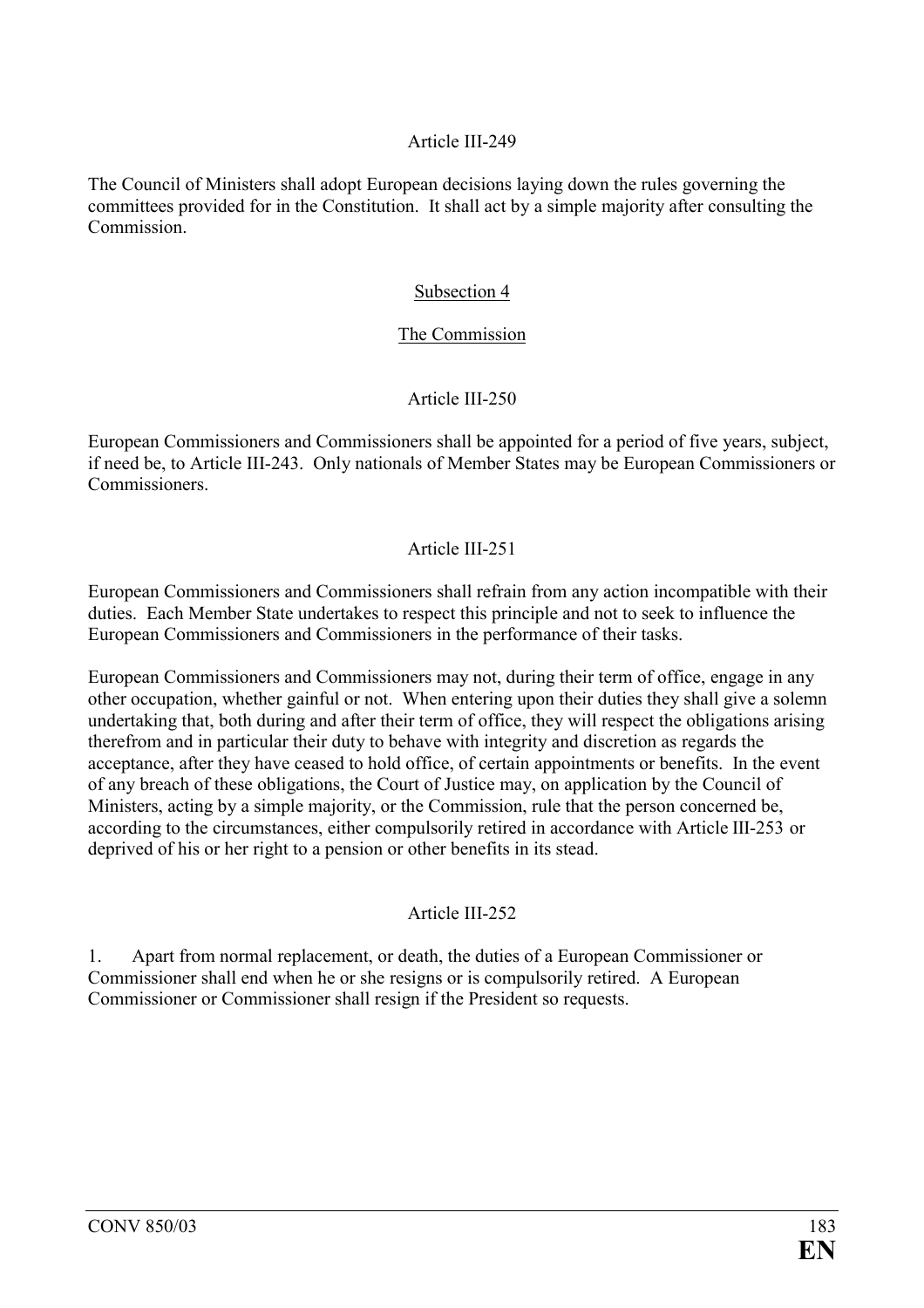2. A vacancy caused by resignation, compulsory retirement or death shall be filled for the remainder of the European Commissioner or Commissioner's term of office by a new European Commissioner or Commissioner appointed by the President of the Commission in accordance with Articles I-25 and I-26.

3. In the event of resignation, compulsory retirement or death, the President shall be replaced for the remainder of his or her term of office in accordance with Article I-26(1).

4. In the case of the resignation of all European Commissioners and Commissioners, they shall remain in office until they have been replaced, for the remainder of their term of office, in accordance with Articles I-25 and I-26.

# Article III-253

If any European Commissioner or Commissioner no longer fulfils the conditions required for the performance of his or her duties or if he or she has been guilty of serious misconduct, the Court of Justice may, on application by the Council of Ministers, acting by a simple majority, or by the Commission, compulsorily retire him or her.

# Article III-254

The responsibilities incumbent upon the Commission shall be structured and allocated among its members by its President, in accordance with Article I-26(3) of the Constitution. The President may reshuffle the allocation of those responsibilities during the Commission's term of office. European Commissioners and Commissioners shall carry out the duties devolved upon them by the President under his or her authority.

# Article III-255

The Commission shall act by a majority of the members of the College. The Rules of Procedure shall determine the quorum.

# Article III-256

The Commission shall adopt its Rules of Procedure so as to ensure both its own operation and that of its departments. It shall ensure that these rules are published.

# Article III-257

The Commission shall publish annually, not later than one month before the opening of the session of the European Parliament, a general report on the activities of the Union.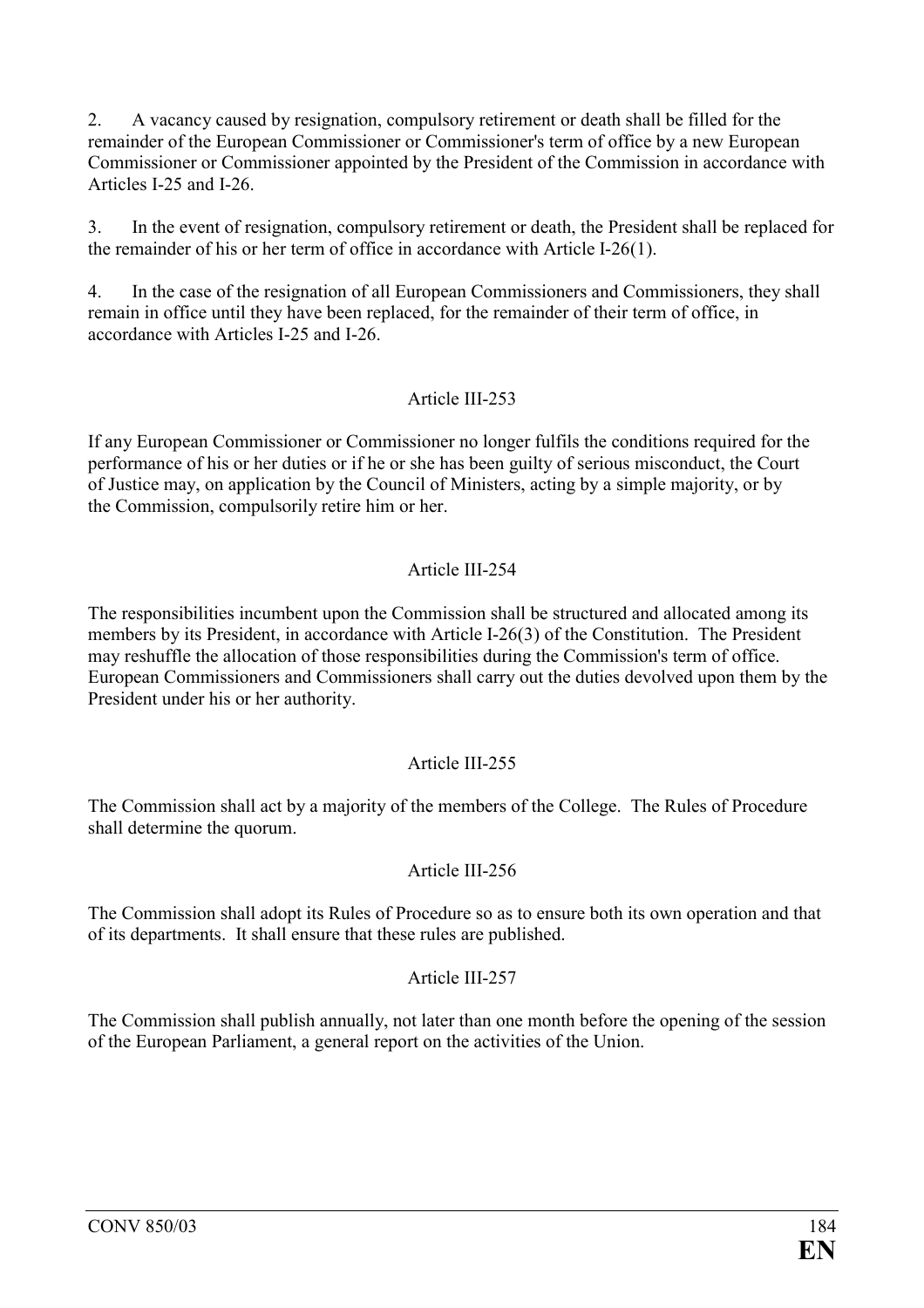# Subsection 5

# The Court of Justice

# Article III-258

The European Court of Justice shall sit in chambers, as a Grand Chamber or as a full Court, in accordance with the Statute of the Court of Justice.

# Article III-259

The European Court of Justice shall be assisted by eight Advocates-General. Should the European Court of Justice so request, the Council of Ministers may, acting unanimously, adopt a European decision to increase the number of Advocates-General.

It shall be the duty of the Advocate-General, acting with complete impartiality and independence, to make, in open court, reasoned submissions on cases which, in accordance with the Statute of the Court of Justice, require his or her involvement.

# Article III-260

The Judges and Advocates-General of the European Court of Justice shall be chosen from persons whose independence is beyond doubt and who possess the qualifications required for appointment to the highest judicial offices in their respective countries or who are jurisconsults of recognised competence; they shall be appointed by common accord of the governments of the Member States after consulting the panel provided for in Article III-262.

Every three years there shall be a partial replacement of the Judges and Advocates-General, in accordance with the conditions laid down in the Statute of the Court of Justice.

The Judges shall elect the President of the European Court of Justice from among their number for a term of three years. He or she may be re-elected.

The European Court of Justice shall adopt its Rules of Procedure. Those Rules shall require the approval of the Council of Ministers.

# Article III-261

The number of Judges of the High Court shall be determined by the Statute of the Court of Justice. The Statute may provide for the High Court to be assisted by Advocates-General.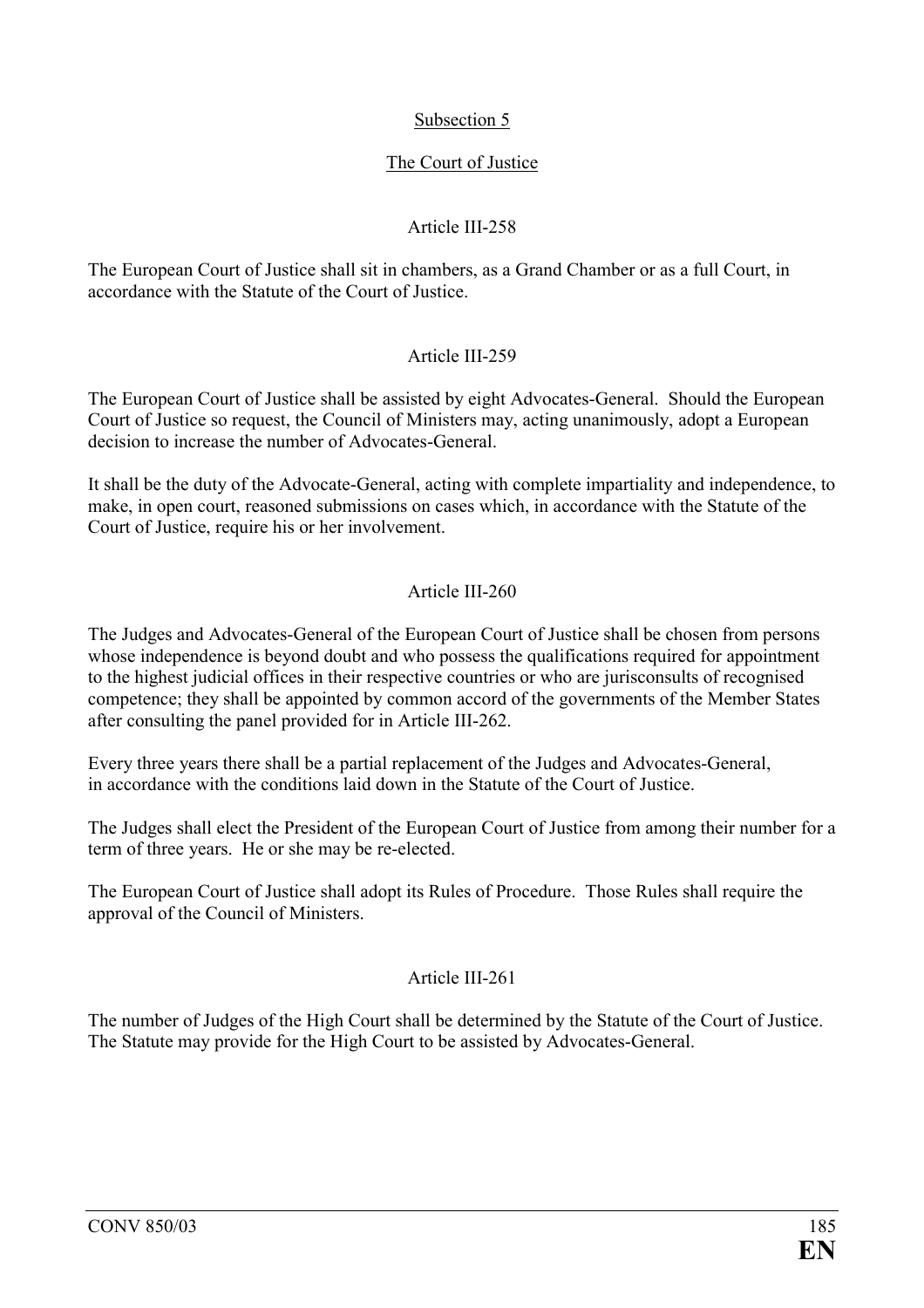The members of the High Court shall be chosen from persons whose independence is beyond doubt and who possess the ability required for appointment to high judicial office. They shall be appointed by common accord of the governments of the Member States after consultation of the panel provided for in Article III-262.

The membership of the High Court shall be partially renewed every three years. Retiring members may be reappointed.

The Judges shall elect the President of the High Court from among their number for a term of three years. He or she may be re-elected.

The High Court shall establish its Rules of Procedure in agreement with the European Court of Justice. The Rules shall be subject to the approval of the Council of Ministers.

Unless the Statute of the Court of Justice provides otherwise, the provisions of the Constitution relating to the European Court of Justice shall apply to the High Court.

# Article III-262

A panel shall be set up in order to give an opinion on candidates' suitability to perform the duties of Judge and Advocate-General of the European Court of Justice and the High Court before the governments of the Member States take the decisions referred to in Articles III-260 and III-261.

The panel shall comprise seven persons chosen from among former members of the European Court of Justice and the High Court, members of national supreme courts and lawyers of recognised competence, one of whom shall be proposed by the European Parliament. The Council of Ministers shall adopt a European decision establishing the panel's operating rules and a European decision appointing its members. It shall act on the initiative of the President of the European Court of **Justice** 

# Article III-263

1. The High Court shall have jurisdiction to hear and determine at first instance actions or proceedings referred to in Articles III-270, III-272, III-275, III-277 and III-279, with the exception of those assigned to a specialised court and those reserved in the Statute for the European Court of Justice. The Statute may provide for the High Court to have jurisdiction for other classes of action or proceeding.

Decisions given by the High Court under this paragraph may be subject to a right of appeal to the European Court of Justice on points of law only, under the conditions and within the limits laid down by the Statute of the Court of Justice.

2. The High Court shall have jurisdiction to hear and determine actions or proceedings brought against decisions of the specialised courts set up under Article III-264.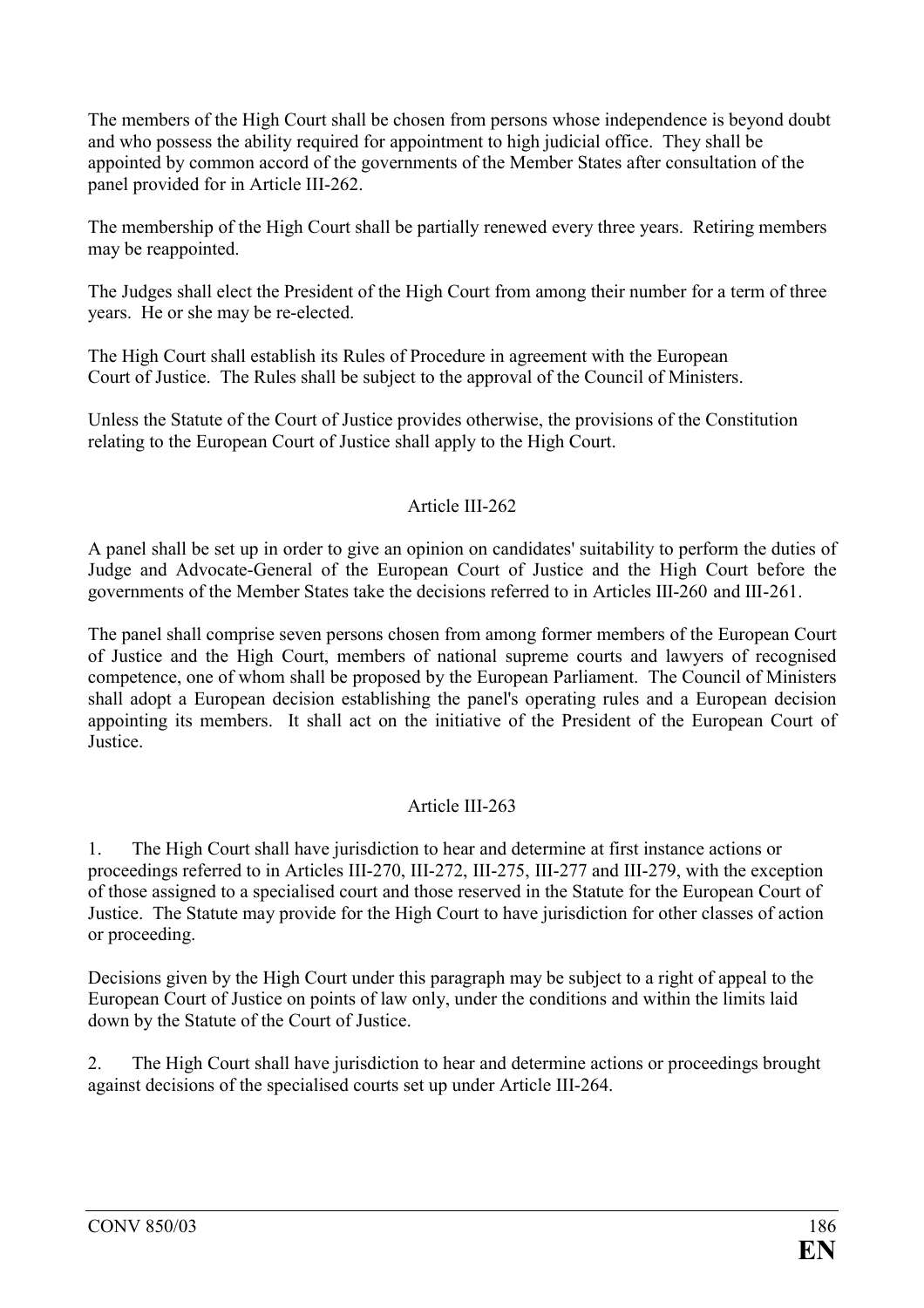Decisions given by the High Court under this paragraph may exceptionally be subject to review by the European Court of Justice, under the conditions and within the limits laid down by the Statute, where there is a serious risk of the unity or consistency of Union law being affected.

3. The High Court shall have jurisdiction to hear and determine questions referred for a preliminary ruling under Article III-274, in specific areas laid down by the Statute of the Court of **Justice** 

Where the High Court considers that the case requires a decision of principle likely to affect the unity or consistency of Union law, it may refer the case to the European Court of Justice for a ruling.

Decisions given by the High Court on questions referred for a preliminary ruling may exceptionally be subject to review by the European Court of Justice, under the conditions and within the limits laid down by the Statute, where there is a serious risk of the unity or consistency of Union law being affected.

# Article III-264

1. European laws may establish specialised courts attached to the High Court to hear and determine at first instance certain classes of action or proceeding brought in specific areas. They shall be adopted either on a proposal from the Commission after consultation of the Court of Justice or at the request of the Court of Justice after consultation of the Commission.

2. The European law establishing a specialised court shall lay down the rules on the organisation of the court and the extent of the jurisdiction conferred upon it.

3. Decisions given by specialised courts may be subject to a right of appeal on points of law only or, when provided for in the European law establishing the specialised court, a right of appeal also on matters of fact, before the High Court.

4. The members of the specialised courts shall be chosen from persons whose independence is beyond doubt and who possess the ability required for appointment to judicial office. They shall be appointed by the Council of Ministers, acting unanimously.

5. The specialised courts shall establish their Rules of Procedure in agreement with the Court of Justice. Those Rules shall require the approval of the Council of Ministers.

6. Unless the European law establishing the specialised court provides otherwise, the provisions of the Constitution relating to the Court of Justice and the provisions of the Statute of the Court of Justice shall apply to the specialised courts.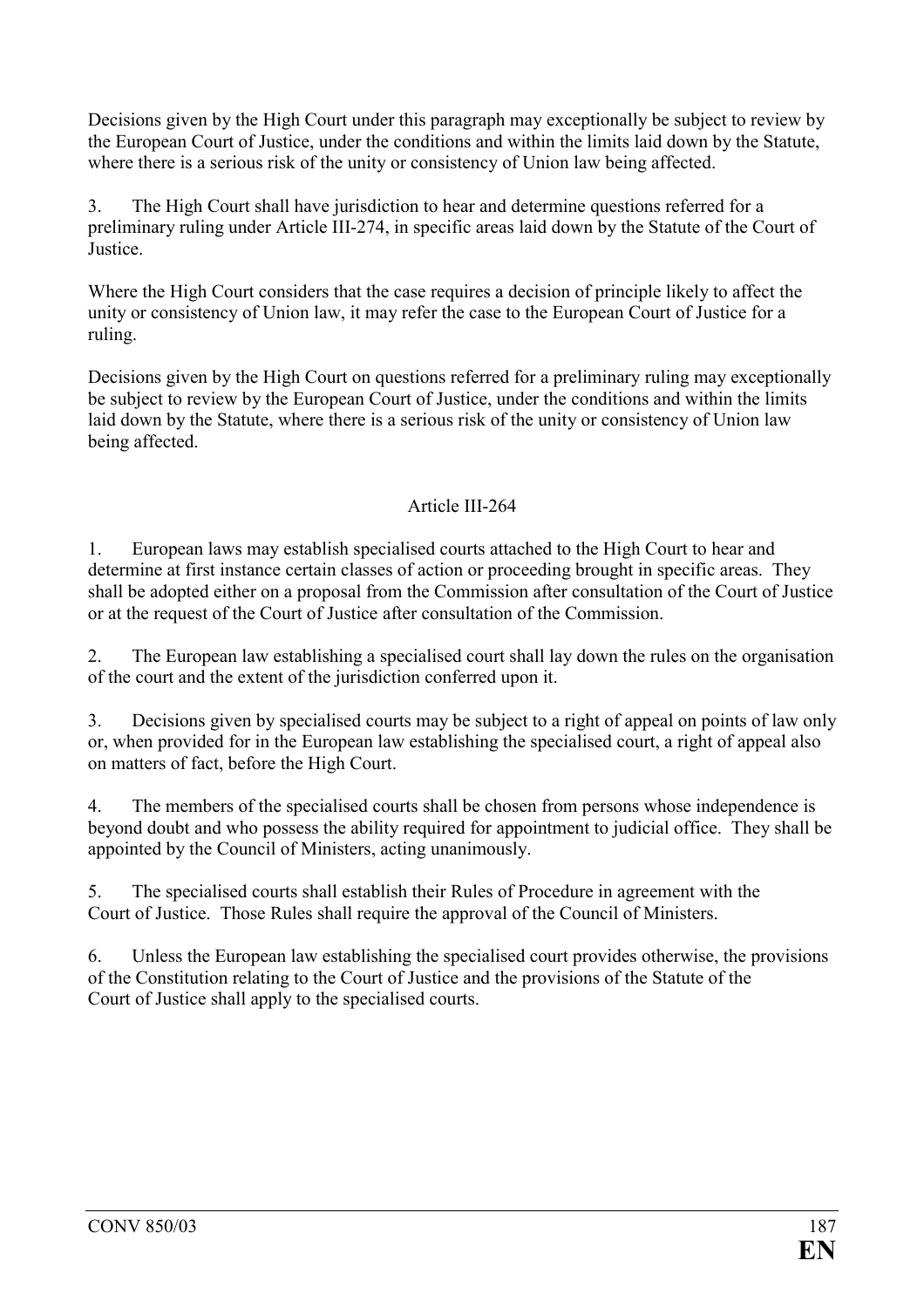If the Commission considers that a Member State has failed to fulfil an obligation under the Constitution, it shall deliver a reasoned opinion on the matter after giving the State concerned the opportunity to submit its observations.

If the State concerned does not comply with the opinion within the period laid down by the Commission, the latter may bring the matter before the Court of Justice.

# Article III-266

A Member State which considers that another Member State has failed to fulfil an obligation under the Constitution may bring the matter before the Court of Justice.

Before a Member State brings an action against another Member State for an alleged infringement of an obligation under the Constitution, it shall bring the matter before the Commission.

The Commission shall deliver a reasoned opinion after each of the States concerned has been given the opportunity to submit its own case and its observations on the other party's case both orally and in writing.

If the Commission has not delivered an opinion within three months of the date on which the matter was brought before it, the absence of such opinion shall not prevent the matter from being brought before the Court of Justice.

# Article III-267

1. If the Court of Justice finds that a Member State has failed to fulfil an obligation under the Constitution, the State shall be required to take the necessary measures to comply with the judgment of the Court of Justice.

2. If the Commission considers that the Member State concerned has not taken the necessary measures to comply with the Court's judgment, it may bring the case before the Court of Justice after giving that State the opportunity to submit its observations. It shall specify the amount of the lump sum or penalty payment to be paid by the Member State concerned which it considers appropriate in the circumstances.

If the Court of Justice finds that the Member State concerned has not complied with its judgment it may impose a lump sum or penalty payment on it.

This procedure shall be without prejudice to Article III-266.

3. When the Commission brings a case before the Court of Justice pursuant to Article III-265 on the grounds that the State concerned has failed to fulfil its obligations to notify measures transposing a European framework law, it may, when it deems appropriate, request that, in the course of the same proceedings, the Court of Justice impose the payment of a lump sum or penalty if the Court finds that there has been such a failure. If the Court of Justice complies with the Commission's request, the payment in question shall take effect within the time limit laid down by the Court of Justice in its judgment.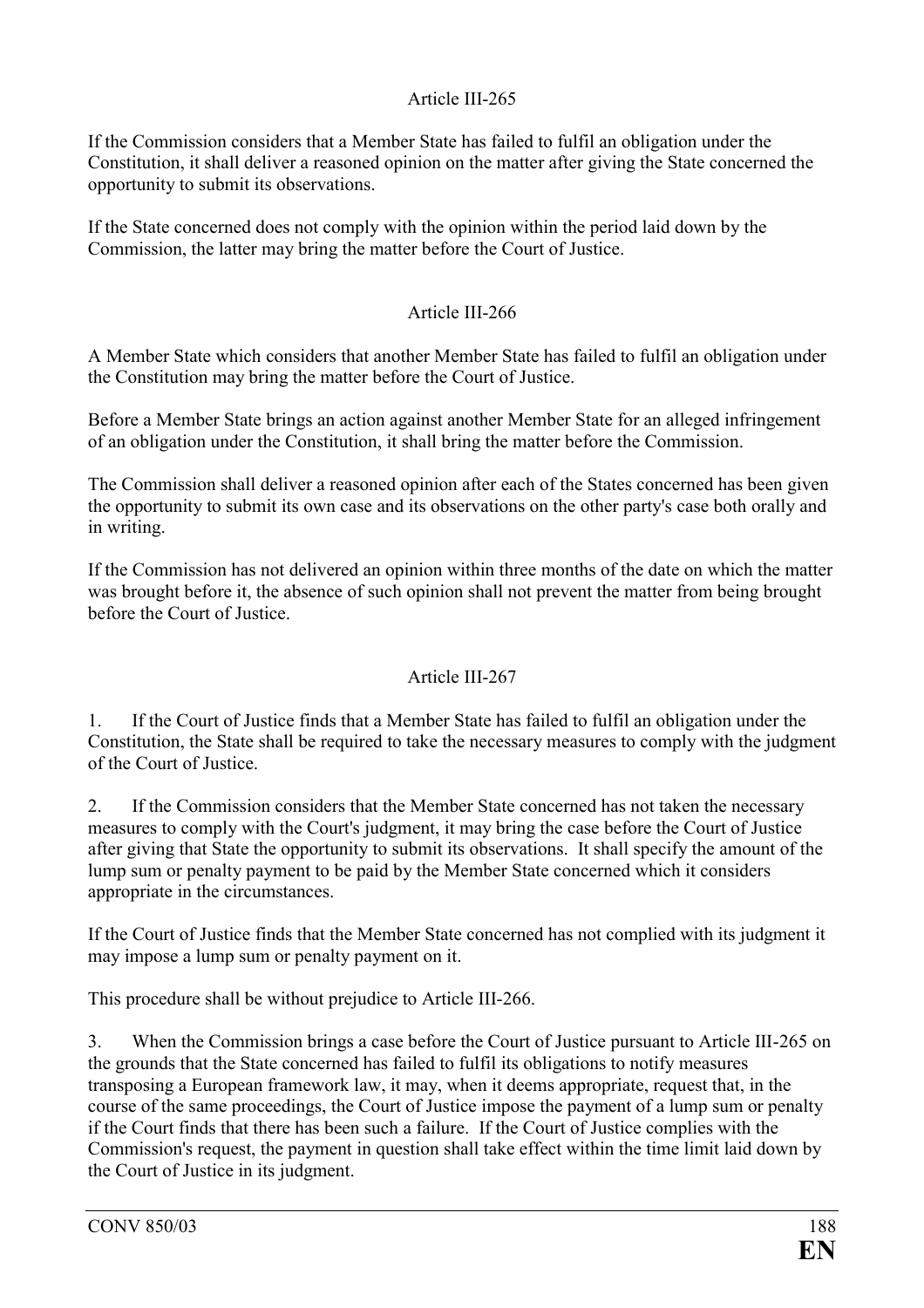European laws and European regulations of the Council of Ministers may give the Court of Justice unlimited jurisdiction with regard to the penalties provided for in them.

# Article III-269

Without prejudice to the other provisions of the Constitution, a European law may confer on the Court of Justice, to the extent that it shall determine, jurisdiction in disputes relating to the application of acts adopted on the basis of the Constitution which create European intellectual property rights.

### Article III-270

1. The Court of Justice shall review the legality of European laws and framework laws, of acts of the Council of Ministers, of the Commission and of the European Central Bank, other than recommendations and opinions, and of acts of the European Parliament intended to produce legal effects vis-à-vis third parties. It shall also review the legality of acts of bodies or agencies of the Union intended to produce legal effects vis-à-vis third parties.

2. It shall for this purpose have jurisdiction in actions brought by a Member State, the European Parliament, the Council of Ministers or the Commission on grounds of lack of competence, infringement of an essential procedural requirement, infringement of the Constitution or of any rule of law relating to its application, or misuse of powers.

3. The Court of Justice shall have jurisdiction under the same conditions in actions brought by the Court of Auditors, by the European Central Bank and by the Committee of the Regions for the purpose of protecting their prerogatives.

4. Any natural or legal person may, under the same conditions, institute proceedings against an act addressed to that person or which is of direct and individual concern to him or her, and against a regulatory act which is of direct concern to him or her and does not entail implementing measures.

5. Acts setting up bodies and agencies of the Union may lay down specific conditions and arrangements concerning actions brought by natural or legal persons against acts of these bodies or agencies intended to produce legal effects.

6. The proceedings provided for in this Article shall be instituted within two months of the publication of the act, or of its notification to the plaintiff, or, in the absence thereof, of the day on which it came to the knowledge of the latter, as the case may be.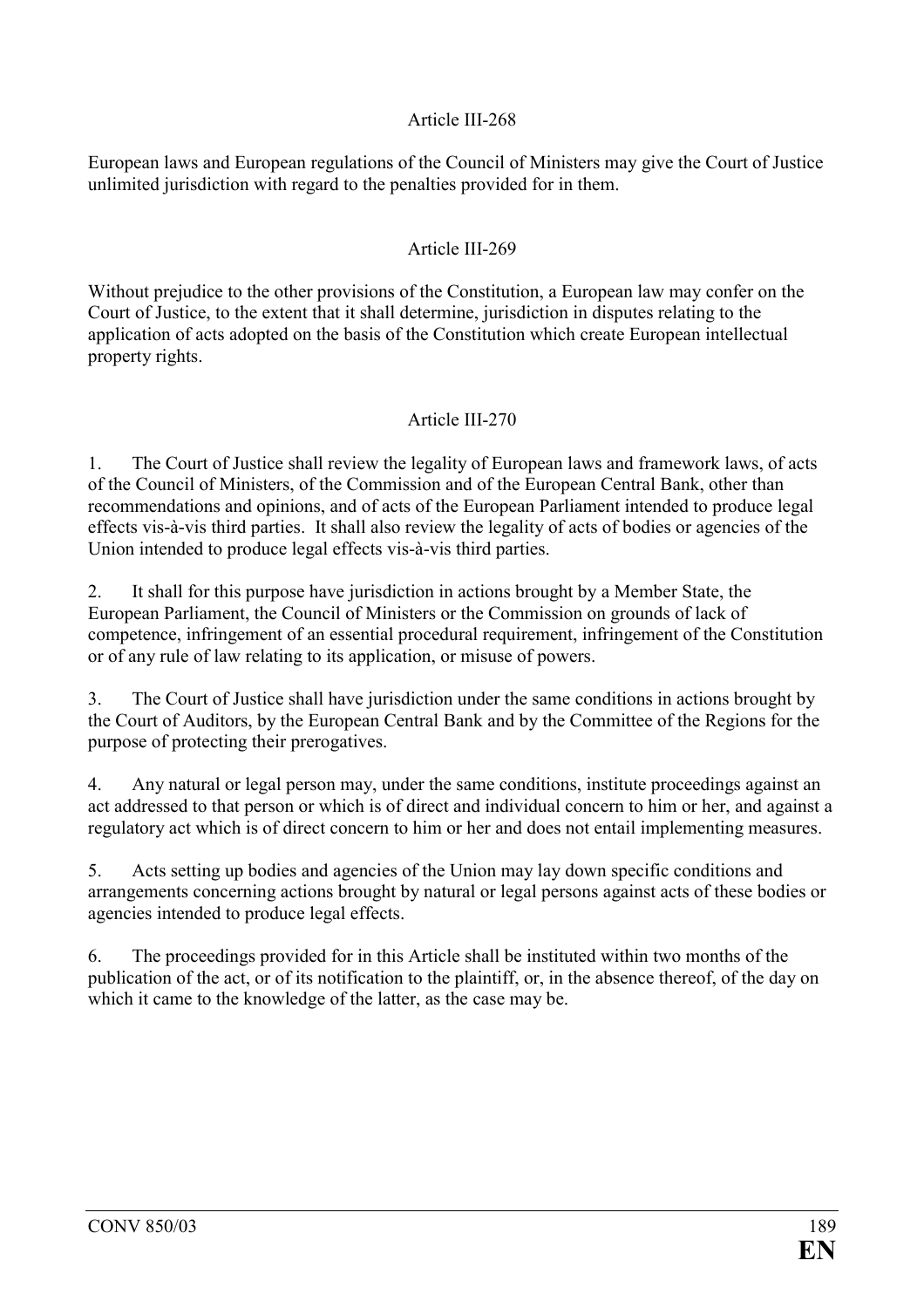If the action is well founded the Court of Justice shall declare the act concerned to be void.

However, the Court of Justice shall, if it considers this necessary, state which of the effects of the act which it has declared void shall be considered as definitive.

# Article III-272

Should the European Parliament, the Council of Ministers, the Commission or the European Central Bank, in infringement of the Constitution, fail to act, the Member States and the other Institutions of the Union may bring an action before the Court of Justice to have the infringement established. This provision shall apply, under the same conditions, to bodies and agencies of the Union which fail to act.

The action shall be admissible only if the Institution, body or agency concerned has first been called upon to act. If, within two months of being so called upon, the Institution, agency or body concerned has not defined its position, the action may be brought within a further period of two months.

Any natural or legal person may, under the conditions laid down in the preceding paragraphs, complain to the Court of Justice that an Institution, body or agency of the Union has failed to address to that person any act other than a recommendation or an opinion.

# Article III-273

The Institution or Institutions, body or agency whose act has been declared void, or whose failure to act has been declared contrary to the Constitution, shall be required to take the necessary measures to comply with the judgment of the Court of Justice.

This obligation shall not affect any obligation which may result from the application of the second paragraph of Article III-337.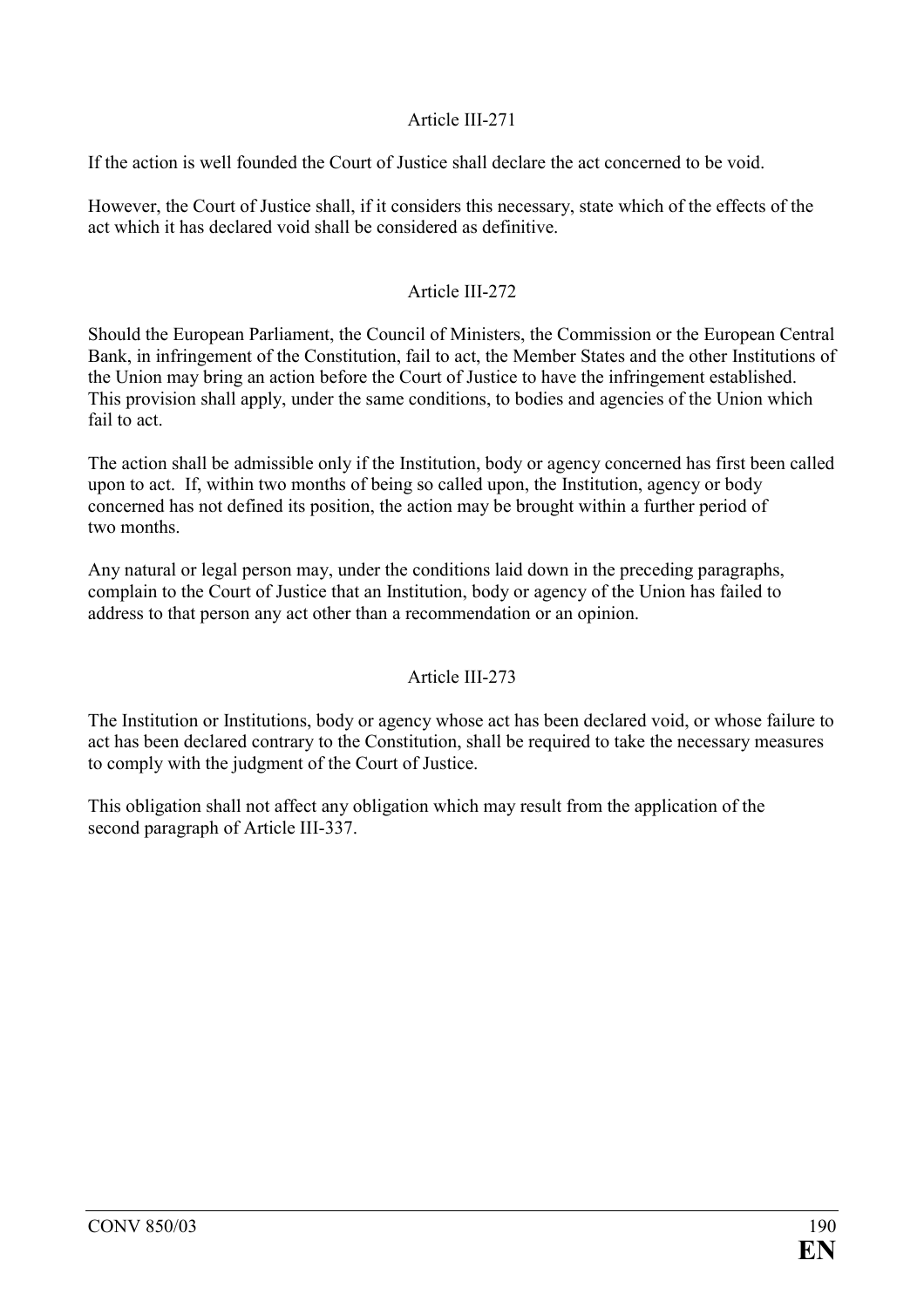The Court of Justice shall have jurisdiction to give preliminary rulings concerning:

- (a) the interpretation of the Constitution;
- (b) the validity and interpretation of acts of the Institutions of the Union.

Where such a question is raised before any court or tribunal of a Member State, that court or tribunal may, if it considers that a decision on the question is necessary to enable it to give judgment, request the Court of Justice to give a ruling thereon.

Where any such question is raised in a case pending before a court or tribunal of a Member State against whose decisions there is no judicial remedy under national law, that court or tribunal shall bring the matter before the Court of Justice.

If such a question is raised in a case pending before a court or tribunal of a Member State with regard to a person in custody, the Court of Justice shall act with the minimum of delay.

# Article III-275

The Court of Justice shall have jurisdiction in disputes relating to compensation for damage provided for in the second paragraph of Article III-337.

# Article III-276

At the request of the Member State concerned by a determination made by the European Council or the Council of Ministers pursuant to Article I-58, the European Court of Justice shall have jurisdiction solely on the procedural stipulations contained in that Article. The Court shall rule within one month from the date of that determination.

# Article III-277

The Court of Justice shall have jurisdiction in any dispute between the Union and its servants within the limits and under the conditions laid down in the Staff Regulations of Officials and the Conditions of Employment of other servants of the Union.

# Article III-278

The Court of Justice shall, within the limits hereinafter laid down, have jurisdiction in disputes concerning:

(a) the fulfilment by Member States of obligations under the Statute of the European Investment Bank. In this connection, the Board of Directors of the Bank shall enjoy the powers conferred upon the Commission by Article III-265;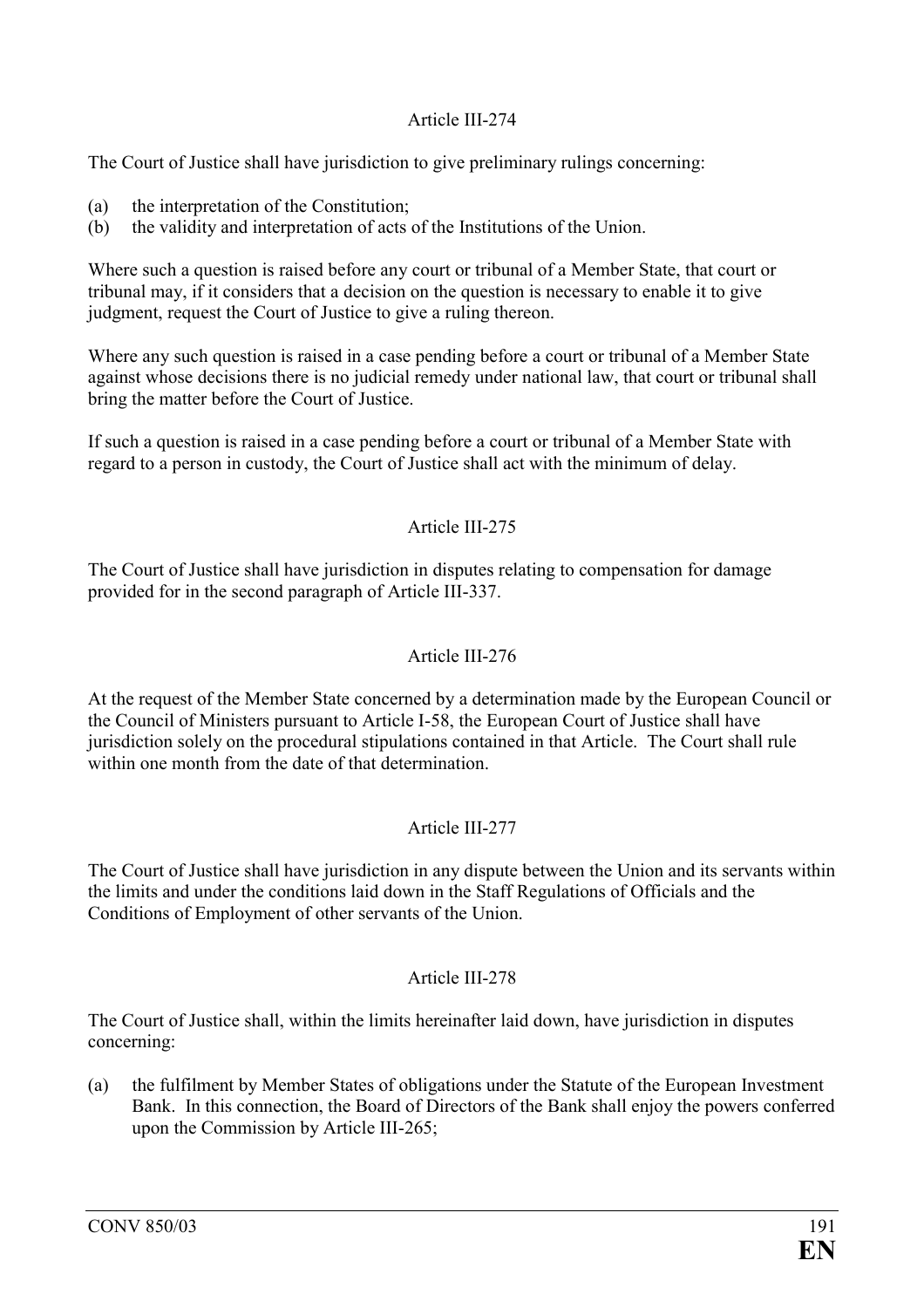- (b) measures adopted by the Board of Governors of the European Investment Bank. In this connection, any Member State, the Commission or the Board of Directors of the Bank may institute proceedings under the conditions laid down in Article III-270;
- (c) measures adopted by the Board of Directors of the European Investment Bank. Proceedings against such measures may be instituted only by Member States or by the Commission, under the conditions laid down in Article III-270, and solely on the grounds of non-compliance with the procedure provided for in Article 21(2), (5), (6) and (7) of the Statute of the Bank;
- (d) the fulfilment by national central banks of obligations under the Constitution and the Statute of the European System of Central Banks and the European Central Bank. In this connection, the powers of the Council of the European Central Bank in respect of national central banks shall be the same as those conferred upon the Commission in respect of Member States by Article III-265. If the Court of Justice finds that a national central bank has failed to fulfil an obligation under the Constitution, that bank shall be required to take the necessary measures to comply with the judgment of the Court of Justice.

The Court of Justice shall have jurisdiction to give judgment pursuant to any arbitration clause contained in a contract concluded by or on behalf of the Union, whether that contract be governed by public or private law.

#### Article III-280

The Court of Justice shall have jurisdiction in any dispute between Member States which relates to the subject matter of the Constitution if the dispute is submitted to it under a special agreement between the parties.

#### Article III-281

Save where jurisdiction is conferred on the Court of Justice by the Constitution, disputes to which the Union is a party shall not on that ground be excluded from the jurisdiction of the courts or tribunals of the Member States.

#### Article III-282

The Court of Justice shall not have jurisdiction with respect to Articles I-39 and I-40 and the provisions of Chapter II of Title V of Part III concerning the common foreign and security policy.

However, the Court of Justice shall have jurisdiction to rule on proceedings reviewing the legality of restrictive measures against natural or legal persons, adopted by the Council on the basis of Article III-224, and brought in accordance with the conditions laid down in Article III-270(4).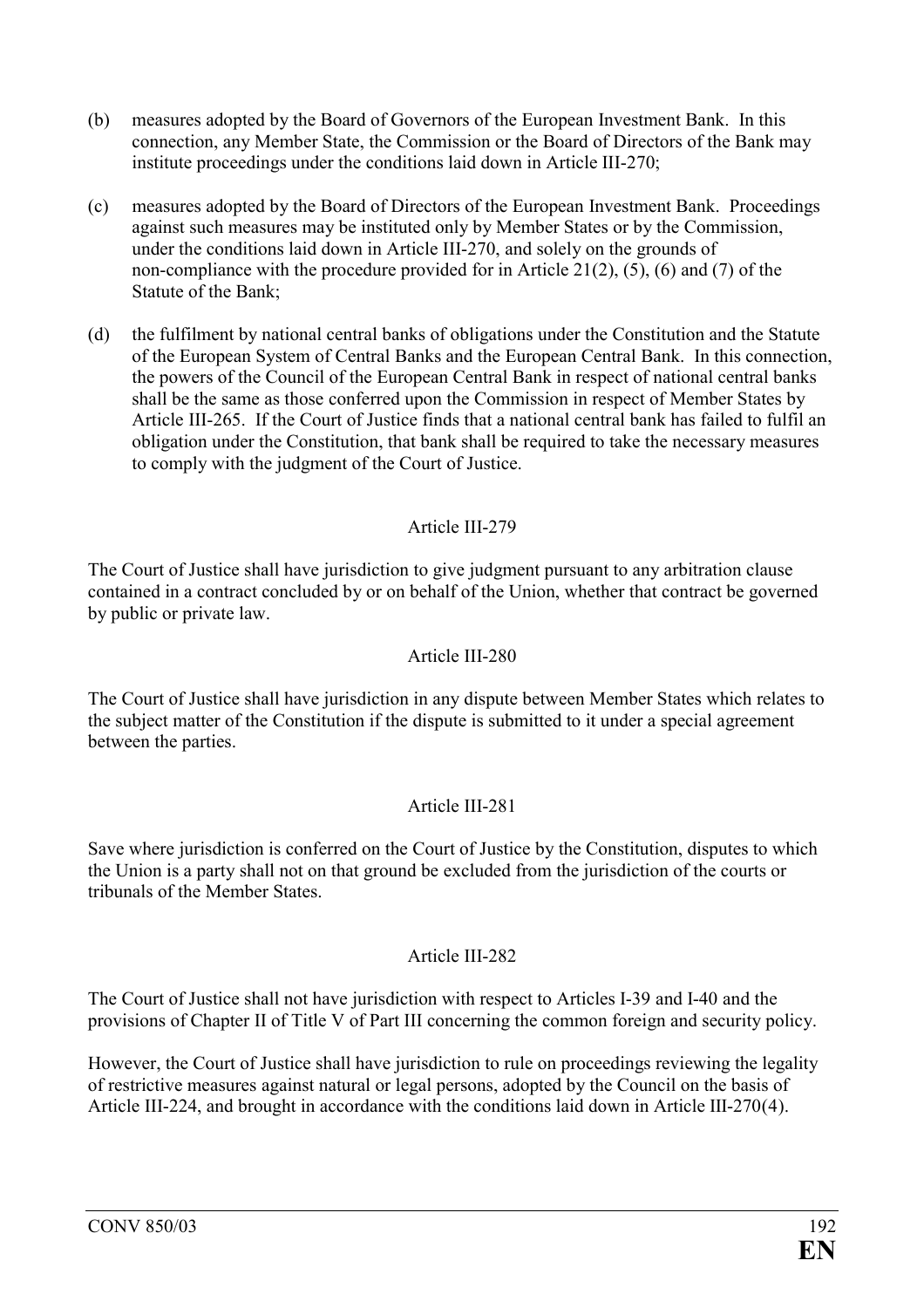In exercising its competences regarding the provisions of Sections 4 and 5 of Chapter IV of Title III concerning the area of freedom, security and justice, the Court of Justice shall have no jurisdiction to review the validity or proportionality of operations carried out by the police or other law-enforcement services of a Member State or the exercise of the responsibilities incumbent upon Member States with regard to the maintenance of law and order and the safeguarding of internal security, where such action is a matter of national law.

### Article III-284

Member States undertake not to submit a dispute concerning the interpretation or application of the Constitution to any method of settlement other than those provided for therein.

# Article III-285

Notwithstanding the expiry of the period laid down in Article III-270(6), any party may, in proceedings in which a European law or a European regulation of the Council of Ministers, of the Commission, or of the European Central Bank is at issue, plead the grounds specified in Article III-270(2) in order to invoke before the Court of Justice the inapplicability of that act.

### Article III-286

Actions brought before the Court of Justice shall not have suspensory effect. The Court of Justice may, however, if it considers that circumstances so require, order that application of the contested act be suspended.

#### Article III-287

The Court of Justice may in any cases before it prescribe any necessary interim measures.

#### Article III-288

The judgments of the Court of Justice shall be enforceable under the conditions laid down in Article III-307.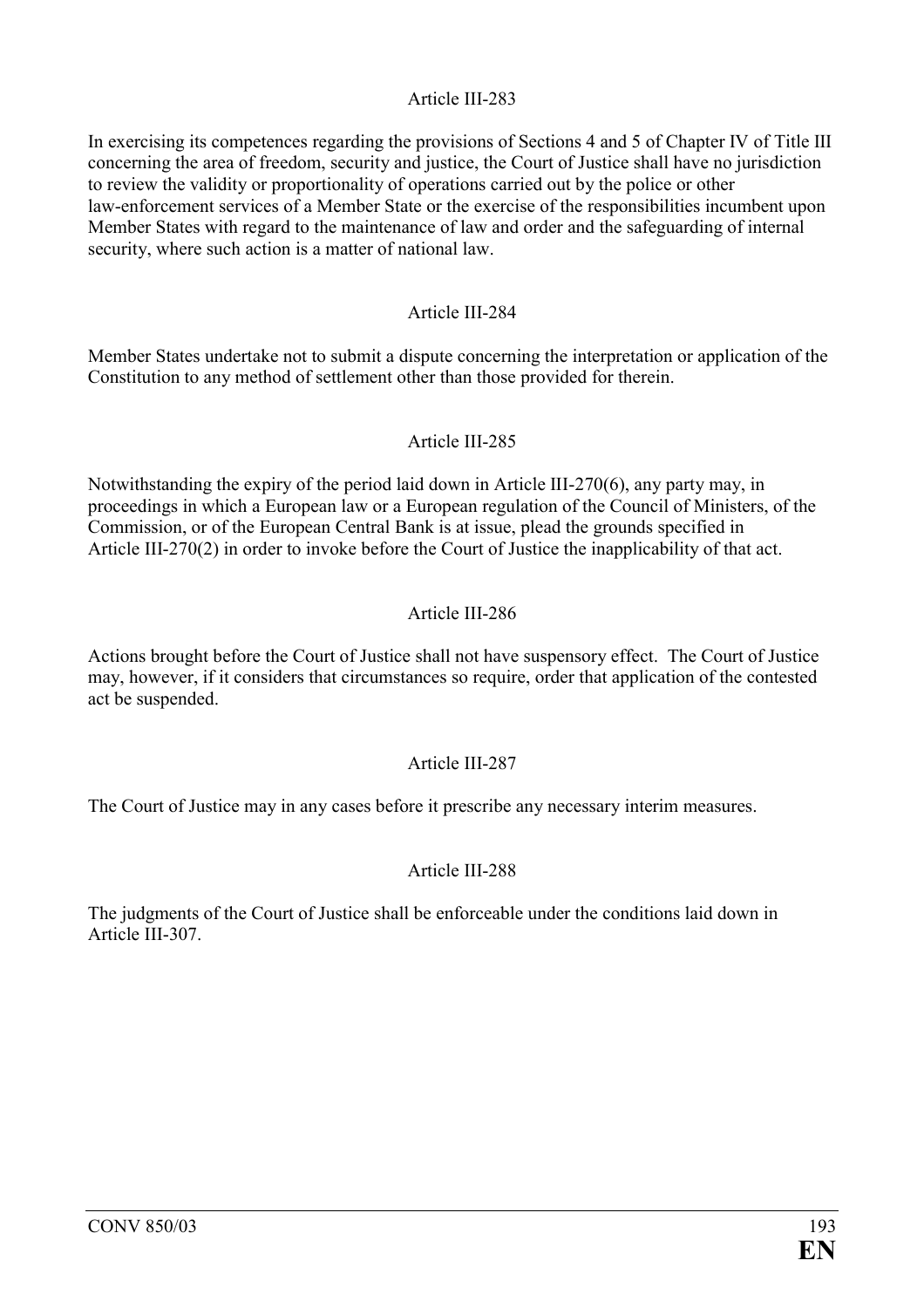The Statute of the Court of Justice shall be laid down in a Protocol.

A European law may amend the provisions of the Statute, with the exception of Title I and Article 64. It shall be adopted either at the request of the Court of Justice and after consultation of the Commission, or on a proposal from the Commission and after consultation of the Court of Justice.

# Subsection 6

# The Court of Auditors

# Article III-290

1. The Court of Auditors shall examine the accounts of all revenue and expenditure of the Union. It shall also examine the accounts of all revenue and expenditure of all bodies set up by the Union insofar as the relevant constituent instrument does not preclude such examination.

The Court of Auditors shall provide the European Parliament and the Council of Ministers with a statement of assurance as to the reliability of the accounts and the legality and regularity of the underlying transactions which shall be published in the *Official Journal of the European Union*. This statement may be supplemented by specific assessments for each major area of Union activity.

2. The Court of Auditors shall examine whether all revenue has been received and all expenditure incurred in a lawful and regular manner and whether the financial management has been sound. In doing so, it shall report in particular on any cases of irregularity.

The audit of revenue shall be carried out on the basis both of the amounts established as due and the amounts actually paid to the Union.

The audit of expenditure shall be carried out on the basis both of commitments undertaken and payments made.

These audits may be carried out before the closure of accounts for the financial year in question.

3. The audit shall be based on records and, if necessary, performed on the spot in the other Institutions, on the premises of any body which manages revenue or expenditure on behalf of the Union and in the Member States, including on the premises of any natural or legal person in receipt of payments from the budget. In the Member States the audit shall be carried out in liaison with national audit bodies or, if these do not have the necessary powers, with the competent national departments. The Court of Auditors and the national audit bodies of the Member States shall cooperate in a spirit of trust while maintaining their independence. These bodies or departments shall inform the Court of Auditors whether they intend to take part in the audit.

The other Institutions, any bodies managing revenue or expenditure on behalf of the Union, any natural or legal person in receipt of payments from the budget, and the national audit bodies or, if these do not have the necessary powers, the competent national departments, shall forward to the Court of Auditors, at its request, any document or information necessary to carry out its task.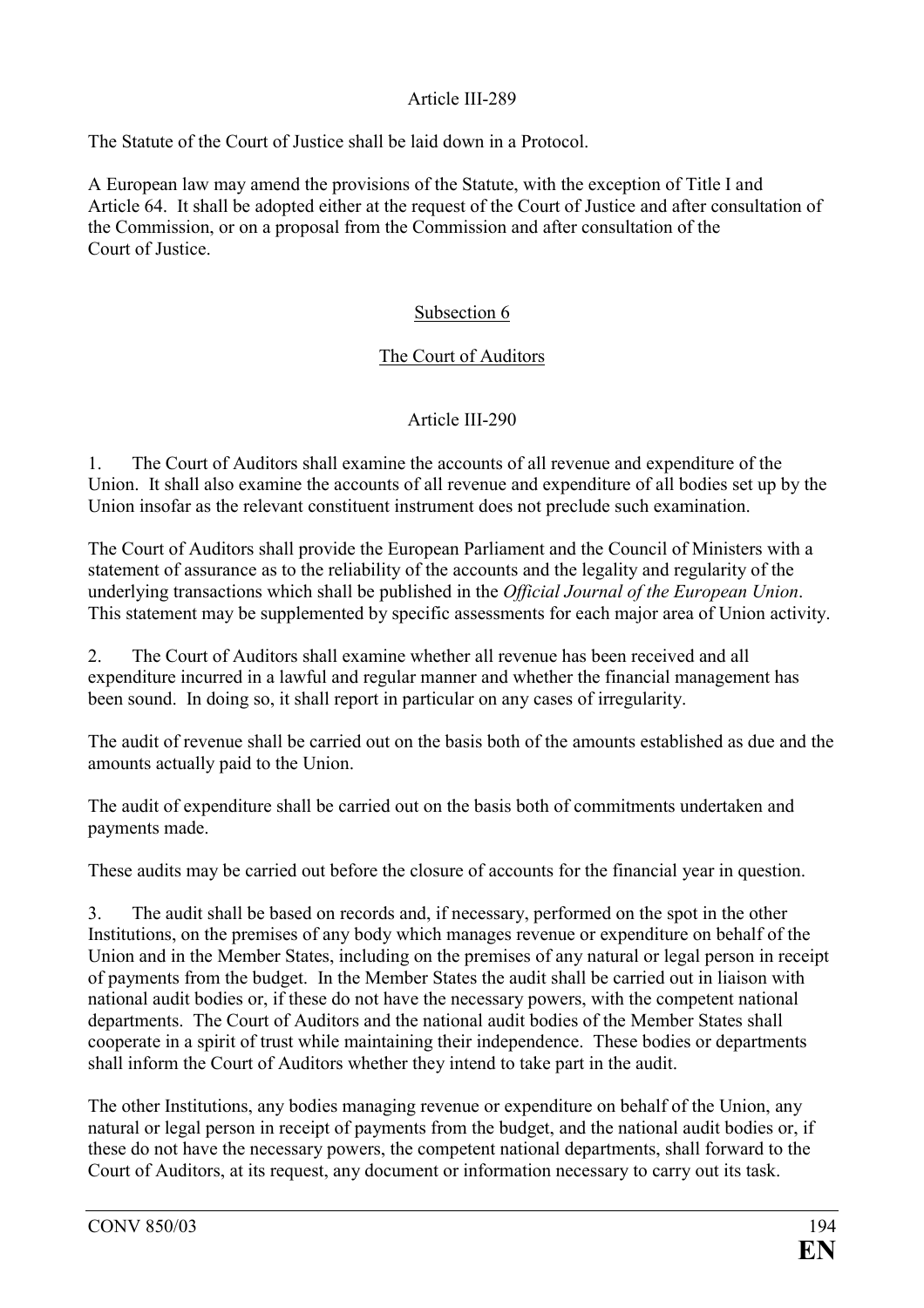In respect of the European Investment Bank's activity in managing Union expenditure and revenue, rights of access by the Court of Auditors to information held by the Bank shall be governed by an agreement between the Court, the Bank and the Commission. In the absence of an agreement, the Court shall nevertheless have access to information necessary for the audit of Union expenditure and revenue managed by the Bank.

4. The Court of Auditors shall draw up an annual report after the close of each financial year. It shall be forwarded to the other Institutions and shall be published, together with the replies of these Institutions to the observations of the Court of Auditors, in the *Official Journal of the European Union*.

The Court of Auditors may also, at any time, submit observations, particularly in the form of special reports, on specific questions and deliver opinions at the request of one of the other Institutions.

It shall adopt its annual reports, special reports or opinions by a majority of its Members. However, it may establish internal chambers in order to adopt certain categories of reports or opinions under the conditions laid down by its Rules of Procedure.

It shall assist the European Parliament and the Council of Ministers in exercising their powers of control over the implementation of the budget.

The Court of Auditors shall adopt its Rules of Procedure. Those rules shall require the approval of the Council of Ministers.

### Article III-291

1. The Members of the Court of Auditors shall be chosen from among persons who belong or have belonged in their respective countries to external audit bodies or who are especially qualified for this office. Their independence must be beyond doubt.

2. The Members of the Court of Auditors shall be appointed for a term of six years. Their term of office shall be renewable. The Council of Ministers shall adopt a European decision establishing the list of Members drawn up in accordance with the proposals made by each Member State. It shall act after consulting the European Parliament.

The Members of the Court of Auditors shall elect their President from among their number for a term of three years. He or she may be re-elected.

3. The Members of the Court of Auditors shall, in the Union's general interest, be completely independent in the performance of their duties.

In the performance of these duties, they shall neither seek nor take instructions from any government or from any other body. They shall refrain from any action incompatible with their duties.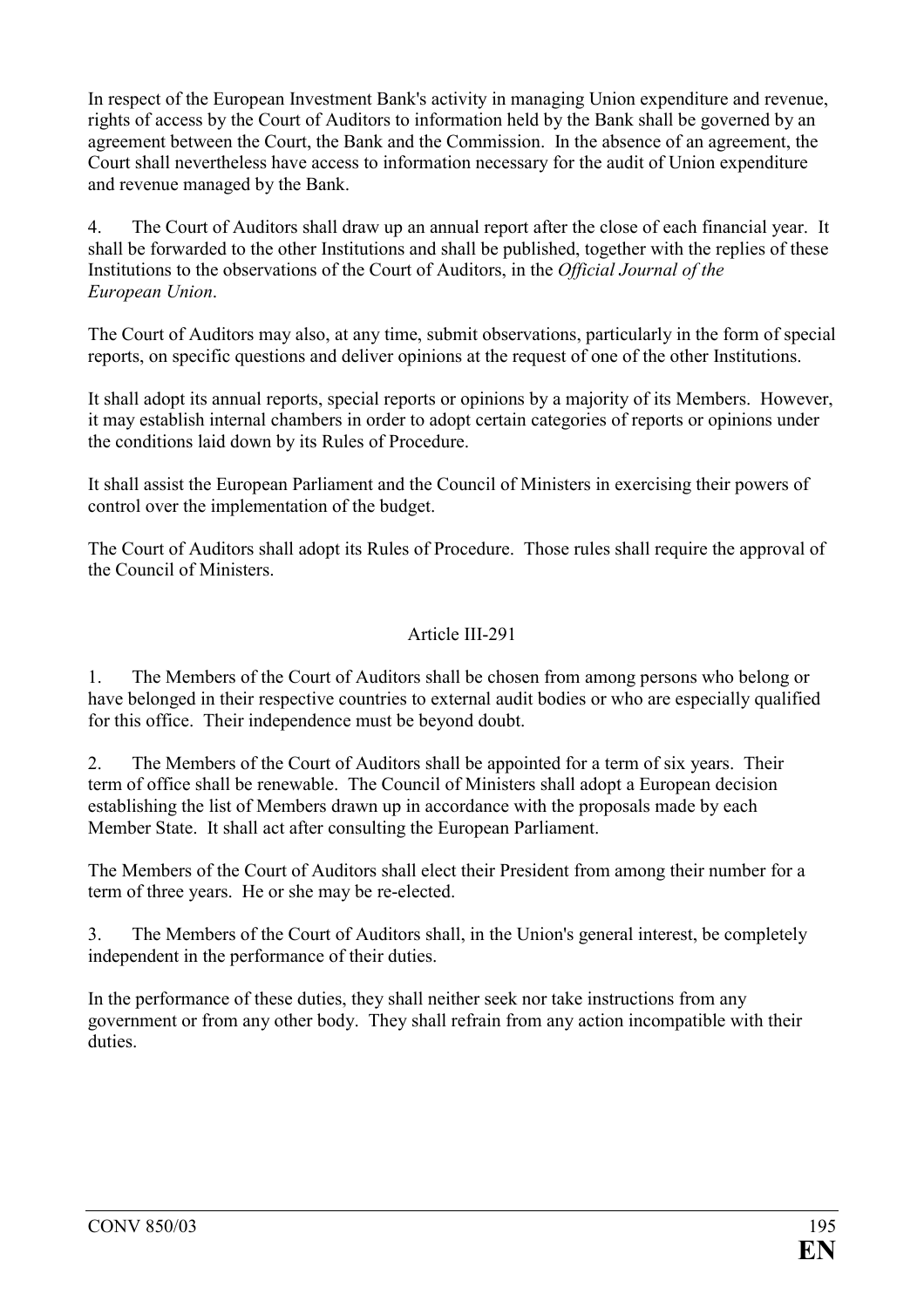4. The Members of the Court of Auditors may not, during their term of office, engage in any other occupation, whether gainful or not. When entering upon their duties they shall give a solemn undertaking that, both during and after their term of office, they will respect the obligations arising therefrom and in particular their duty to behave with integrity and discretion as regards the acceptance, after they have ceased to hold office, of certain appointments or benefits.

5. Apart from normal replacement, or death, the duties of a Member of the Court of Auditors shall end when he or she resigns, or is compulsorily retired by a ruling of the Court of Justice pursuant to paragraph 6.

The vacancy thus caused shall be filled for the remainder of the Member's term of office.

Save in the case of compulsory retirement, Members of the Court of Auditors shall remain in office until they have been replaced.

6. A Member of the Court of Auditors may be deprived of his or her office or of his or her right to a pension or other benefits in its stead only if the Court of Justice, at the request of the Court of Auditors, finds that he or she no longer fulfils the requisite conditions or meets the obligations arising from his or her office.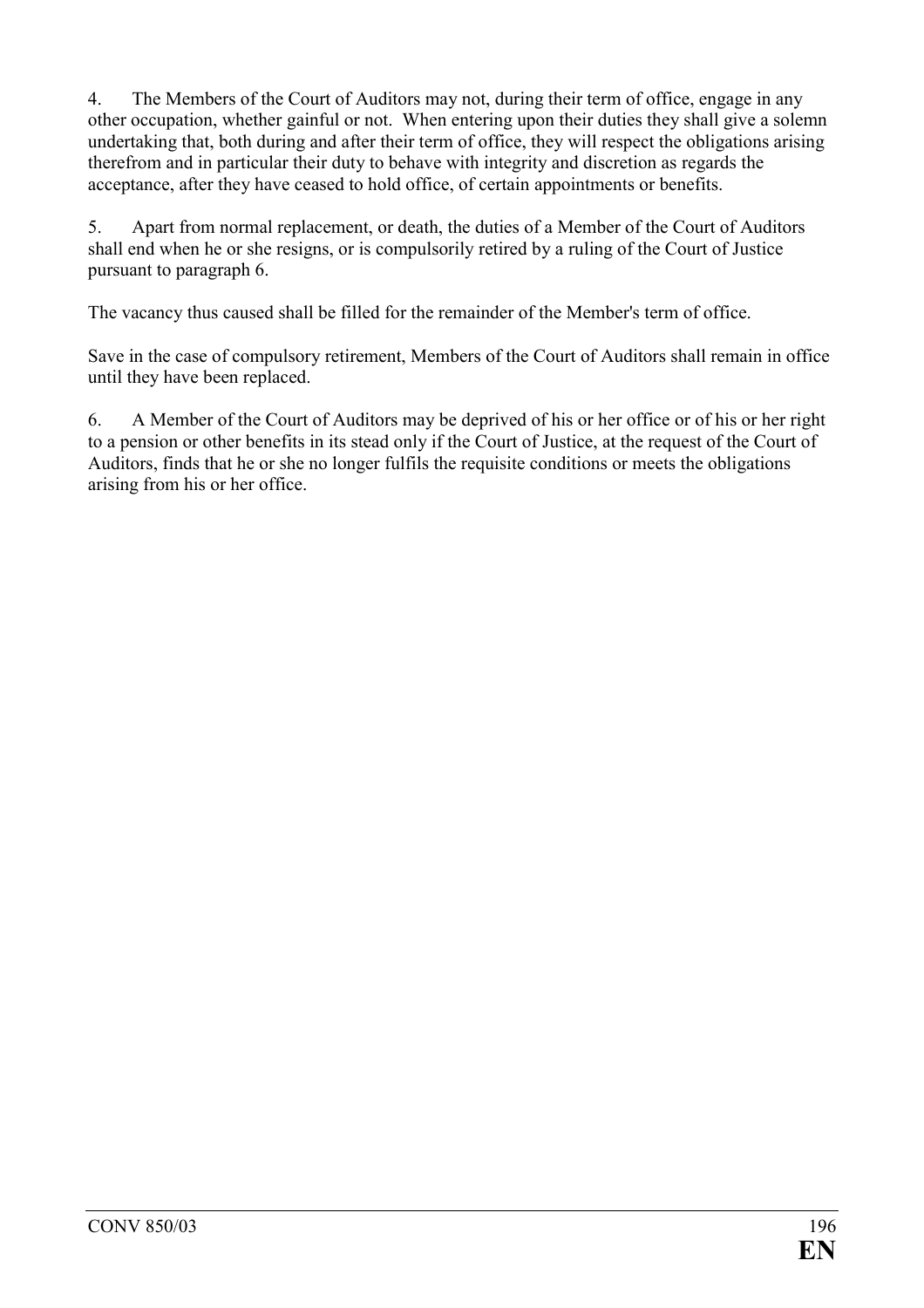# SECTION 2

# THE UNION'S ADVISORY BODIES

# Subsection 1

# The Committee of the Regions

### Article III-292

The number of members of the Committee of the Regions shall not exceed 350. The Council of Ministers shall unanimously adopt a European decision determining the Committee's composition.

The members of the Committee and an equal number of alternate members shall be appointed for five years. Their term of office shall be renewable.

The Council of Ministers shall adopt the European decision establishing the list of members and alternate members drawn up in accordance with the proposals made by each Member State.

When the mandate referred to in Article I-31(2) on the basis of which they were proposed comes to an end, the term of office of members of the Committee shall terminate automatically and they shall then be replaced for the remainder of the said term of office in accordance with the same procedure.

No member of the Committee shall at the same time be a Member of the European Parliament.

# Article III-293

The Committee of the Regions shall elect its chairman and officers from among its members for a term of two and a half years.

It shall adopt its Rules of Procedure.

The Committee shall be convened by its chairman at the request of the European Parliament, of the Council of Ministers or of the Commission. It may also meet on its own initiative.

# Article III-294

The Committee of the Regions shall be consulted by the European Parliament, by the Council of Ministers or by the Commission where the Constitution so provides and in all other cases, in particular those which concern cross-border cooperation, in which one of these Institutions considers it appropriate.

The European Parliament, the Council of Ministers or the Commission shall, if it considers it necessary, set the Committee, for the submission of its opinion, a time-limit which may not be less than one month from the date on which the chairman receives notification to this effect. Upon expiry of the time-limit, the absence of an opinion shall not prevent further action.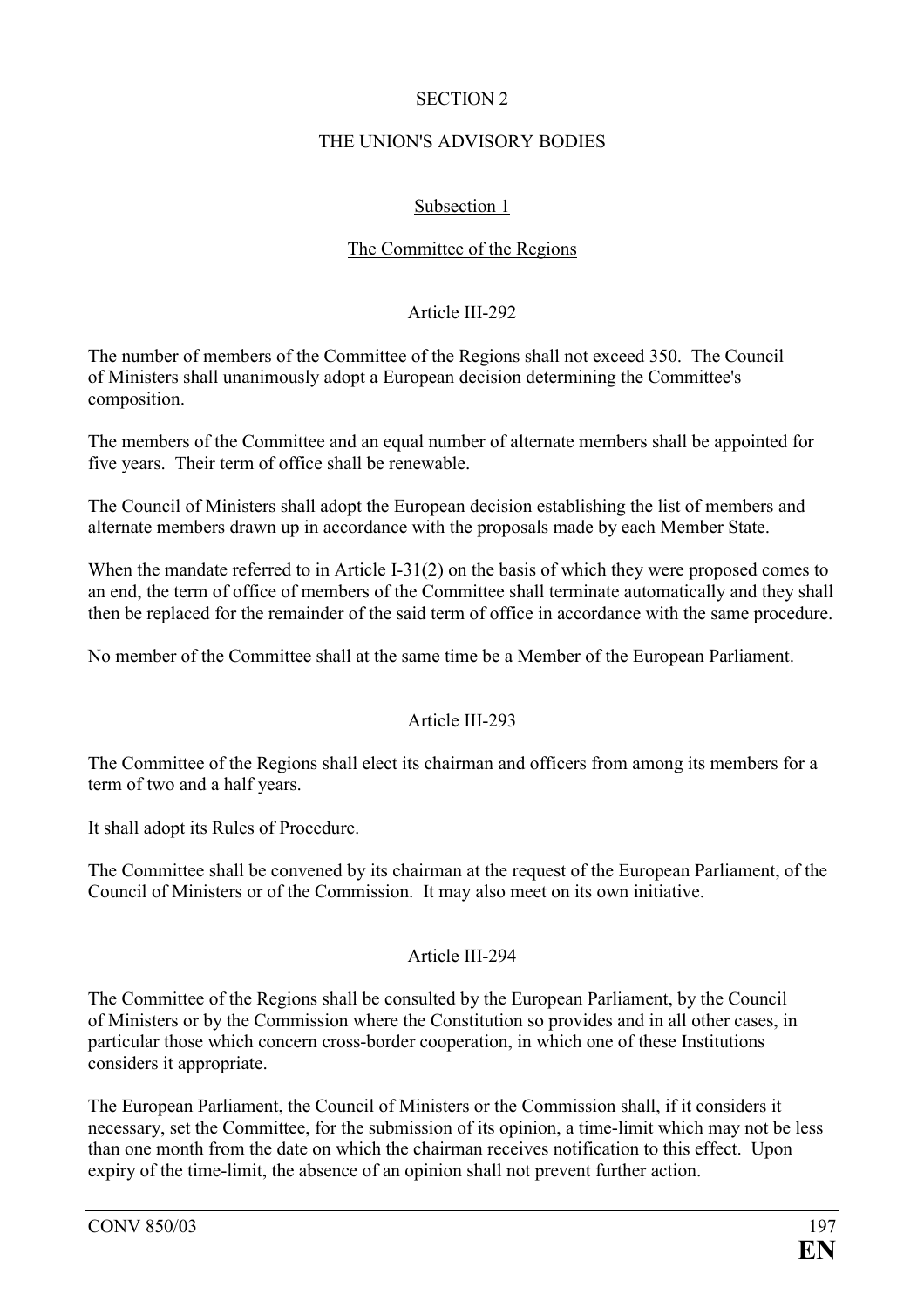Where the Economic and Social Committee is consulted pursuant to Article III-298, the Committee of the Regions shall be informed by the European Parliament, the Council of Ministers or the Commission of the request for an opinion. It may issue an opinion on its own initiative in cases in which it considers such action appropriate.

The opinion of the Committee, together with a record of the proceedings, shall be forwarded to the European Parliament, to the Council of Ministers and to the Commission.

### Subsection 2

#### The Economic and Social Committee

#### Article III-295

The number of members of the Economic and Social Committee shall not exceed 350. The Council of Ministers shall unanimously adopt a European decision determining the Committee's composition.

### Article III-296

The members of the Economic and Social Committee shall be appointed for five years. Their term of office shall be renewable. The Council of Ministers shall adopt the European decision establishing the list of members drawn up in accordance with the proposals made by each Member State.

The Council of Ministers shall act after consulting the Commission. It may obtain the opinion of European bodies which are representative of the various economic and social sectors and of civil society to which the Union's activities are of concern.

# Article III-297

The Economic and Social Committee shall elect its chairman and officers from among its members for a term of two and a half years.

It shall adopt its Rules of Procedure.

It shall be convened by its chairman at the request of the European Parliament, of the Council of Ministers or of the Commission. It may also meet on its own initiative.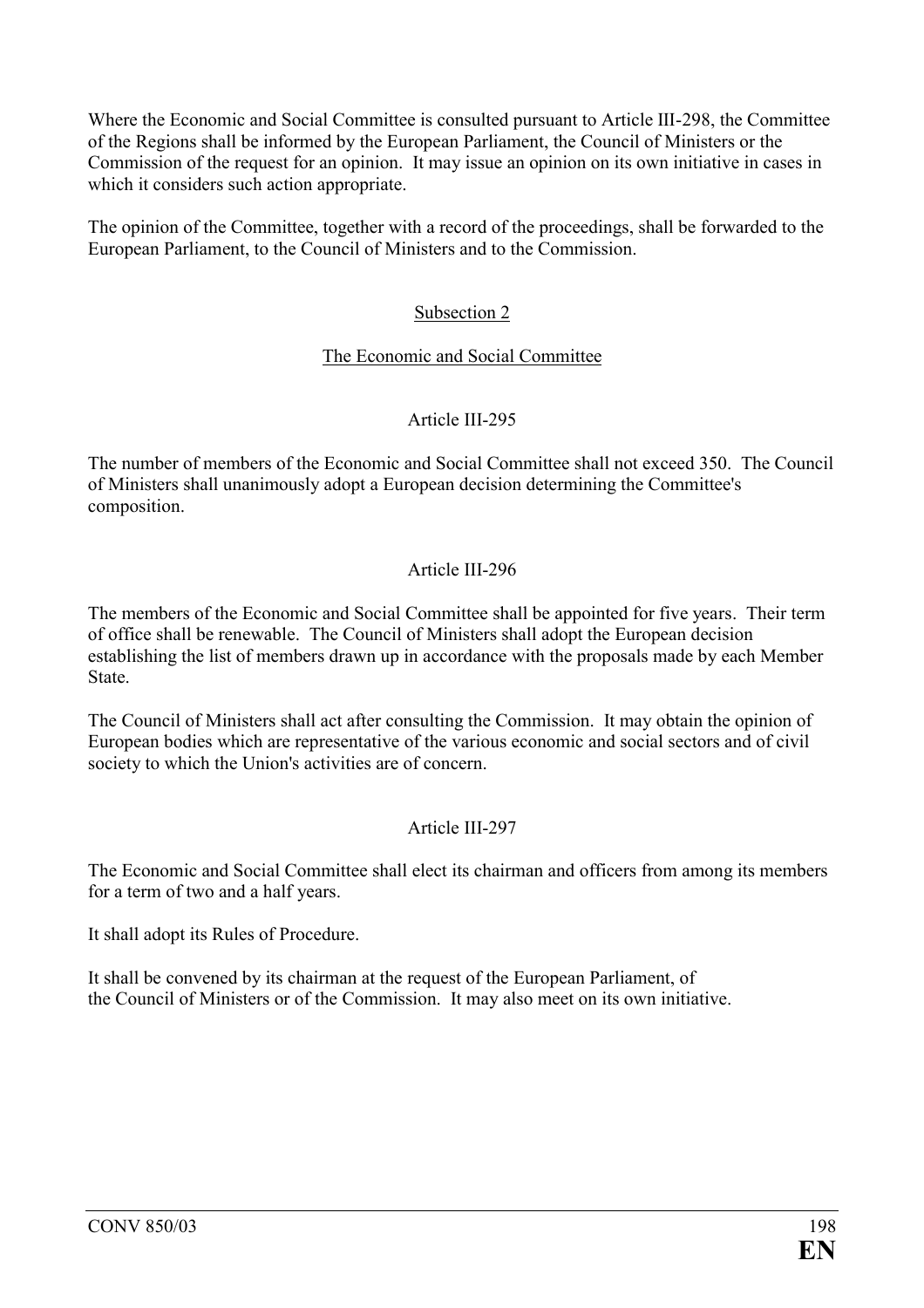The Economic and Social Committee must be consulted by the European Parliament, by the Council of Ministers or by the Commission where the Constitution so provides. In all other cases, it may be consulted by these Institutions. It may also issue an opinion on its own initiative.

The European Parliament, the Council of Ministers or the Commission shall, if it considers it necessary, set the Committee, for the submission of its opinion, a time-limit which may not be less than one month from the date on which the chairman receives notification to this effect. Upon expiry of the time-limit, the absence of an opinion shall not prevent further action.

The opinion of the Committee together with a record of the proceedings shall be forwarded to the European Parliament, to the Council of Ministers and to the Commission.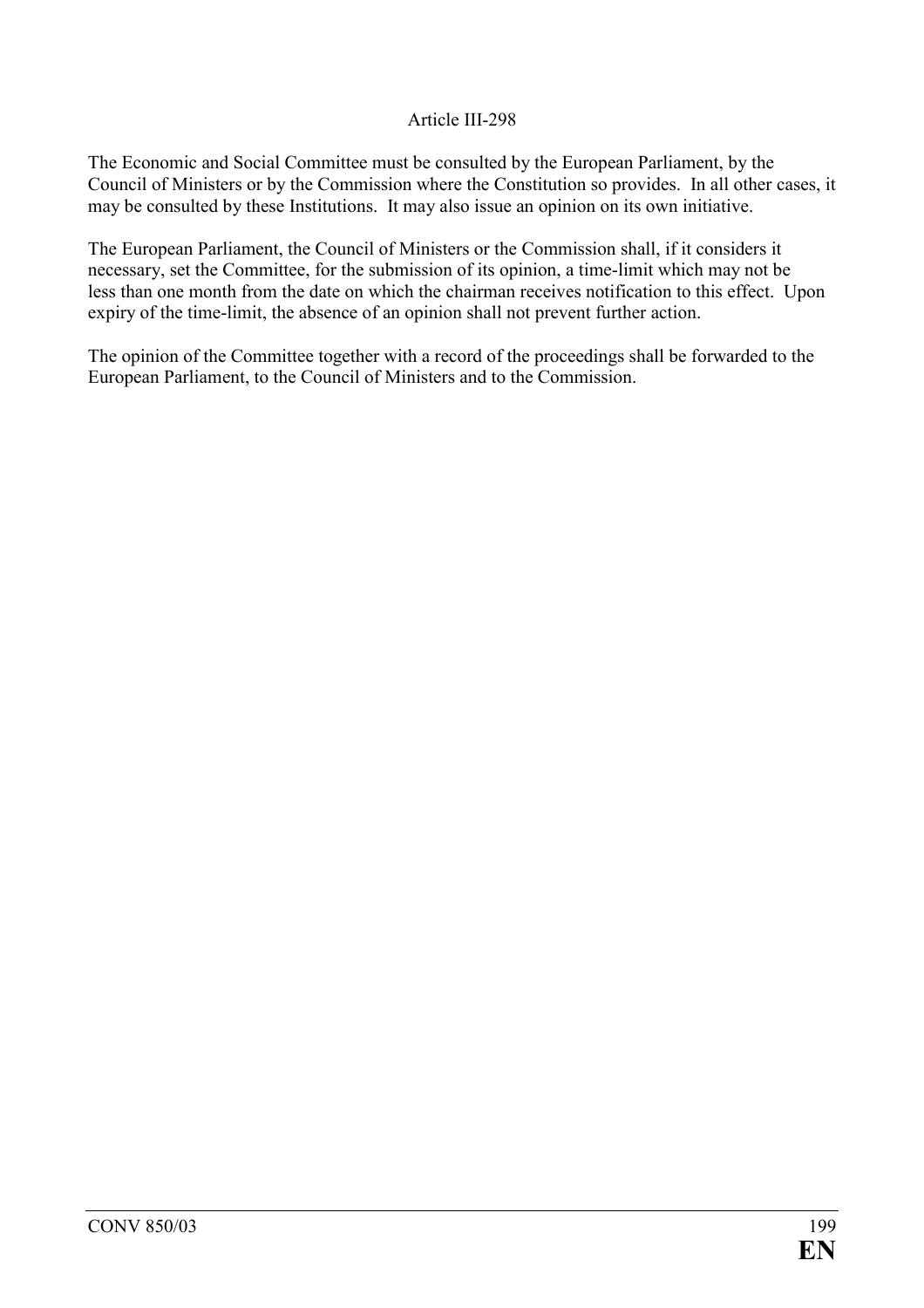# SECTION 3

### THE EUROPEAN INVESTMENT BANK

#### Article III-299

The European Investment Bank shall have legal personality.

The members of the European Investment Bank shall be the Member States.

The Statute of the European Investment Bank is laid down in a Protocol. European laws may amend Articles 4, 11 and 12 and Article 18(5) of the Statute of the Bank, either at the request of the European Investment Bank and after consultation of the Commission, or on a proposal from the Commission and after consultation of the European Investment Bank.

#### Article III-300

The task of the European Investment Bank shall be to contribute, by having recourse to the capital market and utilising its own resources, to the balanced and steady development of the internal market in the Union's interest. For this purpose the Bank shall, operating on a non-profit-making basis, grant loans and give guarantees which facilitate the financing of the following projects in all sectors of the economy:

- (a) projects for developing less-developed regions;
- (b) projects for modernising or converting undertakings or for developing fresh activities called for by the progressive establishment of the internal market, where these projects are of such a size or nature that they cannot be entirely financed by the various means available in the individual Member States;
- (c) projects of common interest to several Member States which are of such a size or nature that they cannot be entirely financed by the various means available in the individual Member **States**

In carrying out its task, the Bank shall facilitate the financing of investment programmes in conjunction with assistance from the Structural Funds and other Union financial instruments.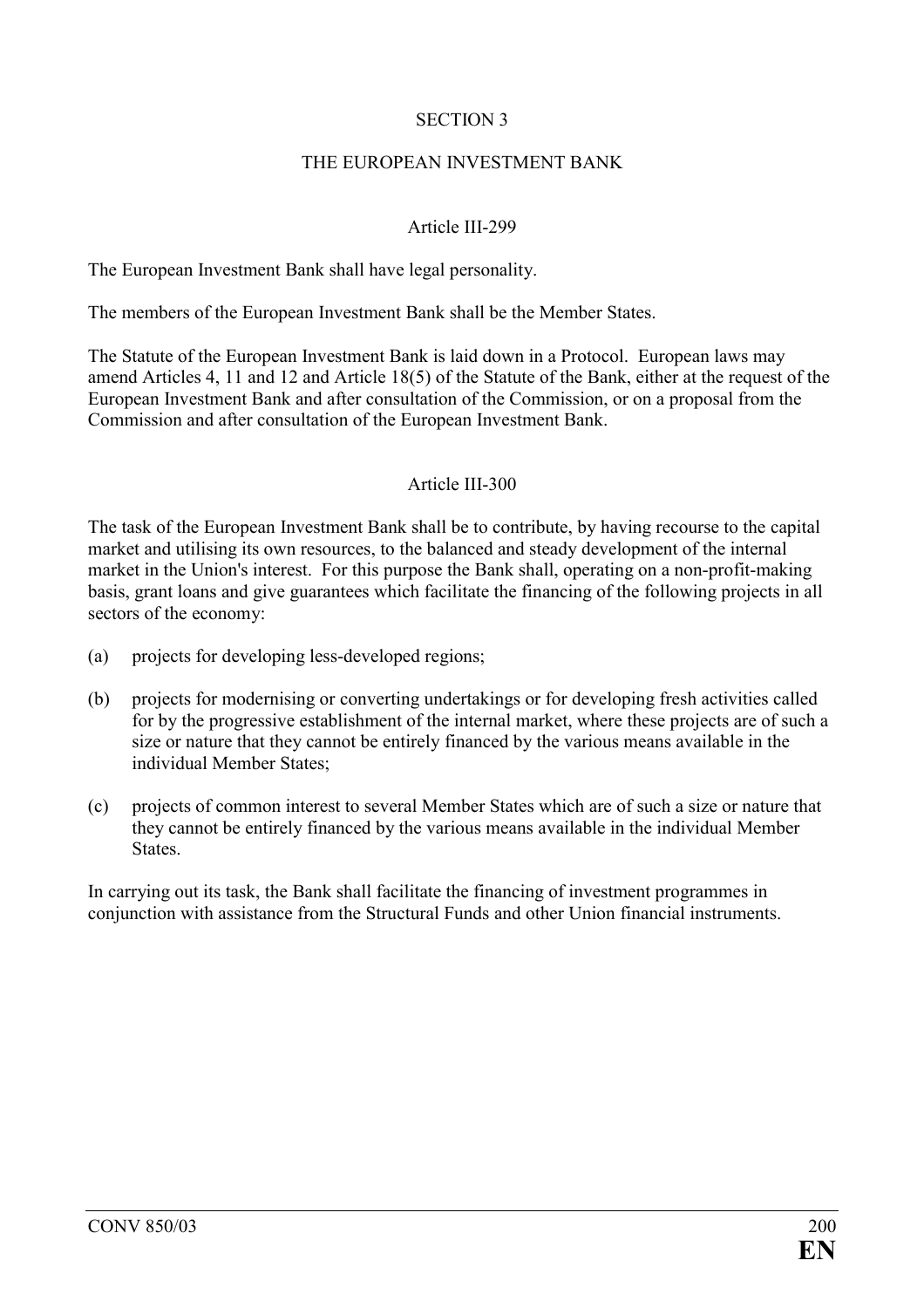# SECTION 4

### PROVISIONS COMMON TO UNION INSTITUTIONS, BODIES AND AGENCIES

### Article III-301

1. Where, pursuant to the Constitution, the Council of Ministers acts on a proposal from the Commission, unanimity shall be required for an act constituting an amendment to that proposal, subject to Articles I-54, III-302(10) and (13), and III-310.

2. As long as the Council of Ministers has not acted, the Commission may alter its proposal at any time during the procedures leading to the adoption of a Union act.

### Article III-302

1. Where, pursuant to the Constitution, European laws or framework laws are adopted under the ordinary legislative procedure the following provisions shall apply.

2. The Commission shall submit a proposal to the European Parliament and the Council of Ministers.

#### First reading

3. The European Parliament shall adopt its position at first reading and communicate it to the Council of Ministers.

4. If the Council of Ministers approves the European Parliament's position, the proposed act shall be adopted.

5. If the Council of Ministers does not approve the European Parliament's position, it shall adopt its position at first reading and communicate it to the European Parliament.

6. The Council of Ministers shall inform the European Parliament fully of the reasons which led it to adopt its position at first reading. The Commission shall inform the European Parliament fully of its position.

#### Second reading

- 7. If, within three months of such communication, the European Parliament
- (a) approves the position of the Council of Ministers at first reading or has not taken a decision, the proposed act shall be deemed to have been adopted;
- (b) rejects, by a majority of its component members, the position of the Council of Ministers at first reading, the proposed act shall be deemed not to have been adopted;
- (c) proposes, by a majority of its component members, amendments to the position of the Council of Ministers at first reading, the text thus amended shall be forwarded to the Council of Ministers and to the Commission, which shall deliver an opinion on those amendments.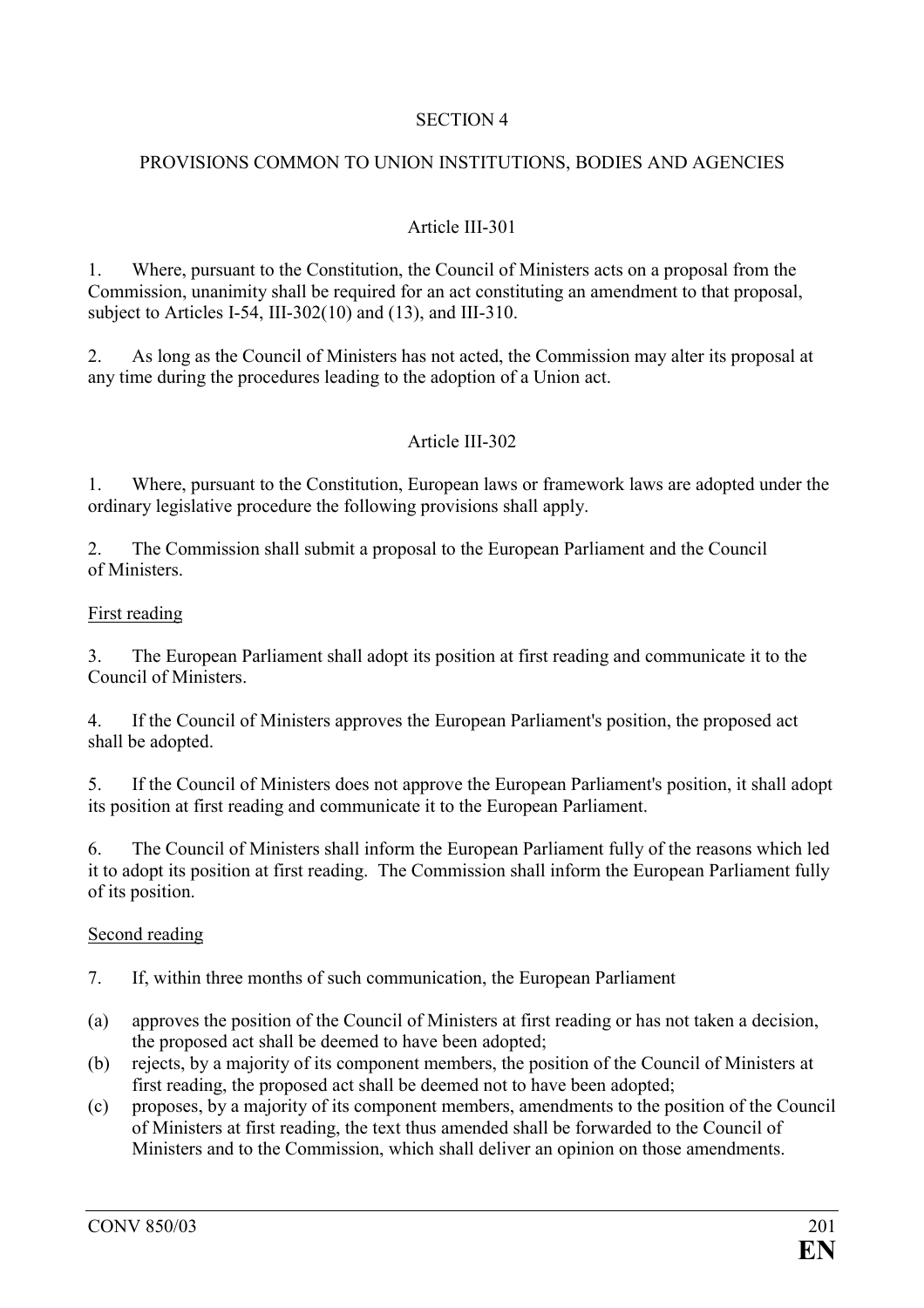8. If, within three months of receiving the European Parliament's amendments, the Council of Ministers, acting by a qualified majority,

- (a) approves all those amendments, the act in question shall be deemed to have been adopted;
- (b) does not approve all the amendments, the President of the Council of Ministers, in agreement with the President of the European Parliament, shall within six weeks convene a meeting of the Conciliation Committee.

9. The Council of Ministers shall act unanimously on the amendments on which the Commission has delivered a negative opinion.

# Conciliation

10. The Conciliation Committee, which shall be composed of the members of the Council of Ministers or their representatives and an equal number of members representing the European Parliament, shall have the task of reaching agreement on a joint text, by a qualified majority of the members of the Council of Ministers or their representatives and by a majority of the members representing the European Parliament within six weeks of its being convened, on the basis of the positions of the Parliament and the Council of Ministers at second reading.

11. The Commission shall take part in the Conciliation Committee's proceedings and shall take all the necessary initiatives with a view to reconciling the positions of the European Parliament and the Council of Ministers.

12. If, within six weeks of its being convened, the Conciliation Committee does not approve the joint text, the proposed act shall be deemed not to have been adopted.

# Third reading

13. If, within that period, the Conciliation Committee approves a joint text, the European Parliament, acting by a majority of the votes cast, and the Council of Ministers, acting by a qualified majority, shall each have a period of six weeks from that date in which to adopt the act in question in accordance with the joint text. If they fail to do so, the proposed act shall be deemed not to have been adopted.

14. The periods of three months and six weeks referred to in this Article shall be extended by a maximum of one month and two weeks respectively at the initiative of the European Parliament or the Council of Ministers.

# Special provisions

15. Where, in the cases specifically provided for in the Constitution, a law or framework law is submitted to the ordinary legislative procedure on the initiative of a group of Member States, on a recommendation by the European Central Bank, or at the request of the Court of Justice or the European Investment Bank, paragraph 2, the second sentence of paragraph 6, and paragraph 9 shall not apply.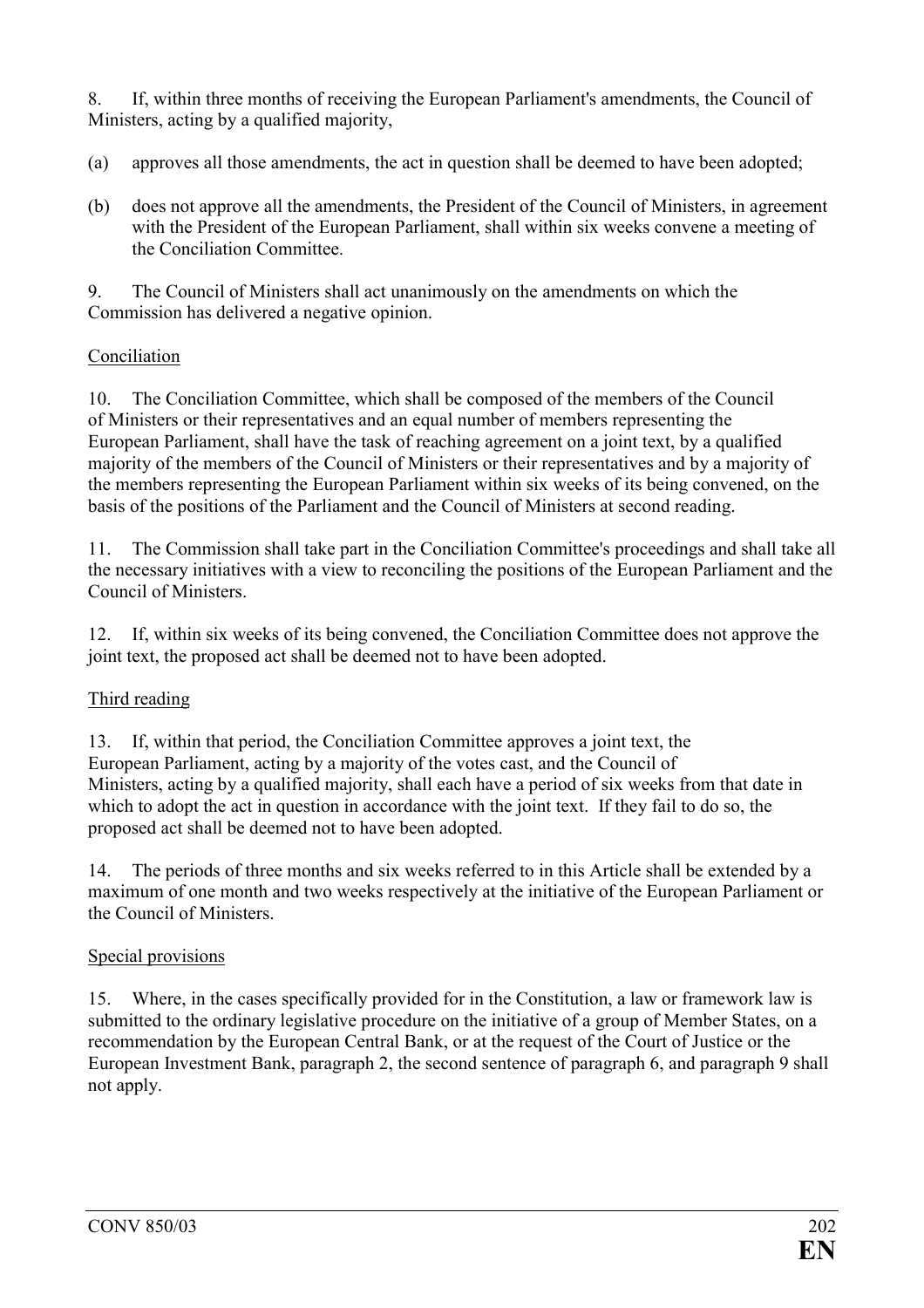The European Parliament and the Council of Ministers shall communicate the proposed act to the Commission with their positions at first and second readings.

The European Parliament or the Council of Ministers may request the opinion of the Commission throughout the procedure. The Commission also may deliver an opinion on its own initiative. It may, if it deems it necessary, take part in the Conciliation Committee on the terms laid down in paragraph 11.

# Article III-303

The European Parliament, the Council of Ministers and the Commission shall consult each other and by common agreement make arrangements for their cooperation. To that end, they may, in compliance with the Constitution, conclude interinstitutional agreements which may be of a binding nature.

# Article III-304

1. In carrying out their missions, the Institutions, bodies and agencies of the Union shall have the support of an open, efficient and independent European administration.

2. Without prejudice to Article III-332, European laws shall establish specific provisions to that end.

# Article III-305

1. The Institutions, bodies and agencies of the Union shall recognise the importance of transparency in their work and shall, in application of Article I-49, lay down in their rules of procedure the specific provisions for public access to documents. The Court of Justice and the European Central Bank shall be subject to the provisions of Article I-49(3) when exercising their administrative tasks.

2. The European Parliament and the Council of Ministers shall ensure publication of the documents relating to the legislative procedures.

# Article III-306

1. The Council of Ministers shall adopt European regulations and decisions determining:

(a) the salaries, allowances and pensions of the President of the European Council, the President of the Commission, the Union Minister for Foreign Affairs, the European Commissioners and Commissioners, the President, Members and Registrar of the European Court of Justice and the Members and Registrar of the High Court.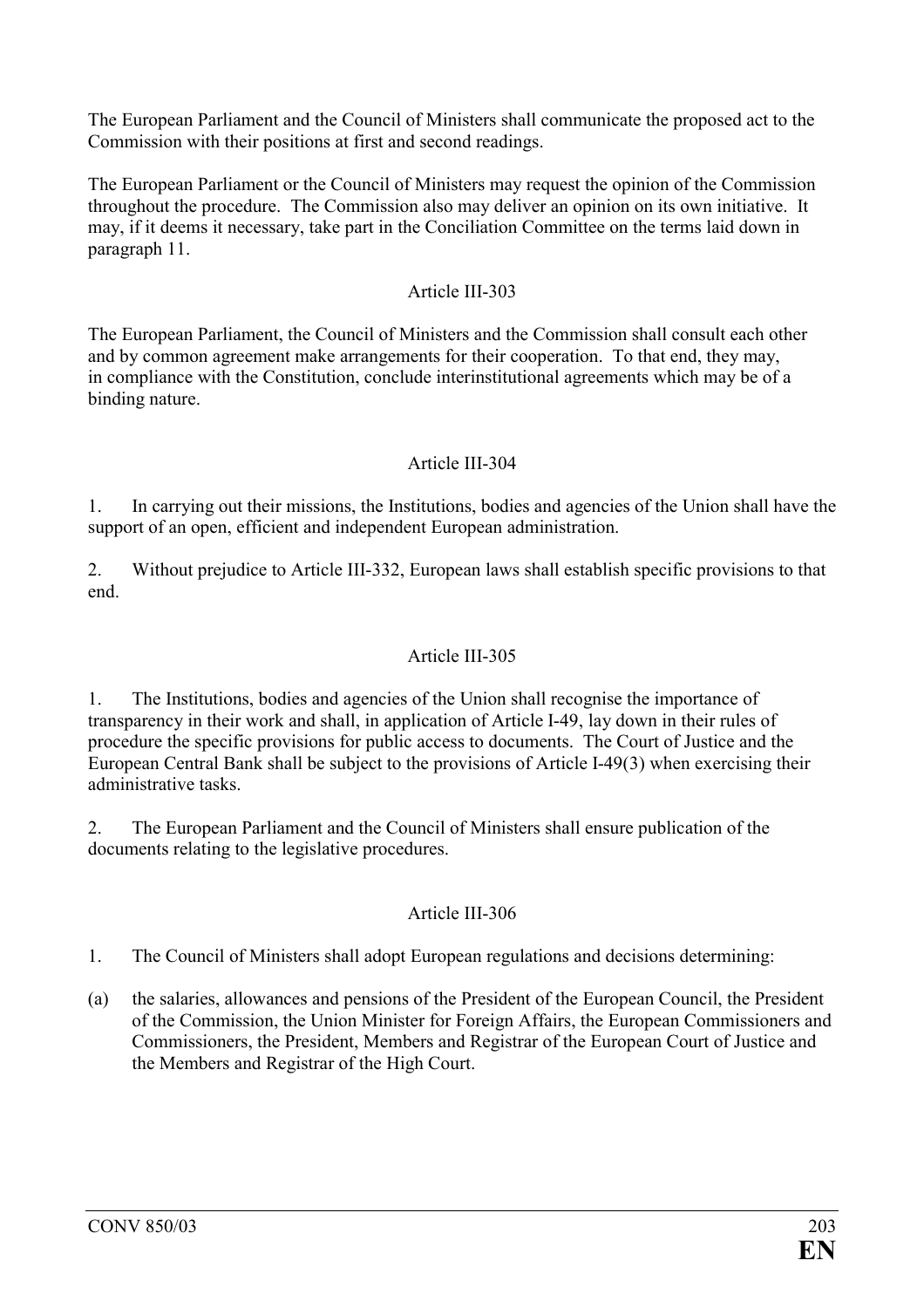(b) the conditions of employment, in particular the salaries, allowances and pensions, of the President and Members of the Court of Auditors.

It shall also determine any payment to be made instead of remuneration.

2. The Council of Ministers shall adopt European regulations and decisions determining the allowances of the Members of the Economic and Social Committee.

# Article III-307

Acts of the Council of Ministers, of the Commission or of the European Central Bank which impose a pecuniary obligation on persons other than States shall be enforceable.

Enforcement shall be governed by the rules of civil procedure in force in the Member State in the territory of which it is carried out. The order for its enforcement shall be appended to the decision, without other formality than verification of the authenticity of the decision, by the national authority which the government of each Member State shall designate for this purpose and shall make known to the Commission and the Court of Justice.

When these formalities have been completed on application by the party concerned, the latter may proceed to enforcement by bringing the matter directly before the competent authority in accordance with the national law.

Enforcement may be suspended only by a decision of the Court of Justice. However, the courts of the country concerned shall have jurisdiction over complaints that enforcement is being carried out in an irregular manner.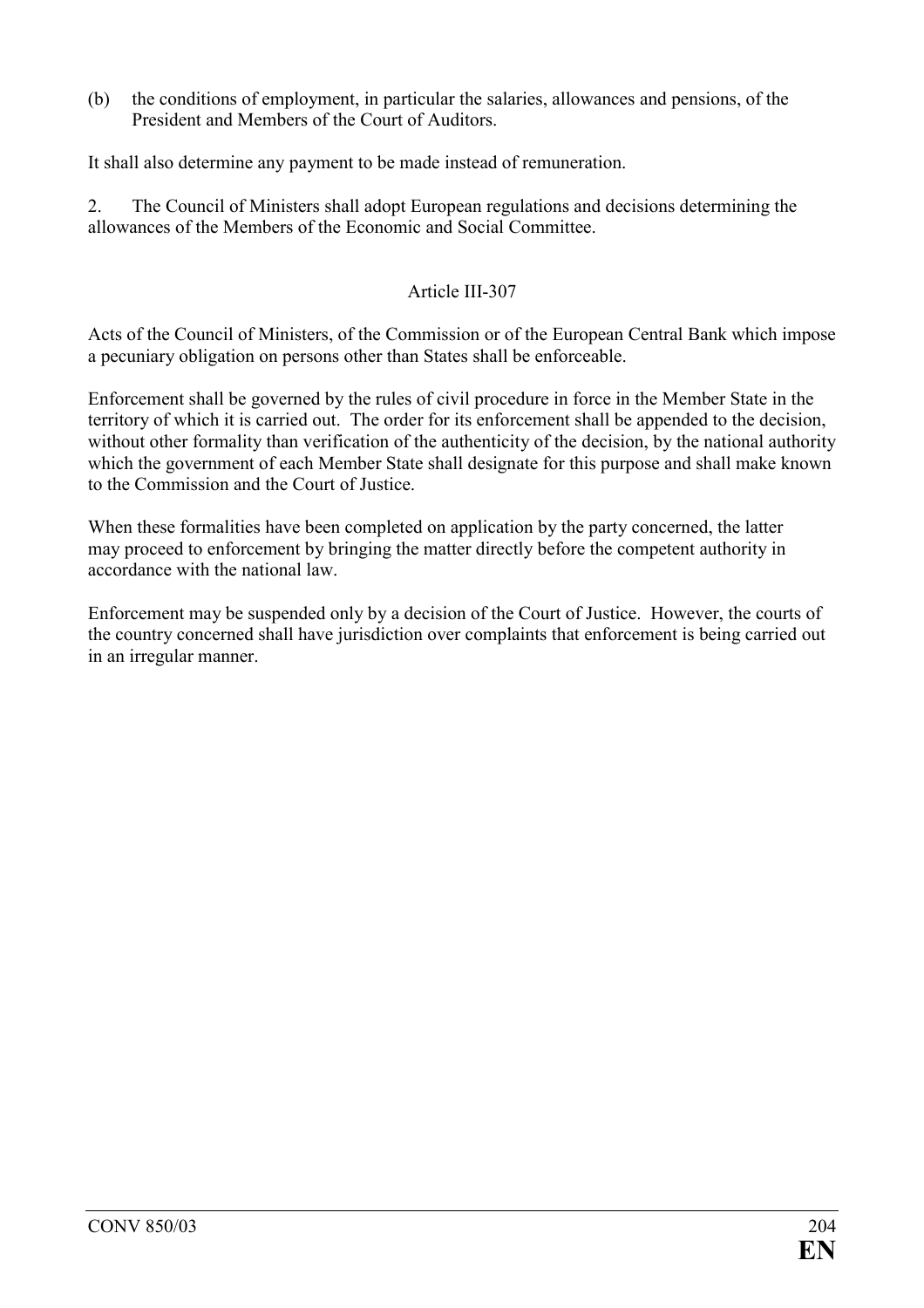# **CHAPTER II**

# **FINANCIAL PROVISIONS**

# SECTION 1

# THE MULTIANNUAL FINANCIAL FRAMEWORK

### Article III-308

1. The multiannual financial framework shall be established for a period of at least five years in accordance with Article I-54.

2. The financial framework shall fix the amounts of the annual ceilings on commitment appropriations by category of expenditure and of the annual ceiling on payment appropriations. The categories of expenditure, few in number, shall correspond to the Union's major sectors of activity.

3. The financial framework shall lay down any other provisions required for the annual budgetary procedure to run smoothly.

4. Where no European law of the Council of Ministers establishing a new financial framework has been adopted by the end of the previous financial framework, the ceilings and other provisions corresponding to the last year of that framework shall be extended until such time as that law is adopted.

5. Throughout the procedure leading to the adoption of the financial framework, the European Parliament, the Council of Ministers and the Commission shall take any measure necessary to facilitate the successful completion of the procedure.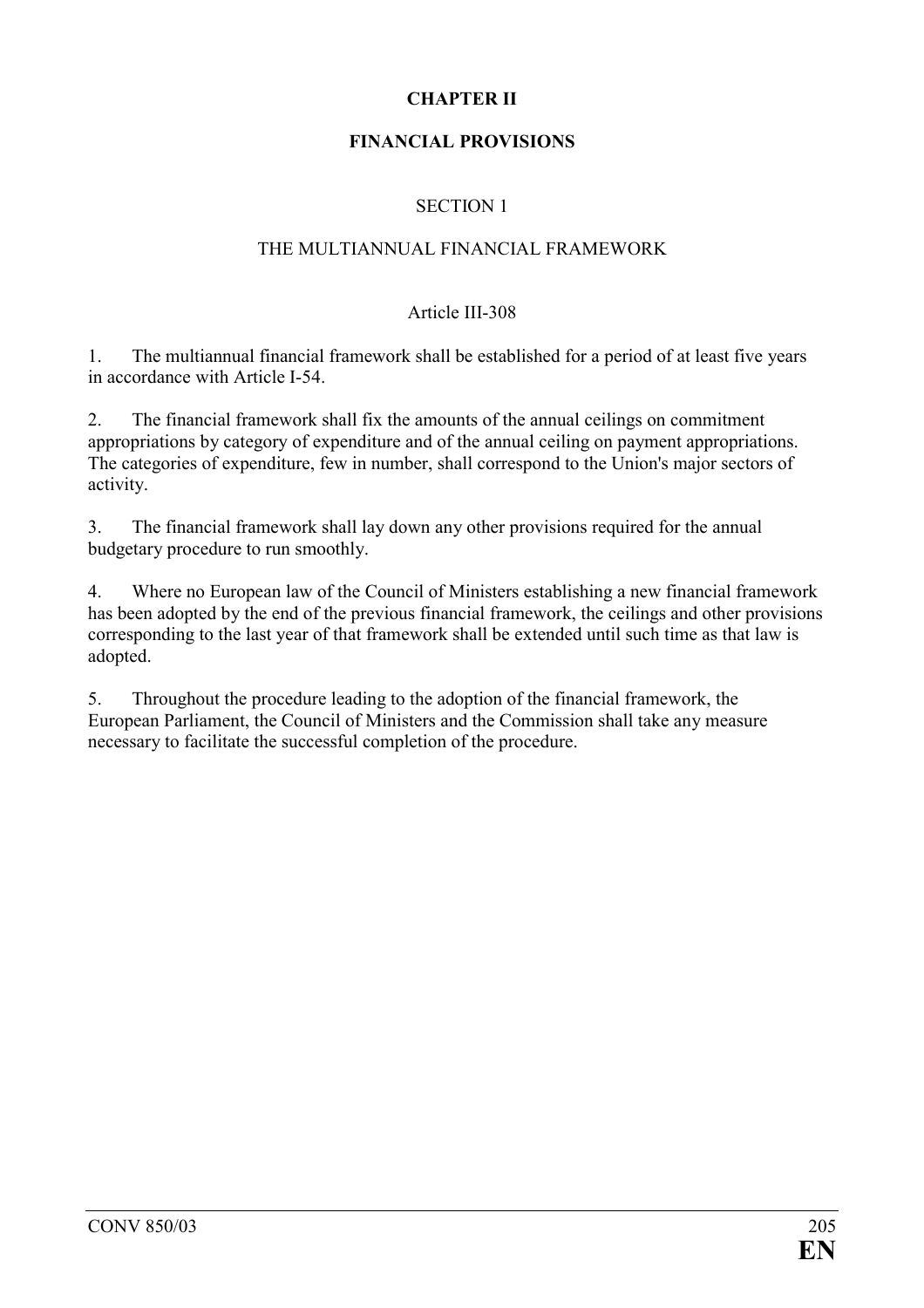# SECTION 2

# THE UNION'S ANNUAL BUDGET

# Article III-309

The financial year shall run from 1 January to 31 December.

# Article III-310

European laws shall establish the Union's annual budget in accordance with the following provisions:

1. Each Institution shall, before 1 July, draw up estimates of its expenditure. The Commission shall consolidate these estimates in a draft budget. It shall attach thereto an opinion which may contain different estimates.

The draft budget shall contain an estimate of revenue and an estimate of expenditure.

The Commission may amend the draft budget during the procedure until such time as the Conciliation Committee, referred to in paragraph 5 below, is convened.

2. The Commission shall submit the draft budget to the European Parliament and to the Council of Ministers not later than 1 September of the year preceding that in which the budget is to be implemented.

3. The Council of Ministers shall adopt its position on the draft budget and forward it to the European Parliament not later than 1 October of the year preceding that in which the budget is to be implemented. The Council of Ministers shall inform the European Parliament fully of the reasons which led it to adopt its position.

- 4. If, within forty-two days of such communication, the European Parliament:
- (a) approves the position of the Council of Ministers or has not taken a decision, the European budget law shall be deemed to have been adopted;
- (b) proposes amendments to the position of the Council of Ministers by a majority of its component members, the amended text shall be forwarded to the Council of Ministers and to the Commission. The President of the European Parliament, in agreement with the President of the Council of Ministers, shall immediately convene a meeting of the Conciliation **Committee**

If, within ten days, the Council of Ministers informs the European Parliament that it has approved all its amendments, the Conciliation Committee shall not meet.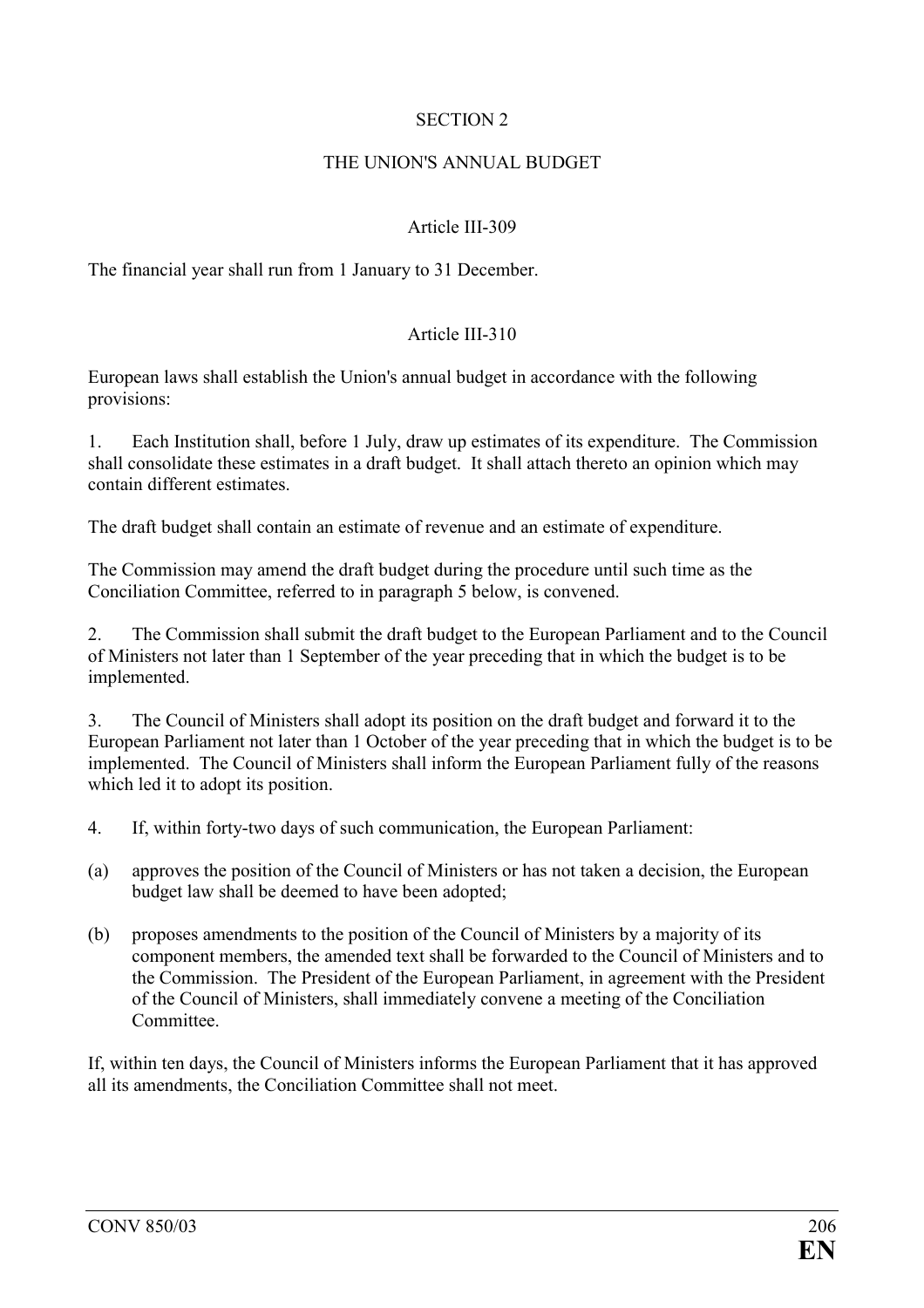5. The Conciliation Committee, which shall be composed of the members of the Council of Ministers or their representatives and an equal number of members representing the European Parliament, shall have the task of reaching agreement on a joint text, by a qualified majority of the members of the Council of Ministers or their representatives and by a majority of the members representing the European Parliament within twenty-one days of its being convened, on the basis of the positions of the European Parliament and the Council of Ministers.

6. The Commission shall take part in the Conciliation Committee's proceedings and shall take all the necessary initiatives with a view to reconciling the positions of the European Parliament and the Council of Ministers.

7. If, within the twenty-one days referred to in paragraph 5, the Conciliation Committee approves a joint text, the European Parliament, acting by a majority of the votes cast, and the Council of Ministers, acting by a qualified majority, shall each have a period of fourteen days from that date in which to adopt the joint text.

8. If, within the twenty-one days referred to in paragraph 5, the Conciliation Committee does not approve a joint text or if the Council of Ministers rejects the joint text, the Parliament may, within fourteen days, acting by a majority of its component members and three fifths of the votes cast, confirm its amendments. Where the Parliament amendment is not confirmed, the position of the Council of Ministers on the budget item which is the subject of the amendment shall be deemed to be adopted.

However, if the Parliament, acting by a majority of its component members and three fifths of the votes cast, rejects the joint text, it may ask for a new draft budget to be submitted.

9. When the procedure provided for in this Article has been completed, the President of the European Parliament shall declare that the European budget law has been finally adopted.

# Article III-311

1. If no European budget law has been adopted at the beginning of a financial year, a sum equivalent to not more than one twelfth of the budget appropriations entered in the European budget law for the preceding financial year may be spent each month in respect of any chapter or other subdivision of the budget in accordance with the provisions of the European law referred to in Article III-318; this arrangement shall not, however, have the effect of placing at the disposal of the Commission appropriations in excess of one twelfth of those provided for in the draft budget under consideration.

2. The Council of Ministers, on a proposal by the Commission and in compliance with the other conditions laid down in paragraph 1, may adopt a European decision authorising expenditure in excess of one twelfth. The Council of Ministers shall forward the decision immediately to the European Parliament.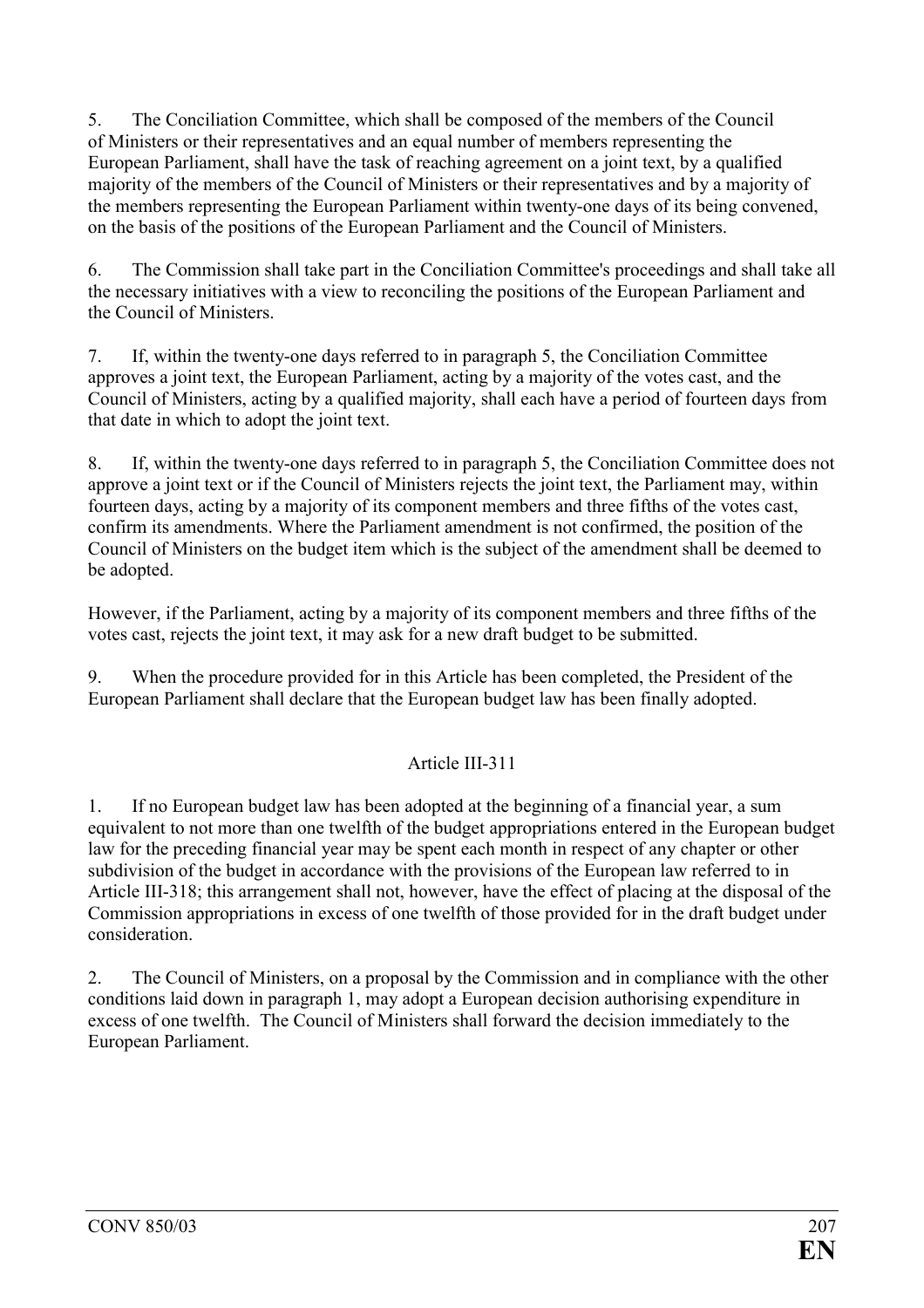The European decision shall lay down the necessary measures relating to resources to ensure application of this Article.

It shall enter into force thirty days following its adoption if the European Parliament, acting by a majority of its component members, has not decided to reduce this expenditure within that time-limit.

### Article III-312

In accordance with the conditions laid down by the European law referred to in Article III-318, any appropriations, other than those relating to staff expenditure, that are unexpended at the end of the financial year may be carried forward to the next financial year only.

Appropriations shall be classified under different chapters grouping items of expenditure according to their nature or purpose and subdivided in accordance with the European law referred to in Article III-318.

The expenditure of the European Parliament, the Council of Ministers, the Commission and the Court of Justice shall be set out in separate parts of the budget, without prejudice to special arrangements for certain common items of expenditure.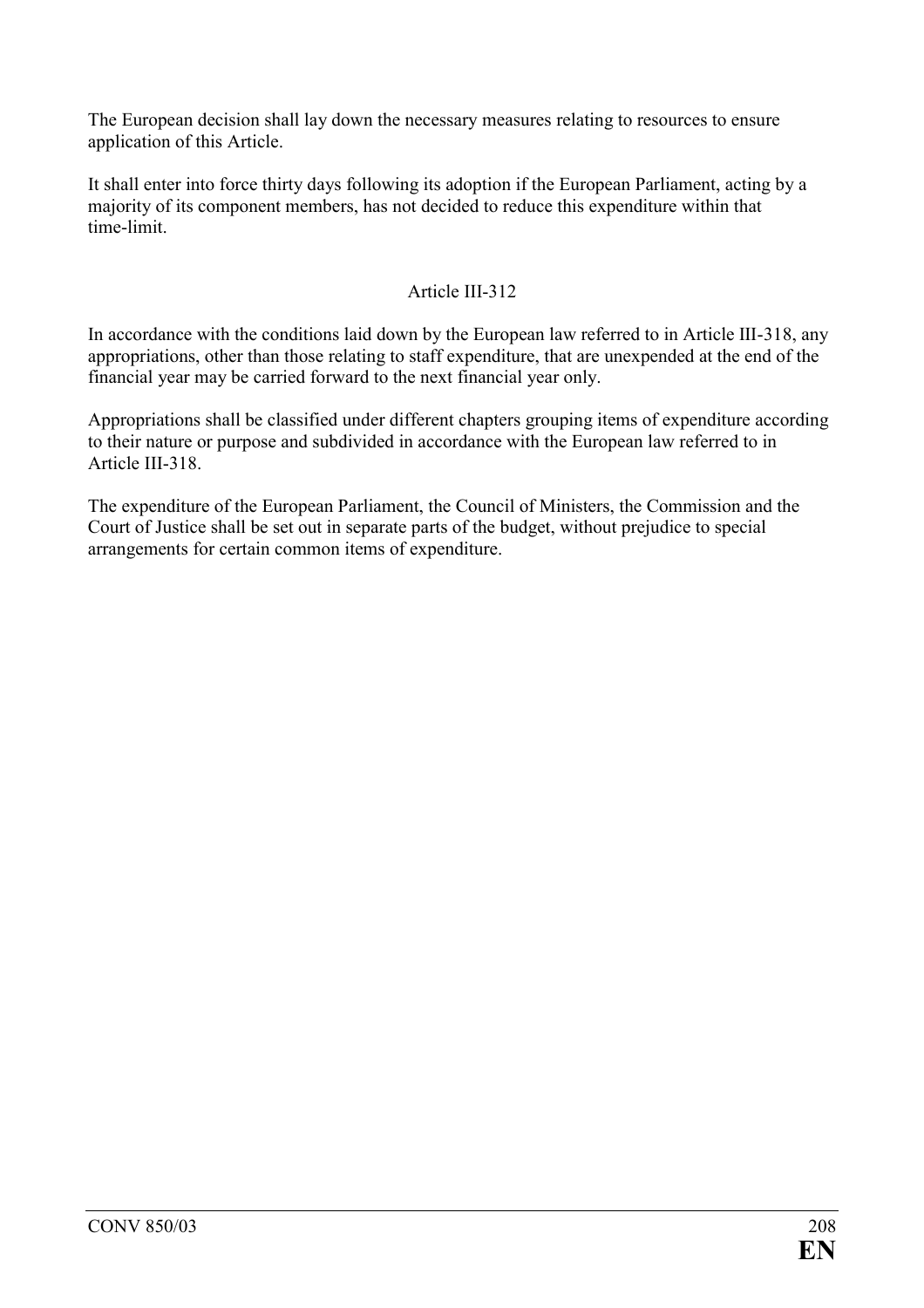# SECTION 3

# IMPLEMENTATION OF THE BUDGET AND DISCHARGE

# Article III-313

The Commission shall implement the budget in cooperation with the Member States, in accordance with the European law referred to in Article III-318, on its own responsibility and within the limits of the appropriations allocated, having regard to the principles of sound financial management. Member States shall cooperate with the Commission to ensure that the appropriations are used in accordance with those principles.

The European law referred to in Article III-318 shall establish the control and audit obligations of the Member States in the implementation of the budget and the resulting responsibilities.

The European law referred to in Article III-318 shall establish the responsibilities and detailed rules for each Institution concerning its part in effecting its own expenditure.

The Commission may, subject to the limits and conditions laid down by the European law referred to in Article III-318, make transfers of appropriations between chapters or between subdivisions within the budget.

# Article III-314

The Commission shall submit annually to the European Parliament and to the Council of Ministers the accounts of the preceding financial year relating to the implementation of the budget. The Commission shall also forward to them a financial statement of the Union's assets and liabilities.

The Commission shall also submit to the European Parliament and to the Council of Ministers an evaluation report on the Union's finances based on the results achieved, in particular in relation to the indications given by the European Parliament and the Council of Ministers pursuant to Article III-315.

# Article III-315

1. The European Parliament, on a recommendation from the Council of Ministers, shall give a discharge to the Commission in respect of the implementation of the budget. To this end, the Council of Ministers and the European Parliament in turn shall examine the accounts, the financial statement and the evaluation report referred to in Article III-314, the annual report by the Court of Auditors together with the replies of the Institutions under audit to the observations of the Court of Auditors, the statement of assurance referred to in the second subparagraph of Article III-290(1) and any relevant special reports by the Court of Auditors.

2. Before giving a discharge to the Commission, or for any other purpose in connection with the exercise of its powers over the implementation of the budget, the European Parliament may ask to hear the Commission give evidence with regard to the execution of expenditure or the operation of financial control systems. The Commission shall submit any necessary information to the European Parliament at the latter's request.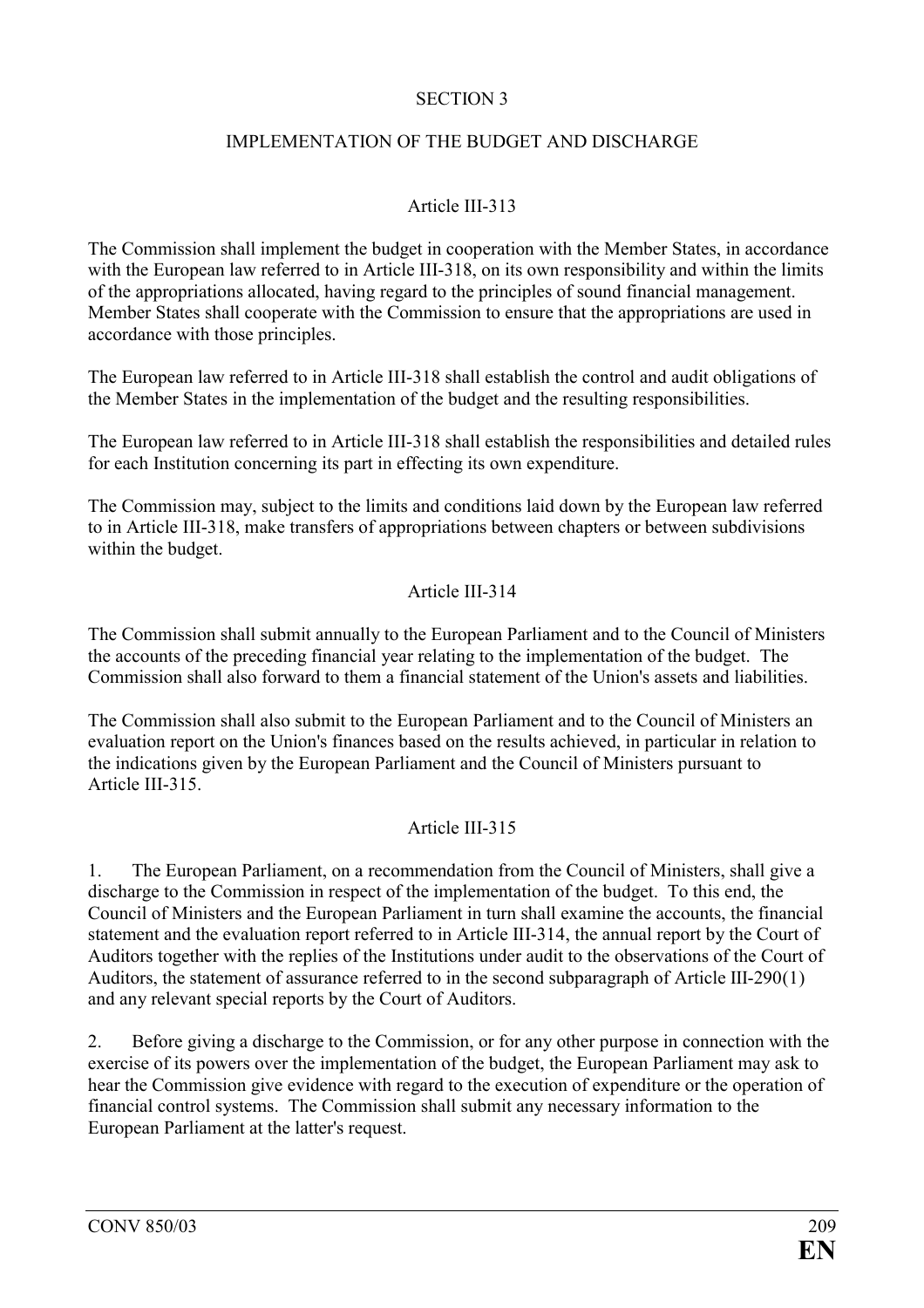3. The Commission shall take all appropriate steps to act on the observations in the decisions giving discharge and on other observations by the European Parliament relating to the execution of expenditure, as well as on comments accompanying the recommendations on discharge adopted by the Council of Ministers.

4. At the request of the European Parliament or the Council of Ministers, the Commission shall report on the measures taken in the light of these observations and comments and in particular on the instructions given to the departments which are responsible for the implementation of the budget. These reports shall also be forwarded to the Court of Auditors.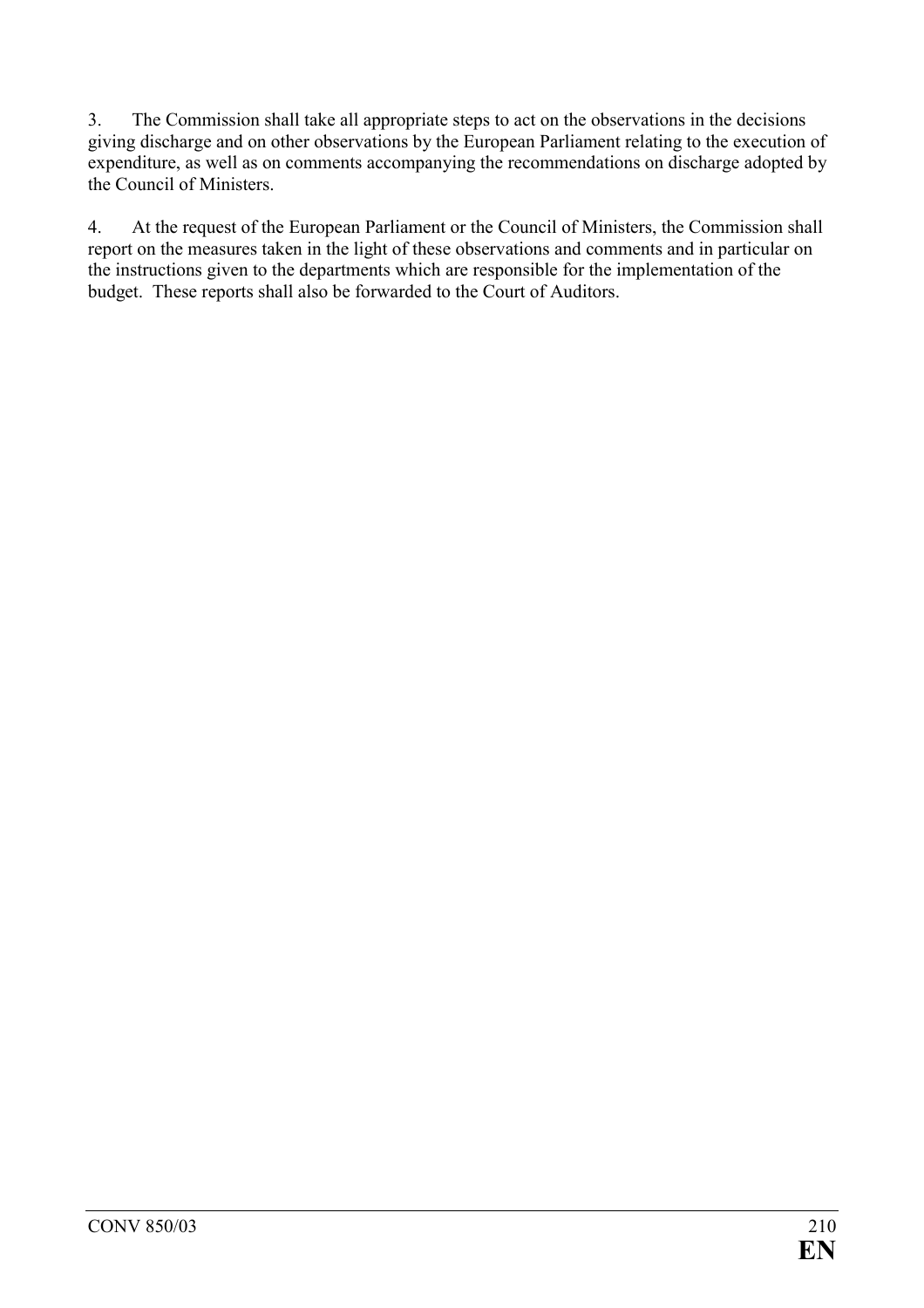# SECTION 4

### COMMON PROVISIONS

### Article III-316

The multiannual financial framework and the annual budget shall be drawn up in euro.

#### Article III-317

The Commission may, provided it notifies the competent authorities of the Member States concerned, transfer into the currency of one of the Member States its holdings in the currency of another Member State, to the extent necessary to enable them to be used for purposes which come within the scope of the Constitution. The Commission shall as far as possible avoid making such transfers if it possesses cash or liquid assets in the currencies which it needs.

The Commission shall deal with each Member State concerned through the authority designated by that State. In carrying out financial operations the Commission shall employ the services of the bank of issue of the Member State concerned or of any other financial institution approved by that State.

#### Article III-318

1. European laws shall:

- (a) lay down the financial rules which determine in particular the procedure to be adopted for establishing and implementing the budget and for presenting and auditing accounts;
- (b) lay down rules concerning the responsibility of financial controllers, authorising officers and accounting officers.

They shall be adopted after consultation of the Court of Auditors.

2. The Council of Ministers shall, on a proposal from the Commission, adopt a European regulation laying down the methods and procedure whereby the budget revenue provided under the arrangements relating to the Union's own resources shall be made available to the Commission, and the measures to be applied, if need be, to meet cash requirements. The Council of Ministers shall act after consulting the European Parliament and the Court of Auditors.

3. The Council of Ministers shall act unanimously until 1 January 2007 in all the cases referred to by this Article.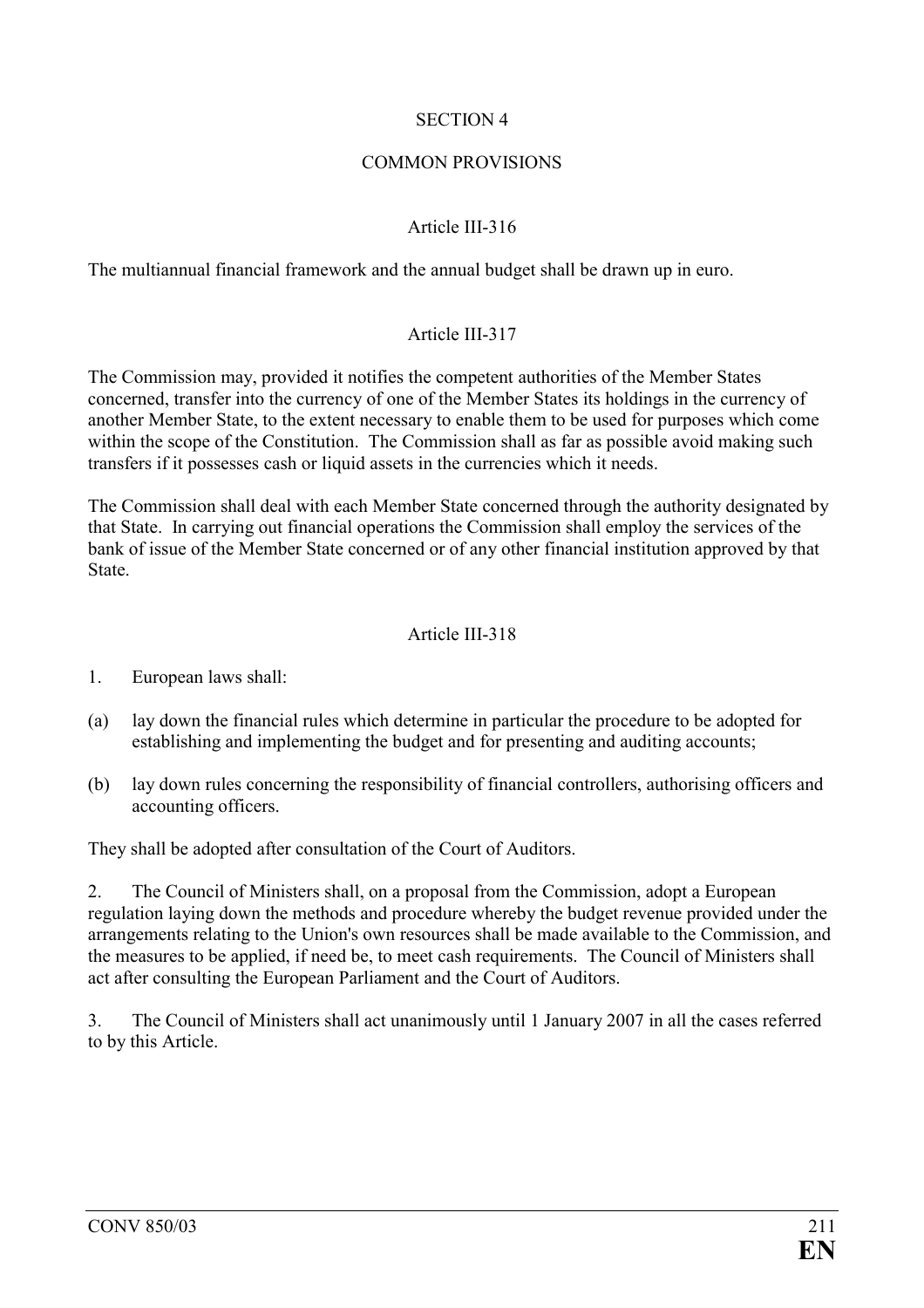The European Parliament, the Council of Ministers and the Commission shall ensure that the financial means are made available to allow the Union to fulfil its legal obligations in respect of third parties.

#### Article III-320

Regular meetings between the Presidents of the European Parliament, the Council of Ministers and the Commission shall be convened on the initiative of the Commission under the budgetary procedures referred to in this Chapter. The Presidents shall take all the necessary steps to promote consultation and the reconciliation of the Institutions' positions to facilitate the implementation of the provisions of this Chapter.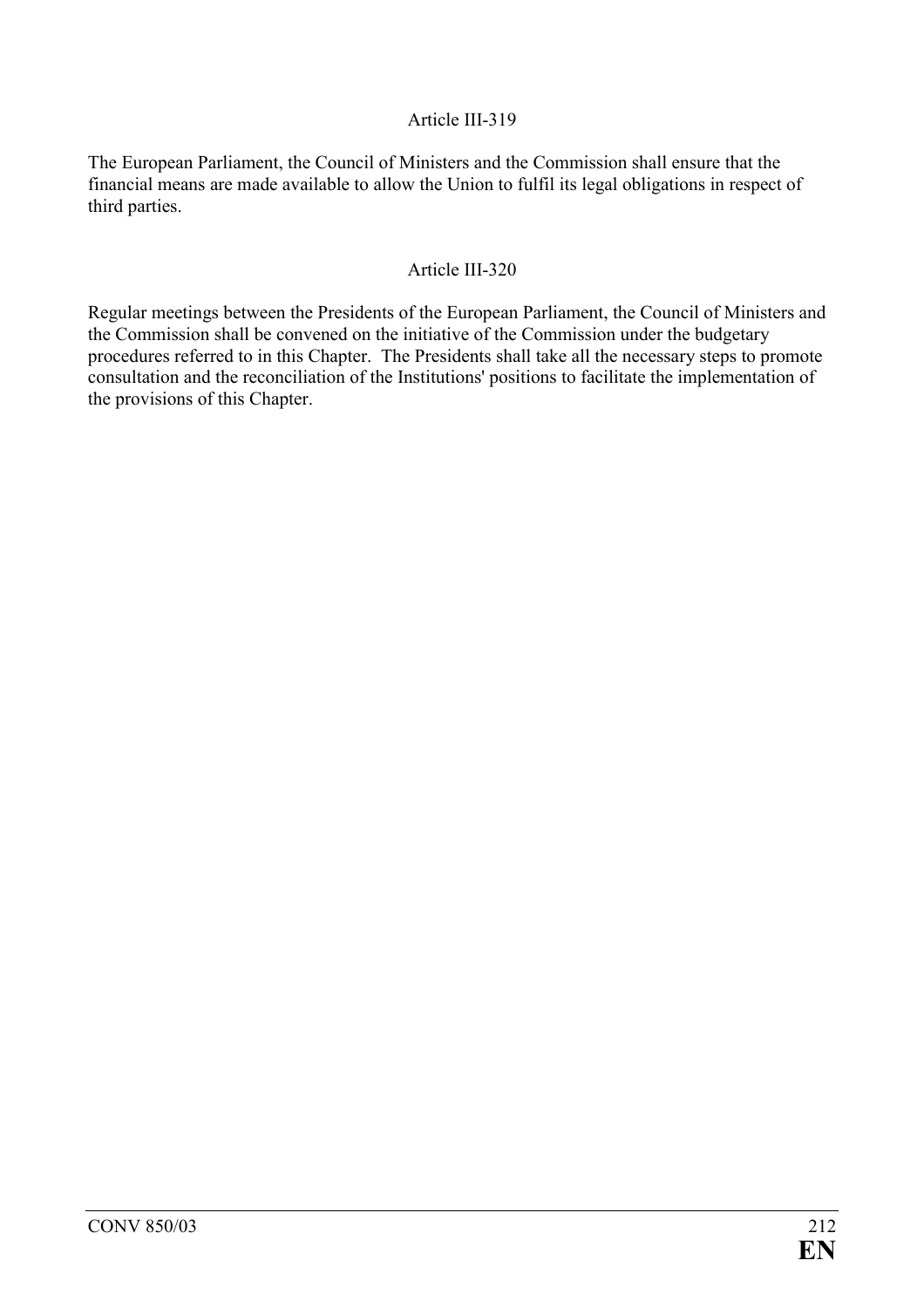# SECTION 5

# COMBATING FRAUD

# Article III-321

1. The Union and the Member States shall counter fraud and any other illegal activities affecting the Union's financial interests through measures adopted in accordance with this Article. These measures shall act as a deterrent and be such as to afford effective protection in the Member States.

2. Member States shall take the same steps to counter fraud affecting the Union's financial interests as they take to counter fraud affecting their own financial interests.

3. Without prejudice to other provisions of the Constitution, the Member States shall coordinate their action aimed at protecting the Union's financial interests against fraud. To this end they shall organise, together with the Commission, close and regular cooperation between the competent authorities.

4. European laws or framework laws shall lay down the necessary measures in the fields of the prevention of and fight against fraud affecting the Union's financial interests with a view to affording effective and equivalent protection in the Member States. They shall be adopted after consultation of the Court of Auditors.

5. The Commission, in cooperation with Member States, shall each year submit to the European Parliament and to the Council of Ministers a report on the measures and provisions adopted for the implementation of this Article.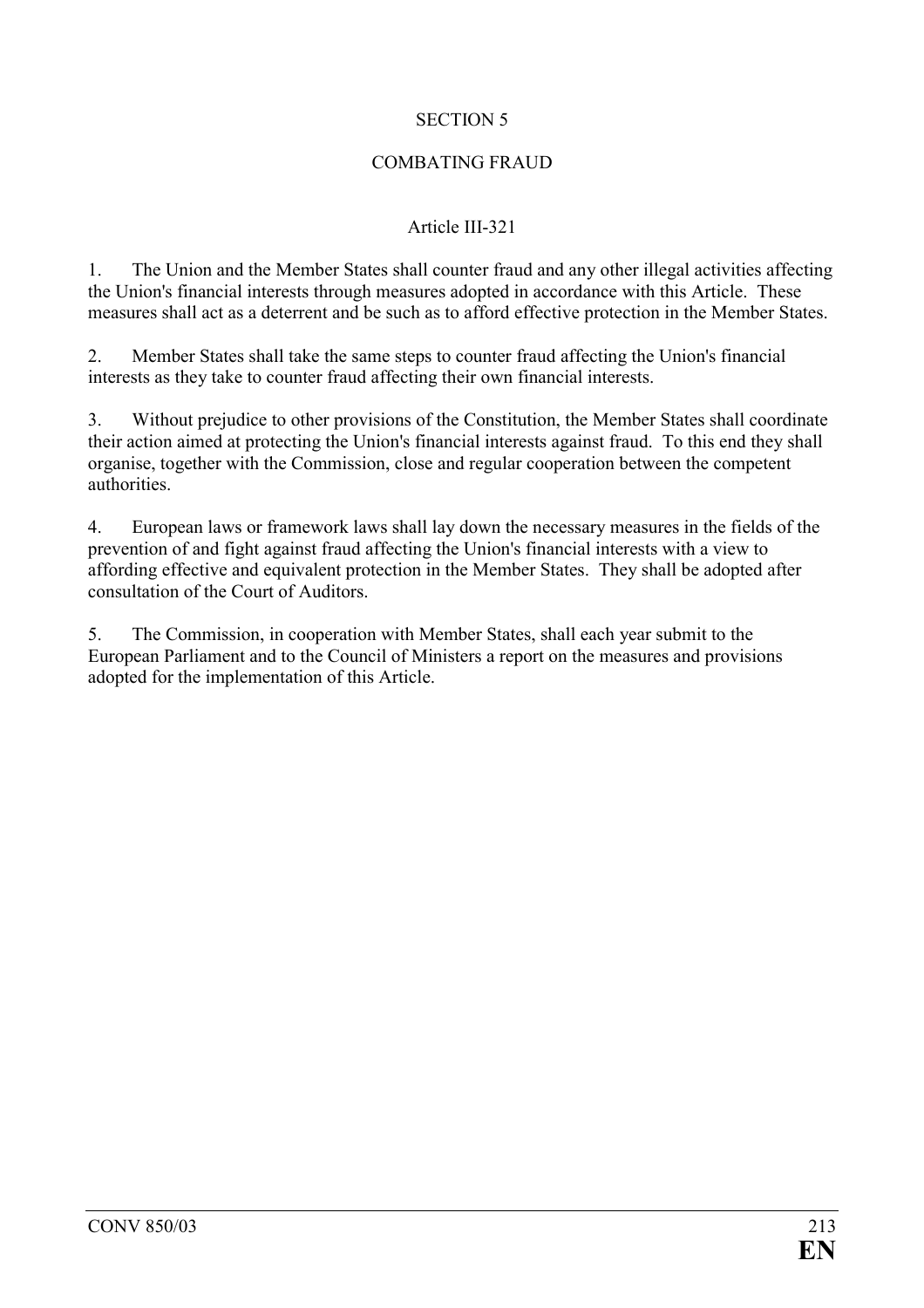# **CHAPTER III**

### **ENHANCED COOPERATION**

## Article III-322

Any enhanced cooperation proposed shall comply with the Union's Constitution and law.

Such cooperation shall not undermine the internal market or economic, social and territorial cohesion. It shall not constitute a barrier to or discrimination in trade between Member States, nor shall it distort competition between them.

#### Article III-323

Any enhanced cooperation proposed shall respect the competences, rights and obligations of those Member States which do not participate in it. Those Member States shall not impede its implementation by the participating Member States.

## Article III-324

1. When enhanced cooperation is being established, it shall be open to all Member States, subject to compliance with any conditions of participation laid down by the European authorising decision. It shall also be open to them at any other time, subject to compliance with the acts already adopted within that framework, in addition to any such conditions.

The Commission and the Member States participating in enhanced cooperation shall ensure that they facilitate participation by as many Member States as possible.

2. The Commission and, where appropriate, the Union Minister for Foreign Affairs shall keep all members of the Council of Ministers and the European Parliament regularly informed regarding developments in enhanced cooperation.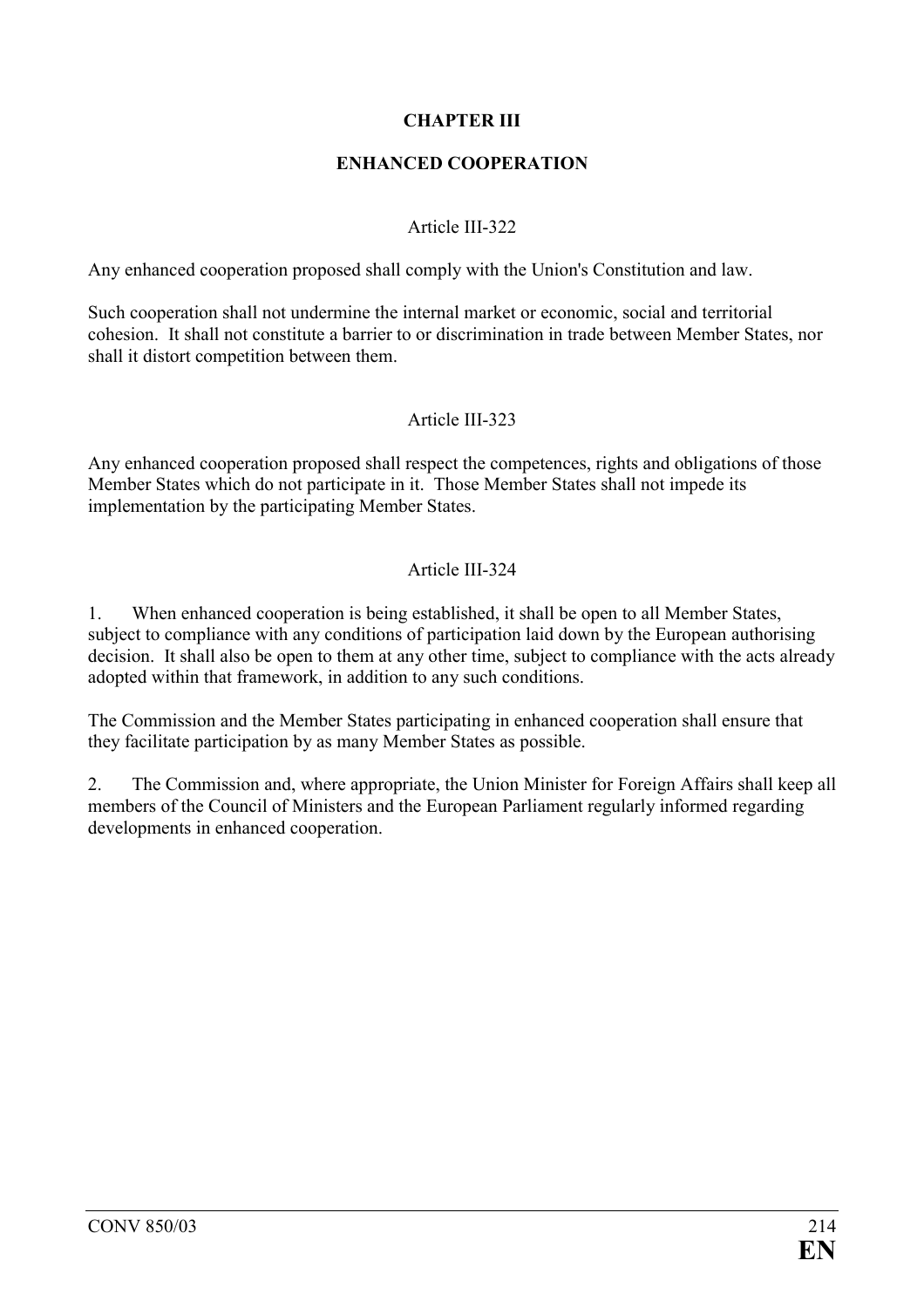1. Member States which wish to establish enhanced cooperation between themselves in one of the areas covered by the Constitution, with the exception of the common foreign and security policy, shall address a request to the Commission, specifying the scope and objectives of the enhanced cooperation proposed. The Commission may submit a proposal to the Council of Ministers to that effect. In the event of the Commission not submitting a proposal, it shall inform the Member States concerned of the reasons for not doing so.

Authorisation to proceed with enhanced cooperation shall be granted by a European decision of the Council of Ministers, acting on a proposal from the Commission and after obtaining the consent of the European Parliament.

2. In the framework of the common foreign and security policy, the request of the Member States which wish to establish enhanced cooperation between themselves shall be addressed to the Council of Ministers. It shall be forwarded to the Union Minister for Foreign Affairs, who shall give an opinion on whether the enhanced cooperation is consistent with the Union's common foreign and security policy, and to the Commission, which shall give its opinion in particular on whether the enhanced cooperation proposed is consistent with other Union policies. It shall also be forwarded to the European Parliament for information.

Authorisation to proceed with enhanced cooperation shall be granted by a European decision of the Council of Ministers.

# Article III-326

1. Any Member State which wishes to participate in enhanced cooperation in one of the areas referred to in Article III-325(1) shall notify its intention to the Council of Ministers and the Commission.

The Commission shall, within four months of the date of receipt of the notification, confirm the participation of the Member State concerned. It shall note where necessary that any conditions of participation have been fulfilled and shall adopt any transitional measures deemed necessary with regard to the application of the acts already adopted within the framework of enhanced cooperation.

However, if the Commission considers that any conditions of participation have not been fulfilled, it shall indicate the arrangements to be adopted to fulfil those conditions and shall set a deadline for re-examining the request for participation. It shall re-examine the request, in accordance with the procedure set out in the preceding subparagraph. If the Commission considers that any conditions of participation have still not been met, the Member State concerned may refer the matter to the Council of Ministers, which shall act in accordance with Article I-43(3). The Council of Ministers may also adopt the transitional measures referred to in the second subparagraph on a proposal from the Commission.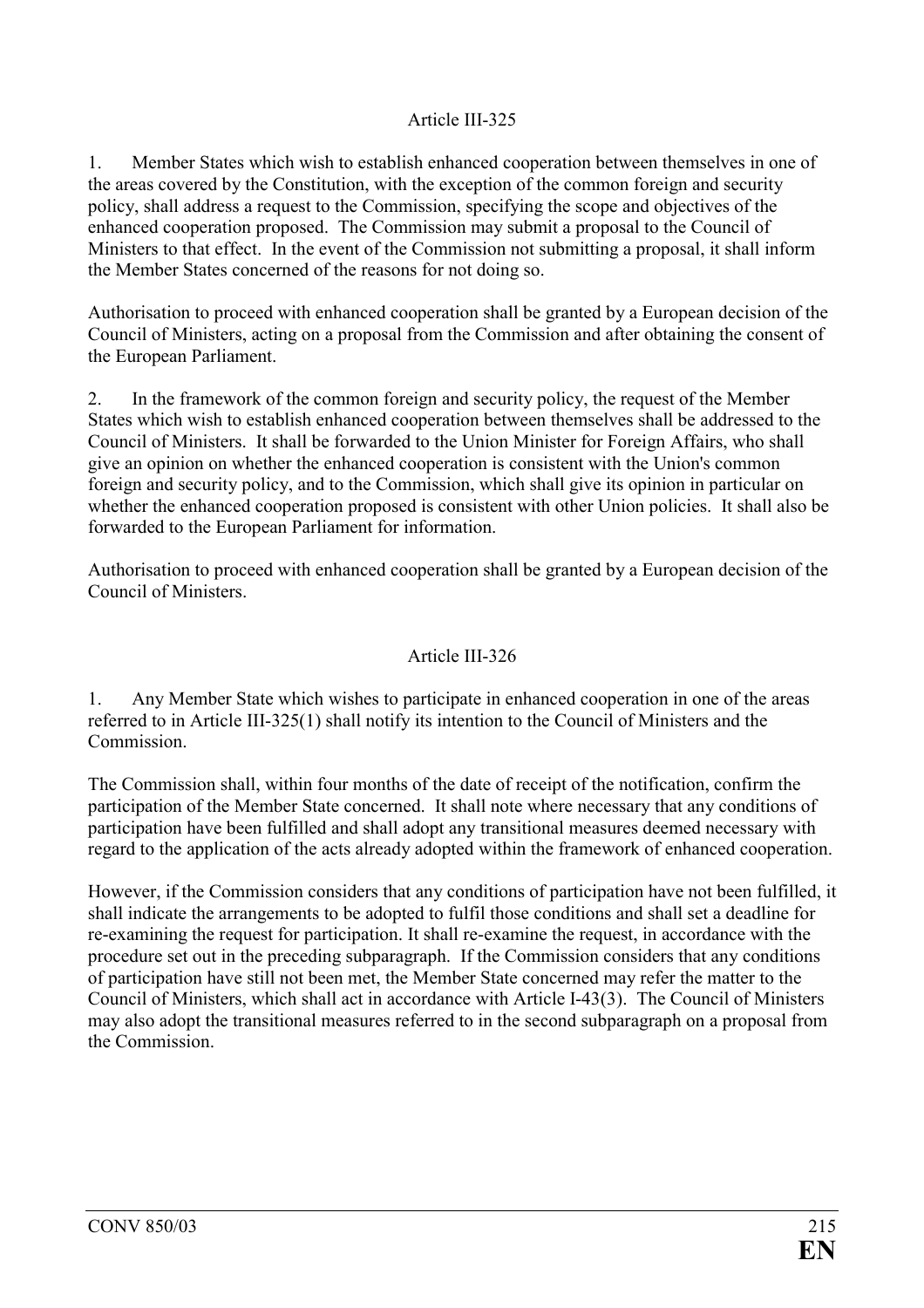2. Any Member State which wishes to participate in enhanced cooperation in the framework of the common foreign and security policy shall notify its intention to the Council of Ministers, the Union Minister for Foreign Affairs and the Commission.

The Council of Ministers shall confirm the participation of the Member State concerned, after consulting the Union Minister for Foreign Affairs. It shall note where necessary that any conditions of participation have been fulfilled. The Council of Ministers, on a proposal from the Union Minister for Foreign Affairs, may also adopt any transitional measures deemed necessary with regard to the application of the acts already adopted within the framework of enhanced cooperation. However, if the Council of Ministers considers that any conditions of participation have not been fulfilled, it shall indicate the arrangements to be adopted to fulfil those conditions and shall set a deadline for re-examining the request for participation.

For the purposes of this paragraph, the Council of Ministers shall act in accordance with Article I-43(3).

# Article III-327

Expenditure resulting from implementation of enhanced cooperation, other than administrative costs entailed for the Institutions, shall be borne by the participating Member States, unless all members of the Council of Ministers, acting unanimously after consulting the European Parliament, decide otherwise.

# Article III-328

Where a provision of the Constitution which may be applied in the context of enhanced cooperation stipulates that the Council of Ministers shall act unanimously, the Council of Ministers, acting unanimously in accordance with the arrangements laid down in Article I-43(3), may, on its own initiative, decide to act by qualified majority.

Where a provision of the Constitution which may be applied in the context of enhanced cooperation stipulates that the Council of Ministers shall adopt European laws or framework laws under a special legislative procedure, the Council of Ministers, acting unanimously in accordance with the arrangements laid down in Article I-43(3), may, on its own initiative, decide to act under the ordinary legislative procedure. The Council of Ministers shall act after consulting the European Parliament.

# Article III-329

The Council of Ministers and the Commission shall ensure the consistency of activities undertaken in the context of enhanced cooperation and the consistency of such activities with the policies of the Union, and shall cooperate to that end.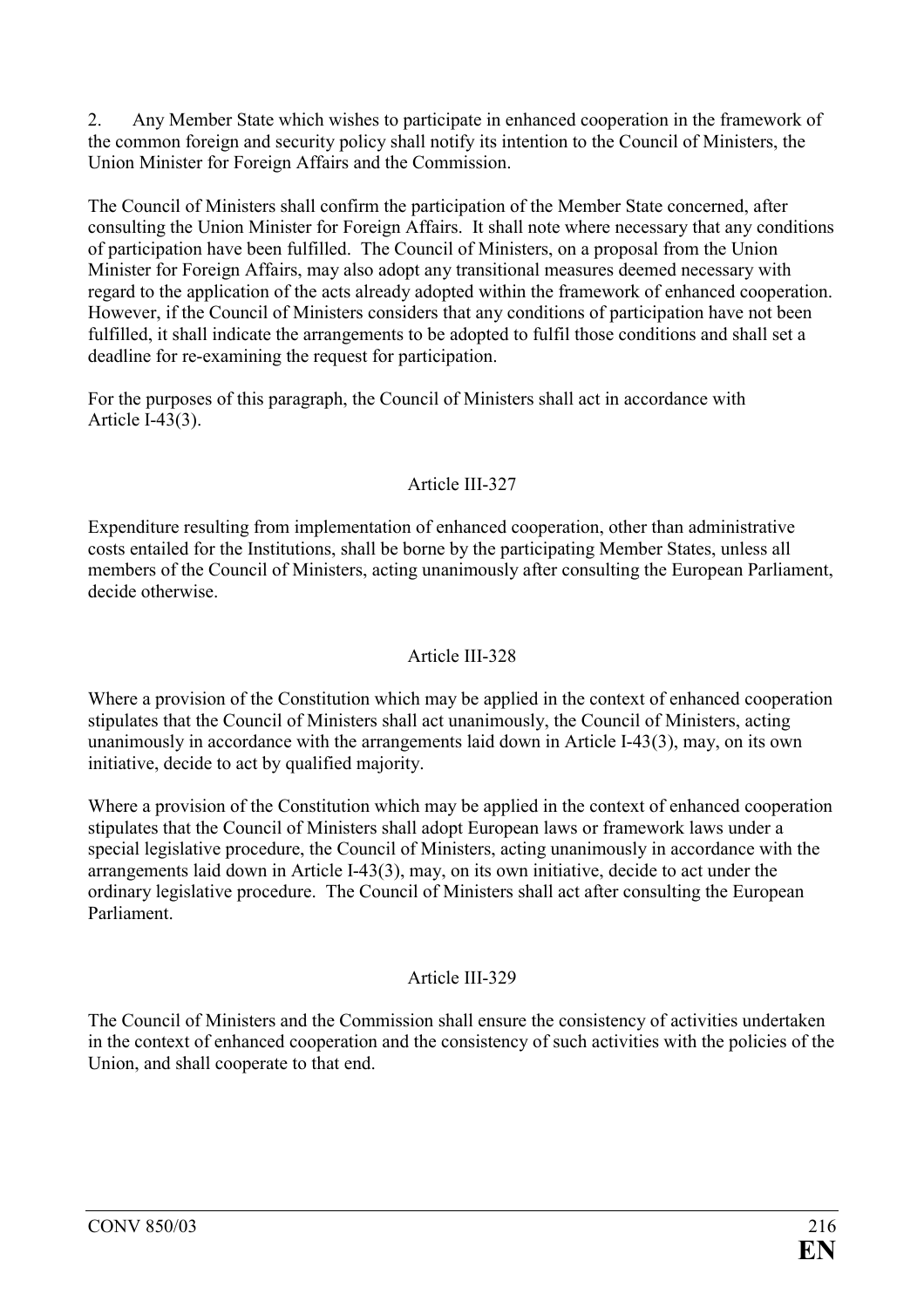# **TITLE VII**

# **COMMON PROVISIONS**

### Article III-330

Taking account of the structural economic and social situation of the French overseas departments, the Azores, Madeira and the Canary Islands, which is compounded by their remoteness, insularity, small size, difficult topography and climate, economic dependence on a few products, the permanence and combination of which severely restrain their development, the Council of Ministers, on a proposal from the Commission, shall adopt European regulations and decisions aimed, in particular, at laying down the conditions of application of the Constitution to those regions, including common policies. It shall act after consulting the European Parliament.

The measures referred to in the first paragraph concern in particular areas such as customs and trade policies, fiscal policy, free zones, agriculture and fisheries policies, conditions for supply of raw materials and essential consumer goods, State aids and conditions of access to structural funds and to horizontal Union programmes.

The Council of Ministers shall adopt the measures referred to in the first paragraph taking into account the special characteristics and constraints of the outermost regions without undermining the integrity and the coherence of the Union legal order, including the internal market and common policies.

#### Article III-331

The Constitution shall in no way prejudice the rules in Member States governing the system of property ownership.

#### Article III-332

In each of the Member States, the Union shall enjoy the most extensive legal capacity accorded to legal persons under their laws; it may, in particular, acquire or dispose of movable and immovable property and may be a party to legal proceedings. To this end, the Union shall be represented by the Commission. However, it shall be represented by each of the Institutions, by virtue of their administrative autonomy, in matters relating to their respective operation.

#### Article III-333

The Staff Regulations of officials and the Conditions of Employment of other servants of the Union shall be laid down by a European law. It shall be adopted after consultation of the Institutions concerned.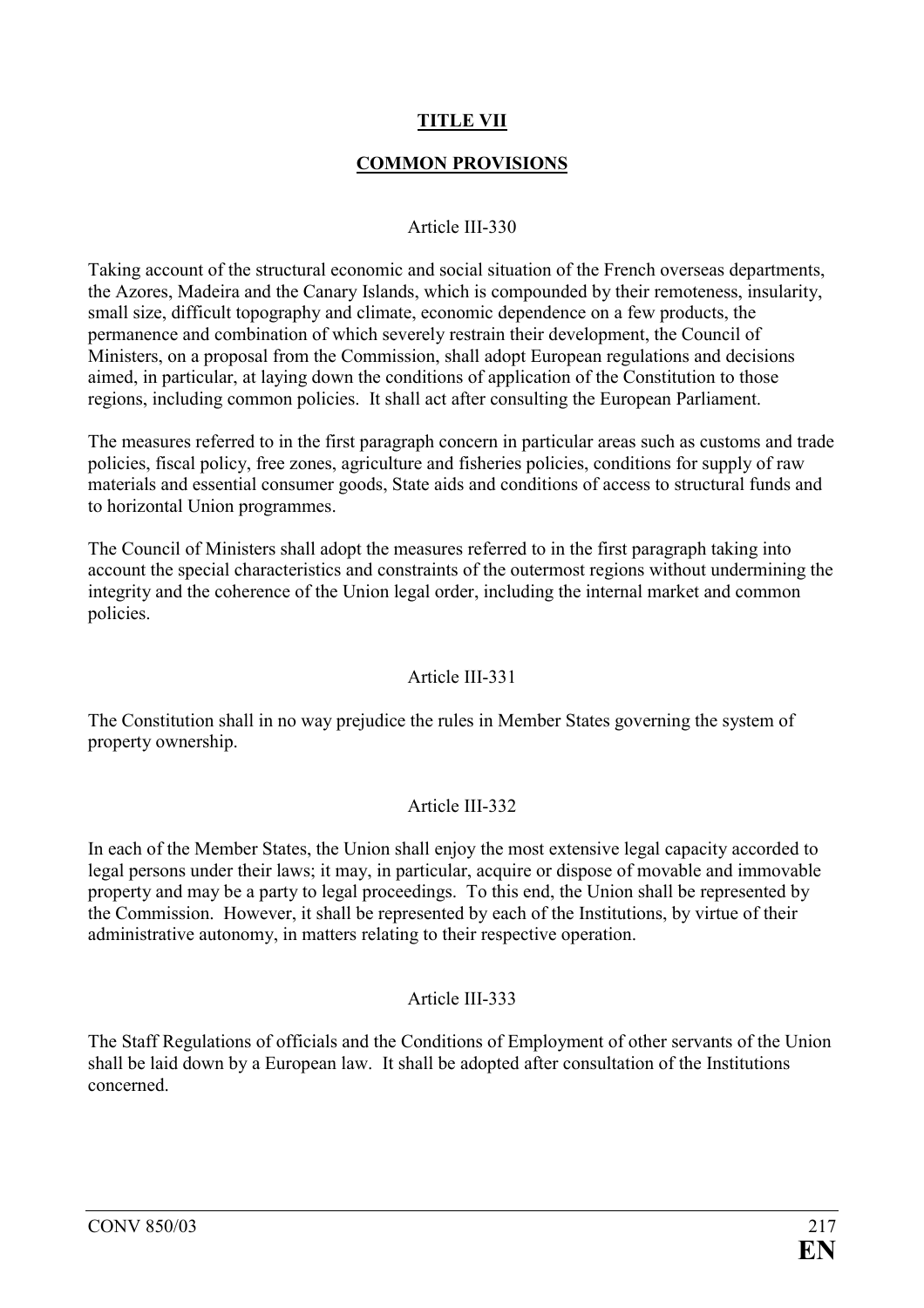The Commission may, within the limits and under conditions laid down by a European regulation or decision adopted by a simple majority by the Council of Ministers, collect any information and carry out any checks required for the performance of the tasks entrusted to it.

#### Article III-335

1. Without prejudice to Article 5 of the Protocol on the Statute of the European System of Central Banks and of the European Central Bank, measures for the production of statistics shall be laid down by a European law or framework law where necessary for the performance of the Union's activities.

2. The production of statistics shall conform to impartiality, reliability, objectivity, scientific independence, cost-effectiveness and statistical confidentiality; it shall not entail excessive burdens on economic operators.

#### Article III-336

The members of the Union's Institutions, the members of committees, and the officials and other servants of the Union shall be required, even after their duties have ceased, not to disclose information of the kind covered by the obligation of professional secrecy, in particular information about undertakings, their business relations or their cost components.

# Article III-337

The Union's contractual liability shall be governed by the law applicable to the contract in question.

In the case of non-contractual liability, the Union shall, in accordance with the general principles common to the laws of the Member States, make good any damage caused by its Institutions or by its servants in the performance of their duties.

The second paragraph shall apply under the same conditions to damage caused by the European Central Bank or by its servants in the performance of their duties.

The personal liability of its servants towards the Union shall be governed by the provisions laid down in their Staff Regulations or in the Conditions of Employment applicable to them.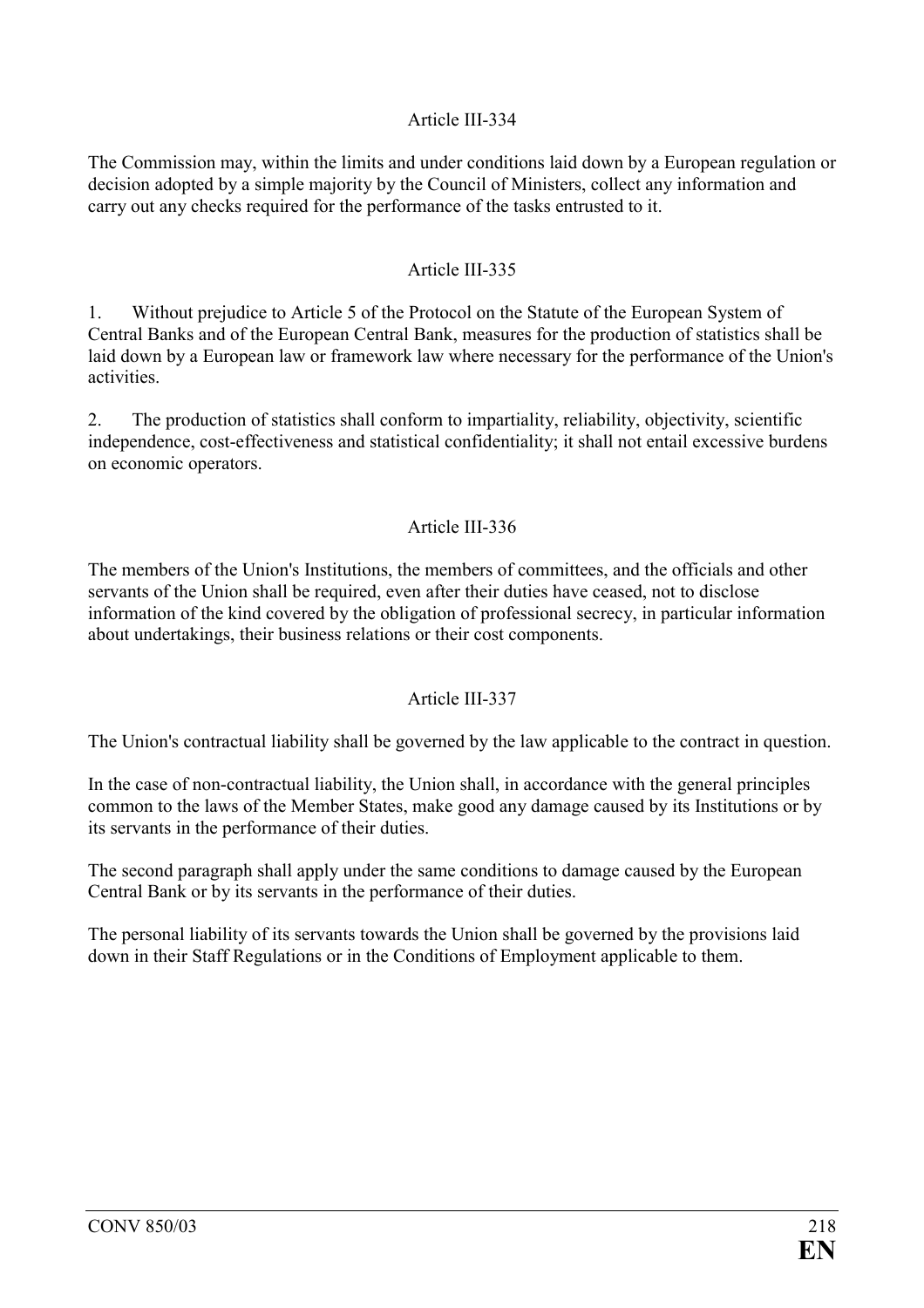The seat of the Union's Institutions shall be determined by common accord of the governments of the Member States.

### Article III-339

The Council of Ministers shall adopt unanimously a European regulation laying down the rules governing the languages of the Union's Institutions, without prejudice to the Statute of the Court of **Justice** 

## Article III-340

The Union shall enjoy in the territories of the Member States such privileges and immunities as are necessary for the performance of its tasks, under the conditions laid down in the Protocol of 8 April 1965 on the privileges and immunities of the European Communities. The same shall apply to the European Central Bank and the European Investment Bank.

## Article III-341

The rights and obligations arising from agreements concluded before 1 January 1958 or, for acceding States, before the date of their accession, between one or more Member States on the one hand, and one or more third countries on the other, shall not be affected by the Constitution.

To the extent that such agreements are not compatible with the Constitution, the Member State or States concerned shall take all appropriate steps to eliminate the incompatibilities established. Member States shall, where necessary, assist each other to this end and shall, where appropriate, adopt a common attitude.

In applying the agreements referred to in the first paragraph, Member States shall take into account the fact that the advantages accorded under the Constitution by each Member State form an integral part of the Union and are thereby inseparably linked with the creation of common Institutions, the conferring of powers upon them and the granting of the same advantages by all the other Member States.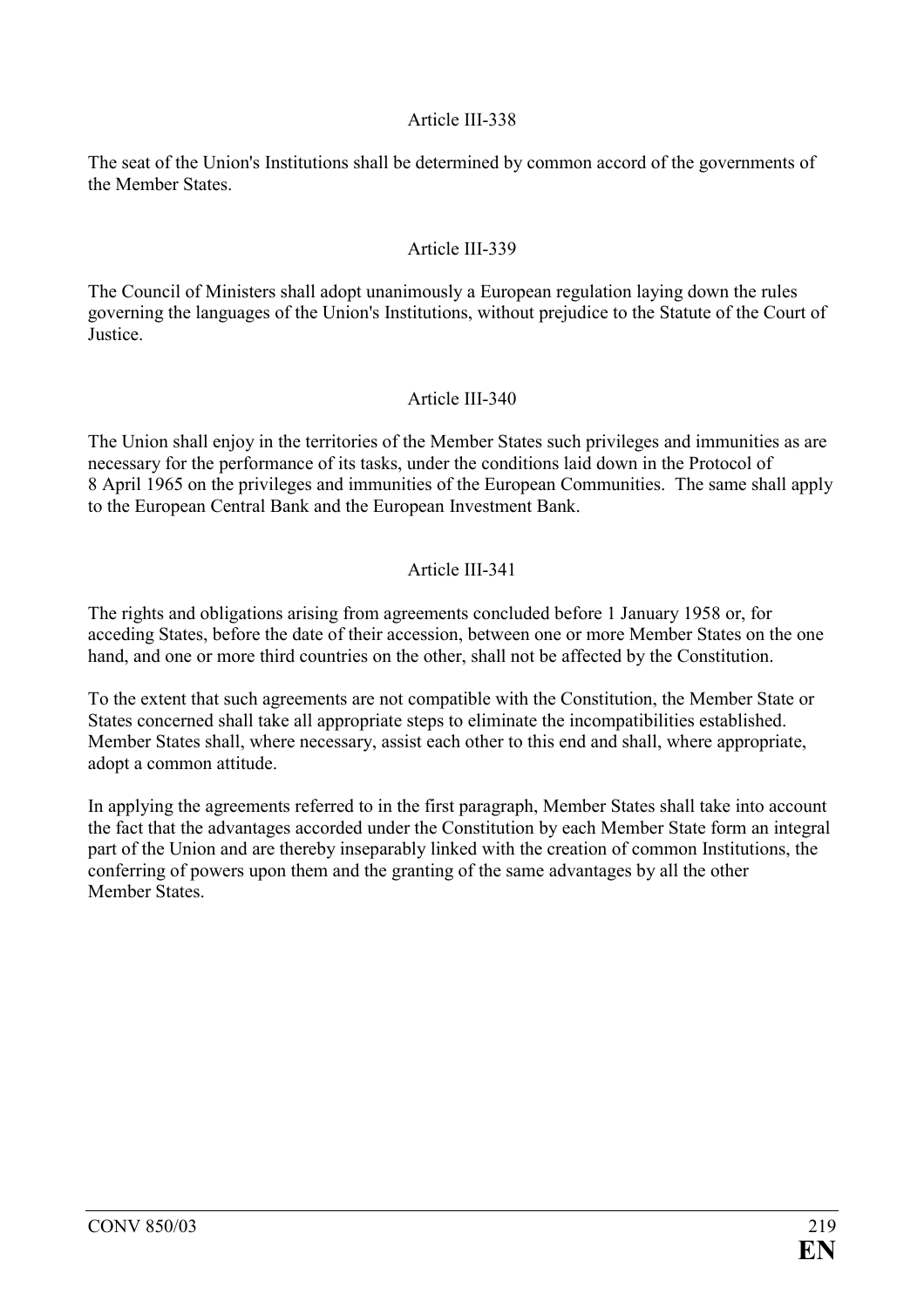- 1. The Constitution shall not preclude the application of the following rules:
- (a) no Member State shall be obliged to supply information the disclosure of which it considers contrary to the essential interests of its security;
- (b) any Member State may take such steps as it considers necessary for the protection of the essential interests of its security which are connected with the production of or trade in arms, munitions and war material; such steps shall not adversely affect the conditions of competition in the internal market regarding products which are not intended for specifically military purposes.

2. The Council of Ministers, on a proposal from the Commission, may unanimously adopt a European decision making changes to the list, which it drew up on 15 April 1958, of the products to which the provisions of paragraph 1(b) apply.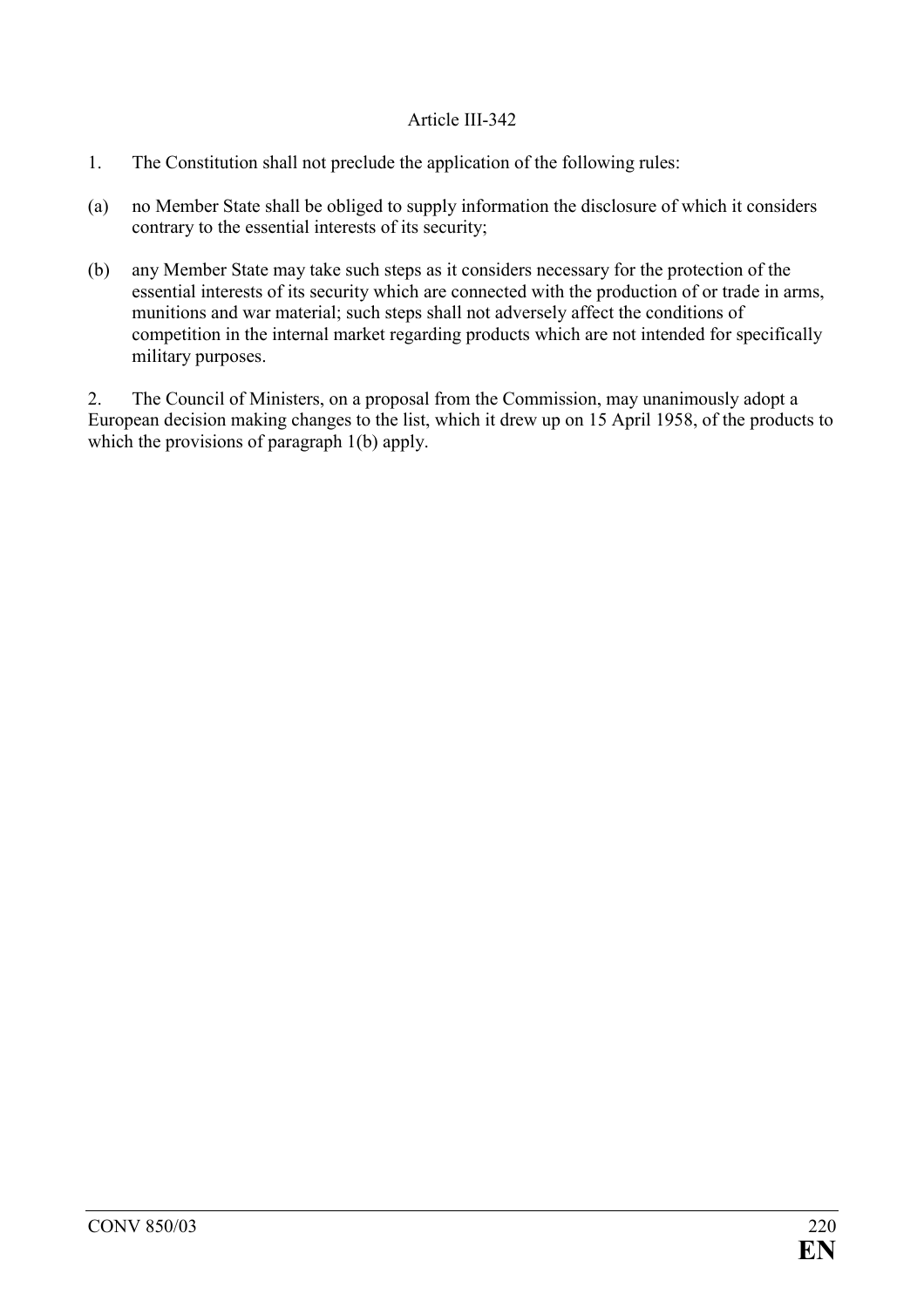# **PART IV**

# **GENERAL AND FINAL PROVISIONS**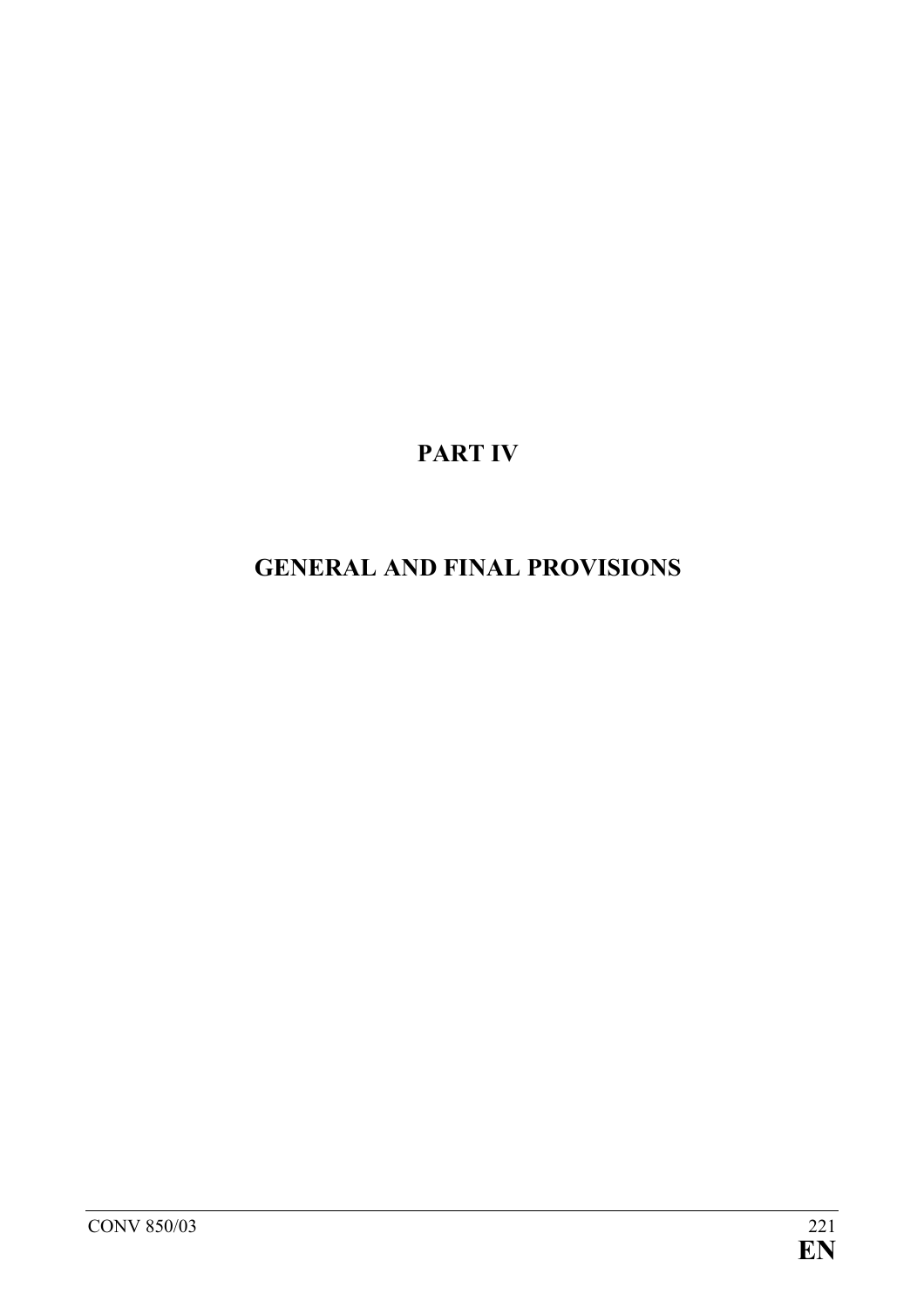# Article IV-1 The symbols of the Union **<sup>1</sup>**

The flag of the Union shall be a circle of twelve golden stars on a blue background.

The anthem of the Union shall be based on the Ode to Joy from the Ninth Symphony by Ludwig van Beethoven.

The motto of the Union shall be: United in diversity.

The currency of the Union shall be the euro.

9 May shall be celebrated throughout the Union as Europe day.

#### Article IV-2 Repeal of earlier Treaties

The Treaty establishing the European Community, the Treaty on European Union and the acts and treaties which have supplemented or amended them and are listed in the Protocol annexed to the Treaty establishing the Constitution shall be repealed as from the date of entry into force of the Treaty establishing the Constitution.

# Article IV-3

Legal continuity in relation to the European Community and the European Union

The European Union shall succeed to all the rights and obligations of the European Community and of the Union, whether internal or resulting from international agreements, which arose before the entry into force of the Treaty establishing the Constitution by virtue of previous treaties, protocols and acts, including all the assets and liabilities of the Community and of the Union, and their archives.

The provisions of the acts of the Institutions of the Union, adopted by virtue of the treaties and acts mentioned in the first paragraph, shall remain in force under the conditions laid down in the Protocol annexed to the Treaty establishing the Constitution. The case-law of the Court of Justice of the European Communities shall be maintained as a source of interpretation of Union law.

#### Article IV-4 Scope

1. The Treaty establishing the Constitution shall apply to the Kingdom of Belgium, the Kingdom of Denmark, the Federal Republic of Germany, the Hellenic Republic, the Kingdom of Spain, the French Republic, Ireland, the Italian Republic, the Grand Duchy of Luxembourg, the Kingdom of the Netherlands, the Republic of Austria, the Portuguese Republic, the Republic of Finland, the Kingdom of Sweden, the United Kingdom of Great Britain and Northern Ireland, ...

l

**<sup>1</sup>** The Convention considers that this Article would be better situated in Part I.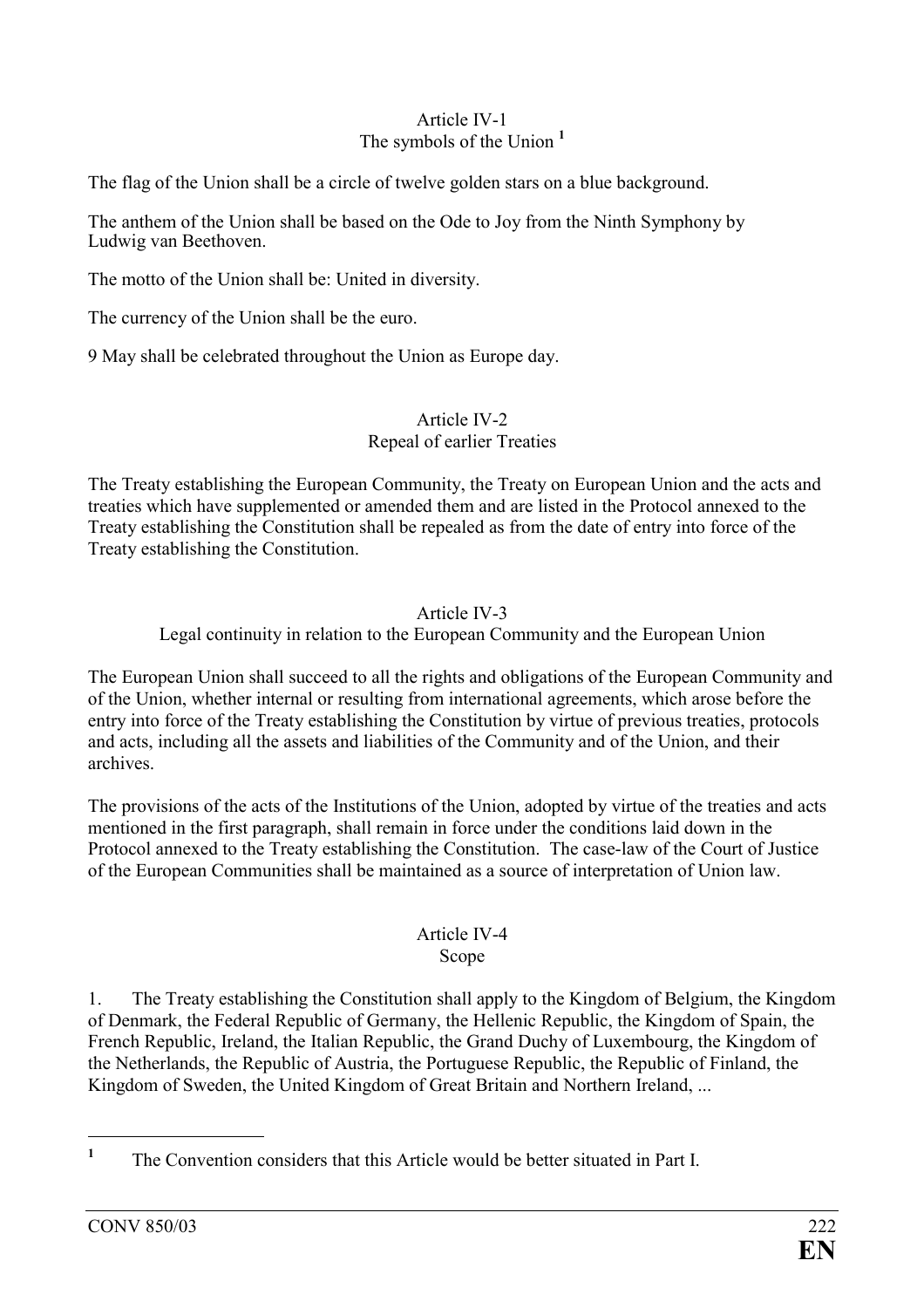2. The Treaty establishing the Constitution shall apply to the French overseas departments, the Azores, Madeira and the Canary Islands in accordance with Article III-329 of Part III.

3. The special arrangements for association set out in Title IV of Part III of the Treaty establishing the Constitution shall apply to the overseas countries and territories listed in Annex II to the TEC.

The Treaty establishing the Constitution shall not apply to overseas countries and territories having special relations with the United Kingdom of Great Britain and Northern Ireland which are not included in that list.

4. The Treaty establishing the Constitution shall apply to the European territories for whose external relations a Member State is responsible.

5. The Treaty establishing the Constitution shall apply to the Åland Islands in accordance with the provisions set out in Protocol 2 to the Act concerning the conditions of accession of the Republic of Austria, the Republic of Finland and the Kingdom of Sweden.

- 6. Notwithstanding the preceding paragraphs:
- (a) the Treaty establishing the Constitution shall not apply to the Faeroe Islands;
- (b) the Treaty establishing the Constitution shall not apply to the sovereign base areas of the United Kingdom of Great Britain and Northern Ireland in Cyprus;
- (c) the Treaty establishing the Constitution shall apply to the Channel Islands and the Isle of Man only to the extent necessary to ensure the implementation of the arrangements for those islands set out in the Treaty concerning the accession of new Member States to the European Economic Community and to the European Atomic Energy Community, signed on 22 January 1972.

#### Article IV-5 Regional unions

The Treaty establishing the Constitution shall not preclude the existence or completion of regional unions between Belgium and Luxembourg, or between Belgium, Luxembourg and the Netherlands, to the extent that the objectives of these regional unions are not attained by application of the said Treaty.

#### Article IV-6 Protocols

The protocols annexed to this Treaty shall form an integral part thereof.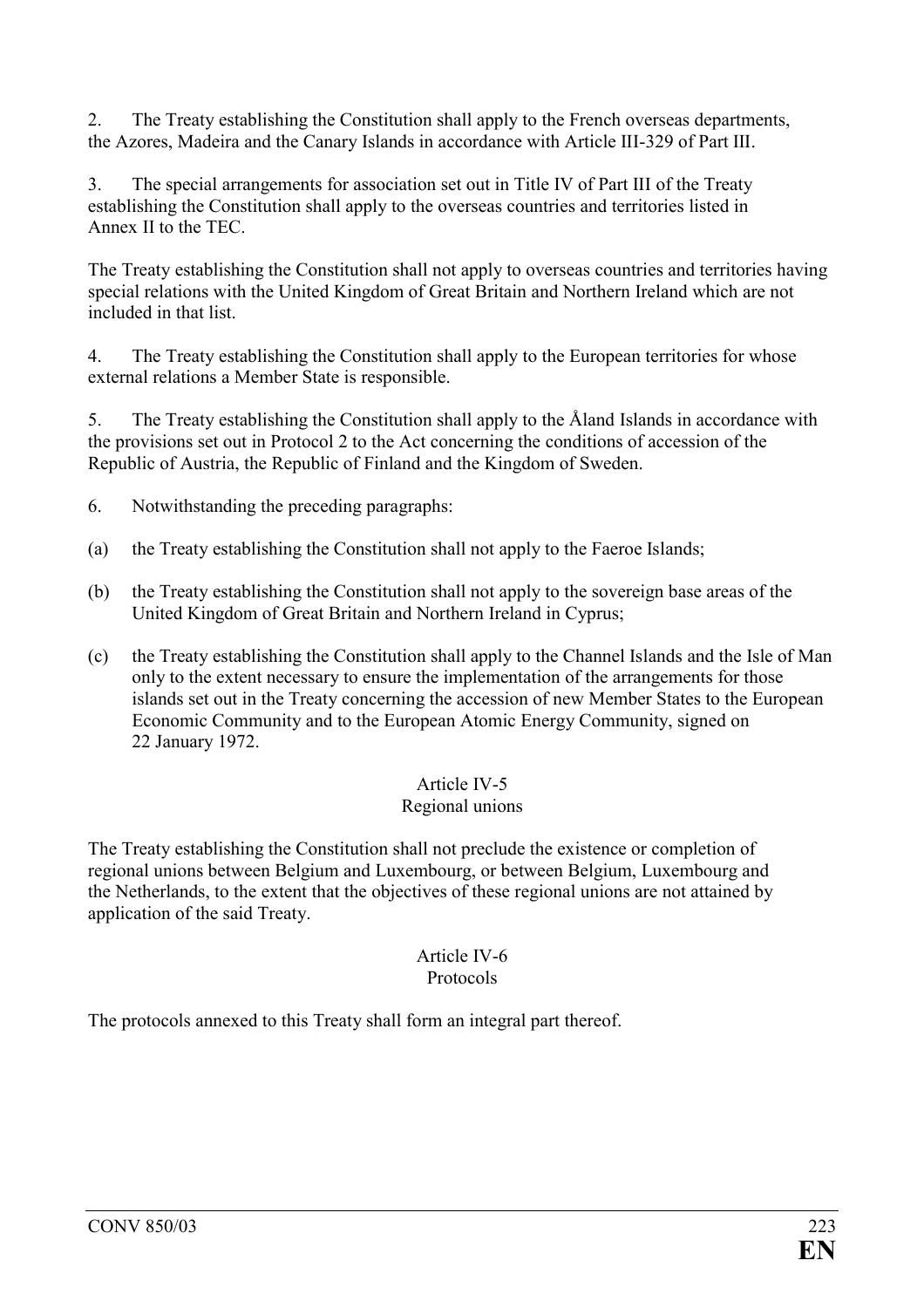# Article IV-7

# Procedure for revising the Treaty establishing the Constitution

1. The government of any Member State, the European Parliament or the Commission may submit to the Council of Ministers proposals for the amendment of the Treaty establishing the Constitution. The national Parliaments of the Member States shall be notified of these proposals.

2. If the European Council, after consulting the European Parliament and the Commission, adopts by a simple majority a decision in favour of examining the proposed amendments, the President of the European Council shall convene a Convention composed of representatives of the national Parliaments of the Member States, of the Heads of State or Government of the Member States, of the European Parliament and of the Commission. The European Central Bank shall also be consulted in the case of institutional changes in the monetary area. The European Council may decide by a simple majority, after obtaining the consent of the European Parliament, not to convene the Convention should this not be justified by the extent of the proposed amendments. In the latter case, the European Council shall define the terms of reference for the conference of representatives of the governments of the Member States.

The Convention shall examine the proposals for amendments and shall adopt by consensus a recommendation to the conference of representatives of the governments of the Member States provided for in paragraph 3.

3. The conference of representatives of the governments of the Member States shall be convened by the President of the Council of Ministers for the purpose of determining by common accord the amendments to be made to the Treaty establishing the Constitution.

The amendments shall enter into force after being ratified by all the Member States in accordance with their respective constitutional requirements.

4. If, two years after the signature of the treaty amending the Treaty establishing the Constitution, four fifths of the Member States have ratified it and one or more Member States have encountered difficulties in proceeding with ratification, the matter shall be referred to the European Council.

# Article IV-8

Adoption, ratification and entry into force of the Treaty establishing the Constitution

1. The Treaty establishing the Constitution shall be ratified by the High Contracting Parties in accordance with their respective constitutional requirements. The instruments of ratification shall be deposited with the Government of the Italian Republic.

2. The Treaty establishing the Constitution shall enter into force on ...., provided that all the instruments of ratification have been deposited, or, failing that, on the first day of the month following the deposit of the instrument of ratification by the last signatory State to take this step.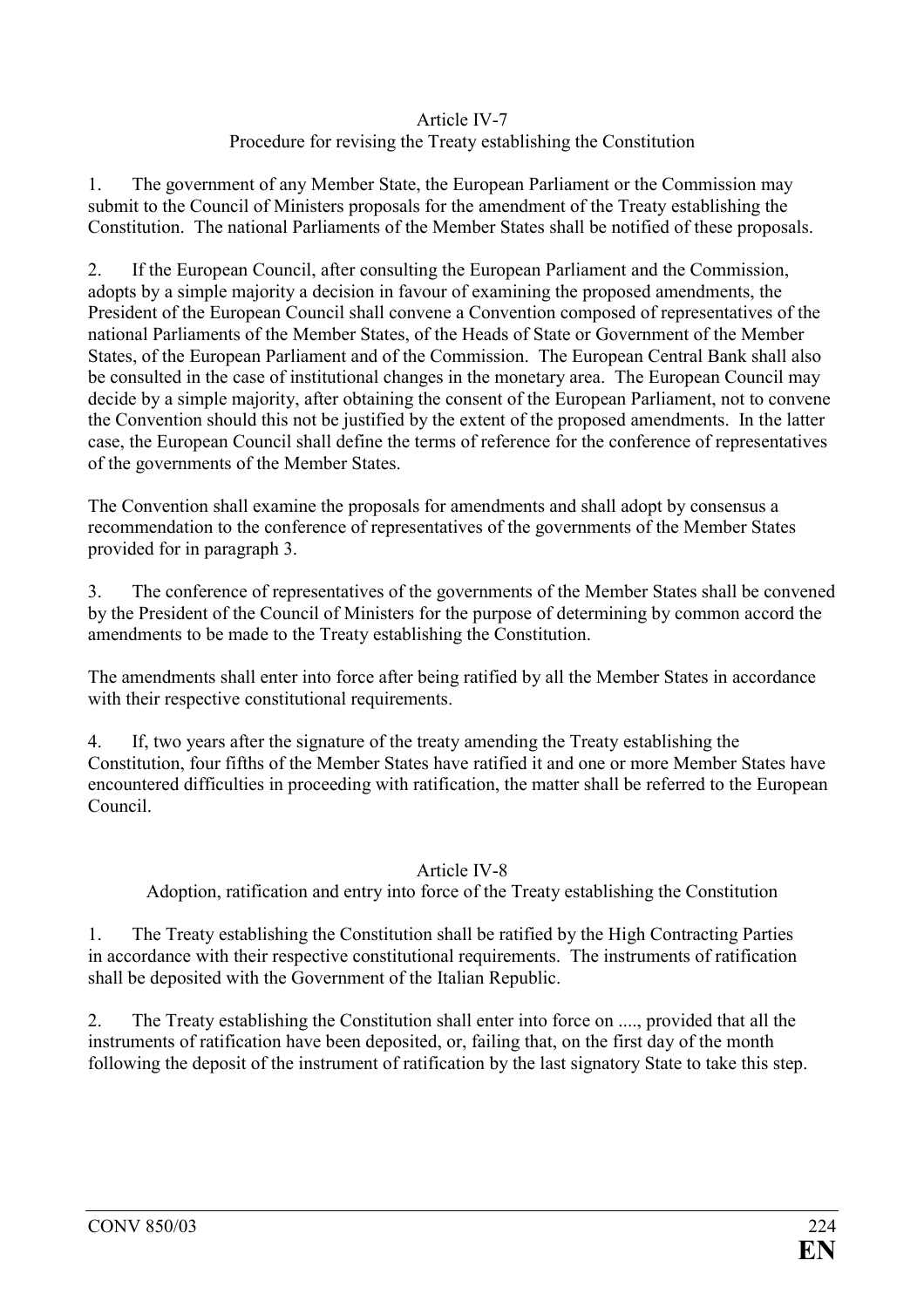### Article IV-9 Duration

The Treaty establishing the Constitution is concluded for an unlimited period.

 $\overline{a}$ 

## Article IV-10 Languages **<sup>2</sup>**

The Treaty establishing the Constitution, drawn up in a single original in the Danish, Dutch, English, Finnish, French, German, Greek, Irish, Italian, Portuguese, Spanish, Swedish, Czech, Estonian, Latvian, Lithuanian, Hungarian, Maltese, Polish, Slovak and Slovenian languages, the texts in each of these languages being equally authentic, shall be deposited in the archives of the Government of the Italian Republic, which will transmit a certified copy to each of the governments of the other signatory States.

 $\overline{a}$ 

<sup>&</sup>lt;sup>2</sup> To be adjusted in accordance with the Act of Accession.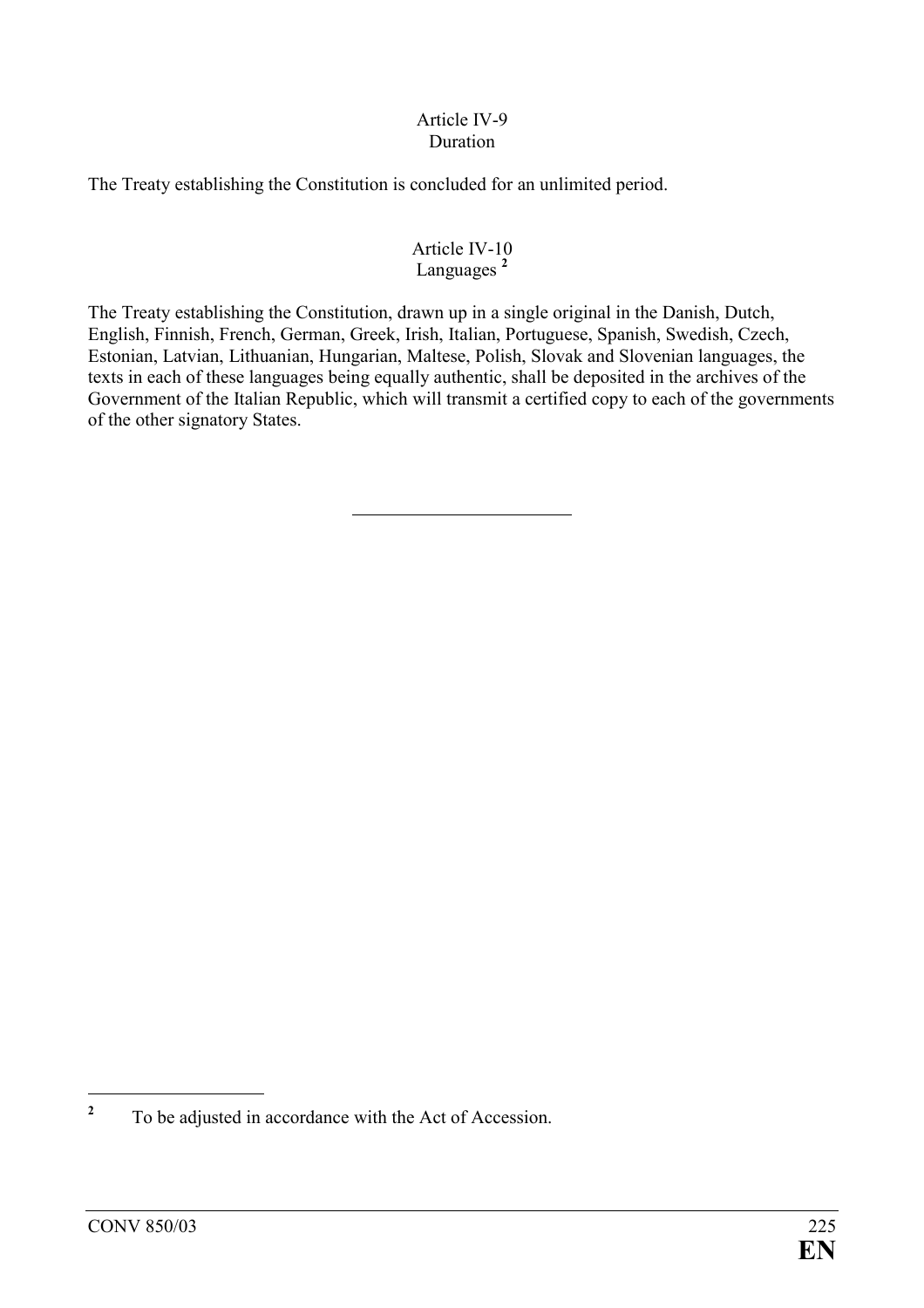## **PROTOCOL ON THE ROLE OF NATIONAL PARLIAMENTS IN THE EUROPEAN UNION**

## THE HIGH CONTRACTING PARTIES,

RECALLING that the way in which individual national Parliaments scrutinise their own governments in relation to the activities of the Union is a matter for the particular constitutional organisation and practice of each Member State,

DESIRING, however, to encourage greater involvement of national Parliaments in the activities of the European Union and to enhance their ability to express their views on legislative proposals as well as on other matters which may be of particular interest to them,

HAVE AGREED UPON the following provisions, which shall be annexed to the Constitution:

## **I. Information for Member States' national Parliaments**

- 1. All Commission consultation documents (green and white papers and communications) shall be forwarded directly by the Commission to Member States' national Parliaments upon publication. The Commission shall also send Member States' national Parliaments the annual legislative programme as well as any other instrument of legislative planning or policy strategy that it submits to the European Parliament and to the Council of Ministers, at the same time as to those Institutions.
- 2. All legislative proposals sent to the European Parliament and to the Council of Ministers shall simultaneously be sent to Member States' national Parliaments.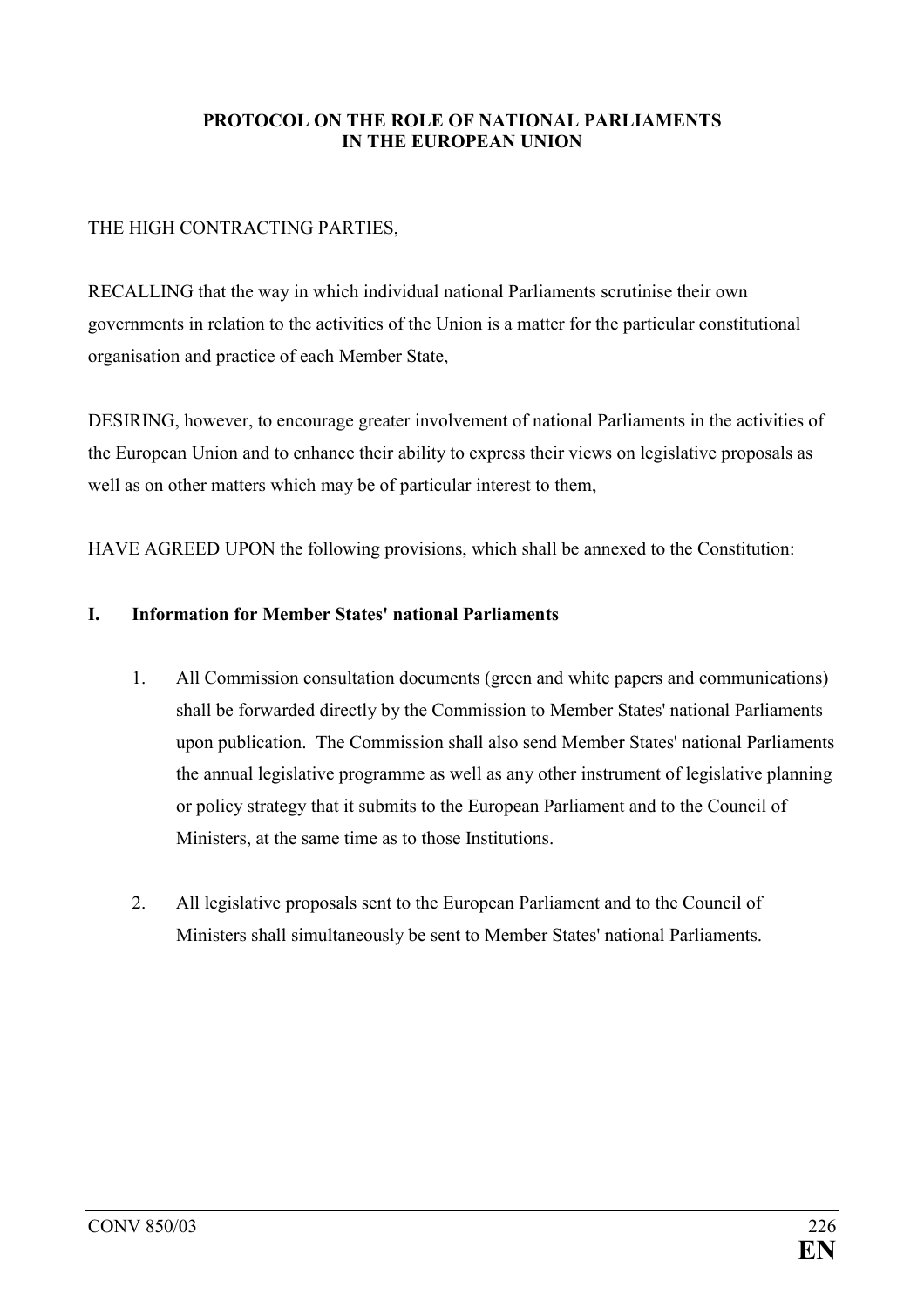- 3. Member States' national Parliaments may send to the Presidents of the European Parliament, the Council of Ministers and the Commission a reasoned opinion on whether a legislative proposal complies with the principle of subsidiarity, according to the procedure laid down in the Protocol on the application of the principles of subsidiarity and proportionality.
- 4. A six-week period shall elapse between a legislative proposal being made available by the Commission to the European Parliament, the Council of Ministers and the Member States' national Parliaments in the official languages of the European Union and the date when it is placed on an agenda for the Council of Ministers for its adoption or for adoption of a position under a legislative procedure, subject to exceptions on grounds of urgency, the reasons for which shall be stated in the act or position of the Council of Ministers. Save in urgent cases for which due reasons have been given, no agreement may be established on a legislative proposal during those six weeks. A ten-day period shall elapse between the placing of a proposal on the agenda for the Council of Ministers and the adoption of a position of the Council of Ministers.
- 5. The agendas for and the outcome of meetings of the Council of Ministers**,** including the minutes of meetings where the Council of Ministers is deliberating on legislative proposals, shall be transmitted directly to Member States' national Parliaments, at the same time as to Member States' governments.
- 6. When the European Council intends to make use of the provision of Article I-24(4), first subparagraph of the Constitution, national Parliaments shall be informed in advance.

When the European Council intends to make use of the provision of Article I-24(4), second subparagraph of the Constitution, national Parliaments shall be informed at least four months before any decision is taken.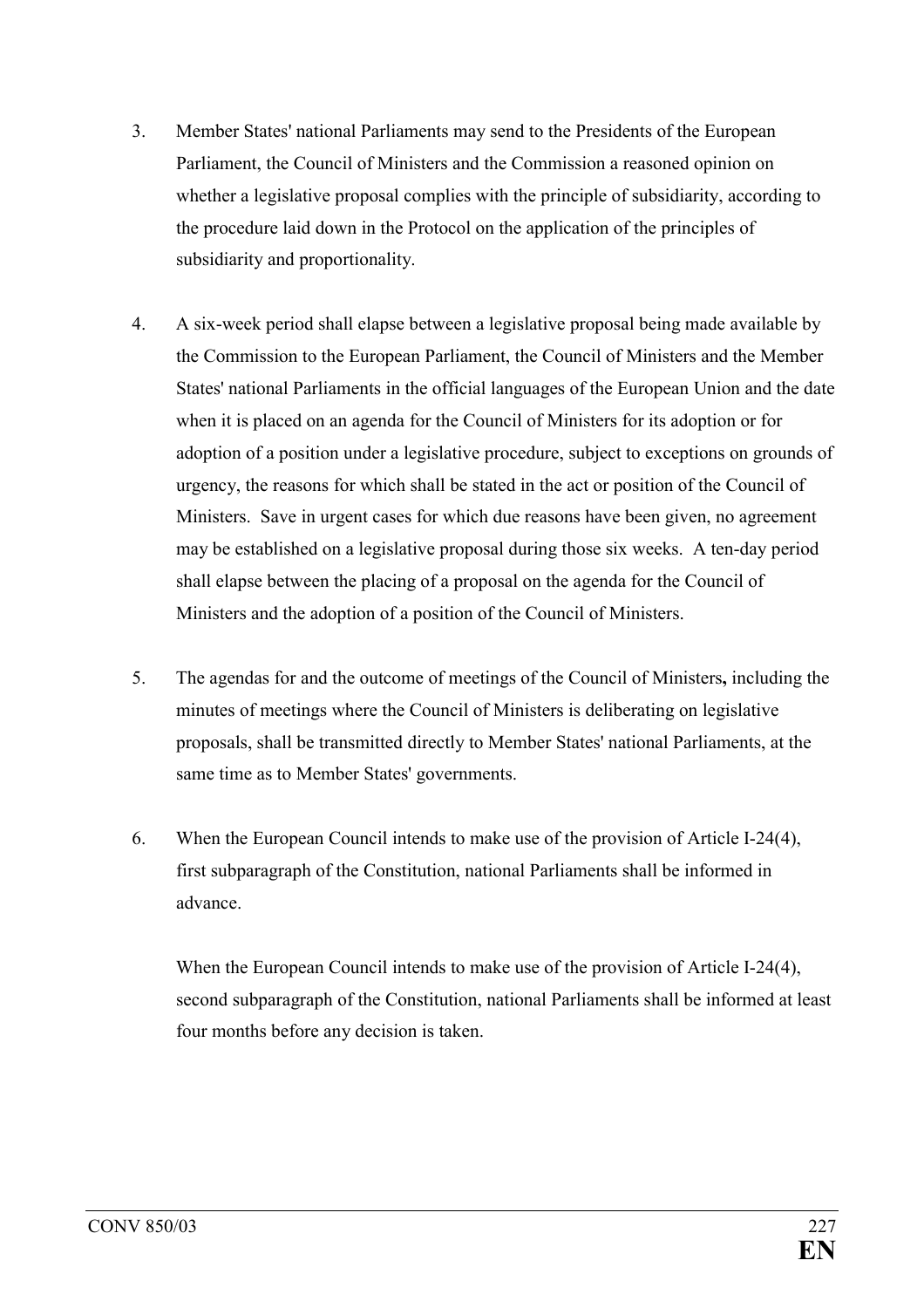- 7. The Court of Auditors shall send its annual report to Member States' national Parliaments, for information, at the same time as to the European Parliament and to the Council of Ministers.
- 8. In the case of bicameral national Parliaments, these provisions shall apply to both chambers.

# **II. Interparliamentary cooperation**

- 9. The European Parliament and the national Parliaments shall together determine how interparliamentary cooperation may be effectively and regularly organised and promoted within the European Union.
- 10. The Conference of European Affairs Committees may submit any contribution it deems appropriate for the attention of the European Parliament, the Council of Ministers and the Commission. That Conference shall in addition promote the exchange of information and best practice between Member States' Parliaments and the European Parliament, including their special committees. The Conference may also organise interparliamentary conferences on specific topics, in particular to debate matters of common foreign and security policy and of common security and defence policy. Contributions from the Conference shall in no way bind national Parliaments or prejudge their positions.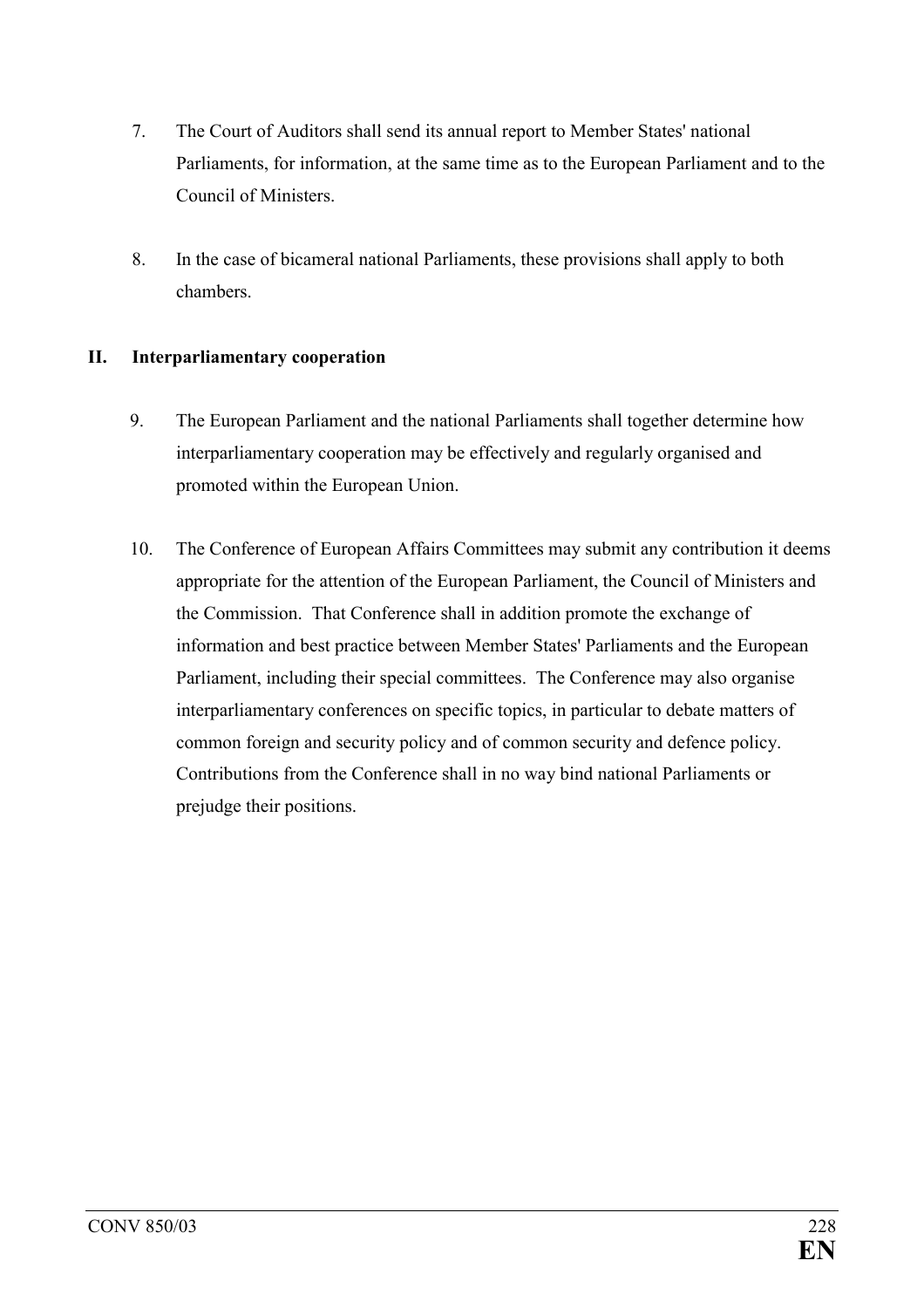# **PROTOCOL ON THE APPLICATION OF THE PRINCIPLES OF SUBSIDIARITY AND PROPORTIONALITY**

# THE HIGH CONTRACTING PARTIES,

WISHING to ensure that decisions are taken as closely as possible to the citizens of the Union,

RESOLVED to establish the conditions for the application of the principles of subsidiarity and proportionality, as enshrined in Article I-9 of the Constitution, and to establish a system for monitoring the application of those principles by the Institutions,

HAVE AGREED UPON the following provisions, which shall be annexed to the Constitution:

- 1. Each Institution shall ensure constant respect for the principles of subsidiarity and proportionality, as laid down in Article I-9 of the Constitution.
- 2. Before proposing legislative acts, the Commission shall consult widely. Such consultations shall, where appropriate, take into account the regional and local dimension of the action envisaged. In cases of exceptional urgency, the Commission shall not conduct such consultations. It shall give reasons for the decision in its proposal.
- 3. The Commission shall send all its legislative proposals and its amended proposals to the national Parliaments of the Member States at the same time as to the Union legislator. Upon adoption, legislative resolutions of the European Parliament and positions of the Council of Ministers shall be sent to the national Parliaments of the Member States.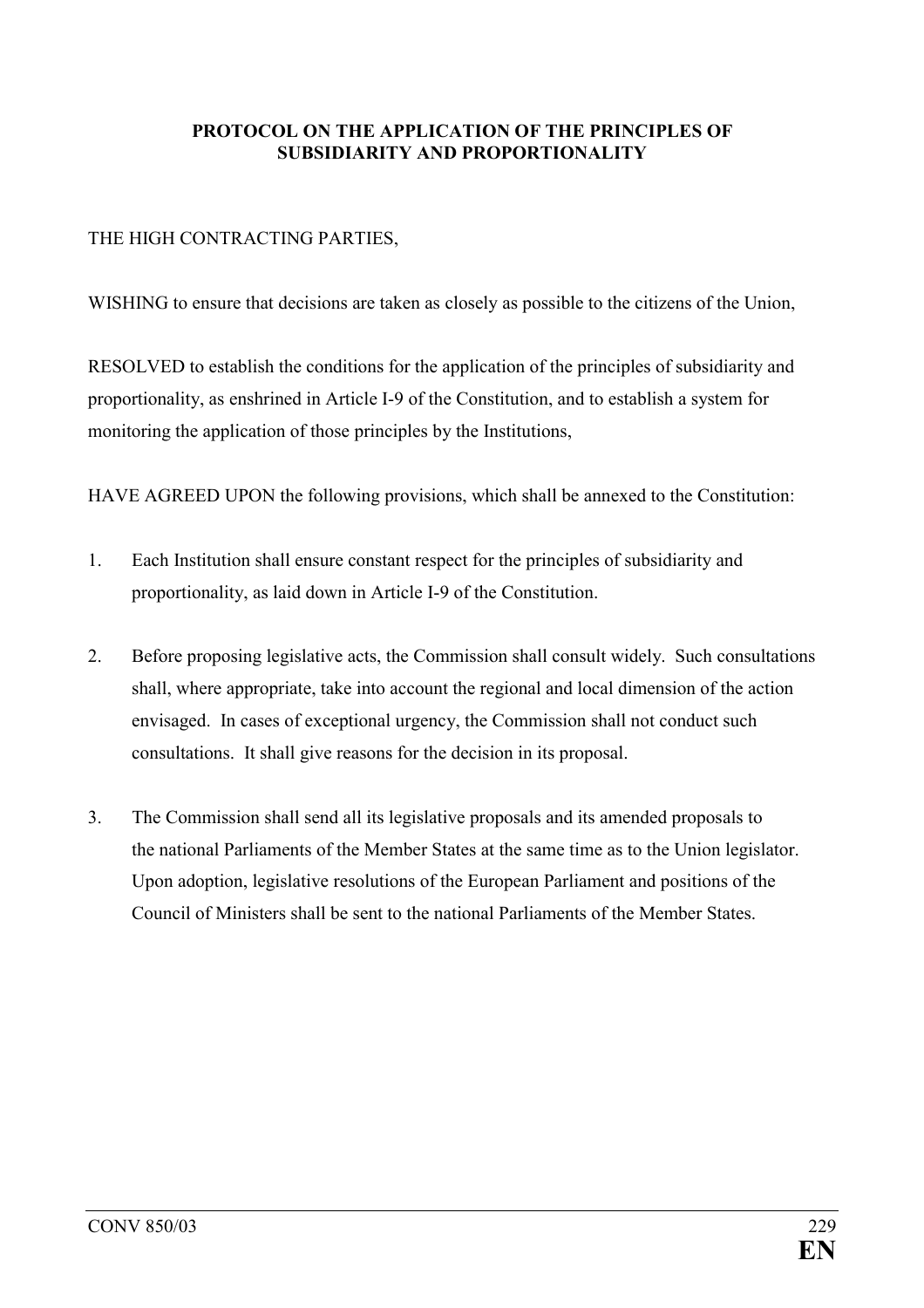- 4. The Commission shall justify its proposal with regard to the principles of subsidiarity and proportionality. Any legislative proposal should contain a detailed statement making it possible to appraise compliance with the principles of subsidiarity and proportionality. This statement should contain some assessment of the proposal's financial impact and, in the case of a framework law, of its implications for the rules to be put in place by Member States, including, where necessary, the regional legislation. The reasons for concluding that a Union objective can be better achieved at Union level must be substantiated by qualitative and, wherever possible, quantitative indicators. The Commission shall take account of the need for any burden, whether financial or administrative, falling upon the Union, national governments, regional or local authorities, economic operators and citizens, to be minimised and commensurate with the objective to be achieved.
- 5. Any national Parliament or any chamber of a national Parliament of a Member State may, within six weeks from the date of transmission of the Commission's legislative proposal, send to the Presidents of the European Parliament, the Council of Ministers and the Commission a reasoned opinion stating why it considers that the proposal in question does not comply with the principle of subsidiarity. It will be for each national Parliament or each chamber of a national Parliament to consult, where appropriate, regional parliaments with legislative powers.
- 6. The European Parliament, the Council of Ministers and the Commission shall take account of the reasoned opinions issued by Member States' national Parliaments or by a chamber of a national Parliament.

The national Parliaments of Member States with unicameral Parliamentary systems shall have two votes, while each of the chambers of a bicameral Parliamentary system shall have one vote.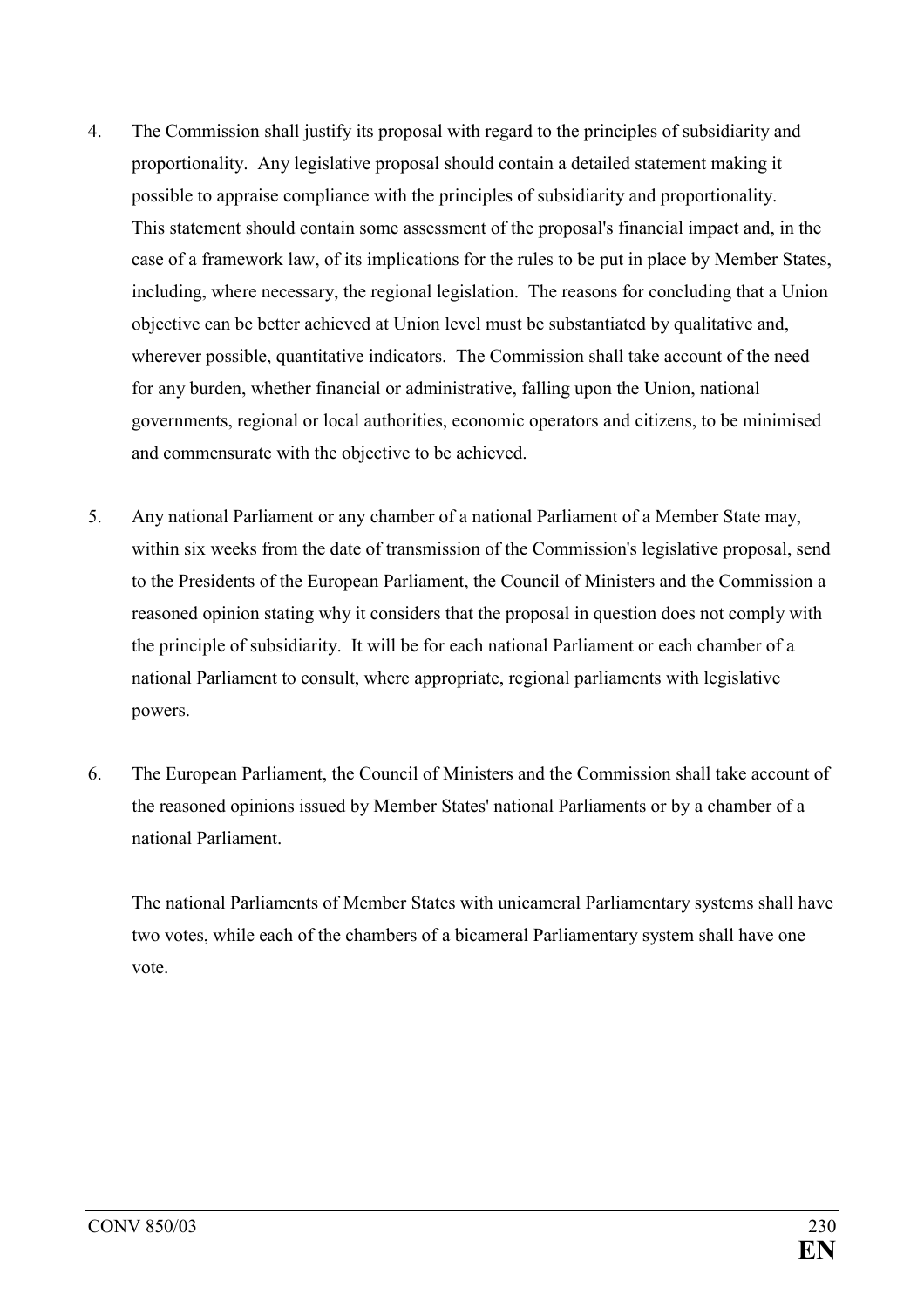Where reasoned opinions on a Commission proposal's non-compliance with the principle of subsidiarity represent at least one third of all the votes allocated to the Member States' national Parliaments and their chambers, the Commission shall review its proposal. This threshold shall be at least a quarter in the case of a Commission proposal or an initiative emanating from a group of Member States under the provisions of Article III-165 of the Constitution on the area of freedom, security and justice.

After such review, the Commission may decide to maintain, amend or withdraw its proposal. The Commission shall give reasons for its decision.

7. The Court of Justice shall have jurisdiction to hear actions on grounds of infringement of the principle of subsidiarity by a legislative act, brought in accordance with the rules laid down in Article III-270 of the Constitution by Member States, or notified by them in accordance with their legal order on behalf of their national Parliament or a chamber of it.

In accordance with the same Article of the Constitution, the Committee of the Regions may also bring such actions as regards legislative acts for the adoption of which the Constitution provides that it be consulted.

8. The Commission shall submit each year to the European Council, the European Parliament, the Council of Ministers and the national Parliaments of the Member States a report on the application of Article I-9 of the Constitution. This annual report shall also be forwarded to the Committee of the Regions and to the Economic and Social Committee.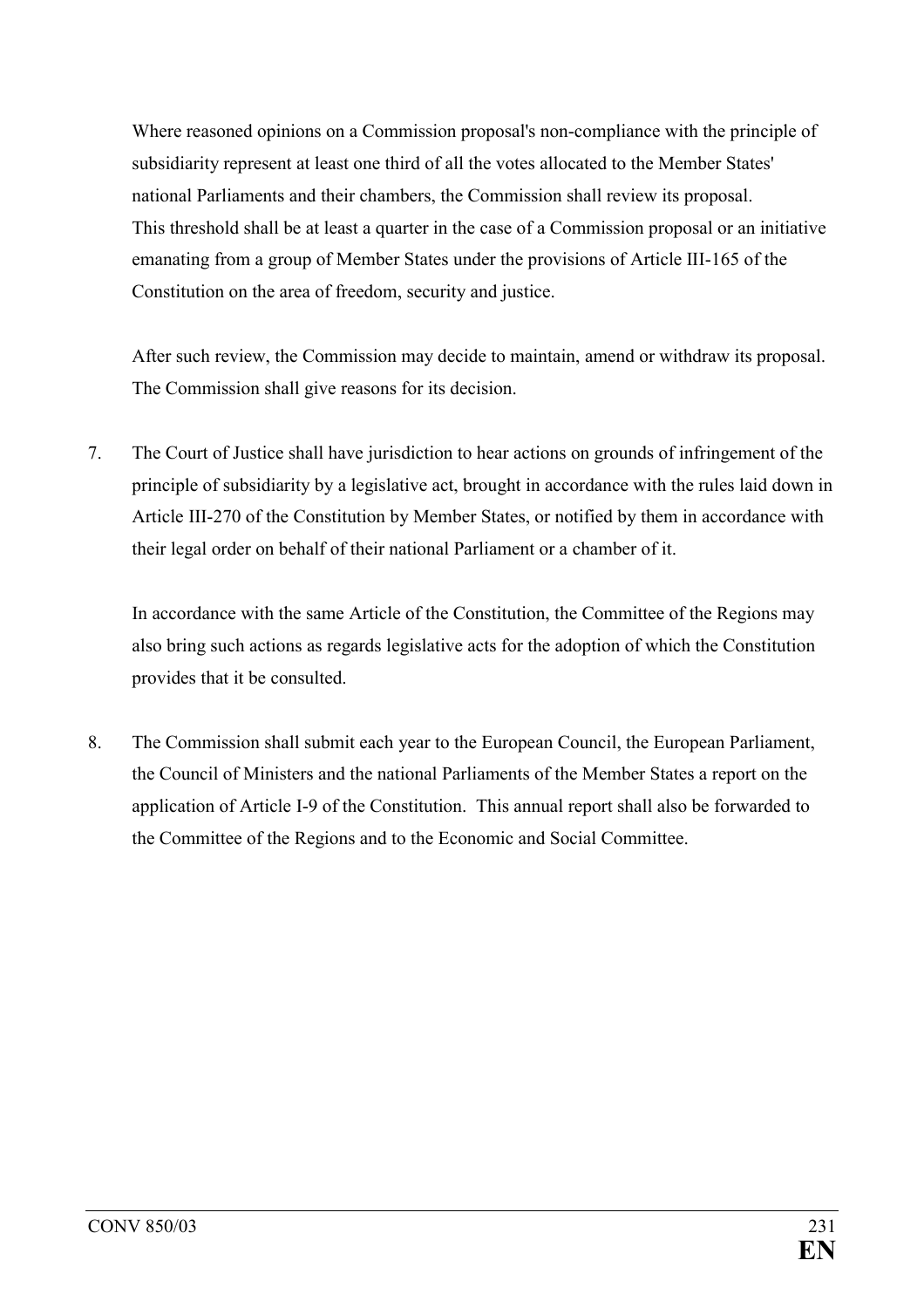#### **PROTOCOL ON THE REPRESENTATION OF CITIZENS IN THE EUROPEAN PARLIAMENT AND THE WEIGHTING OF VOTES IN THE EUROPEAN COUNCIL AND THE COUNCIL OF MINISTERS**

# THE HIGH CONTRACTING PARTIES,

HAVE ADOPTED the following provisions, which shall be annexed to the Treaty establishing a Constitution for Europe:

## **ARTICLE 1**

#### **Provisions concerning the European Parliament**

1. Throughout the 2004-2009 parliamentary term, the number of representatives elected to the European Parliament in each Member State shall be as follows:

| Belgium               | 24             |
|-----------------------|----------------|
| Czech Republic        | 24             |
| Denmark               | 14             |
| Germany               | 99             |
| Estonia               | 6              |
| Greece                | 24             |
| Spain                 | 54             |
| France                | 78             |
| Ireland               | 13             |
| Italy                 | 78             |
| Cyprus                | 6              |
| Latvia                | 9              |
| Lithuania             | 13             |
| Luxembourg            | 6              |
| Hungary               | 24             |
| Malta                 | 5              |
| Netherlands           | 27             |
| Austria               | 18             |
| Poland                | 54             |
| Portugal              | 24             |
| Slovenia              | $\overline{7}$ |
| Slovakia              | 14             |
| Finland               | 14             |
| Sweden                | 19             |
| <b>United Kingdom</b> | 78             |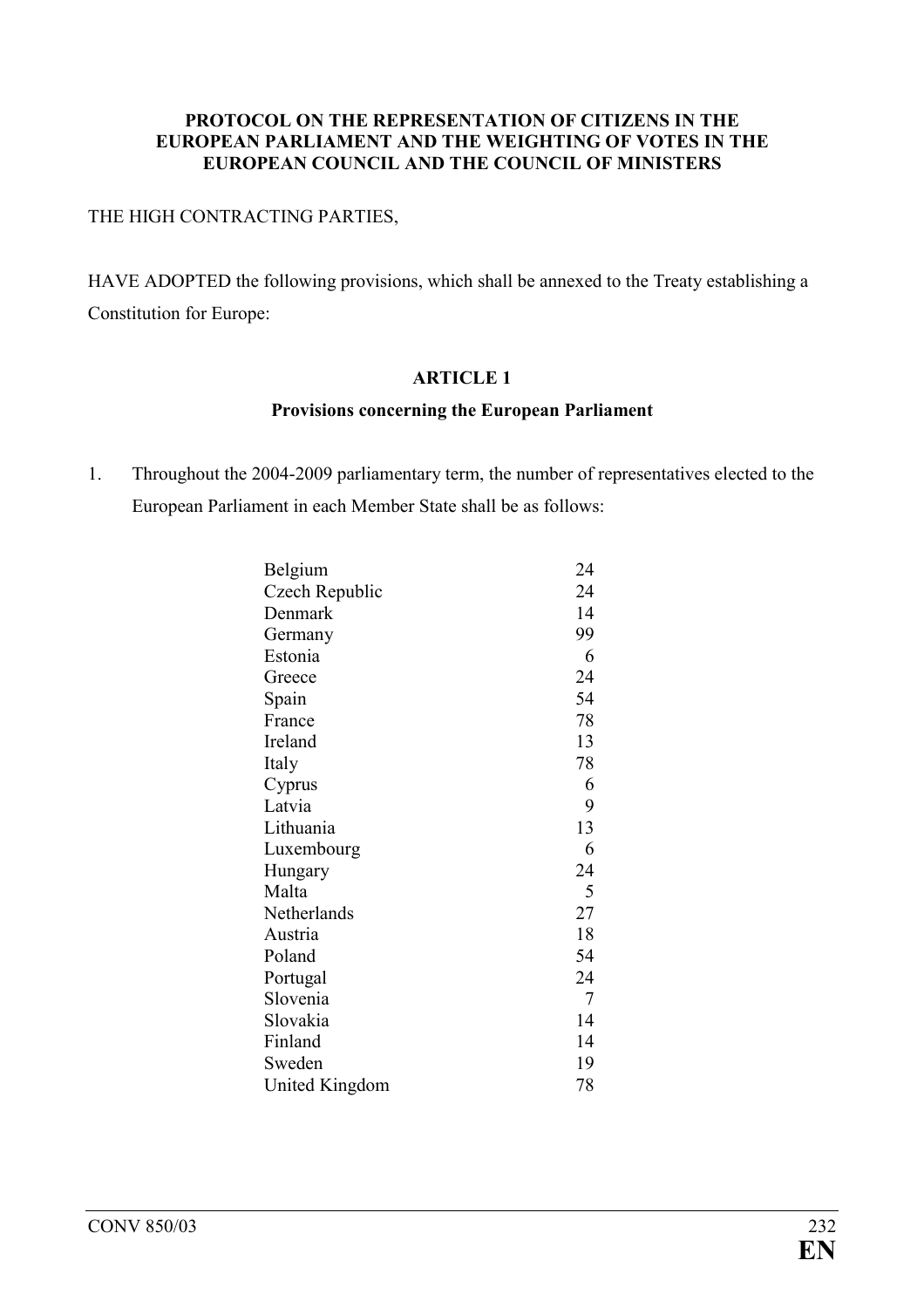# **ARTICLE 2**

# **Provisions concerning the weighting of votes in the European Council and the Council of Ministers**

1. The following provisions shall remain in force until 1 November 2009, without prejudice to Article I-24 of the Constitution.

For deliberations of the European Council and of the Council of Ministers requiring a qualified majority, members' votes shall be weighted as follows:

| Belgium        | 12                       |
|----------------|--------------------------|
| Czech Republic | 12                       |
| Denmark        | 7                        |
| Germany        | 29                       |
| Estonia        | $\overline{4}$           |
| Greece         | 12                       |
| Spain          | 27                       |
| France         | 29                       |
| Ireland        | $\overline{7}$           |
| Italy          | 29                       |
| Cyprus         | 4                        |
| Latvia         | $\overline{\mathcal{A}}$ |
| Lithuania      | $\boldsymbol{7}$         |
| Luxembourg     | $\overline{4}$           |
| Hungary        | 12                       |
| Malta          | 3                        |
| Netherlands    | 13                       |
| Austria        | 10                       |
| Poland         | 27                       |
| Portugal       | 12                       |
| Slovenia       | 4                        |
| Slovakia       | $\boldsymbol{7}$         |
| Finland        | 7                        |
| Sweden         | 10                       |
| United Kingdom | 29                       |

Decisions shall be adopted if there are at least 232 votes in favour representing a majority of the members where, under the Constitution, they must be adopted on a proposal from the Commission. In other cases decisions shall be adopted if there are at least 232 votes in favour representing at least two thirds of the members.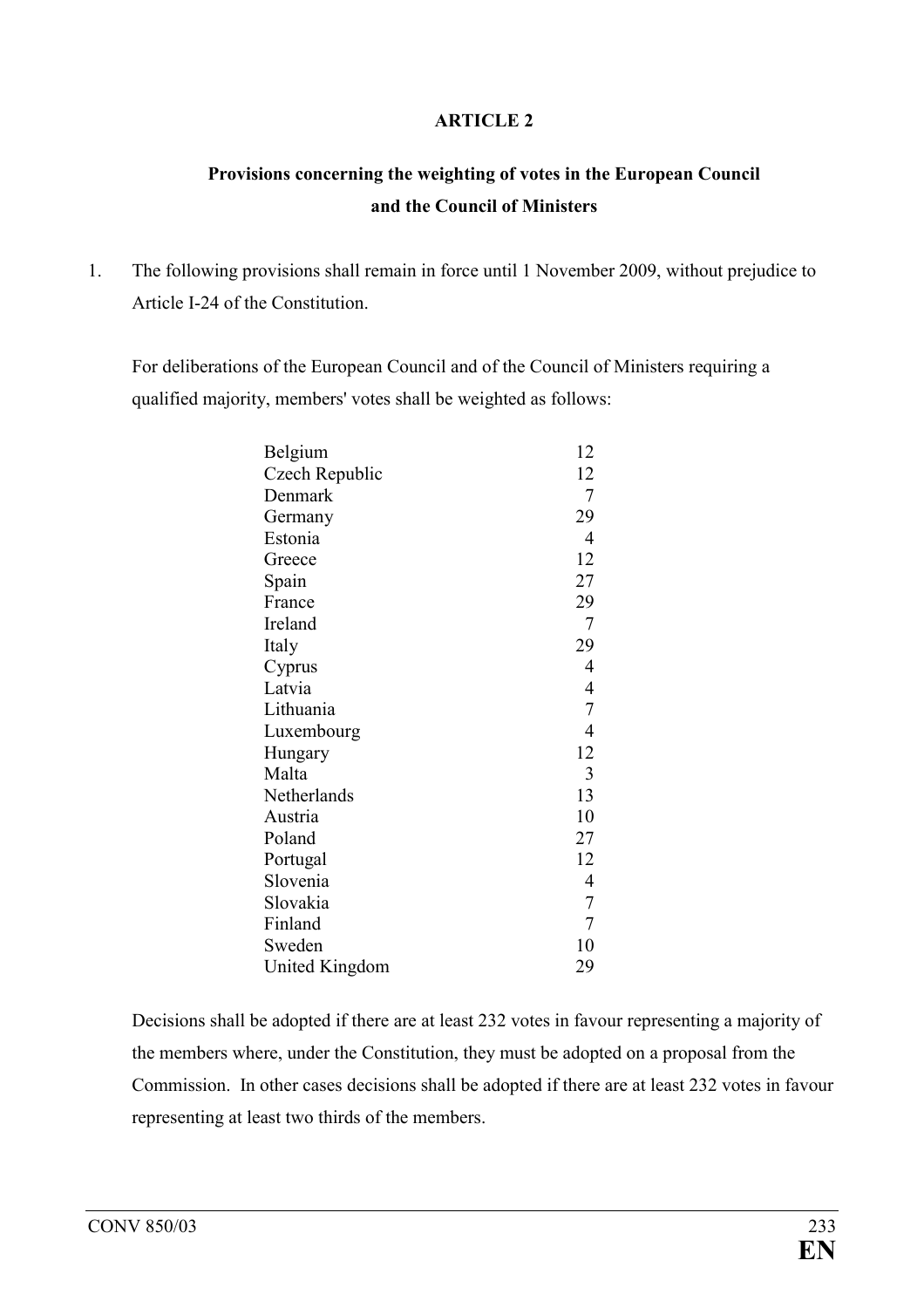A member of the European Council or the Council of Ministers may request that, where a decision is taken by the European Council or the Council of Ministers by a qualified majority, a check is made to ensure that the Member States comprising the qualified majority represent at least 62% of the total population of the Union. If that proves not to be the case, the decision shall not be adopted.

2. For subsequent accessions, the threshold referred to in paragraph 1 shall be calculated to ensure that the qualified majority threshold expressed in votes does not exceed that resulting from the table in the Declaration on the enlargement of the European Union in the Final Act of the Conference which adopted the Treaty of Nice.

> °  $\circ$   $\circ$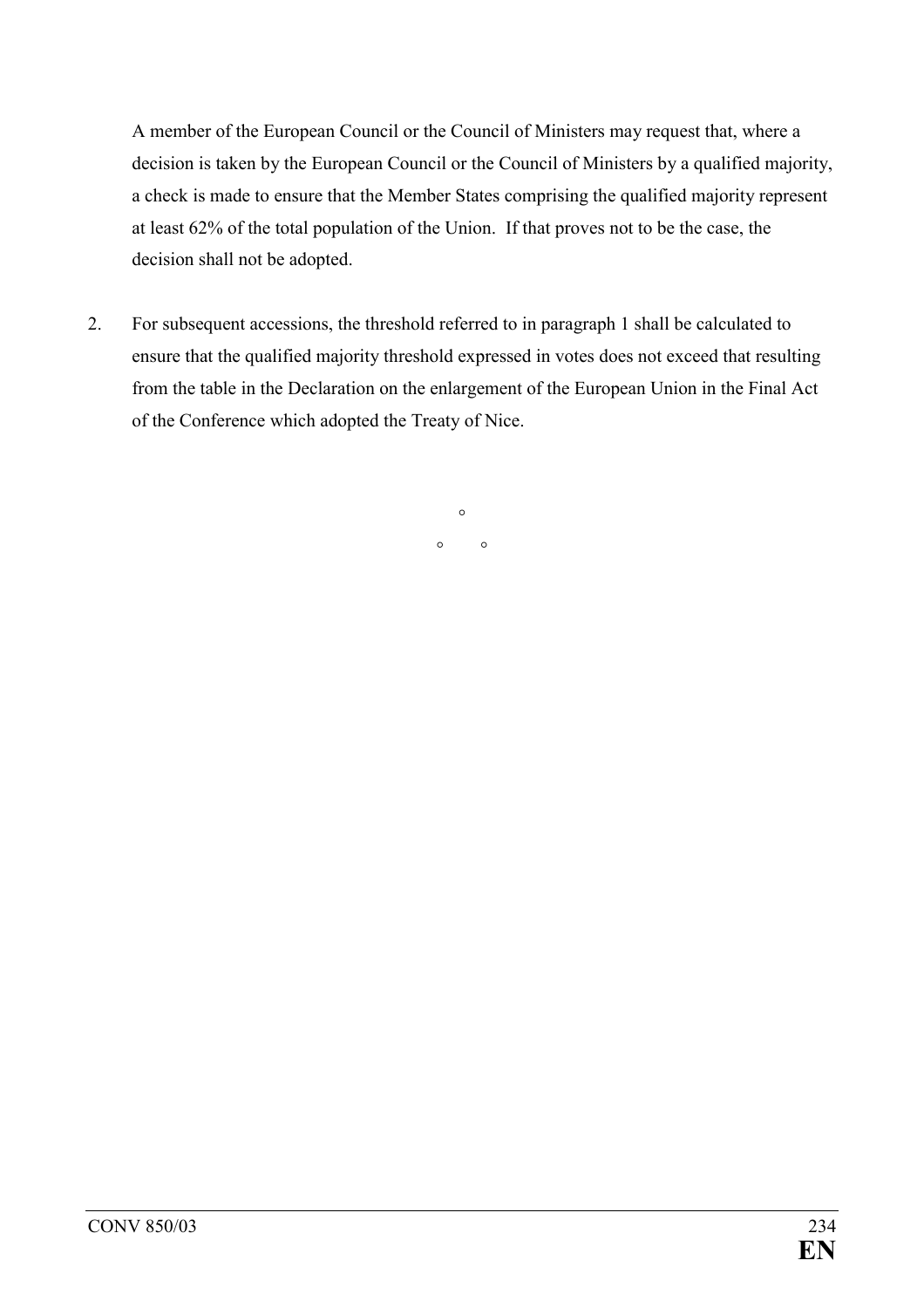# **PROTOCOL ON THE EURO GROUP**

The High Contracting Parties,

Desiring to promote conditions for stronger economic growth in Europe and, to that end, to develop ever-closer coordination of economic policies within the euro area,

Conscious of the need to lay down special provisions for enhanced dialogue between the Member States which have adopted the euro, pending the accession of all Member States of the Union to the euro area,

Have agreed upon the following provisions, which are annexed to the Constitution:

#### Article 1

The Ministers of the Member States which have adopted the euro shall meet informally. Such meetings shall take place, when necessary, to discuss questions related to the specific responsibilities they share with regard to the single currency. The Commission and the European Central Bank shall be invited to take part in such meetings, which shall be prepared by the representatives of the Ministers with responsibility for finance of the Member States which have adopted the euro.

#### Article 2

The Ministers of the Member States which have adopted the euro shall elect a president for two and a half years, by a majority of those Member States.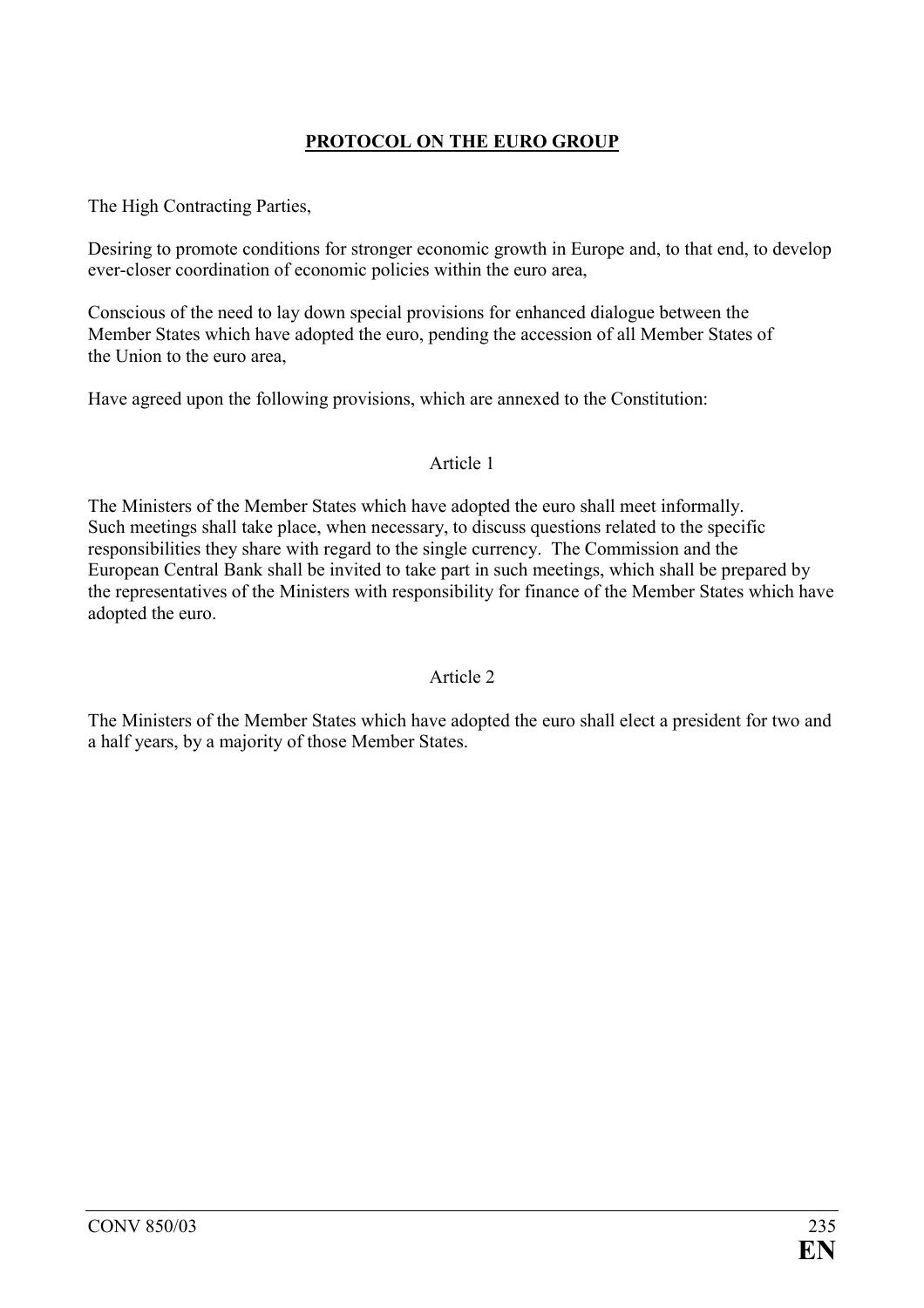# **PROTOCOL AMENDING THE EURATOM TREATY**

#### THE HIGH CONTRACTING PARTIES,

RECALLING the necessity that the provisions of the Treaty establishing the European Atomic Energy Community should continue to have full legal effect,

DESIROUS however to adapt that Treaty to the new rules established by the Treaty establishing a Constitution for Europe, in particular in the institutional and financial fields,

HAVE ADOPTED the following provisions, which are annexed to the Treaty establishing a Constitution for Europe and amend the Treaty establishing the European Atomic Energy Community as follows:

#### Article 1

Article 3 shall be repealed.

#### Article 2

The heading of Title III "Institutional provisions" shall be replaced by the following: "Institutional and financial provisions".

#### Article 3

1. Article 107 shall be replaced by the following:

"Article 107

The institutional and financial provisions of the Treaty establishing a Constitution for Europe (Articles I-18 to I-38, Articles I-52 to I-55 and Articles III-227 to III-316) and Article I-58 of that Treaty shall apply to this Treaty without prejudice to the specific provisions laid down in Articles 134, 135, 144, 145, 157, 171, 172, 174 and 176.

2. Articles 107a to 133, 136 to 143, 146 to 156, 158 to 170, 173, 173a, 175, and 177 to 183a shall be repealed."

#### Article 4

The heading of Title IV "Financial provisions" shall be replaced by the following:

"Specific financial provisions".

#### Article 5

In the third paragraph of Article 38 and the third paragraph of Article 82 the references to Articles 141 and 142 shall be replaced by references to Articles III-265 and III-266 respectively of the Treaty establishing a Constitution for Europe.

In Article 171(2), the first paragraph of Article 175, and Article 176(3) the references to Article 183 shall be replaced by references to Article III-318 of the Treaty establishing a Constitution for Europe.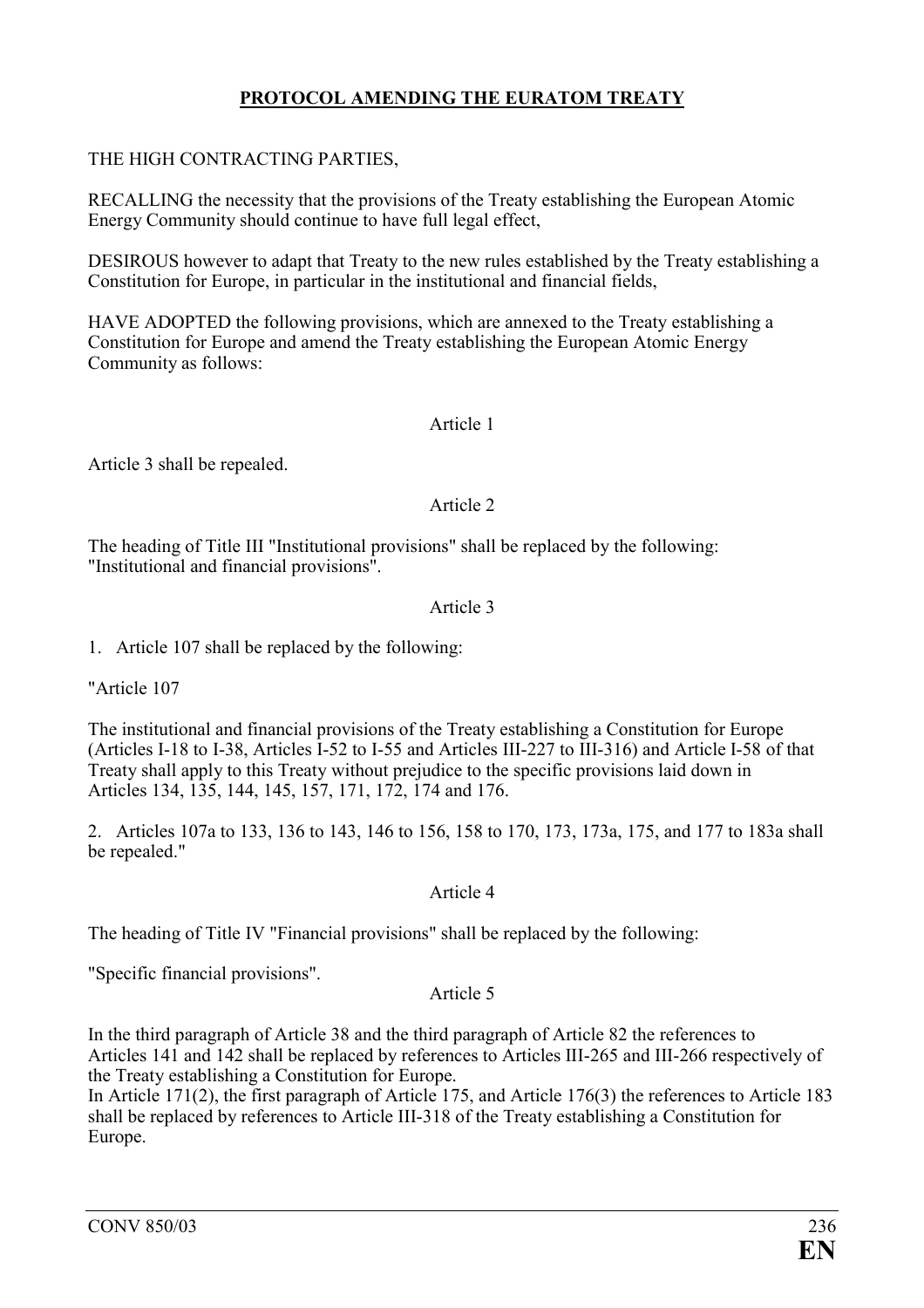In Article 172(4) the reference to Article 177(5) shall be replaced by a reference to Article III-310 of the Treaty establishing a Constitution for Europe. In the last paragraph of Article 18 and in Article 83(2) the references to Article 164 shall be replaced by references to Article III-307 of the Treaty establishing a Constitution for Europe. In Articles 38 and 82 the word "directive" shall be replaced by "European decision". In the Treaty the word "decision" shall be replaced by "European decision".

## Article 6

Article 190 shall be replaced by the following:

"The rules governing the languages of the Institutions shall, without prejudice to the provisions contained in the Statute of the Court of Justice, be determined by the Council of Ministers, acting unanimously".

## Article 7

Article 198 shall be amended as follows:

"(a) This Treaty shall not apply to the Faeroe Islands".

#### Article 8

Article 201 shall be amended as follows:

"The Community shall establish close cooperation with the Organisation for Economic Cooperation and Development, the details of which shall be determined by common accord".

#### Article 9

Article 206 shall be amended as follows:

"The Community may conclude with one or more States or international organisations agreements establishing an association involving reciprocal rights and obligations, common action and special procedures.

These agreements shall be concluded by the Council of Ministers, acting unanimously after consulting the European Parliament.

Where such agreements call for amendments to this Treaty, these amendments shall first be adopted in accordance with the procedure laid down in Article IV-7 of the Treaty establishing a Constitution for Europe.".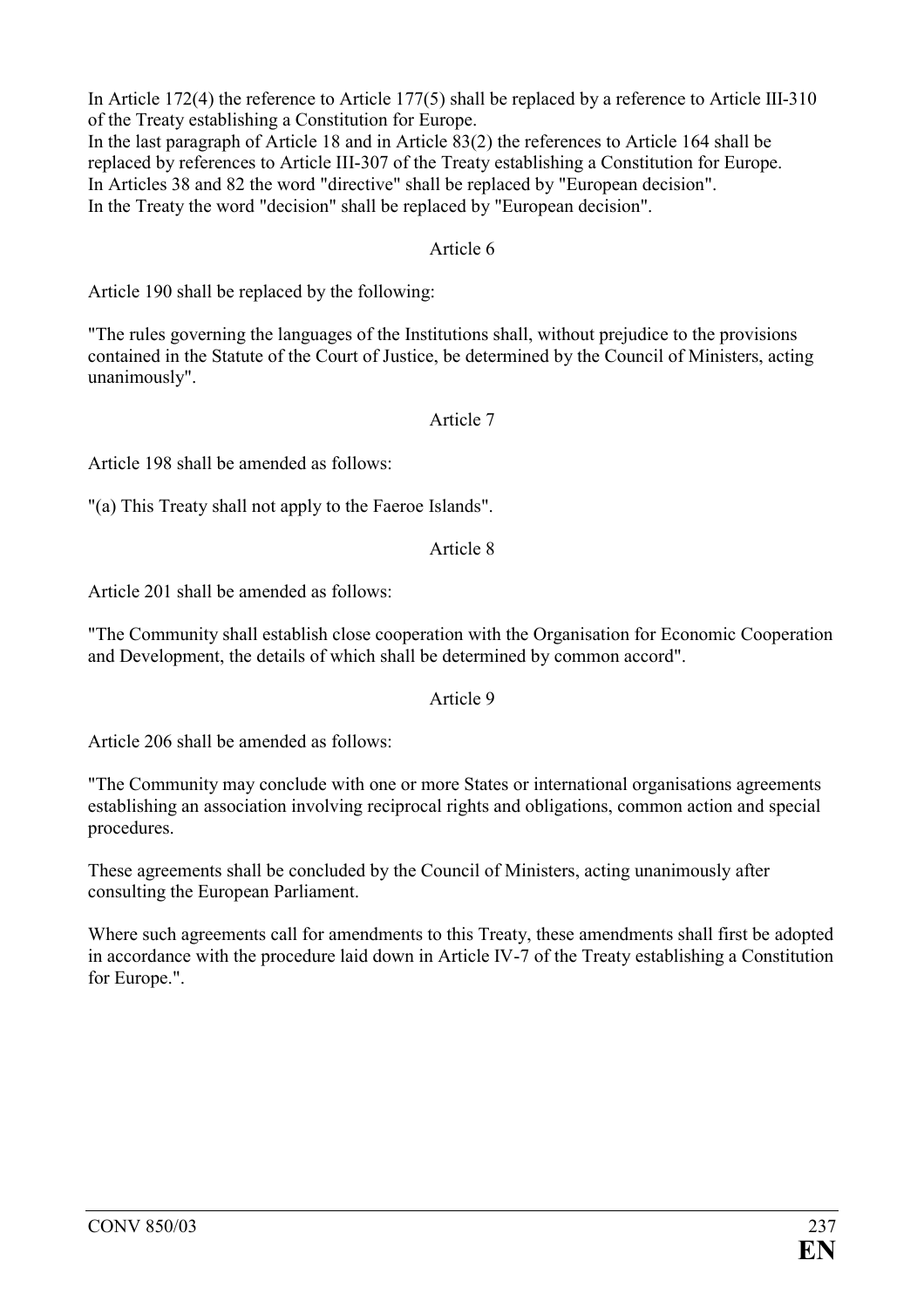# **DECLARATION**

# **attached to the Protocol on the representation of citizens in the European Parliament and the weighting of votes in the European Council and the Council of Ministers**

The common position which will be taken by the Member States of the European Union at the conferences on the accession of Romania and/or Bulgaria regarding the allocation of seats in the European Parliament and the weighting of votes in the European Council and the Council of Ministers shall be as follows. If the accession to the European Union of Romania and/or Bulgaria takes place before the entry into force of the European Council decision foreseen in Article I-19(2) of the Constitution, the number of their elected representatives to the European Parliament shall be calculated on the basis of the figures of 33 and 17 respectively, corrected according to the same formula as that which determined the number of representatives in the European Parliament for each Member State as indicated in the Protocol on the representation of citizens in the European Parliament and the weighting of votes in the European Council and the Council of Ministers.

The Treaty of Accession to the European Union may, by way of derogation from Article I-19(2) of the Constitution, stipulate that the number of members of the European Parliament may temporarily exceed 736 for the remainder of the 2004 to 2009 Parliamentary term.

Without prejudice to Article I-24(2) of the Constitution, the weighting of the votes of Romania and Bulgaria in the European Council and the Council of Ministers shall be 14 and 10 respectively until 1 November 2009. At the time of each accession, the threshold referred to in the Protocol on the representation of citizens in the European Parliament and the weighting of votes in the European Council and the Council of Ministers shall be decided by the Council of Ministers.

 $\overline{a}$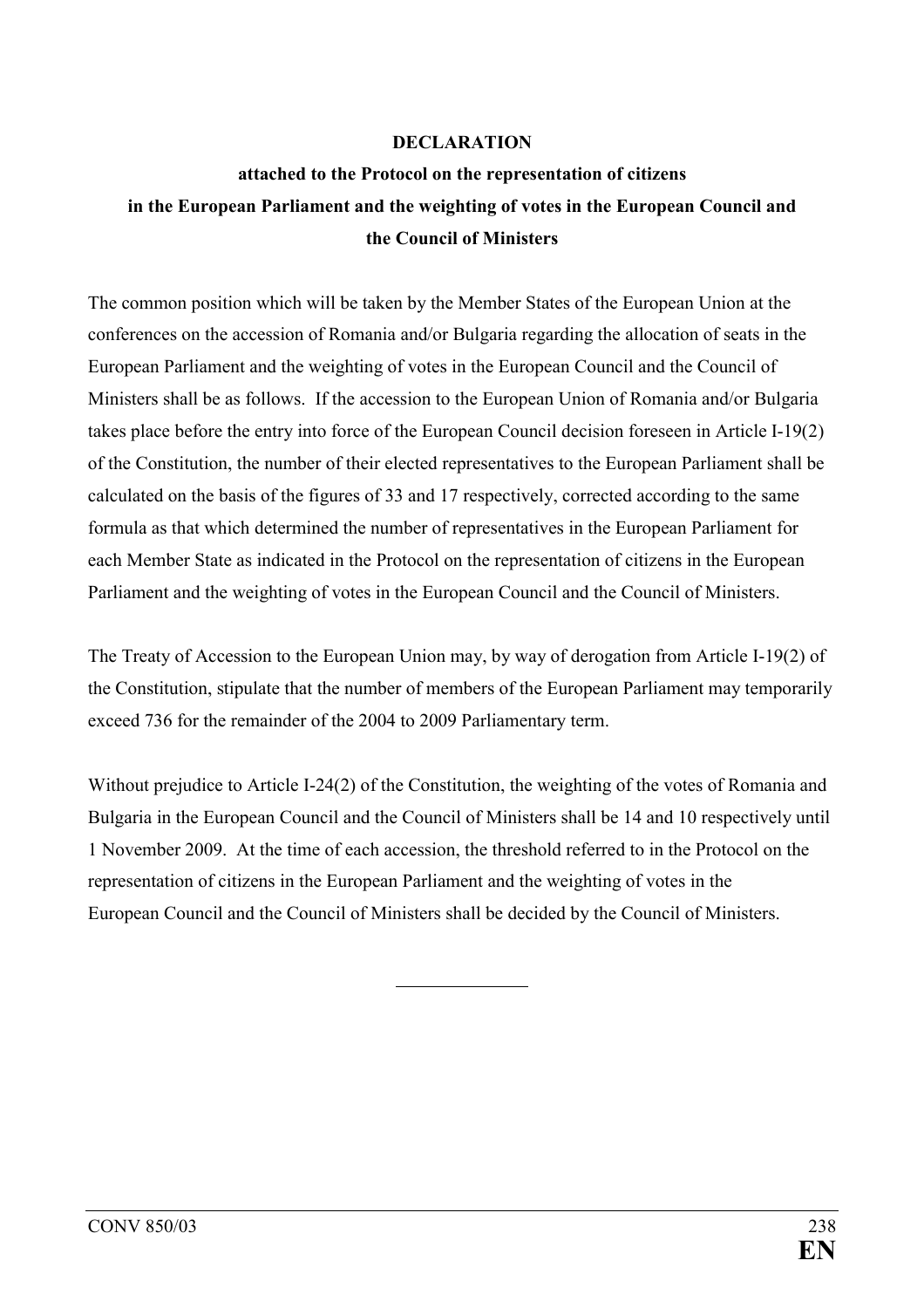## **DECLARATION ON THE CREATION OF A EUROPEAN EXTERNAL ACTION SERVICE**

"To assist the future Union Minister for Foreign Affairs, introduced in Article I-27 of the Constitution, to perform his or her duties, the Convention agrees on the need for the Council of Ministers and the Commission to agree, without prejudice to the rights of the European Parliament, to establish under the Minister's authority one joint service (European External Action Service) composed of officials from relevant departments of the General Secretariat of the Council of Ministers and of the Commission and staff seconded from national diplomatic services.

The staff of the Union's delegations, as defined in Article III-230, shall be provided from this joint service.

The Convention is of the view that the necessary arrangements for the establishment of the joint service should be made within the first year after entry into force of the Treaty establishing a Constitution for Europe."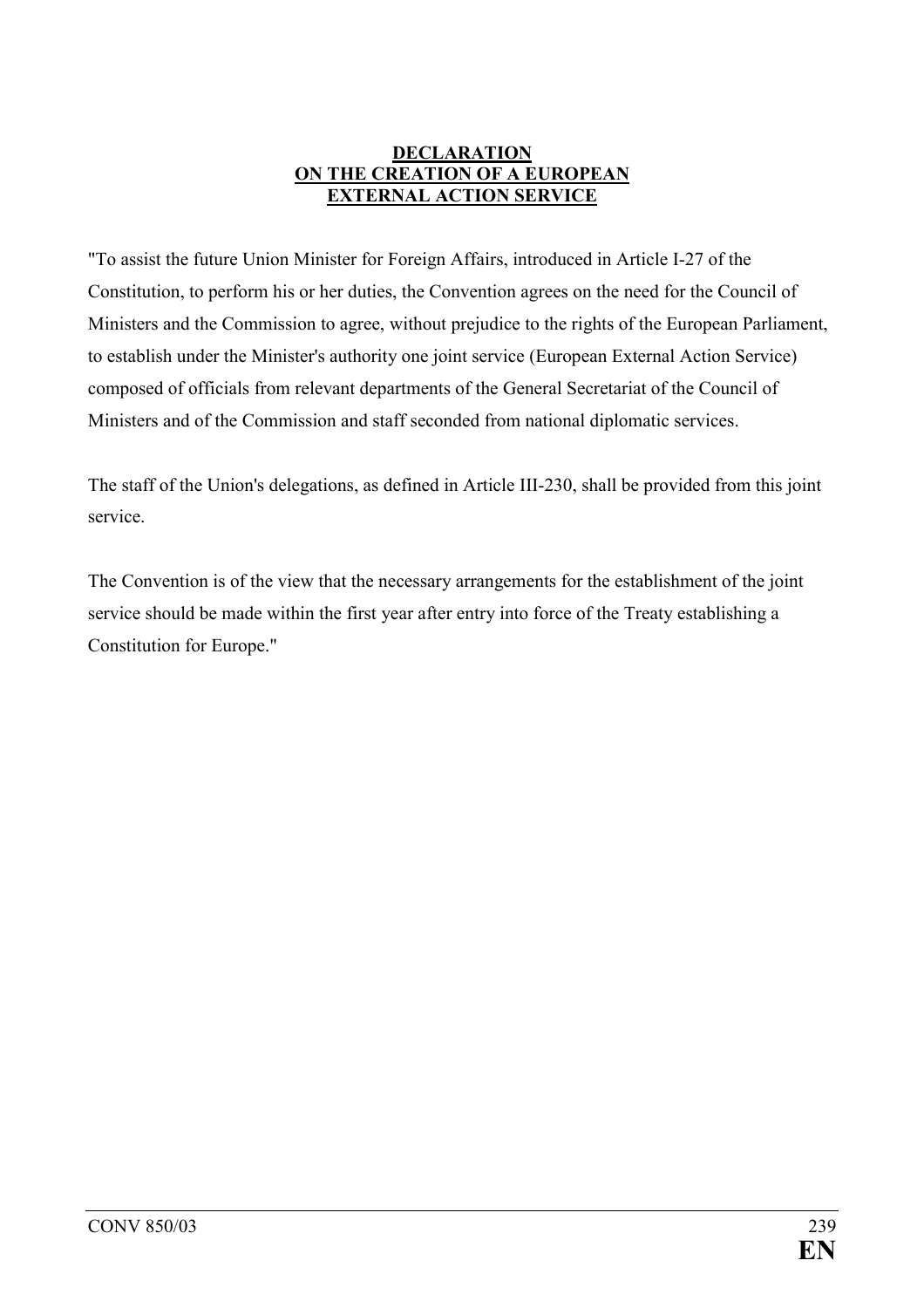# **DECLARATION IN THE FINAL ACT OF SIGNATURE OF THE TREATY ESTABLISHING THE CONSTITUTION**

If, two years after the signature of the Treaty establishing the Constitution, four fifths of the Member States have ratified it and one or more Member States have encountered difficulties in proceeding with ratification, the matter will be referred to the European Council.

l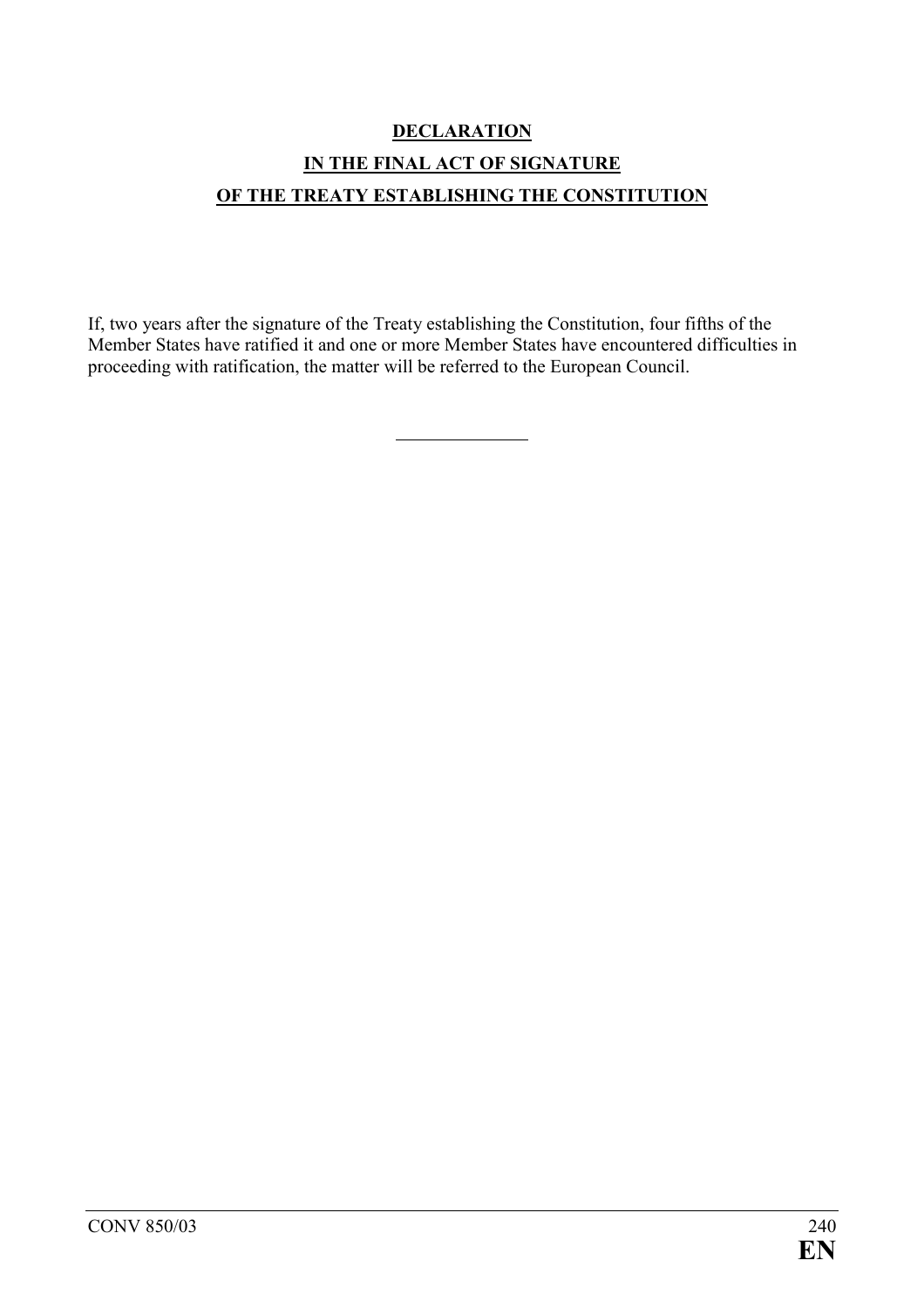# *THE EUROPEAN CONVENTION*

# **LIST OF MEMBERS**

# **PRESIDENCY**

Mr Valéry GISCARD d'ESTAING **Chairman** Mr Giuliano AMATO **Vice-Chairman** Mr Jean-Luc DEHAENE **Vice-Chairman**

# **OTHER MEMBERS OF THE PRAESIDIUM**

| Mr Michel BARNIER         | Representative of the European Commission  |
|---------------------------|--------------------------------------------|
| Mr John BRUTON            | Representative of the National Parliaments |
| Mr Henning CHRISTOPHERSEN | Representative of the Danish Presidency    |
| Mr Alfonso DASTIS         | Representative of the Spanish Presidency   |
|                           | (from March 2003)                          |
| Mr Klaus HÄNSCH           | Representative of the European Parliament  |
| Mr Giorgos KATIFORIS      | Representative of the Greek Presidency     |
|                           | (until February 2003)                      |
| Mr Iñigo MÉNDEZ DE VIGO   | Representative of the European Parliament  |
| Ms Ana PALACIO            | Representative of the Spanish Presidency   |
|                           | (until March 2003)                         |
| Mr Giorgos PAPANDREOU     | Representative of the Greek Presidency     |
|                           | (from February 2003)                       |
| Ms Gisela STUART          | Representative of the National Parliaments |
| Mr Antonio VITORINO       | Representative of the European Commission  |
| Mr Alojz PETERLE          | Invitee                                    |
|                           |                                            |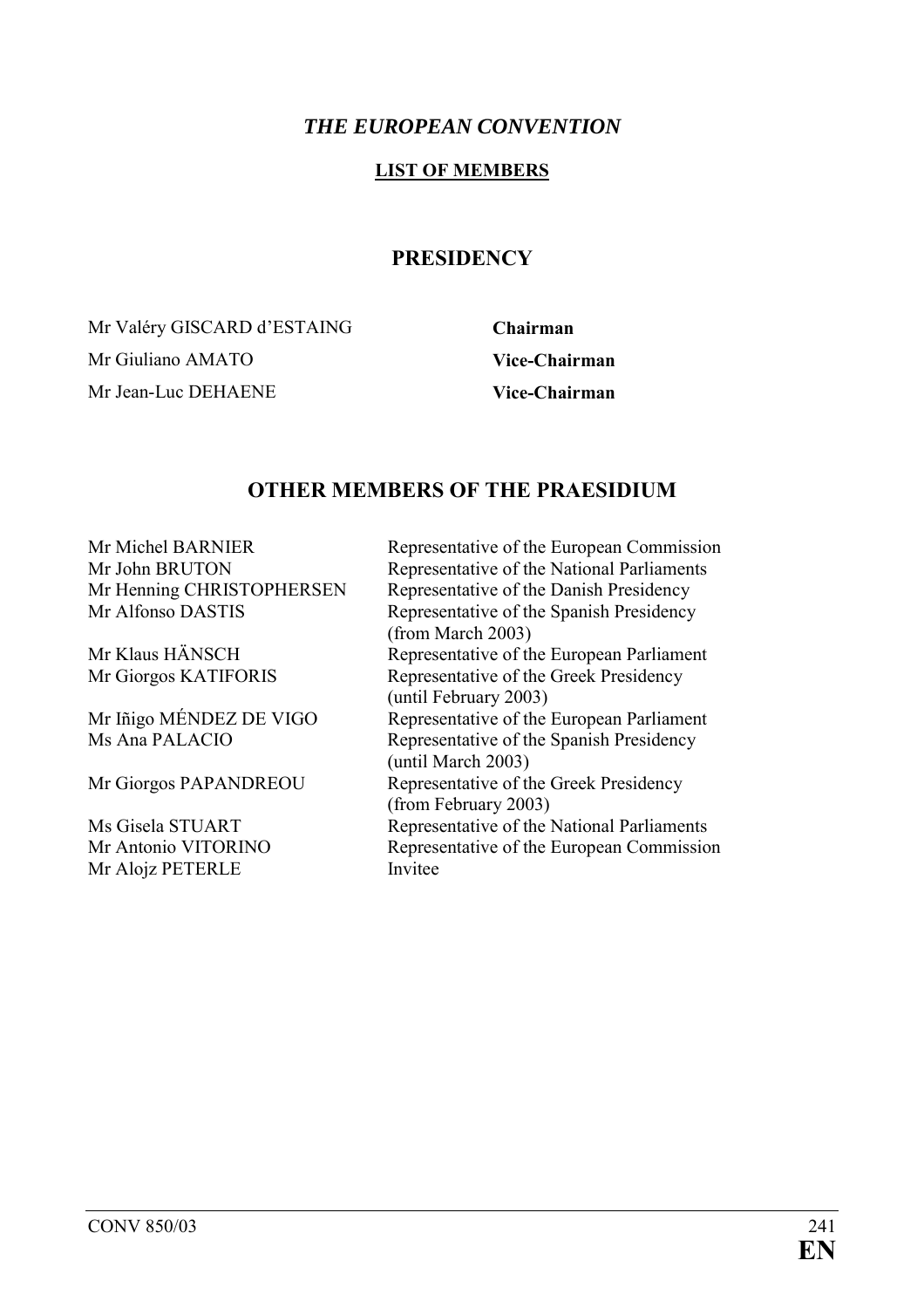# **CONVENTION MEMBERS**

#### **REPRESENTATIVES OF THE EUROPEAN PARLIAMENT**

Mr Jens-Peter BONDE (DK) Mr Elmar BROK (D) Mr Andrew Nicholas DUFF (UK) Mr Olivier DUHAMEL (F) Mr Klaus HÄNSCH (D) Ms Sylvia-Yvonne KAUFMANN (D) Mr Timothy KIRKHOPE (UK) Mr Alain LAMASSOURE (F) Ms Linda McAVAN (UK) Ms Hanja MAIJ-WEGGEN (NL) Mr Luís MARINHO (P) Mr Íñigo MÉNDEZ DE VIGO Y MONTOJO (ES) Ms Cristiana MUSCARDINI (IT) Mr Antonio TAJANI (IT) Ms Anne VAN LANCKER (B) Mr Johannes VOGGENHUBER (ÖS)

#### **REPRESENTATIVES OF THE COMMISSION**

Mr Michel BARNIER

Mr António VITORINO

#### **REPRESENTATIVES OF THE MEMBER STATES**

**COUNTRY**

#### **BELGIÀ/BELGIQUE**

**Government National Parliament** Mr Louis MICHEL Mr Karel DE GUCHT Mr Elio DI RUPO

**DANMARK**

**Government National Parlement** Mr Henning CHRISTOPHERSEN Mr Peter SKAARUP

Mr Henrik DAM KRISTENSEN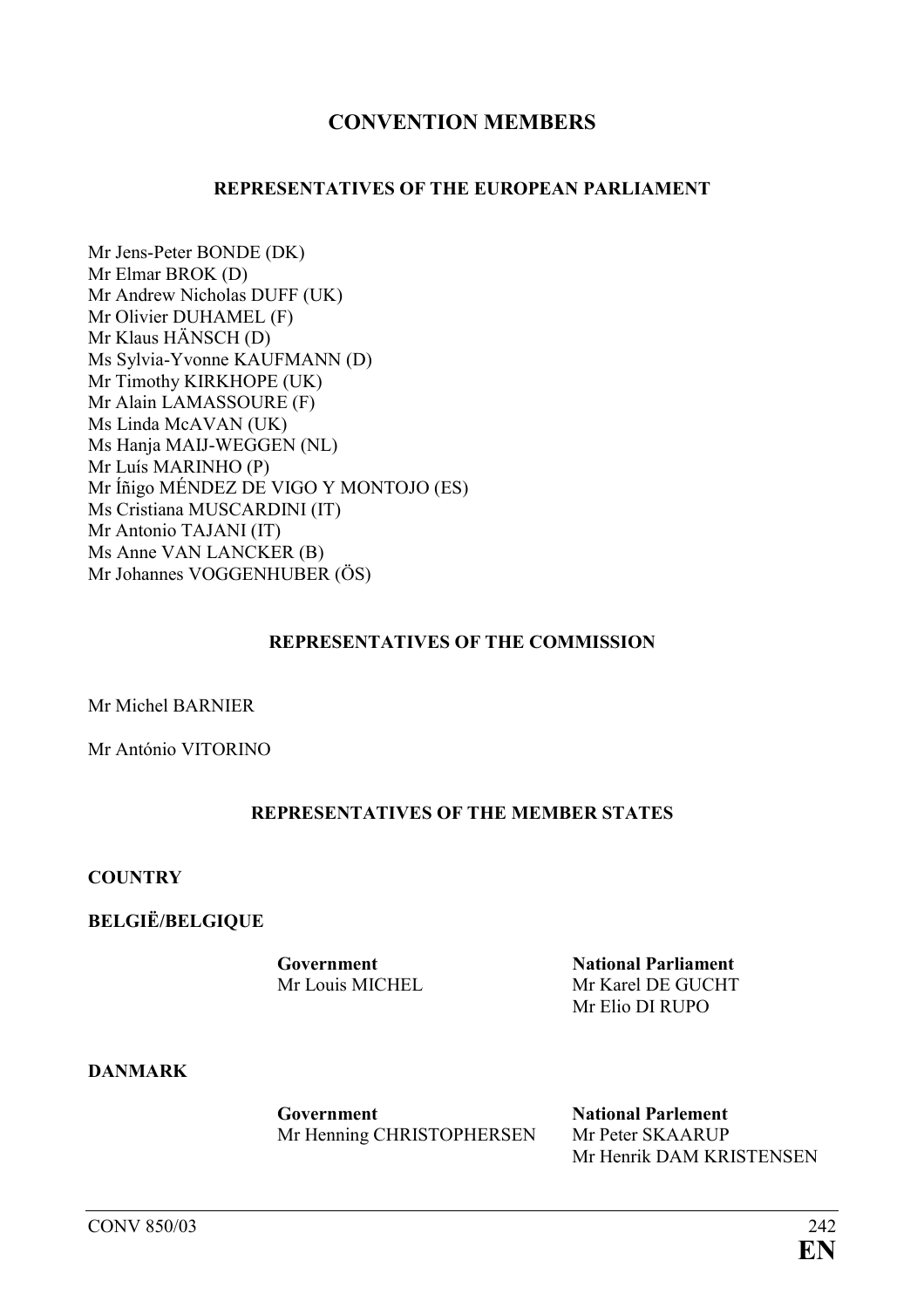#### **DEUTSCHLAND**

**Government National Parliament** Mr Joschka FISCHER *replaced Mr Peter GLOTZ in November 2002*

#### **ELLAS**

Mr Giorgos PAPANDREOU *replaced Mr Giorgos KATIFORIS in February 2003*

#### **ESPAÑA**

Mr Alfonso DASTIS *replaced Mr Carlos BASTARRECHE as alternate member in September 2002, then Ms A. Palacio as member in March 2003*

#### **FRANCE**

Mr Dominique de VILLEPIN *replaced Mr Pierre MOSCOVICI in November 2002*

#### **IRELAND**

Mr Dick ROCHE *replaced Mr Ray MacSHARRY in July 2002*

#### **ITALIA**

#### **LUXEMBOURG**

Mr Jürgen MEYER Mr Erwin TEUFEL

#### **Government National Parliament**

Mr Paraskevas AVGERINOS Ms Marietta GIANNAKOU

#### **Government National Parliament**

Mr Josep BORRELL **FONTELLES** Mr Gabriel CISNEROS LABORDA

#### **Government National Parliament**

Mr Pierre LEQUILLER *replaced Mr Alain BARRAU in July 2002* Mr Hubert HAENEL

# **Government National Parliament**

Mr John BRUTON Mr Proinsias DE ROSSA

**Government**<br>
Mr Gianfranco FINI<br>
Mr Marco FOLLINI Mr Marco FOLLINI Mr Lamberto DINI

**Government National Parliament** Mr Jacques SANTER Mr Paul HELMINGER Mr Ben FAYOT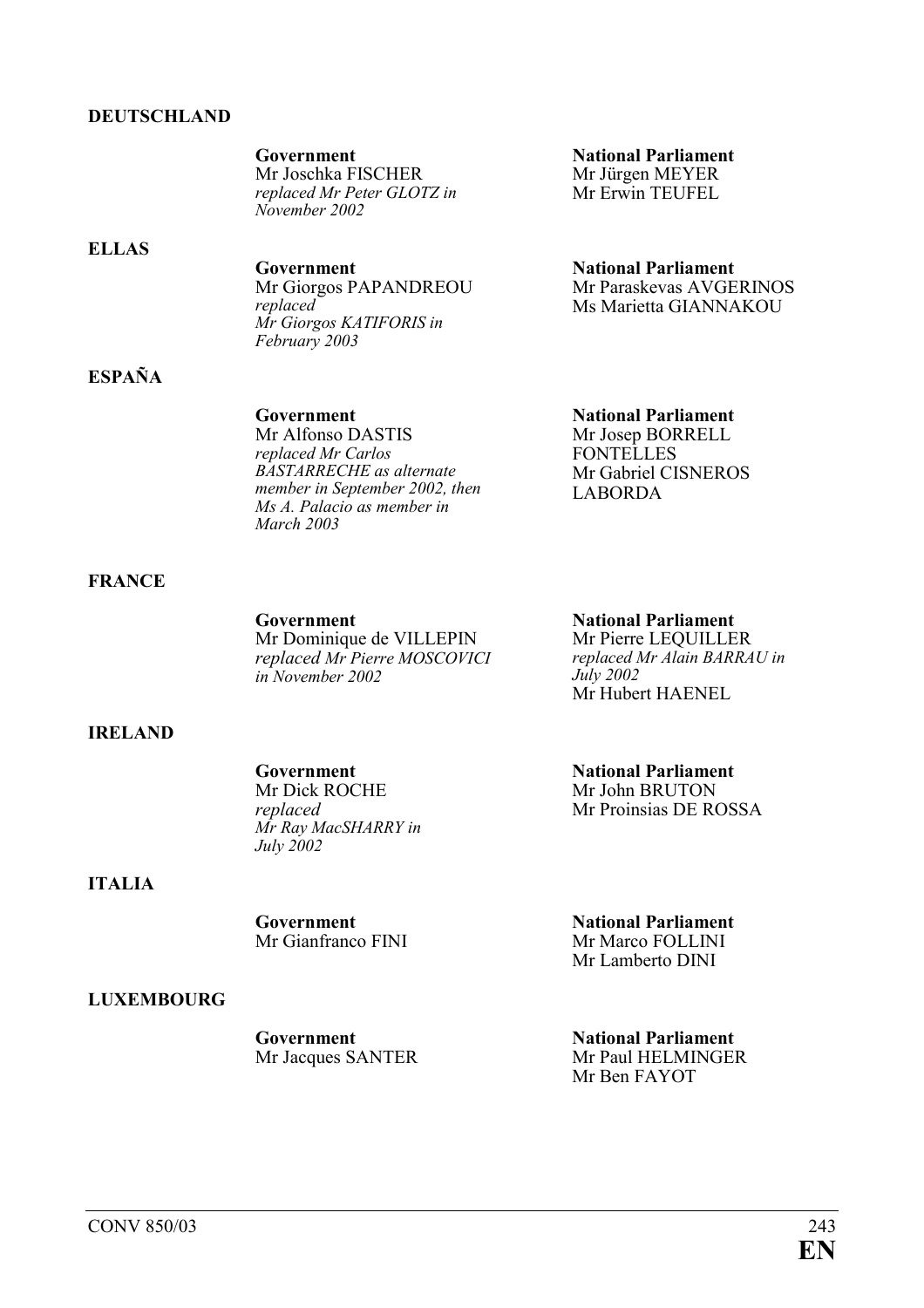#### **NEDERLAND**

**Government National Parliament** Mr Gijs de VRIES *replaced Mr Hans van MIERLO in October 2002*

Mr RenÈ van der LINDEN Mr Frans TIMMERMANS

### **ÖSTERREICH**

**Government National Parliament** Mr Hannes FARNLEITNER Mr Caspar EINEM

Mr Reinhard Eugen BÖSCH

#### **PORTUGAL**

**Government National Parliament** Mr Ernâni LOPES *replaced Mr Jo"o de VALLERA in May 2002*

Mr Alberto COSTA Ms Eduarda AZEVEDO

#### **SUOMI/FINLAND**

**Government National Parliament** Ms Teija TIILIKAINEN Mr Kimmo KILJUNEN

Mr Jari VILÉN *replaced Mr Matti VANHANEN in May 2003*

#### **SVERIGE**

**Government National Parliament** Ms Lena HJELM-WALLÉN Mr Sören LEKBERG

Mr Göran LENNMARKER

#### **UNITED KINGDOM**

# **Government National Parliament**

Mr Peter HAIN Ms Gisela STUART Mr David HEATHCOAT-AMORY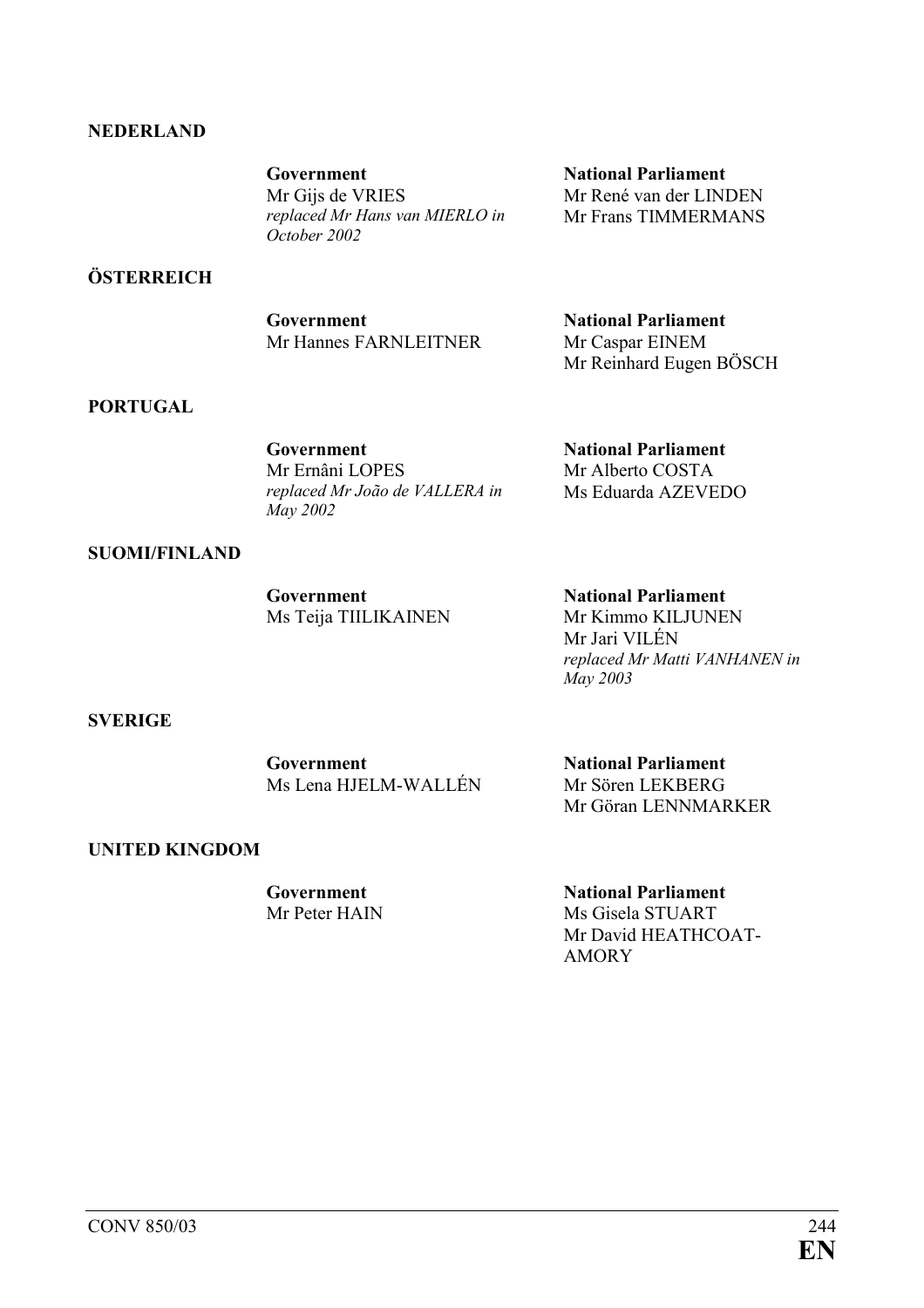### **REPRESENTATIVES OF THE CANDIDATE COUNTRIES**

#### **COUNTRY**

#### **Kΰπρoς/CYPRUS**

**Government National Parliament** Mr Michael ATTALIDES Ms Eleni MAVROU

Mr Panayiotis DEMETRIOU

#### **MALTA**

**Government National Parliament** Mr Peter SERRACINO-INGLOTT

Mr Michael FRENDO Mr Alfred SANT

# **MAGYARORSZÀG/HUNGARY**

**Government National Parliament** Mr Péter BALÁZS  $replaced Mr János MARTONYI$ *in June 2002*

Mr József SZÁJER Mr Pál VASTAGH

#### **POLSKA/POLAND**

Ms Danuta HÜBNER Mr Jozef OLEKSY

**Government National Parliament** Mr Edmund WITTBRODT

**ROMÂNIA/ROMANIA** 

**Government National Parliament** Ms Hildegard Carola PUWAK Mr Alexandru ATHANASIU

# *replaced Mr Liviu MAIOR in February 2003* Mr Puiu HASOTTI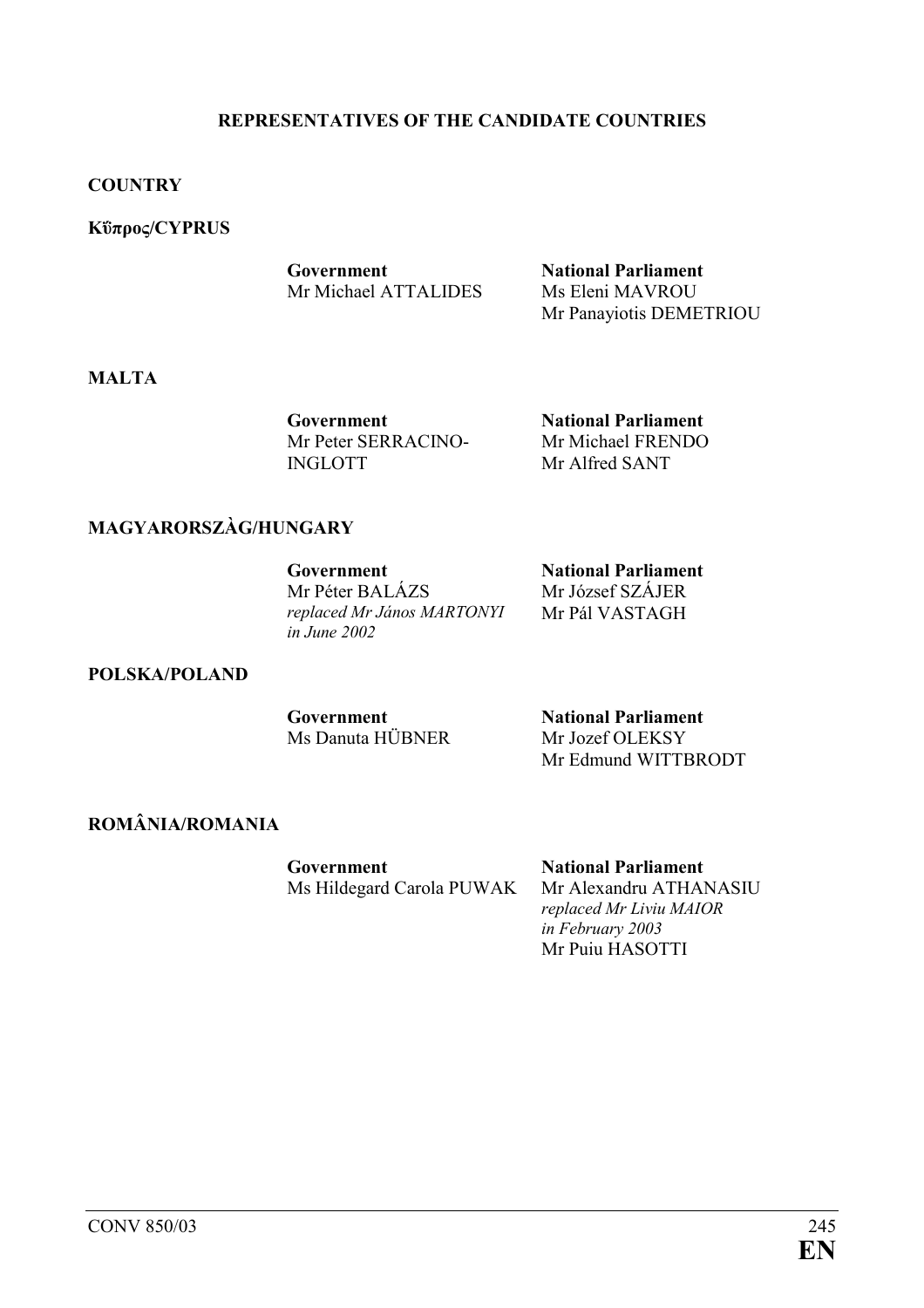#### **SLOVENSKO/SLOVAKIA**

**Government National Parliament** Mr Ivan KORČOK  $replaced Mr$  Ján FIGEL in *November 2002*

# **LATVIJA/LATVIA**

**Government National Parliament** Ms Sandra KALNIETE *replaced Mr Roberts ZILE in January 2003*

Mr Ján FIGEL *replaced Mr Pavol HAMZIK in October 2002* Ms Irena BELOHORSKÁ

Mr Rihards PIKS Ms Liene LIEPINA *replaced Mr Edvins INKĒNS in January 2003*

#### **EESTI/ESTONIA**

Mr Lennart MERI Mr Tunne KELAM

#### **Government National Parliament**

Mr Rein LANG *replaced Mr Peeter REITZBERG in April 2003*

#### **LIETUVA/LITHUANIA**

### **Government National Parliament**

Mr Rytis MARTIKONIS Mr Vytenis ANDRIUKAITIS Mr Algirdas GRICIUS *in December 2002 replaced Mr Alvydas MEDALINSKAS, who in turn replaced Ms Dalia KUTRAITE-GIEDRAITIENE as alternate member*

#### **Бългap**и**я**/**BULGARIA**

**Government National Parliament** Ms Meglena KUNEVA Mr Daniel VALCHEV

Mr Nikolai MLADENOV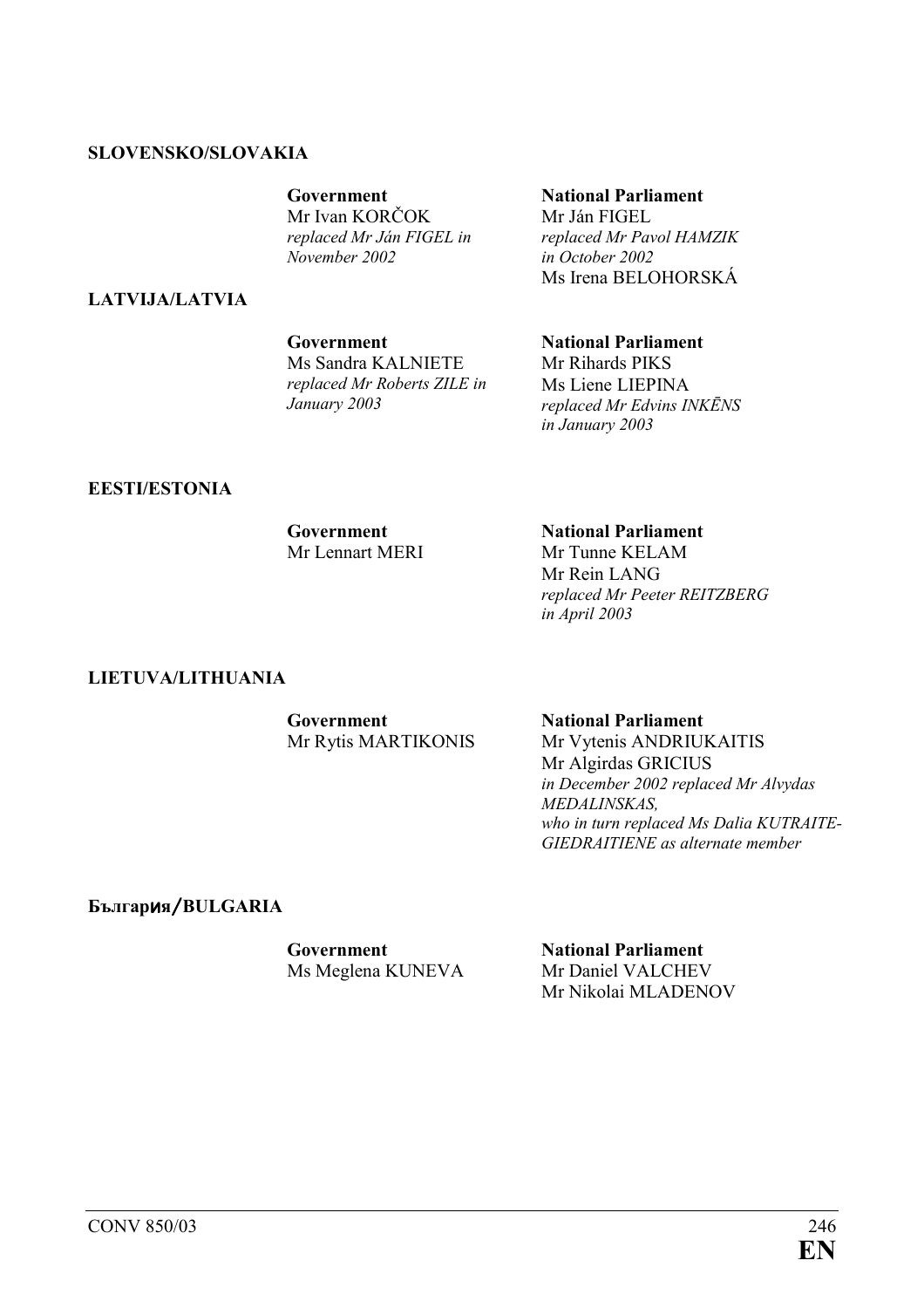# **ČESK£ REPUBLIKA/CZECH REPUBLIC**

**Government National Parliament** Mr Jan KOHOUT *replaced Mr Jan KAVAN in September 2002*

Mr Jan ZAHRADIL Mr Josef ZIELENIEC

#### **SLOVENIJA/SLOVENIA**

**Government National Parliament** Mr Dimitrij RUPEL *replaced Mr Matjaz NAHTIGAL in January 2003*

Mr Jelko KACIN *replaced Mr Slavko GABER in January 2003* Mr Alojz PETERLE

# **TÜROÍYE/TURKEY**

Mr Abdullah GÜL *in March 2003 replaced Mr Yasar YAKIS, who had replaced in December 2002 Mr Mesut YILMAZ in December 2002*

# **Government National Parliament**

Mr Zekeriya AKCAM *replaced Mr Ali TEKIN* Mr Kemal DERVIŞ *replaced Ms Ayfer YILMAZ in December 2002*

# **ALTERNATES**

#### **REPRESENTATIVES OF THE EUROPEAN PARLIAMENT**

Mr William ABITBOL (F) Ms ALMEIDA GARRETT (P) Mr John CUSHNAHAN (IRL) Ms Lone DYBKJAER (DK)  $Ms$  Pervenche BERÈS  $(F)$ Ms Maria BERGER (ÖS) Mr Carlos CARNERO GONZÁLEZ (ES) Mr Neil MacCORMICK (UK) Ms Piia-Noora KAUPPI (FI) Ms Elena PACIOTTI (IT) Mr Luís QUEIRÓ (P) Mr Reinhard RACK (ÖS) Mr Esko SEPPÄNEN (FI) The Earl of STOCKTON (UK) Ms Helle THORNING-SCHMIDT (DK) Mr Joachim WUERMELING (D)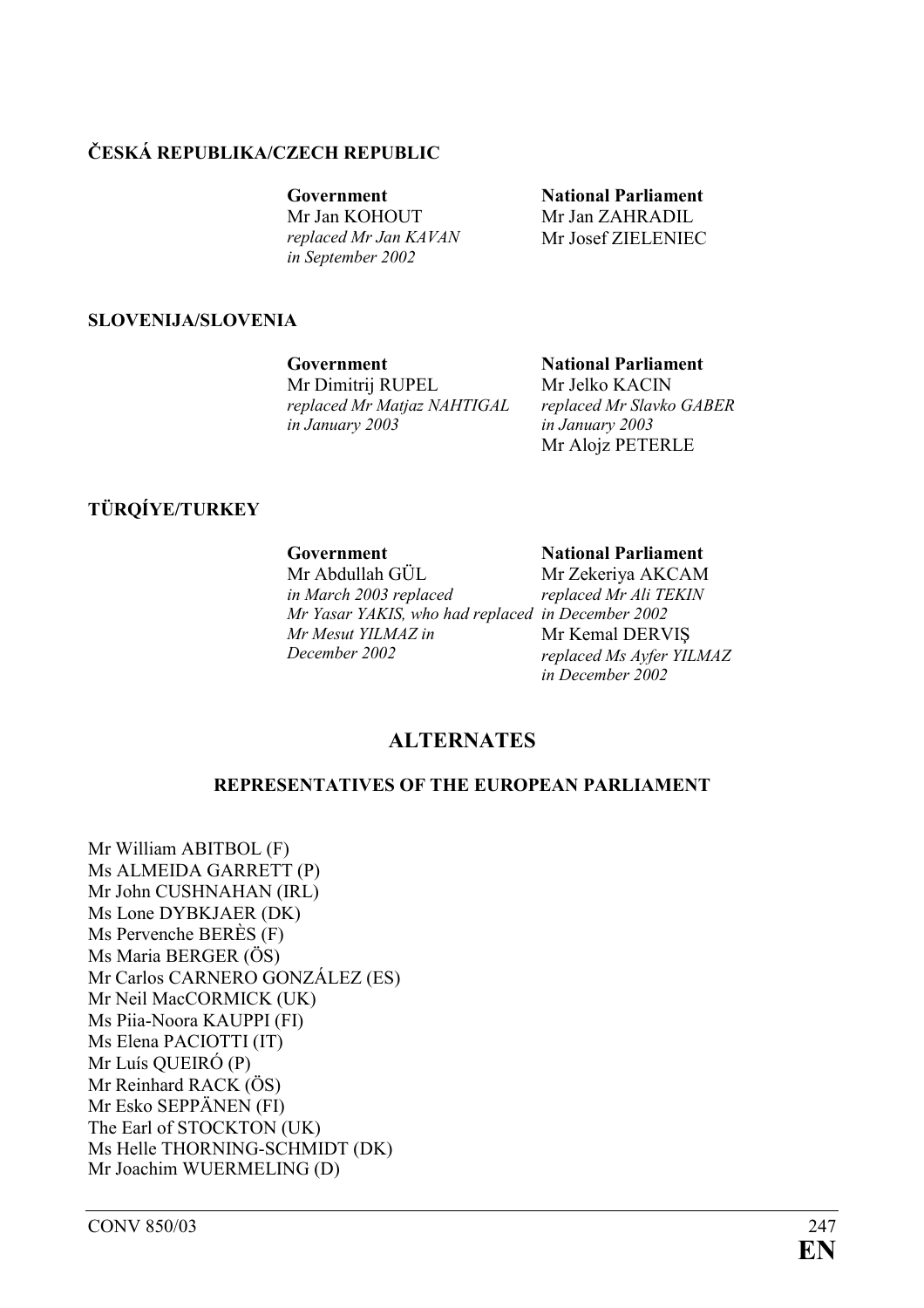#### **REPRESENTATIVES OF THE COMMISSION**

Mr David O'SULLIVAN

Mr Paolo PONZANO

#### **REPRESENTATIVES OF THE MEMBER STATES**

#### **COUNTRY**

#### **BELGIË/BELGIQUE**

**Government National Parliament** Mr Pierre CHEVALIER Mr Danny PIETERS

Ms Marie NAGY

#### **DANMARK**

**Government National Parliament** Mr Poul SCHLÜTER Mr Per DALGAARD

Mr Niels HELVEG PETERSEN

#### **DEUTSCHLAND**

**Government National Parliament** Mr Hans Martin BURY *replaced Mr Gunter PLEUGER in November 2002*

Mr Peter ALTMAIER Mr Wolfgang GERHARDS *replaced Mr Wolfgang SENFF in March 2003*

**ELLAS**

**Government National Parliament** Mr Giorgos KATIFORIS *replaced Mr Panayiotis IOAKIMIDIS in February 2003*

Mr Nikolaos CONSTANTOPOULOS Mr Evripidis STILINIADIS

#### **ESPAÑA**

**Government National Parliament** Ms Ana PALACIO *replaced Mr Alfonso Dastis in March 2003*

Mr Diego LÓPEZ GARRIDO Mr Alejandro MUÑOZ LONSO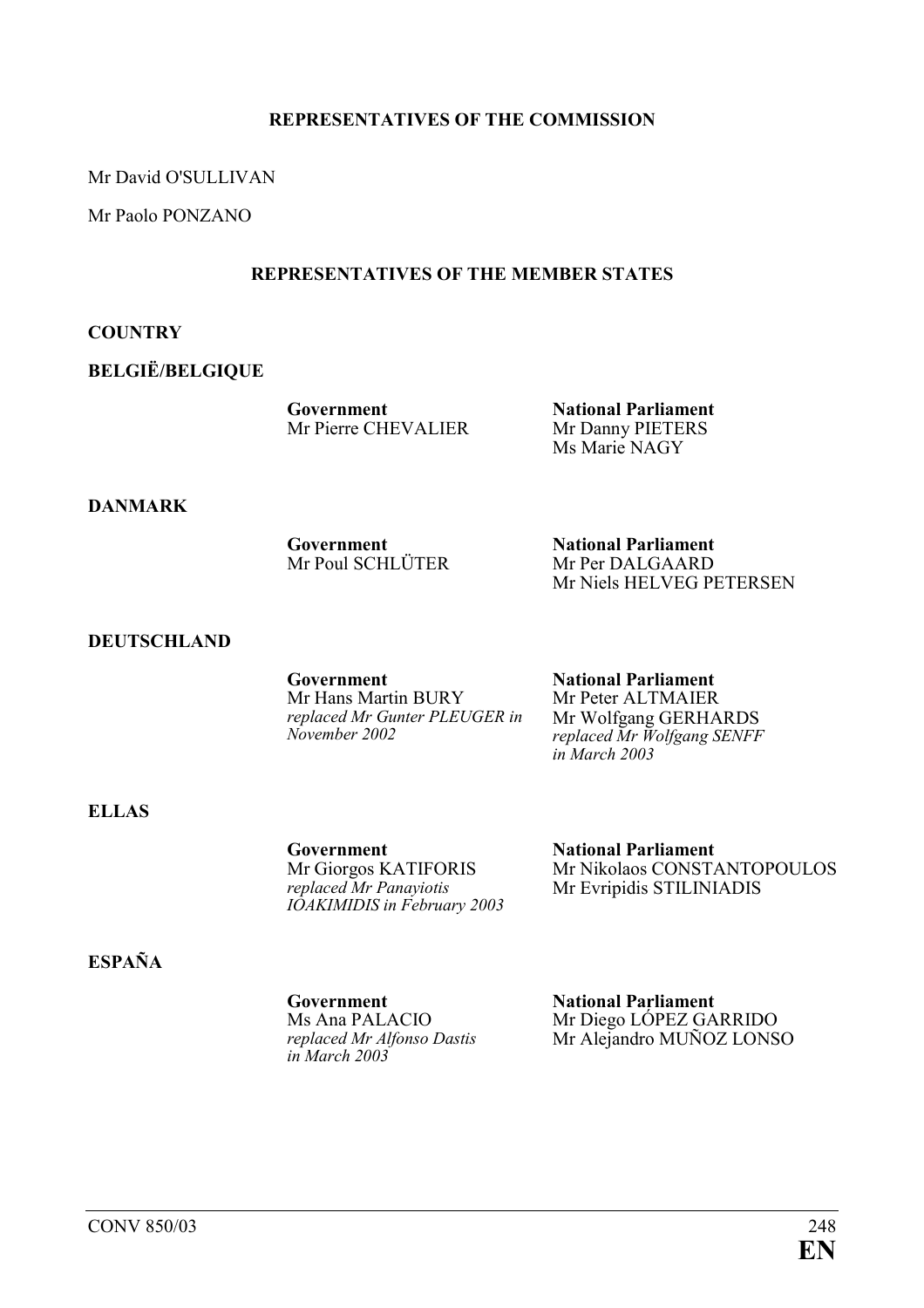#### **FRANCE**

**Government National Parliament** Ms Pascale ANDREANI *replaced Mr Pierre VIMONT in August 2002*

Mr Jacques FLOCH *replaced Ms Anne-Marie IDRAC in July 2002* Mr Robert BADINTER

**IRELAND**

**Government National Parliament**

Mr Bobby McDONAGH Mr Pat CAREY, *replaced Mr Martin CULLEN in July 2002* Mr John GORMLEY

**ITALIA**

**Government National Parliament** Mr Francesco E. SPERONI Mr Valdo SPINI

#### **LUXEMBOURG**

Mr Nicolas SCHMIT Mr Gaston GIBERYEN

**Government National Parliament**

Mr Filadelfio Guido BASILE

Ms Renée WAGENER

#### **NEDERLAND**

**Government National Parliament**

# Mr Thom de BRUIJN Mr Wim van EEKELEN Mr Jan Jacob van DIJK *replaced Mr Hans van BAALEN in October 2002*

**ÖSTERREICH** 

**Government National Parliament** Mr Gerhard TUSEK Ms Evelin LICHTENBERGER Mr Eduard MAINONI *replaced Mr Gerhard KURZMANN in March 2003*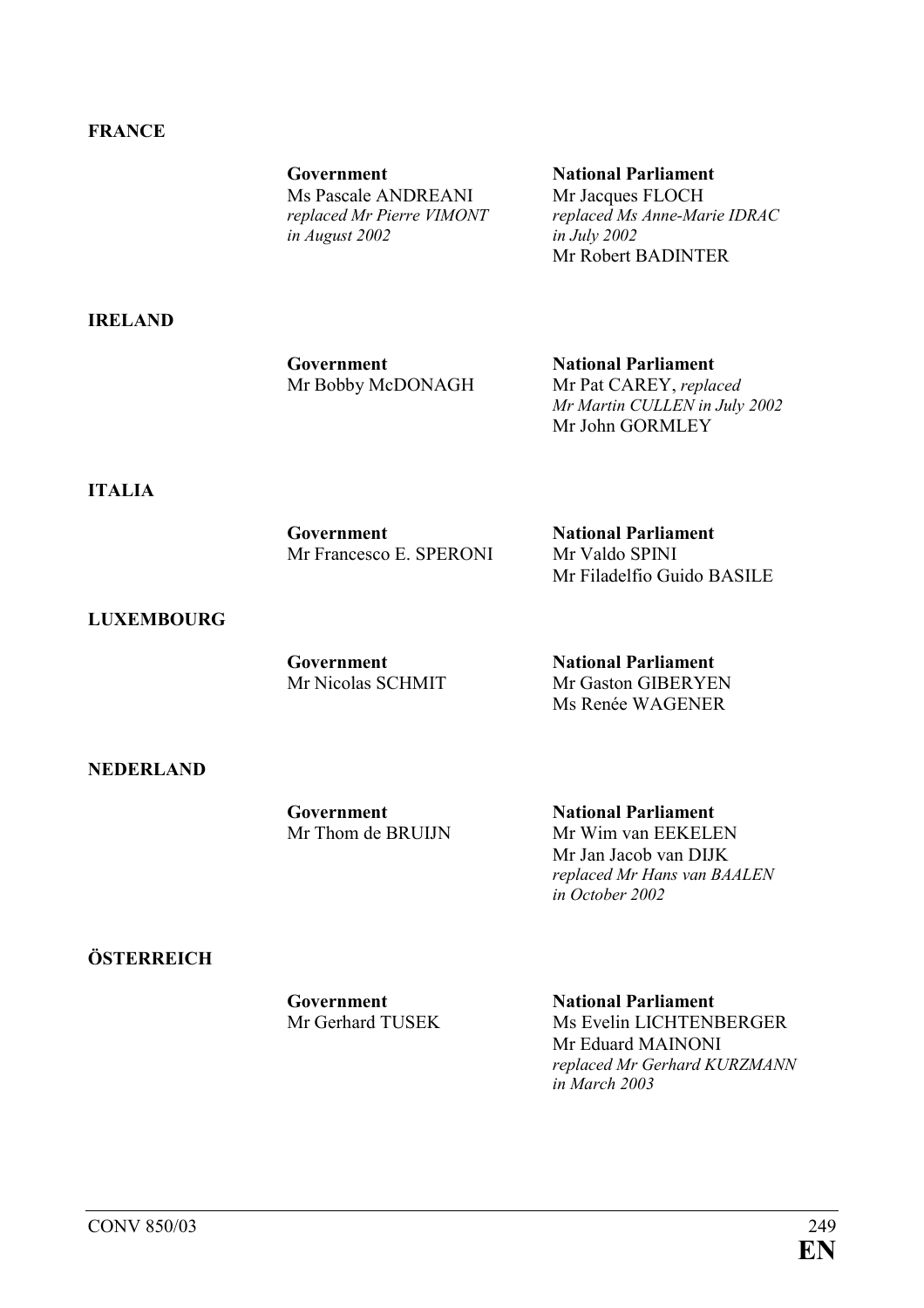### **PORTUGAL**

**Government National Parliament** Mr Manuel LOBO ANTUNES Mr Guilherme d'OLIVEIRA

MARTINS *replaced Mr Osvaldo de CASTRO in June 2002* Mr António NAZARÉ PEREIRA

**SUOMI/FINLAND**

**Government**<br>
Mr Antti PELTOMÄKI<br>
Mr Hannu TAKKULA

Mr Hannu TAKKULA *replaced Ms Riitta KORHONEN in May 2003* Mr Esko HELLE

#### **SVERIGE**

**Government National Parliament** Mr Sven-Olof PETERSSON *replaced Ms Lena HALLENGREN in December 2002*

Mr Kenneth KVIST Mr Ingvar SVENSSON

#### **UNITED KINGDOM**

**Government National Parliament** Baroness SCOTLAND OF ASTHAL

Lord TOMLINSON Lord MACLENNAN OF ROGART

#### **REPRESENTATIVES OF THE CANDIDATE COUNTRIES**

**COUNTRY**

**Kΰπρoς/CYPRUS**

**Government National Parliament** Mr Theophilos V. THEOPHILOU Mr Marios MATSAKIS

Ms Androula VASSILIOU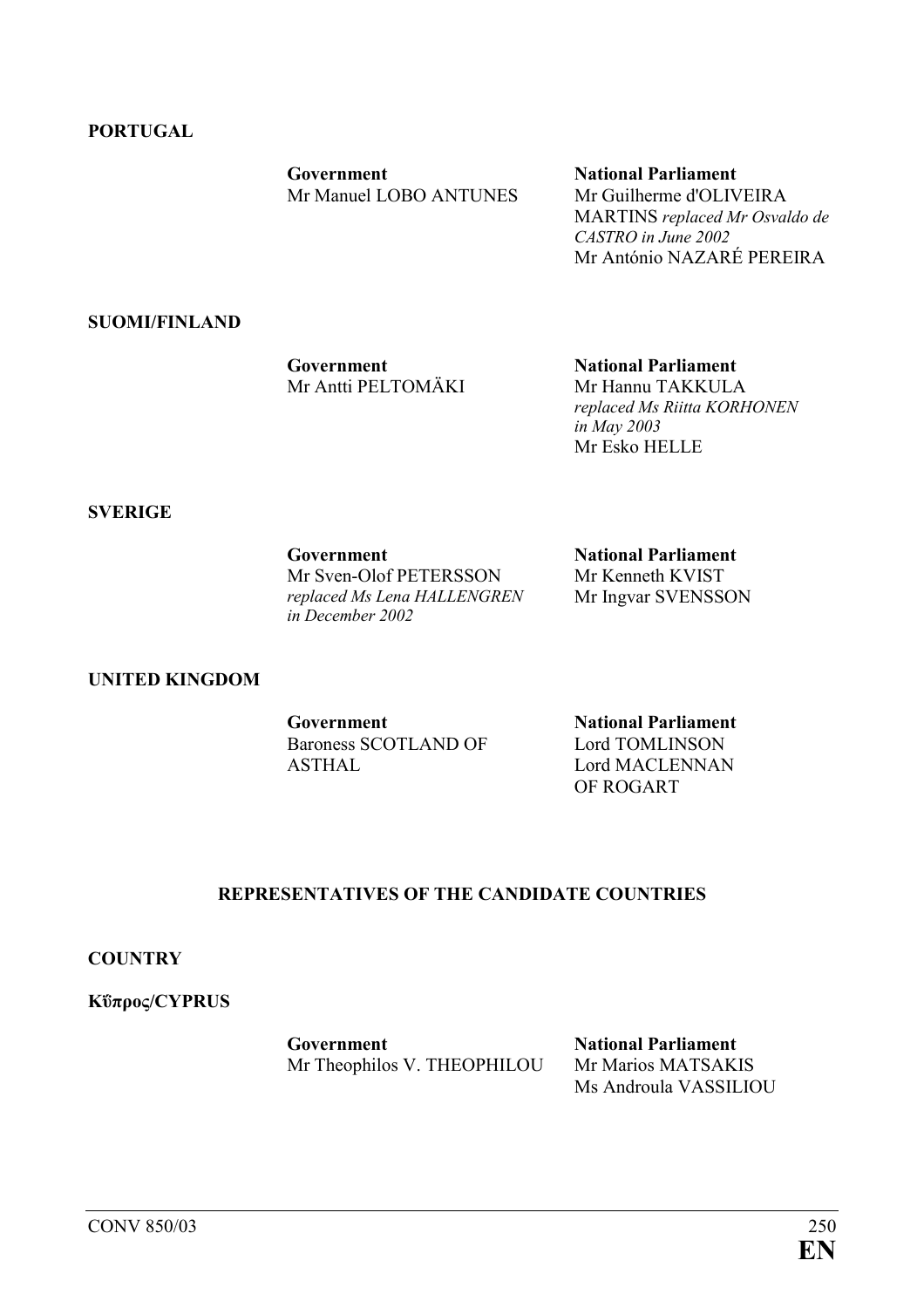# **MALTA**

**Government National Parliament**

Mr John INGUANEZ Ms Dolores CRISTINA Mr George VELLA

### MAGYARORSZÀG/HUNGARY

**Government National Parliament** Mr Péter GOTTFRIED Mr András KELEMEN

Mr István SZENT-IVÁNYI

#### **POLSKA/POLAND**

**Government National Parliament** Mr Janusz TRZCIŃSKI Ms Marta FOGLER

Ms Genowefa GRABOWSKA

## **ROMÂNIA/ROMANIA**

Mr Constantin ENE *replaced Mr Ion JINGA in December 2002*

#### **SLOVENSKO/SLOVAKIA**

**Government National Parliament**

#### **Government National Parliament** Mr Péter ECKSTEIN-KOVACS Mr Adrian SEVERIN

### Mr Juraj MIGAŠ Ms Zuzana MARTINAKOVA *replaced Mr Frantisek SEBEJ in November 2002* Mr Boris ZALA *replaced Ms Olga KELTOSOVA in November 2002*

### **LATVIJA/LATVIA**

**Government National Parliament** Mr Roberts ZILE *replaced Mr Guntars KRASTS in January 2003*

Mr Guntars KRASTS *replaced Mr Maris SPRINDZUKS in January 2003* Mr Arturs Krisjanis KARINS *replaced Ms Inese BIRZNIECE in January 2003*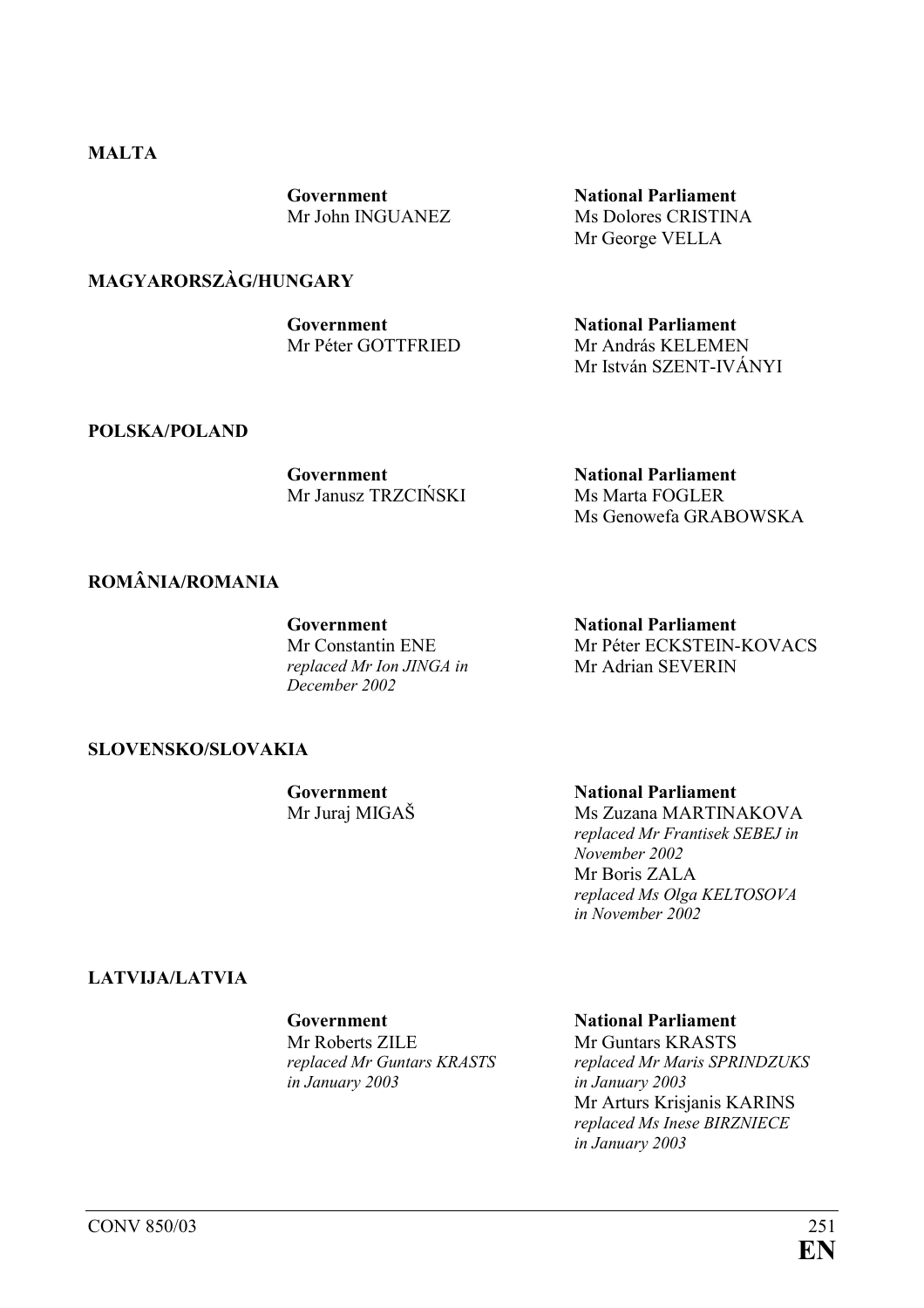#### **EESTI/ESTONIA**

**Government National Parliament** Mr Henrik HOLOLEI Ms Liina TÕNISSON

*replaced Ms Liia HÄNNI in April 2003* Mr Urmas REINSALU *replaced Mr ‹lo TÄRNO in April 2003*

#### **LIETUVA/LITHUANIA**

### **Government National Parliament**

Mr Oskaras JUSYS Mr Gintautas äIVICKAS *in February 2003 replaced Mr Gediminas DALINKEVICIUS, who had replaced Mr Rolandas PAVILIONIS in December 2002* Mr Eugenijus MALDEIKIS *replaced Mr Alvydas MEDALINSKAS in February 2003*

#### **Бългap**и**я**/**BULGARIA**

**Government National Parliament**

Ms Neli KUTSKOVA Mr Alexander ARABADJIEV Mr Nesrin UZUN

## **ČESK£ REPUBLIKA/CZECH REPUBLIC**

**Government National Parliament** Ms Lenka Anna ROVNA *replaced Mr Jan KOHOUT in September 2002*

#### **SLOVENIJA/SLOVENIA**

**Government National Parliament** Mr Janez LENARČIČ Mr Franc HORVAT

Mr Petr NEČAS Mr Frantiöek KROUPA

*replaced Ms Danica SIMäIČ in January 2003* Mr Mihael BREJC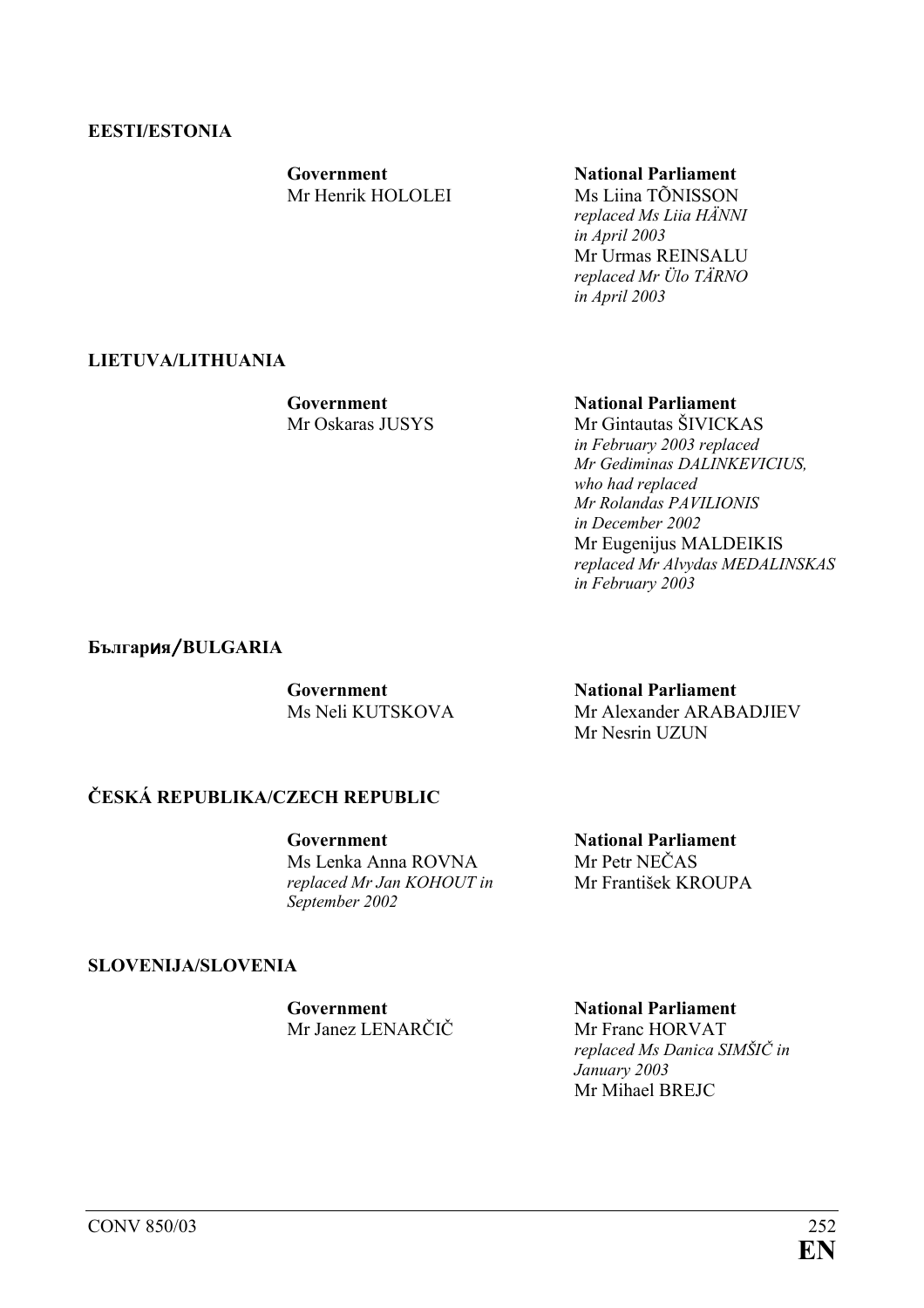## **TÜRQÍYE/TURKEY**

**Government National Parliament** Mr Oğuz DEMIRALP *replaced Mr Nihat AKYOL in August 2002*

Mr Ibrahim ÖZAL  $replaced$ *Mr Kürsat ESER in December 2002* Mr Necdet BUDAK *replaced Mr A. Emre KOCAOGLOU in December 2002*

## **OBSERVERS**

Mr Roger BRIESCH Economic and Social Committee Mr Josef CHABERT Committee of the Regions Mr João CRAVINHO European Social Partners Mr Manfred DAMMEYER Committee of the Regions Mr Patrick DEWAEL Committee of the Regions Mr Nikiforos DIAMANDOUROS *(replaced Mr Jacob S÷DERMAN in March 2003)* Ms Claude DU GRANRUT Committee of the Regions Mr Göke Daniel FRERICHS Economic and Social Committee Mr Emilio GABAGLIO European Social Partners Mr Georges JACOBS European Social Partners Mr Claudio MARTINI Committee of the Regions Ms Anne-Maria SIGMUND Economic and Social Committee Mr Ramón Luis VALCÁRCEL SISO *(replaced Mr Eduardo ZAPLANA in February 2003; Ms Eva-Riitta SIITONEN had acted as alternate since October 2002)*

European Ombudsman

Committee of the Regions

## **SECRETARIAT**

l

Sir John KERR Secretary-General Ms Annalisa GIANNELLA Deputy Secretary-General

Ms Marta ARPIO SANTACRUZ Ms Agnieszka BARTOL Mr Hervé BRIBOSIA Ms Nicole BUCHET Ms Elisabeth GATEAU Mr Clemens LADENBURGER Ms Maria José MARTÍNEZ IGLESIAS Mr Nikolaus MEYER LANDRUT Mr Guy MILTON Mr Ricardo PASSOS Ms Kristin de PEYRON Mr Alain PILETTE Mr Alain PIOTROWSKI Mr Etienne de PONCINS Ms Alessandra SCHIAVO Ms Walpurga SPECKBACHER Ms Maryem van den HEUVEL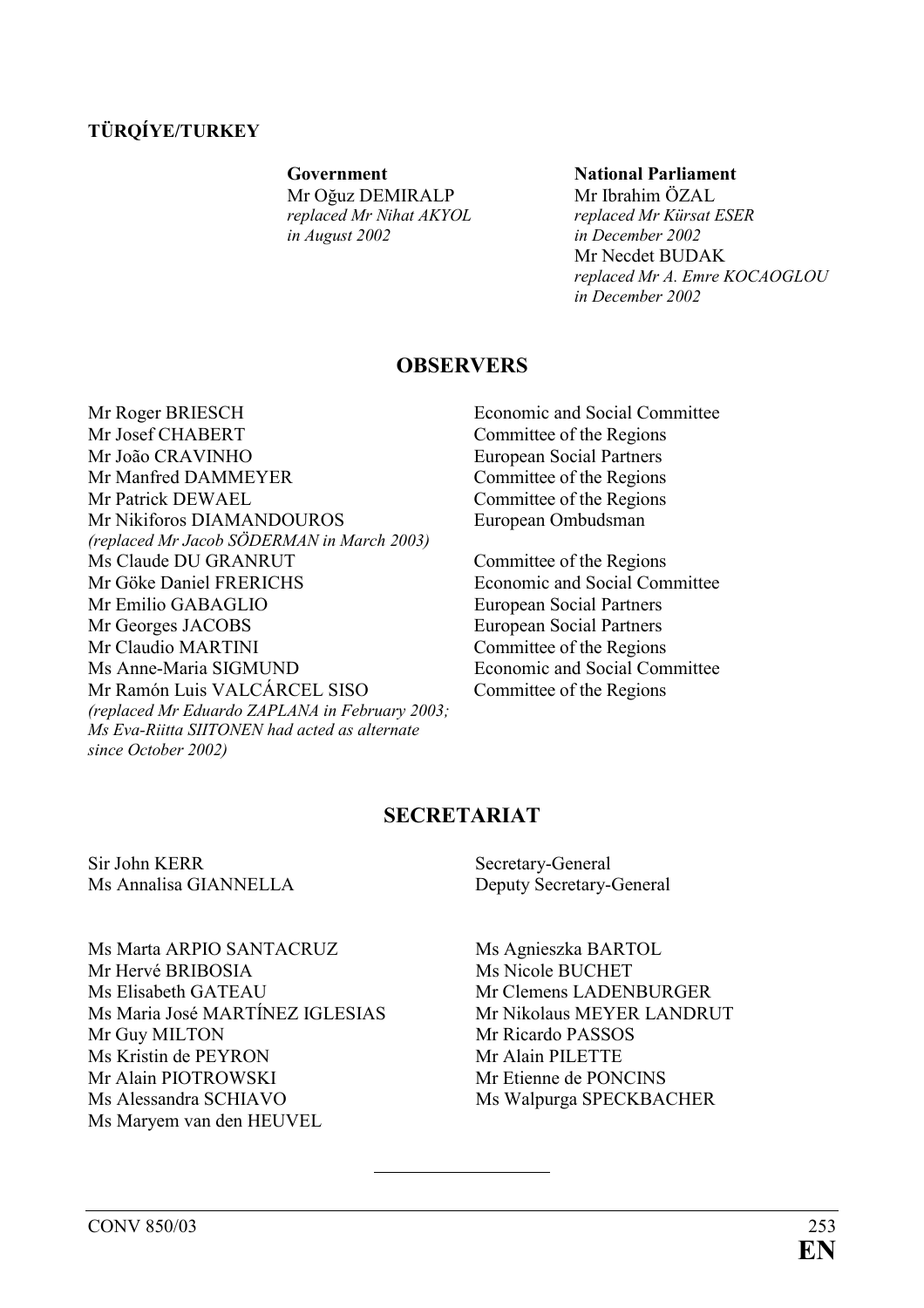## **TABLE OF CONTENTS**

| <b>PREFACE</b>                                                | $\mathbf{1}$   |
|---------------------------------------------------------------|----------------|
| <b>PREAMBLE</b>                                               | $\overline{3}$ |
| <b>PART I</b>                                                 |                |
| <b>TITLE I - DEFINITION AND OBJECTIVES OF THE UNION</b>       | 5              |
| TITLE II - FUNDAMENTAL RIGHTS<br>AND CITIZENSHIP OF THE UNION | 8              |
| <b>TITLE III - UNION COMPETENCES</b>                          | 9              |
| TITLE IV - THE UNION'S INSTITUTIONS                           | 15             |
| <b>CHAPTER I - THE INSTITUTIONAL FRAMEWORK</b>                | 15             |
| <b>CHAPTER II -OTHER INSTITUTIONS AND BODIES</b>              | 25             |
| TITLE V - EXERCISE OF UNION COMPETENCE                        | 27             |
| CHAPTER I - COMMON PROVISIONS                                 | 27             |
| <b>CHAPTER II - SPECIFIC PROVISIONS</b>                       | 31             |
| <b>CHAPTER III - ENHANCED COOPERATION</b>                     | 37             |
| TITLE VI - THE DEMOCRATIC LIFE OF THE UNION                   | 38             |
| <b>TITLE VII - THE UNION'S FINANCES</b>                       | 41             |
| TITLE VIII - THE UNION AND ITS IMMEDIATE ENVIRONMENT          | 43             |
| TITLE IX - UNION MEMBERSHIP                                   | 44             |

*Page*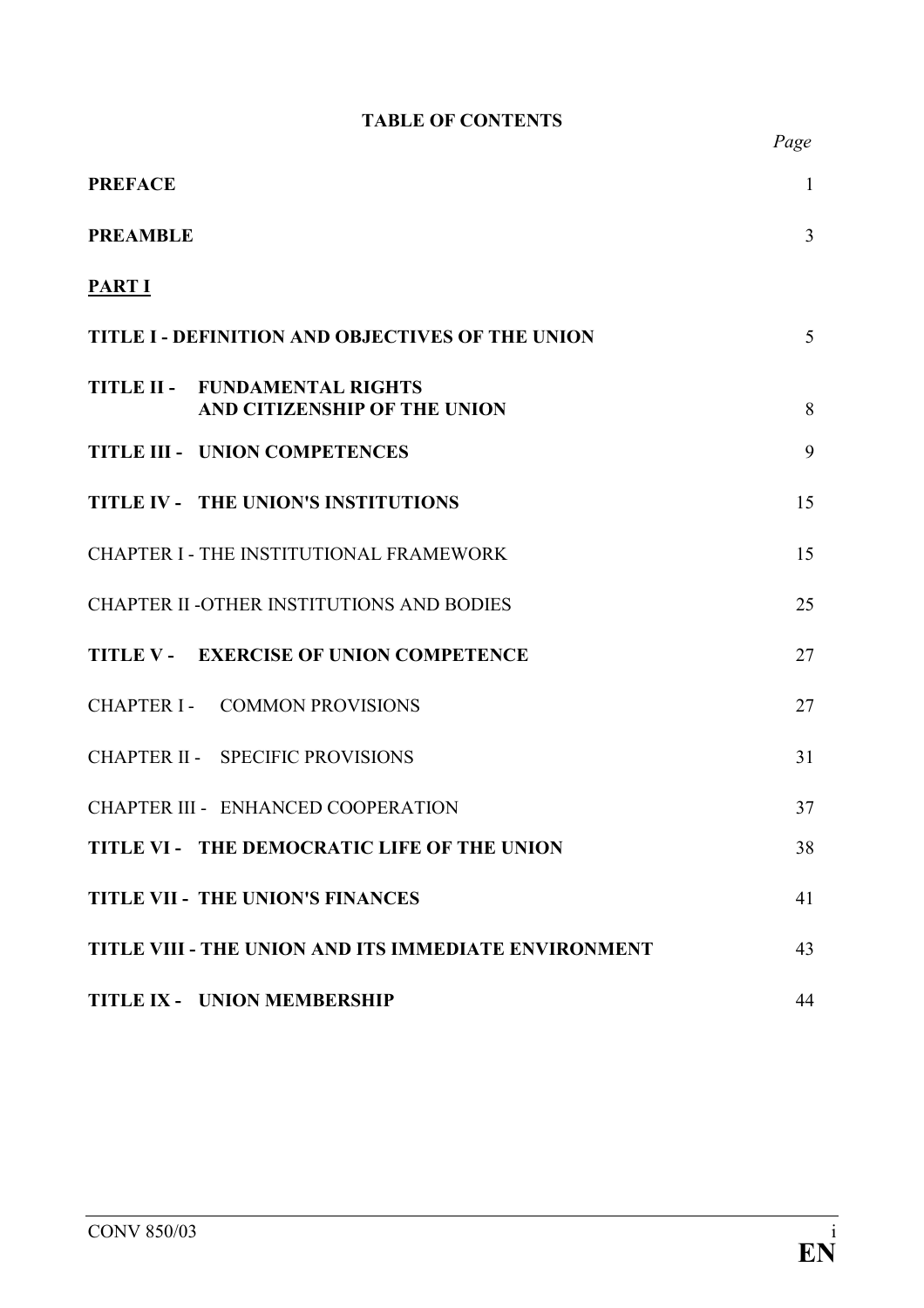|                     | PART II: THE CHARTER OF FUNDAMENTAL RIGHTS OF THE UNION                                             | 47 |
|---------------------|-----------------------------------------------------------------------------------------------------|----|
| <b>PREAMBLE</b>     |                                                                                                     | 47 |
| TITLE I-            | <b>DIGNITY</b>                                                                                      | 48 |
| TITLE II - FREEDOMS |                                                                                                     | 49 |
| TITLE III-          | <b>EQUALITY</b>                                                                                     | 51 |
| TITLE IV -          | <b>SOLIDARITY</b>                                                                                   | 53 |
|                     | TITLE V - CITIZENS' RIGHTS                                                                          | 56 |
| <b>TITLE VI-</b>    | <b>JUSTICE</b>                                                                                      | 58 |
| <b>TITLE VII -</b>  | <b>GENERAL PROVISIONS GOVERNING</b><br>THE INTERPRETATION AND APPLLICATION<br><b>OF THE CHARTER</b> | 59 |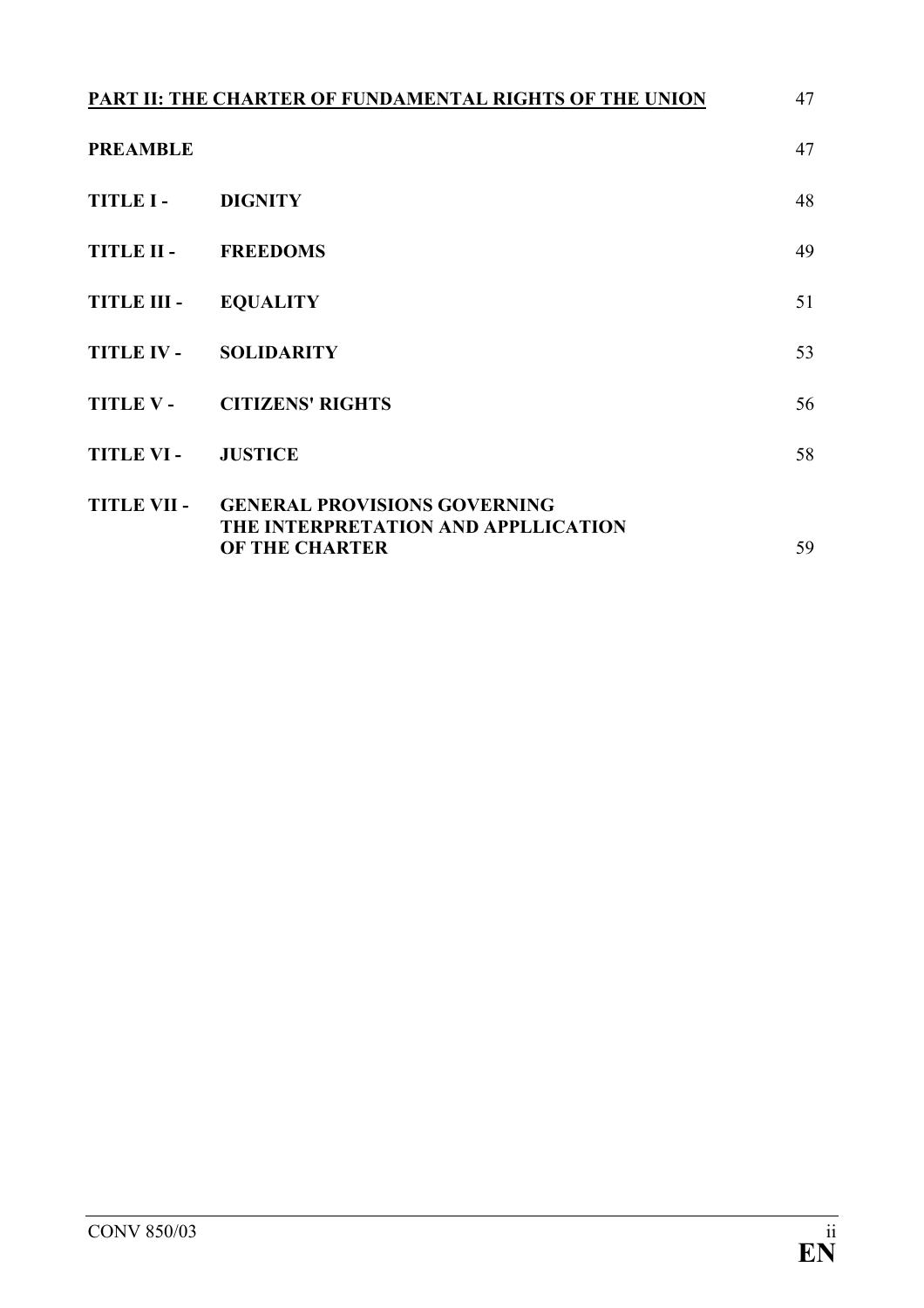|                               | <b>PART III: THE POLICIES AND FUNCTIONING OF THE UNION</b>                                                                    | 61             |
|-------------------------------|-------------------------------------------------------------------------------------------------------------------------------|----------------|
| TITLE I-                      | <b>CLAUSES OF GENERAL APPLICATION</b>                                                                                         | 62             |
| TITLE II -                    | <b>NON-DISCRIMINATION AND CITIZENSHIP</b>                                                                                     | 63             |
| TITLE III-                    | <b>INTERNAL POLICIES AND ACTION</b>                                                                                           | 65             |
| <b>CHAPTER I-</b>             | <b>INTERNAL MARKET</b>                                                                                                        | 65             |
|                               | Section 1 - Establishment of the Internal Market                                                                              | 65             |
|                               | Section 2 - Free movement of persons and services                                                                             | 66             |
|                               | Subsection 1 - Workers<br>Subsection 2 - Freedom of establishment<br>Subsection 3 - Freedom to provide services               | 66<br>68<br>70 |
|                               | Section 3 - Free movement of goods                                                                                            | 73             |
|                               | Subsection 1 - Customs Union<br>Subsection 2 - Customs cooperation<br>Subsection 3 - Prohibition of quantitative restrictions | 73<br>74<br>74 |
|                               | Section 4 - Capital and payments                                                                                              | 76             |
|                               | Section 5 - Rules on competition                                                                                              | 78             |
|                               | Subsection 1 - Rules applying to undertakings<br>Subsection 2 - Aids granted by Member States                                 | 78<br>81       |
| Section 6 - Fiscal provisions |                                                                                                                               | 83             |
|                               | Section 7 - Approximation of legislation                                                                                      | 84             |
|                               | CHAPTER II - ECONOMIC AND MONETARY POLICY                                                                                     | 87             |
| Section 1 - Economic policy   |                                                                                                                               | 87             |
| Section 2 - Monetary policy   |                                                                                                                               | 92             |
|                               | Section 3 - Institutional provisions                                                                                          | 96             |
|                               | Section 3a - Provisions specific to Member States which are part of the Euro area                                             | 98             |
|                               | Section 4 - Transitional provisions                                                                                           | 99             |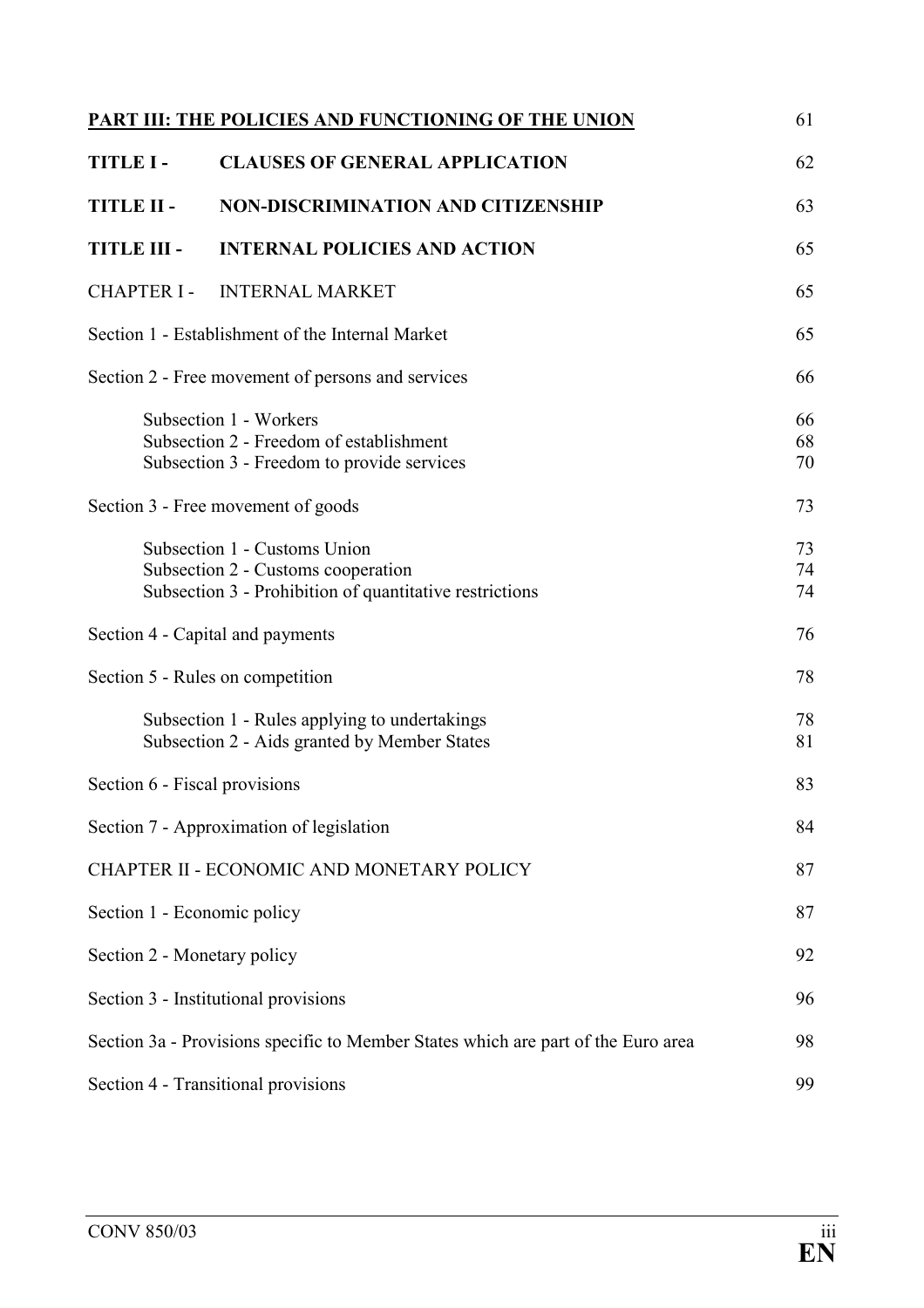| CHAPTER III - POLICIES IN OTHER SPECIFIC AREAS                                                        | 103 |
|-------------------------------------------------------------------------------------------------------|-----|
| Section 1 - Employment                                                                                | 103 |
| Section 2 - Social policy                                                                             | 106 |
| Subsection 1- The European Social Fund                                                                | 111 |
| Section 3 - Economic, social and territorial cohesion                                                 | 112 |
| Section 4 - Agriculture and fisheries                                                                 | 114 |
| Section 5 - Environment                                                                               | 118 |
| Section 6 - Consumer protection                                                                       | 121 |
| Section 7 - Transport                                                                                 | 122 |
| Section 8 - Trans-European networks                                                                   | 125 |
| Section 9 - Research and Technological Development, and Space                                         | 127 |
| Section 10 - Energy                                                                                   | 131 |
| CHAPTER IV - AREA OF FREEDOM, SECURITY AND JUSTICE                                                    | 132 |
| Section 1 - General provisions                                                                        | 132 |
| Section 2 - Policies on border checks, asylum and immigration                                         | 134 |
| Section 3 - Judicial cooperation in civil matters                                                     | 137 |
| Section 4 - Judicial cooperation in criminal matters                                                  | 138 |
| Section 5 - Police cooperation                                                                        | 141 |
| CHAPTER V - AREAS WHERE THE UNION MAY TAKE COORDINATING,<br><b>COMPLEMENTARY OR SUPPORTING ACTION</b> | 143 |
| Section 1 - Public health                                                                             | 143 |
| Section 2 - Industry                                                                                  | 145 |
| Section 3 - Culture                                                                                   | 146 |
| Section 4 - Education, vocational training, youth and sport                                           | 147 |
| Section 5 - Civil protection                                                                          | 149 |
| Section 6 - Administrative cooperation                                                                | 150 |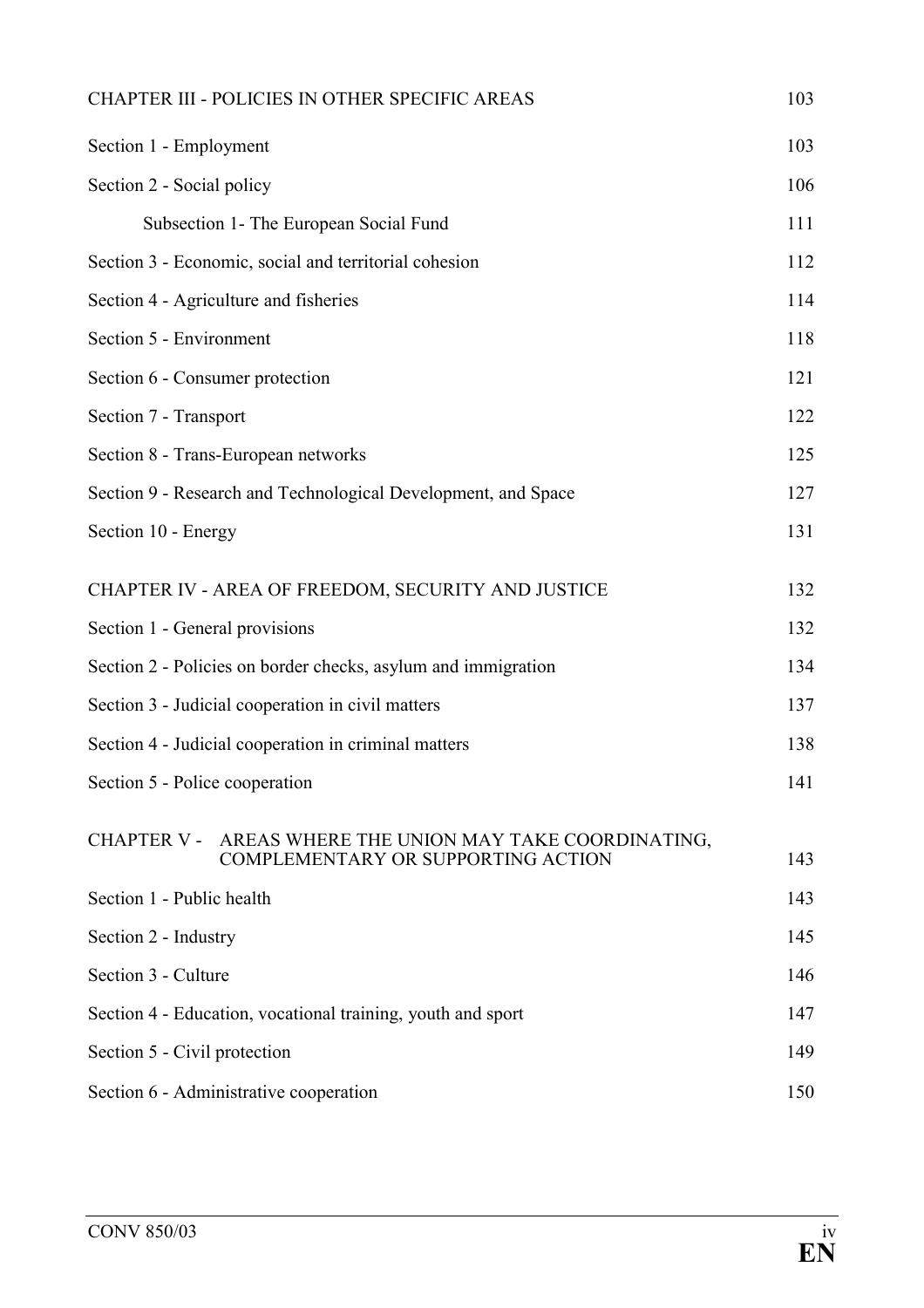| <b>TITLE IV -</b>                | <b>ASSOCIATION OF THE OVERSEAS COUNTRIES</b><br><b>AND TERRITORIES</b>                                                                                                                                                                   | 151                                    |
|----------------------------------|------------------------------------------------------------------------------------------------------------------------------------------------------------------------------------------------------------------------------------------|----------------------------------------|
| <b>TITLE V -</b>                 | THE UNION'S EXTERNAL ACTION                                                                                                                                                                                                              | 154                                    |
| <b>CHAPTER I-</b>                | PROVISIONS HAVING GENERAL APPLICATION                                                                                                                                                                                                    | 154                                    |
|                                  | CHAPTER II - COMMON FOREIGN AND SECURITY POLICY                                                                                                                                                                                          | 156                                    |
|                                  | Section 1 - The common security and defence policy                                                                                                                                                                                       | 162                                    |
| Section 2 - Financial provisions |                                                                                                                                                                                                                                          | 165                                    |
|                                  | CHAPTER III - COMMON COMMERCIAL POLICY                                                                                                                                                                                                   | 166                                    |
|                                  | <b>CHAPTER IV - COOPERATION WITH THIRD COUNTRIES</b><br>AND HUMANITARIAN AID                                                                                                                                                             | 168                                    |
|                                  | Section 1 - Development cooperation                                                                                                                                                                                                      | 168                                    |
|                                  | Section 2 - Economic, financial and technical cooperation with third countries                                                                                                                                                           | 170                                    |
| Section 3 - Humanitarian aid     |                                                                                                                                                                                                                                          | 171                                    |
|                                  | <b>CHAPTER V - RESTRICTIVE MEASURES</b>                                                                                                                                                                                                  | 172                                    |
|                                  | <b>CHAPTER VI - INTERNATIONAL AGREEMENTS</b>                                                                                                                                                                                             | 173                                    |
|                                  | CHAPTER VII - THE UNION'S RELATIONS WITH INTERNATIONAL<br>ORGANISATIONS AND THIRD COUNTRIES<br>AND UNION DELEGATIONS                                                                                                                     | 176                                    |
|                                  | CHAPTER VIII - IMPLEMENTATION OF THE SOLIDARITY CLAUSE                                                                                                                                                                                   | 177                                    |
| <b>TITLE VI-</b>                 | THE FUNCTIONING OF THE UNION                                                                                                                                                                                                             | 178                                    |
| <b>CHAPTER I-</b>                | PROVISIONS GOVERNING THE INSTITUTIONS                                                                                                                                                                                                    | 178                                    |
| Section 1 - The Institutions     |                                                                                                                                                                                                                                          | 178                                    |
|                                  | Subsection 1 - The European Parliament<br>Subsection 2 - The European Council<br>Subsection 3 - The Council of Ministers<br>Subsection 4 - The Commission<br>Subsection 5 - The Court of Justice<br>Subsection 6 - The Court of Auditors | 178<br>181<br>182<br>183<br>185<br>194 |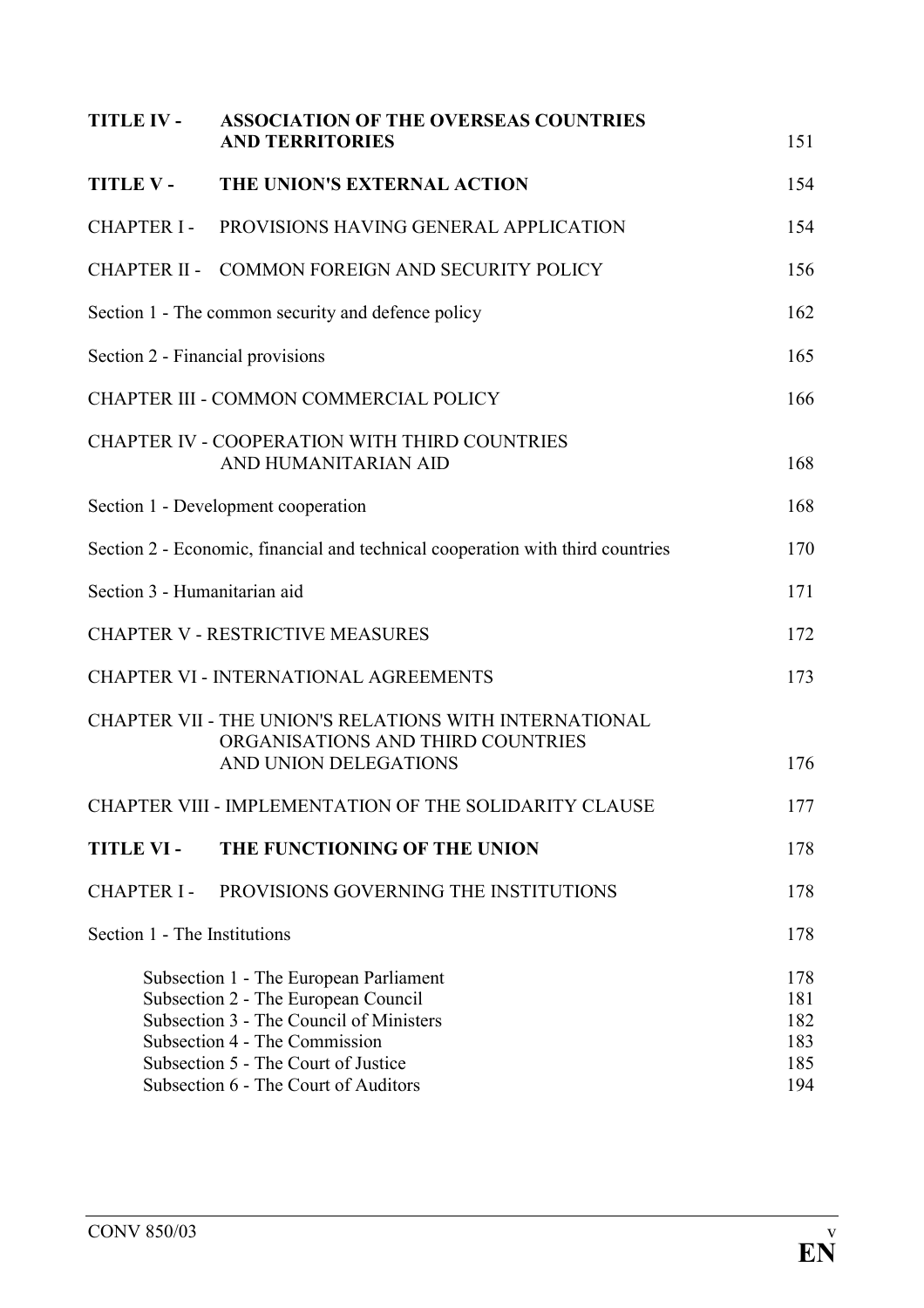| Section 2 - The Union's advisory bodies                                                                              | 197        |
|----------------------------------------------------------------------------------------------------------------------|------------|
| Subsection 1 - The Committee of the Regions<br>Subsection 2 - The Economic and Social Committee                      | 197<br>198 |
| Section 3 - The European Investment Bank<br>Section 4 - Provisions common to Union institutions, bodies and agencies | 200<br>201 |
| <b>CHAPTER II - FINANCIAL PROVISIONS</b>                                                                             | 205        |
| Section 1 - The multiannual financial framework                                                                      | 205        |
| Section 2 - The Union's annual budget                                                                                | 206        |
| Section 3 - Implementation of the budget and discharge                                                               | 209        |
| Section 4 - Common provisions                                                                                        | 211        |
| Section 5 - Combating fraud                                                                                          | 213        |
| <b>CHAPTER III - ENHANCED COOPERATION</b>                                                                            | 214        |
| <b>TITLE VII: COMMON PROVISIONS</b>                                                                                  | 217        |
| <b>PART IV: GENERAL AND FINAL PROVISIONS</b>                                                                         | 221        |
| PROTOCOL ON THE ROLE OF<br>NATIONAL PARLIAMENTS IN THE EUROPEAN UNION                                                | 226        |
| PROTOCOL ON THE APPLICATION<br>OF THE PRINCIPLES OF SUBSIDIARITY AND<br><b>PROPORTIONALITY</b>                       | 229        |
| <b>PROTOCOL ON THE REPRESENTATION OF CITIZENS</b><br>IN THE EUROPEAN PARLIAMENT AND                                  |            |
| THE WEIGHTING OF VOTES IN THE EUROPEAN COUNCIL AND<br>THE COUNCIL OF MINISTERS                                       | 232        |
| PROTOCOL ON THE EURO GROUP                                                                                           | 235        |
| PROTOCOL AMENDING THE EURATOM TREATY                                                                                 | 236        |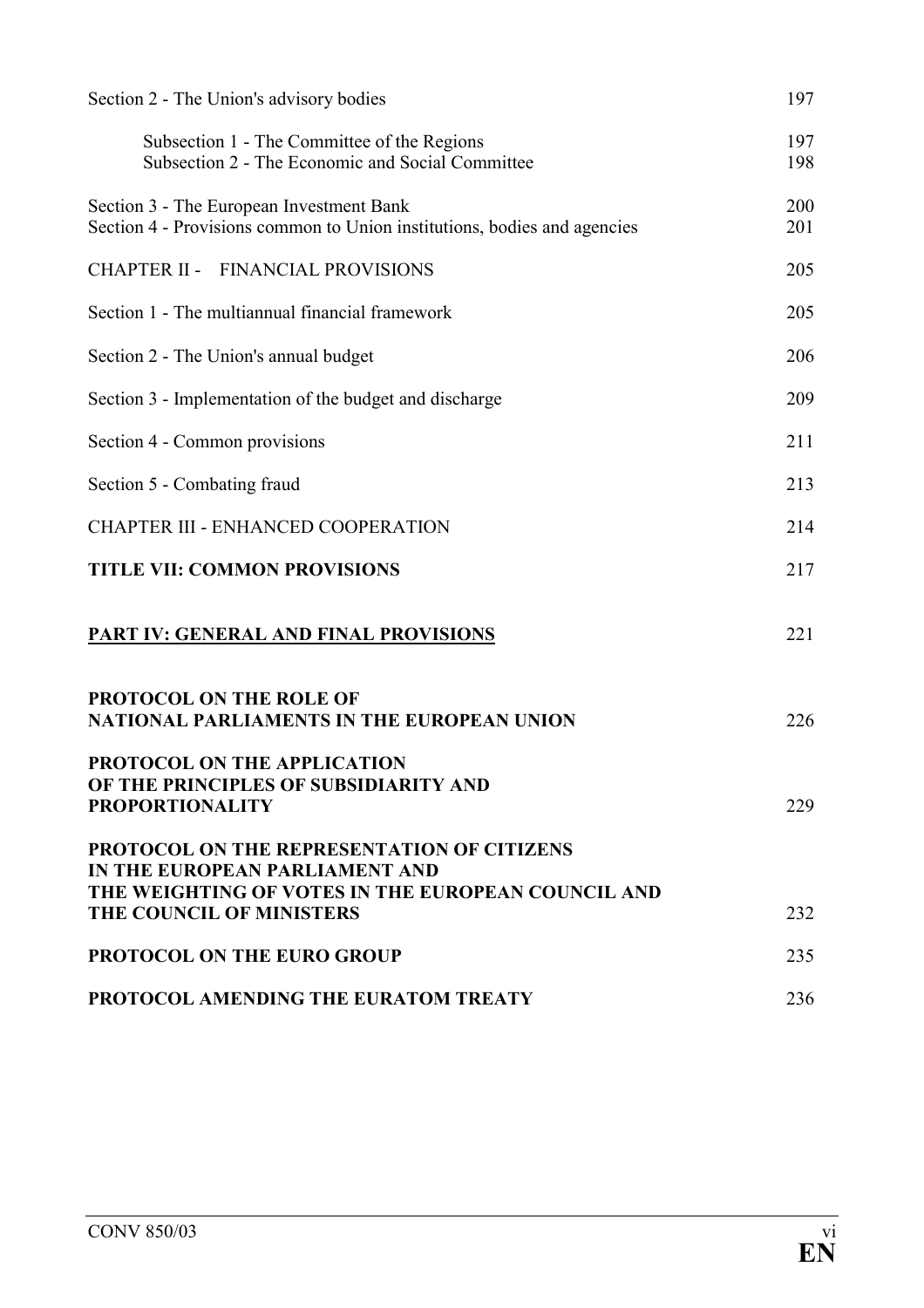| DECLARATION ATTACHED TO THE PROTOCOL ON THE<br><b>REPRESENTATION OF CITIZENS IN THE EUROPEAN PARLIAMENT</b> |     |
|-------------------------------------------------------------------------------------------------------------|-----|
| AND THE WEIGHTING OF VOTES IN THE EUROPEAN COUNCIL AND<br><b>THE COUNCIL OF MINISTERS</b>                   | 238 |
| <b>DECLARATION ON THE CREATION OF A EUROPEAN</b><br><b>EXTERNAL ACTION SERVICE</b>                          | 239 |
| <b>DECLARATION IN THE FINAL ACT OF SIGNATURE OF THE TREATY</b><br><b>ESTABLISHING THE CONSTITUTION</b>      | 240 |

 $\circ$   $\circ$ 

 $\circ$ 

| <b>LIST OF MEMBERS OF THE EUROPEAN CONVENTION</b> |  |
|---------------------------------------------------|--|
|                                                   |  |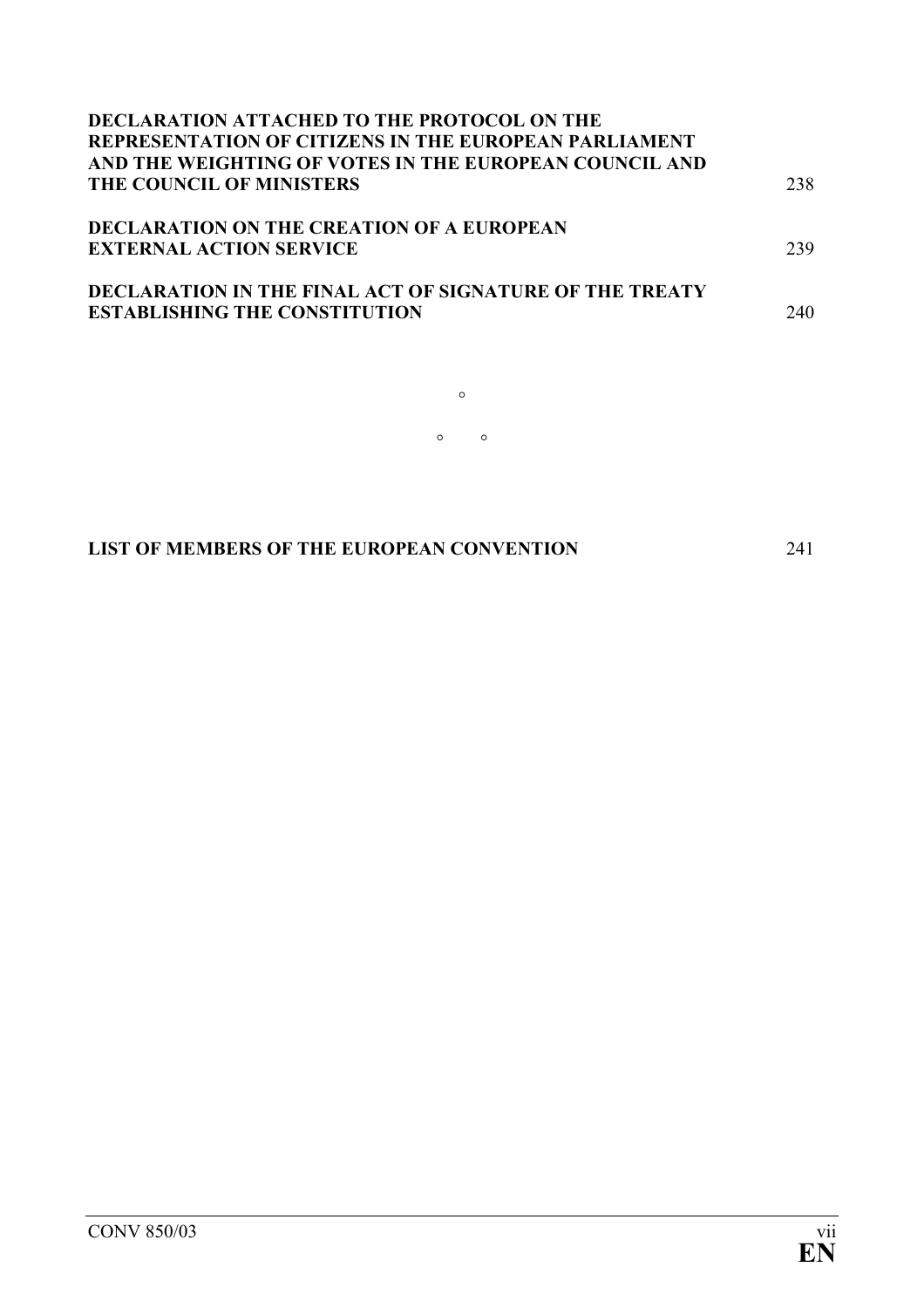### **THE EUROPEAN CONVENTION**

THE SECRETARIAT

**Brussels, 22 August 2003 (OR. en)**

**CONV 850/03 COR 5 (en)**

## **CORRIGENDUM TO COVER NOTE**

| from:                       | Secretariat                                         |
|-----------------------------|-----------------------------------------------------|
| to :                        | Convention                                          |
| No. prev. doc.: CONV 850/03 |                                                     |
| Subject :                   | Draft Treaty establishing a Constitution for Europe |

## *Page 21, Article 25(3), first and second lines:*

For "... the Union Minister of Foreign Affairs/Vice-President ..." read "... the Union Minister **for** Foreign Affairs/Vice-President ...".

*Page 22, Article 26(3), first line:*

For "President of the Commission shall:" read "**The** President of the Commission shall:".

## *Page 64, Article III-12, second line:*

For " ... listed in Article IV." read "... listed in Article IV-**10**."

## *Page 70, Article III-26(1), second line:*

For "...It shall cover:" read "... **They** shall cover:".